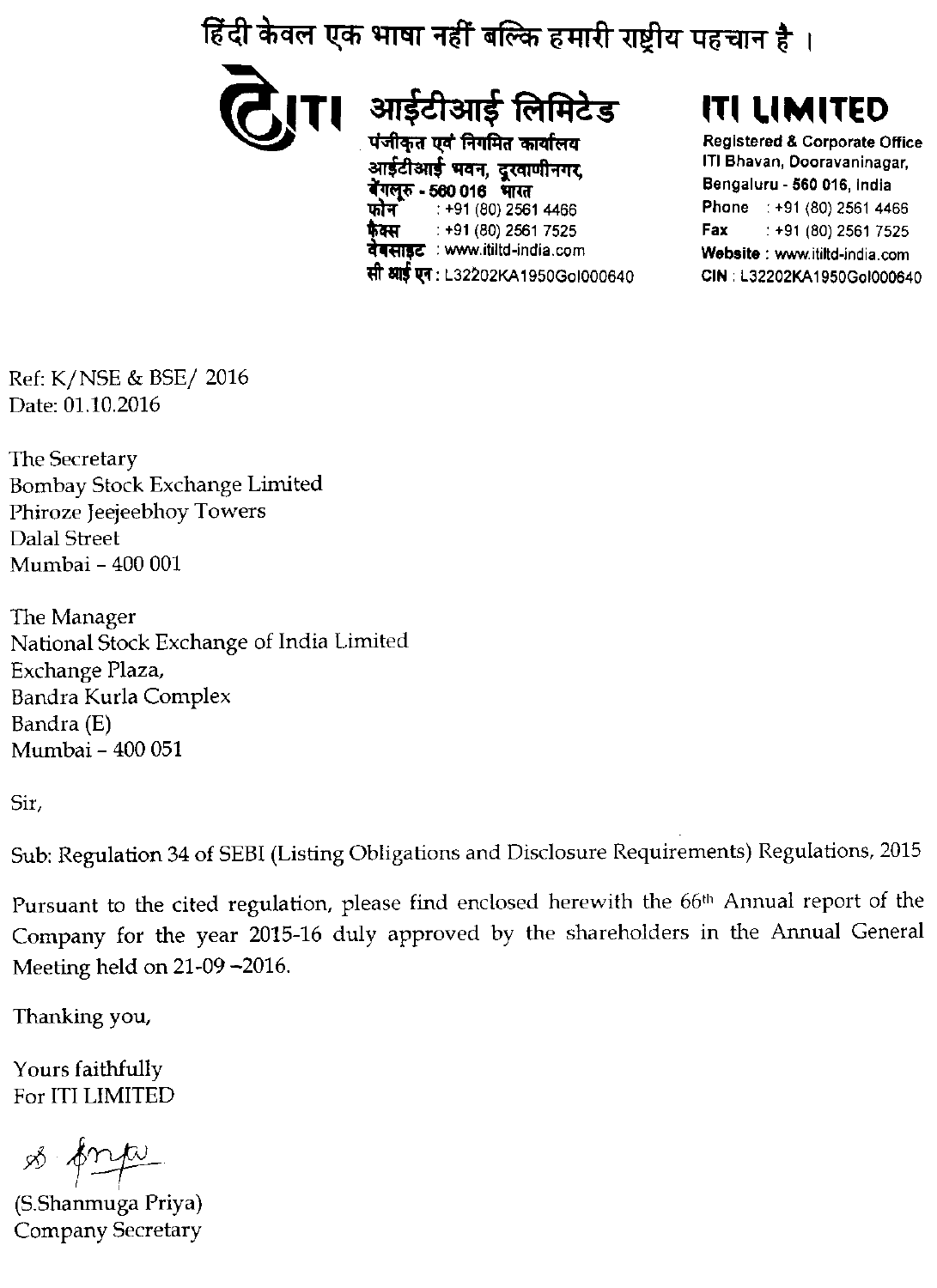**ANNUAL REPORT 2015-2016**

।∂ुुग

## **CONTENTS**

| Description                            | Page No. |
|----------------------------------------|----------|
| <b>Board of Directors</b>              | 02       |
| Management                             | 04       |
| <b>Notice</b>                          | 05       |
| <b>Ten Year Digest</b>                 | 12       |
| Figures at a glance                    | 15       |
| <b>Board of Director's Report</b>      | 18       |
| <b>Significant Accounting Policies</b> | 69       |
| <b>Annual Accounts</b>                 | 74       |
| Secretarial Auditor's Report           | 122      |
| Auditors' Report                       | 126      |
| Comments of the C&AG of India          | 140      |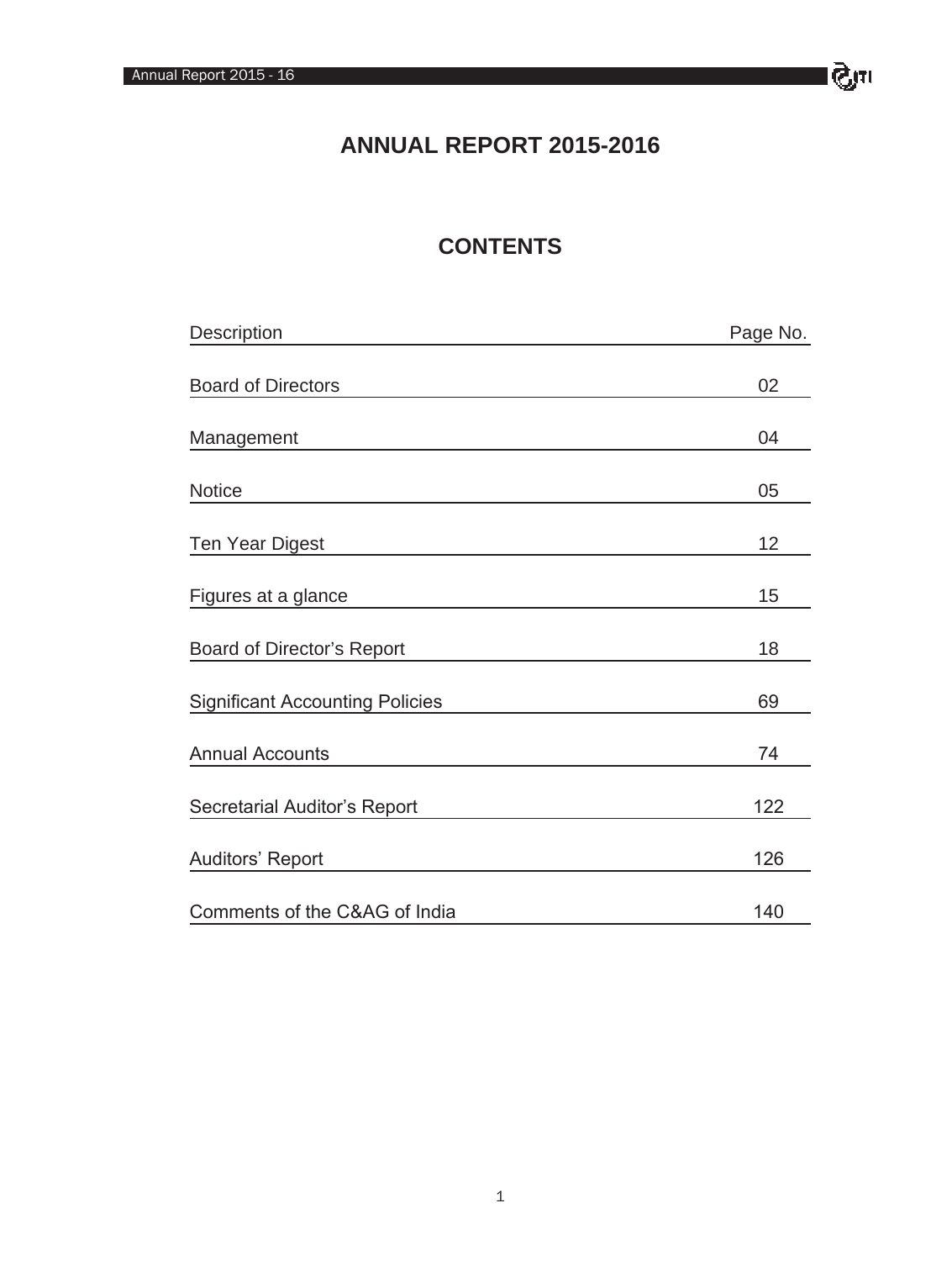## **BOARD OF DIRECTORS\* Shri P. K. Gupta**

 Director-Marketing / Additional charge Chairman and Managing Director

 **Shri S. Gopu** Director-Human Resources

 **Dr Janaki Ananthakrishnan** Director-Finance

 **Shri K. Alagesan** Director-Production

 **Shri R. M. Agarwal** Deputy Director General (SU) Dept. of Telecommunications

 **Lt. Gen. Nitin Kohli, VSM** Signal Officer-in-Chief

 **Shri Saday Krishna Kanoria** \*As on 11.08.2016 Independent Director

COMPANY SECRETARY Mrs. S. Shanmuga Priya

**LEGAL ADVISERS M/s. Holla & Holla, Advocates**  Bangalore & others

**STATUTORY AUDITOR M/s. Sundar Srini & Sridhar, Bangalore** 

**BRANCH AUDITORS M/s. Neeraj Prakash & Associates,** Allahabad UP  **M/s. Sri Prakash & Co.,** Gorakhpur UP  **M/s. Mahadevan & Sivarajan,** Palakkad  **M/s. Rajesh Srivastava & Associates,** Rae Bareli  **M/s. S D M & Co,** Srinagar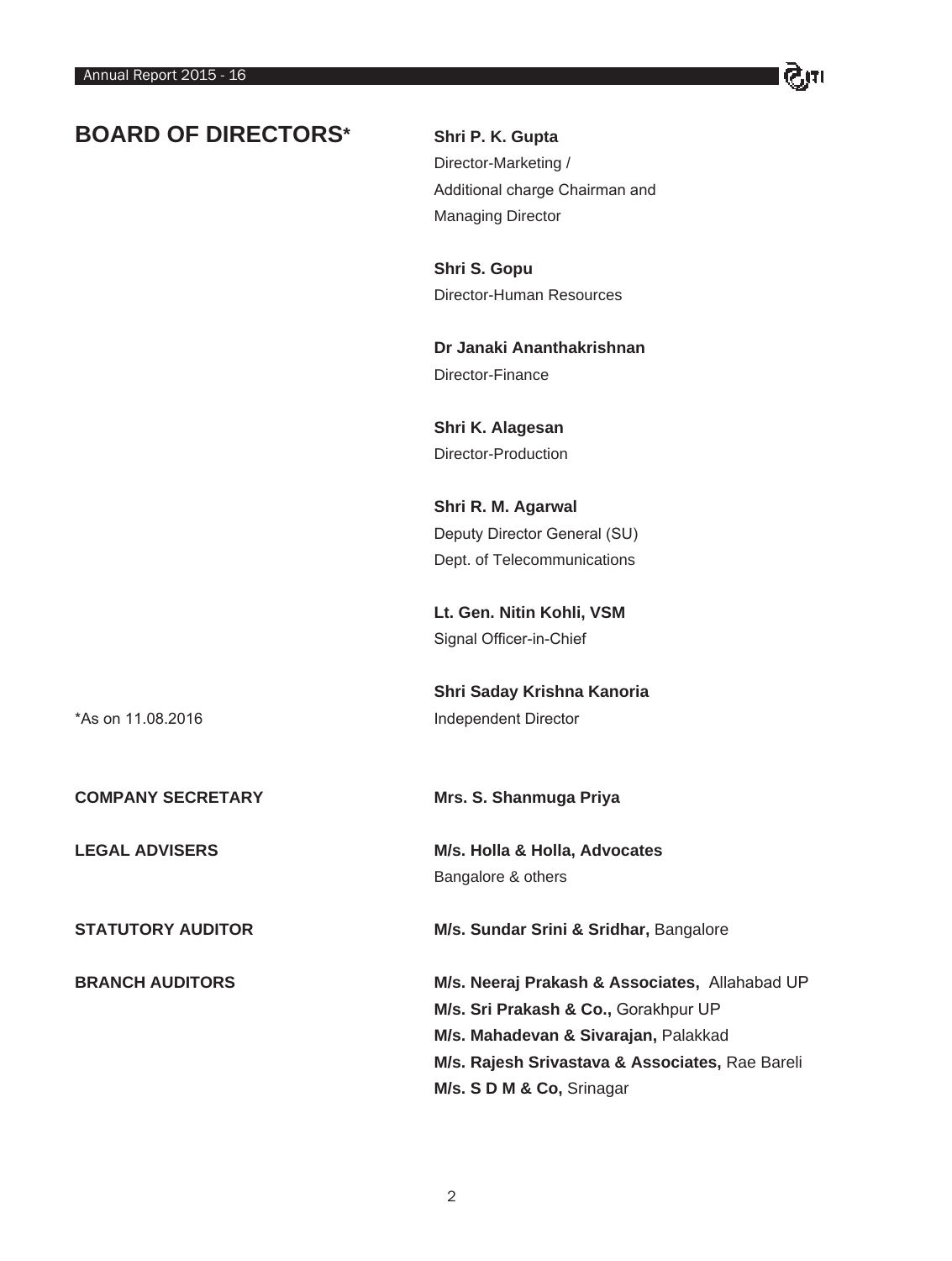**COST AUDITORS M/s GNV Associates,** Bangalore **M/s Aman Malviya & Associates,** Lucknow **SECRETARIAL AUDITOR Shri D Venkateswarlu,** Bangalore **BANKERS** State Bank of India State Bank of Patiala State Bank of Bikaner & Jaipur State Bank of Mysore State Bank of Hyderabad State Bank of Travancore Bank of Baroda Central Bank of India Punjab National Bank Development Credit Bank Limited Indus Ind Bank Limited Axis Bank Limited

Vijaya Bank

Indian Bank

Canara Bank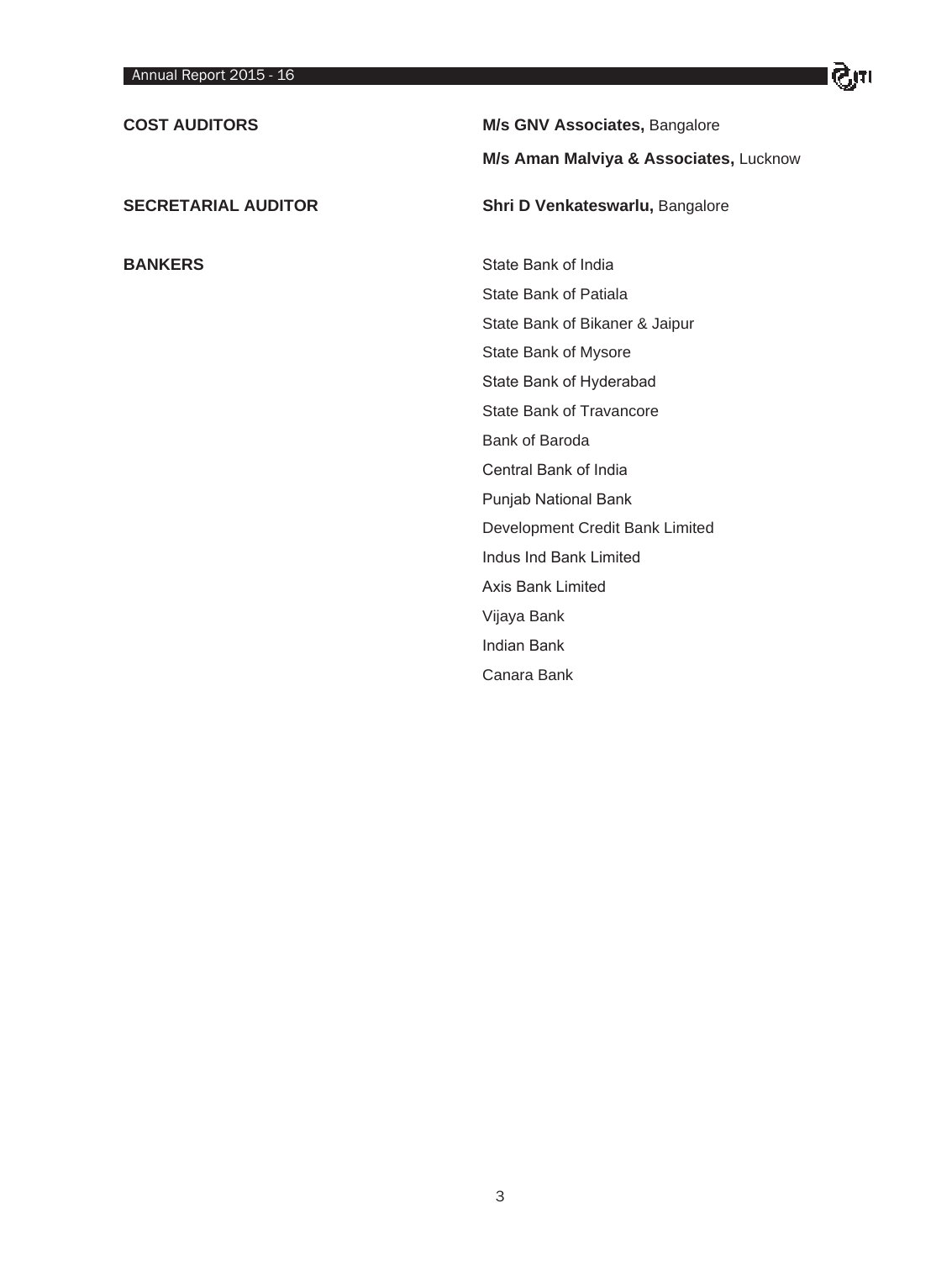#### Annual Report 2015 - 16

**MANAGEMENT: CORPORATE OFFICE**

**Shri P.K. Gupta** Director-Marketing / Additional charge Chairman and Managing Director (from 01.11.2015)

**Shri S.Gopu** Director-Human Resources

**Dr. Janaki Ananthakrishnan**  Director-Finance

**Shri K. Alagesan**  Director-Production

**Shri A. Gnanasekaran**  Chief Vigilance Officer

**Shri V.K. Sharma**  Chief Manager-IA

**Mrs S. Shanmuga Priya** Company Secretary

#### **PLANTS / UNITS / PROJECTS**

Bangalore Plant **Shri J. Premchand,**  Additional General Manager

Srinagar Plant **Shri A.K. Agarwal** Additional General Manager

Naini Plant **Shri Pradeep Pande**  General Manager

Rae Bareli Plant **Shri R. Krishna Prasad** Additional General Manager

Palakkad Plant **Shri T.N.S. Raghavan** Additional General Manager

Mankapur Plant **Shri A.K.Bajoria** Deputy General Manager

Network Systems Unit **Shri S.S.Chakrabarti**  General Manager

Research & Development **Shri L. Chinna Reddeppa Chetty** Additional General Manager

Corporate Marketing **Dr. Joyti Kaul** Additioinal General Manager

Business Co-ordination Office, New Delhi **Shri S.C.Yadava,** Deputy General Manager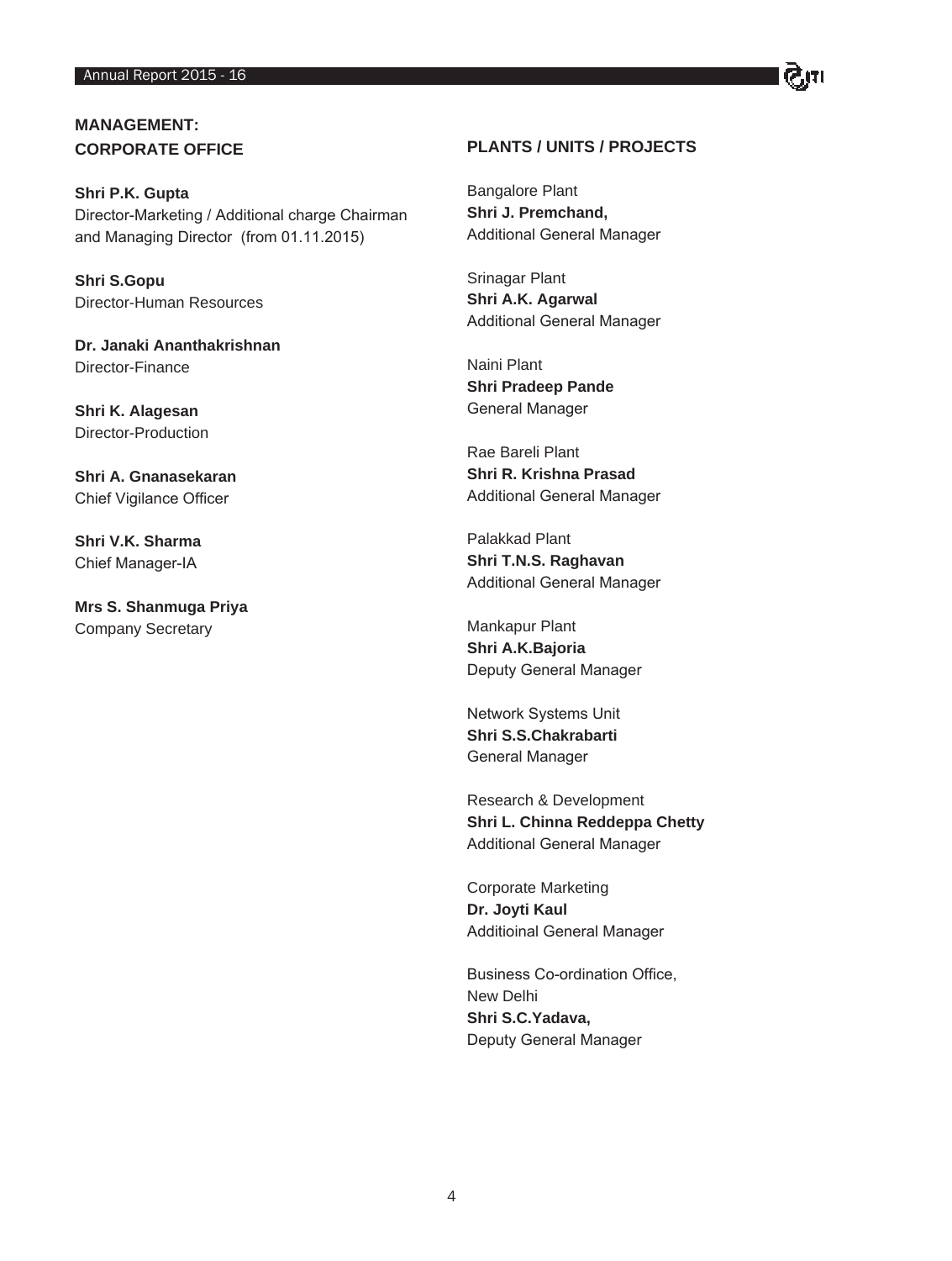### **NOTICE**

NOTICE is hereby given that the Sixty Sixth (66th) Annual General Meeting of ITI Limited will be held on Wednesday, 21st September, 2016 at 11.30 a.m. at Bangalore Tamil Sangam, No.59, Annaswamy Mudaliar Road, Bangalore -560 042 to transact the following business:

#### **ORDINARY BUSINESS:**

- 1. To receive, consider and approve the Audited Financial Statements for the year ended 31.03.2016 and the Reports of the Board of Directors and Auditors thereon
- 2. To appoint a Director in place of Shri S.Gopu (DIN: 06896926), who retires by rotation and being eligible, offers himself for re-appointment.
- 3. To appoint a Director in place of Dr Janaki Ananthakrishnan (DIN: 07247256), who retires by rotation and being eligible, offers herself for re-appointment.
- 4. To consider and, if thought fit, to pass with or without modifications, the following as an Ordinary Resolution:

"RESOLVED to authorize the Board of Directors of ITI Limited to fix the remuneration, including reimbursement of travelling allowance and out of pocket expenses of Statutory and Branch Auditors of the Company as appointed by Comptroller and Auditor General of India for the financial year 2016- 2017".

#### **SPECIAL BUSINESS:**

5. To consider and if thought fit, to pass, with or without modifications, the following resolution as an Ordinary Resolution:

"RESOLVED THAT Shri Saday Krishna Kanoria (DIN: 00623266), be and is hereby appointed as Independent Director of the Company with effect from 24.11.2015 on the terms and conditions as stipulated by the Government of India."

6. To consider and if thought fit, to pass, with or without modifications, the following resolution as an Ordinary Resolution:

"RESOLVED THAT Shri K Alagesan (DIN: 07439659), be and is hereby appointed as Director – Production of the Company with effect from 29.01.2016 on the terms and conditions as stipulated by the Government of India."

7. To consider and if thought fit, to pass, with or without modifications, the following resolution as an Ordinary Resolution:

"RESOLVED THAT Shri R M Agarwal (DIN: 07333145), be and is hereby appointed as Government Nominee Director of the Company with effect from 08.06.2016 on the terms and conditions as stipulated by the Government of India."

8. To consider and if thought fit, to pass with or without modification, the following resolution as an Ordinary Resolution:

"RESOLVED THAT pursuant to the provisions of Section 148 of the Companies Act 2013 and the Rules made there under the remuneration of  $\bar{\tau}$  3.10 lakhs (plus applicable taxes) fixed for the Cost Auditors appointed to conduct the audit of cost records of all Units of the Company for the year 2016-17 be and is hereby ratified".

Regd. & Corporate Office By Order of the Board **ITI Bhavan, Doorvaninagar For ITI LIMITED** Bangalore-560 016

Place: Bangalore **(S. SHANMUGA PRIYA)**  Date: 11th August 2016 COMPANY SECRETARY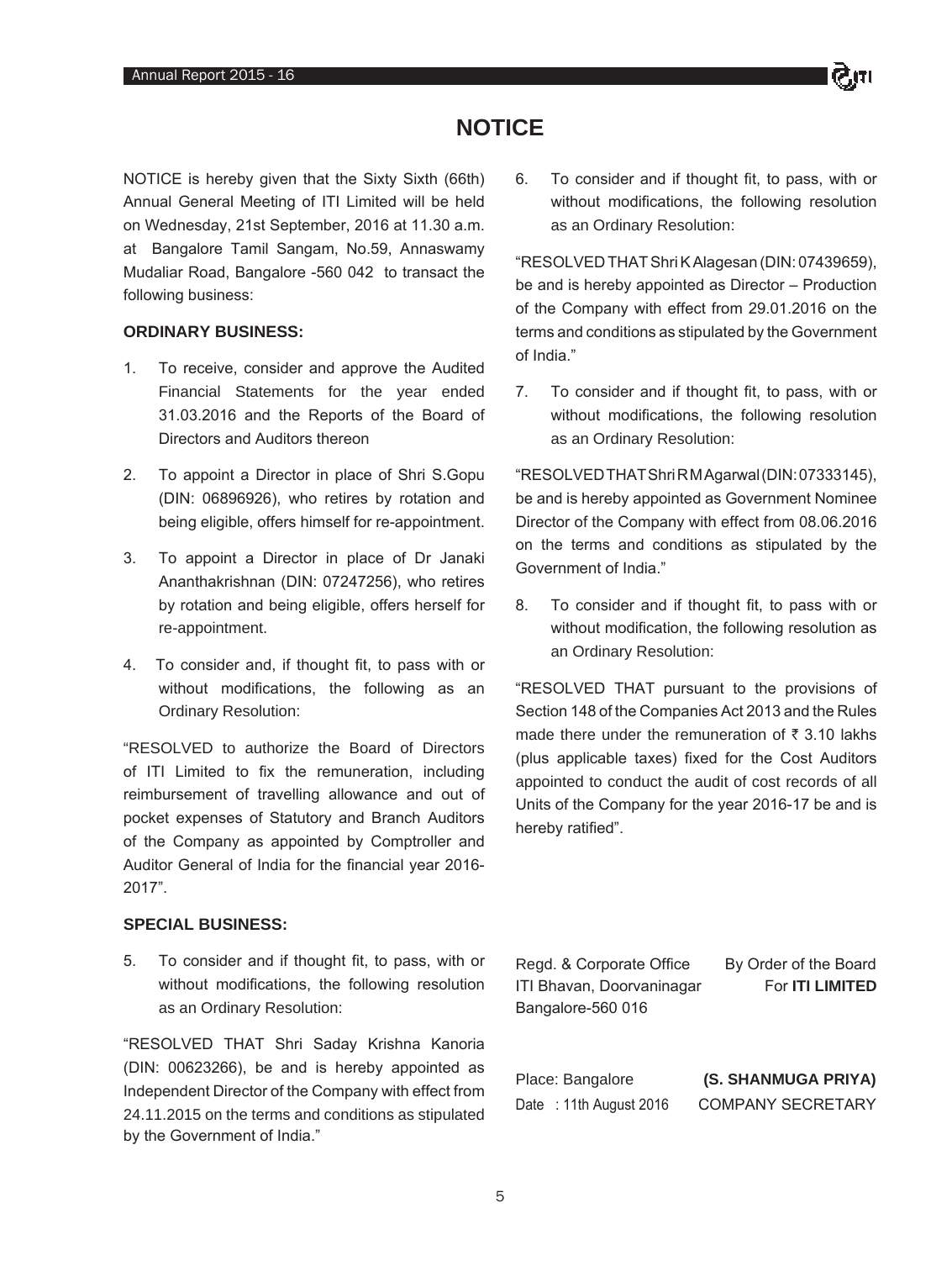#### **NOTES:**

- 1. The Register of Members and Share Transfer Books of the Company shall remain closed from 13th September, 2016 to 21st September, 2016, both days inclusive for the purpose of the AGM.
- 2 A MEMBER ENTITLED TO ATTEND AND VOTE AT THE MEETING IS ENTITLED TO APPOINT A PROXY TO ATTEND AND VOTE INSTEAD OF HIMSELF AND A PROXY NEED NOT BE A MEMBER OF THE COMPANY.

A person can act as a proxy on behalf of not exceeding fifty (50) Members and holding in aggregate not more than 10% of the total share capital of the Company carrying voting rights. However, a Member holding more than ten percent of the total share capital of the Company carrying voting rights may appoint a single person as a proxy and such person shall not act as proxy for any other person or shareholder.

The instrument appointing a proxy should be deposited at the registered office of the company not less than forty-eight hours before the commencement of the meeting. A proxy form for the AGM is enclosed.

- 3. Corporate Members intending to send their authorized representatives to attend the Meeting pursuant to Section 113 of the Companies Act, 2013 are requested to send to the Company, a certified copy of the Board Resolution authorizing their representative(s) to attend and vote on their behalf at the Meeting, together with their specimen signatures.
- 4. Members are requested to bring their attendance slips duly mentioning details of their DP ID and Client ID/ Folio No and signed.
- 5. In case of joint holders attending the Meeting, only such joint holder who is first / earlier in the order of names will be entitled to vote at the Meeting.
- 6. Relevant documents referred to in the accompanying Notice and in the Explanatory Statements are open for inspection by the

Members at the Company's Registered Office on all working days of the Company, during business hours upto the date of the Meeting.

- 7. The Securities and Exchange Board of India (SEBI) has mandated the submission of Permanent Account Number (PAN) by every participant in the securities market. Members holding shares in electronic form are, therefore, requested to submit their PAN to the Depository Participants with whom they maintain their demat accounts. Members holding shares in physical form should submit their PAN to the Company.
- 8. Members are requested to advise the Share Transfer Agents, M/s. Integrated Enterprise (India) Ltd., 30, Ramana Residency, 4th Cross, Sampige Road, Malleswaram, Bangalore-560 003 and their respective Depository Participants immediately of any change in their address.
- 9. Members may visit the website of the Company www.itiltd-india.com for more information on the Company.
- 10. Members requiring information on the Accounts are requested to write to the Company at least fifteen days before the date of the Meeting so that the required information could be kept ready.
- 11. Pursuant to provisions of the Regulation 36(3) of SEBI (Listing Obligations and Disclosure Requirements) Regulations, 2015, the brief resume/profile of the Directors eligible for appointment /re-appointment vide Item Nos.2, 3, 5, 6, 7 are attached hereto as Annexure-A.
- 12. The relevant statement pursuant to Section 102 of the Companies Act, 2013 which set out the details relating to Special Business at the meeting is annexed hereto and forms part of the notice.
- 13. As per Section 108 of the Companies Act, 2013 read with Rule 20 of the Companies (Management and Administration) Rules, 2014 as substituted by the Companies (Management and Administration) Amendment Rules, 2015 and Regulation 44 of SEBI (Listing Obligations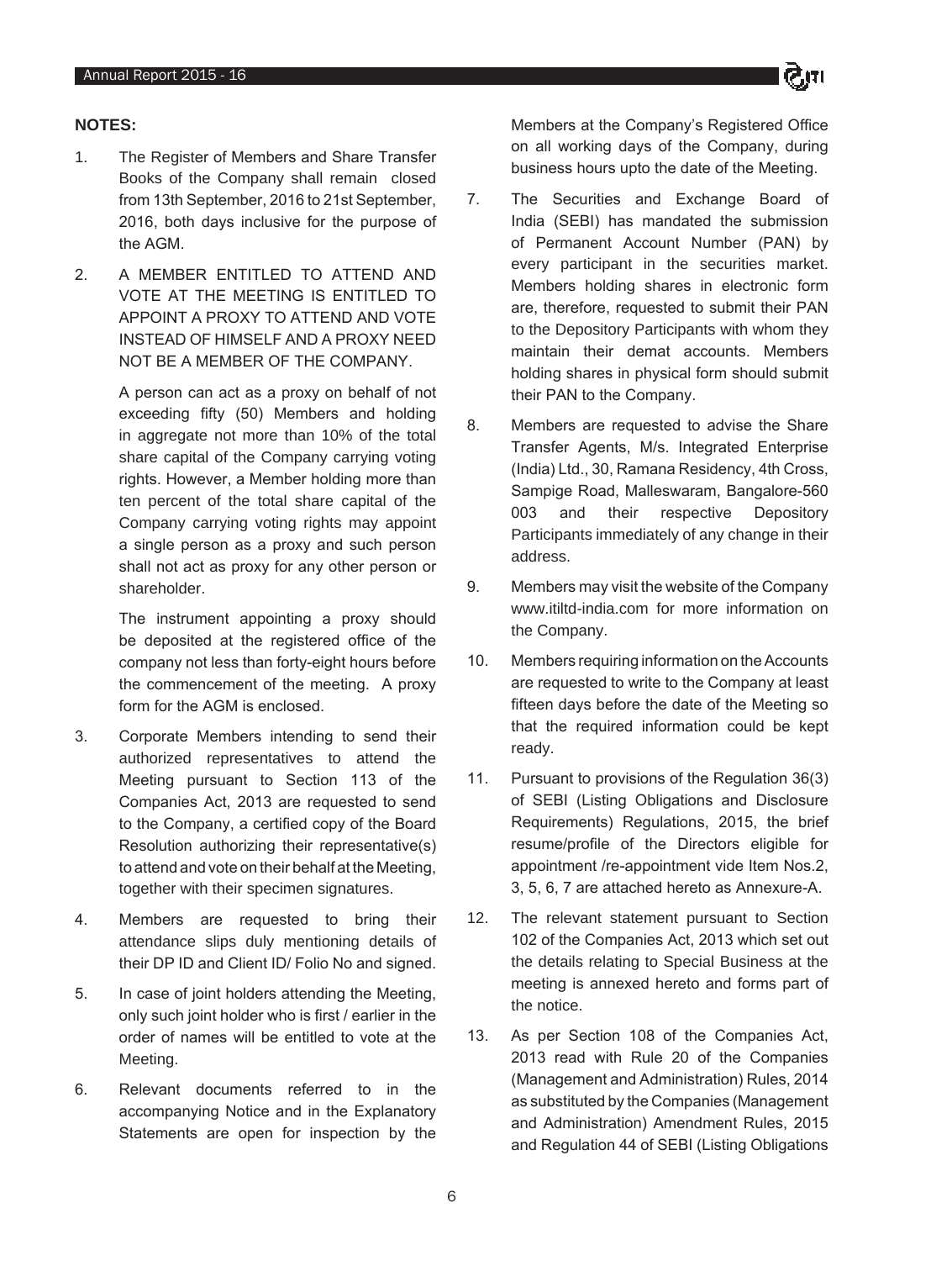and Disclosure Requirements) Regulations, 2015, the Company is pleased to provide its members the facility to cast their vote by electronic means on all resolutions set forth in the Notice. Necessary arrangements have been made by the Company with Central Depository Services (India) Limited (CDSL) to facilitate e-voting. The instructions for e-voting are appended to this Notice as Annexure-B.

14. The Ministry of Corporate Affairs vide Circular No. 17/2011 dated 21.04.2011 and 18/2011 dated 29.04.2011 has taken a "Green Initiative in Corporate Governance and allowed companies to send documents to shareholders through electronic mode. Therefore, Members are requested to support this initiative by registering /updating their email addresses by sending a written request duly signed by the shareholder to the Share Transfer Agent at the earliest.

#### **Explanatory statement as required under Section 102 of the Companies Act, 2013**

#### **Item No.5 to 7**

In terms of the Articles of Association of the Company, the President of India is vested with the power to appoint the Part-time Non Official Independent Directors, Whole time Directors and Government Nominee Directors of the Company from time to time and also shall determine the terms of office of such Directors. Accordingly, the following appointments on the Board of your Company were effected during the year as per the directives of the President of India:

#### **Shri Saday Krishna Kanoria**

The Ministry of Communications & IT vide order No. F.No.14-1/2013-PSA dated 24.11.2015 has conveyed the approval for the appointment of Shri Saday Krishna Kanoria (Din : 00623266) as Non Official Independent Director for a period of three years w.e.f date of appointment or until further orders whichever is earlier.

 Shri Saday Krishna Kanoria was inducted into the Board as an Additional Director w.e.f 24.11.2015 and in terms of Section 161 of the Companies Act 2013, Shri Saday Krishna Kanoria holds office upto the date of the ensuing Annual General Meeting. Shri Saday Krishna Kanoria, in the opinion of the Board, fulfils the conditions specified in the Companies Act for appointment as an Independent Director.

#### **Shri K Alagesan**

Shri K Alagesan (DIN: 07439659), was appointed as Director - Production vide Ministry of Communications & IT order no F.No.14-5/2014-PSA dated 28.01.2016. Shri K Alagesan took charge on 29.01.2016.

#### **Shri R M Agarwal**

Shri R M Agarwal (DIN: 07333145), DDG(SU), Department of Telecommunications, was appointed as Government Director vide Ministry of Communications & IT order no F.No.5-1/2016-PSA dated 08.06.2016, in the place of Shri Srikanta Panda, DDG( LF-I), Department of Telecommunications as per the directives of President of India.

- 15. Members/their Proxies/Representatives are requested to note:
	- i. To bring their copies of Annual report to AGM
	- ii. That no briefcase or bag will be allowed to be taken inside the auditorium for security reasons.
	- iii. That no gifts will be distributed at the venue of the AGM

| Regd. & Corporate Office  | By Order of the Board  |
|---------------------------|------------------------|
| ITI Bhavan, Doorvaninagar | For <b>ITI LIMITED</b> |
| Bangalore-560 016         |                        |
|                           |                        |
|                           |                        |

| Place: Bangalore       | (S. SHANMUGA PRIYA)      |
|------------------------|--------------------------|
| Date: 11th August 2016 | <b>COMPANY SECRETARY</b> |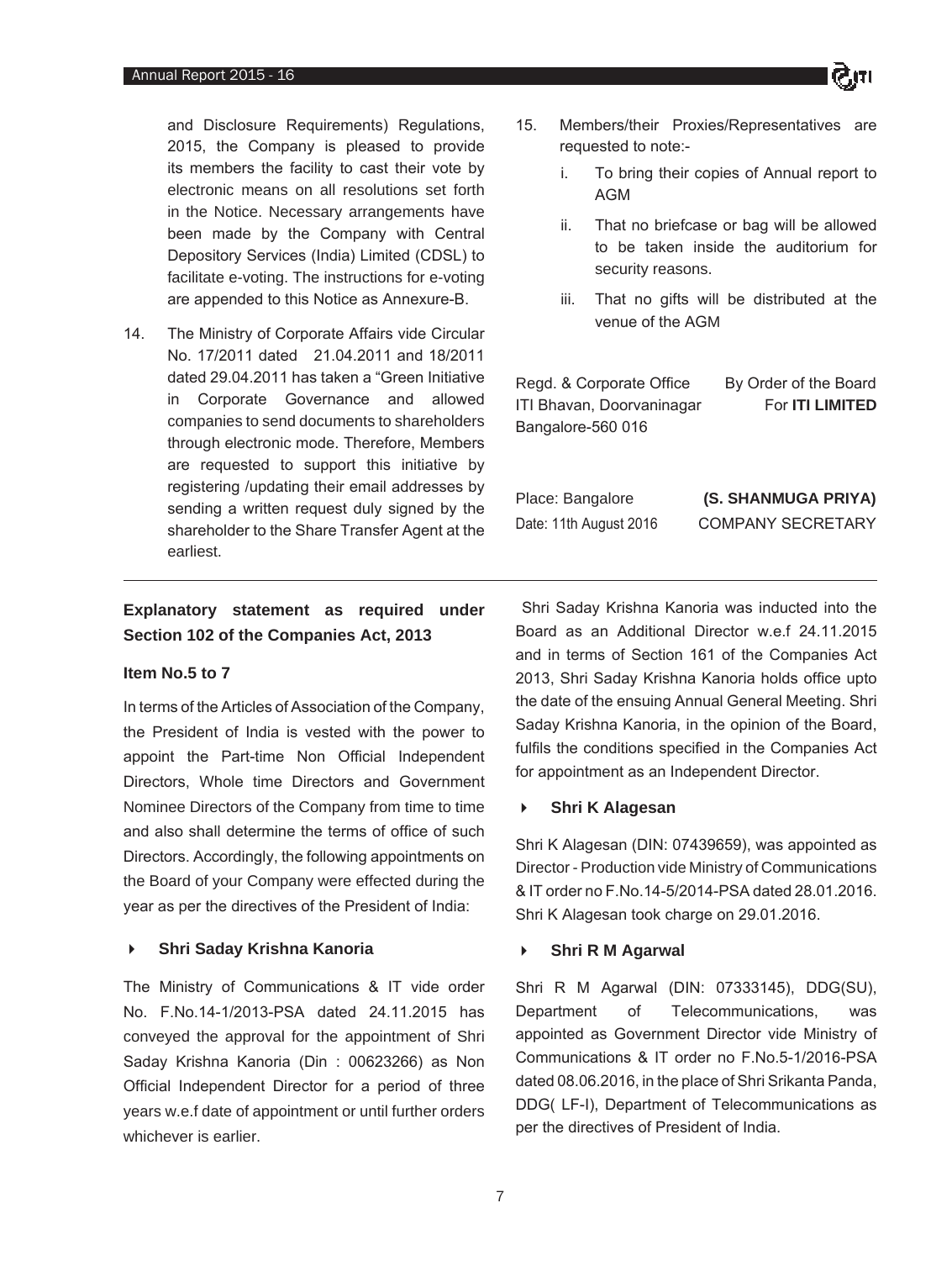

In terms of Section 152 of the Companies Act, 2013, every Director shall be appointed by the Company in general meeting. Accordingly necessary resolutions have been proposed in item 5, 6, 7 of the notice of Annual General Meeting.

Notice has been received under section 160 of the Companies Act, 2013 from members signifying their intention to propose the appointment of Shri Saday Krishna Kanoria, Shri K Alagesan and Shri R M Agarwal as Directors of the Company at the ensuing Annual General Meeting.

A brief profile of Shri Saday Krishna Kanoria, Shri K Alagesan and Shri R M Agarwal are provided in Annexure A of this Notice.

Shri Saday Krishna Kanoria, Shri K Alagesan and Shri R M Agarwal are deemed to be interested in the proposed resolution to the extent of their appointment as Directors.

None of the other Directors or Key Managerial Personnel of the Company and their relatives is concerned or interested, in the resolution set out at notice.

Your directors commend the resolutions as proposed in the notice for approval.

#### **Annexure A to item no. 2, 3, 5, 6, 7 of the notice**

#### **Brief resume of directors proposed for Re-appointment (Item No. 2, 3 of the notice):**

Shri S.Gopu (DIN: 06896926) aged 58 years, is a Graduate in Chemical Engineering with Post Graduate diploma in Operations Research. Shri S.Gopu joined the Company in 1982 and has executed several projects for UNIDO (United Nations Industrial Development Organisation) and UNDP and also NPR, SECC, etc. He assumed charge as Director-HR on 16.04.2014 and prior to becoming Director –HR, he was Unit head of Bangalore plant in ITI. Shri S.Gopu is a member of Board of India Satcom Limited. Shri S Gopu is the Chairman of Corporate Social Responsibility Committee of ITI. Shri S Gopu is not related to any of the Directors of the Company and does not hold any shares in the Company.

#### **Item No.8**

Rule 14 of the Companies (Audit and Auditors) Rules, 2014 requires ratification of the shareholders for the remuneration fixed for the Cost Auditor of the Company appointed under Section 148(3) of the Companies Act, 2013.

Accordingly, necessary resolution seeking ratification for fixation of remuneration to the Cost Auditor appointed for the year 2016-17 is placed before the member for their approval.

None of the Directors or Key Managerial Personnel of the Company and their relatives is interested in the resolution.

Your directors commend the resolution as proposed in the notice for approval.

Regd. & Corporate Office By Order of the Board **ITI Bhavan, Doorvaninagar** For **ITI LIMITED** Bangalore-560 016

Place: Bangalore **(S. Shanmuga Priya)**  Date: 11th August 2016 COMPANY SECRETARY

Dr Janaki Ananthakrishnan (Din: 07247256) aged 56 years, holds graduation in M.B.B.S, P.G Diploma in Public Policy & Management and belongs to the 1991 batch of the Indian Posts and Telecom Accounts and Finance Service. Dr Janaki Ananthakrishnan took charge as Director Finance on 13.07.2015. Prior to becoming Director –Finance, she has served as Finance Advisor in the Departments of Telecom and Posts at Tamil Nadu, Karnataka and Delhi. Dr Janaki Ananthakrishnan is a member of Board of India Satcom Limited. Dr Janaki Ananthakrishnan is member of Corporate Social Responsibility Committee, Audit Committee and Stakeholders Relationship Committee of ITI. Dr Janaki Ananthakrishnan is not related to any of the Directors of the Company and does not hold any shares in the Company.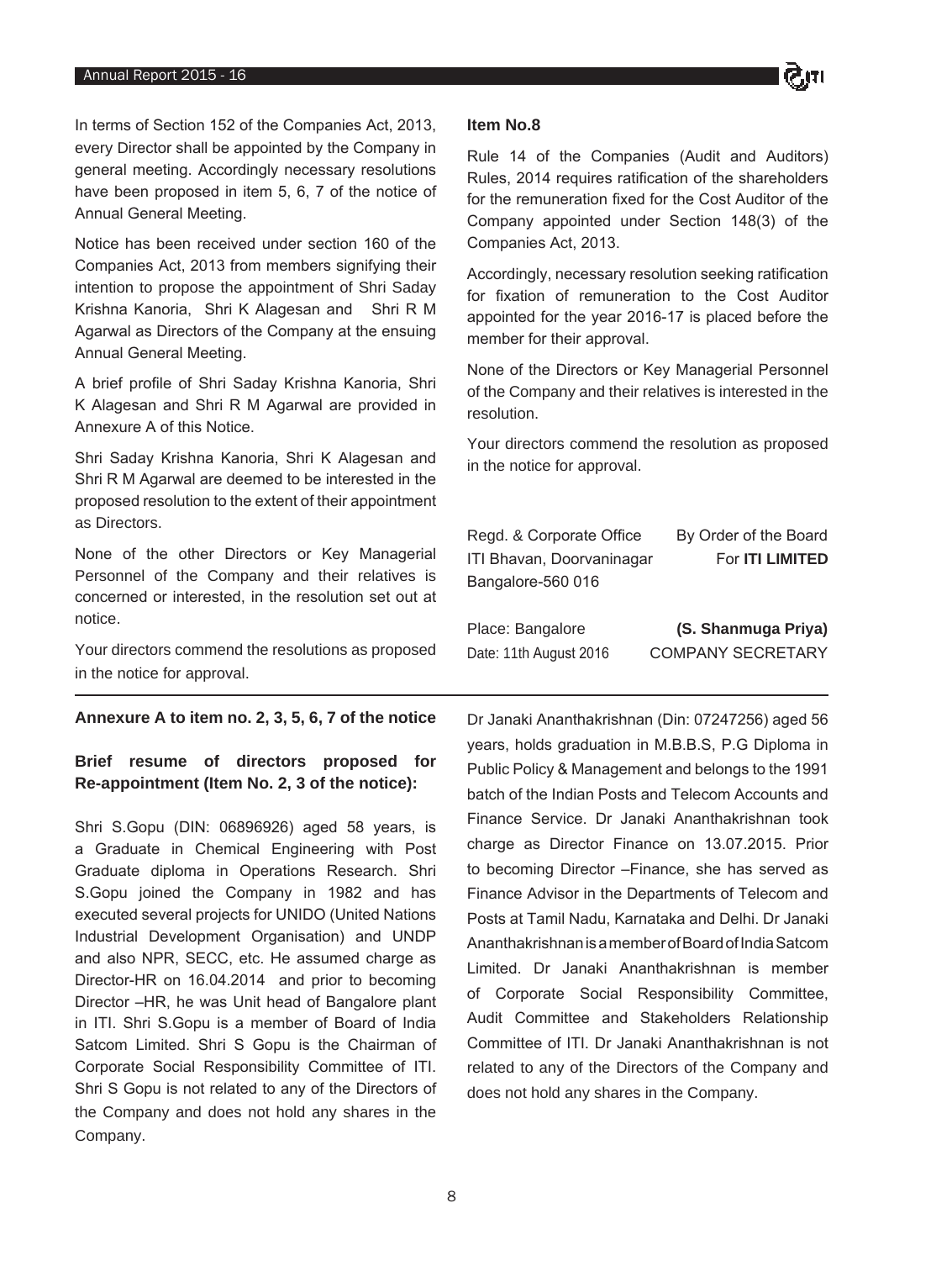#### **Brief resume of directors proposed for appointment (Item No. 5, 6, 7 of the notice):**

Shri Saday Krishna Kanoria (DIN: 00623266), aged 46 years, holds degree in B.Com. (Hons.) and Diploma in Computer operation. He is Director of Utkarsh Sfatik Limited (an associate of Ambuja Neotia Ltd), Manav Constructions Private Limited, Manav Developers Private Limited & Patna Golf Club. He is Chairman of Audit Committee, Nomination and Remuneration Committee and Stakeholders Relationship Committee and also member of Corporate Social Responsibility Committee of ITI. Shri Saday Krishna Kanoria is not related to any of the Directors of the Company and does not hold any shares in the Company.

Shri K. Alagesan (DIN: 07439659), aged 56 years holds graduation in Production Engineering from REC Trichy and holds diploma in Management, Advanced Management and Human Resource Management from IGNOU. He has undergone three months residential training programme at IIM, Bangalore on General Management. Shri K Alagesan assumed charge as Director Production on 29.01.2016 and prior to becoming Director –Production, he was Unit head of Rae Bareli plant in ITI. Shri K Alagesan was closely associated in Defence Projects i.e. ASCON Phase I, II, III, and DCN (Defence Communication Network) Project, Manufacturing and Supply of Secrecy Equipment ranging from 16 Kbps to STM IV level. Shri K Alagesan is not related to any of the Directors of the Company and does not hold any shares in the Company.

Shri R.M. Agarwal (DIN: 07333145), aged 52 years. Shri R.M. Agarwal, DDG(SU) is an Indian Telecommunication Services officer of the 1986 batch. He has a rich experience of more than 28 years in policy formulation, standardization planning, operation & maintenance of telecom services. He is presently responsible for coordinating, facilitating

and monitoring the performance of PSUs under DoT viz. ITI, TCIL, HPIL, and residual works of Tata Communications Limited (formerly VSNL) and HTL. He also conceptualized and formulated the 'National Telecom M2M Roadmap' He also brought out the 'National IPv6 Deployment Roadmap v2' in March, 2013 for time bound IPv6 implementation by all stakeholders in the country. In addition he also brought out a 'Compendium on IPv6 Based Solutions/ Architecture/ Case Studies for Different Industry Verticals' which may serve as a reference document for value addition in different sectors of the economy. He has been designated as the Central Coordinating Officer from the Department of Telecommunications, Government of India, to coordinate with Government and Industry for IPv6 transition in the country. Shri R M Agarwal is a member of Board of Millennium Telecom Limited and member of Audit Committee, Nomination and Remuneration Committee and Stakeholders relationship Committee of ITI. Shri R M Agarwal is not related to any of the Directors of the Company and does not hold any shares in the Company.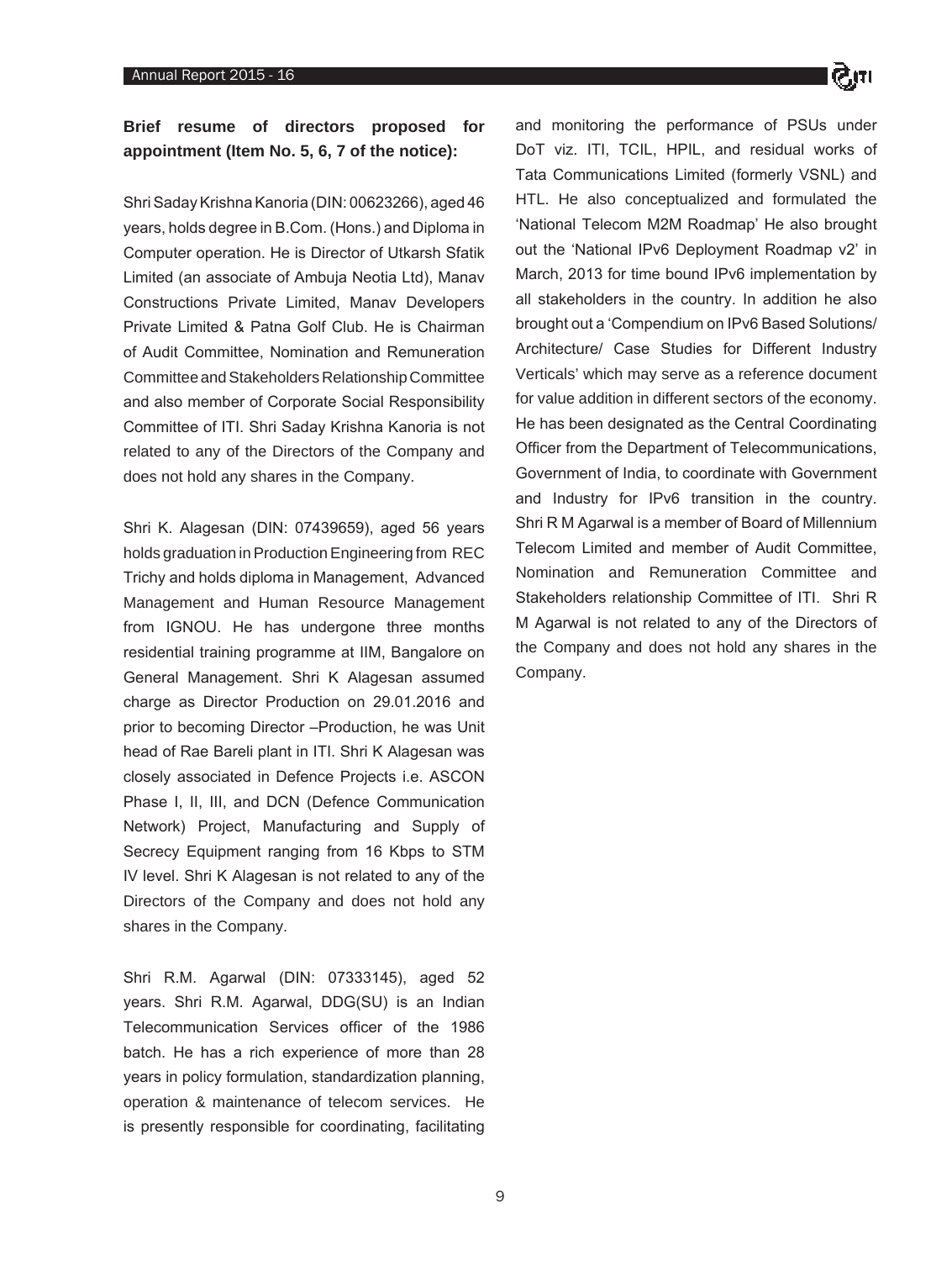#### **ANNEXURE B – INSTRUCTIONS FOR E-VOTING**

The instructions for e-voting electronically are as under:

In case of members receiving e-mail:

(i) Log on to the e-voting website www.evotingindia. com

(ii) Click on "Shareholders" tab.

(iii) Now, select the "COMPANY NAME" from the drop down menu and click on "SUBMIT"

- (iv) Now Enter your User ID
	- a. For CDSL: 16 digits beneficiary ID,
	- b. For NSDL: 8 Character DP ID followed by 8 Digits Client ID,
	- c. Members holding shares in Physical Form should enter Folio Number registered with the Company.
- (v) Next enter the Image Verification as displayed and Click on Login.
- (vi) If you are holding shares in demat form and had logged on to www.evotingindia.com and voted on an earlier voting of any company, then your existing password is to be used.
- **(vii) If you are a first time user follow the steps given below:**

|            | For Members holding shares in                                                                                                                                                                                                                                                          |
|------------|----------------------------------------------------------------------------------------------------------------------------------------------------------------------------------------------------------------------------------------------------------------------------------------|
|            | <b>Demat Form and Physical Form</b>                                                                                                                                                                                                                                                    |
| <b>PAN</b> | Enter your 10 digit alpha-numeric *PAN<br>issued by Income Tax Department<br>(Applicable for both demat shareholders<br>as well as physical shareholders)                                                                                                                              |
|            | Members who have not updated<br>their PAN with the Company/<br>Depository Participant are<br>requested to use the first two<br>letters of their name and the last<br>8 digits of the demat account/folio<br>number in the PAN field.                                                   |
|            | In case the folio number is less<br>than 8 digits enter the applicable<br>number of 0's before the number<br>after the first two characters of<br>the name in CAPITAL letters. Eg.<br>If your name is Ramesh Kumar<br>with folio number 100 then enter<br>RA00000100 in the PAN field. |

|                             | Enter the Date of Birth as recorded in<br>your demat account or in the company<br>records for the said demat account or<br>folio in dd/mm/yyyy format.                                                                                                     |
|-----------------------------|------------------------------------------------------------------------------------------------------------------------------------------------------------------------------------------------------------------------------------------------------------|
| Dividend<br>Bank<br>Details | Enter the Dividend Bank Details as<br>recorded in your demat account or in<br>the company records for the said demat<br>account or folio.                                                                                                                  |
|                             | Please enter the DOB or Dividend<br>Bank Details in order to login. If<br>the details are not recorded with<br>the depository or company please<br>enter the number of shares held<br>by you as on the cut off date in the<br>Dividend Bank details field. |

- (viii) After entering these details appropriately, click on "SUBMIT" tab.
- (ix) Members holding shares in physical form will then reach directly the Company selection screen. However, members holding shares in demat form will now reach 'Password Creation' menu wherein they are required to mandatorily enter their login password in the new password field. Kindly note that this password is to be also used by the demat holders for voting for resolutions of any other company on which they are eligible to vote, provided that company opts for e-voting through CDSL platform. It is strongly recommended not to share your password with any other person and take utmost care to keep your password confidential.
- (x) For Members holding shares in physical form, the details can be used only for e-voting on the resolutions contained in this Notice.
- (xi) Click on the EVSN for the relevant <Company Name> on which you choose to vote.
- (xii) On the voting page, you will see "RESOLUTION DESCRIPTION" and against the same the option "YES/NO" for voting. Select the option YES or NO as desired. The option YES implies that you assent to the Resolution and option NO implies that you dissent to the Resolution.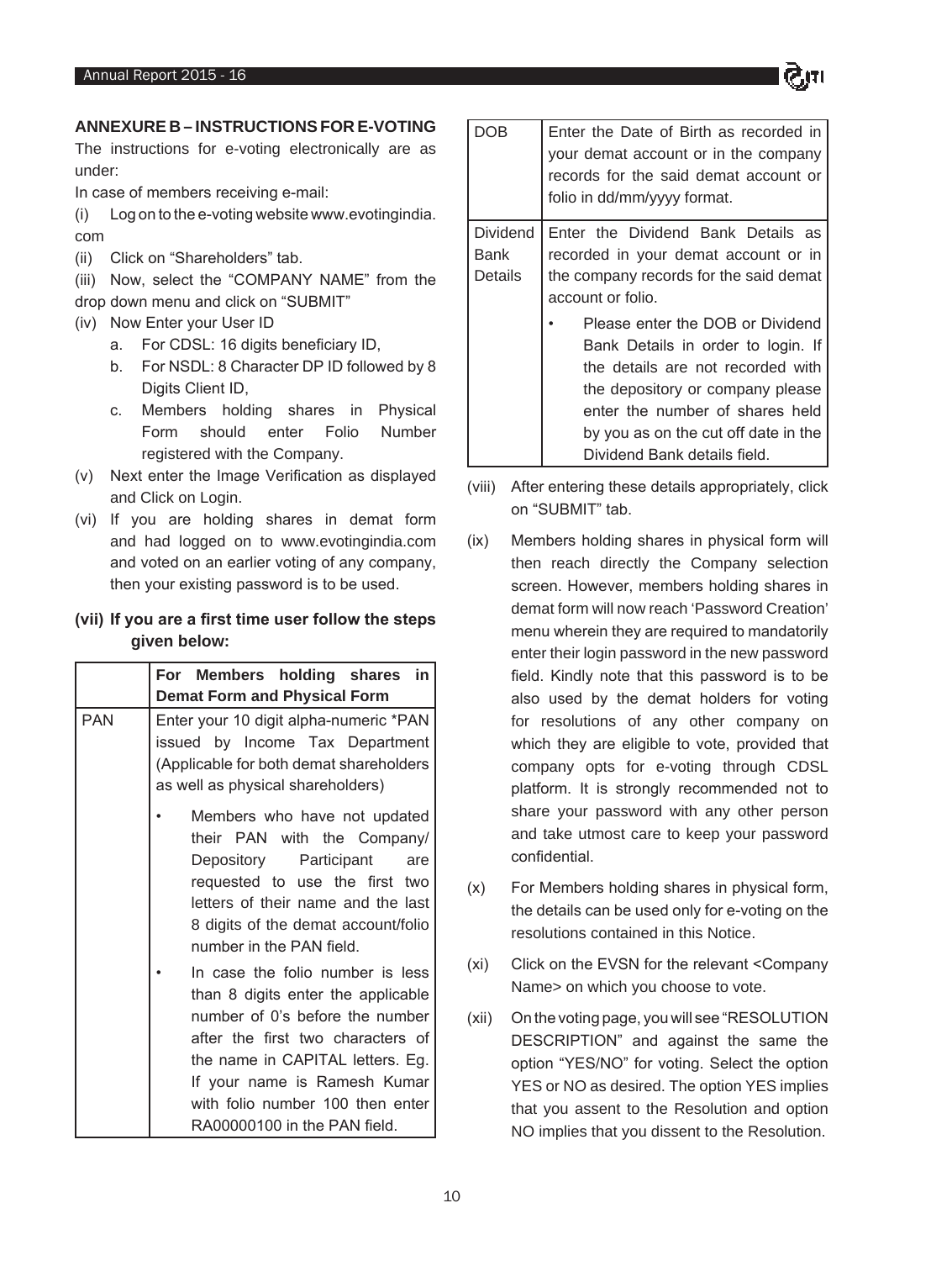- (xiii) Click on the "RESOLUTIONS FILE LINK" if you wish to view the entire Resolution details.
- (xiv) After selecting the resolution you have decided to vote on, click on "SUBMIT". A confirmation box will be displayed. If you wish to confirm your vote, click on "OK", else to change your vote, click on "CANCEL" and accordingly modify your vote.
- (xv) Once you "CONFIRM" your vote on the resolution, you will not be allowed to modify your vote.
- (xvi) You can also take out print of the voting done by you by clicking on "Click here to print" option on the Voting page.
- (xvii) If Demat account holder has forgotten the changed password then Enter the User ID and the image verification code and click on Forgot Password & enter the details as prompted by the system.
	- Institutional shareholders (i.e. other than Individuals, HUF, NRI etc.) are required to log on to https://www.evotingindia.co.in and register themselves as Corporates.
	- They should submit a scanned copy of the Registration Form bearing the stamp and sign of the entity to helpdesk.evoting@ cdslindia.com.
	- After receiving the login details they have to create a user who would be able to link the account(s) which they wish to vote on.
	- The list of accounts should be mailed to helpdesk.evoting@cdslindia.com and on approval of the accounts they would be able to cast their vote.
	- They should upload a scanned copy of the Board Resolution and Power of Attorney (POA) which they have issued in favour of the Custodian, if any, in PDF format in the system for the scrutinizer to verify the same.

#### **In case of members receiving the physical copy:**

- (A) Please follow all steps from sl. no. (i) to sl. no. (xvii) above to cast vote.
- (B) The voting period begins on 17.09.2016 at 10.00 AM and ends on 20.09.2016 at 5.00 PM. During this period shareholders' of the Company, holding shares either in physical form or in dematerialized form, as on the cutoff date (record date) of 14.09.2016, may cast their vote electronically. The e-voting module shall be disabled by CDSL for voting thereafter.
- (C) In case you have any queries or issues regarding e-voting, you may refer the Frequently Asked Questions ("FAQs") and e-voting manual available at www.evotingindia.co.in under help section or write an email to helpdesk.evoting@ cdslindia.com.
- (D) Shri D Venkateswarlu, Practising Company Secretary, Bangalore, has been appointed as Scrutinizer to scrutinize the e-voting process in a fair and transparent manner.
- (E) The scrutinizer shall within a period of not exceeding three working days from the conclusion of the e-voting period unblock the votes in the presence of at least two witnesses not in employment of the Company and make a scrutinizer's report of the votes cast in favour or against, if any, forthwith to the Chairman of the Company.
- (F) The results of the e-voting along with the scrutinizer's report shall be placed in the Company's website www.itiltd-india.com and on the website of CDSL within two days of passing of the resolution at the AGM of the Company. The results will also be communicated to the stock exchanges where the shares of the Company are listed.

| Regd. & Corporate Office  | By Order of the Board  |
|---------------------------|------------------------|
| ITI Bhavan, Doorvaninagar | For <b>ITI LIMITED</b> |
| Bangalore-560 016         |                        |
|                           |                        |

| Place: Bangalore       | (S. Shanmuga Priya)      |
|------------------------|--------------------------|
| Date: 11th August 2016 | <b>COMPANY SECRETARY</b> |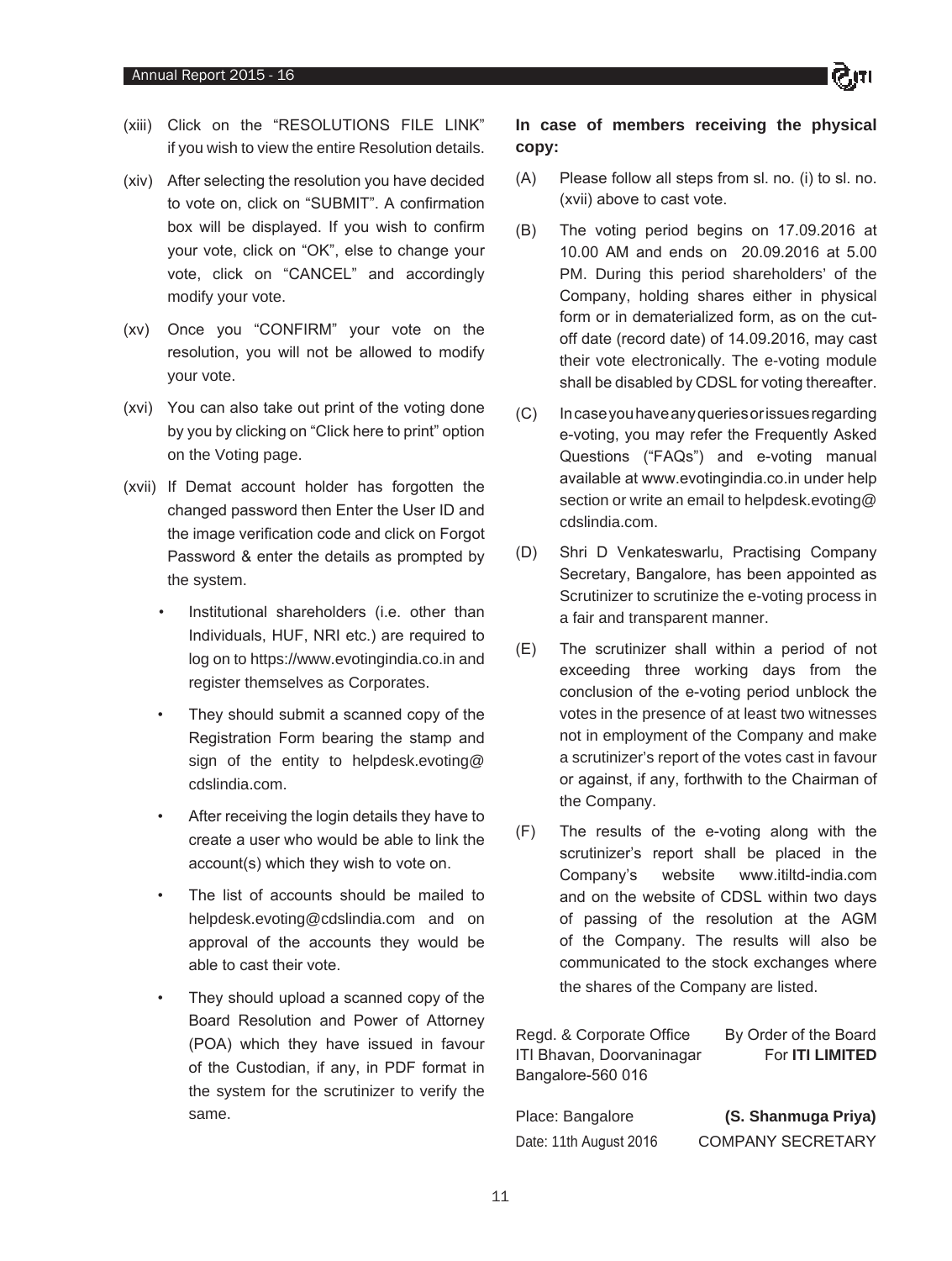| TEN YEAR DIGEST                                                                    |         |                  |                  |                |                     |                |                          |                  |         | ₹ in Crores  |
|------------------------------------------------------------------------------------|---------|------------------|------------------|----------------|---------------------|----------------|--------------------------|------------------|---------|--------------|
| <b>OPERATING RESULTS</b>                                                           | 2015-16 | 2014-15          | 2013-14          | 2012-13*       | 2011-12             | 2010-11        | 2009-10                  | 2008-09          | 2007-08 | 2006-07      |
| Sales including services                                                           | 1253    | 620              | 770              | 921            | 993                 | 2139           | 4660                     | 1741             | 1210    | 1818         |
| Accretion/(Decretion) to Stock                                                     | 0       | (2)              | (2)              | (11)           | 3                   | (87)           | (30)                     | 21               | (4)     | (21)         |
| Value of Production                                                                | 1253    | 618              | 768              | 910            | 996                 | 2052           | 4630                     | 1762             | 1206    | 1797         |
| Other Income                                                                       | 486     | 86               | 40               | 33             | 34                  | 78             | 376                      | 176              | 426     | 173          |
| <b>Direct Materials</b>                                                            | 670     | 185              | 137              | 235            | 315                 | 1662           | 4210                     | 1476             | 884     | 1391         |
| Charges on Installation & Maintenance                                              | 318     | 214              | 382              | 409            | 422                 | 190            | 47                       | 75               | 61      | 78           |
| <b>Employees Cost</b>                                                              | 315     | 321              | 337              | 393            | 402                 | 389            | 558                      | 401              | 383     | 365          |
| Depreciation                                                                       | 13      | 15               | 17               | 18             | 21                  | 22             | 24                       | 27               | 29      | 38           |
| <b>Financing Expenses</b>                                                          | 157     | 157              | 122              | 85             | 85                  | 80             | 119                      | 292              | 281     | 223          |
| Other Expenses less Charges on                                                     | 124     | 110              | 159              | 163            | 154                 | 148            | 479                      | 313              | 290     | 239          |
| Installation & Maintenance                                                         |         |                  |                  |                |                     |                |                          |                  |         |              |
| Profit                                                                             | 142     | (298)            | (346)            | (360)          | (369)               | (361)          | (431)                    | (646)            | (296)   | (364)        |
| Prior Period Adjustments                                                           | (3)     | 1                | 2                | 48             | (1)                 | 3              | (28)                     | (22)             | (61)    | (40)         |
| <b>Extraordinary Items</b>                                                         | 112     | 0                | $\boldsymbol{0}$ | 130            | ÷,                  |                | $\overline{\phantom{a}}$ | ÷,               |         |              |
| Profit Before Tax                                                                  | 251     | (297)            | (344)            | (182)          | (370)               | (358)          | (459)                    | (668)            | (357)   | (404)        |
| Provision for Tax / Deferred Tax/FRB                                               |         |                  |                  |                |                     |                |                          |                  | 1       | $\mathbf{1}$ |
| Add: Provision for tax of earlier                                                  |         |                  |                  |                |                     |                |                          |                  |         |              |
| years no longer required                                                           |         |                  |                  |                |                     |                |                          |                  |         |              |
| Profit after Tax                                                                   | 251     | (297)            | (344)            | (182)          | (370)               | (358)          | (459)                    | (668)            | (358)   | (405)        |
| Dividend                                                                           | Ĭ.      |                  | $\blacksquare$   | L,             | $\bar{\phantom{a}}$ | ÷,             | ÷,                       | L,               | ÷,      |              |
| <b>FINANCIAL POSITION</b>                                                          | 2015-16 | 2014-15          | 2013-14          | 2012-13        | 2011-12             | 2010-11        | 2009-10                  | 2008-09          | 2007-08 | 2006-07      |
| Equity                                                                             | 288     | 288              | 288              | 288            | 288                 | 288            | 288                      | 288              | 288     | 288          |
| Preference Shares                                                                  | 300     | 300              | 300              | 300            | 300                 | 300            | 300                      | 300              | 300     | 300          |
| Preference Shares - Application                                                    | 0       | $\boldsymbol{0}$ | 0                | $\mathbf 0$    | $\mathbf 0$         | 0              | $\mathbf 0$              | $\mathbf 0$      | 0       | $\mathbf 0$  |
| Money Received Pending Allotment                                                   | 192     | 192              | 0                | $\mathbf{0}$   | $\mathbf 0$         | 0              | $\mathbf 0$              | 0                | 0       | $\Omega$     |
| Reserves & Surplus                                                                 | 2758    | 2735             | 2718             | 2709           | 2700                | 2701           | 2527                     | 73               | 64      | 64           |
| <b>Revaluation Reserves</b>                                                        | 2354    | 2360             | 2374             | 2390           | 2406                | 2424           | 2448                     | 2473             | 2499    | 2527         |
| Miscellaneous expenditure not                                                      |         |                  |                  |                |                     |                |                          |                  |         |              |
| written off                                                                        | 0       | $\boldsymbol{0}$ | $\mathbf 0$      | $\mathbf 0$    | $\mathbf 0$         | $\mathbf 0$    | $\mathbf 0$              | $\boldsymbol{0}$ | 0       | $\mathbf{0}$ |
| Profit and Loss Account-(Debit)                                                    | 4915    | 5166             | 4869             | 4527           | 4345                | 3975           | 3622                     | 3219             | 2551    | 2192         |
| Net Worth Funds with Revaluation                                                   | 785     | 713              | 819              | 1172           | 1413                | 1807           | 2016                     | (4)              | 686     | 1078         |
| Reserve                                                                            |         |                  |                  |                |                     |                |                          |                  |         |              |
| Net Worth without<br>considering<br>DRE not written off and Revaluation            |         |                  |                  |                |                     |                |                          |                  |         |              |
| Reserve                                                                            | (1569)  | (1647)           | (1555)           | (1218)         | (993)               | (617)          | (432)                    | (2477)           | (1813)  | (1449)       |
| Grant-in-aid                                                                       | 0       | 4                | 8                | 12             | 64                  | 69             | 75                       | 81               | 86      | 91           |
| <b>Bonds</b>                                                                       | 0       | $\mathbf 0$      | $\mathbf 0$      | $\overline{2}$ | $\overline{2}$      | $\overline{2}$ | 7                        | 456              | 442     | 416          |
| Other borrowings and deferred credit                                               | 839     | 921              | 876              | 606            | 483                 | 341            | 271                      | 1688             | 1789    | 1326         |
| Gross Block                                                                        | 3737    | 3690             | 3696             | 3695           | 3691                | 3684           | 3681                     | 3679             | 3657    | 3644         |
| Depreciation                                                                       | 1279    | 1267             | 1243             | 1210           | 1175                | 1137           | 1089                     | 1040             | 987     | 933          |
| Net Block                                                                          | 2458    | 2423             | 2453             | 2485           | 2516                | 2547           | 2592                     | 2639             | 2670    | 2711         |
| Capital work-in-progress<br>Assets, Loans and Advances<br>(Current & Non-Current): | 92      | 33               | 21               | $\mathbf{1}$   | $\overline{2}$      | $\overline{7}$ | 1                        | $\overline{2}$   | 1       | 2            |
| Inventory                                                                          | 104     | 93               | 96               | 105            | 113                 | 118            | 284                      | 403              | 371     | 425          |
| Debtors                                                                            | 2764    | 2219             | 2152             | 4067           | 4268                | 4979           | 4921                     | 2268             | 1825    | 1708         |
| Others                                                                             | 416     | 572              | 366              | 348            | 333                 | 409            | 631                      | 350              | 354     | 398          |
| Total                                                                              | 3284    | 2884             | 2614             | 4520           | 4714                | 5506           | 5836                     | 3021             | 2550    | 2531         |

Turnover and Value of production for the year 2015-16,2014-15,2013-14,2012-13 & 2011-12 are inclusive of Excise duty & Service tax while for rest of the years, they include Excise duty only.

\*Some of the figures in 2012-13 have been regrouped as per revised schedule III.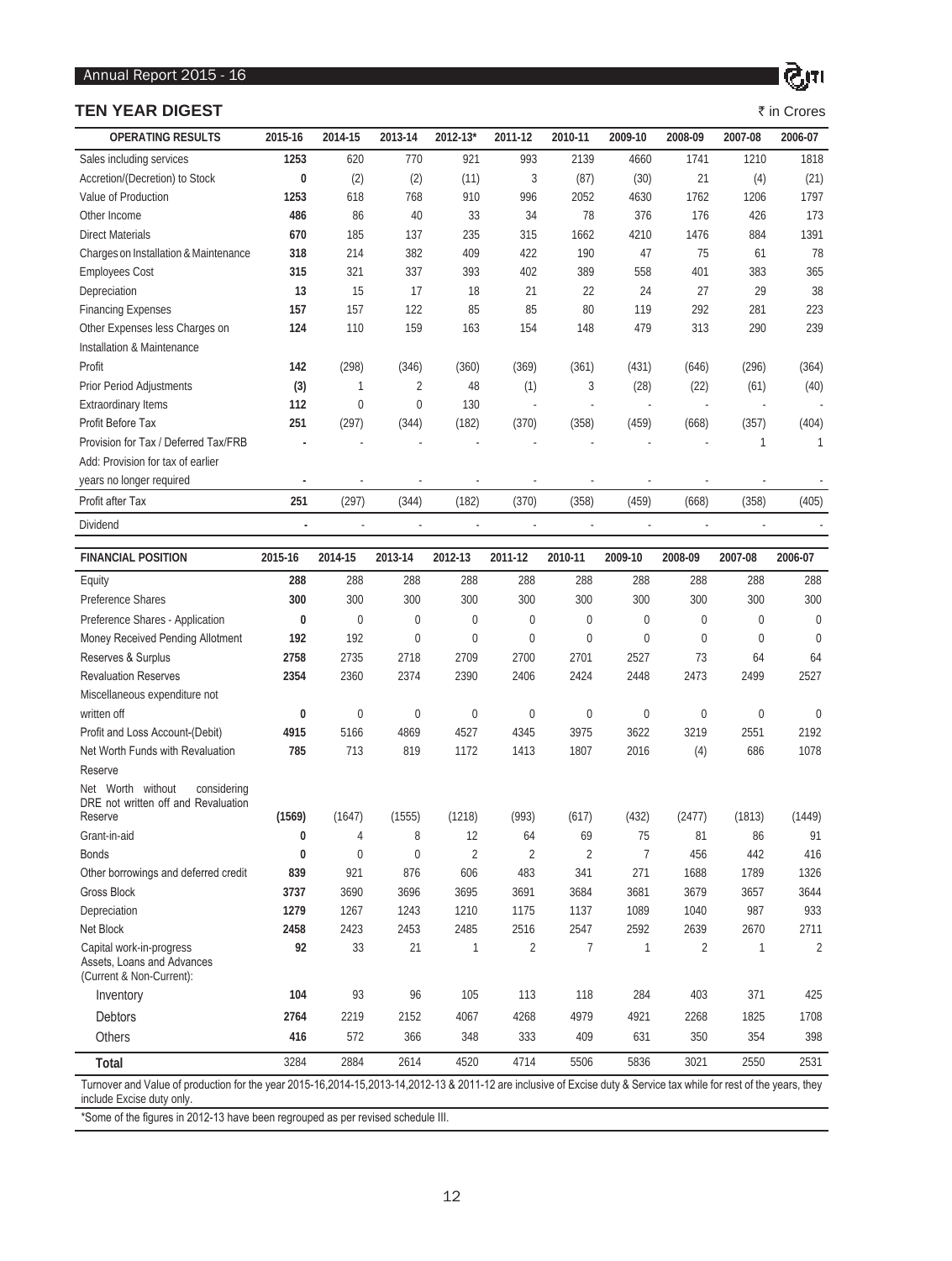**द्धाः** 

| ₹ in Crores<br><b>TEN YEAR DIGEST (Contd)</b>                        |         |                          |                          |         |                          |         |         |         |         |                |
|----------------------------------------------------------------------|---------|--------------------------|--------------------------|---------|--------------------------|---------|---------|---------|---------|----------------|
| <b>FINANCIAL POSITION</b>                                            | 2015-16 | 2014-15                  | 2013-14                  | 2012-13 | 2011-12                  | 2010-11 | 2009-10 | 2008-09 | 2007-08 | 2006-07        |
| Liabilities and Provisions (Current                                  | 3719    | 3406                     | 3393                     | 5227    | 5335                     | 5911    | 6136    | 3523    | 2305    | 2425           |
| & Non-Current)                                                       |         |                          |                          |         |                          |         |         |         |         |                |
| <b>Working Capital</b>                                               | (1998)  | (1311)                   | (1501)                   | (1259)  | (621)                    | (405)   | (300)   | (502)   | 245     | 106            |
| Capital Employed (Net Fixed                                          | 460     | 1112                     | 952                      | 1226    | 1895                     | 2142    | 2292    | 2137    | 2915    | 2817           |
| Assets+Working Capital)                                              |         |                          |                          |         |                          |         |         |         |         |                |
| Sources of Funds:                                                    |         |                          |                          |         |                          |         |         |         |         |                |
| Shareholders' Fund                                                   | 785     | 713                      | 819                      | 1172    | 1413                     | 1807    | 2016    | (4)     | 686     | 1078           |
| <b>Borrowings</b>                                                    | 1139    | 1223                     | 876                      | 608     | 485                      | 343     | 278     | 2144    | 2231    | 1742           |
| Net Non-Current Liabilities                                          | (725)   | 131                      | 155                      | 57      | $\overline{\phantom{a}}$ |         | ä,      | ÷,      |         |                |
| Deferred Tax                                                         |         | $\overline{\phantom{a}}$ | $\overline{\phantom{a}}$ | ÷,      |                          |         |         |         |         |                |
| Total                                                                | 1,199   | 2,067                    | 1850                     | 1837    | 1898                     | 2150    | 2294    | 2140    | 2917    | 2820           |
| <b>Application of Funds:</b>                                         |         |                          |                          |         |                          |         |         |         |         |                |
| Net Fixed Assets                                                     | 2458    | 2423                     | 2453                     | 2485    | 2516                     | 2547    | 2592    | 2639    | 2670    | 2711           |
| Working Capital (Other than                                          | (1159)  | (390)                    | (625)                    | (650)   | (621)                    | (405)   | (300)   | (502)   | 245     | 106            |
| Cash Credit)                                                         |         |                          |                          |         |                          |         |         |         |         |                |
| Capital Work in progress                                             | 92      | 33                       | 21                       | 1       | 2                        | 7       | 1       | 2       | 1       | $\overline{2}$ |
| Investments                                                          | 1       | $\mathbf{1}$             | $\mathbf 1$              | 1       | $\mathbf{1}$             | 1       | 1       | 1       | 1       | 1              |
| Total                                                                | 1392    | 2067                     | 1850                     | 1837    | 1898                     | 2150    | 2294    | 2140    | 2917    | 2820           |
|                                                                      |         |                          |                          |         |                          |         |         |         |         |                |
| <b>FINANCIAL RATIOS</b>                                              | 2015-16 | 2014-15                  | 2013-14                  | 2012-13 | 2011-12                  | 2010-11 | 2009-10 | 2008-09 | 2007-08 | 2006-07        |
| <b>Working Capital Ratios:</b>                                       |         |                          |                          |         |                          |         |         |         |         |                |
| <b>Current Ratio</b>                                                 | 0.53:1  | 0.66:1                   | 0.62:1                   | 0.75:1  | 0.88:1                   | 0.93:1  | 0.95:1  | 0.86:1  | 1.11:1  | 1.04:1         |
| Working Capital in no. of months                                     |         |                          |                          |         |                          |         |         |         |         |                |
| of value of Production                                               | N.A     | N.A                      | N.A                      | N.A     | N.A                      | N.A     | N.A     | N.A     | 2.44    | 0.71           |
| Inventory in no. of months of                                        |         |                          |                          |         |                          |         |         |         |         |                |
| value of Production                                                  | 1.00    | 1.81                     | 1.50                     | 1.38    | 1.36                     | 0.69    | 0.74    | 2.74    | 3.69    | 2.84           |
| Debtors(Net of Advances) in                                          |         |                          |                          |         |                          |         |         |         |         |                |
| in terms of months sales and<br>services                             |         |                          |                          |         |                          |         |         |         |         | 7.80           |
|                                                                      | 18.47   | 38.76                    | 30.22                    | 30.18   | 30.89                    | 18.12   | 8.50    | 7.21    | 12.84   |                |
| Working capital to total Assets<br>(%)                               | N.A     | N.A                      | N.A                      | N.A     | N.A                      | N.A     | N.A     | N.A     | 8.40    | 3.76           |
| Cost of Direct Material to value of                                  |         |                          |                          |         |                          |         |         |         |         |                |
| Production incl. Excise Duty (%)                                     | 53.47   | 29.94                    | 17.84                    | 25.82   | 31.63                    | 80.99   | 90.93   | 83.77   | 73.30   | 77.41          |
| Cost of Direct Material and                                          | 78.85   | 64.56                    | 67.58                    | 70.77   | 74.00                    | 90.25   | 91.94   | 88.02   | 78.36   | 81.75          |
| changes on insttn to value of<br>production incl. Excise Duty (%)    |         |                          |                          |         |                          |         |         |         |         |                |
|                                                                      |         |                          |                          |         |                          |         |         |         |         |                |
| <b>Growth Ratios:</b>                                                |         |                          |                          |         |                          |         |         |         |         |                |
| Annual growth in value of<br>Production (%)                          | 102.75  | (19.53)                  | (15.60)                  | (8.63)  | (51.46)                  | (55.68) | 162.77  | 46.10   | (32.89) | 11.82          |
| Annual growth in Gross Block<br>excluding Revaluation Reserve<br>(%) | 3.53    | (0.58)                   | 0.10                     | 0.39    | 0.68                     | 0.29    | 0.20    | 2.19    | 1.31    | 1.33           |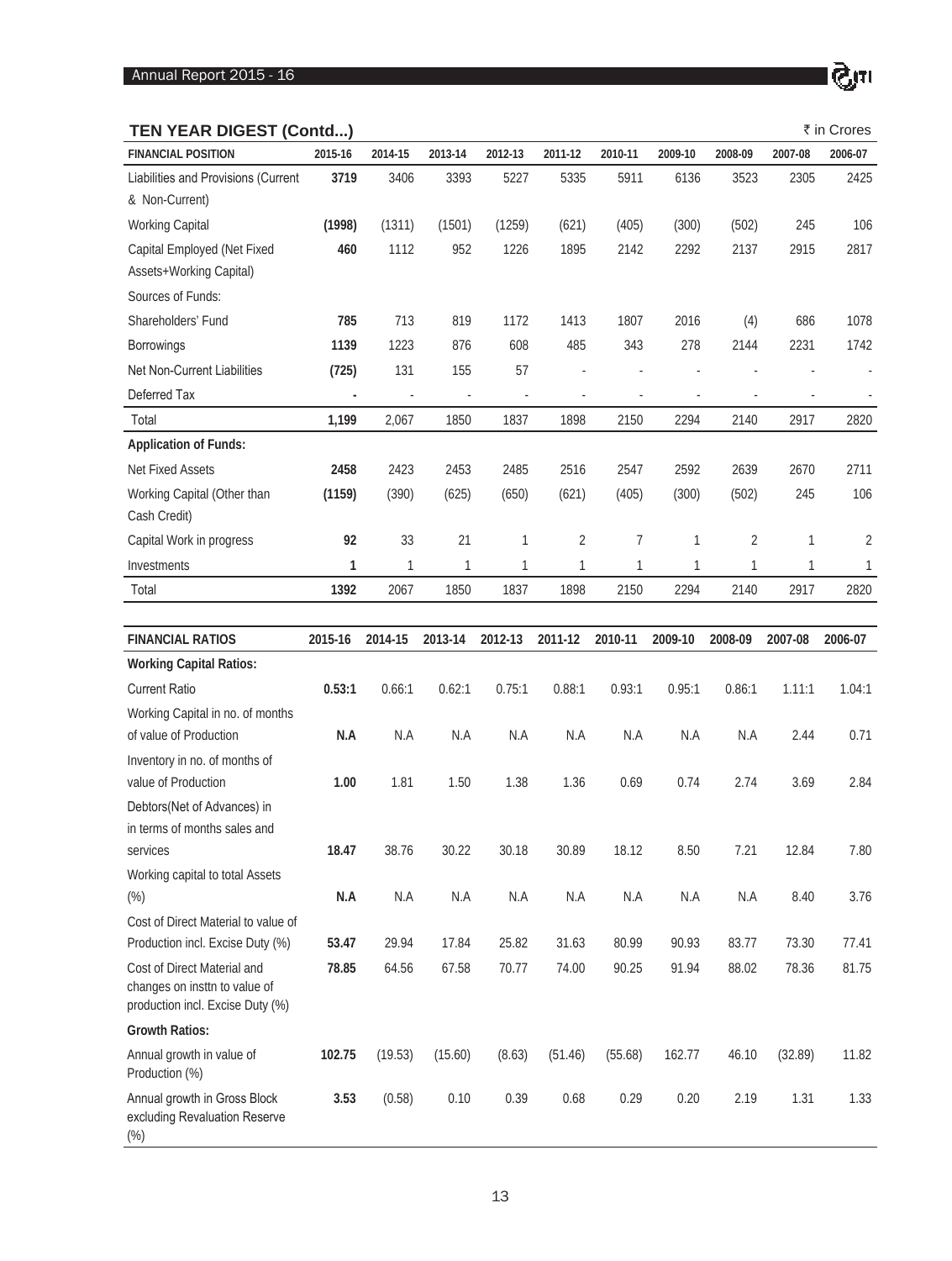| <b>TEN YEAR DIGEST (Contd)</b>                   |         |         |         |         |         |         |         |         |         | ₹ in Crores |
|--------------------------------------------------|---------|---------|---------|---------|---------|---------|---------|---------|---------|-------------|
| <b>OTHER STATISTICS</b>                          | 2015-16 | 2014-15 | 2013-14 | 2012-13 | 2011-12 | 2010-11 | 2009-10 | 2008-09 | 2007-08 | 2006-07     |
| Turnover composition:                            |         |         |         |         |         |         |         |         |         |             |
| To BSNL/MTNL                                     | 592     | 239     | 260     | 181     | 206     | 1963    | 4298    | 1507    | 806     | 1525        |
| Others                                           | 661     | 381     | 510     | 740     | 787     | 176     | 362     | 234     | 404     | 293         |
| Total                                            | 1253    | 620     | 770     | 921     | 993     | 2139    | 4660    | 1741    | 1210    | 1818        |
| Value added                                      | 177     | 153     | 164     | 166     | 164     | 328     | 335     | 222     | 242     | 328         |
| No. of Employees as on 31st<br>March             | 5229    | 6177    | 7311    | 8516    | 9512    | 10616   | 11737   | 12556   | 13045   | 13415       |
| Value Added per Employee $(\bar{\tau})$          | 310363  | 226868  | 207241  | 184158  | 162957  | 293473  | 275800  | 173431  | 182918  | 237063      |
| Value of Production per Employee $(\bar{\zeta})$ | 2197089 | 916370  | 970493  | 1009541 | 989666  | 1835995 | 3811798 | 1376509 | 911565  | 1298786     |

**[Figures in brackets indicate negative figures]**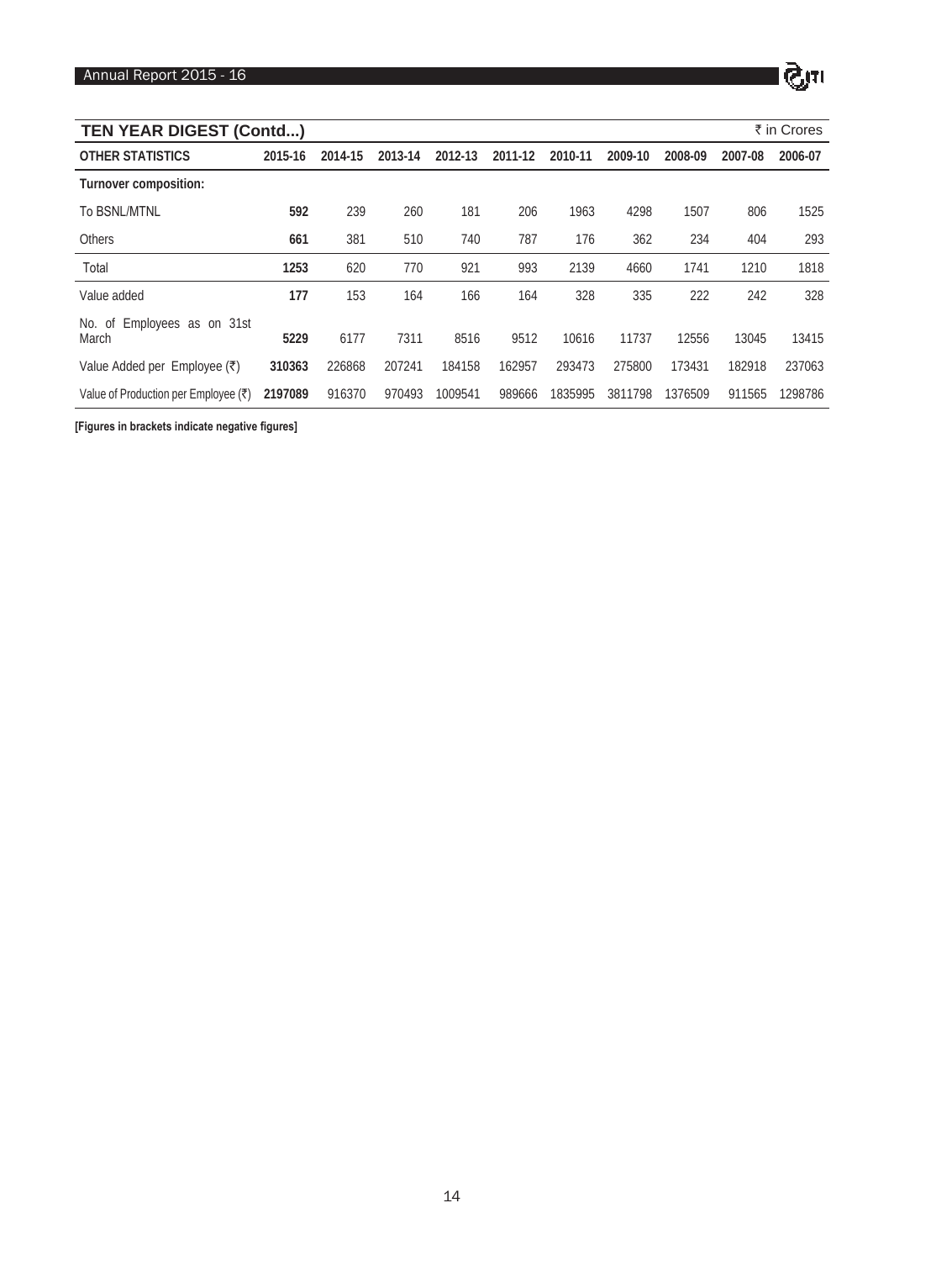**द्धाः** 

#### **FIGURES AT A GLANCE**  $\bar{\tau}$  in Crores

| <b>Balance Sheet</b>                  |             | As at 31st March 2016 | As at 31st March 2015 |          |
|---------------------------------------|-------------|-----------------------|-----------------------|----------|
| (a) What the Company owned            |             |                       |                       |          |
| <b>Fixed Assets</b>                   |             | 3737                  |                       | 3690     |
| Less: Depreciation                    |             | 1279                  |                       | 1267     |
| Net Block                             |             | 2,458                 |                       | 2,423    |
| <b>Capital Work-in-Progress</b>       |             | 92                    |                       | 33       |
| Investments                           |             | 1                     |                       | 1        |
| Current Assets, Loans & Advances      | 2233        |                       | 2503                  |          |
| Less: Current Liabilities             | 4231        |                       | 3814                  |          |
|                                       |             | $-1,998$              |                       | $-1,311$ |
| Add: Non - Current Assets             |             | 1050                  |                       | 380      |
|                                       |             | 1,603                 |                       | 1,526    |
| (b) Less: What the Company owed       |             |                       |                       |          |
| Non - Current Liabilities             |             | 818                   |                       | 813      |
| (c) Shareholders' Funds [a]-[b]       |             | 785                   |                       | 713      |
| Represented by:                       |             |                       |                       |          |
| Share Capital                         |             | 588                   |                       | 588      |
| Reserves & Surplus                    | 2758        |                       | 2927                  |          |
| <b>Revaluation Reserve</b>            | 2354        |                       | 2360                  |          |
| Grant-in-aid                          | $\mathbf 0$ |                       | 4                     |          |
| Less: Profit and Loss Account (Debit) | 4915        |                       | 5166                  |          |
|                                       |             | 197                   |                       | 125      |
|                                       |             | 785                   |                       | 713      |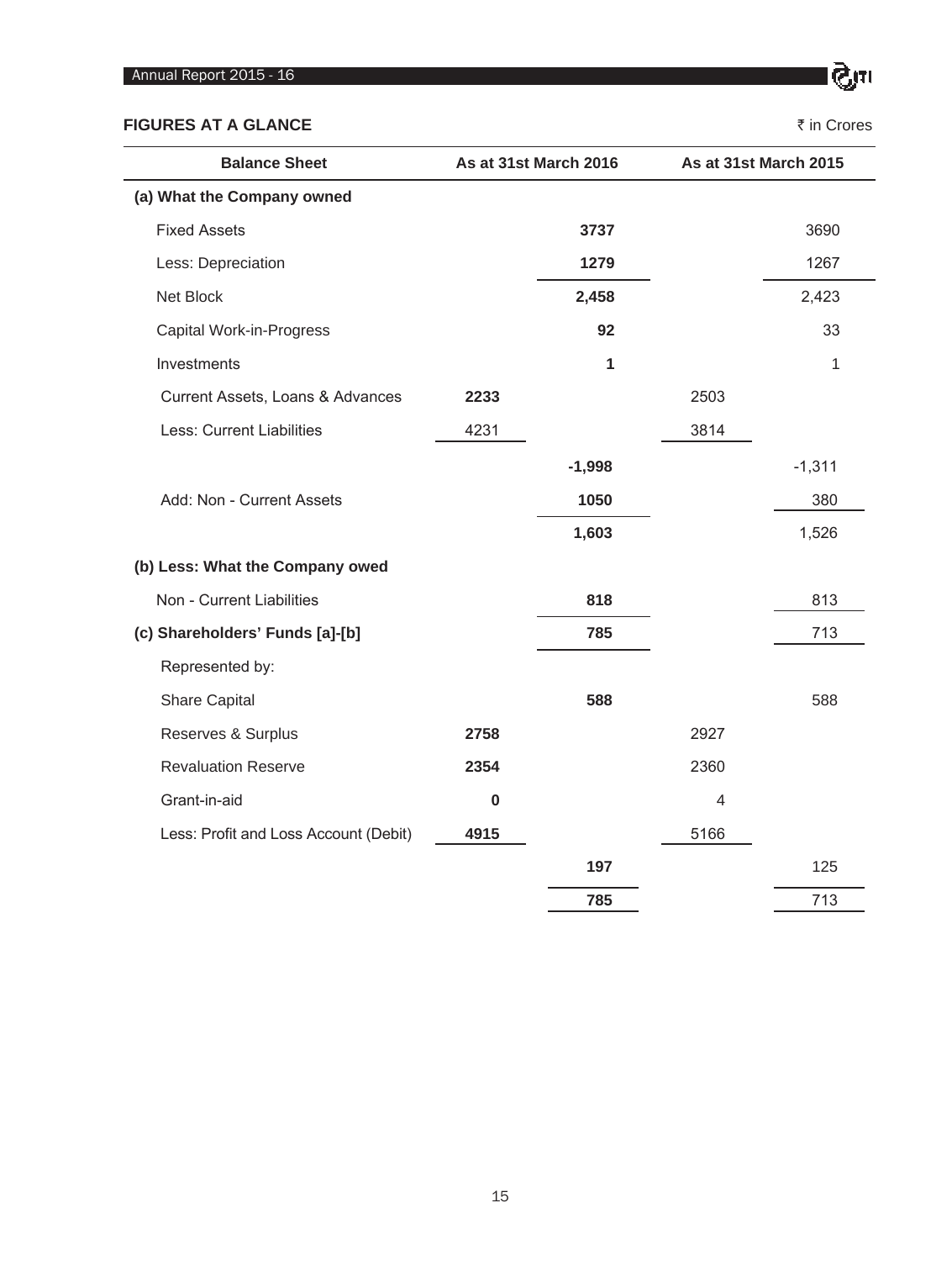**FIGURES AT A GLANCE (Contd...)** ` in Crores

दुमा

| PROFIT AND LOSS ACCOUNT                                                               | For the year ended<br><b>31st March 2016</b> | For the year ended<br><b>31st March 2015</b> |
|---------------------------------------------------------------------------------------|----------------------------------------------|----------------------------------------------|
| (a) What the Company earned                                                           |                                              |                                              |
| Sales including services (including excise duty and<br>service tax)                   | 1,253                                        | 620                                          |
| Other Income                                                                          | 486                                          | 86                                           |
| Increase/(Decrease) in Work-in-Process,<br>Stock-in-Trade and Manufactured Components | $\bf{0}$                                     | (2)                                          |
|                                                                                       | 1739                                         | 704                                          |
| (b) What the Company incurred                                                         |                                              |                                              |
| <b>Materials</b>                                                                      | 988                                          | 399                                          |
| <b>Employees Cost</b>                                                                 | 315                                          | 321                                          |
| Depreciation                                                                          | 13                                           | 15                                           |
| <b>Financing Expenses</b>                                                             | 157                                          | 157                                          |
| Other Expenses(including excise duty and service tax)                                 | 124                                          | 110                                          |
|                                                                                       | 1597                                         | 1002                                         |
| (c) Profit (a-b)                                                                      | 142                                          | (298)                                        |
| (d) Prior Period Adjustments                                                          | (3)                                          | 1                                            |
| (e) Profit before extraordinary items and tax                                         | 139                                          | (297)                                        |
| (f) Extraordinary items                                                               | 112                                          | 0                                            |
| (g) Profit before tax                                                                 | 251                                          | (297)                                        |
| (h) Less: Provision for Taxation                                                      | 0                                            | 0                                            |
| (i) Profit after tax                                                                  | 251                                          | (297)                                        |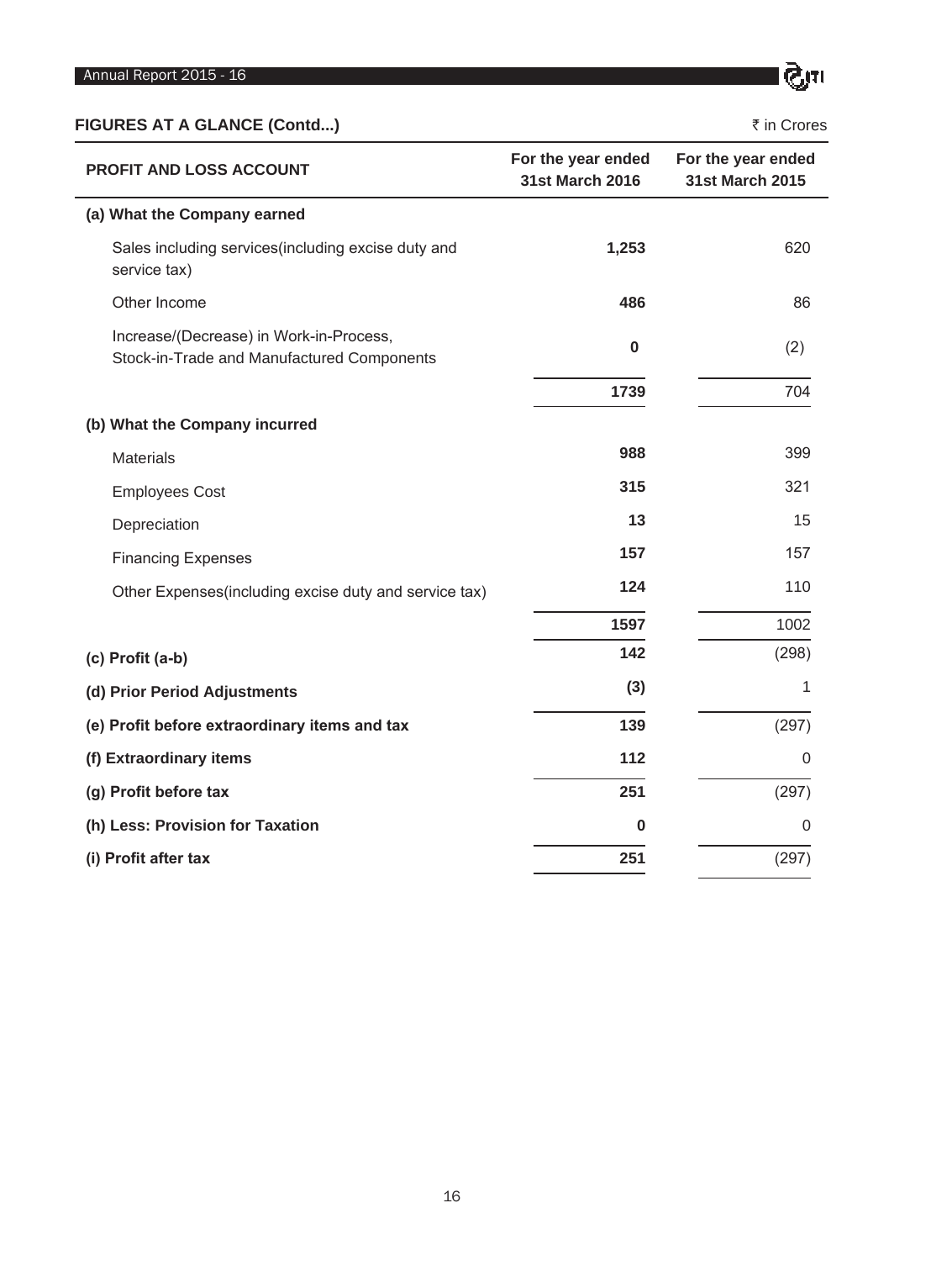#### Annual Report 2015 - 16

**FIGURES AT A GLANCE (Contd...)** ↓ in Crores

| SOURCES AND APPLICATION OF FUNDS       | For the year ended<br><b>31st March 2016</b> | For the year ended<br><b>31st March 2015</b> |
|----------------------------------------|----------------------------------------------|----------------------------------------------|
| <b>SOURCES OF FUNDS</b>                |                                              |                                              |
| 1. Depreciation                        | 13                                           | 15                                           |
| 2. Increase in Borrowings              | $\bf{0}$                                     | 346                                          |
| 3. Reduction in Working Capital        | 769                                          | $\mathbf 0$                                  |
| 4. Revenue Grant in aid received       | 494                                          | $\mathbf 0$                                  |
| 5. Capital Grant in aid received       | 18                                           | 21                                           |
| 6. Increase in Non-Current Liabilities | $\pmb{0}$                                    | 146                                          |
|                                        | 1294                                         | 717                                          |
|                                        |                                              |                                              |
| <b>APPLICATION OF FUNDS</b>            |                                              |                                              |
| 1. Loss After Tax                      | 243                                          | 297                                          |
| 2. Decrease in Borrowings              | 82                                           | $\Omega$                                     |
| 3. Increase in working Capital         | $\bf{0}$                                     | 233                                          |
| 4. Fixed Assets                        | 107                                          | 13                                           |
| 5. Capital Grant-in-aid utilised       | 4                                            | $\overline{4}$                               |
| 6. Revenue Grant-in-aid utilised       | $\bf{0}$                                     | $\Omega$                                     |
| 7. Decrease in Non-Current Liabilities | 187                                          | $\mathbf 0$                                  |
| 8. Increase in Non-Current Assets      | 671                                          | 170                                          |
|                                        | 1294                                         | 717                                          |

#### **Note:**

Loss of  $\bar{z}$  243 crores is without Grant In Aid.of  $\bar{z}$  494 crores

टेग़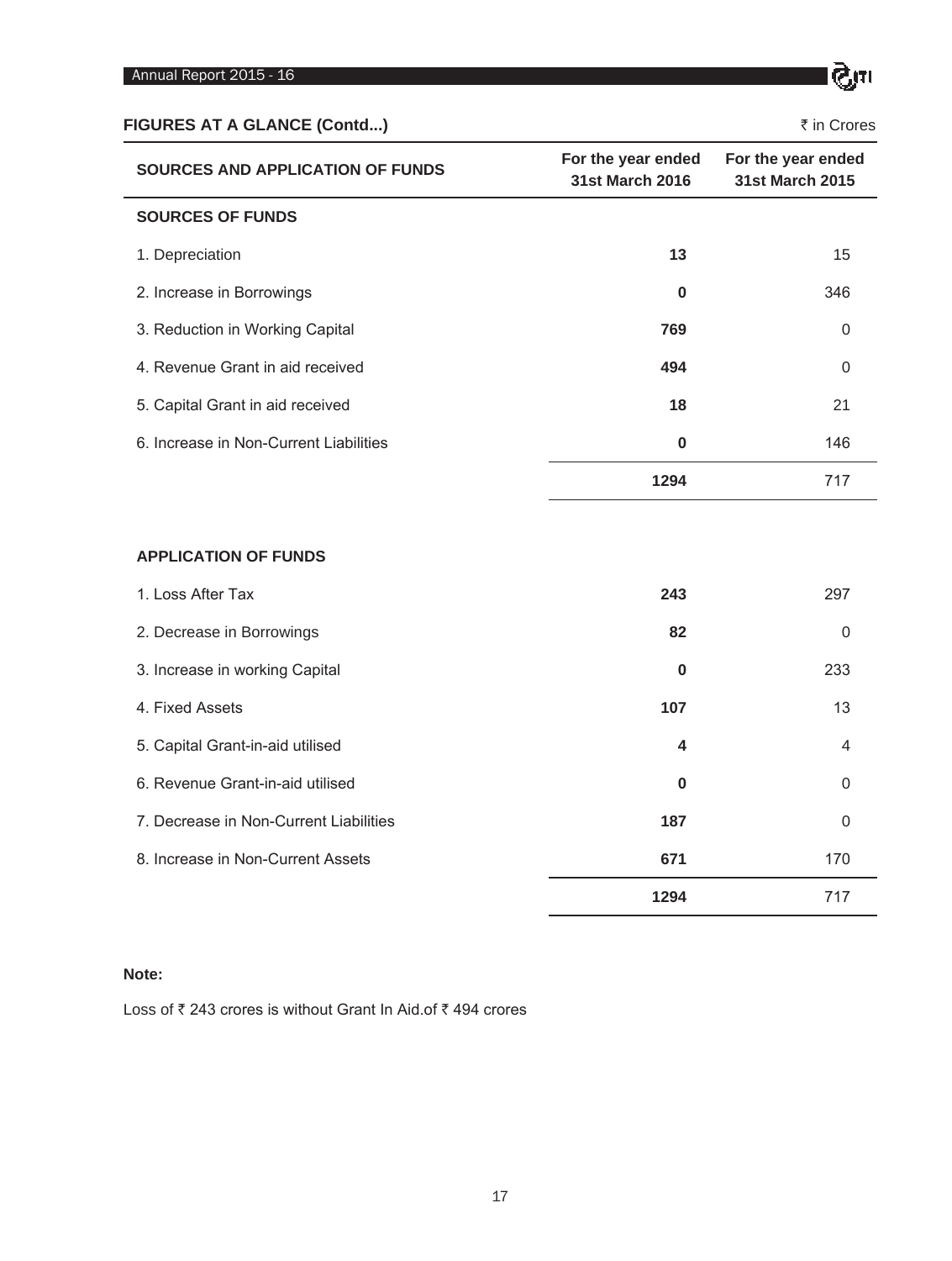## **BOARD OF DIRECTOR'S REPORT**

#### To

#### **The Members**

#### ITI Limited

Your Directors have pleasure in presenting the 66th Annual Report of the Company together with Audited Accounts and Auditor's Report thereon for the year ended 31st March 2016.

#### **PERFORMANCE:**

The Company has achieved Sales of  $\bar{\tau}$ 1253.34 Crore comprising of Services of  $\bar{\tau}$  563.76 Crore and Production of  $\bar{\tau}$  689.58 Crore during the year 2015-16 against Sales of  $\bar{\tau}$  619.81 Crore comprising of Services of  $\bar{\tau}$  414.99 Crore and Production of  $\bar{\tau}$  204.82 Crore during the previous year 2014-15. The Company could achieve this turnover in spite of the fact that our major customers BSNL and MTNL have not placed orders like earlier years. The net profit of the Company for the year 2015-16 is  $\bar{\tau}$  251 Crore against the loss figure of  $\bar{\tau}$  297 Crore for the year 2014-15, which however, was after considering a grant of  $\bar{\tau}$  494 Crore by the Government.

After a continuous loss for the last 14 years, your Company has achieved its first turnaround profit of  $\bar{\tau}$  251 Crore taking into account the grant in aid received from the Government of India for revival.

The contribution (net of material cost) for the year is  $\bar{\tau}$  201 crore, which is comparable for that of previous year at ₹ 172 crore.

#### **IMPLEMENTATION OF REVIVAL PACKAGE:**

The Cabinet Committee on Economic Affairs (CCEA), during February 2014, has approved a Revival plan for ITI with a funding support of  $\bar{\tau}$  4156.79 Crores. This package consists of  $\bar{\tau}$  2264 Crores as equity for capital expenditure for up-gradation of manufacturing infrastructure in all the plants of ITI for implementation of new projects and  $\overline{\tau}$ 1892.79 Crores as grant-inaid to clear part of liabilities. Out of  $\bar{\tau}$  2264 Crores, Government had already released ₹192 Crore as first phase disbursement to the Company towards capital expenditure and has made an allocation of  $\bar{\tau}$  80 Crores for capex for the year 2016-17.

The infrastructure up-gradation for implementation of various projects is completed at different plants of ITI and the projects are under implementation. This support from the Government will help ITI to enter into manufacturing of products in different market domains in a big way.

Under Revival plan, several projects have been planned for implementation at various manufacturing plants of ITI. In addition to telecom products like G-PON (recently ITI has won the tender from BBNL for the supply of G-PON equipments with C-DoT technology), MLLN, Broadband equipments etc., major thrust has been given for the manufacture of encrypted telecommunication equipments required for Defence sector. ITI has also taken up diversified products like Solar panel manufacturing, Smart card manufacturing and Data center. ITI has already established HDPE manufacturing line at Raebareli plant. ITI is also planning to manufacture OFC cables, Optic fiber manufacturing, Li-Ion batteries, Wi-fi solutions, Low power BTS, establishment of ITI's own Data center, contract manufacturing activities for VSSC and other PSUs., The other products identified for manufacture are Antenna, Radio modems, Smart Jammers, Anti intrusion systems, Set top box, Smart energy meters etc.,

Against the CCEA approval of  $\overline{5}$ 1892.79 Crores as grant-in-aid, the Government has so far (as on 31.07.2016) released `1004.02 Crores towards establishment cost, payment of statutory dues and 1997 wage revision arrears to the employees.

#### **HIGHLIGHTS:**

The turnover for the year 2015-16 is mainly constituted from Network For Spectrum (NFS), National Population Register (NPR), NGN, AMC for GSM-SZ, GSM-WZ, OCB, MLLN & ASCON, Defence and IT Solutions.

The Company is executing the turnkey NFS Project for BSNL worth ₹2984 Crore which involves procurement, Supply, trenching, laying, Installation, testing and maintenance of Optical Fiber Cable, PLB Duct and accessories for construction of exclusive Optical NLD backbone and Optical access routes on turnkey basis in the Eastern and North- eastern region of the country. Out of the total of 13500 kms cable laying, nearly 6000 kms have been laid in both F and G Packages.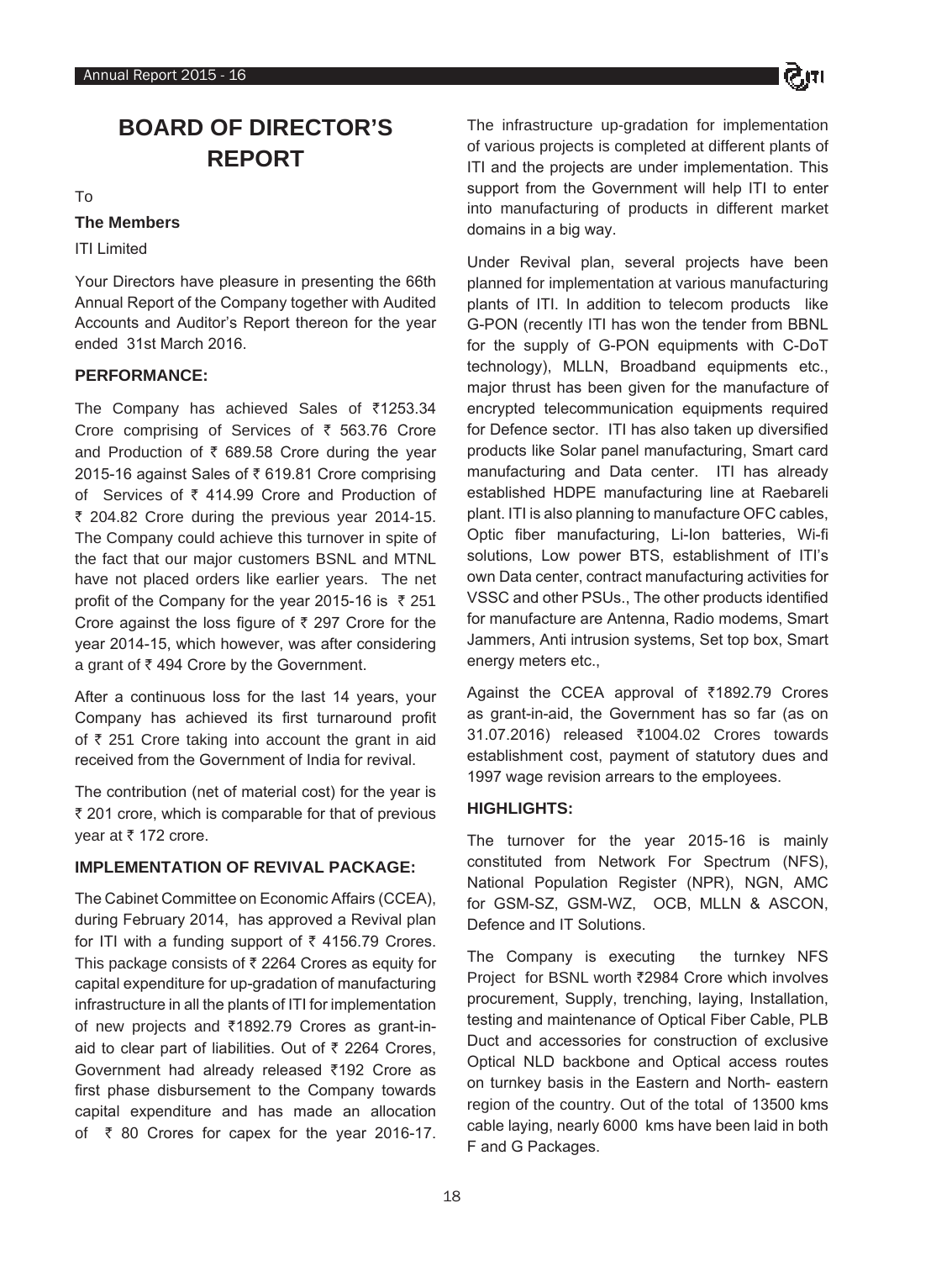

#### **PRODUCTION**

| 2014-15<br>2015-16<br>(including<br>(including<br>SI.<br>ED&<br>ED&<br><b>Product/Project</b><br>No.<br><b>Service</b><br><b>Service</b><br>Tax)<br>Tax)<br>$\mathbf{1}$<br>535.28<br>NFS cable laying<br>0.00<br>ROs / CCO / IT<br>158.09<br>$\overline{2}$<br>145.03<br>3<br>Defence / ASCON<br>117.93<br>81.72<br>$\overline{\mathbf{4}}$<br>51.10<br><b>NPR/SECC Projects</b><br>104.63<br>(Data)<br>GSM - WZ (Incl. BTS,<br>19.72<br>5<br>88.43<br>RTT, Shelter & AMC)<br>6<br>$GSM - SZ$<br>48.30<br>65.11<br>7<br><b>NGN</b><br>47.49<br>63.22<br>8<br><b>MLLN</b><br>38.42<br>42.64<br>9<br><b>OCB AMC Business</b><br>31.46<br>36.86<br>10<br>Misc. Services<br>29.03<br>29.50<br>11<br>11.56<br>13.96<br>Data Centre<br>12<br><b>SMPS</b><br>6.77<br>5.75<br>13<br>G-PoN<br>14.83<br>6.66<br>14<br><b>GSM-MTNL</b><br>2.16<br>5.43<br>15<br>1.73<br>PCM MUX<br>0.48<br>16<br><b>WLL-CDMA Infra</b><br>0.08<br>0.00<br>17<br>Diversified Products/<br>0.00<br>68.40<br>Cont.Mfg.<br>SIM / USIM / SMART<br>18<br>0.00<br>0.89<br>Cards<br>19<br><b>C-DOT Products</b><br>0.00<br>0.34<br>20<br>0.15<br>0.00<br>Solar Panel<br>1253.34<br><b>Total</b><br>619.81 |  |  | (₹ in Crore) |
|-------------------------------------------------------------------------------------------------------------------------------------------------------------------------------------------------------------------------------------------------------------------------------------------------------------------------------------------------------------------------------------------------------------------------------------------------------------------------------------------------------------------------------------------------------------------------------------------------------------------------------------------------------------------------------------------------------------------------------------------------------------------------------------------------------------------------------------------------------------------------------------------------------------------------------------------------------------------------------------------------------------------------------------------------------------------------------------------------------------------------------------------------------------------------|--|--|--------------|
|                                                                                                                                                                                                                                                                                                                                                                                                                                                                                                                                                                                                                                                                                                                                                                                                                                                                                                                                                                                                                                                                                                                                                                         |  |  |              |
|                                                                                                                                                                                                                                                                                                                                                                                                                                                                                                                                                                                                                                                                                                                                                                                                                                                                                                                                                                                                                                                                                                                                                                         |  |  |              |
|                                                                                                                                                                                                                                                                                                                                                                                                                                                                                                                                                                                                                                                                                                                                                                                                                                                                                                                                                                                                                                                                                                                                                                         |  |  |              |
|                                                                                                                                                                                                                                                                                                                                                                                                                                                                                                                                                                                                                                                                                                                                                                                                                                                                                                                                                                                                                                                                                                                                                                         |  |  |              |
|                                                                                                                                                                                                                                                                                                                                                                                                                                                                                                                                                                                                                                                                                                                                                                                                                                                                                                                                                                                                                                                                                                                                                                         |  |  |              |
|                                                                                                                                                                                                                                                                                                                                                                                                                                                                                                                                                                                                                                                                                                                                                                                                                                                                                                                                                                                                                                                                                                                                                                         |  |  |              |
|                                                                                                                                                                                                                                                                                                                                                                                                                                                                                                                                                                                                                                                                                                                                                                                                                                                                                                                                                                                                                                                                                                                                                                         |  |  |              |
|                                                                                                                                                                                                                                                                                                                                                                                                                                                                                                                                                                                                                                                                                                                                                                                                                                                                                                                                                                                                                                                                                                                                                                         |  |  |              |
|                                                                                                                                                                                                                                                                                                                                                                                                                                                                                                                                                                                                                                                                                                                                                                                                                                                                                                                                                                                                                                                                                                                                                                         |  |  |              |
|                                                                                                                                                                                                                                                                                                                                                                                                                                                                                                                                                                                                                                                                                                                                                                                                                                                                                                                                                                                                                                                                                                                                                                         |  |  |              |
|                                                                                                                                                                                                                                                                                                                                                                                                                                                                                                                                                                                                                                                                                                                                                                                                                                                                                                                                                                                                                                                                                                                                                                         |  |  |              |
|                                                                                                                                                                                                                                                                                                                                                                                                                                                                                                                                                                                                                                                                                                                                                                                                                                                                                                                                                                                                                                                                                                                                                                         |  |  |              |
|                                                                                                                                                                                                                                                                                                                                                                                                                                                                                                                                                                                                                                                                                                                                                                                                                                                                                                                                                                                                                                                                                                                                                                         |  |  |              |
|                                                                                                                                                                                                                                                                                                                                                                                                                                                                                                                                                                                                                                                                                                                                                                                                                                                                                                                                                                                                                                                                                                                                                                         |  |  |              |
|                                                                                                                                                                                                                                                                                                                                                                                                                                                                                                                                                                                                                                                                                                                                                                                                                                                                                                                                                                                                                                                                                                                                                                         |  |  |              |
|                                                                                                                                                                                                                                                                                                                                                                                                                                                                                                                                                                                                                                                                                                                                                                                                                                                                                                                                                                                                                                                                                                                                                                         |  |  |              |
|                                                                                                                                                                                                                                                                                                                                                                                                                                                                                                                                                                                                                                                                                                                                                                                                                                                                                                                                                                                                                                                                                                                                                                         |  |  |              |
|                                                                                                                                                                                                                                                                                                                                                                                                                                                                                                                                                                                                                                                                                                                                                                                                                                                                                                                                                                                                                                                                                                                                                                         |  |  |              |
|                                                                                                                                                                                                                                                                                                                                                                                                                                                                                                                                                                                                                                                                                                                                                                                                                                                                                                                                                                                                                                                                                                                                                                         |  |  |              |
|                                                                                                                                                                                                                                                                                                                                                                                                                                                                                                                                                                                                                                                                                                                                                                                                                                                                                                                                                                                                                                                                                                                                                                         |  |  |              |
|                                                                                                                                                                                                                                                                                                                                                                                                                                                                                                                                                                                                                                                                                                                                                                                                                                                                                                                                                                                                                                                                                                                                                                         |  |  |              |
|                                                                                                                                                                                                                                                                                                                                                                                                                                                                                                                                                                                                                                                                                                                                                                                                                                                                                                                                                                                                                                                                                                                                                                         |  |  |              |
|                                                                                                                                                                                                                                                                                                                                                                                                                                                                                                                                                                                                                                                                                                                                                                                                                                                                                                                                                                                                                                                                                                                                                                         |  |  |              |
|                                                                                                                                                                                                                                                                                                                                                                                                                                                                                                                                                                                                                                                                                                                                                                                                                                                                                                                                                                                                                                                                                                                                                                         |  |  |              |
|                                                                                                                                                                                                                                                                                                                                                                                                                                                                                                                                                                                                                                                                                                                                                                                                                                                                                                                                                                                                                                                                                                                                                                         |  |  |              |
|                                                                                                                                                                                                                                                                                                                                                                                                                                                                                                                                                                                                                                                                                                                                                                                                                                                                                                                                                                                                                                                                                                                                                                         |  |  |              |
|                                                                                                                                                                                                                                                                                                                                                                                                                                                                                                                                                                                                                                                                                                                                                                                                                                                                                                                                                                                                                                                                                                                                                                         |  |  |              |
|                                                                                                                                                                                                                                                                                                                                                                                                                                                                                                                                                                                                                                                                                                                                                                                                                                                                                                                                                                                                                                                                                                                                                                         |  |  |              |
|                                                                                                                                                                                                                                                                                                                                                                                                                                                                                                                                                                                                                                                                                                                                                                                                                                                                                                                                                                                                                                                                                                                                                                         |  |  |              |
|                                                                                                                                                                                                                                                                                                                                                                                                                                                                                                                                                                                                                                                                                                                                                                                                                                                                                                                                                                                                                                                                                                                                                                         |  |  |              |

#### **PROJECTS EXECUTED DURING THE YEAR 2015-16:**

**Next Generation Network (NGN)** 

ITI Bangalore plant successfully executed the purchase order worth  $\bar{\tau}$  63.22 Crores. for NGN products received from BSNL.

**National Population Registration (NPR) and Socio Economic & Caste Census (SECC) projects**

ITI is one among the consortium of three PSUs (other two PSUs being M/sBEL &M/s ECIL)for the execution of prestigious National Population Register(NPR) Project under Ministry of Home Affairs (MHA). The job involves collection of citizen data including biometrics which is under

execution. The above consortium is also executing SECC project for the Ministry of Rural Development (MoRD).

#### **• GSM**

ITI has implemented GSM Projects in BSNL West Zone and MTNL-Mumbai in technology alliance with M/sAlcatel-Lucent & in South Zone in technology alliance with M/s Huawei. The Annual Maintenance Contract related works have been carried out in these zones.

#### **• Defence projects**

ITI is the leader in supplying encryption equipments for the secured communication in the Defence networks. In the year 2015-16, ITI had executed orders from Defence sector for IP encryptors, NGN (BU), 5C telephone instruments etc.

#### **• Fiber Cable Laying for Network for Spectrum (NFS)**

ITI Limited is executing the NFS Cable laying Project in Eastern and North Eastern states of the country. The project is divided into 2 packages viz. Package F and Package G. Package F executed by Mankapur Unit covering six states viz., West Bengal, Bihar, Jharkhand, Chattisgarh, Sikkim and Assam. Package G is executed by Rae Bareli Unit in North Eastern states.This is a turnkey project for Defence tenderd by BSNL which involves trenching, ducting and laying of optical fibre cable for 13500 kilometers. The total PO value is ₹ 2111Crores (excluding AMC). Out of this the Rae Bareli has a PO worth ₹1267 Crores. Out of this, cable laying and services work worth ₹ 274.36 Crores have been completed by Rae Bareli unit during the year. Mankapur Unit has a PO worth 844 Crores. Out of this, cable laying and services work worth  $\bar{\tau}$  260.93 Crores have been completed during the year.

#### **• Switch Mode Power Supply (SMPS)**

ITI Rae Bareli Plant is manufacturing SMPS systems and executing the orders from BSNL / MTNL. For the first time, Rae Bareli Plant has taken TSEC of 25A indoor/outdoor, 50A indoor/ outdoor and 100A SMPS Power Plant and upgraded manufacturing line of SMPS Power Plant.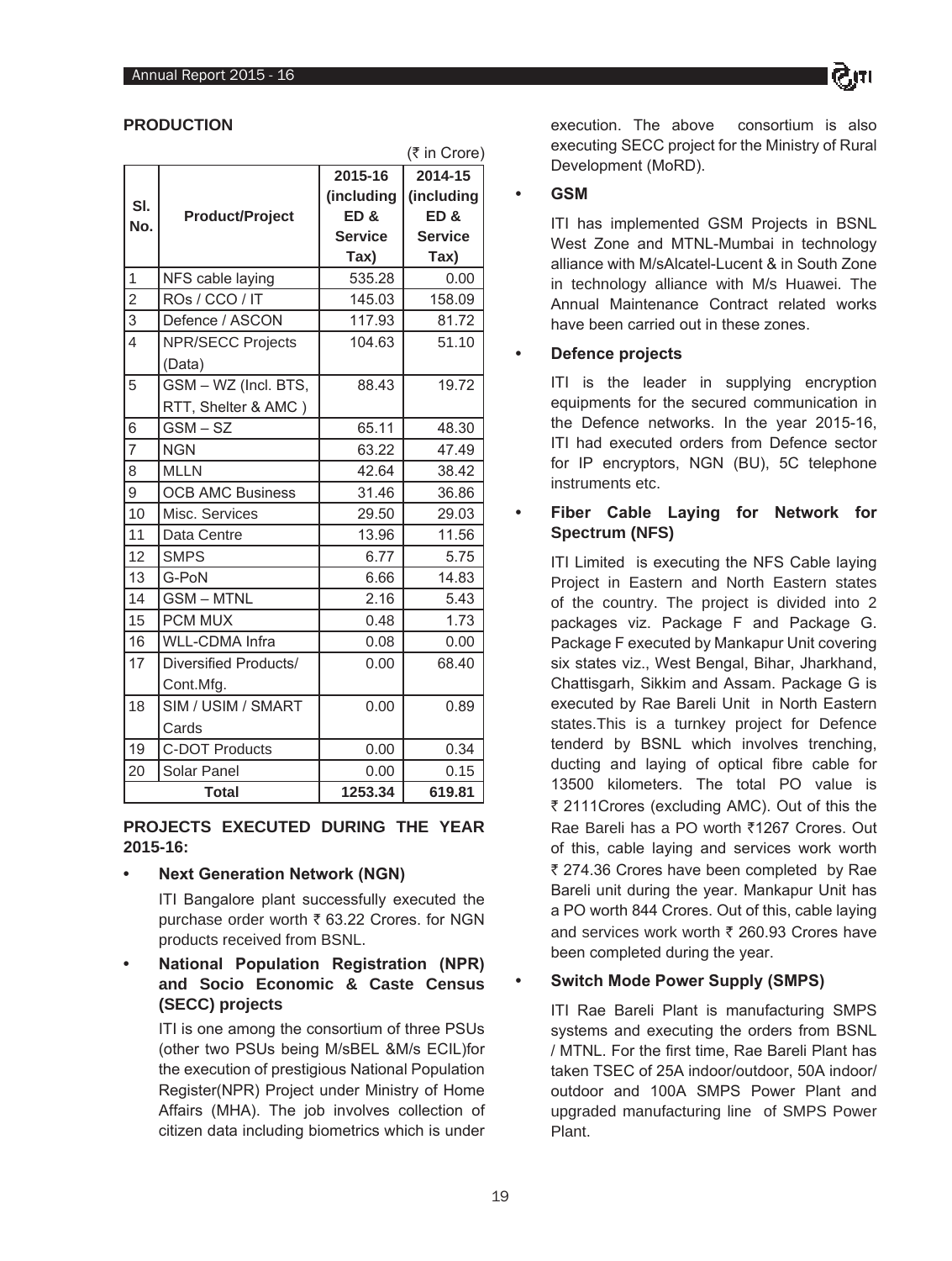#### **• Data Center & IT Projects**

ITI has already established Tier 3+ state-ofart Data center at Bangalore on PPP model. Presently,this Data Center is fully booked for colocation services. ITI is also playing a major role in implementing IT projects. The Government is pursuing E-Governance projects for taking the benefit of IT to the Village Panchayats and a substantial budget provision has been made by the Government for the same. ITI is aggressively pursuing this market segment. ITI has executed SWAN (State Wide Area Network) projects of Maharashtra, Odisha and Mizoram. ITI is also executing Accelerated Power Development and Reform Programme (APDRP) of Tamil Nadu state.

#### **Maintenance Contracts**

ITI had earlier established the ASCON network for Indian Army. ITI was also the major supplier of fixed line switches to BSNL and MTNL. Currently,ITI has been extending maintenance assistance to Indian Army for ASCON and to BSNL and MTNL for OCB exchanges, MLLN and STP Networks under Annual Maintenance Contracts.

#### **FINANCE**

The performance of the Company for the year 2015- 2016 as compared to the previous year is as follows:

|            |                                                             |      | (₹. in Crore)       |
|------------|-------------------------------------------------------------|------|---------------------|
| SI.<br>No. | <b>Particulars</b>                                          |      | 2015-2016 2014-2015 |
| i.         | Sales including<br>services                                 | 1253 | 620                 |
| ii.        | Value of<br>Production                                      | 1253 | 618                 |
| iii.       | Loss/Profit before<br>tax                                   | 251  | (297)               |
| iv.        | Loss/Profit after<br>tax                                    | 251  | (297)               |
| v.         | Financing<br>Expenses                                       | 157  | 157                 |
| vi.        | Depreciation                                                | 13   | 15                  |
| vii.       | Capital Employed<br>(Net Fixed Assets<br>+ working capital) | 460  | 1112                |
| viii.      | <b>R&amp;D Expenditure</b>                                  | 16   | 13                  |

#### **SHARE CAPITAL**

The Cabinet Committee on Economic Affairs (CCEA), on 24th February 2014 has approved financial assistance, based on the recommendations of Board for Reconstruction of Public Sector Enterprises (BRPSE) to an extent of  $\bar{\tau}$  4156.79 crore for the revival of the Company. The fund infusion will be capital grant of  $\bar{\tau}$  2264 crore in the form of equity and the balance amount of  $\bar{\tau}$  1892.79 crore in the form of grant-in-aid.

The Company has received  $\overline{5}192$  crores from Ministry of Communications and IT for meeting the expenditure towards CAPEX implementation of various projects in its various plants, during February 2015.

The paid up Equity Share Capital as on 31st March 2016 was ₹ 288,00,00,000.

During the year under review, the Company has not issued shares or granted stock options or sweat equity.

As on 31st March 2016, none of the Directors of the Company hold any shares of the Company.

Government of India vide letter no.20-36/2012- FAC-II dated 20-07-2016 has communicated the approval of Cabinet Committee on Economic Affairs to transfer requisite number of shares of President of India to Special National Investment Fund to meet SEBI's Minimum Public Shareholding requirement. The Board of Director in its meeting held on 11.08.2016 has approved allotment of 19,20,00,000 equity shares of ₹ 10 each at par amounting to ₹ 192,00,00,000 to President of India.

#### **DIVIDEND**

As your Company still have accumulated losses the Directors are not in a position to recommend any dividend for the year 2015-2016.

#### **HIGHLIGHTS OF THE PRODUCTION PLANTS AND SERVICE UNITS:**

#### **BANGALORE PLANT:**

Bangalore Plant achieved a turnover of  $\bar{\tau}$  158.17 crs (with ED & Service tax) and the net turnover of  $7148.60$  crs.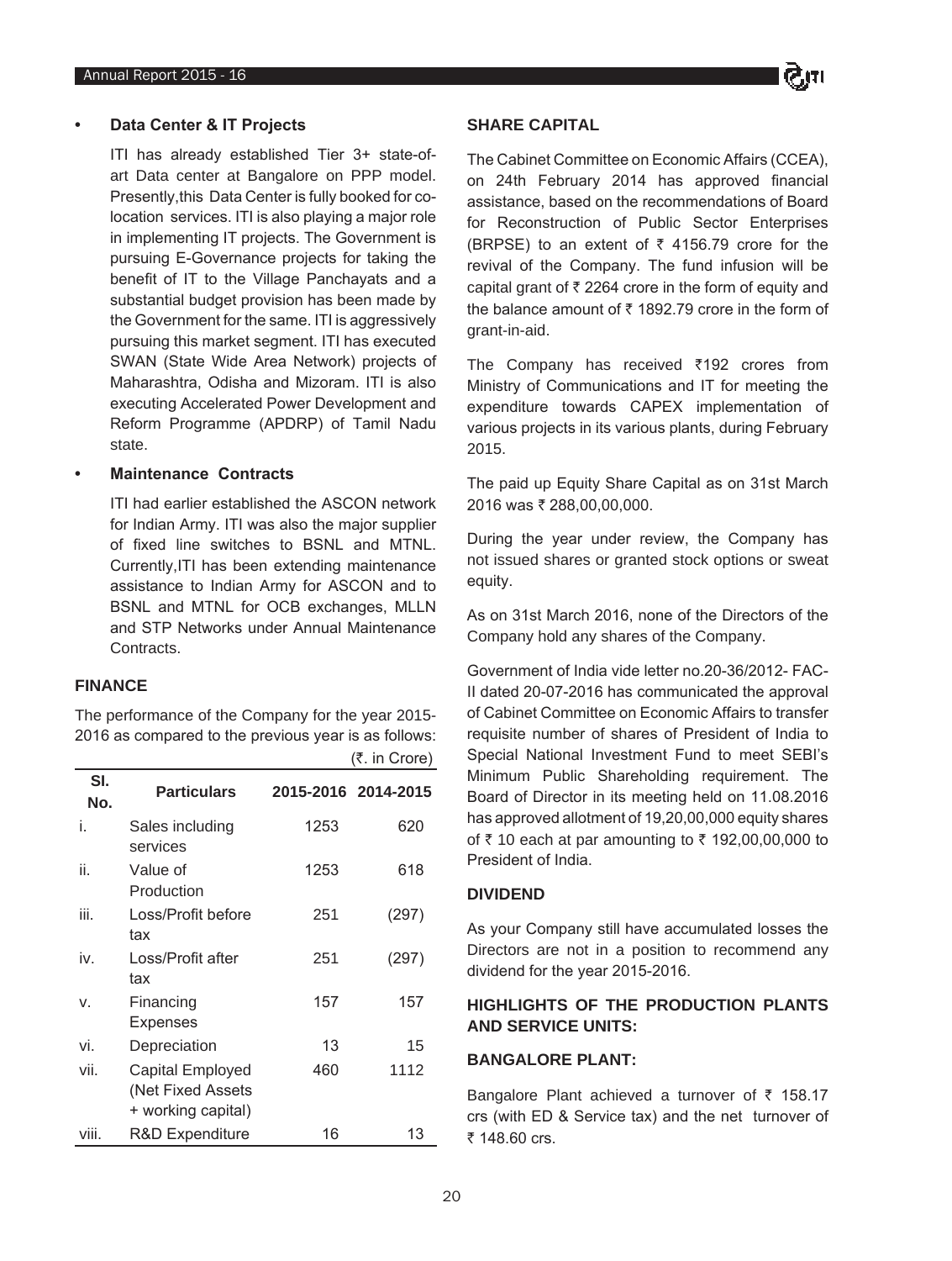#### **Projects / Major orders successfully completed in FY 2015-16**

The supply consisted of NGN supplies worth  $\bar{z}$  63.22 crs under the Government's prestigious Digital India Initiative. Under services, the unit executed  $\bar{\tau}$  65.11 crs for GSM-SZ AMC,  $\bar{z}$  8.6 crs for Defence AMC,  $\bar{z}$ 0.09 crs for CDMA WLL AMC and  $\bar{z}$  13.97 crs for Data Centre Business.

The Unit also supplied Defence Equipments worth ₹ 3.82 crs, ISAT for CRPF – ₹ 1.23 crs, Telephones for Defence and BSNL worth  $\bar{\tau}$  0.47 crs; Primary MUX for BSNL for  $\bar{\tau}$  0.45 crs, Contract Manufacturing and Reliability Lab services  $\bar{\tau}$  0.9 crs and Spares  $\bar{z}$  0.07 crs.

#### **Future outlook**

Bangalore Plant addressed apprx  $\bar{\tau}$  6000 Crs worth major tenders during the year viz. ASCON Phase IV - Main & Secrecy, NFS Secrecy, Defence telephones, ARC & ARI Cards for CDOT ANRAX, Flexi Encryptors for NTRO, Bulk Encryptors for Defence, IP Encryptors for Assam Rifles, PCM MUX cards for BSNL and Tablet PC for Chattisgarh Infotech promotion society.

Under the Nation's Digital India Programme, ITI Bangalore applied for AUA/ASA/KUA/KSA registration from EUIDAI, got pilot order for generating secure QR code from CBSE board for class X and XII as part of SaaS, there by entering the ICT Business. Future orders are anticipated on regular basis under SaaS, from various Educational Institutions and Aadhar related services.

ITI Bangalore has signed an MOU with TSSC (Telecom Sector skill council) and has trained 83 Candidates on the PCB Module Fabricator.

#### **Implementation of Revival Projects.**

Under the revival plan of BGP an amount of  $\bar{z}$  138 crs was allocated ( $\bar{\tau}$  89.5 crs for production and  $\bar{\tau}$  48.5 crs for R&D). 6 projects were identified viz Legacy secrecy projects, 1 Gigabit encryptor, Multichannel Encryption Unit, PSU Business, SCADA, MUX, Telephone, Data Centre and IT Projects.

All the manufacturing areas viz. IGI, Component Test Labs, PCB Plant, SMT Line, Central Machine Shop, Coil Winding, Injection Moulding, Inspection and Testing, Material Handling, Reliability Chambers, Air conditioning Plants, Power backups like UPS, DG sets, Safety Equipments, Servers, Desktops, Laptops etc. were upgraded with modern equipments to take care of latest technology in Electronics Manufacturing. Similarly, R&D upgraded the research facilities by inducting latest development tools for future requirements.

#### **Measures taken for energy conservation**

Energy Consumption for the year is 20,62,883 units compared to 21,92,638 units during the same period last year. Resulting in a saving of 6.3 %

With the upgraded infrastructure for Electronic Manufacturing in place and  $\bar{\tau}$  6000 crs worth tenders on the anvil, the mother plant is all set for a historic turn around.

#### ● **MANKAPUR PLANT**

Prestigious NFS project for package F for construction of exclusive optical NLD backbone and optical access route on turnkey basis for Defense network allocated to ITI Mankapur is worth  $\bar{\tau}$  844 Crs excluding AMC. Out of this, cable laying and services work worth ₹ 260.93 Crs have been completed.

Mankapur Plant has achieved a turnover of  $\bar{\tau}$  353.00 Crs (including ED & Service Tax) which is highest in the last ten years .The plant supplied C-DoT equipments worth  $\bar{\tau}$  0.21 Crs; Bank Mechanizing products approx.  $\bar{\tau}$  1.06 Crs and LED based products worth  $\bar{\tau}$  0.0139 Crs.

ITI Mankapur undertakes repair of the cards for ongoing AMC work through NSU and GSM projects which contributed in revenue generation in support of AMC activities being done by ITI NSU and GSM unit. ITI Mankapur effectively and substantially contributed in the business through cards repairing of CSN, C-DoT, E-10B and GSM projects. During the year ITI Mankapur generated SSU revenue worth ₹ 5.09 Crs., out of which  $\bar{\tau}$  2.7 Crs is from SSU cards repair and  $\bar{\tau}$  2.3 Crs is from BTS card repair.

ITI Mankapur Plant has made a new beginning in Contract Manufacturing by bagging orders from HAL and C-DOT.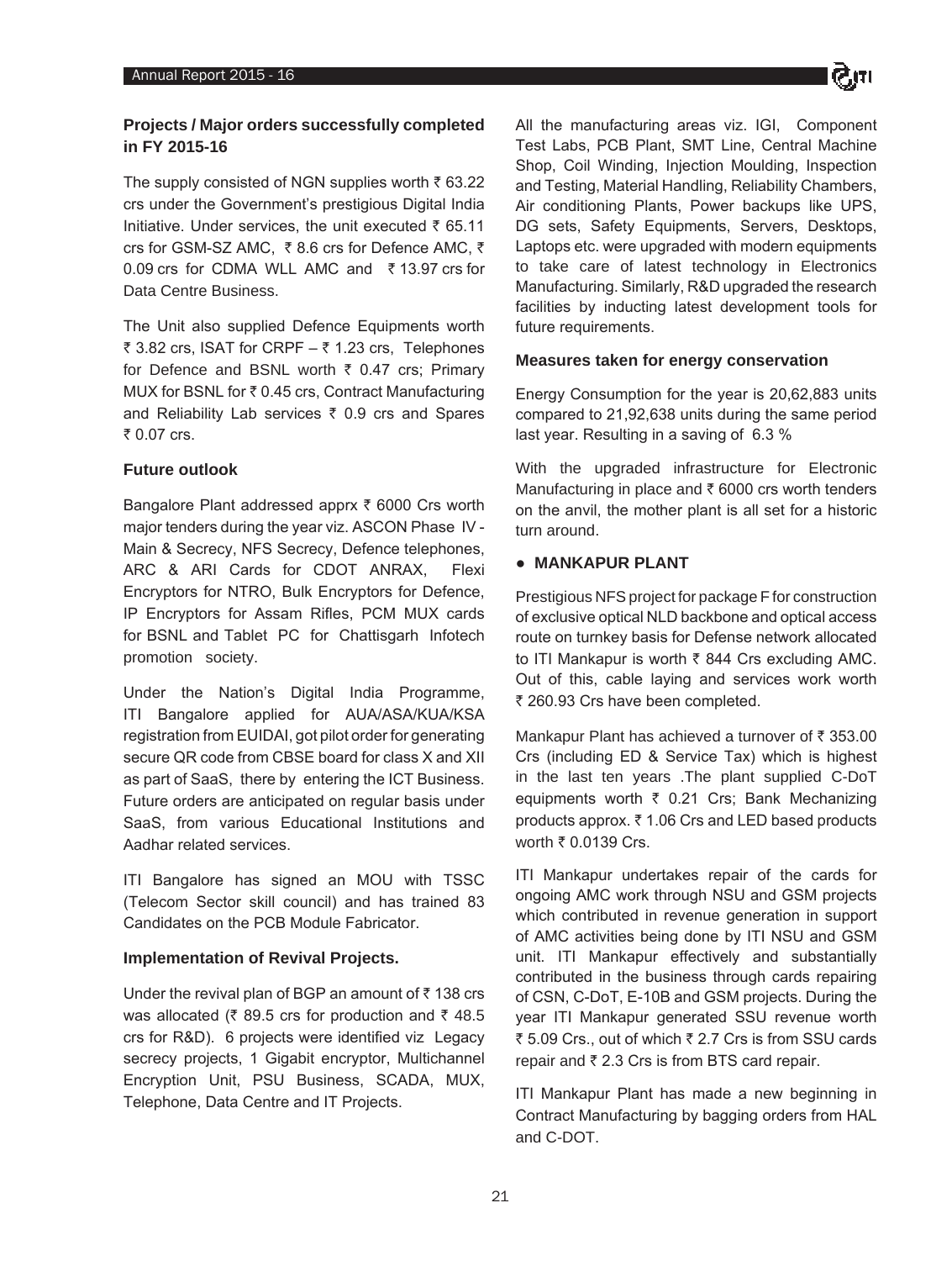

ITI Mankapur is organizing "Finishing Schools" for the engineering under graduates pursuing higher studies or skill development. Under Finishing School project towards the knowledge based activities, ITI Mankapur earned revenue of approx.  $\bar{\tau}$  0.09 Crs while imparting training on technical innovation and skill up gradation to the engineering students from various reputed Engg. Colleges of the country, for their better career opportunities.

Human resource Development center at Mankapur has taken initiative to be the active associate of "Kaushal Vikas" drive of the Uttar Pradesh Government. They are also making efforts to be implementing agency for Pradhan Mantri Kaushal Vikas Yojna –PMKY.

MoU was signed between Our Unit and NIELIT, Gorakhpur. The MoU will pave way for regular and hands-on training of NIELIT students right from Diploma to M.Tech level at the Unit besides innovative and developmental technical support to us.

During the Financial year 2015-16, the plant has bagged National Safety Awards for Performance Year 2013- Runner-Up for Lowest Average Accident Frequency rate.

The efforts to monetize the buildings and houses have generated approx.  $\bar{\tau}$  0.64 Crs. by way of rents.

Austerity measures undertaken at ITI Mankapur have resulted in reduction of expenses on different accounts especially in the area of energy conservation. Reduction in expenditure towards electricity during 2015-16 is approx. 25.19%. in comparison with that of 2014-15.This has been achieved by taking various measures like replacement of old mechanical energy meters by new electronic energy meters in the residential quarters, keeping the machines and lights switched-off where ever possible, partial replacement conventional lights by led lights etc.

Reduction in expenditure towards transport service during 2015-16 is 30.63% in comparison with that 2014-15. This is mainly due to reduction of route buses.

#### ● **RAE BARELI PLANT**

Rae Bareli Plant achieved a performance of  $\bar{z}$  308.49 Crore;  $\bar{\tau}$  274.36 Crore from dispatch of NFS Cable laying,  $\bar{\tau}$  6.66 Crores of GPON equipment,  $\bar{\tau}$  6.65 Crores from the supply of SMPS & Misc. equipments, ` 20.70 Crore worth of GSM Franchisee business and 0.12 Crores of SMPS Repairs.

#### **Major orders received up to 31st March 2016**

ITI Limited had bagged purchase orders of  $\bar{\tau}$  2111 Crores from BSNL, out of which Raebareli Unit has been allotted to  $\bar{\tau}$  1267 Crores towards NFS Project (Package G). Orders worth  $\bar{\tau}$  274 Crores executed upto 31st March, 2016. Balance ₹ 993 Crores to be executed during 2016-17.

#### **Future Outlook**

Raebareli is taking up manufacture of C-DOT based GPON equipments, HDPE Pipe, Li-ion battery and OFC.

#### **GPON Project**

Giga-bit Passive Optical Network (GPON) is a family of products for high speed broadband communication through fibre backbone. It caters to variety of services, like voice, video, data, internet etc. Active transmission equipment in GPON network consists mainly of Optical Line Termination (OLT) and Optical Network Unit (ONU).

ITI Raebareli plant has experience in supplying GPON equipments to BSNL and MTNL. Currently ITI has tied-up with C-DOT for GPON technology products. As per the ToT agreement, C-DOT's role is limited to technology transfer for manufacturing. ITI will be fully responsible for marketing, manufacturing, installation and maintenance support. Currently, ITI is LI against the BBNL tender for the supply, Installation, Commissioning & Maintenance of 2000 OLTs and 50,000 ONTs for the NOFN. ITI has already bagged an order worth  $\bar{\tau}$  206 Crs. against this tender. ITI is also participating in BSNL tender of GPON for 1700 OLT and 42500 ONT.

#### **PLB HDPE PIPE Project**

PLB HDPE (Permanently Lubricated High Density Poly-ethylene) Pipe is used for laying of optical fiber cable (OFC) underground.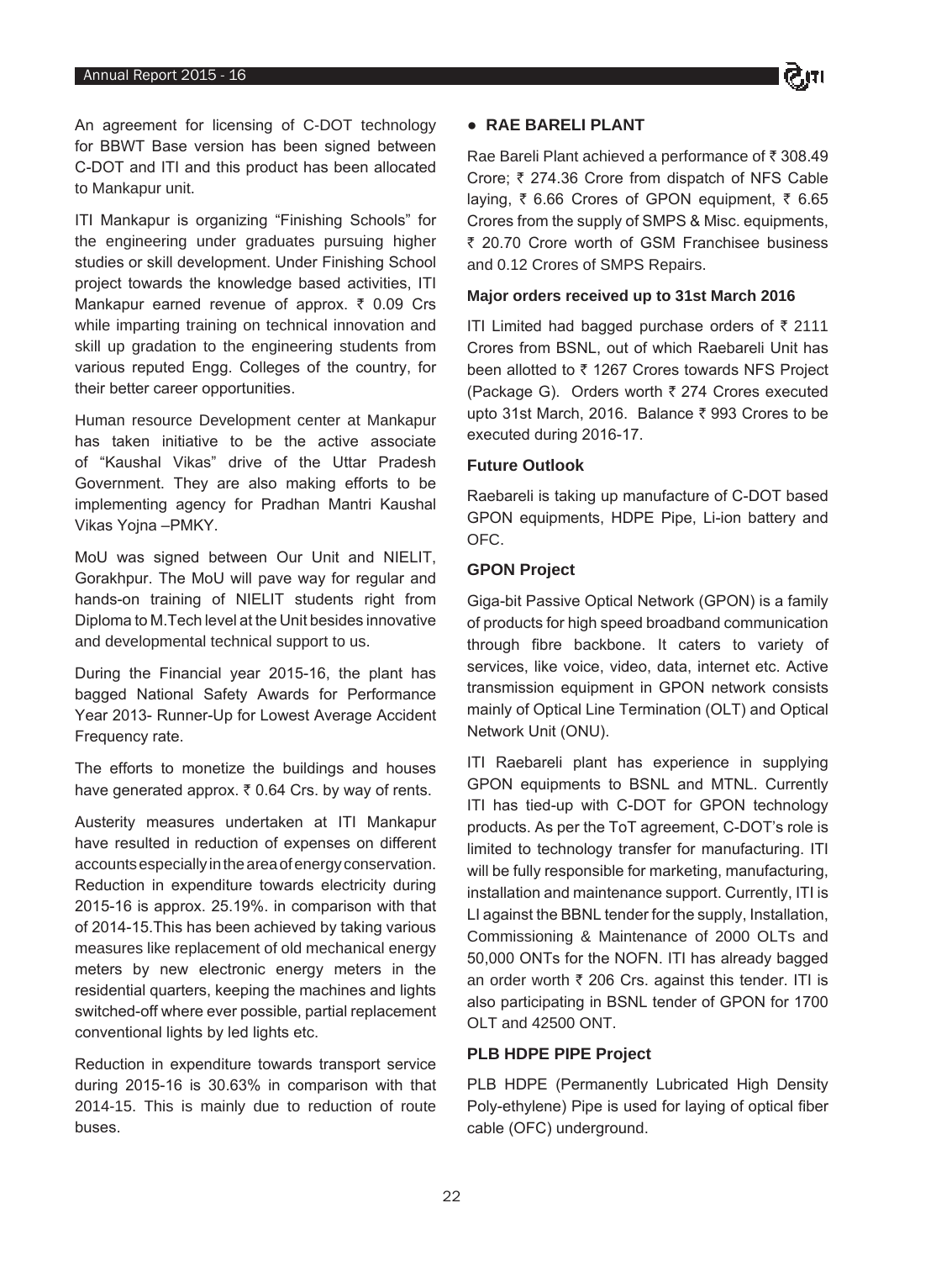

ITI Raebareli has already set up one line of PLB HDPE Pipe manufacturing with a capacity of 3600 Kms/annum. Further, it is planned to set up additional 2 lines of PLB HDPE Pipe manufacturing, as per Report of the Committee on National Optical Fibre Network (NOFN), Dated March 31, 2015. As per the report, HDPE Pipe still required to be laid in NOFN (BharatNet) to the tune of 2,32,746.0 Km. ITI may expect 30% RQ against this requirement.

#### **Li-ion Battery Project**

Lithium is a good conductor of electricity and can combine with many other metals to form alloys. Lithium ion batteries provide more and more energy in a smaller container. The small size, more life and fast changing Qualities of Li-ion battery makes it more suitable for rural telecom applications. Lithiumion batteries have many applications like cell phones, FTTX installations, remote terminals (such as in FTTX installations), access networks, BTS (Base Transceiver Stations) for wireless networks, cable networks, central offices, fuel cell powered system cars, artificial pacemakers, PCs, laptops, audio players, clocks, toys, cameras, automobiles etc.

 For USOF projects, Li-ion Battery is more suitable and ITI expects to grab this order. Initially Raebareli plant is taking up the assembly of Li-ion Batteries as per TECGR specifically to meet the requirements of BTS Sites. Raebareli Plant will be responsible for manufacturing, Marketing, installation and maintance support.

#### **Optical Fibre Cable(OFC) Project**

An optical fiber cable is a cable containing one or more optical fibers that are used to carry light. The optical fiber elements are typically individually coated with plastic layers and contained in a protective tube suitable for the environment where the cable will be deployed. Different types of cable are used for different applications.

 Fiber optic cables find many uses in a wide variety of industries and applications. Some uses of fiber optic cables include Medical, Defense/Government, Data Storage, Telecommunications, Networking, Industrial/Commercial, FTT-X technology.

ITI Raebareli plans to enter into OFC manufacturing area with an annual Capacity of 30,000 Kms. As per the Report of the Committee on National Optical Fibre Network (NOFN), Dated March 31, 2015, total OFC (Ground & Aerial) required in NOFN (BharatNet) is 10.13 lacs Km and ITI may expect 30% RQ against this requirement.

#### ● **NAINI PLANT**

#### **Products Description Naini Plant 2015-16**

Solar Panel Manufacturing: ITI Naini Plant is having installed capacity of manufacturing Solar modules up to 300 W for yearly capacity of 5 MW approx. ITI Naini has acquired IEC certification for low voltage up to 50 W solar panels. For higher wattage, in house manufactured solar module samples (up to 300 W) were submitted to M/s UL India Bangalore for testing against various applicable clauses (IEC 61215, 61730 and 61701). Our samples passed all the tests and Naini module production facility has been awarded IEC certification of module manufacturing of Modules from 30 W to 300 W power capacity.

The solar panel manufacturing was manual and manpower intensive facility. However due to depleting skilled manpower of ITI Naini up gradation of facility was planned under the revival plan. During 2015- 16 ITI Naini was allocated  $\bar{\tau}$  3 Cr as capital sanction for solar project infrastructure up gradation against ITI revival plan (phase-I). The civil and plant works are in progress and in advance stage of completion. The automated Tabber and Stringer Machine has been commissioned in July 2016. This will make our manual production facility semi automatic concurrent and improve the quality of the product and also lower down the cost of production significantly.

Under revival plan phase-II establishment of New Automatic SPV module manufacturing line of capacity 40 MW (Part-I: 18MW, Part-II: 22 MW) process has been initiated which will make our production facility fully automatic to cater upcoming mega Power & Communication projects substantially.

Plant has initiated rental activities for available Optical & Transmission test instruments on chargeable basis to external vendors.

ITI Naini Plant is pursuing energy saving measures. During the year sanctioned Plant load reduced from 2000 KVA to 1000 KVA resulting in the saving of ₹ 2 Lac per month.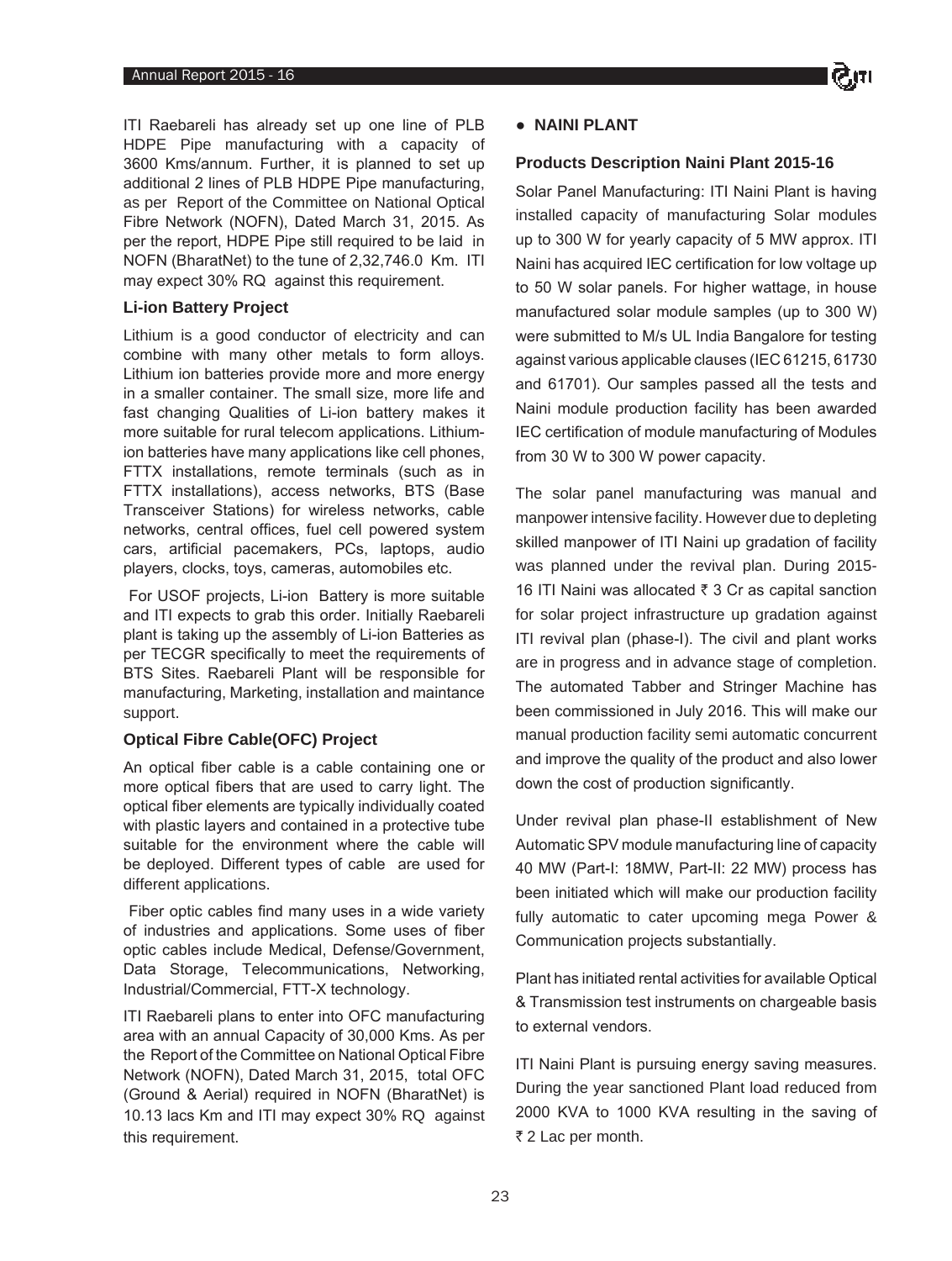

Training Centre: Total revenue earned during the vear was  $\bar{\tau}$  5.62 Lacs.

- a. 15 days skill development training program of solar module technician conducted for 4 batches and 100 students are trained.
- b. 4/6 weeks vocational summer training was conducted for 456 Degree/diploma students.
- c. 18 in house training programs conducted for ITI employees.

Naini Plant is ISO 9001 and ISO 14001 certified. Surveillance audit of ISO 9001 and ISO 14001 are conducted in the year.

Under the revival plan activities, Disaster Recovery (DR) site of Data Centre will be established at ITI Naini with the main Data Centre at Bangalore. Carrier Ethernet project will also be initiated to address business under Digital India Program through BBNL/ BSNL for installation of Broadband access network across rural areas.

#### **PALAKKAD PLANT**

This plant has achieved a turnover of  $\bar{\tau}$  153.39 Crs. for the year 2015-16 registering profit. This plant has completed the work of SECC and NPR Project in allotted States and were successful in further getting additional orders for Data Digitization for  $\bar{\tau}$  31 Crs, Data Merging and Permanent Data Centers for ₹ 23 Crs. Also efforts are on for getting for orders for Aadhar seeding work from Kerala, Uttarkhand and Uttar Pradesh to the tune of  $\bar{z}$  75 Crs.

As a part of diversification of products, the plant has made inroads in the Defense Manufacturing area and Space Electronics by supplying Cables, Bare PCBs and Assembled PCBs to NPOL, HVF Avadi, VSSC etc. This plant has setup a separate Manufacturing area for Space Electronics fabrication to meet the requirements of stringent quality norms of Space Related products. This plant has the only public sector shortlisted by VSSC as a partner for PSLV Launch Systems.

Also, towards the steps to regain the manufacturing mode, products were identified as HDPE Pipe, Smart Energy meter, Set top Boxes and have identified the Technology Partners. Also, towards smart card manufacturing efforts are on to find Technology partner.

This plant was successful in identifying the Projects for Revival Packages under the heads of MLLN, VSSC and Smart Cards and  $\bar{\tau}$  35 Crs were allotted against this under CAPEX. The plant has installed machineries for the above worth  $\bar{\tau}$  33 Crs. against various project.

AMC Department was successful in renewing the contract worth  $\bar{\tau}$  62.22 Crs with BSNL and MTNL for MLLN Equipments for further 3.5 years and 4 years respectively. The plant is also successful in getting orders worth  $\bar{\tau}$  12.63 Crs for MLLN Modems,  $\bar{\tau}$  5.44 Crs for Data Base License for SSTP,  $\bar{\tau}$  6.20 Crs for NMS Sever up gradation from BSNL / MTNL during 2015-16.

Towards Energy saving front, the plant has started replacing Mercury Vapour Lightings by LED Lighting and are switching off all our lightings for half an hour daily. Also we are keeping the 1.6 MVA Transformers shut down for approximately 9 months. Annual energy saving is expected is approximately 3000 KW per month by these steps. Also on experimental baisis we have implemented drip irrigation for garden by saving approximately 3000 liters of water daily.

Kerala Government has selected Palakkad plant as one of their Training Service Provider of ASAP Scheme (Additional Skill Acquisition Programme) and last year we have conducted training for two Batches of 20 Students each for PCB Course and One batch of 20 students for FTCP.( Field Technician and Computing Peripherals).

The plant has successfully completed the surveillance audit for Quality Management System and Environment Management System and is working towards certification of QMS and EMS with 2016 standards. In the Industrial Safety front the plant is the runner up for the Outstanding Safety performance in the large size Engineering Industries Group from National Safety Council Kerala Chapter.

#### ● **SRINAGAR PLANT**

Srinagar Plant achieved a turnover of  $\bar{\tau}$  3.06 lakhs for the year 2015-16.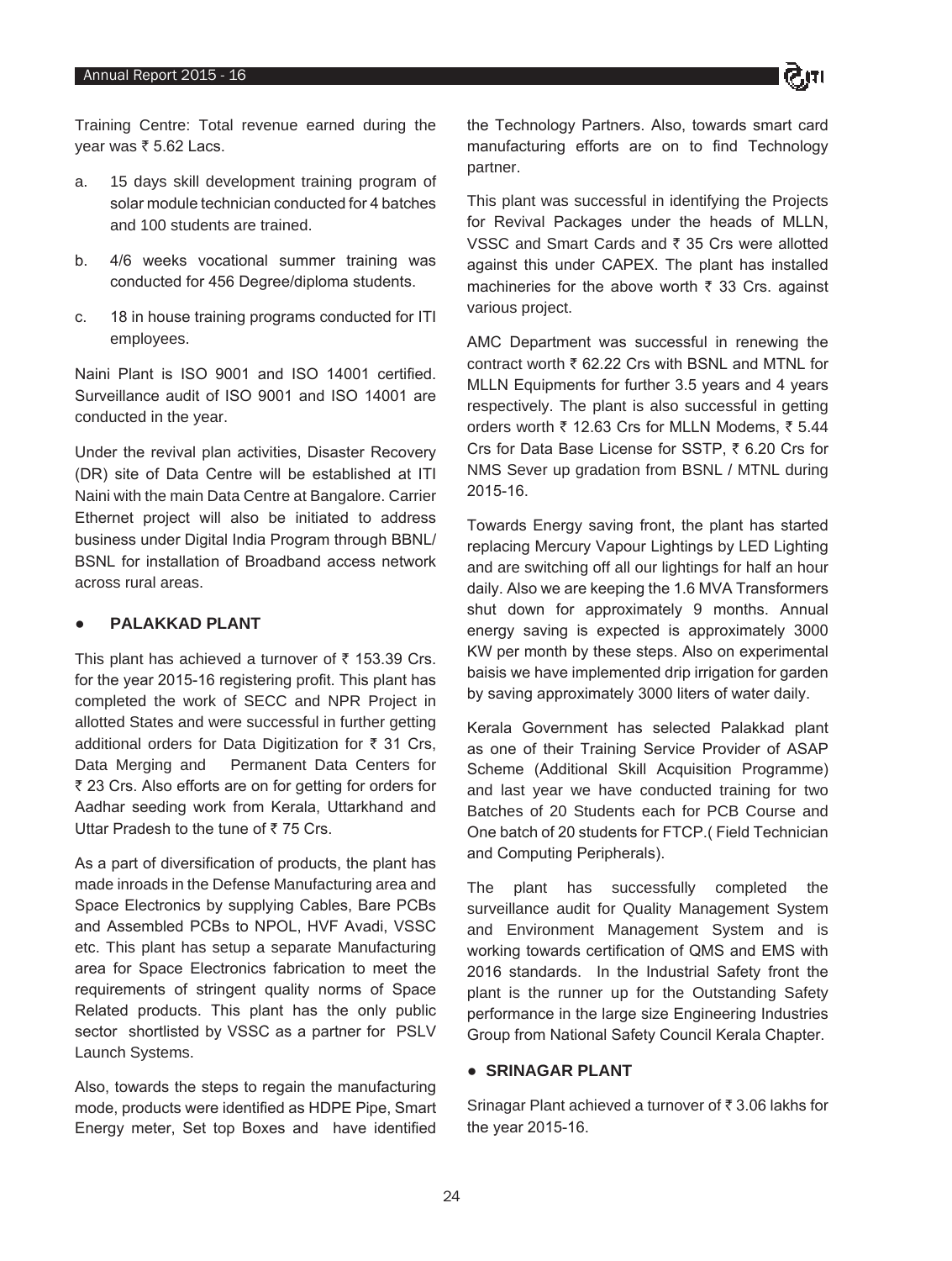#### **● NETWORK SYSTEMS UNIT**

Continuing its consistently good performance, this Unit achieved a turnover of  $\bar{\tau}$  135.41 Cr. and registered a profit of  $\bar{\tau}$  28.77 Cr. Revenue from AMC for ASCON remained the major contributor at ₹ 104.59 Cr. while OCB 283 AMC for BSNL and MTNL contributed  $\bar{\tau}$  21.99 Cr. and  $\bar{\tau}$  8.82 Cr. respectively.

Fresh Composite Annual Maintenance Contract for ASCON was signed between NSU and Ministry of Defence on 31.07.2015. This AMC is valid with retrospective effect from 01.12.2014 and expires on 30.11.2019. Under this AMC, average annual fixed charge is valued at  $\bar{z}$  56 Cr. and variable charges at ₹ 32.63 Cr.

AMC for 12+1 Upgradation Project, also under MoD, was signed on 30.07.2015 and is valid up to 24.02.2020. Average annual value of the contract is ₹ 11.30 Cr.

For the current fiscal, OCB 283 AMC for BSNL and MTNL have been renewed and are valued at  $\bar{\tau}$  26.16 Cr. and  $\bar{z}$  11.41 Cr.

#### **HIGHLIGHTS OF REGIONAL OFFICES**

#### **Performance:**

- Sundry Debtor realization during 2015-16 is ₹ 90.11 Crs.
- Order bagged in 2015-16 is  $\overline{z}$  75.35 Crs,
- $\cdot$  ₹82.51 Crs orders on hand as on 01.04.2016.
- Cost cutting measures undertaken by ROs resulted in a saving of  $\bar{\tau}$  1.65 Crs.

#### **New Projects taken up in 2015-16 :**

- Integrated University Management System (IUMS) for Universities of total approx value  $\bar{\tau}$  13 Crs - RO Delhi
- CCTV surveillance for FCI of approx value  $\bar{z}$  2 Crs. - RO Delhi
- IT Services for online examination activities for TNPSC & SSB for 3 years,estimated business is ₹ 8 Crs - RO Chennai
- SITC of HPC cluster with storage etc for NMAIST, ARUSHA, Tanzania against CDAC order. - RO LKO

#### **Big orders successfully completed in 2015-16**

- e Tendering business of value  $\bar{z}$  41.02 Crs RO Delhi, Bangalore, Kolkata & Lucknow
- RO Bhubaneswar has successfully completed Odisha Wide Area Network (OSWAN) project. This was on BOOT model spanning for 5 years and the total project value was approx.  $\bar{z}$  69 Crs.
- RO Delhi has completed two Integrated University Management Systems (IUMS) orders of value  $7.5.11$  Crs.

#### **Future Prospects:**

• RO Hyderabad shortly taking up implementation of Network Management System (NMS) for

BSNL and is expected to bill approx.  $\bar{\tau}$  32 crore in FY 2016-17

- Uttarakhand Govt, has shortlisted ITI Limited. RO Lucknow for implementation of work related to IT.
- RO Lucknow presently working on the order, received for implementation of Wi Fi Zone at important tourist spots in the state of Uttarakhand.
- RO Lucknow shall be establishing Audio Video Infra for Lucknow Development Authority (LDA).

The order value is  $\overline{5}29.5$  Crs.

#### **RATING IN MEMORANDUM OF UNDER STANDING**

The company's rating for the year 2014-15 is "Very Good" with a composite score of 2.41.This composite score is BEST during thirteen years, i.e 2002-03 to 2014-15. The company has signed Memorandum of Understanding with the Administrative Ministry for sales turnover of  $\bar{\tau}$  1800 Crores for the year 2015-16.

#### **FUTURE OUTLOOK:**

The following projects are planned for implementation under revival plan.

**• HDPE pipe and Optical Fiber cable manufacturing:** 

Laying of optical fiber cable (OFC) underground is to be carried out through PLB HDPE (Permanently lubricated high density Poly ethylene) Pipe only. The demand for HDPE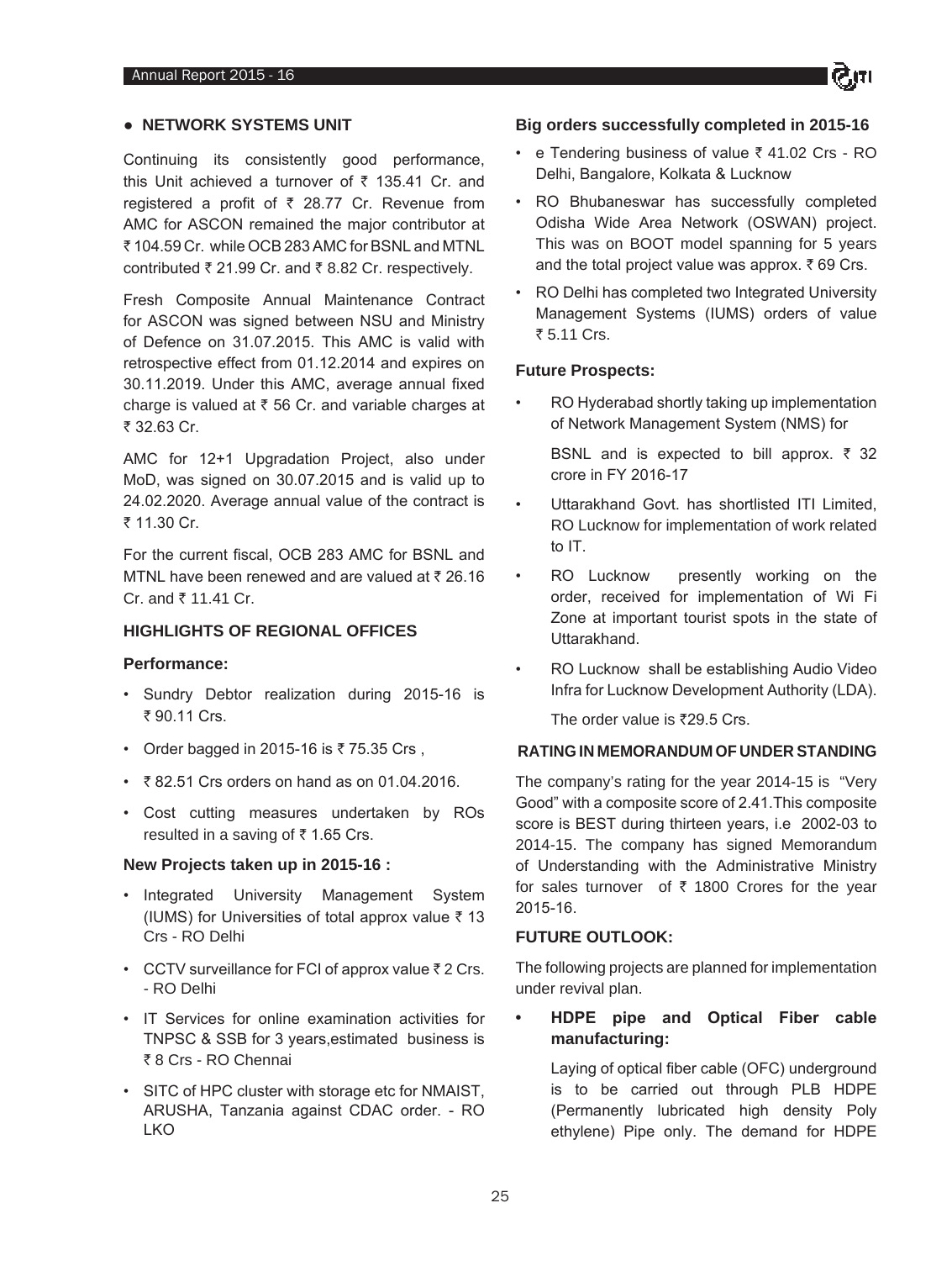Pipes has quickly risen due to several Government projects like, NFS, ASCON, NOFN etc. As per Govt. of India initiative for "DIGITAL INDIA" programme, optical fibre network is to be established in the whole country for easy inter-net accessibility. Therefore, there is huge demand of PLB HDPE pipes. Apart from BSNL and BBNL, other service providers are also requiring such type of PLB HDPE pipes for their telecom service. ITI Raebareli plant has established one number of HDPE manufacturing line. The plant is now ready for bulk production. Considering the huge market available for this product in projects like NFS and NOFN, ITI is planning to establish more lines of manufacturing in Raebareli plant and similar facility in Palakkad plant also.

Similar to HDPE pipes, there is huge demand for optical fiber cables also. Company has proposed to manufacture these cables in Raebareli and Palakkad Plants.

#### **Encryption Products for Defence:**

The encryption products for Defence communication networks are being supplied by ITI for long time. ITI has been the leader in this field. The products are evolved in tune with the evolution in the digital communication technology. There are major requirements of encryption products for Defence for their NFS network, ASCON network etc.

#### **• G-PON manufacturing:**

 In the recent tender floated by BBNL for G-PON equipments, ITI has been emerged as L1 bidder with C-DOT technology. ITI is gearing to start manufacturing of this product at Raebareli plant from component level with C-DOT as the technology provider.

**• Manufacture of Smart Cards:**

As an extension of National Population Register project, which is under execution by ITI as a consortium partner with BEL and ECIL, ITI is looking at the huge opportunity of manufacturing Smart card based identity cards for the citizens in the Country. In addition, there are opportunities regarding supply of smart

cards for unorganized workers, driving licenses, motor vehicle registration etc. ITI is already having smart card manufacturing facility at its Palakkad plant. This is being further augmented to take manufacture of various types of identity cards.

#### **• Manufacturing of Li-Ion Batteries:**

High density back up power solutions using Li-Ion technology have been proved in all fields of consumer electronics like PCs, Mobile phones, Tablet PCs etc,. They are also making inroads into other applications like powering GSM towers. ITI is planning to take up assembling of Li-Ion batteries in one of its plants, specifically for supplying to the BTS sites.

#### **Component Screening Project:**

Component Screening is a Project suggested by VSSC for ITI Palakkad to take up for meeting their requirement of approximately 5 Lakh screened components per year. Screened Components are required regularly for VSSC for their space missions. Basic component screening facility has already been established in the plant. Currently, based on the indications from VSSC, the company proposes to augment the component screening infrastructure to test integrated devices.

#### **Data Center and IT Business:**

Company has planned investment to address the huge growth in the service sector related to Information Technology. Currently ITI has been operating one Data Center in its Bangalore plant in partnership with a private company. However, the company plans to build its own Data Center under the revival plan. In addition, company has planned to launch some IT solutions, like E-Banking, Aadhaar based authentication etc. on SaaS basis from the Data Center.

ITI is also planning to address the opportunities arising out of the Digital India and Smart Cities projects where in several products in the latest IT technology, like, sensors.

#### **• Wi-Fi products:**

Wi-Fi products have revolutionized the way we communicate. In addition to low power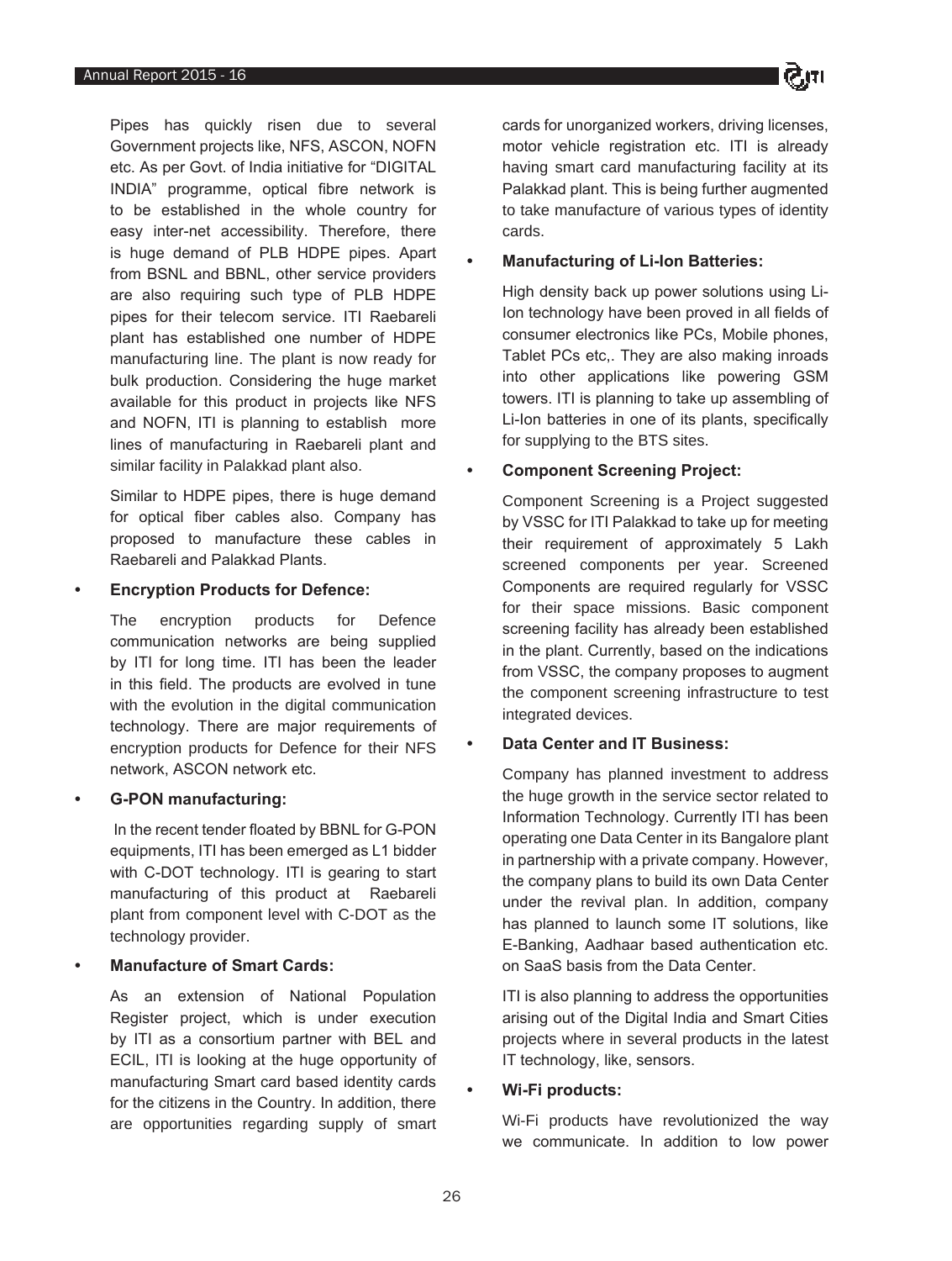Wi-Fi products in residences, Wi-Fi hot spots are coming up all around the country. Further, Wi-Fi products are also expected to be part of the Digital India programme to connect every citizen to Broadband network and also in setting up of Smart Cities. ITI is planning to address this business opportunity in association with a technology partner.

#### **• Managed Leased Line Network (MLLN) Equipments:**

ITI has been the leader in supplying MLLN equipments for BSNL and MTNL. The existing MLLN networks of these PSUs have been set up by ITI and ITI hopes to address their future requirements. In addition, ITI is getting good revenue for giving maintenance support to the existing networks.

#### **• Low Power BTS systems for remote villages:**

Low power BTS systems have been planned as a means to extend mobile connectivity to cover all the unconnected villages in the country. USOF has planned to fund such programmes so that every village in the country is connected through mobile communication networks. ITI is hoping to get orders for supply of equipments required for such networks.

#### **• Business with PSUs/ Contract Manufacturing:**

Contract manufacturing for PSUs is an existing activity in ITI. ITI is already executing job works for PSUs like, BHEL, BEL, VSSC, NPOL etc. With upgradation of infrastructure in ITI, there is more scope for getting new business in the area of contract manufacturing.

#### **CONTRIBUTION TO EXCHEQUER:**

During the year, your company has contributed ₹ 9640.22 lakhs to the exchequer towards duties and taxes.

#### **PUBLIC DEPOSITS:**

Value of deposits held by the company is NIL. Deposits aggregating to  $\bar{\tau}$  0.24 Crore had matured for payment, but were not claimed on due dates.

#### **REVIEW OF ACCOUNTS BY INDIAN AUDIT AND ACCOUNTS DEPARTMENT:**

The comments on the accounts for the year 2015-16 by the Comptroller and Auditor General of India is appended.

#### **JOINT VENTURES:**

#### **INDIA SATCOM LIMITED (ISL)**

ISL was incorporated in the year 1987 and the present shareholding of ITI in ISL is 49% with M/s. Chris Tech Systems Pvt Limited holding 51% shares. The Board of ISL planned to revive the operations of the company through a JV proposal with National Building Construction Corporation Ltd, a Govt. of India Enterprises. In this regard, Board of ISL is awaiting Ministry's direction and final disposal of the case initiated by Karnataka Industrial Area Development Board (KIADB) which is pending before Hon'ble High Court of Karnataka.

The salient features of the Joint Venture Companies are furnished in form AOC -1 which is appended to this report.

#### **QUALITY**

Quality policy of ITI is to " deliver high quality, secure and reliable products, services and solutions" by empowering every employee. Quality Assurance wings are functioning in all the manufacturing units of ITI Ltd. The QA wings are responsible for delivery of Quality products and services. The Units have been well equipped with necessary test facilities and test systems for carrying out elaborate tests, conducting reliability evaluations on all the products to ensure quality. This is achieved by sound and effective Quality Management System.

The five manufacturing plants at Bengaluru, Palakkad, Mankapur, Rae -Bareli and Naini have been accredited with ISO 9001-2008, NSU Bangalore is also accredited With ISO 9001-2008. The periodical Surveillance Audit & Recertification Audits have been conducted successfully, Keeping in tune with the Global concern for Environmental Management all the plants have also gone in for ISO 14001-2004 EMS certifications. The guidance and support to all the units for training implementation surveillance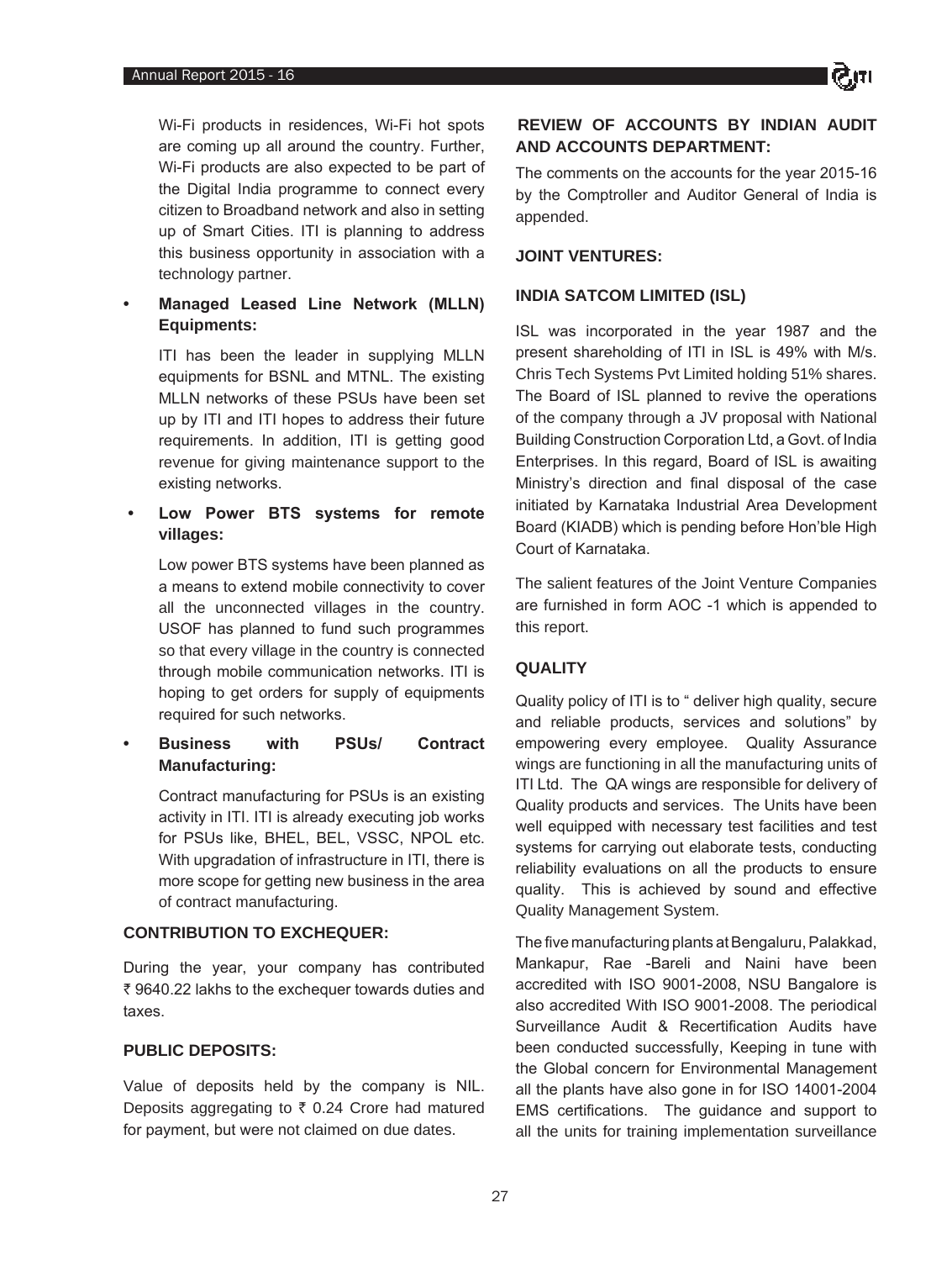audits & recertification audits of ISO 9001-2008 and EMS 14001-2004 are provided by Corporate Quality Assurance .

#### **MANPOWER**

Employee strength at the end of the year 31st March, 2016 was 5229 out which 503 were female employees.

As on 31.03.2016, there were 861 employees belonging to Scheduled Castes and 50 belonging to Scheduled Tribes.

29 Officers on Tenure basis 27 contract Engineers & 25 Contract Technicians were recruited during the year 2015-2016.

Employees belonging to Physically Challenged Persons numbering 74 and Ex-servicemen category numbering 21 were on the rolls of the company as at the end of the financial year.

#### **INDUSTRIAL RELATIONS**

The Industrial Relations scenario in the Company was cordial during the year. Employees' Union and Officers' Association extended their co-operation and support in ensuring smooth work flow and helped to meet the Company's objective.

#### **PREVENTION OF SEXUAL HARASSMENT AT WORKPLACE**

As per the requirement of the Sexual Harassment of Women at Workplace (Prevention, Prohibition & Redressal) Act, 2013 ('Act') and Rules made there under, Company has constituted Internal Complaints Committees (ICC) to redress complaints received regarding Sexual Harassment at our all Units. All employees (permanent, Contractual, Temporary, trainees) are covered under this policy

No. of complaints received during the year 2015- 2016 is NIL.

#### **HUMAN RESOURCE DEVELOPMENT:**

The Indian Telecommunication is zooming up the growth curve with feverish pace. With the rapid development in telecom, India is one of the most rapidly growing telecom markets in the world. India is also a market where new technologies are slated to be used aggressively. In the present scenario of fast changing technology and increasing competition, ITI imparts training as to enable its employees to remain updated of knowledge and skills to offer surpassing technological obsolesce and competitive edge in their services.

Keeping in view the Company MoU target on HRM – Training for the FY 2015-16, the HRD initiatives were more oriented towards imparting Training to Executives / Non-Executives for knowledge / skill development in Telecom and IT. Training Programmes and Workshops were organized in Broadband, OFC, Mobile, NGN, Cyber Security and Communication Technologies. Towards digitalization and to improve computer literacy in the company both basic and advance course in computer skills, training programmes in Microsoft Office were imparted throughout the Company. Training programmes were also organized in-house on Soft Skills, Stress Management, Safety, besides organizing awareness programmes on Health, Environment, Energy Management;

ITI takes up Govt. of India initiatives like Digital India and Skill India to fully comply with the directives of the Govt of India and in HRD sphere, skill development training sessions are being organized particularly for the students across India utilizing the infrastructure facilities in the HRD Centers of our Units. These short-courses are devised to enable them to take up employment immediately/ enhance the employability, in association with Governmental authorities and Skill Sector Councils and other Training Partners in all ITI Units over and above internal enrichment of course contents. During the financial year ITI imparted telecom skill development training to 2104 trainees, out of which 310 in TSSC/ ESSCI Qualifications packs and 1794 have been trained in ITI modules.

ITI always achieves its targets and in fact overwhelmingly surpasses given targets of MOU with DOT. Additionally, the skill gaps arising out of newer technologies and changed product portfolio among the employees are also continuously monitored and effectively plugged in periodically.

In a nutshell, as against the MoU target in respect of HRM performance indicators, 124 training programmes have been organized In house/ sponsored outside. The company trained 1699 Executives and 813 Non-Executives achieving 5834 and 1838 training man-days respectively.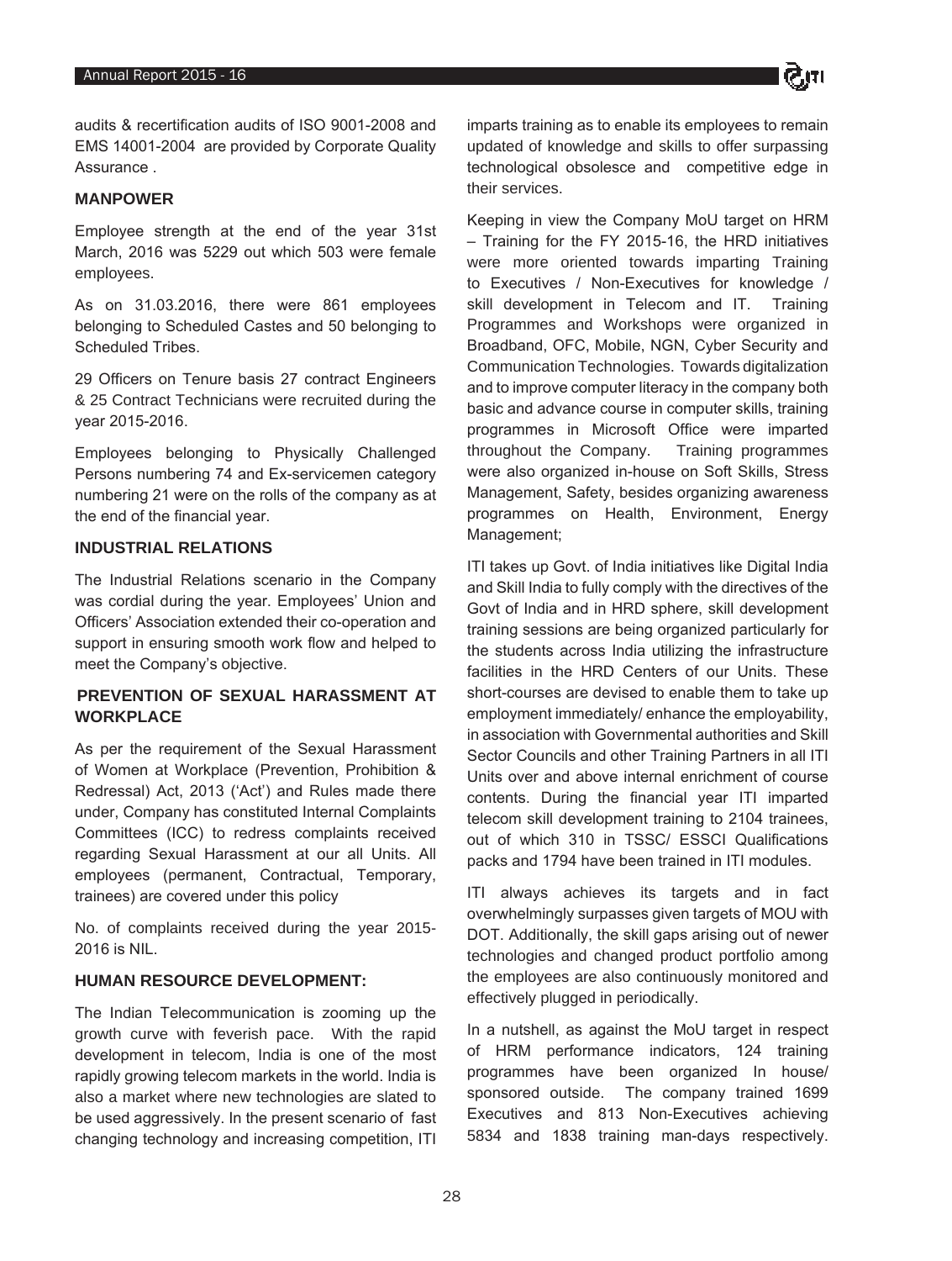2104 students have been trained in telecom skill development training and achieved 'Excellent' MoU ratings in all the HRM training parameters for the year 2015-16.

#### **OFFICIAL LANGUAGE:**

All Units / Offices have established "Check-points" in their departments to make effective implementation of the Official Language Policy. Monitoring is being done by the respective Official Language Implementation Committees constituted in every Unit / Office.

The Progress of Implementation of Official Language in our Corporate Office as well as in our all subordinate Units / Offices is also being periodically reviewed by the OLIC Committee of Corporate office.

In order to enhance the working knowledge of Official Language of our employees, they have been sent to various Training Programs organized by the government for imparting training in Hindi awareness, Hindi typing and Hindi Stenography as per our requirement. However, the Official Language Cells of the different Units / Offices have also conducted internal training programs. Besides, employees were encouraged to take part in Hindi Prabodh, Praveen & Pragya examinations for which financial incentives have also been sanctioned.

Our Units / Offices at Naini, Rae Bareli, Mankapur, New Delhi, Mumbai, Lucknow & Corporate Office have been notified in the Gazette of India as per OL Rules 10 (2) & (4), 1976 after more than eighty percent (80%) of the staff working have acquired a working knowledge of Hindi in these Units/ Offices.

After reviewing our quarterly reports, regular appreciation letters have been received from Dy. Director-OL, Official Language Department DoT, New Delhi as well as Dy. Director (Implementation), Regional Implementation Office, Bangalore.

A Joint Hindi Fortnight Program for Bangalore based PSUs / Organisations was organized by TOLIC (Town Official Language Implementation Committee) Bangalore between 13.07.2015 & 14.08.2015. Various types of competitions were arranged during this period. On this occasion many officers/Nonofficers of ITI Limited, Bangalore based Units / Offices also participated in these competitions and more

than 05 Officers / Non-Officers have got the prizes. Valedictory function was held on 28.10.2015 and cash prizes and certificates to the wining participants were given by President, TOLIC.

"Hindi Fortnight" was celebrated and various Hindi Workshops were organised for encouraging progressive use of Hindi during 2015-16. Bilingual (i.e. English and Hindi) website of company is being regularly updated.

#### **VIGILANCE :**

During the year, Vigilance Department focused on the preventive vigilance activities in order to bring more transparency and efficiency in the organization. CVC guidelines and Government policies in this regard have been strictly followed.

To achieve the above objectives, periodical inputs were intimated to the Management regarding publishing of NITs, 'Contracts concluded' in the company website, implementation of Rotational Transfers of Executives in Sensitive Areas, implementation of Integrity Pact and periodical review for ensuring probity & efficacy among employees. Several System Improvement Measures have also been suggested to various departments as a part of preventive vigilance.

The Company celebrated Vigilance Awareness Week from 26th October, 2015 to 31st October, 2015 in all manufacturing units, business establishments and corporate Office.

The Vigilance department is endeavoring to lay far more emphasis on preventive vigilance, scrutinizing the documents, conducting CTE type examination and surprise checks in sensitive departments. These actions had good impact for creating awareness amongst Company Executives on Vigilance aspects of Company Governance.

#### **RIGHT TO INFORMATION:**

During the year 2015-16, out of 336 RTI requests, information was provided against 290 requests, 28 requests rejected and 5 requests were transferred to another Public Authority. The RTI returns on quarterly basis is being submitted to the Ministry for forwarding the same to Central information Commission and the same is published on our Company website.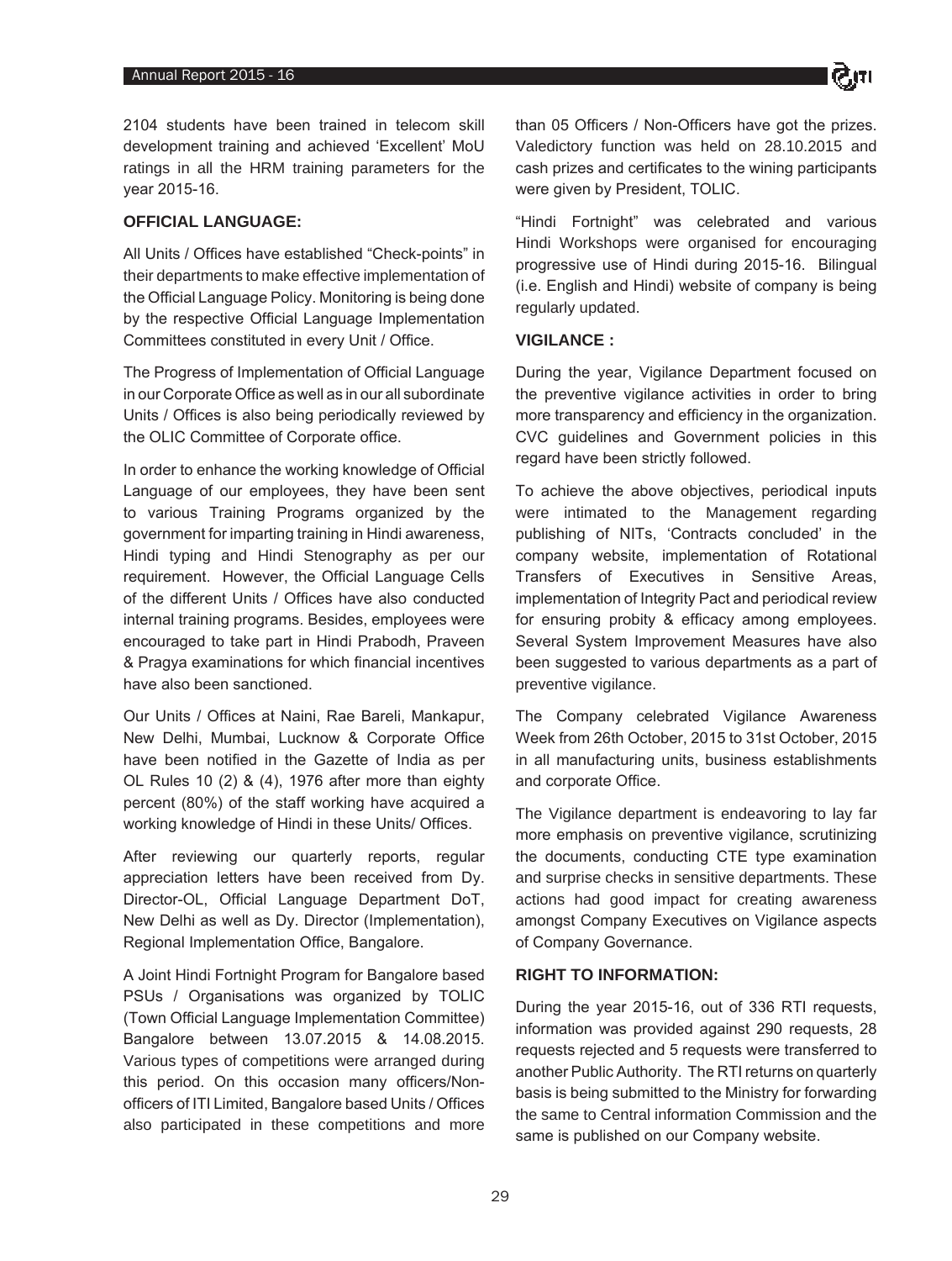With a view to achieve total transparency, the requests and responses are being uploaded on our website by FAA/CPIO/Public Information Officers of Units under the specific link given to each unit. All cases referred to CIC as second appeal have been successfully addressed.

#### **AUDITORS**

#### ä **STATUTORY AUDITORS**

M/s. Sundar Srini & Sridhar, Chartered Accountants, Bangalore, were appointed by Comptroller & Auditor General of India as Statutory Auditors for the year 2015-16. The Statutory Audit Report for the year 2015-16 and reply to the observations of the Statutory Auditor are appended as an Annexure to this Report

#### ä **BRANCH AUDITORS**

The following firms of chartered Accountants were appointed as Branch Auditors for different plants of the Company for the year 2015-16

| Unit          | Name of Auditor                            |
|---------------|--------------------------------------------|
| 1. Bangalore  | Sundar Srini & Sridhar, Bangalore          |
| 2. Naini      | Neeraj Prakash & Associates,<br>Allahabad  |
| 3. Rae Bareli | Rajesh Srivastava & Associates,<br>Lucknow |
| 4. Mankapur   | Sri Prakash & Co. Gorakhpur                |
| 5. Palakkad   | Mahadevan & Sivarajan,<br>Palakkad         |
| 6. Srinagar   | M/s. S D M & Co, Srinagar                  |

#### ä **COST AUDITORS**

M/s GNV Associates, Cost Accountants, Bengaluru was appointed as Cost Auditors for the year 2015-16 for the cost audit of southbased units located at Bangalore, Palakkad and also consolidation for the Company and M/s. Aman Malviya & Associates, Lucknow as Branch auditors for the Cost Audit of North based units located at Naini, Rae Bareli, Mankapur and Srinagar.

#### ä **SECRETARIAL AUDITORS**

The Company has appointed Shri D Venkateswarlu, Company Secretary in practice, to undertake the Secretarial Audit of the Company. The Secretarial Audit Report for the year 2015-16 and reply to the observations of the Secretarial Auditor are appended as an Annexure to this Report

#### **CORPORATE SOCIAL RESPONSIBILITY INITIATIVES**

The Company has constituted Corporate Social Responsibility Committee and the details of same are furnished in Corporate Governance report. For the year under review, the Company was not required to spend on CSR activities. However the Company has set up Hospitals, Schools and Playgrounds at various Manufacturing Units for the benefit of employees and the local community.

#### **DIRECTORS AND KEY MANAGERIAL PERSONNEL**

The President of India is empowered to appoint the Directors of the Company from time to time and also to determine the terms of office of such Directors in terms of the Articles of Association of the Company. Accordingly, the following changes on the Board of your Company were effected during the year as per the directives of the President of India.

#### **Independent Director**

Shri Dhirendra Singh and Dr M J Zarabi relinquished the position as Directors w.e.f 02.10.2015 on completion of three year tenure. Prof Ramesh Bhat also relinquished the position as Director w.e.f 02.01.2016 on completion of three year tenure.

Shri Shri Saday Krishna Kanoria was appointed as an Independent Director w.e.f 24.11.2015. The terms and conditions of the Independent Directors are posted on the web-site of the Company.

Independent Directors shall not be liable to retire by rotation. The Independent Directors of your Company have given the certificate of independence to your Company stating that they meet the criteria of independence as mentioned under Section 149 (6) of the Companies Act, 2013.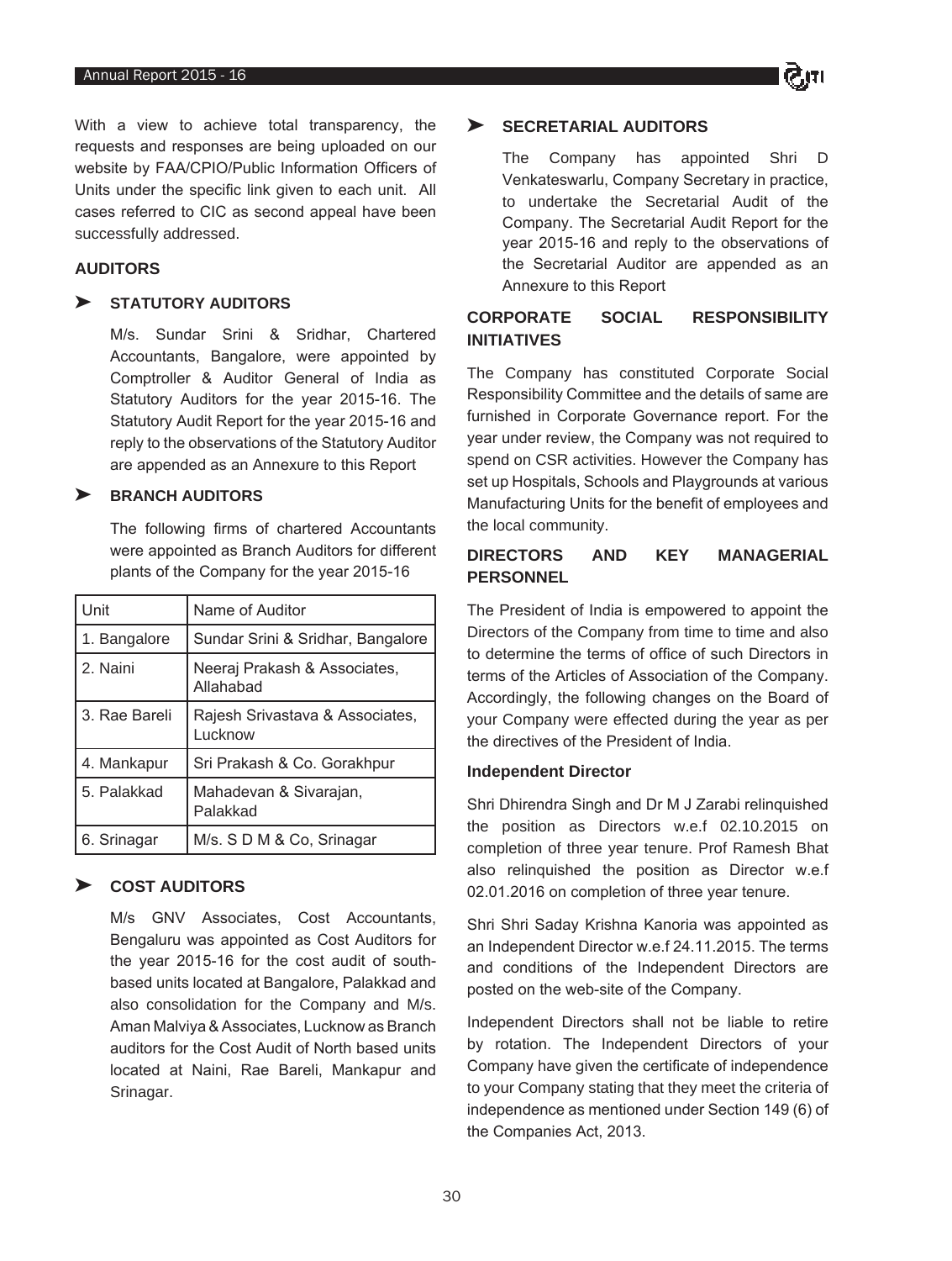

#### **Government Nominee Directors**

Dr Janaki Ananthakrishnan was appointed as Government Director in the place of Shri R K Mishra w.e.f. 13.05.2015.

Shri Srikanta Panda, DDG (LF-I) was appointed as Government Director w.e.f. 29.07.2015 in the place of Dr Janaki Ananthakrishnan who has since been appointed as Director Finance.

Shri R M Agarwal, DDG(SU) was appointed as Government Director in the place of Shri Srikanta Panda, w.e.f 08.06.2016

#### **Changes in Functional Directors**

Shri K K Gupta, then Director Production was granted additional charge as Chairman and Managing Director in the place of Shri K L Dhingra w.e.f 04.06.2015. Shri K K Gupta relinquished the position as a Director on 31.10.2015 on attaining the age of superannuation.

Dr Janaki Ananthakrishnan was appointed as Director Finance, vide Ministry of Communications & IT order No. F.No.14-3/2013-PSA (Pt-1) dated 10th June 2015, as per directives of President of India. Dr Janaki Ananthakrishnan took charge as Director Finance on 13.07.2015.

Shri S.Gopu, Director-HR was granted additional charge as Director-Production for a period of 3 months from 01.11.2015. He held the position as Director-Production till 28.01.2016.

Shri P K Gupta, Director Marketing was granted additional charge of Chairman and Managing Director w.e.f. 01.11.2015

Shri K Alagesan was appointed as Director Production vide Ministry of Communications & IT order No. F.No.14-5/2014-PSA dated 28.01.2016, as per directives of President of India. Shri K Alagesan took charge as Director Production w.e.f 29.01.2016

Shri S.V.R.Murthy, AGM-CF, was appointed as Chief Financial Officer with effect from 29.05.2015 subsequently Dr Janaki Anathakrishnan was appointed as Chief Financial Officer w.e.f 11.08.2015. Chief Financial Officer and Company Secretary continues to be Key Managerial Personnel along with the Functional Directors of the Company.

The Board placed on record its deep appreciation of the valuable services rendered by the Directors whose term of office ended during the year.

In accordance with the provisions of the Companies Act, 2013. Shri S.Gopu and Dr Janaki Ananthakrishnan retire by rotation and are eligible for re-appointment.

The policy on Director's appointment and remuneration and also remuneration for Key Managerial Personnel forms part of Corporate Governance Report of this Annual Report.

#### **NUMBER OF MEETINGS OF BOARD:**

During the year, 6 meetings of the Board were held on 29.05.2015, 11.08.2015, 23.09.2015, 09.11.2015, 19.12.2015 and 10.02.2016.

#### **PARTICULARS OF EMPLOYEES:**

There were no employees of the Company who received remuneration in excess of the limits prescribed under Companies Act, 2013 read with Companies (Appointment & Remuneration of Managerial Personnel) Rules, 2015.

#### **MANAGEMENT DISCUSSION AND ANALYSIS REPORT AND CORPORATE GOVERNANCE REPORT**

 A report on Corporate Governance and Management Discussion and Analysis Report along with a Compliance Certificate from Statutory Auditors as required under the SEBI (Listing Obligations and Disclosure Requirements) Requlations, 2015 appended to this report.

#### **EXTRACT OF ANNUAL RETURN**

The extract of annual return in Form MGT 9 as required under Section 92(3) and Rule 12 of the Companies (Management and Administration) Rules, 2014 is appended as an Annexure to this Report.

#### **RELATED PARTY TRANSACTIONS**

In line with the requirements of the Companies Act, 2013 and Equity Listing Agreement, your Company has formulated a Policy on Related Party Transactions which is also available on Company's website at http://www.itiltd-india.com/financial\_ information. The Policy intends to ensure that proper reporting; approval and disclosure processes are in place for all transactions between the Company and Related Parties.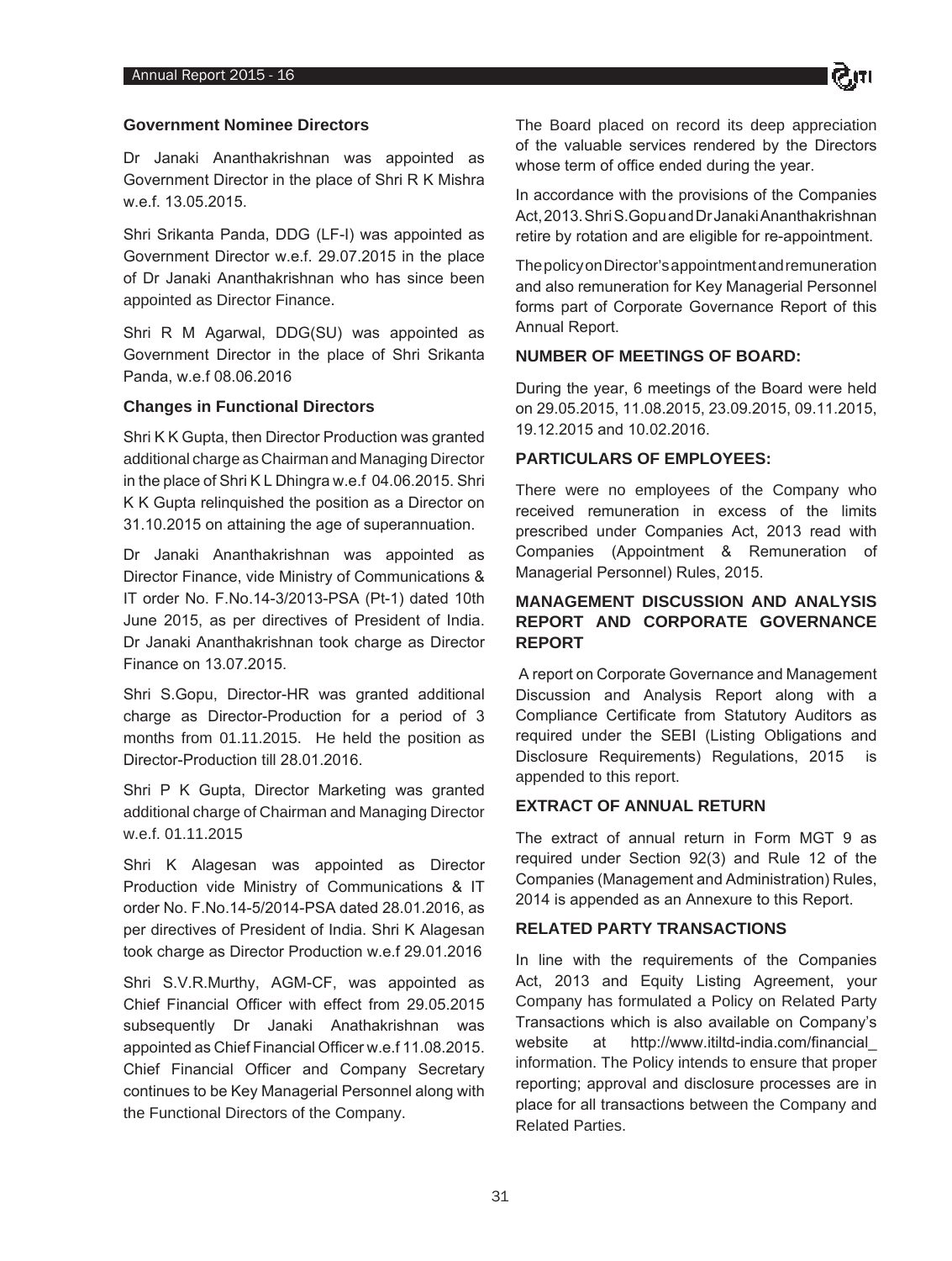All Related Party Transactions entered during the year were in Ordinary Course of the Business and on Arm's Length basis. No Material Related Party Transactions, i.e. transactions exceeding ten percent of the annual consolidated turnover as per the last audited financial statements, were entered during the year by your Company. Accordingly, the disclosure of Related Party Transactions as required under Section 134(3) (h) of the Companies Act, 2013 in Form AOC 2 is not applicable.

#### **DIRECTORS' RESPONSIBILITY STATEMENT**

#### **The Directors confirm that**

- (a) In the preparation of the annual accounts for the year ended 31st March 2016, the applicable accounting standards had been followed along with proper explanation relating to material departures;
- (b) That such accounting policies have been selected and applied consistently and judgments and estimates have been made that are reasonable and prudent so as to give a true and fair view of the state of affairs of the company at 31st March 2016 and of the profit of the company at that date;
- (c) That proper and sufficient care for the maintenance of adequate accounting records in accordance with the provisions of Companies Act, 2013 for safeguarding the assets of the company and for preventing and detecting fraud and other irregularities;
- (d) That the annual financial statements have been prepared on a going concern basis; and
- (e) That proper internal financial controls were in place and that the financial controls were adequate and were operating effectively.
- (f) That systems to ensure compliance with the provisions of all applicable laws were in place and that such systems were adequate and operating effectively.

#### **PARTICULARS OF LOANS, GUARANTEES OR INVESTMENTS**

Details of Loans, Guarantees and Investments covered under the provisions of Section 186 of the Companies Act, 2013 are given in the notes to the Financial Statements.

#### **ENTERTAINMENT EXPENDITURE AND FOREIGN TRAVEL:**

The expenditure on entertainment was  $\bar{z}$  -3.93 lakhs. Expenditure on official travel abroad by the officials of the Company amounted to Rs. NIL during the year.

#### **CONSERVATION OF ENERGY, TECHNOLOGY ABSORPTION, FOREIGN EXCHANGE EARNINGS AND OUTGO:**

Particulars with respect to Conservation of Energy, Technology Absorption and Foreign Exchange Earnings and Outgo, required to be disclosed under the Section 134 of the Companies Act 2013 read with Rule 8 of Companies (Accounts) Rules, 2014 are annexed.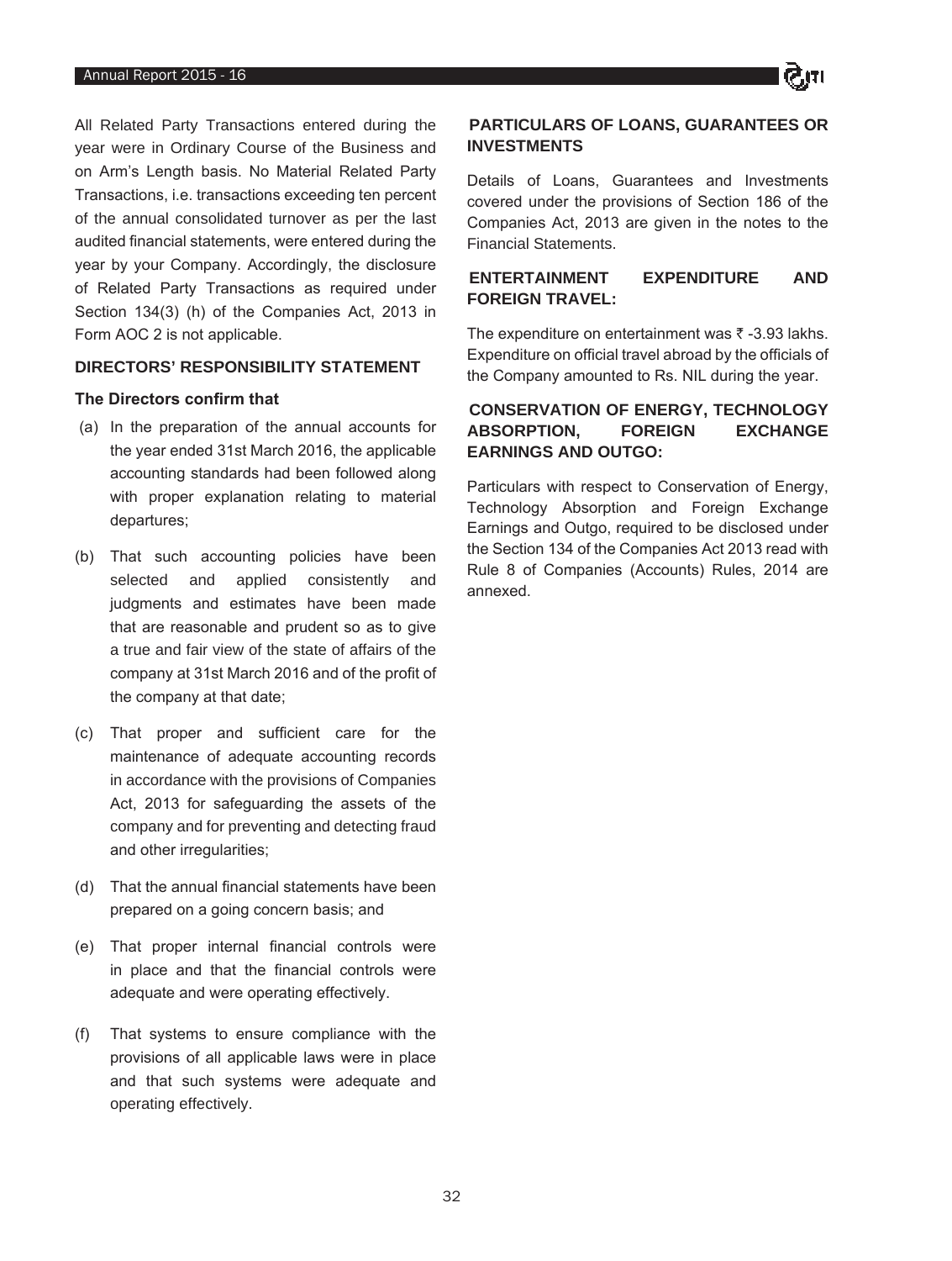

#### **Awards and Events**

#### **ITI Bags 'National Safety Awards 2015' from Ministry of Labour & Employment**



ITI Raebareli and Mankapur plants were conferred with 'National Safety Awards 2015' for maintaining safety standards. Raebareli plant has received two awards for performance year 2013 in 2 categories - Winner for 'Lowest average frequency rate of accident' and Runner for 'Longest accident free period.' Mankapur plant bagged the Runner Up award for maintaining 'Average frequency rate of accidents' in last 3 years. Shri K K Gupta, CMD of ITI Limited received the awards at the hands of Shri Bandaru Dattatreya, Hon'ble Minister of State (Independent Charge) for Labour & Employment, Govt of India on 17th September 2015 at the Awards ceremony held at Siri Fort, Asiad Games, Village Complex, New Delhi.



#### **"Certificate of Excellence" conferred upon ITI Ltd**

ITI Limited has been conferred with "Certificate of Excellence" award by the Institute of Economic Studies, Delhi (IES). Shri Premchand, ITI Bangalore Unit Head, received the award from Shri Qamar Ul Islam, Hon'ble Minister of Karnataka Government, during the "Economic Development" seminar, organised by IES at Bengaluru on 15th May 2015.



#### **India's No.1 Brand Award confers to ITI Ltd.**

 ITI Limited has been honoured with India's No.1 Brand Award, organized by IBC InfoMedia Pvt. Ltd, which is a distinctive recognition for a brand in its industry category based on current year marketing standing. ITI received this award in the category of top telecom equipment manufacturing Company. This Award was presented to ITI in a function organized by IBC InfoMedia Pvt. at hotel Hyatt Regency, Mumbai on 29th May 2015 by the chief guest, Sri S.K.Nanda, IAS, CMD, GFL.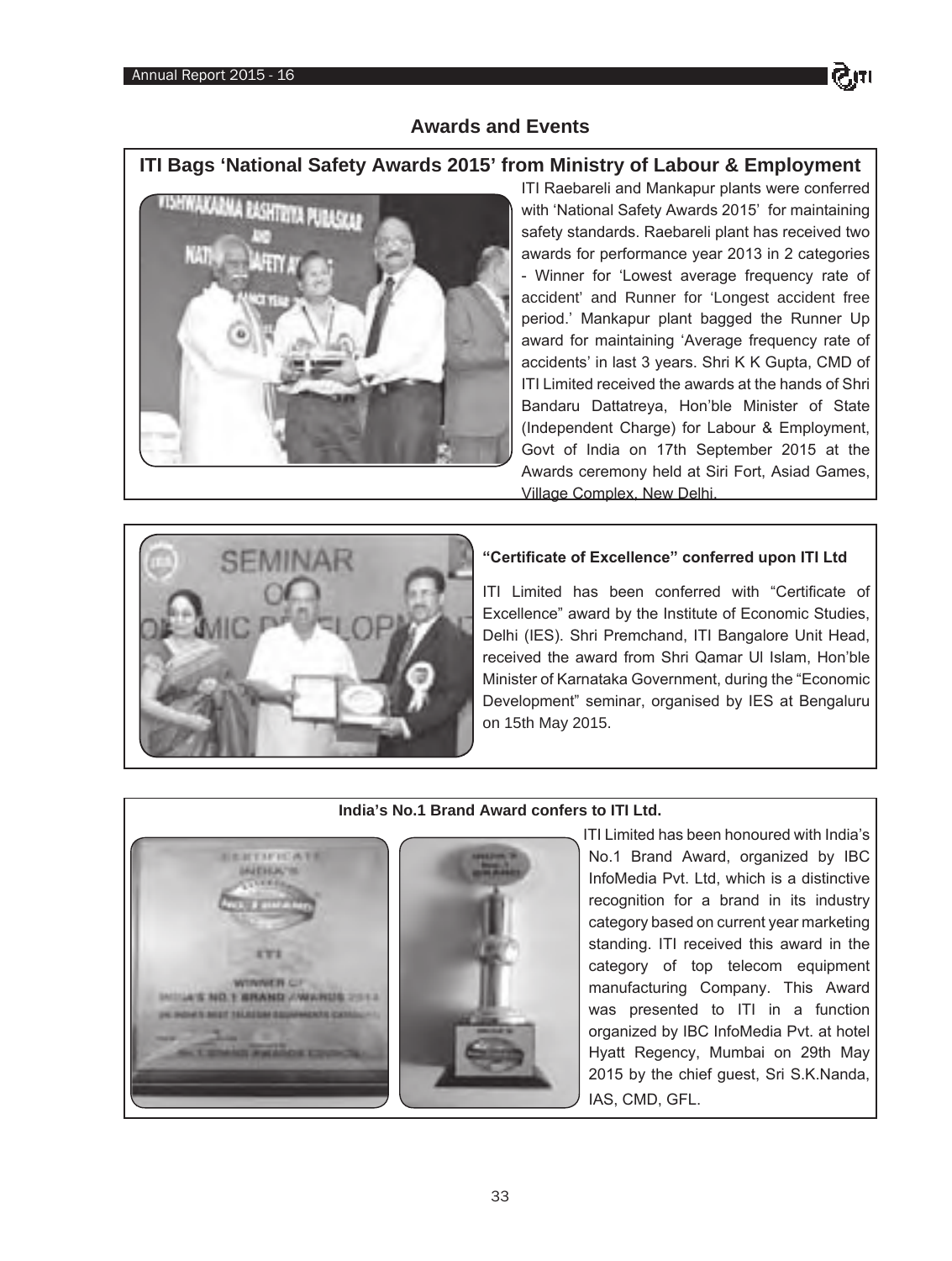

#### **"Excellent Efforts for PSU Revival" award conferred on ITI**

टि पा

Telecom Equipment Manufacturers Association of India (TEMA) has conferred **"Excellent Efforts for PSU Revival"** award on ITI Limited for its efforts towards revival of the company by Shri M.A.Khan, ED, BSNL in a function during the occasion of "BSNL TEMA National Telecom Manufacturing Summit & Awards 2015" organised at BSNL Bengaluru on 22nd May 2015. Shri Premchand, Unit Head - Bangalore Plant, receiving the award from the Guest of Honor.



#### **Award for 'Outstanding Safety Performance in Industrial Safety' conferred on ITI Palakkad**

ITI Palakkad has bagged 'Runners up' award for Outstanding Safety Performance in Industrial Safety for achieving lowest frequency rate of accidents in the organization, in the category of Large Size Engineering Industries from National Safety Council, Kerala Chapter for the year 2014-15. The award was received by Shri Sasidharan, DGM (NPR & PCB), Shri P V Baby, Engineer (PM)-F&S and Committee members, Representatives of Employees Union from Shri P Promod, Director, Factories and Boilers, Government of Kerala at Kalamassery, Cochin.



#### **Delhi Telugu Academy presents 'Udyog Bharathi Puraskar' to Shri P K Gupta**

Shri P K Gupta, CMD of ITI Limited, has been honored with 'Udyog Bharathi Puraskar' by Delhi Telugu Academy during the occasion of 28th Ugadi Celebrations & Award Presentation – 2016, held at New Delhi on April 10th, 2016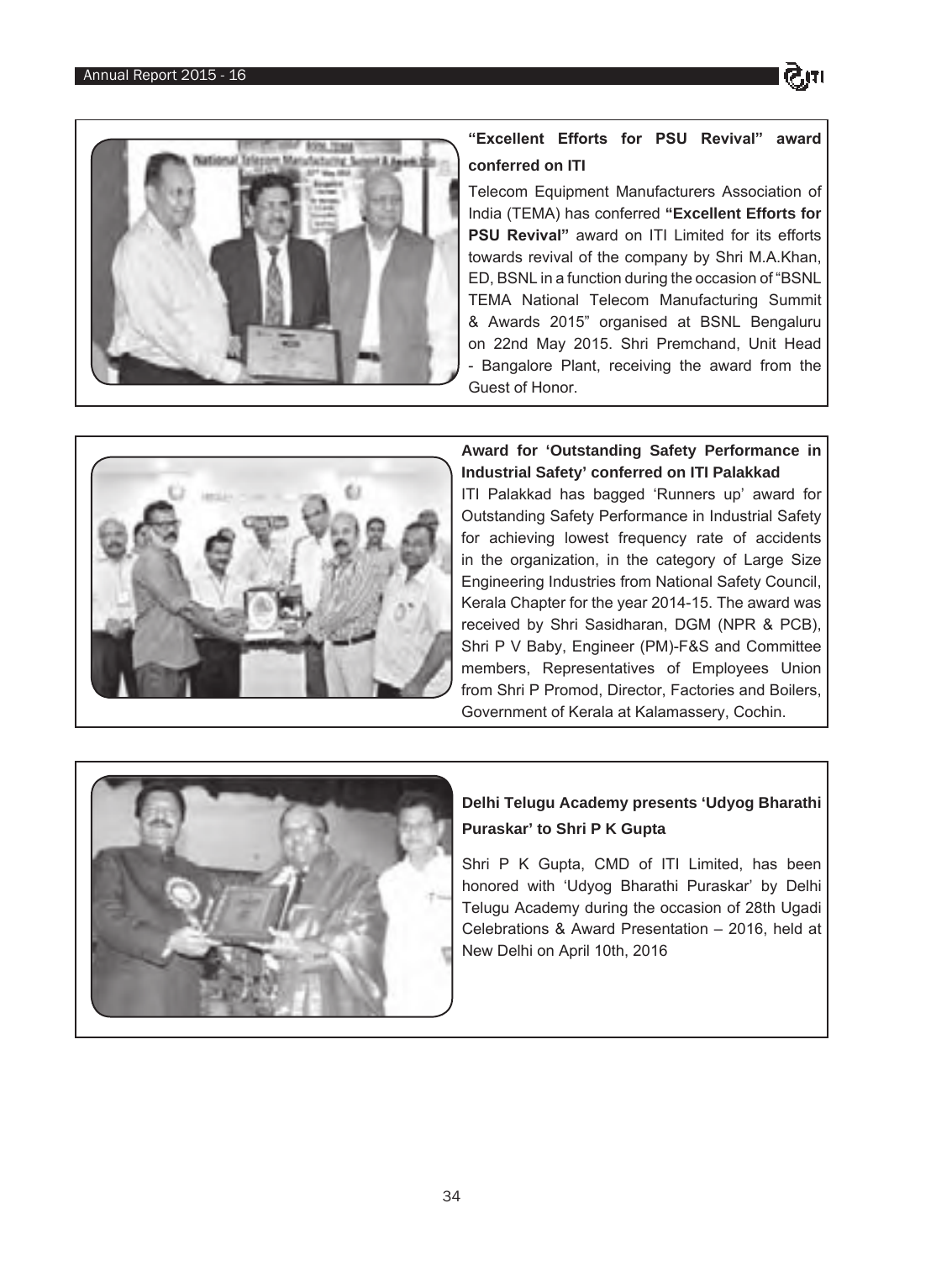



#### **ITI flaunts 'Gigabit Ethernet & Telephone 5 C' @ 6th SES Exhibition 2015**

ITI had participated in the 6th Defence & Aerospace SES (Strategic Electronics Summit) 2015, held at Bengaluru, during July 30 to 31, 2015. The dignitaries who visited ITI stall includes - (Guest of Honors) Dr K D Nayak, DG- Med & Cos & ECS, DRDO; Dr V K Saraswat, Member, NITI Aayog; Dr Ajay Kumar, Jt Secy, Dept of Electronics & IT, GoI; Mr J R K Rao, Jt Secy, MoD; top officials from Army, Police and Defence manufacturers

#### **ACKNOWLEDGEMENT:**

The Board of Directors place on record their sincere thanks for the assistance and continued support extended by the Ministry of Communications & IT and various other Ministries of Central and State Governments where we have operations and look forward for their continued support and co-operation in future.

The support and cooperation by the Comptroller and Auditor General of India, the Statutory Auditors, Branch Auditors, Cost Auditors and Secretarial Auditor needs special mention and directors acknowledge the same.

Your Directors take this opportunity to place on record their appreciation for the dedicated effort put forth by the employees at all level. The gradual turnaround of the Company is made possible by their hardwork, solidarity, Cooperation and Support

> For and on behalf of the Board of Directors

 **(P. K. Gupta)** Director Marketing Addl Charge Chairman and Managing Director

Place: Bangalore Date: 11th August 2016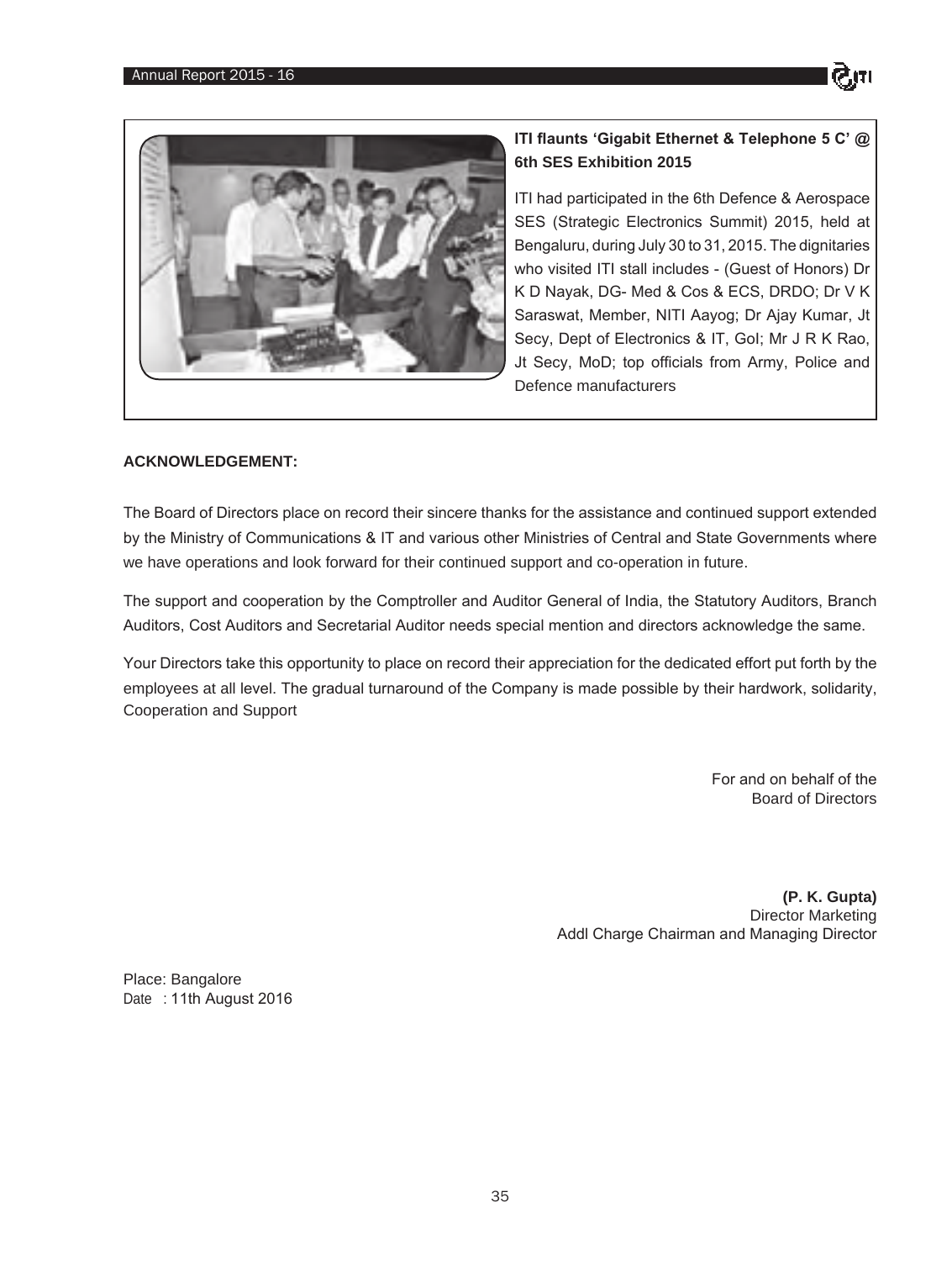# **ADDENDUM TO THE BOARD OF DIRECTOR'S REPORT**

द्धाा

| Point No.                                 | <b>Statutory Auditor's Observations</b>                                                                                                                                                                                                                                                                                                                                                                                                                                                                                                                                                                                                                                                                                                                                                                                                                                                                                                | <b>Company's Remarks</b>                                                                                                                                                                                                                                                                  |
|-------------------------------------------|----------------------------------------------------------------------------------------------------------------------------------------------------------------------------------------------------------------------------------------------------------------------------------------------------------------------------------------------------------------------------------------------------------------------------------------------------------------------------------------------------------------------------------------------------------------------------------------------------------------------------------------------------------------------------------------------------------------------------------------------------------------------------------------------------------------------------------------------------------------------------------------------------------------------------------------|-------------------------------------------------------------------------------------------------------------------------------------------------------------------------------------------------------------------------------------------------------------------------------------------|
| Qualifications<br>Not quantifiable:<br>a) | In view of Company's own production activities having come<br>down substantially and slow movement in the inventory, there<br>is a need for systematic age wise segregation and analysis<br>of the items comprised in the inventory to assess their<br>usefulness/usability in the production & servicing activities,<br>period over which they could be used as also whether the<br>inventory items are capable of being sold /disposed off as<br>standalone items. Pending such an exercise, we are unable<br>to express an opinion as to the adequacy of the provision<br>held towards non-moving and obsolete inventories and the<br>eventual realizable amount in respect of the inventories, as<br>also the possible effect on the financial statements. Aggregate<br>Inventories as at March 31, 2016 were ₹ 13715.15 lakhs<br>against which provision of ₹ 3332.13 lakhs has been made<br>towards non-moving and obsolescence. | Inventory available has been<br>reviewed and provision is made<br>after a review by the technical<br>committee for their usefulness in<br>each unit. The existing provision is<br>found to be adequate                                                                                    |
| b)                                        | The Company does not have an adequate mechanism in<br>place to review the balances in trade receivables and in our<br>opinion, there is a need for systematic age wise segregation<br>and analysis including timely adjustment of advances<br>received from customers. In the absence of such reviews and<br>systematic age-wise analysis, we are unable to comment on<br>the adequacy of provision held for doubtful debts and also on<br>the shortfall, if any, on the amount that would be ultimately<br>realizable from the customers. Total Trade Receivables as<br>on March 31, 2016 were ₹ 280824.29 lakhs against which a<br>sum of ₹4378.03 lakhs has been provided for doubtful debts.                                                                                                                                                                                                                                       | The company is making provision<br>for doubtful debts after review<br>on a case to case basis as per<br>company's accounting policies and<br>the existing provision is found to be<br>adequate. Also efforts are being<br>made to adjust the outstanding<br>advances against the debtors. |
| c)                                        | No provision for the permanent diminution in the value of the<br>Investment of $\bar{\tau}$ 40.55 lakhs in the unquoted equity shares of a<br>Joint Venture(JV) Company has been ascertained as required<br>by Accounting Standard 13 on 'Accounting for Investments'<br>read with in the Significant Accounting Policy No.5, in view of<br>the negative net worth and Statutory Auditors of the JV in their<br>Report for the year ended 31.03.2015 have expressed their<br>inability to comment on the going concern concept adopted<br>by the said JV.                                                                                                                                                                                                                                                                                                                                                                              | The assets of the JV company<br>(Land), which has been revalued<br>by the SBI panel valuer carries a<br>value very much more than the<br>cost of the investment. Hence the<br>investment of $\bar{\tau}$ 40.55 lakhs has<br>been shown at cost.                                           |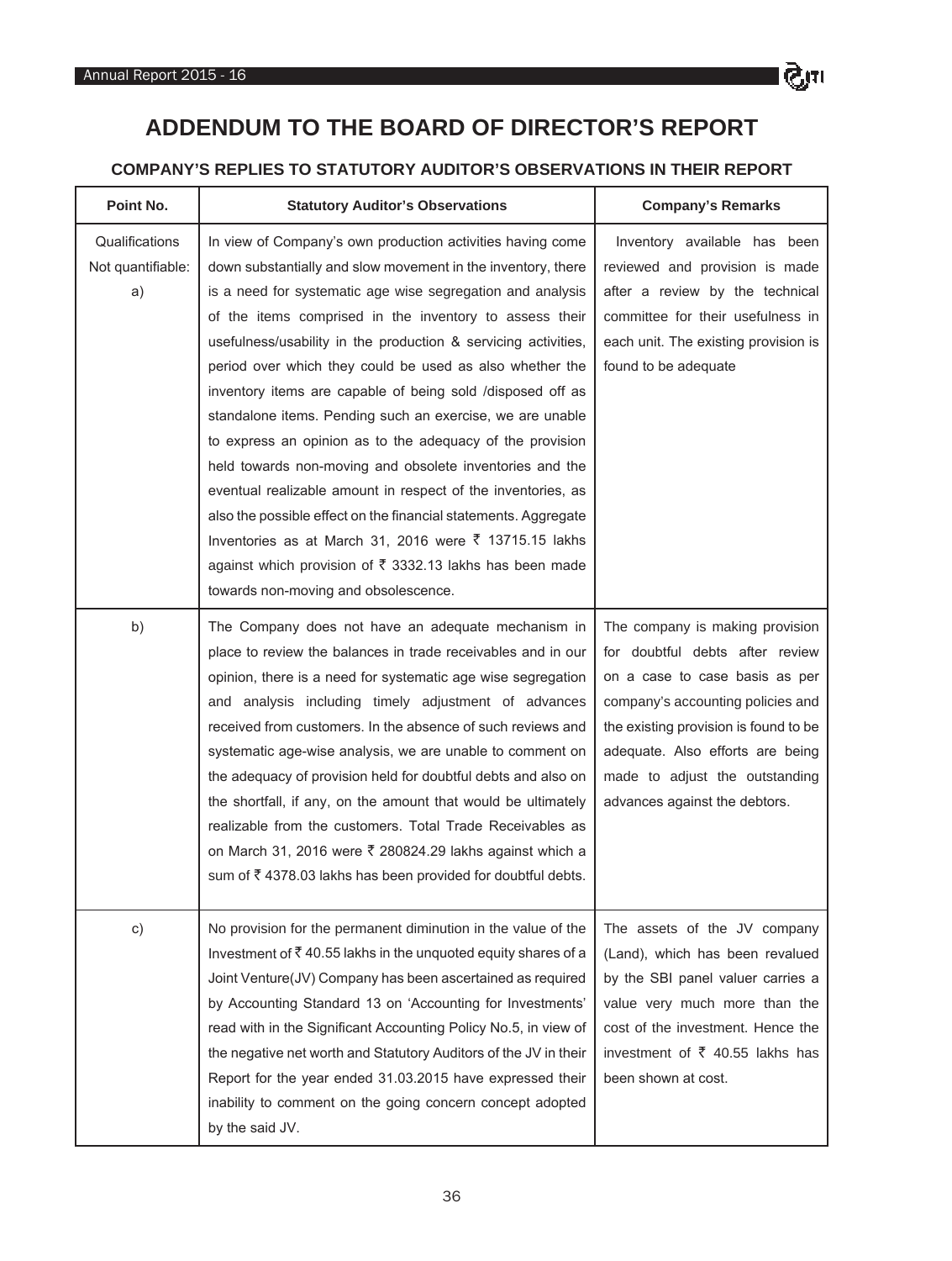|    | <b>COMPANY'S REPLIES TO STATUTORY AUDITOR'S OBSERVATIONS IN THEIR REPORT</b>                                   |                                       |
|----|----------------------------------------------------------------------------------------------------------------|---------------------------------------|
| d) | Pending approval from the Government of India on the The case has been referred to                             |                                       |
|    | finalization of the lease terms & agreement, rental income on $\overline{$ DoT to get approval for leasing the |                                       |
|    | the land leased out to the Bangalore Metropolitan Transport property to BMTC, which is yet to be               |                                       |
|    | Corporation (BMTC) (to an extent of the 12.15 acres proposed to   finalized.                                   |                                       |
|    | be leased out to BMTC is already in the possession of BMTC),                                                   |                                       |
|    | has not been recognised as income. A sum of ₹ 285.00 lakhs                                                     |                                       |
|    | received earlier from the BMTC under an agreement to sell is                                                   |                                       |
|    | held under deposits (Refer Note 40.17);                                                                        |                                       |
| e) | Non provisioning of interest payable on royalty due to C-DoT in I Interest on royalty payable to C-DoT         |                                       |
|    | lieu of arrears of rent from the same agency for the premises has not been provided in view of                 |                                       |
|    | taken on lease from the Company which is being more than the                                                   | substantial dues (which are more      |
|    | royalty amount (Refer Note No. 40.23);                                                                         | than the royalty amount) outstanding  |
|    |                                                                                                                | for a long time from C-DoT on         |
|    |                                                                                                                | account of rent payable for the       |
|    |                                                                                                                | Company's premises leased out to      |
|    |                                                                                                                | them                                  |
| f) | Adequacy of the provisions made towards interest and penalty,                                                  | Where sales are accounted based       |
|    | if any, leviable for non remittance of statutory dues on sales on provisional prices, differential             |                                       |
|    | accounted on provisional basis (tax incidence on such sales sales are accounted in the year                    |                                       |
|    | not recognized) and delayed/short remittance of other statutory in which the prices are firmed up              |                                       |
|    | dues including Provident Fund, Employees State Insurance and the differential statutory dues                   |                                       |
|    | and Tax deducted at source as per the provisions of Income are paid/claimed. Also, all known                   |                                       |
|    | Tax Act, 1961 could not be ascertained;                                                                        | liabilities have been accounted       |
|    |                                                                                                                | for and there are no cases of non-    |
|    |                                                                                                                | deduction of TDS to the best of our   |
|    |                                                                                                                | knowledge.                            |
| g) | Rental income on the land leased out to the Karnataka Power   Efforts are being made by the                    |                                       |
|    | Transmission Corporation Limited (KPTCL) (to an extent of the   company regarding the settlement               |                                       |
|    | 5 acres proposed to be leased out to KPTCL is already in the of KPTCL land issues at the earliest.             |                                       |
|    | possession of KPTCL), has not been recognised as income                                                        |                                       |
|    | pending finalisation of lease agreement. (Refer Note No. 40.19)                                                |                                       |
| h) | No impairment assessment has been carried out by the Noted for compliance.                                     |                                       |
|    | Company by reviewing the carrying amount of assets as at the                                                   |                                       |
|    | Balance Sheet date as required by Accounting Standard 28 on                                                    |                                       |
|    | 'Impairment of Assets' read with Significant Accounting Policy                                                 |                                       |
|    | No. 16 of the Company and hence identification of impairment                                                   |                                       |
|    | loss and provision thereof, if any, has not been made.                                                         |                                       |
| i) | Our comments on the non-maintenance of proper fixed assets The management is in the process                    |                                       |
|    | register and no physical verification of fixed assets has been of building proper fixed assets                 |                                       |
|    | carried out by the Company in a few units as stated in para                                                    | register in few units. The company    |
|    | $i(a)$ and $i(b)$ in the annexure A to this Report containing a is making efforts to conduct physical          |                                       |
|    | statement on the matters specified in paragraphs 3 and 4 of the                                                | verification of fixed assets in a few |
|    | Companies (Auditor's Report) Order, 2016.                                                                      | units.                                |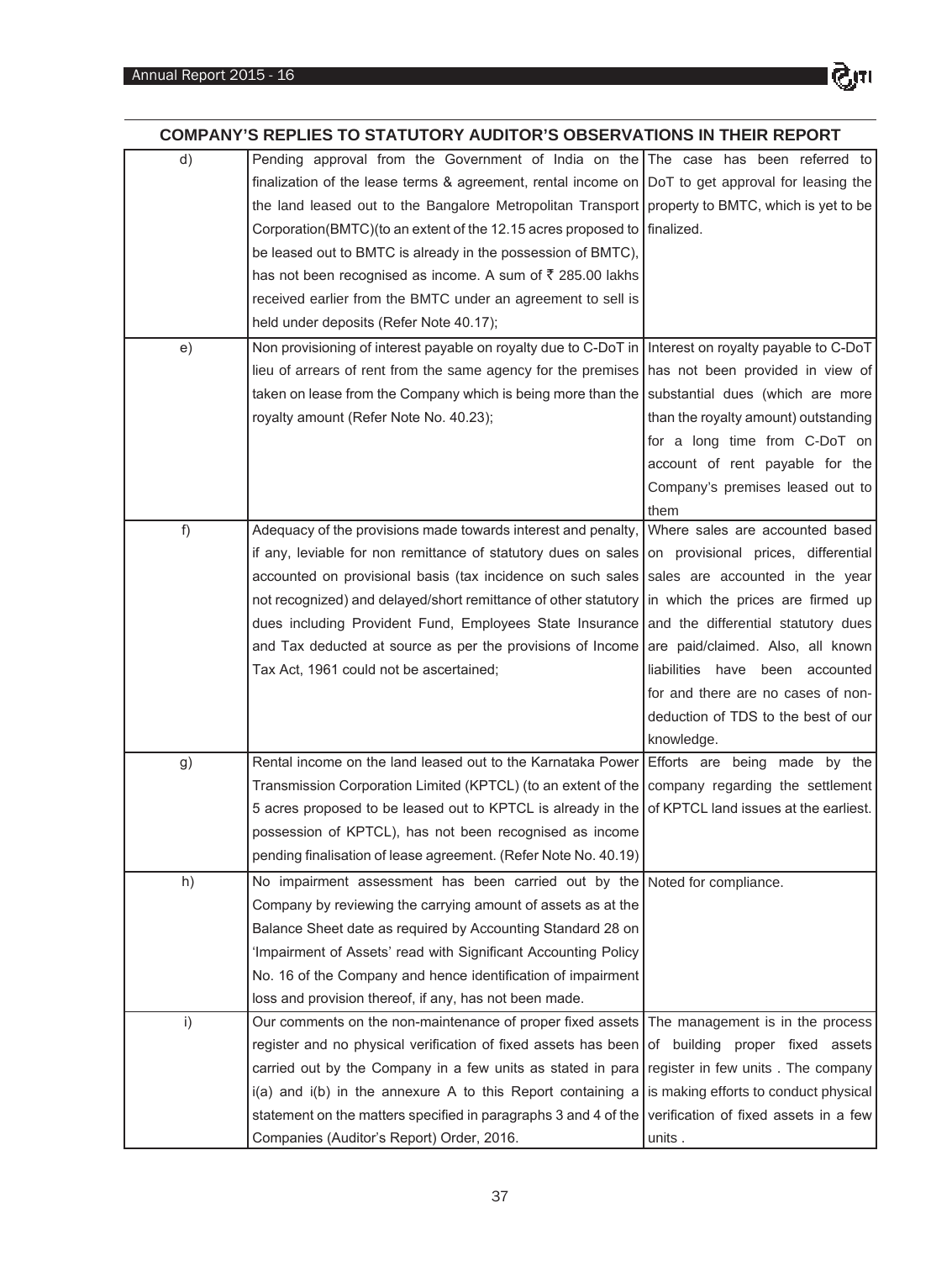| j)                                 | During the year, as referred to in Note No 40.25, the company<br>has adopted the estimated useful life of the assets as<br>prescribed under Part C of Schedule II to the Companies<br>Act, 2013 as against the old estimate as assessed by<br>the management. However in the absence of adequate<br>information available on the used life of the assets and<br>detailed workings supporting the amount of the depreciation<br>charged, we are unable to verify and confirm the correctness<br>of the amount of depreciation charged for the year. Further, in<br>the absence of proper workings, the transitional provision as<br>mentioned in Note 7(b) to Schedule II has not been adopted by<br>the company a sum of Rs. Nil has been adjusted against the<br>retained earnings for the assets whose useful life is expired<br>as on 01 April 2015. Had the company adopted Schedule<br>II in the previous year the effect on the depreciation charge<br>and on the transitional adjustment could not be quantified.<br>Our opinion is modified in respect of these matters.                                                                                                                                   | The management is in the process<br>of identifying the assets whose life<br>is expired as on April 01, 2015 and<br>upon reconciliation of the WDV of<br>those assets whose life is expire<br>would be then transfer to retained<br>earnings.                                                                                                                                                                                                                                                                                                                                                                                                                               |
|------------------------------------|--------------------------------------------------------------------------------------------------------------------------------------------------------------------------------------------------------------------------------------------------------------------------------------------------------------------------------------------------------------------------------------------------------------------------------------------------------------------------------------------------------------------------------------------------------------------------------------------------------------------------------------------------------------------------------------------------------------------------------------------------------------------------------------------------------------------------------------------------------------------------------------------------------------------------------------------------------------------------------------------------------------------------------------------------------------------------------------------------------------------------------------------------------------------------------------------------------------------|----------------------------------------------------------------------------------------------------------------------------------------------------------------------------------------------------------------------------------------------------------------------------------------------------------------------------------------------------------------------------------------------------------------------------------------------------------------------------------------------------------------------------------------------------------------------------------------------------------------------------------------------------------------------------|
| Qualifications<br>quantifiable: a) | Non provision of ₹8853.64 lakhs towards claims doubtful of<br>recovery comprising of<br>((i) rent receivable of ₹ 5847.90 lakhs on a premises leased<br>out upto the period ended 31.3.2011 and no rental income for<br>the period subsequent to 31.03.2011 for the same premises<br>has been recognised on accrual basis due to uncertainty of<br>realization (Refer Note No.40.23);<br>(ii) Liquidated Damages (LD) of $\bar{z}$ 1049.41 lakhs on a supplier<br>claimed by Bangalore Plant, rejected by the Arbitral Tribunal<br>and the matter is pending before High Court of Delhi. However<br>in the absence of adequate information to support that the<br>claims are sustainable, we are unable to comment on the<br>carrying value of this claim and the shortfall, if any, on the<br>amount that would be ultimately realized by the Company;<br>iii) LD claimed by Mankapur Unit from MTNL Delhi and MTNL<br>Mumbai for ₹183.23 lakhs and ₹82.90 lakhs respectively;<br>(iv) Amount recoverable to an extent of $\bar{\tau}$ 1690.20 lakhs<br>from HCL Info Systems Limited by Mankapur Unit towards<br>conditional reimbursement as per the agreement between<br>Company and HCL Info Systems Limited. | The company has been rigorously<br>following on with the DoT for<br>resolving the<br>pending<br>issue<br>of the rent due from C-DoT.<br>Subsequently, DoT has informed<br>ITI to present the subject to ITI<br>Board for perusal for the further<br>course of action. Company is<br>of the view that provision for<br>₹ 5847.90 Lakhs at this juncture is<br>not required till the issue is finally<br>settled. As regards the LD of<br>₹1049.41 Lakhs, the matter is in<br>the court. Till then, it is felt that no<br>provision is required to make. With<br>regard to other claims amounting to<br>₹ 1956.33 Lakhs, the company is<br>confident of recovering the same. |
| b)                                 | Reversal of provisions created for certain items of expenditure<br>amounting to ₹ 2007.86 lakhs have been made in the books<br>of Mankapur Unit. In the absence of adequate information<br>and reconciliation supporting that provisions are no longer<br>required, the auditors of the said unit have issued a modified<br>opinion.<br>Our opinion is modified in respect of these matters.                                                                                                                                                                                                                                                                                                                                                                                                                                                                                                                                                                                                                                                                                                                                                                                                                       | Noted and information will be<br>provided.                                                                                                                                                                                                                                                                                                                                                                                                                                                                                                                                                                                                                                 |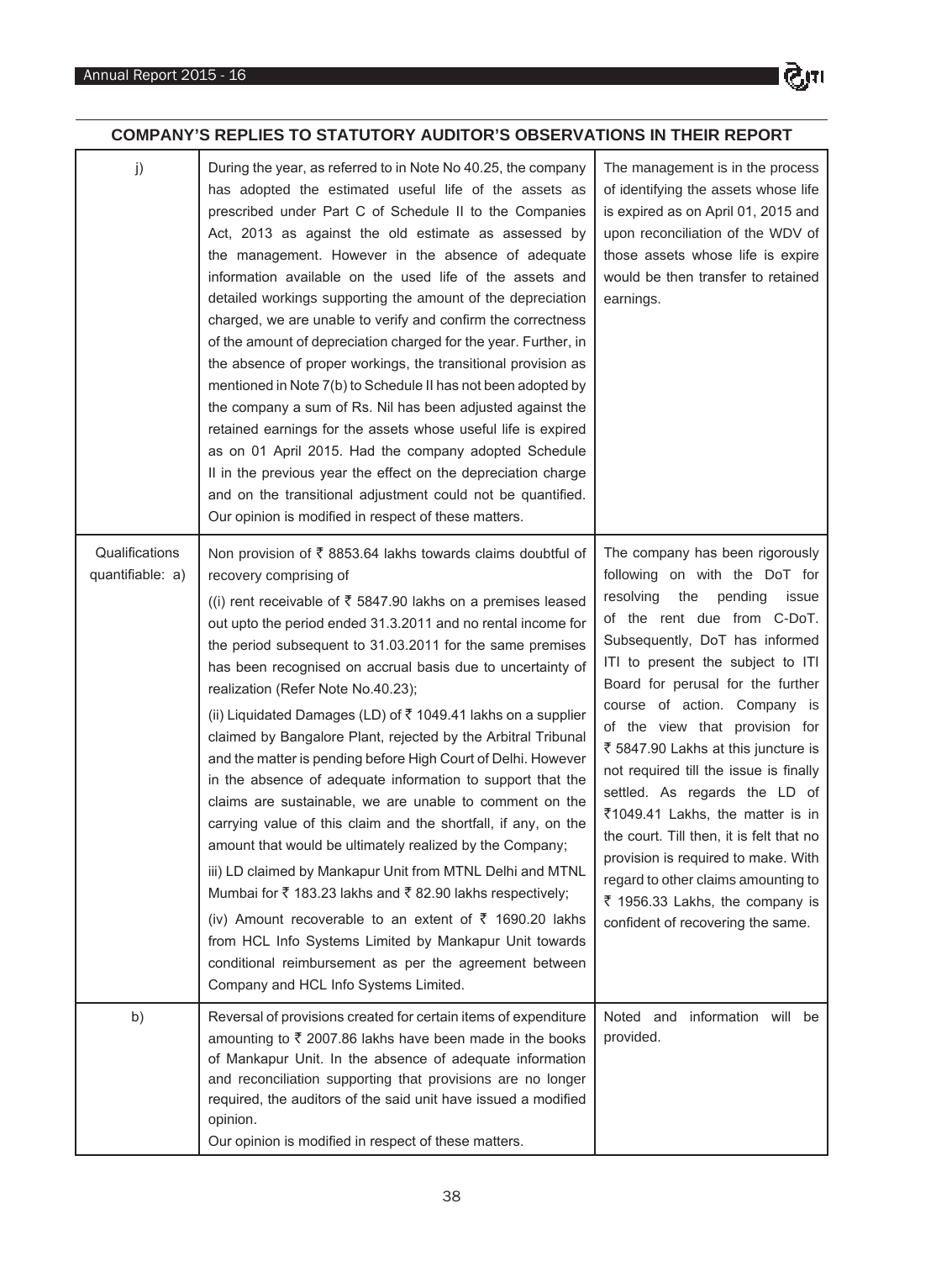

| Annexure to The  | The Company has maintained proper records showing full                                          | Noted for compliance. |
|------------------|-------------------------------------------------------------------------------------------------|-----------------------|
| Independent      | particulars including quantitative details and location of                                      |                       |
| Auditor's Report | fixed assets on the basis of available information except for                                   |                       |
| i(a)             | the assets located at Bangalore Plant, Bangalore NS Unit,                                       |                       |
|                  | Mankapur Unit and Corporate Office where the records are                                        |                       |
|                  | to be updated in relation to location and adjust for revaluation                                |                       |
|                  | and be reconciled with the Books of Account.                                                    |                       |
| b)               | According to the information and explanations given to us and                                   | Noted for compliance. |
|                  | on the basis of the Report of the Other Auditors, except for                                    |                       |
|                  | the fixed assets located at the Bangalore Plant, Bangalore NS                                   |                       |
|                  | Unit, Rae Bareli, Palakkad Unit and Corporate Office, fixed                                     |                       |
|                  | assets at all other locations have been physically verified by                                  |                       |
|                  | the management and no material discrepancies were noticed                                       |                       |
|                  | on such verification. Pending physical verification of fixed                                    |                       |
|                  | assets at the above referred locations, discrepancies, if any,                                  |                       |
|                  | cannot be ascertained and accounted for.                                                        |                       |
| c)               | We are unable to comment on whether the title deeds of                                          | Noted for compliance. |
|                  | immovable properties are held in the name of the Company                                        |                       |
|                  | as sufficient information and appropriate evidence supporting                                   |                       |
|                  | the same in the units where we have audited are not made                                        |                       |
|                  | available to us and in the absence of the specific comment on                                   |                       |
|                  | the same by the other Auditors in their Report.                                                 |                       |
| ii.              | According to the information and explanations given to us,                                      | Noted for compliance. |
|                  | inventories (excluding those with third parties) have been                                      |                       |
|                  | physically verified by the management at reasonable intervals                                   |                       |
|                  | other than at                                                                                   |                       |
|                  | Bangalore Plant where perpetual inventory system                                                |                       |
|                  | verification has been followed. However, documentation does                                     |                       |
|                  | not support the assessment of the reasonableness of the                                         |                       |
|                  | intervals of verification;                                                                      |                       |
|                  | • NSU Unit &                                                                                    |                       |
|                  | • Raebareli Unit                                                                                |                       |
|                  | According to the information and explanations given to us                                       |                       |
|                  | and based on the Report of the Other Auditors, no material                                      |                       |
|                  | discrepancies were noticed on physical verification of the                                      |                       |
|                  | inventories at the locations where Management had carried                                       |                       |
|                  | out physical verification. However, at Bangalore Plant since                                    |                       |
|                  | documents supporting the comparison of physical stocks                                          |                       |
|                  | with book records are not made available, we are unable to                                      |                       |
|                  |                                                                                                 |                       |
| iii)             | comment on the discrepancies.<br>According to the information and explanations given to us, the | Noted.                |
|                  | Company has not granted any loans, secured or unsecured                                         |                       |
|                  | to companies, firms, Limited Liability Partnerships or other                                    |                       |
|                  | parties covered in the register maintained under section 189                                    |                       |
|                  |                                                                                                 |                       |
|                  | of the Companies Act, 2013. Therefore paragraph 3(iii) of the                                   |                       |
|                  | Order is not applicable to the Company.                                                         |                       |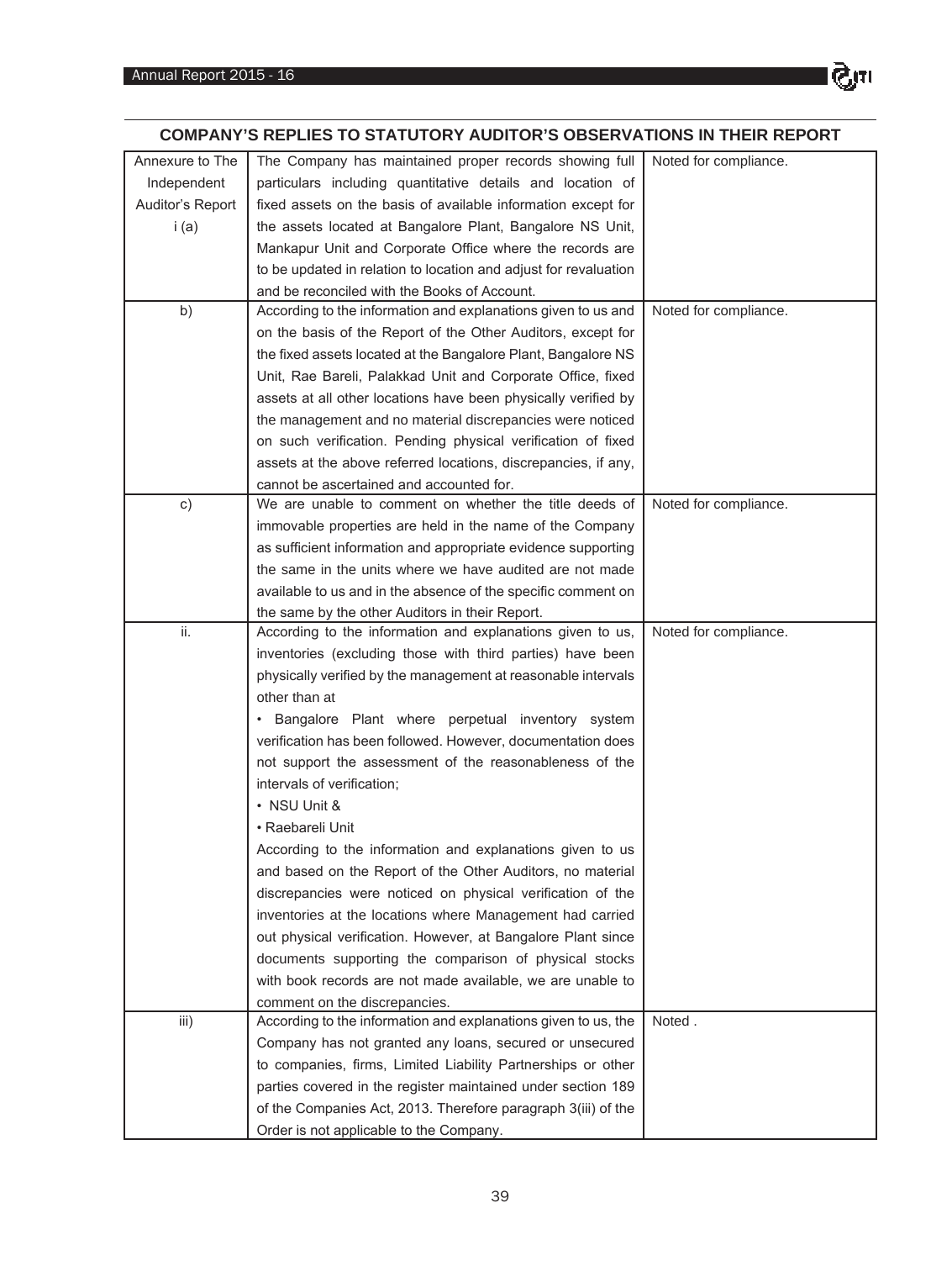| iv)<br>The Company has not granted any loans or provided any<br>Noted.<br>guarantees or security to the parties covered under Section<br>185 of the Act. The Company has complied with the provisions<br>of section 186 of the Act in respect of investments made or<br>loans provided to the parties covered under Section 186.<br>V)<br>The Company has not accepted deposits from public in<br>Noted<br>accordance with the provisions of sections 73 to 76 of the Act<br>and the rules framed there under.<br>vi)<br>We have broadly reviewed the cost records maintained by the<br>Noted<br>Company as specified by the Central Government under section<br>148(1) of the Act, and are of the opinion that, prima facie, the<br>prescribed cost records have been made and maintained. We<br>have, however, not made a detailed examination of the cost<br>records with a view to determine whether they are accurate or<br>complete<br>vii)<br>(a) According to the information and explanations given to<br>Noted for compliance.<br>us and the records of the company examined by us, in our<br>opinion, the Company is not regular in depositing undisputed<br>statutory dues including Provident Fund employees' state<br>insurance, income-tax, sales-tax, service tax, duty of<br>customs, duty of excise, value added tax, cess and any other<br>statutory dues to the appropriate authorities and a sum of<br>₹1578.60 lakhs and ₹8525.76 lakhs and ₹4327.65 lakhs and<br>₹ 721.49 lakhs pending as arrears pertaining to Provident<br>Fund in the books of Naini,<br>Raebareli, Mankapur and<br>Bangalore Plant units respectively, and further a sum of $\bar{z}$ 1.23<br>lakhs pending as arrears towards Employees State Insurance<br>pertaining to Bangalore NS Unit and further a sum of ₹117.72<br>lakhs pending as arrears towards U.P Trade Tax on Sales<br>in the books of Rae bareli which are not disputed and are<br>outstanding for a period of more than six months from the date<br>they became payable. We have been informed that Sales Tax<br>& Service Tax liabilities on sales set up on provisional basis<br>are not recognised & accounted.<br>b) According to the information and explanations given to us<br>and based on the Report of the Other Auditors, statutory dues<br>that have not been deposited with the appropriate authorities<br>on account of any dispute are as follows: |  |  |
|---------------------------------------------------------------------------------------------------------------------------------------------------------------------------------------------------------------------------------------------------------------------------------------------------------------------------------------------------------------------------------------------------------------------------------------------------------------------------------------------------------------------------------------------------------------------------------------------------------------------------------------------------------------------------------------------------------------------------------------------------------------------------------------------------------------------------------------------------------------------------------------------------------------------------------------------------------------------------------------------------------------------------------------------------------------------------------------------------------------------------------------------------------------------------------------------------------------------------------------------------------------------------------------------------------------------------------------------------------------------------------------------------------------------------------------------------------------------------------------------------------------------------------------------------------------------------------------------------------------------------------------------------------------------------------------------------------------------------------------------------------------------------------------------------------------------------------------------------------------------------------------------------------------------------------------------------------------------------------------------------------------------------------------------------------------------------------------------------------------------------------------------------------------------------------------------------------------------------------------------------------------------------------------------------------------------------------------------------------------------------------------------------------------------------------|--|--|
|                                                                                                                                                                                                                                                                                                                                                                                                                                                                                                                                                                                                                                                                                                                                                                                                                                                                                                                                                                                                                                                                                                                                                                                                                                                                                                                                                                                                                                                                                                                                                                                                                                                                                                                                                                                                                                                                                                                                                                                                                                                                                                                                                                                                                                                                                                                                                                                                                                 |  |  |
|                                                                                                                                                                                                                                                                                                                                                                                                                                                                                                                                                                                                                                                                                                                                                                                                                                                                                                                                                                                                                                                                                                                                                                                                                                                                                                                                                                                                                                                                                                                                                                                                                                                                                                                                                                                                                                                                                                                                                                                                                                                                                                                                                                                                                                                                                                                                                                                                                                 |  |  |
|                                                                                                                                                                                                                                                                                                                                                                                                                                                                                                                                                                                                                                                                                                                                                                                                                                                                                                                                                                                                                                                                                                                                                                                                                                                                                                                                                                                                                                                                                                                                                                                                                                                                                                                                                                                                                                                                                                                                                                                                                                                                                                                                                                                                                                                                                                                                                                                                                                 |  |  |
|                                                                                                                                                                                                                                                                                                                                                                                                                                                                                                                                                                                                                                                                                                                                                                                                                                                                                                                                                                                                                                                                                                                                                                                                                                                                                                                                                                                                                                                                                                                                                                                                                                                                                                                                                                                                                                                                                                                                                                                                                                                                                                                                                                                                                                                                                                                                                                                                                                 |  |  |
|                                                                                                                                                                                                                                                                                                                                                                                                                                                                                                                                                                                                                                                                                                                                                                                                                                                                                                                                                                                                                                                                                                                                                                                                                                                                                                                                                                                                                                                                                                                                                                                                                                                                                                                                                                                                                                                                                                                                                                                                                                                                                                                                                                                                                                                                                                                                                                                                                                 |  |  |
|                                                                                                                                                                                                                                                                                                                                                                                                                                                                                                                                                                                                                                                                                                                                                                                                                                                                                                                                                                                                                                                                                                                                                                                                                                                                                                                                                                                                                                                                                                                                                                                                                                                                                                                                                                                                                                                                                                                                                                                                                                                                                                                                                                                                                                                                                                                                                                                                                                 |  |  |
|                                                                                                                                                                                                                                                                                                                                                                                                                                                                                                                                                                                                                                                                                                                                                                                                                                                                                                                                                                                                                                                                                                                                                                                                                                                                                                                                                                                                                                                                                                                                                                                                                                                                                                                                                                                                                                                                                                                                                                                                                                                                                                                                                                                                                                                                                                                                                                                                                                 |  |  |
|                                                                                                                                                                                                                                                                                                                                                                                                                                                                                                                                                                                                                                                                                                                                                                                                                                                                                                                                                                                                                                                                                                                                                                                                                                                                                                                                                                                                                                                                                                                                                                                                                                                                                                                                                                                                                                                                                                                                                                                                                                                                                                                                                                                                                                                                                                                                                                                                                                 |  |  |
|                                                                                                                                                                                                                                                                                                                                                                                                                                                                                                                                                                                                                                                                                                                                                                                                                                                                                                                                                                                                                                                                                                                                                                                                                                                                                                                                                                                                                                                                                                                                                                                                                                                                                                                                                                                                                                                                                                                                                                                                                                                                                                                                                                                                                                                                                                                                                                                                                                 |  |  |
|                                                                                                                                                                                                                                                                                                                                                                                                                                                                                                                                                                                                                                                                                                                                                                                                                                                                                                                                                                                                                                                                                                                                                                                                                                                                                                                                                                                                                                                                                                                                                                                                                                                                                                                                                                                                                                                                                                                                                                                                                                                                                                                                                                                                                                                                                                                                                                                                                                 |  |  |
|                                                                                                                                                                                                                                                                                                                                                                                                                                                                                                                                                                                                                                                                                                                                                                                                                                                                                                                                                                                                                                                                                                                                                                                                                                                                                                                                                                                                                                                                                                                                                                                                                                                                                                                                                                                                                                                                                                                                                                                                                                                                                                                                                                                                                                                                                                                                                                                                                                 |  |  |
|                                                                                                                                                                                                                                                                                                                                                                                                                                                                                                                                                                                                                                                                                                                                                                                                                                                                                                                                                                                                                                                                                                                                                                                                                                                                                                                                                                                                                                                                                                                                                                                                                                                                                                                                                                                                                                                                                                                                                                                                                                                                                                                                                                                                                                                                                                                                                                                                                                 |  |  |
|                                                                                                                                                                                                                                                                                                                                                                                                                                                                                                                                                                                                                                                                                                                                                                                                                                                                                                                                                                                                                                                                                                                                                                                                                                                                                                                                                                                                                                                                                                                                                                                                                                                                                                                                                                                                                                                                                                                                                                                                                                                                                                                                                                                                                                                                                                                                                                                                                                 |  |  |
|                                                                                                                                                                                                                                                                                                                                                                                                                                                                                                                                                                                                                                                                                                                                                                                                                                                                                                                                                                                                                                                                                                                                                                                                                                                                                                                                                                                                                                                                                                                                                                                                                                                                                                                                                                                                                                                                                                                                                                                                                                                                                                                                                                                                                                                                                                                                                                                                                                 |  |  |
|                                                                                                                                                                                                                                                                                                                                                                                                                                                                                                                                                                                                                                                                                                                                                                                                                                                                                                                                                                                                                                                                                                                                                                                                                                                                                                                                                                                                                                                                                                                                                                                                                                                                                                                                                                                                                                                                                                                                                                                                                                                                                                                                                                                                                                                                                                                                                                                                                                 |  |  |
|                                                                                                                                                                                                                                                                                                                                                                                                                                                                                                                                                                                                                                                                                                                                                                                                                                                                                                                                                                                                                                                                                                                                                                                                                                                                                                                                                                                                                                                                                                                                                                                                                                                                                                                                                                                                                                                                                                                                                                                                                                                                                                                                                                                                                                                                                                                                                                                                                                 |  |  |
|                                                                                                                                                                                                                                                                                                                                                                                                                                                                                                                                                                                                                                                                                                                                                                                                                                                                                                                                                                                                                                                                                                                                                                                                                                                                                                                                                                                                                                                                                                                                                                                                                                                                                                                                                                                                                                                                                                                                                                                                                                                                                                                                                                                                                                                                                                                                                                                                                                 |  |  |
|                                                                                                                                                                                                                                                                                                                                                                                                                                                                                                                                                                                                                                                                                                                                                                                                                                                                                                                                                                                                                                                                                                                                                                                                                                                                                                                                                                                                                                                                                                                                                                                                                                                                                                                                                                                                                                                                                                                                                                                                                                                                                                                                                                                                                                                                                                                                                                                                                                 |  |  |
|                                                                                                                                                                                                                                                                                                                                                                                                                                                                                                                                                                                                                                                                                                                                                                                                                                                                                                                                                                                                                                                                                                                                                                                                                                                                                                                                                                                                                                                                                                                                                                                                                                                                                                                                                                                                                                                                                                                                                                                                                                                                                                                                                                                                                                                                                                                                                                                                                                 |  |  |
|                                                                                                                                                                                                                                                                                                                                                                                                                                                                                                                                                                                                                                                                                                                                                                                                                                                                                                                                                                                                                                                                                                                                                                                                                                                                                                                                                                                                                                                                                                                                                                                                                                                                                                                                                                                                                                                                                                                                                                                                                                                                                                                                                                                                                                                                                                                                                                                                                                 |  |  |
|                                                                                                                                                                                                                                                                                                                                                                                                                                                                                                                                                                                                                                                                                                                                                                                                                                                                                                                                                                                                                                                                                                                                                                                                                                                                                                                                                                                                                                                                                                                                                                                                                                                                                                                                                                                                                                                                                                                                                                                                                                                                                                                                                                                                                                                                                                                                                                                                                                 |  |  |
|                                                                                                                                                                                                                                                                                                                                                                                                                                                                                                                                                                                                                                                                                                                                                                                                                                                                                                                                                                                                                                                                                                                                                                                                                                                                                                                                                                                                                                                                                                                                                                                                                                                                                                                                                                                                                                                                                                                                                                                                                                                                                                                                                                                                                                                                                                                                                                                                                                 |  |  |
|                                                                                                                                                                                                                                                                                                                                                                                                                                                                                                                                                                                                                                                                                                                                                                                                                                                                                                                                                                                                                                                                                                                                                                                                                                                                                                                                                                                                                                                                                                                                                                                                                                                                                                                                                                                                                                                                                                                                                                                                                                                                                                                                                                                                                                                                                                                                                                                                                                 |  |  |
|                                                                                                                                                                                                                                                                                                                                                                                                                                                                                                                                                                                                                                                                                                                                                                                                                                                                                                                                                                                                                                                                                                                                                                                                                                                                                                                                                                                                                                                                                                                                                                                                                                                                                                                                                                                                                                                                                                                                                                                                                                                                                                                                                                                                                                                                                                                                                                                                                                 |  |  |
|                                                                                                                                                                                                                                                                                                                                                                                                                                                                                                                                                                                                                                                                                                                                                                                                                                                                                                                                                                                                                                                                                                                                                                                                                                                                                                                                                                                                                                                                                                                                                                                                                                                                                                                                                                                                                                                                                                                                                                                                                                                                                                                                                                                                                                                                                                                                                                                                                                 |  |  |
|                                                                                                                                                                                                                                                                                                                                                                                                                                                                                                                                                                                                                                                                                                                                                                                                                                                                                                                                                                                                                                                                                                                                                                                                                                                                                                                                                                                                                                                                                                                                                                                                                                                                                                                                                                                                                                                                                                                                                                                                                                                                                                                                                                                                                                                                                                                                                                                                                                 |  |  |
|                                                                                                                                                                                                                                                                                                                                                                                                                                                                                                                                                                                                                                                                                                                                                                                                                                                                                                                                                                                                                                                                                                                                                                                                                                                                                                                                                                                                                                                                                                                                                                                                                                                                                                                                                                                                                                                                                                                                                                                                                                                                                                                                                                                                                                                                                                                                                                                                                                 |  |  |
|                                                                                                                                                                                                                                                                                                                                                                                                                                                                                                                                                                                                                                                                                                                                                                                                                                                                                                                                                                                                                                                                                                                                                                                                                                                                                                                                                                                                                                                                                                                                                                                                                                                                                                                                                                                                                                                                                                                                                                                                                                                                                                                                                                                                                                                                                                                                                                                                                                 |  |  |
|                                                                                                                                                                                                                                                                                                                                                                                                                                                                                                                                                                                                                                                                                                                                                                                                                                                                                                                                                                                                                                                                                                                                                                                                                                                                                                                                                                                                                                                                                                                                                                                                                                                                                                                                                                                                                                                                                                                                                                                                                                                                                                                                                                                                                                                                                                                                                                                                                                 |  |  |
|                                                                                                                                                                                                                                                                                                                                                                                                                                                                                                                                                                                                                                                                                                                                                                                                                                                                                                                                                                                                                                                                                                                                                                                                                                                                                                                                                                                                                                                                                                                                                                                                                                                                                                                                                                                                                                                                                                                                                                                                                                                                                                                                                                                                                                                                                                                                                                                                                                 |  |  |
|                                                                                                                                                                                                                                                                                                                                                                                                                                                                                                                                                                                                                                                                                                                                                                                                                                                                                                                                                                                                                                                                                                                                                                                                                                                                                                                                                                                                                                                                                                                                                                                                                                                                                                                                                                                                                                                                                                                                                                                                                                                                                                                                                                                                                                                                                                                                                                                                                                 |  |  |
|                                                                                                                                                                                                                                                                                                                                                                                                                                                                                                                                                                                                                                                                                                                                                                                                                                                                                                                                                                                                                                                                                                                                                                                                                                                                                                                                                                                                                                                                                                                                                                                                                                                                                                                                                                                                                                                                                                                                                                                                                                                                                                                                                                                                                                                                                                                                                                                                                                 |  |  |
|                                                                                                                                                                                                                                                                                                                                                                                                                                                                                                                                                                                                                                                                                                                                                                                                                                                                                                                                                                                                                                                                                                                                                                                                                                                                                                                                                                                                                                                                                                                                                                                                                                                                                                                                                                                                                                                                                                                                                                                                                                                                                                                                                                                                                                                                                                                                                                                                                                 |  |  |
|                                                                                                                                                                                                                                                                                                                                                                                                                                                                                                                                                                                                                                                                                                                                                                                                                                                                                                                                                                                                                                                                                                                                                                                                                                                                                                                                                                                                                                                                                                                                                                                                                                                                                                                                                                                                                                                                                                                                                                                                                                                                                                                                                                                                                                                                                                                                                                                                                                 |  |  |
|                                                                                                                                                                                                                                                                                                                                                                                                                                                                                                                                                                                                                                                                                                                                                                                                                                                                                                                                                                                                                                                                                                                                                                                                                                                                                                                                                                                                                                                                                                                                                                                                                                                                                                                                                                                                                                                                                                                                                                                                                                                                                                                                                                                                                                                                                                                                                                                                                                 |  |  |
|                                                                                                                                                                                                                                                                                                                                                                                                                                                                                                                                                                                                                                                                                                                                                                                                                                                                                                                                                                                                                                                                                                                                                                                                                                                                                                                                                                                                                                                                                                                                                                                                                                                                                                                                                                                                                                                                                                                                                                                                                                                                                                                                                                                                                                                                                                                                                                                                                                 |  |  |
|                                                                                                                                                                                                                                                                                                                                                                                                                                                                                                                                                                                                                                                                                                                                                                                                                                                                                                                                                                                                                                                                                                                                                                                                                                                                                                                                                                                                                                                                                                                                                                                                                                                                                                                                                                                                                                                                                                                                                                                                                                                                                                                                                                                                                                                                                                                                                                                                                                 |  |  |
|                                                                                                                                                                                                                                                                                                                                                                                                                                                                                                                                                                                                                                                                                                                                                                                                                                                                                                                                                                                                                                                                                                                                                                                                                                                                                                                                                                                                                                                                                                                                                                                                                                                                                                                                                                                                                                                                                                                                                                                                                                                                                                                                                                                                                                                                                                                                                                                                                                 |  |  |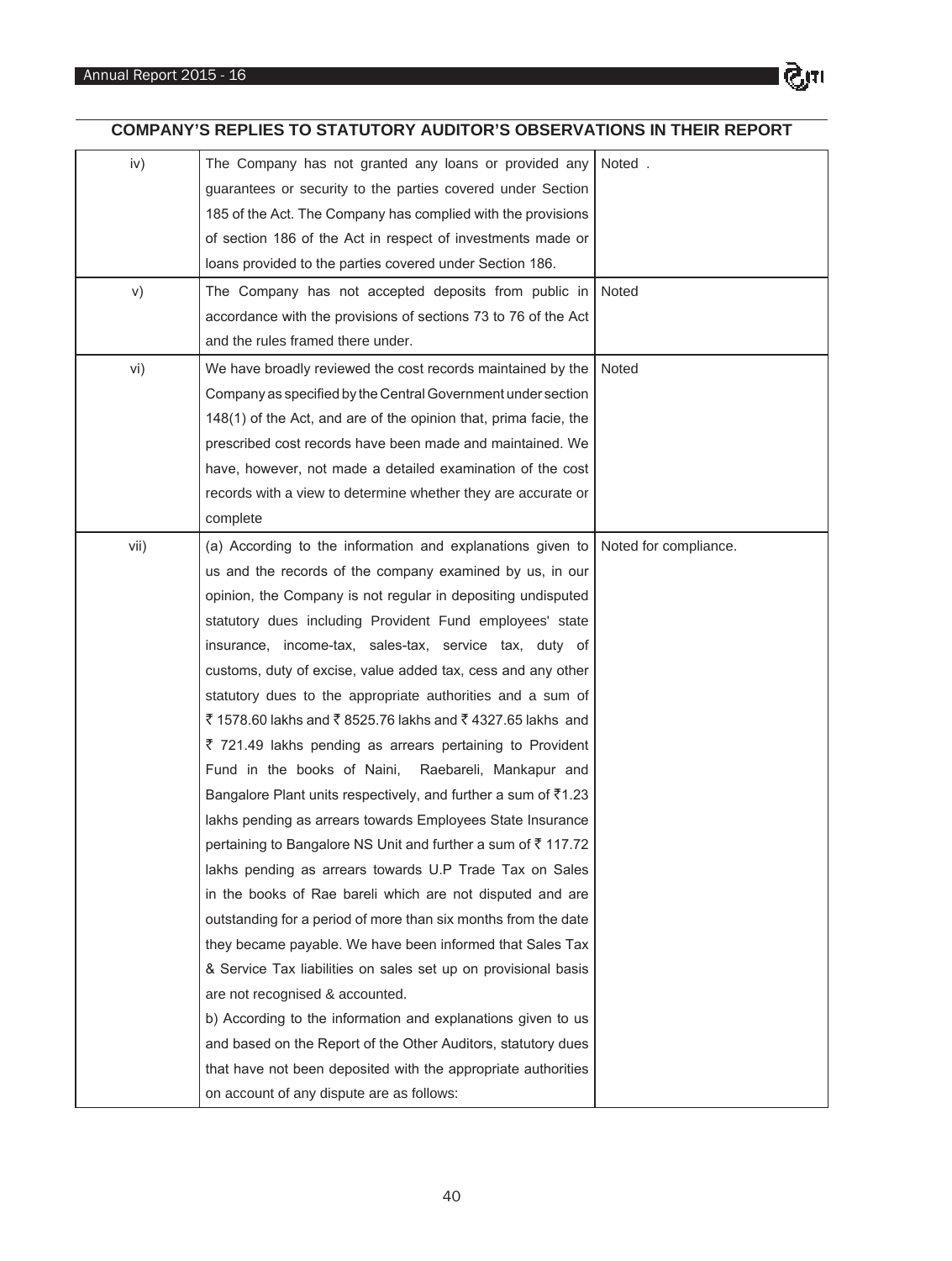

## **Company's replies to Secretarial Auditor's observation in Secretarial Audit Report:**

| <b>Secretarial Auditor's Observation</b>                                                                                                                                                                                                                                                                                                                         | Company's reply                                                                                                                                                                                                                                                                                                                                                                                           |  |
|------------------------------------------------------------------------------------------------------------------------------------------------------------------------------------------------------------------------------------------------------------------------------------------------------------------------------------------------------------------|-----------------------------------------------------------------------------------------------------------------------------------------------------------------------------------------------------------------------------------------------------------------------------------------------------------------------------------------------------------------------------------------------------------|--|
| Pursuant to Section 149 (4) of the Act every listed<br>public Company shall have at-least one-third of the total<br>number of Directors as Independent Directors. However,<br>the company is having only one Independent Director on<br>its Board for the Financial Period under review.                                                                         | The Company is a Government Company and as<br>per Articles of Association of the Company, the<br>power to appoint Directors including Independent<br>Directors vests with the President of India. The<br>issue relating to appointment of required number of<br>independent directors is taken up with the Ministry<br>of Communications & IT, Administrative Ministry.<br>The appointment is in process. |  |
| The company has constituted the Audit Committee but<br>the composition of the Committee is not in accordance<br>with Section 177 read with Rule 6 of Companies (Meeting<br>of Board and its Power) Rules, 2014 as there is only one<br>Independent Director on the Board of the Committee<br>not forming a majority of Independent Directors in the<br>committee | In the absence of required number of independent<br>directors on Board, the requirements as prescribed<br>could not be complied with.<br>On appointment of required number of Independent<br>Directors on Board, the Committee would be<br>reconstituted as per prescribed regulations.                                                                                                                   |  |
| Non maintenance of proper fixed assets register                                                                                                                                                                                                                                                                                                                  | Noted for compliance                                                                                                                                                                                                                                                                                                                                                                                      |  |
| Composition of Board of Directors of the company is not<br>in accordance with Clause 49 of the Listing Agreement<br>and Regulation 17 of SEBI (Listing Obligations &<br>Disclosure Requirements) Regulations 2015 as only one<br>Independent Director is there on the Board.                                                                                     | In the absence of required number of independent<br>directors on Board, the requirements as prescribed<br>could not be complied with.<br>On appointment of required number of Independent<br>Directors on Board, the prescribed regulations will<br>be complied with.                                                                                                                                     |  |

For and on behalf of the Board of Directors

 **(P.K. Gupta)** Director Marketing / Addl Charge Chairman and Managing Director

Place: Bangalore Date: 11th August 2016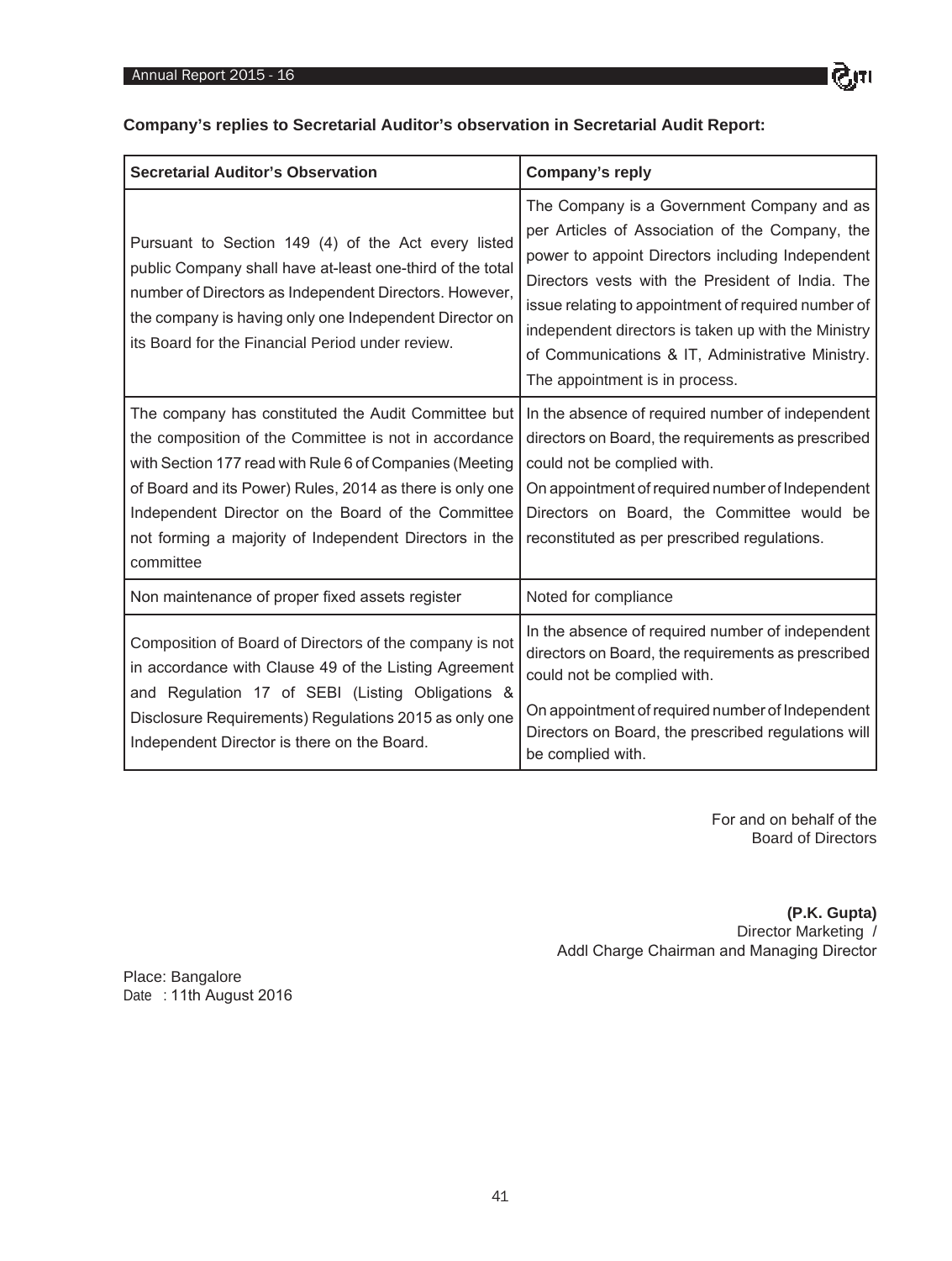# **ANNEXURE TO THE BOARD OF DIRECTOR'S REPORT**

**Form AOC-1**

**Statement containing salient features of the financial statement of Joint Ventures**

**Part "A": Subsidiaries –Not applicable**

#### **Part "B": Associates and Joint Ventures**

#### **Statement pursuant to Section 129 (3) of the Companies Act, 2013 related to Joint Venture**

| SI.No          | Name of Joint Ventures                                                               | <b>India Satcom Limited</b>                                     |
|----------------|--------------------------------------------------------------------------------------|-----------------------------------------------------------------|
| 1              | Latest audited Balance Sheet Date                                                    | 31.03.2015                                                      |
|                | Shares of Joint Ventures held by the company on the year<br>end                      |                                                                 |
| $\mathcal{P}$  | <b>Number</b>                                                                        | 16,21,800 equity shares of ₹10 each                             |
| 3              | Amount of Investment in Associates/Joint Venture                                     | ₹, 40.55 Lacs                                                   |
| $\overline{4}$ | Extend of Holding%                                                                   | 49%                                                             |
| 5              | Description of how there is significant influence                                    | Investment in the equity to the extent<br>of 49% paidup capital |
| 6              | Reason why the associate/joint venture is not consolidated                           | Accounts of ISL are not yet finalised                           |
| 7              | Net worth attributable to shareholding as per latest audited<br><b>Balance Sheet</b> | Accounts of ISL are not yet finalised                           |
| 8              | Profit/Loss for the year                                                             |                                                                 |
|                | Considered in Consolidation                                                          | Accounts of ISL are not yet finalised                           |
|                | Not Considered in Consolidation<br>ii.                                               | Accounts of ISL are not yet finalised                           |

## **CONSERVATION OF ENERGY, TECHNOLOGY ABSORPTION, FOREIGN EXCHANGE EARNINGS AND OUTGO:**

## **Section 134 of the Companies Act, 2013 read with the Company's (Accounts) Rules, 2014:**

#### **A. CONSERVATION OF ENERGY:**

(a) Energy conservation measure taken:

#### **The Company has under taken following energy saving measures:**

- 1. Recommendations of Bureau of Energy Efficiency have been implemented from time to time.
- 2. Optimum usage of Plant Utilities.
- 3. Monitoring of power factor at regular interval.
- 4. Replacement of old high capacity equipments with multiple optimum size capacity energy efficient ones.
- 5. Replace conventional electro-magnetic ballast fluorescent fitting with electronic ballast fluorescent tri- phosphate lamp fitting.
- 6. Running time of various tube wells / Compressors has been rationalized.
- 7. Replacement of old and less energy efficient UPS by portable small capacity UPS.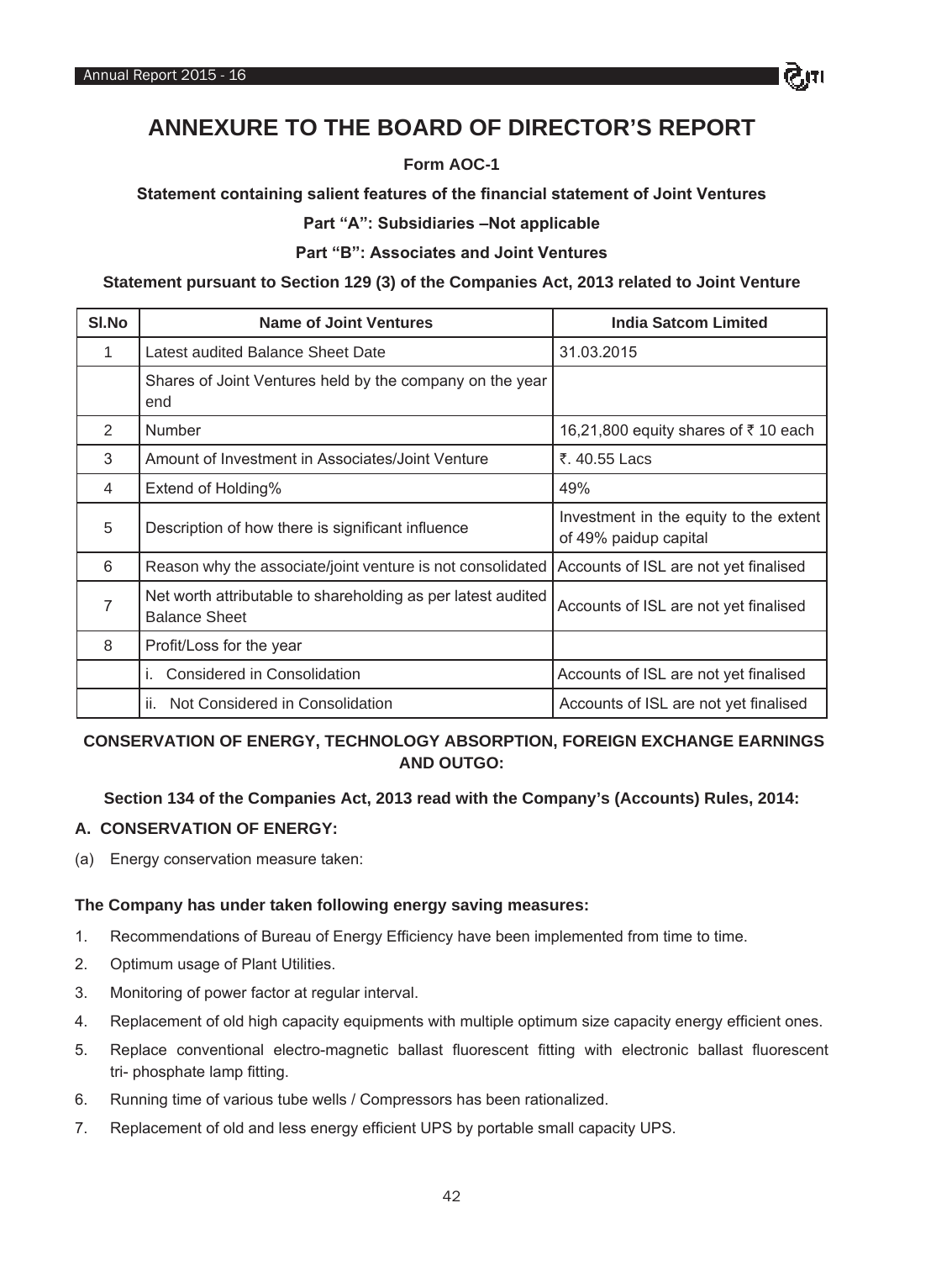

- 8. Offloading of Central Air-conditioning plant in winter season.
- 9. Use of timer control devices in street lighting, etc.
- 10. Diverting the load on single transformer to reduce no-load losses.
- 10. Training Programmes /competitions among employees to create awareness on energy conservation.
- 12. Usage of CFL / LED Bulbs in factory and township street lighting.
- 13. Relocation and Merger of departments for reducing the energy consumption.
	- b. Steps taken by Company for utilizing alternate sources of energy and
	- c. Capital investment on energy conservation equipments

Considering the Company's financial situation, Company has not been able to invest for alternate sources of energy since this requires significant amount of investment.

#### **B. TECHNOLOGY ABSORPTION:**

#### **RESEARCH & DEVELOPMENT (R&D) 2015-16**

#### **(i) Efforts made towards Technology Absorption:**

#### **Specific areas of R&D work.**

- a) Design and Development of Secrecy products for various Defence projects.
- b) Design and development of Telemetry products , Wireless, Access, NMS &Telephones
- c) Development of Algorithms
- d) Support for legacy secrecy products supplied to Defence
- e) Value addition of the existing products.
- f) Provide Network & Security Solution designs.

#### **(ii) Benefits derived as a result of the above R&D.**

- a) The following R&D Products were productionised which contributed more than  $(3.4.8 \text{ Crs})$  (Rupees Four Crores Eighty Lakhs) to the turnover of the Company.
- 1) PRIMARY MUX & Spares
- 2) E3 Secrecy
- 3) FIELD TELEPHONES (Teleset 5 C )/ Nutan
- 4) Executive Telephone System ( ETS -04)
- 5) Spares for Sound Power Telephones (SPT)
- 6) 2MBps BEU
- b) Successfully conducted confirmatory trials of TESD in DCN Network Got Bulk production Clearance. Bulk Production of TESD in progress (For executing order worth  $\bar{\tau}$  33 crs)
- c) 1 Gigabit Encryptor developed and ready for marketing.
- d) Technical support extended for CQAL evaluation of Ruggedized secrecy for 2 Mbps PCM Mux and obtained Bulk Production clearance
- e) Bulk production for 2 Mbps Ruggedized secrecy in progress ( order worth 42.7 Crs)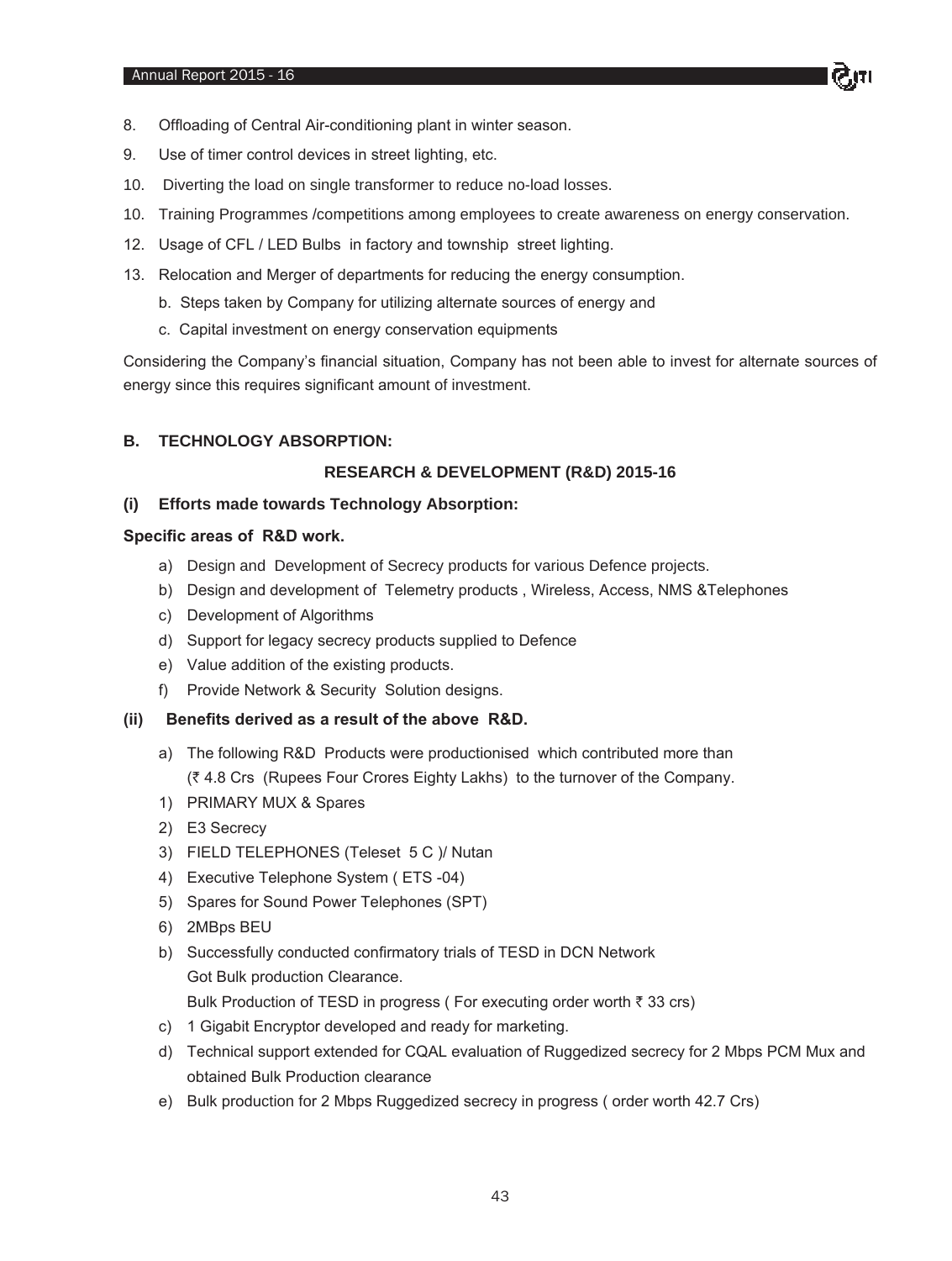Annual Report 2015 - 16

- **(iii) Imported Technology (Imported during last three years reckoned from the beginning of the financial year) -** Nil
- **(iv) PLAN OF ACTION:**

## **a. The following products are under development**

- i. 10 Gig Ethernet Encryptor Development is in final stage, Waiting for BSNL QA / NFS evaluation (as part of Multi Capacity Encryption Unit - MCEU)
- ii. STM-16 & STM-64 Development completed . Waiting for BSNL QA / NFS evaluation (as part of MCEU)
- iii. 1 Gig Ethernet Encryptors Development in final stage. Waiting for BSNL QA / NFS evaluation (as part of MCEU)
- iv. OTU-1 & OTU-2 Encryptors In study phase as a part of MCEU

## **b. Upgradation of R&D infrastructure as part of ITI's Revival Plan ( Test Instruments, software tools etc.) in progress**

Future Projects to be considered for Development

- a) Mobile Handset Encryption
- b) Encryption for Software Defined Radio (SDR)

## **(v) R&D Expenditure**

- a) Capital  $\frac{1}{2}$  17.23 Crores ( Under Capex of ITI Revival)
- b) Revenue ₹ 16.38 Crores
- TOTAL ₹ 33.61 Crores

Total R&D Expenditure as a percentage of total turnover (Excluding Excise Duty and Services Tax) : 2.83 %

## **C. FOREIGN EXCHANGE EARNINGS AND OUTGO:**

- (i) Activities relating to exports, initiative taken to increase exports, development of new Export markets for products and services and export plans;
- (ii) Total Foreign Exchange earning and outgo:

| Earnings | ₹ NIL           |
|----------|-----------------|
| Outgo    | ₹ 2658.56 Lakhs |

For and on behalf of the Board of Directors

 **(P.K. Gupta)** Director Marketing / Addl Charge Chairman and Managing Director

Place: Bangalore Date: 11th August 2016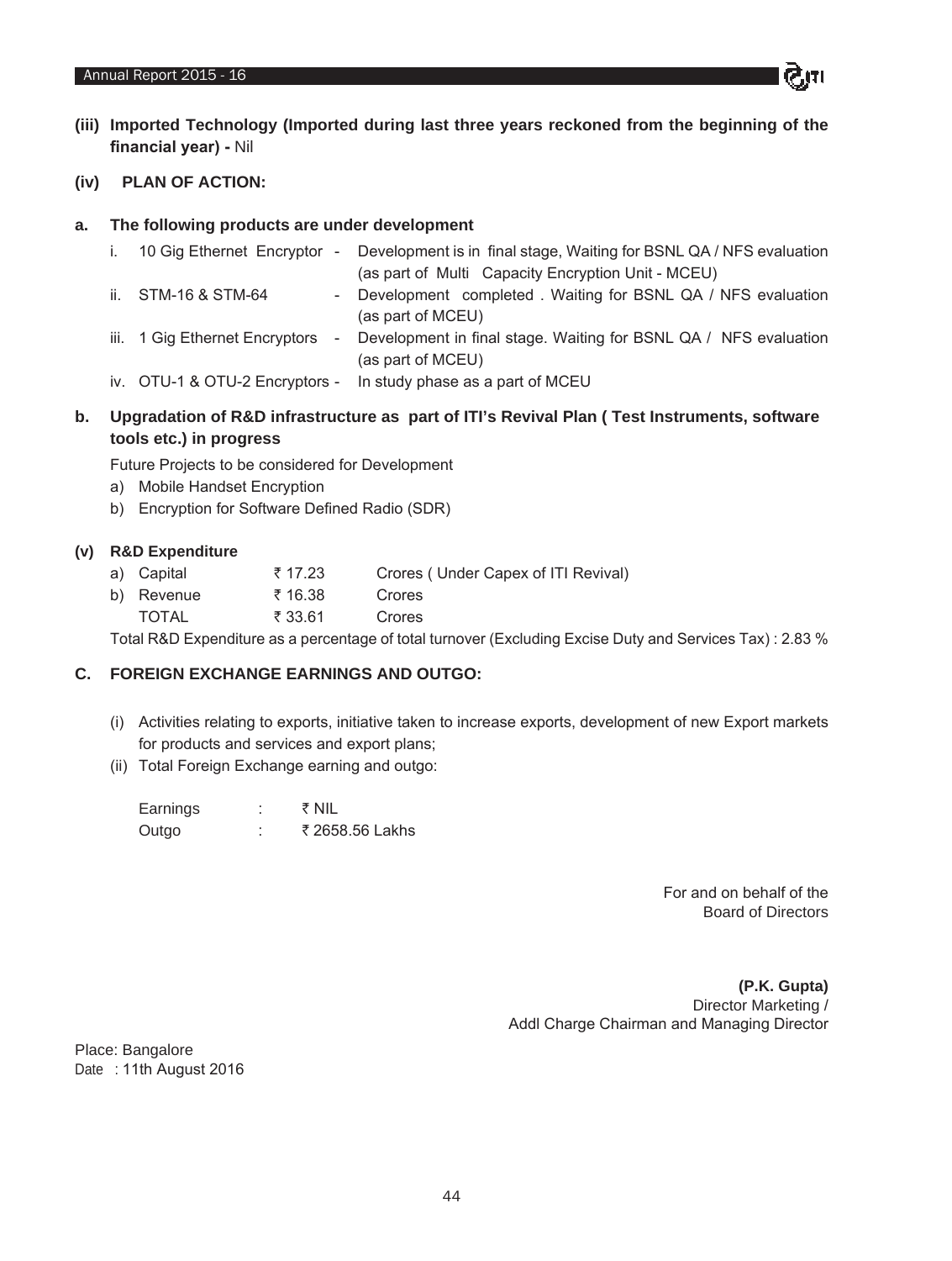# **ANNEXURE TO THE BOARD OF DIRECTOR'S REPORT**

#### **REPORT ON CORPORATE GOVERNANCE**

#### **1. COMPANY'S PHILOSOPHY ON CODE OF GOVERNANCE:-**

Transparency, accountability and integrity are the main ingredients of good Corporate Governance. Your Company as a Corporate Citizen believes in adhering to the highest standards of Corporate Governance.

#### **2. BOARD OF DIRECTORS:-**

The Company is managed by a Board of Directors, which formulates strategies, policies and reviews its performance periodically. As on 31st March 2016, Board of Directors comprises of 4 functional directors, 2 Part time Official Government Nominee Directors and 1 Part time Non-Official Independent Director. Director Marketing is entrusted with the additional charge as Chairman and Managing Director.

The Company is a Government Company and as per its Articles of Association, the power to appoint the Directors on the Board vests with the President of India. The Company does not have sufficient number of independent Directors as required under SEBI (Listing Obligation and Disclosure Requirements) Regulations, 2015 and DPE guidelines. The requirement for appointment of required number of independent directors has been taken up with Ministry of Communications & IT and the appointment is in process.

During the year under review, 6 Board Meetings were held on 29.05.2015, 11.08.2015, 23.09.2015, 09.11.2015, 19.12.2015 and 10.02.2016.

The composition of Directors, their attendance at the board meetings during the financial year and at the last Annual General Meeting as also number of other directorships /committee membership held by them are as follows:

| Name of the Directors &<br><b>DIN</b>                     | <b>Category of</b><br><b>Directorship</b>                     | <b>Meeting</b><br>held during<br>respective<br>tenure of<br><b>Director</b> | No. of<br><b>Board</b><br><b>Meeting</b><br>attended | <b>Attendance</b><br>at last<br><b>AGM</b> | <b>Number</b><br>of Other<br><b>Directorship</b> | No. of<br><b>Committees</b><br>in which<br>Chairman /<br><b>Member</b> |
|-----------------------------------------------------------|---------------------------------------------------------------|-----------------------------------------------------------------------------|------------------------------------------------------|--------------------------------------------|--------------------------------------------------|------------------------------------------------------------------------|
| Shri .K.L. Dhingra<br>(DIN:00388194)                      | Chairman and<br><b>Managing Director</b><br>(upto 04.06.2015) | 1                                                                           | 1                                                    | N.A                                        |                                                  |                                                                        |
| Shri K.K. Gupta <sup>1</sup><br>(DIN: 03092622)           | Director-Production<br>(upto 31.10.2015)                      | 3                                                                           | 3                                                    | Yes                                        |                                                  |                                                                        |
| Shri P.K.Gupta <sup>2</sup><br>(DIN: 06896959)            | Director Marketing /<br>Addl. Charge CMD                      | 6                                                                           | 6                                                    | Yes                                        |                                                  |                                                                        |
| Shri S. Gopu <sup>3</sup><br>(DIN: 06896926)              | Director HR                                                   | 6                                                                           | 5                                                    | Yes                                        | 1                                                |                                                                        |
| Dr Janaki Ananthakrishnan <sup>4</sup><br>(DIN: 07247256) | <b>Director Finance</b>                                       | 6                                                                           | 5                                                    | Yes                                        | 1                                                | $\overline{2}$                                                         |
| Shri K Alagesan<br>(DIN: 07439659)                        | <b>Director Production</b><br>(from 29.01.2016)               | 1                                                                           | 1                                                    | N.A                                        |                                                  |                                                                        |
| Shri Srikanta Panda<br>(DIN: 06992506)                    | Govt. Nominee<br>(from 29.07.2015 to<br>08.06.2016)           | 5                                                                           | 5                                                    | <b>No</b>                                  |                                                  | 2                                                                      |
| Lt.Gen.Nitin Kohli<br>(DIN: 06785394)                     | Govt. Nominee                                                 | 6                                                                           |                                                      | <b>No</b>                                  | 1                                                |                                                                        |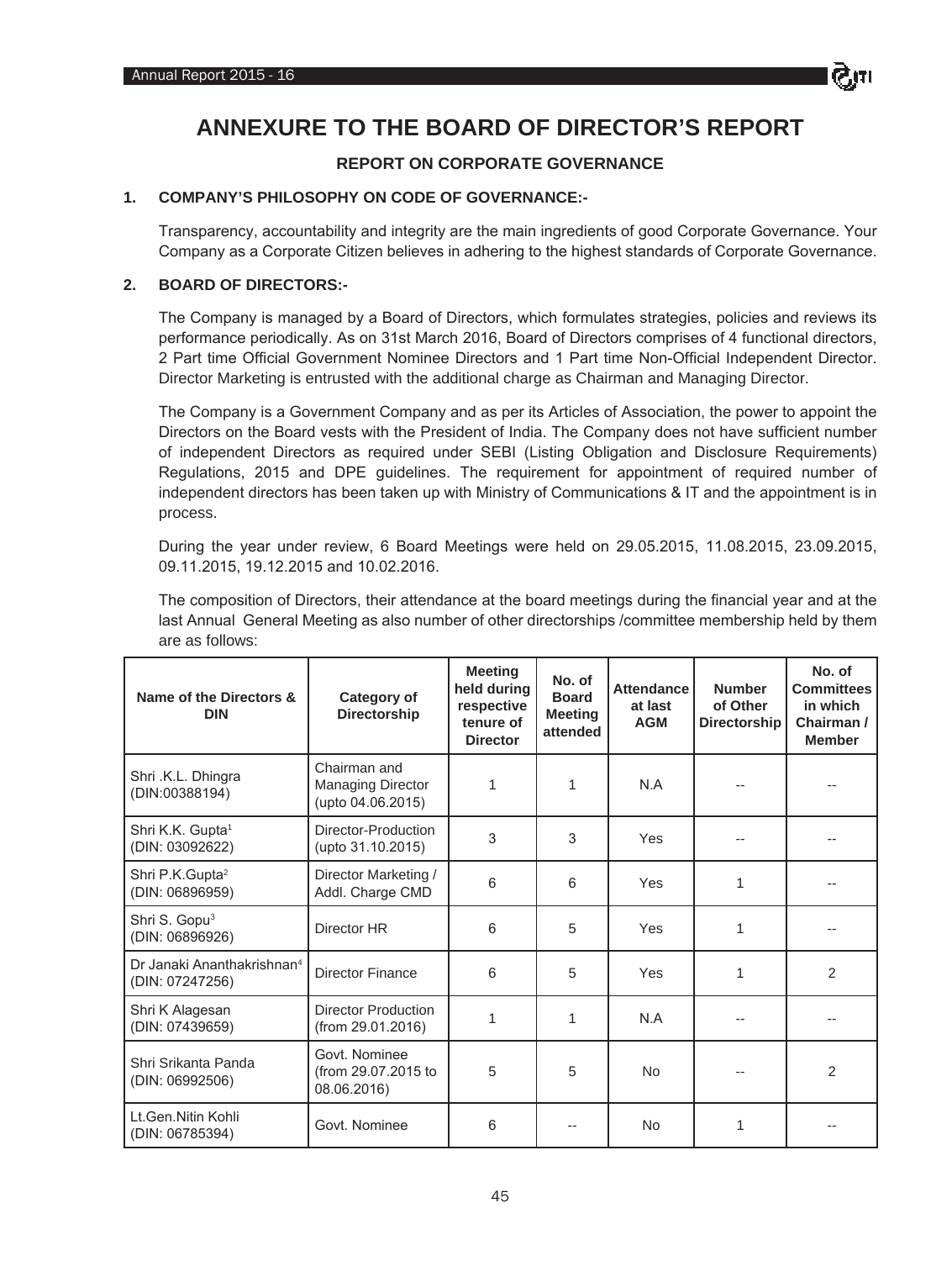| Shri Saday Krishna Kanoria<br>(DIN: 00623266) | Independent<br>Director (from<br>24.11.2015) | 2 |                | N.A |  |
|-----------------------------------------------|----------------------------------------------|---|----------------|-----|--|
| Shri Dhirendra Singh<br>(DIN: 00852815)       | Independent<br>Director (upto<br>02.10.2015) | 3 | 2              | No. |  |
| Dr. M.J. Zarabi<br>(DIN: 00648928)            | Independent<br>Director (upto<br>02.10.2015) | 3 | $\overline{2}$ | Yes |  |
| Prof. Ramesh Bhat<br>(DIN: 01958539)          | Independent<br>Director (upto<br>02.01.2016) | 5 | 3              | No. |  |

1 Shri K K Gupta, then Director Production was granted Additional charge as Chairman and Managing Director w.e.f 04.06.2015 and relinquished his position as Director on 31.10.2015 on attaining age of superannuation.

2 Shri P K Gupta, Director Marketing was granted Additional charge as Chairman and Managing Director w.e.f 01.11.2015

3 Shri S Gopu, Director HR was granted additional charge as Director Production from 01.11.2015 and held the position till 28.01.2016

4 Dr Janaki Ananthakrishnan, appointed as Government Director in the place of Shri R K Mishra, w.e.f 13.05.2015. Dr Janaki Ananthakrishnan, was subsequently appointed as Director Finance and took charge on 13.07.2015.

#### **Note:**

- a. Details of other directorship and committee membership are reckoned as on 31-03-2016
- b. Chairmanship/membership of the Audit Committee and the Stakeholders Relationship Committee are only reckoned with.
- c. As per the declarations received, none of the Non-executive Directors are holding any equity shares in the Company.
- d. None of the Directors / Key Managerial Personnels are interse related as on 31-03-2016.

#### **3. AUDIT COMMITTEE**

The Audit Committee consisted of Shri Ramesh Bhat, Independent Director as its Chairman and Shri Dhirendra Singh, Dr.M.J.Zarabi and Shri K.K.Gupta as its member. Subsequent to completion of tenure of Shri Ramesh Bhat, Shri Dhirendra Singh, Dr.M.J.Zarabi and superannuation of Shri K K Gupta, the audit committee was reconstituted on 10.02.2016 with Shri Saday Krishna Kanoria, Independent Director as Chairman, Shri Srikanta Panda and Dr Janaki Ananthakrishnan as Members. The Company Secretary is the Secretary to the Audit Committee.

The Company does not have sufficient number of independent directors and hence the composition and quorum of Audit Committee is not as per SEBI (Listing Obligations and Disclosure Requirements) Regulations, 2015 and DPE guidelines from 03.10.2015.

Dr M J Zarabi Independent Director was authorised by Chairman of Audit Committee to attend the Annual General Meeting of the Company held on 23.09.2015 and AGM was attended by Dr M J Zarabi.

The terms of reference of the Audit Committee are in compliance with the Section 177 of the Companies Act, 2013, SEBI (Listing Obligations and Disclosure Requirements) Regulations, 2015 and the DPE guidelines on Corporate Governance

During the year-ended 31.03.2016 the Audit Committee met 3 times on 29.05.2015, 11.08.2015, and 10.02.2016.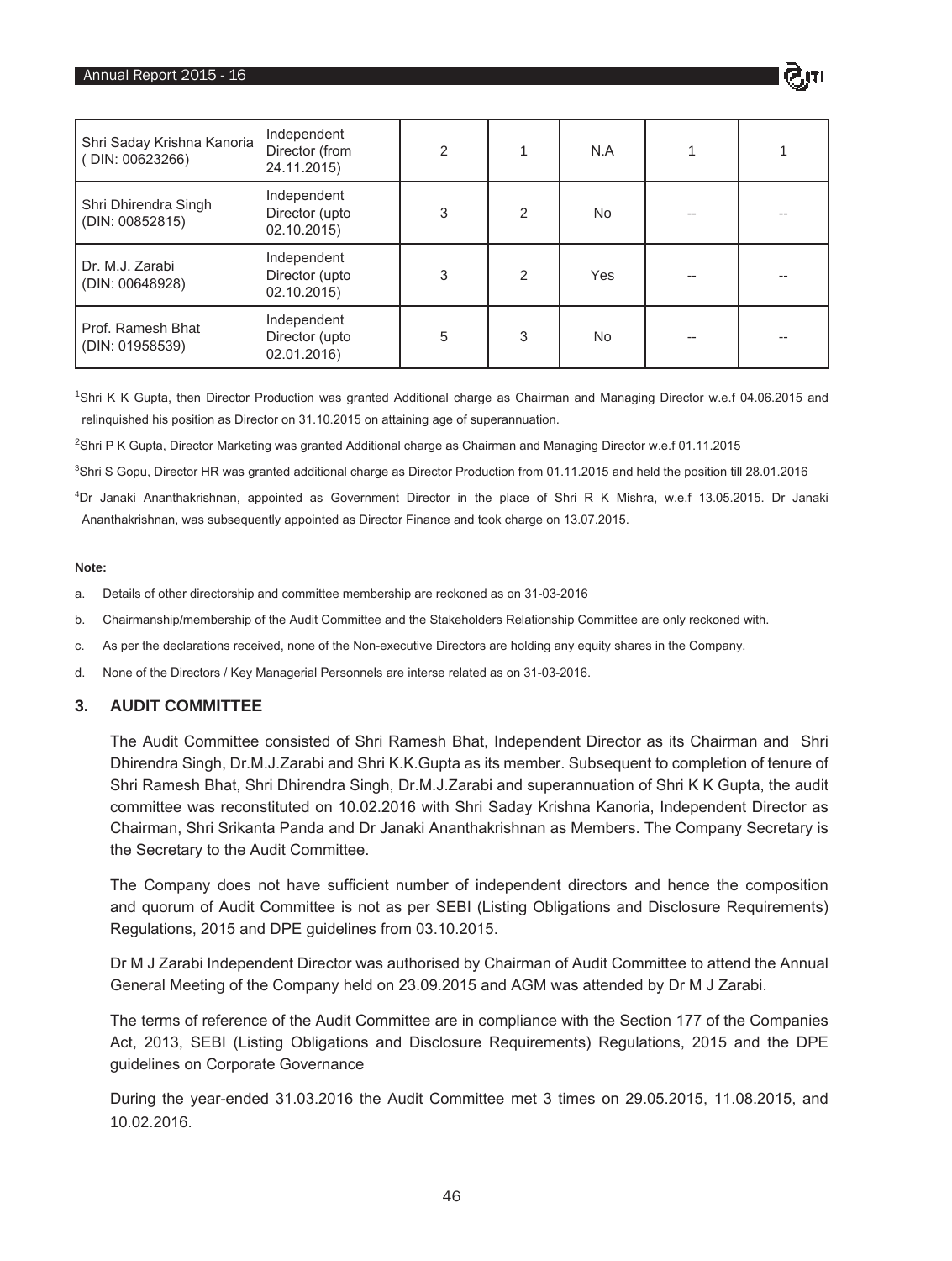The details of attendance of members for the Audit Committee meetings held during the year 2015-16 are as under:

| <b>Name</b>                                  | <b>Meeting held during</b><br>respective tenure of Director | No. of meetings<br>attended |
|----------------------------------------------|-------------------------------------------------------------|-----------------------------|
| Shri Dhirendra Singh (upto 02.10.2015)       |                                                             |                             |
| Dr.M.J.Zarabi (upto 02.10.2015)              |                                                             |                             |
| Prof. Ramesh Bhat (upto 02.01.2016)          |                                                             |                             |
| Shri K.K.Gupta (upto 31.10.2015)             |                                                             |                             |
| Shri Saday Krishna Kanoria (from 10.02.2016) |                                                             |                             |
| Sri Srikanta Panda (from 10.02.2016)         |                                                             |                             |
| Dr. Janaki Ananthakrishnan (from 10.02.2016) |                                                             |                             |

## **4. NOMINATION AND REMUNERATION COMMITTEE**

The Nomination and Remuneration Committee consists of Shri Saday Krishna Kanoria as Chairman, Shri Srikanta Panda and Lt.Gen. Nitin Kohli as Members. As already stated, due to absence of required number of independent directors the Composition is not as per Companies Act, 2013, SEBI (Listing Obligations and Disclosure Requirements) Regulations, 2015 and DPE guidelines.

The Company being Government Company as per the Companies Act, 2013 the terms of reference to the Committee is limited to Senior Management i.e one level below board and as per DPE guidelines for payment of performance related pay. Accordingly the need to meet for the Committee does not arise.

ITI is a central Public Sector Undertaking, where appointment of Executive directors including Chairman and Managing Director is contractual in nature and their appointment is as per directives of Government of India. The remuneration of Part time Official Nominee directors are governed by their respective rules. Sitting fees are paid to Independent Directors.

As the appointment of all directors (Executive, Non-Executive and Independent) is made by Government of India, the Company has not laid down any criteria for evaluation of performance of Independent and Board of Directors.

## **REMUNERATION OF DIRECTORS**

## **(i) Remuneration to Whole-time Directors**

The remuneration paid to Whole-time Directors for the financial year 2015-16 are as follows:

(Remuneration in  $\bar{z}$ )

| <b>Staff No</b> | <b>Name of the Director</b> | <b>Salary</b> | <b>P.F. Contribution</b> | <b>Total</b> | <b>Perquisites</b> |
|-----------------|-----------------------------|---------------|--------------------------|--------------|--------------------|
| 00001           | Shri K.L. Dhingra           | 750496        | 37070                    | 787566       | 45914              |
| 19968           | Shri K.K. Gupta             | 1394795       | 83006                    | 1477801      | 103022             |
| 20036           | Shri P.K. Gupta             | 1161189       | 138910                   | 1300099      | 172378             |
| 20030           | Shri S.Gopu                 | 1104636       | 132126                   | 1236762      | 163899             |
| 20050           | Dr. Janaki Ananthakrishnan  | 1248165       | 0                        | 1248165      | 161240             |
| 00971F          | Shri K.Alagesan             | 185280        | 22162                    | 207442       | 27642              |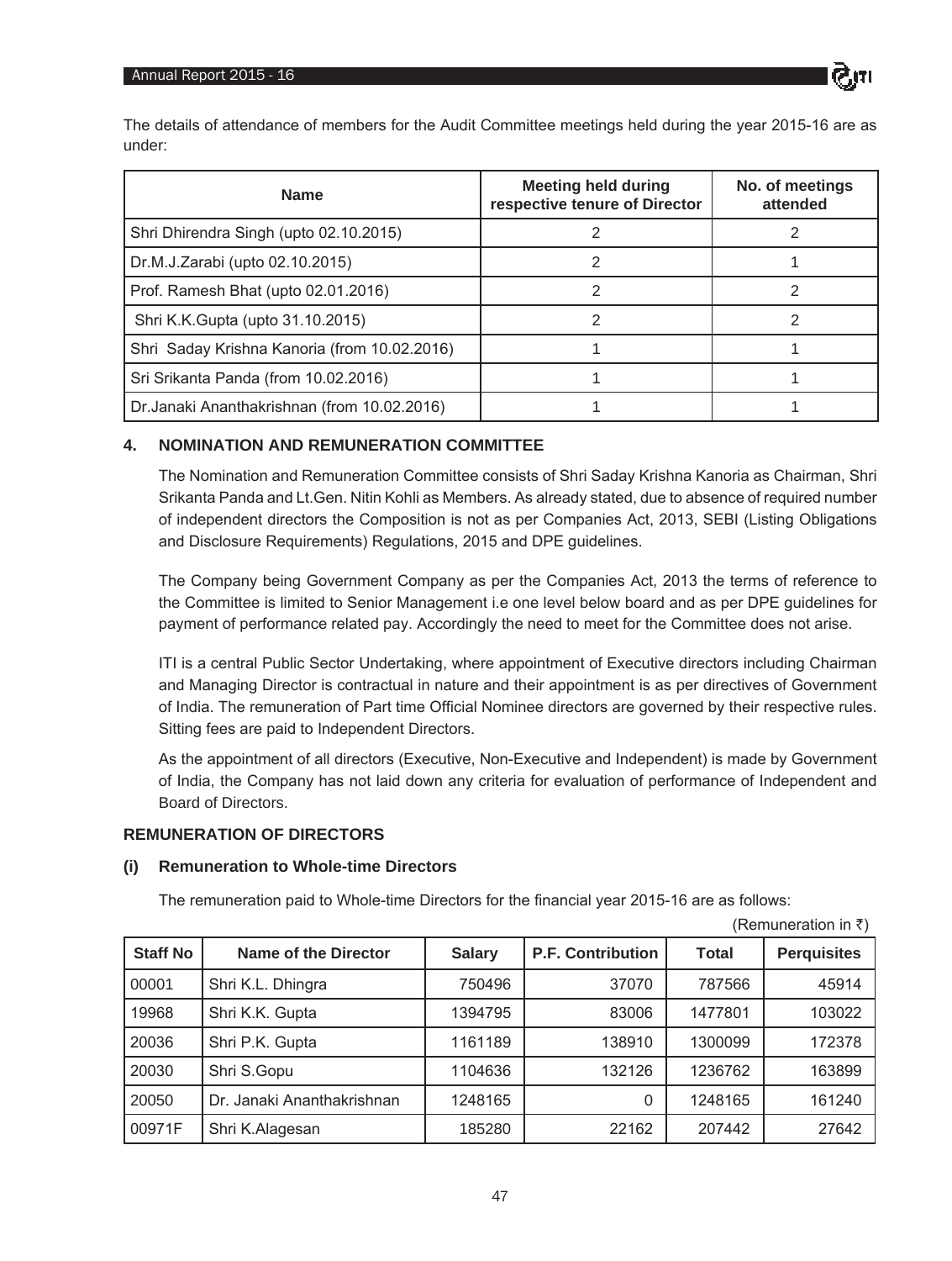Neither there was payment of commission to the Board of Directors nor any stock option scheme offered to them during the year. The service contracts, notice period, severance fees etc of the Directors are as per the terms of appointment made by Government of India.

#### **(ii) Part-time Government Directors' compensation:**

Part-time Government Directors are not paid any remuneration including sitting fee for attending Board/ Committee meetings.

#### **(iii) Independent Directors' compensation:**

The Independent Directors are paid sitting fees of  $\bar{\tau}$  3000/- for attending Board/Committee Meetings. The details of sitting fees paid to Independent Directors during the year under review are as follows:

| Name of the Director       | <b>Board meeting</b> | <b>Committee Meetings</b> |
|----------------------------|----------------------|---------------------------|
| Shri Dhirendra Singh       | 6000                 | 9000                      |
| Dr M J Zarabi              | 6000                 | 6000                      |
| <b>Prof Ramesh Bhat</b>    | 9000                 | 9000                      |
| Shri Saday Krishna Kanoria | 3000                 | 3000                      |

#### **5. SHARES AND BONDS TRANSFER COMMITTEE:**

The Shares and Bonds Transfer Committee comprised of Shri K.L.Dhingra as Chairman and Shri K.K.Gupta, Director-Production as member. The Shares and Bonds Transfer Committee approves transfer/ transmission of shares / bonds, de-mat, re-mat, issue of duplicate share certificate, split/consolidation proposals and other related work. Company Secretary is the Compliance Officer. Keeping in view the requirements to complete the transfer of share within 15 days, the Board at its 419th meeting held on 11.08.2015, authorised M/s Integrated Enterprises (India) Limited., the Registrar and Share Transfer Agent of the Company, to consider and approve all the applications relating to physical shares for transfer, transmission, de-mat, re-mat, etc., . Accordingly, Shares and Bonds Transfer Committee stands dissolved.

#### **6. STAKEHOLDERS RELATIONSHIP COMMITTEE**

In terms of the provisions of the Companies Act, 2013, the Company constituted Stakeholders Relationship Committee to look into the redressal of Stakeholders/Investors grievance and review the action taken by the Company.

Initially the Committee was constituted with Shri M J Zarabi as its Chairman and Shri P K Gupta as its Member. Subsequently due to the completion of tenure of Dr M J Zarabi, the Board in its 421st Board meeting held on 09.11.2015 reconstituted the Committee with Shri Srikanta Panda and Director Finance as its members. Company Secretary is the Compliance Officer.

The complaints received from shareholders are monitored regularly and redressal action is taken immediately. As per information received from our Registrar and Share Transfer Agent there were no complaints received during the year under the review.

#### **7. CORPORATE SOCIAL RESPONSIBILITY COMMITTEE**

As per Section 135 of the Companies Act, 2013, the Corporate Social Responsibility Committee (CSR) has been constituted with Director HR as its Chairman and Director Finance and Shri Saday Krishna Kanoria, Independent Director as members to examine the proposals for the approval of CSR plan and review the implementation / execution of the plan. The policy on Corporate Social Responsibility is under finalization.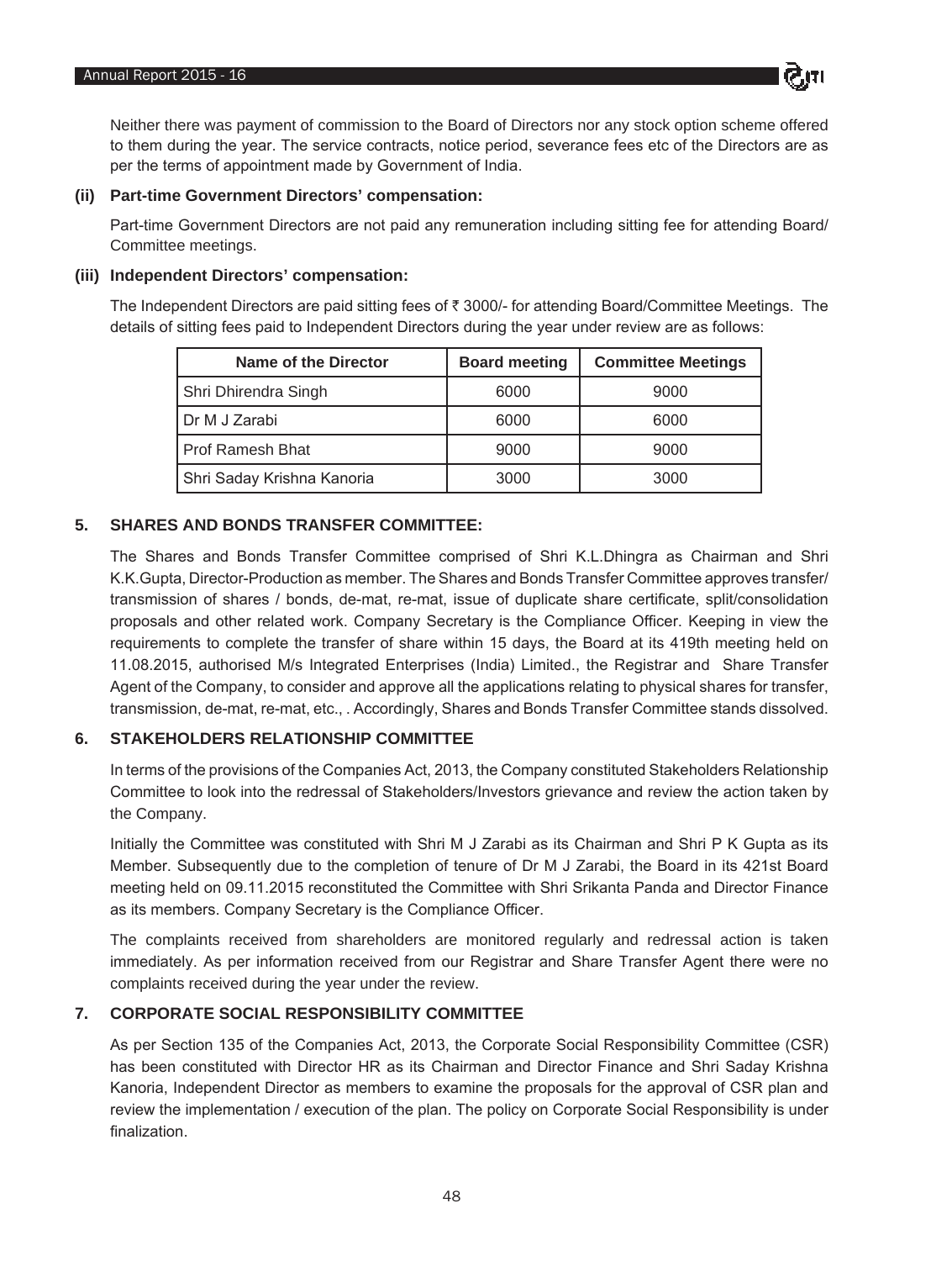

#### **8. INDEPENDENT DIRECTORS' MEETING**

As per requirements of the Companies Act, 2013, Independent Directors met on 11.08.2015 and all the Independent Directors viz., Shri Dhirendra Singh, Dr M J Zarabi and Prof Ramesh Bhat were present at the meeting.

#### **9. TRAINING OF BOARD MEMBERS**

The new Board members are provided with the familiarization programmes on Company's business model, procedures and practices and also provided with necessary documents, brochures and reports to keep the Directors abreast of the necessary information relating to the Company. Details of familiarisation program given to independent directors can be viewed in www.itiltd-india.com/financial\_information. Further, the Board members are nominated for various outside training programmes on corporate governance and other Board related topics from time to time.

#### **10. CODE OF CONDUCT :**

The Company is committed towards conducting business in accordance with the highest standards of business ethics and complying with applicable laws, rules and regulations. A copy of the Code has been placed on the Company's website www.itiltd-india.com. All Board members and senior management personnel have affirmed compliance with the Code of Conduct. A declaration to this effect signed by the Chairman and Managing Director is annexed to this report.

#### **11. ITI CODE FOR PREVENTION OF INSIDER TRADING:**

In pursuance of the Securities and Exchange Board of India (Prohibition of Insider Trading) Regulations, 2015, the Board has approved the "ITI code of conduct to Regulate, Monitor and Report Trading by Insiders and for fair disclosure" in dealing with the Securities of ITI". The objective of the Code is to prevent purchase and/ or sale of shares of the Company by an Insider on the basis of unpublished price sensitive information. Under this Code, Insiders (Directors, Advisors, Key Executives, Designated Employees and other concerned persons) are prohibited to deal in the Company's shares/derivatives of the Company during the closure of Trading Window and other specified period(s). To deal in securities, beyond specified limit, permission of Compliance Officer is required. All Directors/ Advisors/ Officers/ designated employees are also required to disclose related information periodically as defined in the Code.

#### **12. WHISTLE BLOWER POLICY**

 ITI has "Whistle Blower Policy" for reporting to management any instances of unethical behaviour, actual or suspected fraud or violation of the matters concerning the Company.

#### **13. DISCLOSURES**

- (a) During the year under review Company did not enter into any contracts, arrangements and transactions with any related party which are not at arm's length basis. The policy on Related Party Transactions is available at http://www.itiltd-india.com/Financialinformation/ RelatedPartyTransactionPolicy. It may be noted that there was no related party transaction reported during the year involving the directors, key managerial personnel and senior management personnel under Related Party Transaction policy. Senior management have affirmed to the board that their personal interest in all material, financial and commercial transactions had no potential conflict with the interests of the company at large.
- (b) No penalties/strictures were imposed on the Company by the Stock Exchange or SEBI or any other Statutory Authority on any matter related to capital markets, during the last three years.
- (c) The Company has an independent Vigilance Department, headed by a Chief Vigilance Officer. 'Drop Boxes' have been kept at various places in the Company, wherein employees and others could report to the Vigilance Branch, concerns, if any, about unethical behaviour, actual or suspected fraud etc., and the complaints so lodged are reviewed by Vigilance Branch and necessary action as deemed fit is taken, while protecting the identity of the complainants. The Company has adopted Whistle Blower policy, as part of vigil mechanism for reporting to the management instances of unethical behavior, actual or suspected, fraud, or violation of the matters concerning the Company. It is hereby affirmed that no personnel has been denied access to the Audit Committee.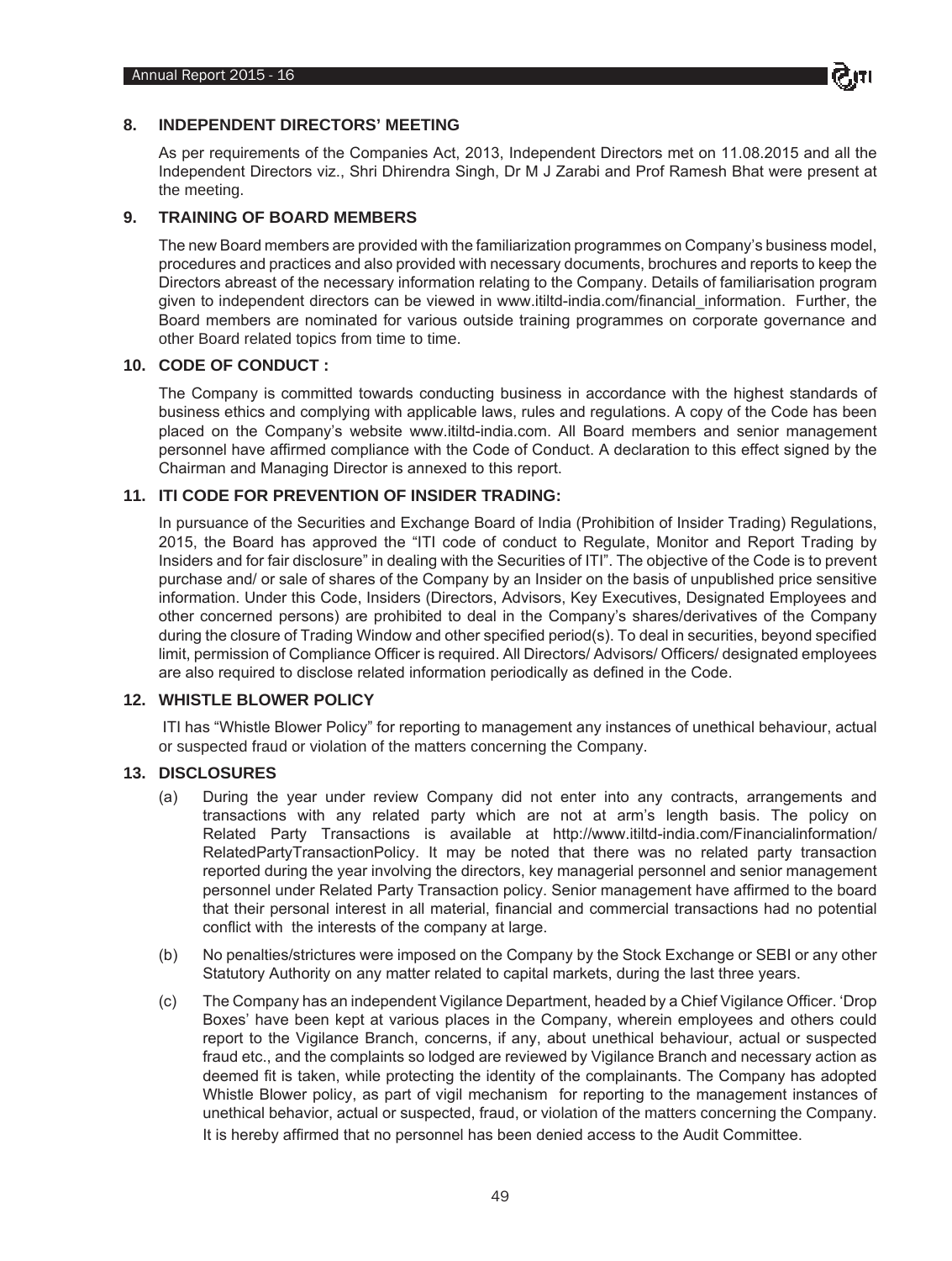Annual Report 2015 - 16



## **14. GENERAL BODY MEETINGS:**

The dates, time and venue of the previous Annual / \*Extra-Ordinary General Meetings held during the last three years are given below:

| <b>YEAR</b> | <b>DATE</b> | <b>TIME</b> | <b>VENUE</b>                      |
|-------------|-------------|-------------|-----------------------------------|
| 2012-2013   | 27.09.2013  | 11.30 A.M.  | BANGALORE TAMIL SANGAM, BANGALORE |
| 2013-2014   | 26.09.2014  | 11.30 A.M.  | BANGALORE TAMIL SANGAM, BANGALORE |
| 2014-2015*  | 09.01.2015  | 11.30 A.M.  | BANGALORE TAMIL SANGAM, BANGALORE |
| 2014-2015   | 23.09.2015  | 11.30 A.M.  | BANGALORE TAMIL SANGAM, BANGALORE |

All the resolutions, set out in the respective notices of last three Annual General Meetings were passed by the shareholders. No Special resolution was passed in previous three Annual General Meetings. No resolution was put through postal ballot during year under review. Any decisions on matters requiring approval of shareholders to Postal Ballot system will be obtained as per procedures laid down in the Act.

#### **15. MEANS OF COMMUNICATION:**

The quarterly and yearly financial results are furnished immediately to the Stock Exchanges where the Company's equity shares are listed. The quarterly financial results are generally published in Business Standard, Sanjevani (Kannada) and Dakshin Bharat Rashtramath (Hindi). The financial results are also made available in the Company's website- www.itiltd-india.com. The Company's official news releases are also being made available in the Company's website in addition to furnishing the same to National Stock Exchange and Bombay Stock Exchange. No presentation has been made to institutional investors or analysts.

#### **16. GENERAL SHAREHOLDERS INFORMATION:**

The 66th Annual General Meeting of the members of the company is scheduled to be held on Wednesday, the 21st September 2016 at 11.30 A.M. at Bangalore Tamil Sangam, Bangalore - 560 054.

#### **Financial Calendar**

| Un - Audited results for the quarter ending<br>30th June, 30th September, 31st December | Within 45 days from the end of the quarter         |  |  |
|-----------------------------------------------------------------------------------------|----------------------------------------------------|--|--|
| <b>Audited Yearly results</b>                                                           | Within 60 days from the end of the financial year. |  |  |

#### **Listing on Stock Exchanges and payment of listing fees**

Company's equity shares are presently listed with Bombay Stock Exchange Limited (BSE) and National Stock Exchange of India Limited (NSE). The Company has paid listing fee up to the year 2016-17 to BSE and NSE.

#### **Stock code**

| Name of the Stock Exchange            | <b>Stock Code</b> |
|---------------------------------------|-------------------|
| The Bombay Stock Exchange Ltd.        | 523610            |
| National Stock Exchange of India Ltd. | .                 |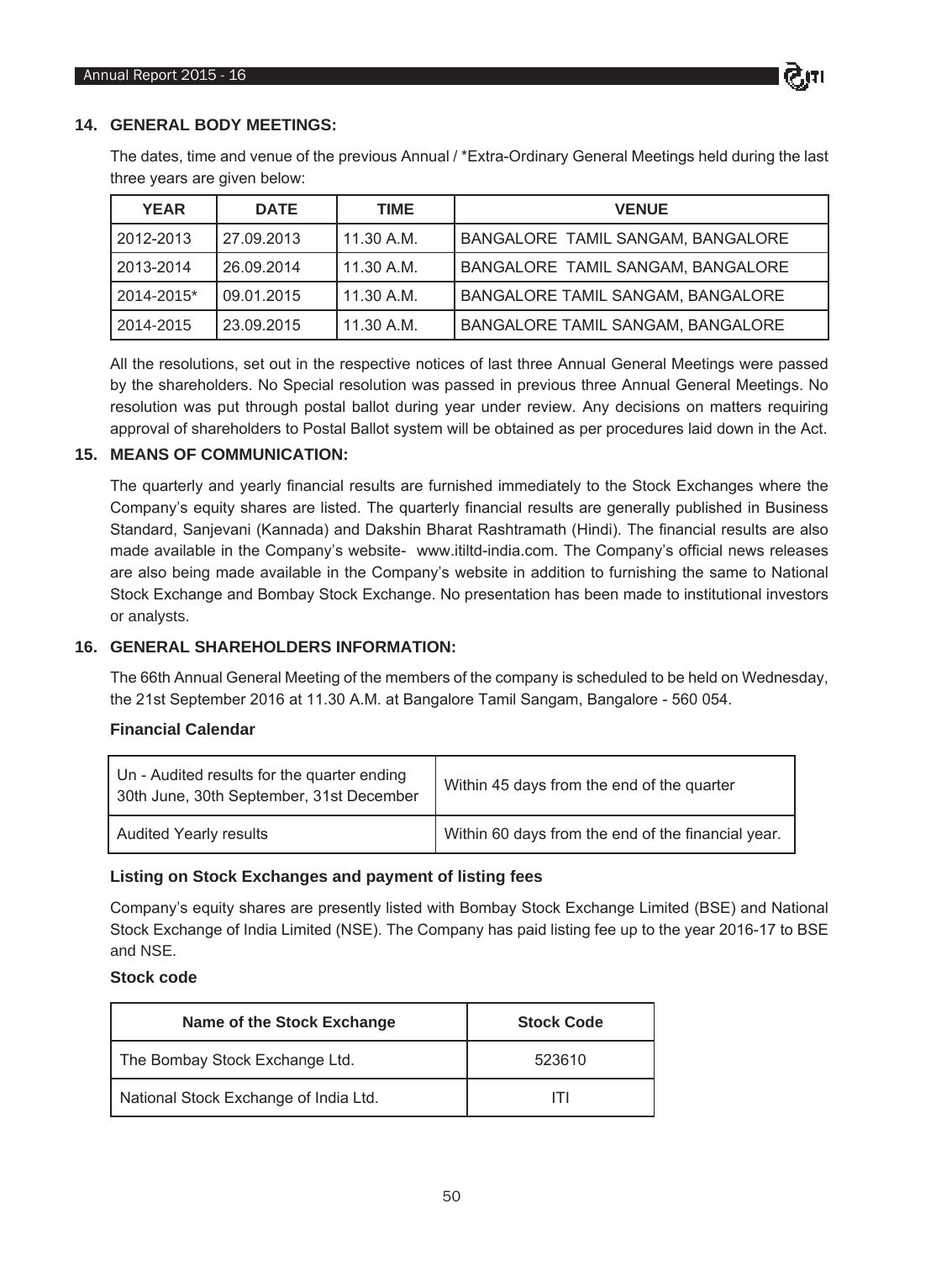## **Stock Market Data**

The details of high / low market prices of the shares of the Company during each month on BSE and NSE are as under:

| <b>Month</b>     |             | <b>BSE</b><br>(₹ Per Share) | <b>NSE</b><br>(₹ Per Share) |       |  |
|------------------|-------------|-----------------------------|-----------------------------|-------|--|
|                  | <b>High</b> | Low                         | <b>High</b>                 | Low   |  |
| April 2015       | 25.35       | 19.70                       | 21.10                       | 20.55 |  |
| May 2015         | 22.85       | 19.50                       | 21.15                       | 20.50 |  |
| June 2015        | 25.05       | 19.05                       | 22.25                       | 21.35 |  |
| <b>July 2015</b> | 30.35       | 22.35                       | 27.30                       | 26.00 |  |
| August 2015      | 33.20       | 21.75                       | 24.45                       | 23.30 |  |
| September 2015   | 26.50       | 21.80                       | 24.45                       | 23.30 |  |
| October 2015     | 30.50       | 23.50                       | 27.10                       | 26.35 |  |
| November 2015    | 31.50       | 25.50                       | 31.15                       | 30.45 |  |
| December 2015    | 33.95       | 27.50                       | 30.95                       | 30.50 |  |
| January 2016     | 34.90       | 24.80                       | 27.70                       | 26.30 |  |
| February 2016    | 29.90       | 22.90                       | 24.10                       | 22.75 |  |
| March 2016       | 27.15       | 22.70                       | 24.60                       | 23.80 |  |

#### **Date of Book Closure**

The Register of Members and the Share Transfer Register of the Company would remain closed from 13.09.2016 to 21.09.2016 (both days inclusive)

## **Registrar and Share Transfer Agent**

M/s.Integrated Enterprises (India) Ltd., is the Registrar and Share Transfer Agent for the Company. The details of their address, contact numbers are as under

#### **M/s Integrated Enterprises (India) Ltd.**

30, Ramana Residency, 4th Cross, Sampige Road, Malleswaram, Bangalore 560 003. Phone No.: 080- 23460815-818 Fax: 080 23460819 E-Mail: irg@integratedindia.in

#### **Share Transfer System**

The share transfer requests lodged with the Company / Share transfer agent are processed by the Company's Share Transfer Agent. Transfer of dematerialized shares is done through the depositories. For matters regarding shares transferred in physical form, share certificates, change of address, etc., the shareholders should communicate with the Share Transfer Agent.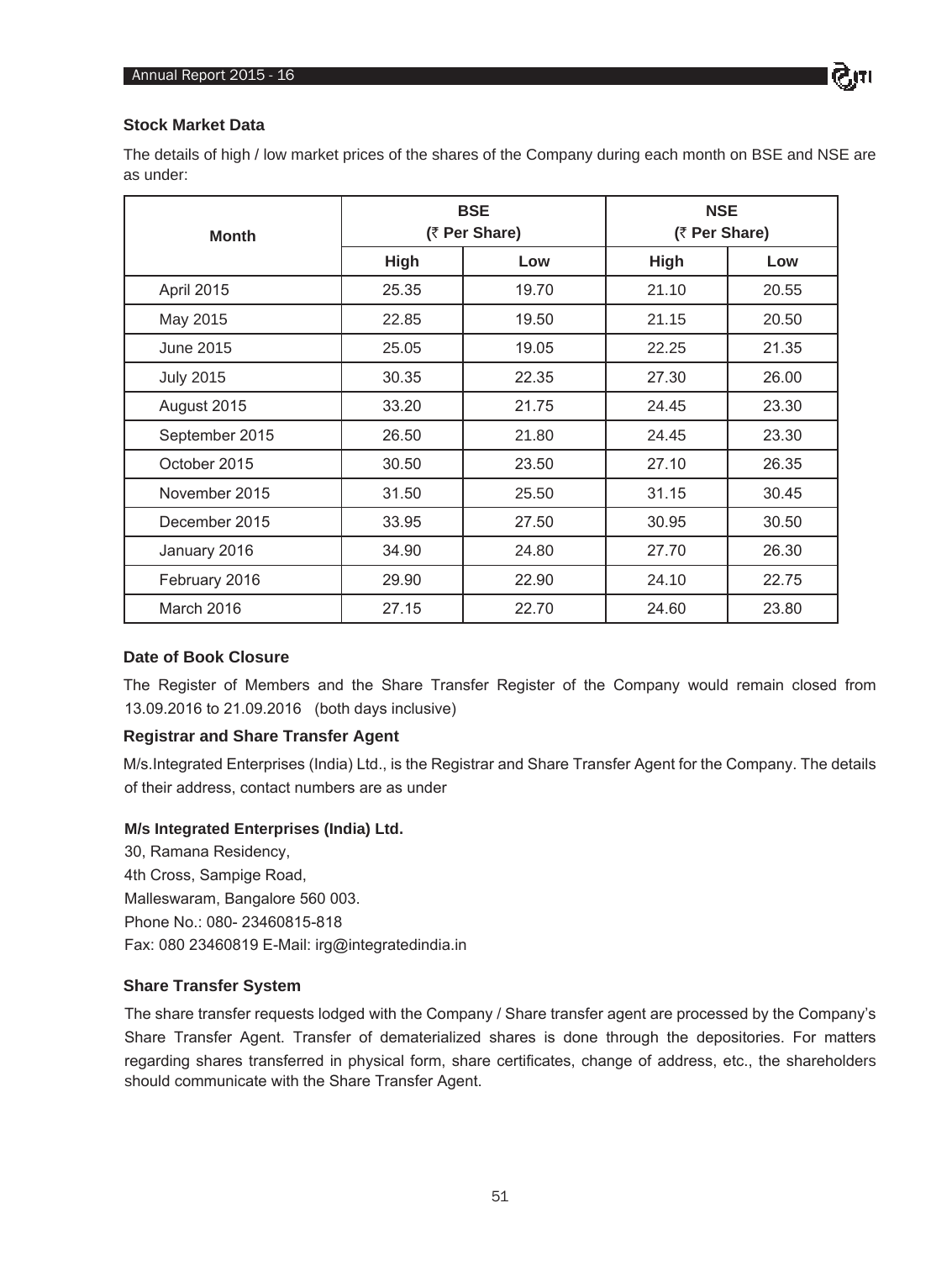## **Shareholding Pattern ( Equity)**

| <b>Name</b>                      | No. of Shares of<br>₹ 10/- each | Amount         | <b>Percentage</b> |
|----------------------------------|---------------------------------|----------------|-------------------|
| President of India (Gol)         | 25,88,87,500                    | 2,58,88,75,000 | 89.89             |
| Governor of Karnataka (GoK)      | 3,12,500                        | 31,25,000      | 0.11              |
| Disinvested portion :            |                                 |                |                   |
| Special National Investment Fund | 85,80,690                       | 8,58,06,900    | 2.98              |
| <b>General Public</b>            | 2,02,19,310<br>20,21,93,100     |                | 7.02              |
| <b>TOTAL</b>                     | 28,80,00,000                    | 288,00,00,000  | 100.00            |

## **Distribution of Shareholding as on 31.03.2016:**

| SI.No | <b>Description</b> | <b>Holders</b>          | % of Holders    | <b>Holdings</b> | % of Holdings |  |
|-------|--------------------|-------------------------|-----------------|-----------------|---------------|--|
|       | $1 - 500$          | 32123                   | 85.62           | 5232764         | 1.82          |  |
| 2     | 501-1000           | 2936                    | 7.83            | 2528424         | 0.88          |  |
| 3     | 1001-2000          | 1303<br>3.47<br>2064566 |                 | 0.72            |               |  |
| 4     | 2001-3000          | 397                     | 1.06<br>1038643 |                 | 0.36          |  |
| 5     | 3001-4000          | 166                     | 0.44            | 601792          |               |  |
| 6     | 4001-5000          | 197                     | 0.53<br>948909  |                 | 0.33          |  |
| 7     | 5001-10000         | 231                     |                 | 1718613         | 0.60          |  |
| 8     | 10001& above       | 163                     | 0.43            | 273866289       | 95.09         |  |
|       | <b>TOTAL</b>       | 37516                   | 100.00          | 288000000       | 100.00        |  |

## **Dematerialization of shares and liquidity:**

The Company's shares are admitted into both the depositories i.e. National Securities Depository Limited ('NSDL') 28,12,68,555 shares and Central Depository Services (India) Limited ('CDSL') 57,16,379 shares are dematerialized. The shares held by President of India are in dematerialized form (25,88,87,500 shares representing 89.89%) and Governor of Karnataka (3,12,500 shares representing 0.11%) are in physical form. The Company has a shareholders base of 37516.

The Company's shares are being traded under International Securities Identification Number (ISIN) –INE 248A01017

## **Outstanding GDRs/ADRs/Warrants or any convertible instruments, conversion date and likely impact on equity**

No GDRs/ADRs/Warrants or any convertible instruments have been issued by the Company and hence there would not be any impact on the equity.

## **Plant Locations:**

ITI Limited has Bangalore plant in the State of Karnataka, Palakkad plant in the State of Kerala, Rae Bareli plant, Naini plant and Mankapur plant in the State of Uttar Pradesh and Srinagar plant in state of Jammu and Kashmir.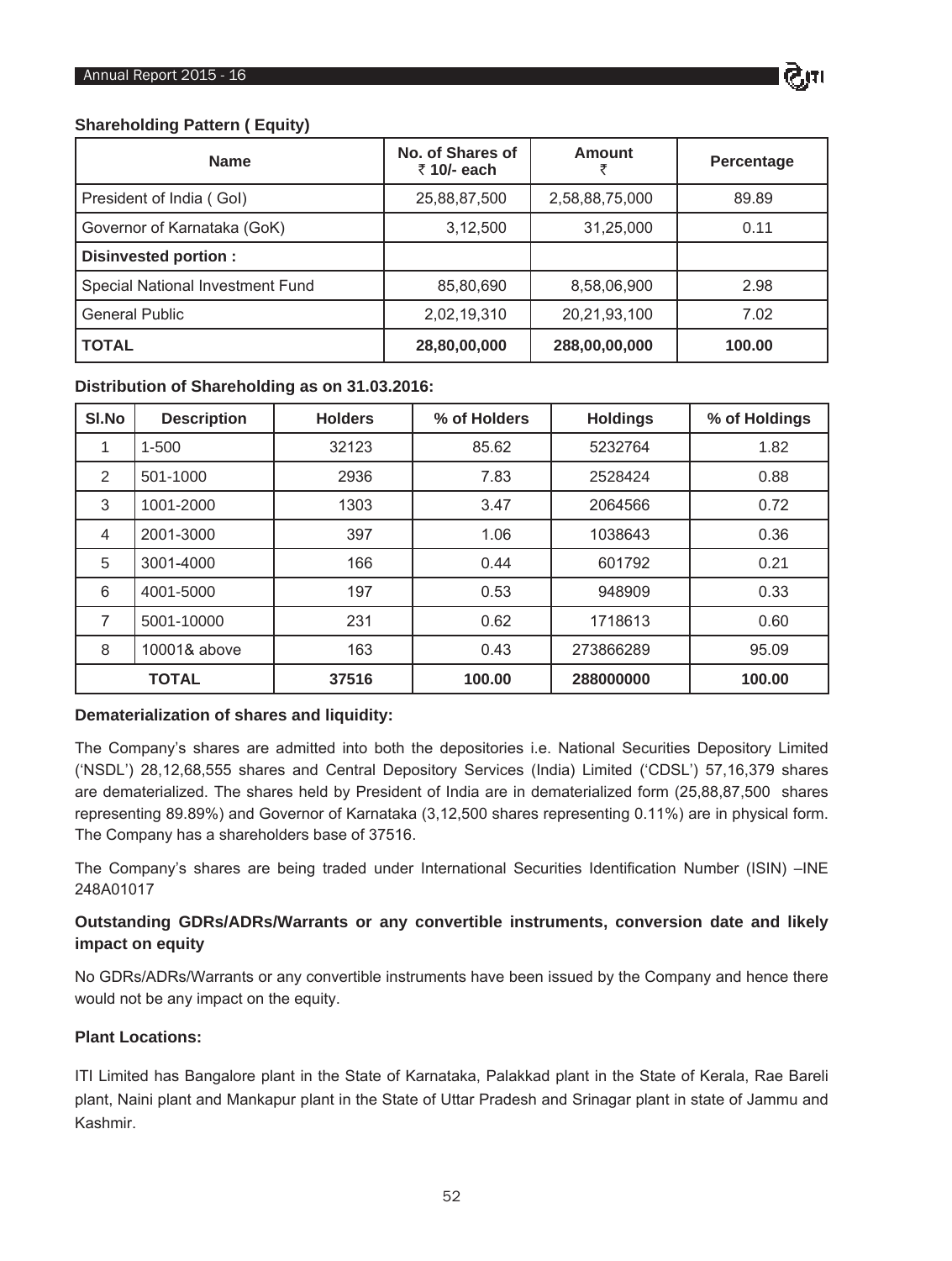

#### **Address for correspondence with the Company:**

Shareholders/Investors may send their correspondence to the Company Secretary, M/s. ITI Limited, ITI Bhavan, Doorvaninagar, Bangalore- 560016, Karnataka, India

#### **Green Initiative:**

As part of the Green Initiative, the Ministry of Corporate Affairs (MCA), Government of India, has permitted companies to send official documents to their shareholders electronically. The Company has already embarked on this initiative.

In accordance with MCA Circular No.17 /2011 dated 21.04.2011, the Company provides an opportunity to shareholders to register their email address and changes, if any, from time to time, with the STA/ DP. This would enable the Company to send notices and documents to the shareholders through email. There are about 17301 shareholders consented to receive the notice, annual reports, etc., in e-mode.

#### **17. COMPLIANCE**

- (i) Your Company submits quarterly corporate governance compliance reports as per prescribed format to the Ministry of Communications & IT and Stock Exchanges within 15 days from the close of quarter.
- (ii) Further, your Company submits a grading report on the compliance with the Corporate Governance with MoC & IT on quarterly and annual basis. As per the grading report, your Company was rated as 'Excellent' with a composite score of 92% for the year 2015-16.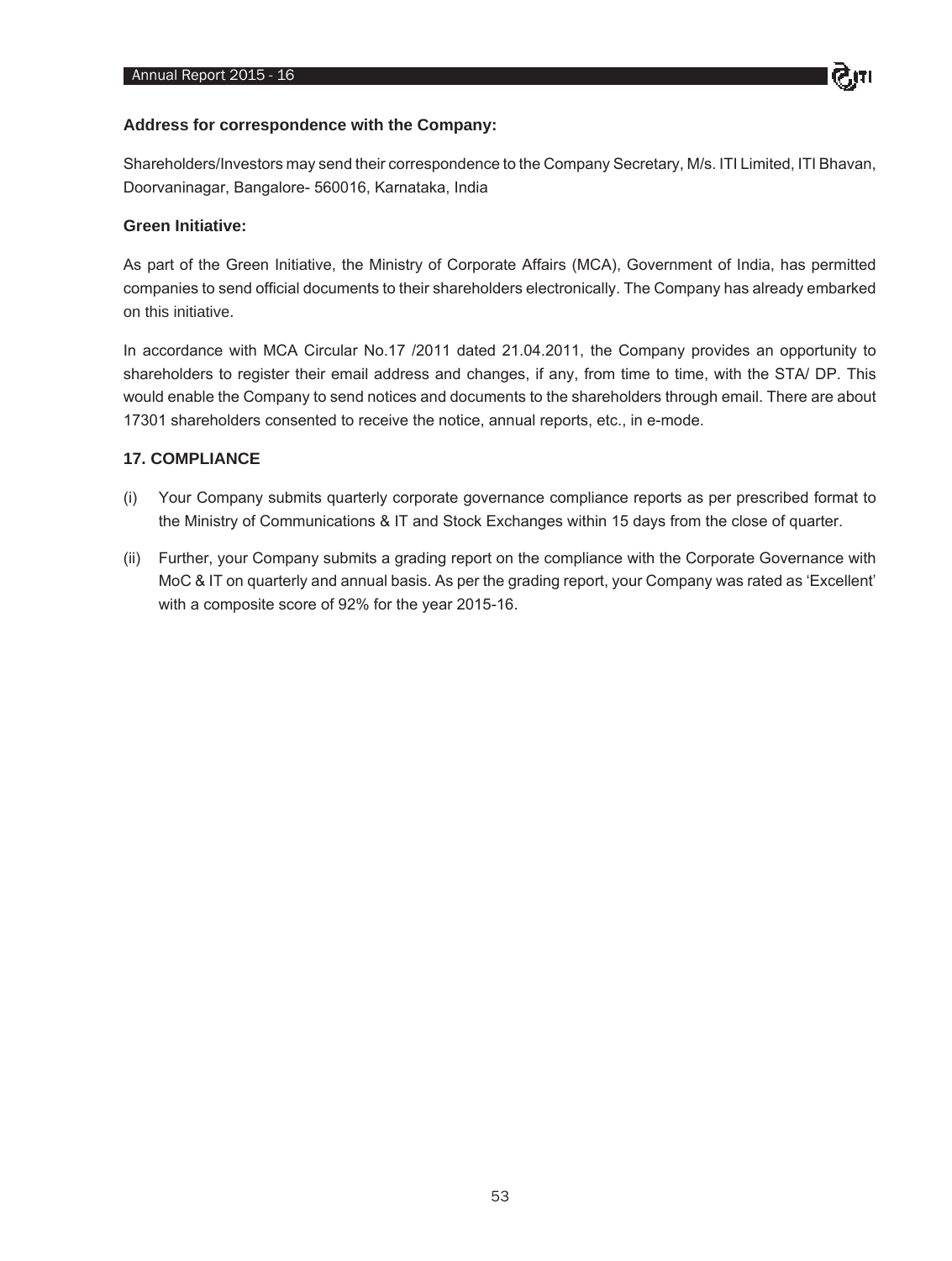## **FORM NO. MGT 9**

## **EXTRACT OF ANNUAL RETURN**

## **As on financial year ended on 31.03.2016**

# **Pursuant to Section 92 (3) of the Companies Act, 2013 and rule 12(1) of the Company (Management & Administration) Rules, 2014.**

## **I. REGISTRATION & OTHER DETAILS:**

| 1. | <b>CIN</b>                                                                    | L32202KA1950GOI000640                                                                                                                                                                              |
|----|-------------------------------------------------------------------------------|----------------------------------------------------------------------------------------------------------------------------------------------------------------------------------------------------|
| 2. | <b>Registration Date</b>                                                      | 25.01.1950                                                                                                                                                                                         |
| 3. | Name of the Company                                                           | <b>ITI Limited</b>                                                                                                                                                                                 |
| 4. | Category/Sub-category of the Company                                          | Public Limited Company/ Union Government<br>Company / Company Limited by Shares                                                                                                                    |
| 5. | Address of the Registered office & contact<br>details                         | ITI Bhavan, Doorvani Nagar, Bangalore -560 016<br>Ph: 080-25617486, FAX: 080-25618286<br>Email: cosecy_crp@itiltd.co.in<br>Website: www.itiltd-india.com                                           |
| 6. | Whether listed company                                                        | Yes                                                                                                                                                                                                |
| 7. | Name, Address & contact details of the<br>Registrar & Transfer Agent, if any. | Intergrated Enterprises (India) Ltd,<br>30, Ramana Residency, 4th cross,<br>Sampige Road, Malleswaram,<br>Bangalore - 560 003. Ph: 080-23460815.<br>Fax-080-23460819 Email: irg@integratedindia.in |

## **II.** PRINCIPAL BUSINESS ACTIVITIES OF THE COMPANY (All the business activities contributing 10 % or more of the total turnover of the company shall be stated)

|     | Name and Description of main     | NIC Code of the Product/ | % to total turnover of the |
|-----|----------------------------------|--------------------------|----------------------------|
| No. | products / services              | service                  | company                    |
|     | Telephone communication services | 7520                     | 100%                       |

## **III. PARTICULARS OF HOLDING, SUBSIDIARY AND ASSOCIATE COMPANIES**

| SI.<br>No. | Name and Address of<br>the Company | <b>CIN/GLN</b>        | Holding/<br>Subsidiary /<br><b>Associate</b> | $%$ of<br><b>Shares</b><br>Held | Applicable<br><b>Section</b> |
|------------|------------------------------------|-----------------------|----------------------------------------------|---------------------------------|------------------------------|
|            | India Satcom Limited               | U85110KA1987PLC008639 | Joint Venture                                | 49%                             | 2(6)                         |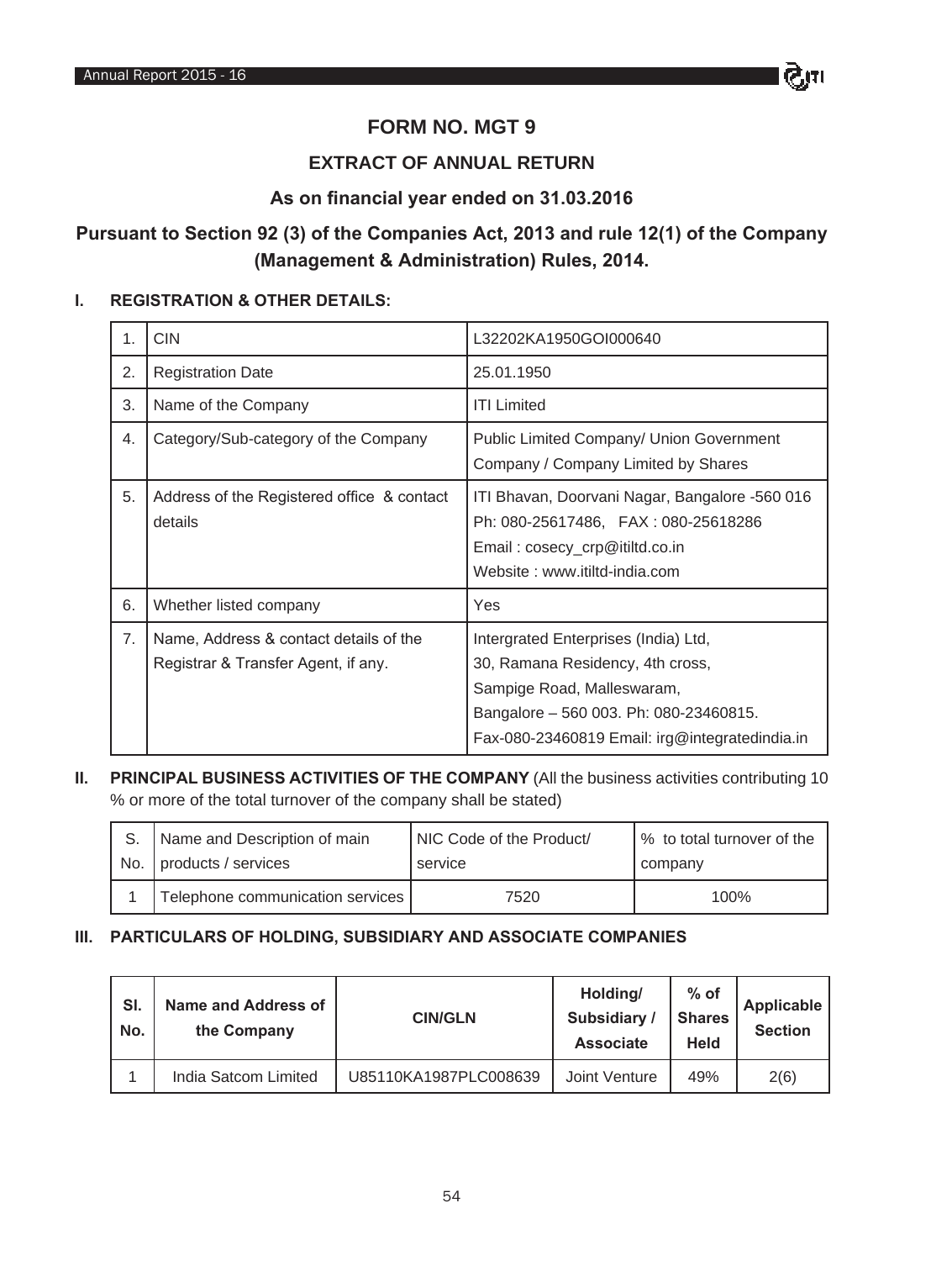## **IV. SHARE HOLDING PATTERN (Equity Share Capital Breakup as percentage of Total Equity) (A) Category-wise share holding**

द्धाा

| <b>Category of</b><br><b>Shareholders</b>                                  |                          | No. of Shares held at the beginning of the<br>year[As on 01-April-2015] |                          |                                  |                          | No. of Shares held at the end of the<br>year[As on 31-March-2016] |                          |                                         | Change<br>during<br>the year |  |  |  |
|----------------------------------------------------------------------------|--------------------------|-------------------------------------------------------------------------|--------------------------|----------------------------------|--------------------------|-------------------------------------------------------------------|--------------------------|-----------------------------------------|------------------------------|--|--|--|
|                                                                            | <b>Demat</b>             | Physical                                                                | <b>Total</b>             | $%$ of<br>Total<br><b>Shares</b> | <b>Demat</b>             | <b>Physical</b>                                                   | <b>Total</b>             | $%$ of<br><b>Total</b><br><b>Shares</b> |                              |  |  |  |
| A. Promoters                                                               |                          |                                                                         |                          |                                  |                          |                                                                   |                          |                                         |                              |  |  |  |
| $(1)$ Indian                                                               | $\overline{\phantom{a}}$ | $\frac{1}{2}$                                                           | $\blacksquare$           | $\overline{\phantom{a}}$         | $\overline{\phantom{a}}$ | $\blacksquare$                                                    | $\blacksquare$           | $\blacksquare$                          | $\overline{\phantom{0}}$     |  |  |  |
| a) Individual/<br><b>HUF</b>                                               |                          |                                                                         | ÷,                       | $\overline{\phantom{m}}$         |                          | $\blacksquare$                                                    |                          | $\centering \label{eq:reduced}$         | ٠                            |  |  |  |
| b) Central<br>Govt or State<br>Govt(s) or<br><b>State</b><br>Govt(s)       | 258887500                | 312500                                                                  | 259200000                | 90.00                            | 258887500                | 312500                                                            | 259200000                | 90.00                                   |                              |  |  |  |
| c) Bodies<br>Corp.                                                         | $\overline{\phantom{a}}$ |                                                                         | -                        | $\overline{\phantom{a}}$         |                          | $\qquad \qquad \blacksquare$                                      |                          | $\qquad \qquad \blacksquare$            | ٠                            |  |  |  |
| d) Banks / FI                                                              | $\overline{\phantom{a}}$ | $\overline{\phantom{a}}$                                                | ä,                       | ٠                                |                          | $\overline{\phantom{a}}$                                          |                          | $\overline{a}$                          |                              |  |  |  |
| e) Any other                                                               | $\overline{\phantom{a}}$ | $\blacksquare$                                                          | $\overline{\phantom{a}}$ | $\overline{\phantom{a}}$         | $\blacksquare$           | ÷,                                                                | $\overline{\phantom{a}}$ | $\overline{\phantom{a}}$                | $\overline{\phantom{0}}$     |  |  |  |
| <b>SUB</b><br>TOTAL:(A)<br>(1)                                             | 258887500                | 312500                                                                  | 259200000                | 90.00                            | 258887500                | 312500                                                            | 259200000                | 90.00                                   |                              |  |  |  |
| (2) Foreign                                                                |                          |                                                                         |                          |                                  |                          |                                                                   | ÷.                       | $\overline{\phantom{a}}$                | ٠                            |  |  |  |
| a) NRI-<br>Individuals                                                     |                          |                                                                         |                          | ٠                                |                          |                                                                   |                          | $\blacksquare$                          |                              |  |  |  |
| b) Other<br>Individuals                                                    |                          |                                                                         |                          |                                  |                          |                                                                   |                          |                                         |                              |  |  |  |
| c) Bodies<br>Corp.                                                         | ٠                        | $\overline{\phantom{a}}$                                                | ٠                        | ٠                                | $\overline{\phantom{a}}$ | $\overline{\phantom{a}}$                                          |                          | $\overline{\phantom{a}}$                |                              |  |  |  |
| d) Banks/FI                                                                | $\overline{\phantom{a}}$ |                                                                         | ä,                       | L,                               |                          | $\overline{a}$                                                    |                          | ä,                                      |                              |  |  |  |
| e) Any<br>other                                                            | $\overline{\phantom{m}}$ |                                                                         | -                        | ٠                                |                          | $\overline{\phantom{m}}$                                          |                          |                                         |                              |  |  |  |
| <b>SUB TOTAL</b><br>$(A)$ $(2)$                                            |                          |                                                                         |                          | $\overline{\phantom{a}}$         |                          |                                                                   |                          |                                         |                              |  |  |  |
| <b>Total</b><br>Shareholding<br>of Promoter<br>$(A) = (A)$<br>$(1)+(A)(2)$ | 258887500                | 312500                                                                  | 259200000                | 90.00                            | 258887500                | 312500                                                            | 259200000                | 90.00                                   |                              |  |  |  |
| <b>B. Public</b><br>Shareholding                                           |                          |                                                                         |                          |                                  |                          |                                                                   |                          |                                         |                              |  |  |  |
| (1) Institutions                                                           |                          |                                                                         |                          |                                  |                          |                                                                   |                          |                                         |                              |  |  |  |
| a) Mutual<br>Funds                                                         |                          |                                                                         |                          |                                  |                          |                                                                   |                          | $\overline{\phantom{a}}$                | $\blacksquare$               |  |  |  |
| b) Banks/FI                                                                | 82175                    | 22500                                                                   | 104675                   | 0.04                             | 54419                    | 21700                                                             | 76119                    | 0.01                                    | $-0.03$                      |  |  |  |
| c) Central<br>Govt.                                                        | 8580690                  |                                                                         | 8580690                  | 2.98                             | 8580690                  | $\qquad \qquad \blacksquare$                                      | 8580690                  | 2.98                                    | $\blacksquare$               |  |  |  |
| d) State Govt.                                                             | $\overline{\phantom{a}}$ | ÷                                                                       | $\overline{\phantom{a}}$ | $\overline{\phantom{a}}$         | ۰                        | $\mathcal{L}_{\mathcal{A}}$                                       |                          | $\blacksquare$                          | $\Box$                       |  |  |  |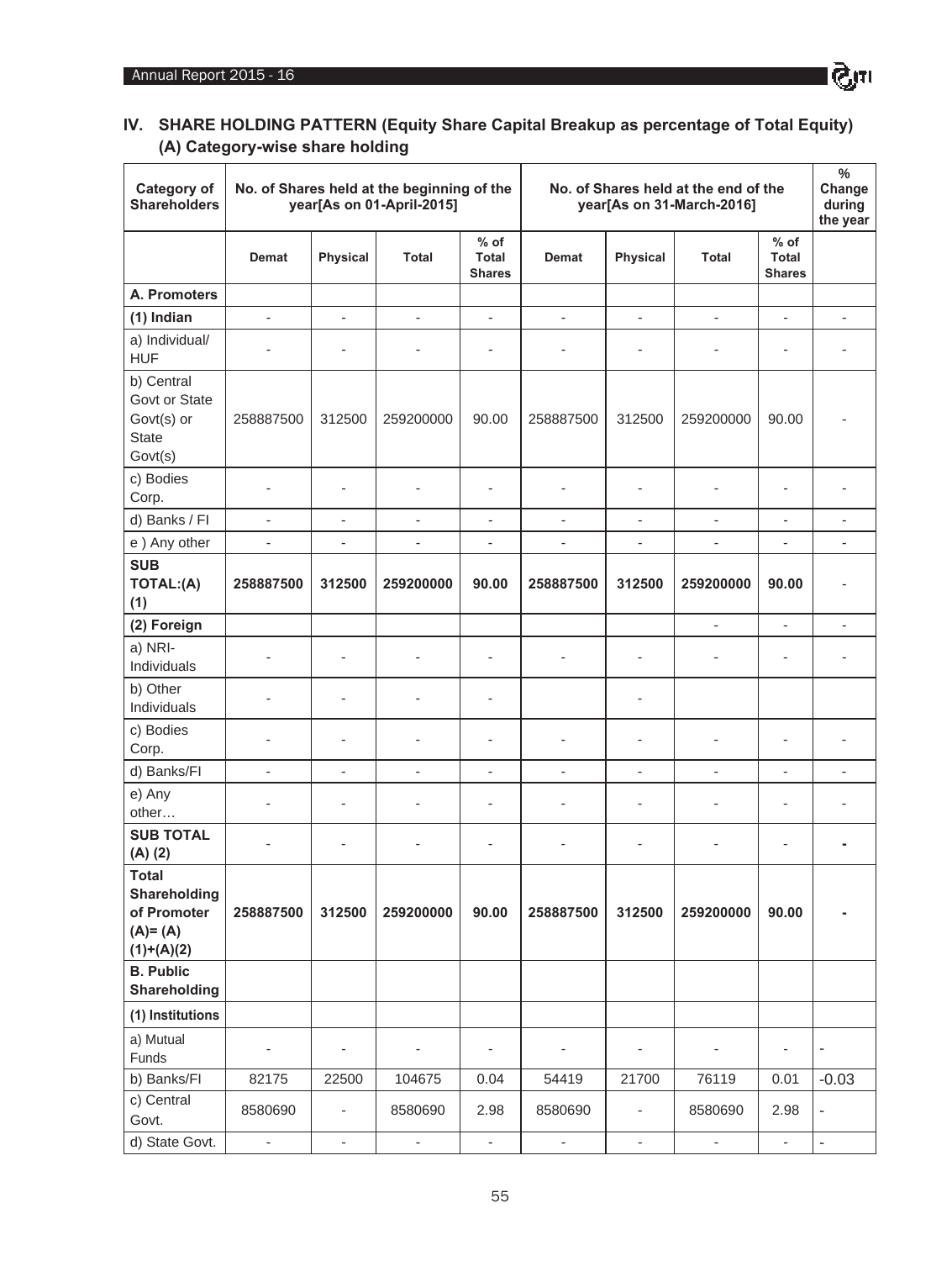| e) Venture<br>Capital Fund                                                             | ٠                        |                          |           | $\overline{\phantom{m}}$ |           |                          |           |        | L,                       |
|----------------------------------------------------------------------------------------|--------------------------|--------------------------|-----------|--------------------------|-----------|--------------------------|-----------|--------|--------------------------|
| f) Insurance<br>Companies                                                              | 1142157                  | 800                      | 1142957   | 0.40                     | 1142157   | 800                      | 1142957   | 0.40   |                          |
| g) FIIS                                                                                | 224600                   | $\overline{\phantom{a}}$ | 224600    | 0.08                     | 24600     | $\overline{\phantom{a}}$ | 24600     | 0.01   | $-0.07$                  |
| h) Foreign                                                                             |                          |                          |           |                          |           |                          |           |        |                          |
| Venture                                                                                |                          |                          |           |                          |           |                          |           |        |                          |
| Capital Funds                                                                          |                          |                          |           |                          |           |                          |           |        |                          |
| i) Others<br>(specify)                                                                 |                          |                          |           |                          |           |                          |           |        |                          |
| <b>SUB TOTAL</b>                                                                       | 10029622                 | 22500                    | 10052122  | 3.49                     | 9801866   | 22500                    | 9824366   | 3.41   | $-0.08$                  |
| $(B)(1)$ :                                                                             |                          |                          |           |                          |           |                          |           |        |                          |
| $(2)$ Non<br>Institutions                                                              |                          |                          |           |                          |           |                          |           |        |                          |
| a) Bodies                                                                              |                          |                          |           |                          |           |                          |           |        |                          |
| corporates                                                                             |                          |                          |           |                          |           |                          |           |        |                          |
| i) Indian                                                                              | 2258225                  | 29300                    | 2287525   | 0.79                     | 1552898   | 28000                    | 1580898   | 0.55   | $-0.24$                  |
| ii) Overseas                                                                           | $\overline{\phantom{a}}$ | ÷,                       | ÷,        | ÷,                       | ä,        | ä,                       | ä,        | ÷,     | L                        |
| b) Individuals<br>i) Individual                                                        |                          |                          |           |                          |           |                          |           |        |                          |
| shareholders                                                                           |                          |                          |           |                          |           |                          |           |        |                          |
| holding                                                                                |                          |                          |           |                          |           |                          |           |        |                          |
| nominal share                                                                          | 12458422                 | 653926                   | 13112348  | 4.55                     | 12533505  | 637866                   | 13171371  | 4.57   | 0.02                     |
| capital upto                                                                           |                          |                          |           |                          |           |                          |           |        |                          |
| ₹1 lakhs                                                                               |                          |                          |           |                          |           |                          |           |        |                          |
| ii) Individuals<br>shareholders<br>holding<br>nominal share<br>capital in<br>excess of | 2619098                  | ä,                       | 2619098   | 0.91                     | 3672489   | ÷,                       | 3672489   | 1.28   | 0.37                     |
| ₹ 1 lakhs<br>c) Others                                                                 |                          |                          |           |                          |           |                          |           |        |                          |
| (specify)                                                                              |                          |                          |           |                          |           |                          |           |        |                          |
| <b>NRI</b>                                                                             | 173946                   | 14200                    | 188146    | 0.07                     | 177146    | 14200                    | 191346    | 0.07   | $\overline{\phantom{a}}$ |
| Clearing<br>Member                                                                     | 467061                   | $\overline{\phantom{a}}$ | 467061    | 0.16                     | 285830    | $\overline{\phantom{a}}$ | 285830    | 0.10   | $-0.06$                  |
| Trust                                                                                  | ÷,                       |                          | ÷,        | ÷,                       |           |                          |           |        |                          |
| <b>SUB TOTAL</b><br>$(B)(2)$ :                                                         | 18050452                 | 697426                   | 18747878  | 6.51                     | 18295568  | 680066                   | 18975634  | 6.59   | 0.08                     |
| <b>Total Public</b><br>Shareholding<br>$(B)= (B)$<br>$(1)+(B)(2)$                      | 28080074                 | 719926                   | 28800000  | 100                      | 28097434  | 702566                   | 28800000  | 100.00 |                          |
| C. Shares<br>held by<br>Custodian<br>for GDRs &<br><b>ADRs</b>                         |                          |                          |           |                          |           |                          |           |        |                          |
| <b>Grand Total</b><br>$(A+B+C)$                                                        | 286967574                | 1032426                  | 288000000 | 100                      | 286984934 | 1015066                  | 288000000 | 100.00 |                          |

∣ह्युग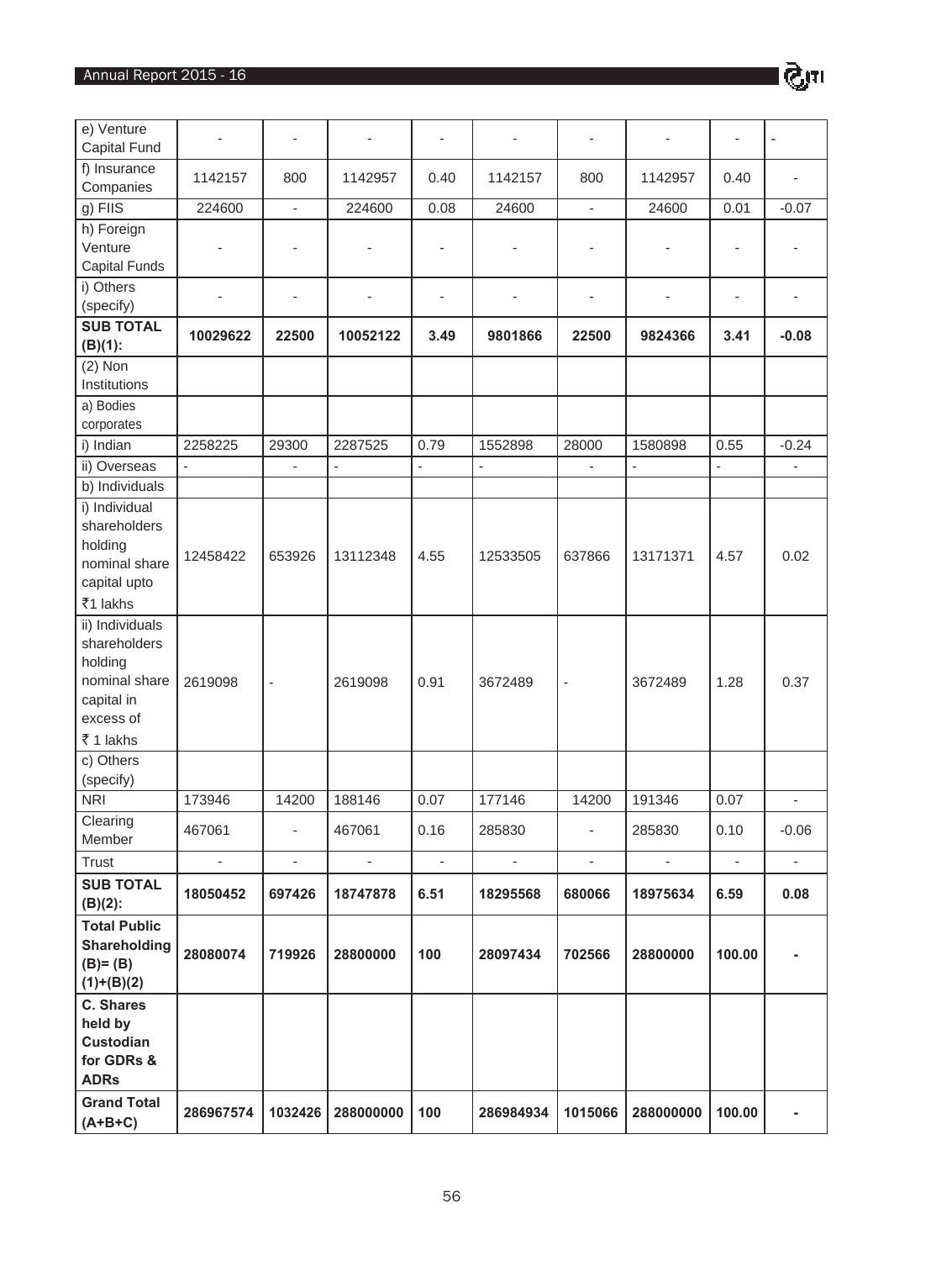

## **B) Shareholding of Promoter**

| <b>SI</b><br>No. | Shareholder's<br><b>Name</b> | Shareholding at the beginning of the<br>year |                                           |                                                              | Shareholding at the end of the year | $\frac{0}{0}$<br>change<br>in share<br>holding<br>during the<br>year |                                                              |  |
|------------------|------------------------------|----------------------------------------------|-------------------------------------------|--------------------------------------------------------------|-------------------------------------|----------------------------------------------------------------------|--------------------------------------------------------------|--|
|                  |                              | No. of<br>shares                             | % of total<br>shares<br>of the<br>company | % of shares<br>pledged /<br>encumbered<br>to total<br>shares | No. of<br>shares                    | % of total<br>shares<br>of the<br>company                            | % of shares<br>pledged /<br>encumbered<br>to total<br>shares |  |
|                  | President of India           | 258887500                                    | 89.89                                     |                                                              | 258887500                           | 89.89                                                                |                                                              |  |
| 2                | Governor of<br>Karnataka     | 312500                                       | 0.11                                      |                                                              | 312500                              | 0.11                                                                 |                                                              |  |
|                  | <b>Total</b>                 | 259200000                                    | 90.00                                     |                                                              | 259200000                           | 90.00                                                                |                                                              |  |

## **C) Change in Promoters' Shareholding (please specify, if there is no change) – No changes**

| SI.<br>No. | <b>Particulars</b>                                                                                                                                                                         |                                                                                 | Shareholding at the beginning of<br>the year | <b>Cumulative Shareholding during</b><br>the year |                                     |  |  |  |
|------------|--------------------------------------------------------------------------------------------------------------------------------------------------------------------------------------------|---------------------------------------------------------------------------------|----------------------------------------------|---------------------------------------------------|-------------------------------------|--|--|--|
|            |                                                                                                                                                                                            | No. of shares                                                                   | % of total shares<br>of the company          | No. of shares                                     | % of total shares<br>of the company |  |  |  |
| 1.         | At the beginning of the year<br>President of India<br>Governor of Karnataka                                                                                                                | 258887500<br>312500                                                             | 89.89<br>0.11                                | 258887500<br>312500                               | 89.89<br>0.11                       |  |  |  |
| 2.         | Date wise Increase / Decrease in<br>Promoters Share holding during<br>the year specifying the reasons for<br>increase / decrease (e.g. allotment /<br>transfer / bonus/ sweat equity etc): | Not Applicable as there is no change in shareholding during the year<br>2015-16 |                                              |                                                   |                                     |  |  |  |
| 3.         | At the end of the year<br>President of India<br>Governor of Karnataka                                                                                                                      | 258887500<br>312500                                                             | 89.89<br>0.11                                | 258887500<br>312500                               | 89.89<br>0.11                       |  |  |  |

## **D) Shareholding Pattern of top ten Shareholders:**

## **(Other than Directors, Promoters and Holders of GDRs and ADRs):**

| <b>SI</b><br><b>No</b> | For each of top 10                                | Shareholding at the<br>beginning of the<br>period - 01.04.2015 |                                           |             | Increase/<br>decrease       |        | <b>Cumulative</b><br>shareholding<br>during the periiod -<br>31.03.2016 |                                           |
|------------------------|---------------------------------------------------|----------------------------------------------------------------|-------------------------------------------|-------------|-----------------------------|--------|-------------------------------------------------------------------------|-------------------------------------------|
|                        | shareholders                                      | No. of<br>shares                                               | % of total<br>shares<br>of the<br>company | <b>Date</b> | In share<br>holding         | Reason | No of<br>shares                                                         | % of total<br>shares<br>of the<br>company |
| 1.                     | <b>Special National</b><br><b>Investment Fund</b> | 8580690                                                        | 2.98                                      | 01.04.2015  | No Movement During The Year |        |                                                                         |                                           |
|                        |                                                   |                                                                |                                           | 31.03.2016  | $\bf{0}$                    |        | 8580690                                                                 | 2.98                                      |
| 2.                     | Life Insurance<br>Corporation of India            | 1142157                                                        | 0.40                                      | 01.04.2015  | No Movement During The Year |        |                                                                         |                                           |
|                        |                                                   |                                                                |                                           | 31.03.2016  | 1142157<br>$\bf{0}$         |        | 0.40                                                                    |                                           |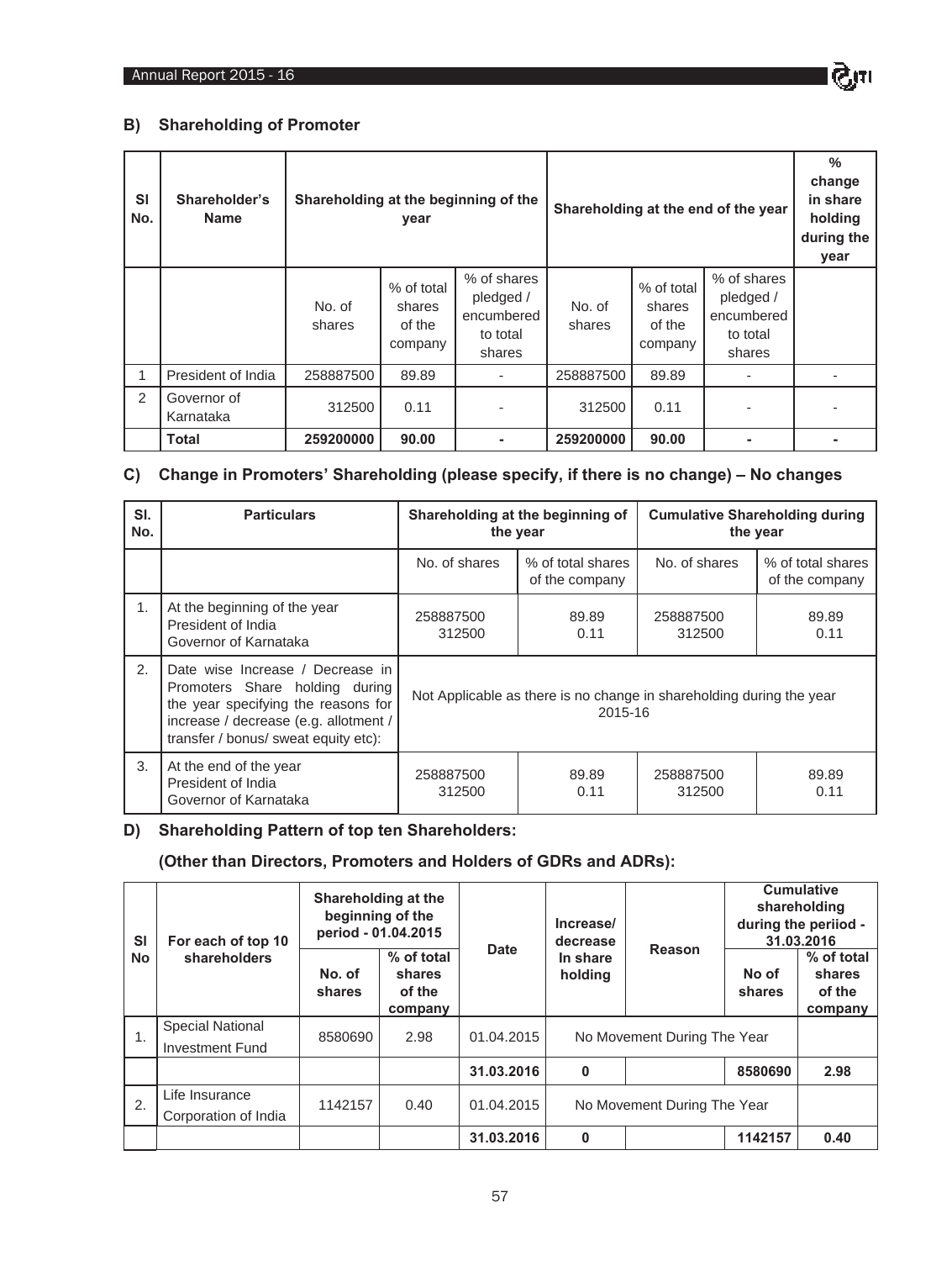| 3. | <b>Manog Securities</b><br>Pvt Ltd | 145000 | 0.05 | 01.04.2015 | 0        |                             | 145000 | 0.05 |
|----|------------------------------------|--------|------|------------|----------|-----------------------------|--------|------|
|    |                                    |        |      | 10.04.2015 | $-85000$ | <b>TRANSFER</b>             | 60000  | 0.02 |
|    |                                    |        |      | 31.07.2015 | 1        | <b>TRANSFER</b>             | 60001  | 0.02 |
|    |                                    |        |      | 25.12.2015 | $-40001$ | <b>TRANSFER</b>             | 20000  | 0.01 |
|    |                                    |        |      | 31.03.2016 | 0        |                             | 20000  | 0.01 |
| 4. | Aurang Zeb                         | 133040 | 0.05 | 01.04.2015 |          | No Movement During The Year |        |      |
|    |                                    |        |      | 31.03.2016 | 0        |                             | 133040 | 0.05 |
| 5. | Karvy Stock Broking<br>Ltd         | 118934 | 0.04 | 01.04.2015 | 0        |                             | 118934 | 0.04 |
|    |                                    |        |      | 10.04.2015 | $-2386$  | <b>TRANSFER</b>             | 116548 | 0.04 |
|    |                                    |        |      | 17.04.2015 | 12334    | <b>TRANSFER</b>             | 128882 | 0.04 |
|    |                                    |        |      | 24.04.2015 | $-12722$ | <b>TRANSFER</b>             | 116160 | 0.04 |
|    |                                    |        |      | 01.05.2015 | 360      | <b>TRANSFER</b>             | 116520 | 0.04 |
|    |                                    |        |      | 08.05.2015 | 2741     | <b>TRANSFER</b>             | 119261 | 0.04 |
|    |                                    |        |      | 15.05.2015 | 2662     | <b>TRANSFER</b>             | 121923 | 0.04 |
|    |                                    |        |      | 22.05.2015 | $-9960$  | <b>TRANSFER</b>             | 111963 | 0.04 |
|    |                                    |        |      | 29.05.2015 | 804      | <b>TRANSFER</b>             | 112767 | 0.04 |
|    |                                    |        |      | 05.06.2015 | 4096     | <b>TRANSFER</b>             | 116863 | 0.04 |
|    |                                    |        |      | 12.06.2015 | $-2270$  | <b>TRANSFER</b>             | 114593 | 0.04 |
|    |                                    |        |      | 19.06.2015 | $-3381$  | <b>TRANSFER</b>             | 111212 | 0.04 |
|    |                                    |        |      | 26.06.2015 | 4791     | <b>TRANSFER</b>             | 116003 | 0.04 |
|    |                                    |        |      | 30.06.2015 | 6733     | <b>TRANSFER</b>             | 122736 | 0.04 |
|    |                                    |        |      | 03.07.2015 | 264      | <b>TRANSFER</b>             | 123000 | 0.04 |
|    |                                    |        |      | 10.07.2015 | 2183     | <b>TRANSFER</b>             | 125183 | 0.04 |
|    |                                    |        |      | 17.07.2015 | 38384    | <b>TRANSFER</b>             | 163567 | 0.06 |
|    |                                    |        |      | 24.07.2015 | 3176     | <b>TRANSFER</b>             | 166743 | 0.06 |
|    |                                    |        |      | 31.07.2015 | $-5351$  | <b>TRANSFER</b>             | 161392 | 0.06 |
|    |                                    |        |      | 07.08.2015 | $-17439$ | <b>TRANSFER</b>             | 143953 | 0.05 |
|    |                                    |        |      | 14.08.2015 | 304      | <b>TRANSFER</b>             | 144257 | 0.05 |
|    |                                    |        |      | 21.08.2015 | $-10885$ | <b>TRANSFER</b>             | 133372 | 0.05 |
|    |                                    |        |      | 28.08.2015 | $-22812$ | <b>TRANSFER</b>             | 110560 | 0.04 |
|    |                                    |        |      | 04.09.2015 | 6597     | <b>TRANSFER</b>             | 117157 | 0.04 |
|    |                                    |        |      | 11.09.2015 | $-5736$  | <b>TRANSFER</b>             | 111421 | 0.04 |
|    |                                    |        |      | 18.09.2015 | $-1931$  | <b>TRANSFER</b>             | 109490 | 0.04 |
|    |                                    |        |      | 25.09.2015 | 6927     | <b>TRANSFER</b>             | 116417 | 0.04 |
|    |                                    |        |      | 30.09.2015 | $-944$   | <b>TRANSFER</b>             | 115473 | 0.04 |
|    |                                    |        |      | 01.10.2015 | 1191     | <b>TRANSFER</b>             | 116664 | 0.04 |
|    |                                    |        |      | 09.10.2015 | 2244     | <b>TRANSFER</b>             | 118908 | 0.04 |
|    |                                    |        |      | 16.10.2015 | 40       | <b>TRANSFER</b>             | 118948 | 0.04 |
|    |                                    |        |      | 23.10.2015 | $-1675$  | <b>TRANSFER</b>             | 117273 | 0.04 |
|    |                                    |        |      | 30.10.2015 | $-474$   | <b>TRANSFER</b>             | 116799 | 0.04 |
|    |                                    |        |      | 06.11.2015 | $-1670$  | <b>TRANSFER</b>             | 115129 | 0.04 |
|    |                                    |        |      | 13.11.2015 | 2060     | <b>TRANSFER</b>             | 117189 | 0.04 |
|    |                                    |        |      | 20.11.2015 | 4728     | <b>TRANSFER</b>             | 121917 | 0.04 |
|    |                                    |        |      | 27.11.2015 | $-6131$  | <b>TRANSFER</b>             | 115786 | 0.04 |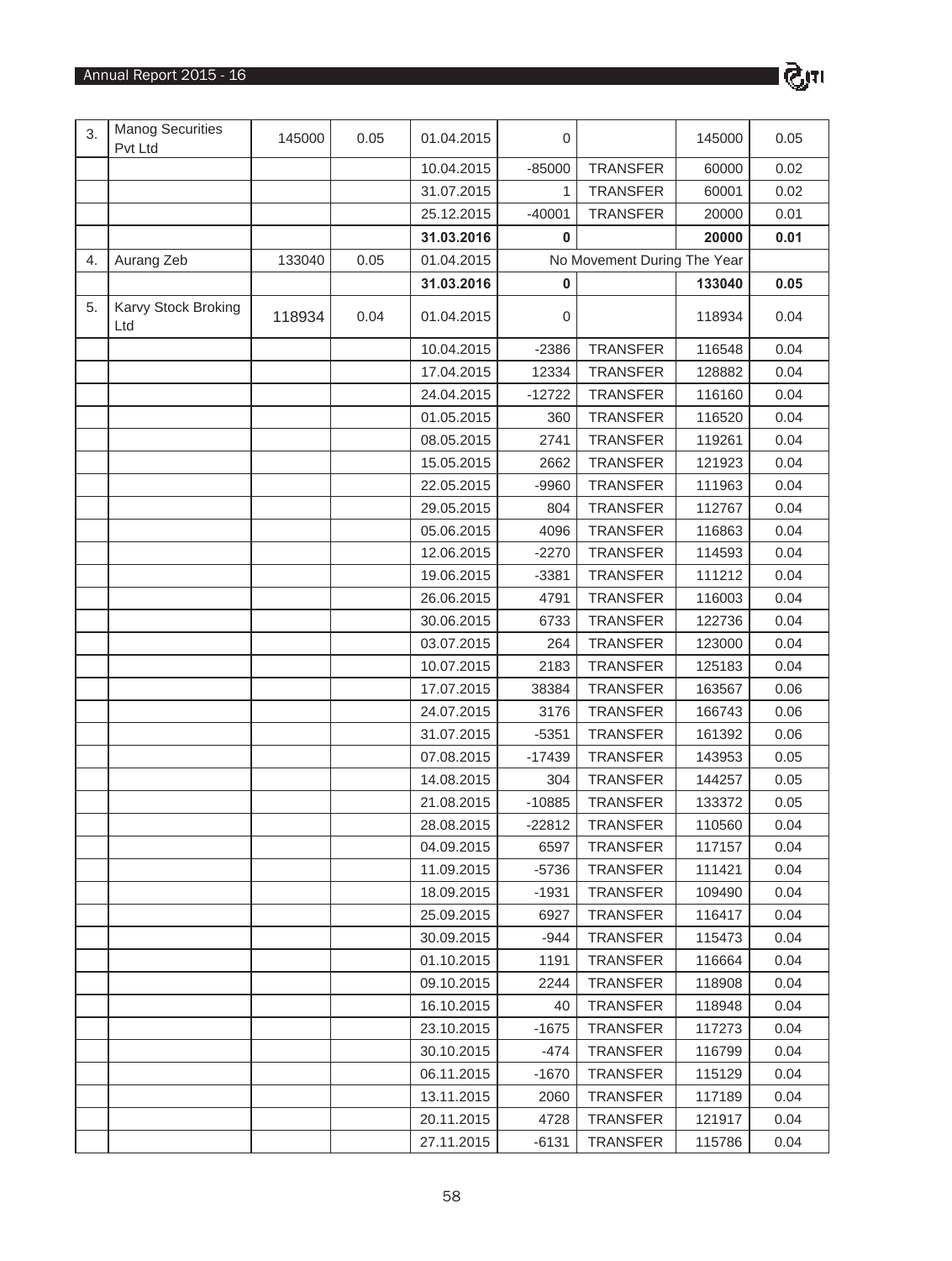

|    |                               |        |      | 04.12.2015 | $-13214$    | <b>TRANSFER</b> | 102572      | 0.04 |
|----|-------------------------------|--------|------|------------|-------------|-----------------|-------------|------|
|    |                               |        |      | 11.12.2015 | 1261        | <b>TRANSFER</b> | 103833      | 0.04 |
|    |                               |        |      | 18.12.2015 | 756         | <b>TRANSFER</b> | 104589      | 0.04 |
|    |                               |        |      | 25.12.2015 | 255         | <b>TRANSFER</b> | 104844      | 0.04 |
|    |                               |        |      | 31.12.2015 | 3247        | <b>TRANSFER</b> | 108091      | 0.04 |
|    |                               |        |      | 01.01.2016 | 2590        | <b>TRANSFER</b> | 110681      | 0.04 |
|    |                               |        |      | 08.01.2016 | $-6440$     | <b>TRANSFER</b> | 104241      | 0.04 |
|    |                               |        |      | 15.01.2016 | 5340        | <b>TRANSFER</b> | 109581      | 0.04 |
|    |                               |        |      | 22.01.2016 | 1750        | <b>TRANSFER</b> | 111331      | 0.04 |
|    |                               |        |      | 29.01.2016 | 4185        | <b>TRANSFER</b> | 115516      | 0.04 |
|    |                               |        |      | 05.02.2016 | $-650$      | <b>TRANSFER</b> | 114866      | 0.04 |
|    |                               |        |      | 12.02.2016 | 3763        | <b>TRANSFER</b> | 118629      | 0.04 |
|    |                               |        |      | 19.02.2016 | 349         | <b>TRANSFER</b> | 118978      | 0.04 |
|    |                               |        |      | 26.02.2016 | 3883        | <b>TRANSFER</b> | 122861      | 0.04 |
|    |                               |        |      | 04.03.2016 | $-406$      | <b>TRANSFER</b> | 122455      | 0.04 |
|    |                               |        |      | 11.03.2016 | 5087        | <b>TRANSFER</b> | 127542      | 0.04 |
|    |                               |        |      | 18.03.2016 | $-1789$     | <b>TRANSFER</b> | 125753      | 0.04 |
|    |                               |        |      | 25.03.2016 | 18030       | TRANSFER        | 143783      | 0.05 |
|    |                               |        |      | 31.03.2016 | $-1715$     | <b>TRANSFER</b> | 142068      | 0.05 |
| 6. | <b>Escorts Securities Ltd</b> | 103247 | 0.04 | 01.04.2015 |             |                 | 103247      | 0.04 |
|    |                               |        |      | 10.04.2015 | 10000       | <b>TRANSFER</b> | 113247      | 0.04 |
|    |                               |        |      | 17.04.2015 | $-5000$     | <b>TRANSFER</b> | 108247      | 0.04 |
|    |                               |        |      | 24.04.2015 | 500         | <b>TRANSFER</b> | 108747      | 0.04 |
|    |                               |        |      | 01.05.2015 | 6200        | <b>TRANSFER</b> | 114947      | 0.04 |
|    |                               |        |      | 08.05.2015 | $-1800$     | <b>TRANSFER</b> | 113147      | 0.04 |
|    |                               |        |      | 29.05.2015 | 700         | TRANSFER        | 113847      | 0.04 |
|    |                               |        |      | 05.06.2015 | $-700$      | <b>TRANSFER</b> | 113147      | 0.04 |
|    |                               |        |      | 19.06.2015 | $-1000$     | <b>TRANSFER</b> | 112147      | 0.04 |
|    |                               |        |      | 26.06.2015 | $-5500$     | <b>TRANSFER</b> | 106647      | 0.04 |
|    |                               |        |      | 10.07.2015 | 2000        | <b>TRANSFER</b> | 108647      | 0.04 |
|    |                               |        |      | 17.07.2015 | $-16300$    | TRANSFER        | 92347       | 0.03 |
|    |                               |        |      | 07.08.2015 | $-3200$     | <b>TRANSFER</b> | 89147       | 0.03 |
|    |                               |        |      | 14.08.2015 | $-3000$     | <b>TRANSFER</b> | 86147       | 0.03 |
|    |                               |        |      | 21.08.2015 | $-6000$     | <b>TRANSFER</b> | 80147       | 0.03 |
|    |                               |        |      | 28.08.2015 | 3000        | <b>TRANSFER</b> | 83147       | 0.03 |
|    |                               |        |      | 16.10.2015 | $-2000$     | <b>TRANSFER</b> | 81147       | 0.03 |
|    |                               |        |      | 06.11.2015 | $-4000$     | <b>TRANSFER</b> | 77147       | 0.03 |
|    |                               |        |      | 13.11.2015 | $-500$      | <b>TRANSFER</b> | 76647       | 0.03 |
|    |                               |        |      | 20.11.2015 | 1500        | <b>TRANSFER</b> | 78147       | 0.03 |
|    |                               |        |      | 04.12.2015 | $-1500$     | <b>TRANSFER</b> | 76647       | 0.03 |
|    |                               |        |      | 31.03.2016 | $\mathbf 0$ |                 | 76647       | 0.03 |
| 7. | Leman Diversified Fund        | 100000 | 0.03 | 01.04.2015 |             |                 | 100000      | 0.03 |
|    |                               |        |      | 26.02.2016 | $-86429$    | <b>TRANSFER</b> | 13571       | 0.00 |
|    |                               |        |      | 04.03.2016 | $-13571$    | <b>TRANSFER</b> | 0           | 0.00 |
|    |                               |        |      | 31.03.2016 | 0           |                 | $\mathbf 0$ | 0.00 |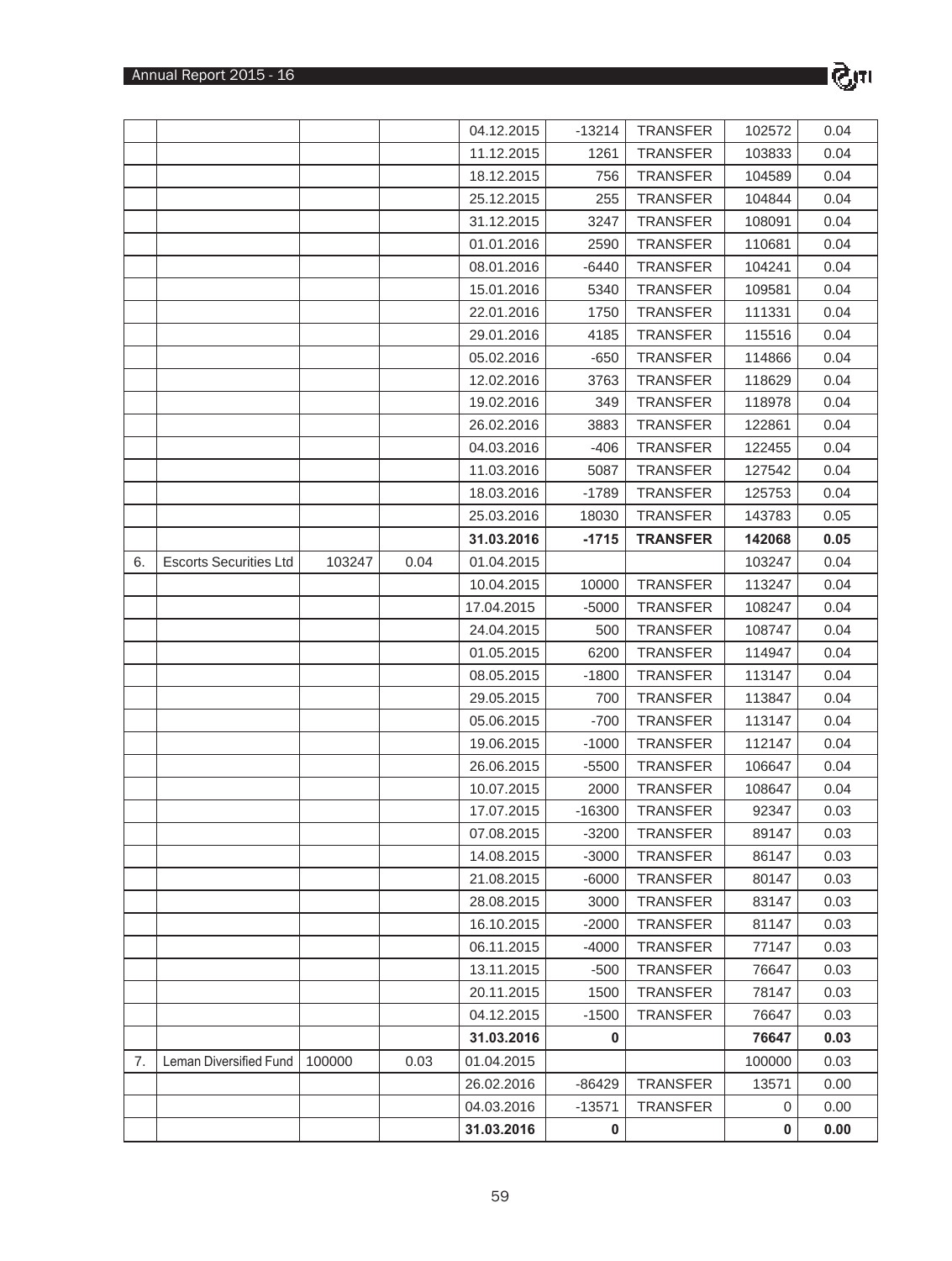| 8.  | <b>Rbc Financial</b><br>Services Pvt Ltd | 100000 | 0.03 | 01.04.2015 |                             |                 | 100000      | 0.03 |
|-----|------------------------------------------|--------|------|------------|-----------------------------|-----------------|-------------|------|
|     |                                          |        |      | 30.06.2015 | $-100000$                   | <b>TRANSFER</b> | $\Omega$    | 0.00 |
|     |                                          |        |      | 03.07.2015 | 1000                        | <b>TRANSFER</b> | 1000        | 0.00 |
|     |                                          |        |      | 17.07.2015 | $-800$                      | <b>TRANSFER</b> | 200         | 0.00 |
|     |                                          |        |      | 24.07.2015 | 800                         | <b>TRANSFER</b> | 1000        | 0.00 |
|     |                                          |        |      | 07.08.2015 | $-1000$                     | <b>TRANSFER</b> | 0           | 0.00 |
|     |                                          |        |      | 16.10.2015 | 100                         | <b>TRANSFER</b> | 100         | 0.00 |
|     |                                          |        |      | 23.10.2015 | 700                         | <b>TRANSFER</b> | 800         | 0.00 |
|     |                                          |        |      | 20.11.2015 | 1000                        | <b>TRANSFER</b> | 1800        | 0.00 |
|     |                                          |        |      | 27.11.2015 | $-1300$                     | <b>TRANSFER</b> | 500         | 0.00 |
|     |                                          |        |      | 04.12.2015 | $-500$                      | <b>TRANSFER</b> | 0           | 0.00 |
|     |                                          |        |      | 31.03.2016 | 0                           |                 | 0           | 0.00 |
| 9.  | Bridge India Fund                        | 100000 | 0.03 | 01.04.2015 |                             |                 | 100000      | 0.03 |
|     |                                          |        |      | 26.02.2016 | $-100000$                   | <b>TRANSFER</b> | 0           | 0.00 |
|     |                                          |        |      | 31.03.2016 | 0                           |                 | $\mathbf 0$ | 0.00 |
| 10. | <b>Vinay Mittal</b>                      | 100000 | 0.03 | 01.04.2015 | No Movement During The Year |                 |             |      |
|     |                                          |        |      | 31.03.2016 | 0                           |                 | 100000      | 0.03 |

दुम

## **E) Shareholding of Directors and Key Managerial Personnel:**

| <b>SI</b><br>No. | Shareholding of each Directors and each Key<br><b>Managerial Personnel</b> | Shareholding at the<br>beginning<br>of the year |               | <b>Cumulative</b><br><b>Shareholding during</b><br>the<br>year |               |
|------------------|----------------------------------------------------------------------------|-------------------------------------------------|---------------|----------------------------------------------------------------|---------------|
|                  |                                                                            | No. of                                          | % of total    | No. of                                                         | % of total    |
|                  |                                                                            | shares                                          | shares of the | shares                                                         | shares of the |
|                  |                                                                            |                                                 | company       |                                                                | company       |
|                  | At the beginning of the year                                               |                                                 | ---           | $---$                                                          |               |
|                  | Date wise Increase / Decrease in Share holding during                      |                                                 |               |                                                                |               |
|                  | the year specifying the reasons for increase / decrease                    |                                                 |               |                                                                |               |
|                  | (e.g. allotment / transfer / bonus/ sweat equity etc.):                    |                                                 |               |                                                                |               |
|                  | At the end of the year                                                     |                                                 |               |                                                                |               |

**Note :** None of the directors and KMPs hold any shares of the Company as on 31.03.2016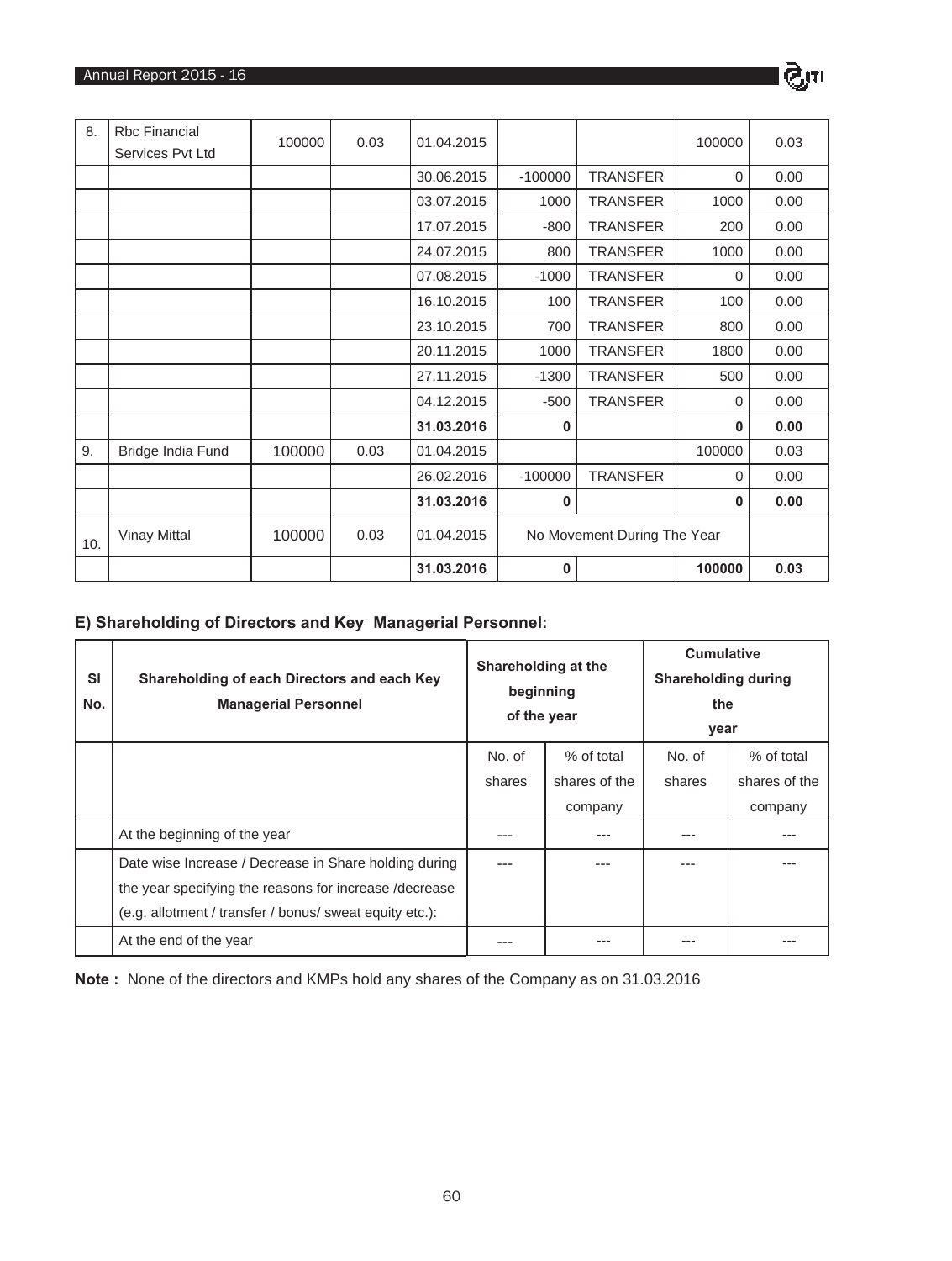$(\bar{\tau}$  in Lacs)

टेग़

|                                                     | <b>Secured Loans</b><br>excluding<br>deposits | Unsecured<br>Loans | <b>Deposits</b> | Total<br><b>Indebtedness</b> |  |  |  |
|-----------------------------------------------------|-----------------------------------------------|--------------------|-----------------|------------------------------|--|--|--|
| Indebtedness at the beginning of the financial year |                                               |                    |                 |                              |  |  |  |
| <b>Principal Amount</b><br>i)                       | 92,083.08                                     | 30.000.00          | Nil             | 1,22,083.08                  |  |  |  |
| Interest due but not paid<br>ii)                    | Nil                                           | Nil                | Nil             | Nil                          |  |  |  |
| iii) Interest accrued but not due                   | Nil                                           | 156.20             | Nil             | 156.20                       |  |  |  |
| Total (i+ii+iii)                                    | 92,083.08                                     | 30,156.20          | <b>Nil</b>      | 1,22,239.28                  |  |  |  |
| Change in Indebtedness during the financial year    |                                               |                    |                 |                              |  |  |  |
| * Addition (Interest accrued but not due)           | Nil                                           | 300.00             | Nil             | 300.00                       |  |  |  |
| * Reduction                                         | (8, 191.66)                                   | Nil                | Nil             | (8, 191.66)                  |  |  |  |
| <b>Net Change</b>                                   | (8, 191.66)                                   | 300.00             | <b>Nil</b>      | (7,891.66)                   |  |  |  |
| Indebtedness at the end of the financial year       |                                               |                    |                 |                              |  |  |  |
| <b>Principal Amount</b><br>i)                       | 83,891.42                                     | 30,000.00          | Nil             | 1,13,891.42                  |  |  |  |
| Interest due but not paid<br>ii)                    | Nil                                           | Nil                | Nil             | Nil                          |  |  |  |
| iii) Interest accrued but not due                   | Nil                                           | 456.20             | Nil             | 456.20                       |  |  |  |
| Total (i+ii+iii)                                    | 83,891.42                                     | 30,456.20          | <b>Nil</b>      | 1,14,347.62                  |  |  |  |

## **VI. REMUNERATION OF DIRECTORS AND KEY MANAGERIAL PERSONNEL-**

A. Remuneration to Managing Director, Whole-time Directors and/or Manager:

 $(in \overline{\tau})$ 

| SI.<br>No. | <b>Particulars of</b><br><b>Remuneration</b>                                              |                       | Name of MD/WTD/ Manager |                     |                |                                  |                    |         |  |  |  |
|------------|-------------------------------------------------------------------------------------------|-----------------------|-------------------------|---------------------|----------------|----------------------------------|--------------------|---------|--|--|--|
|            |                                                                                           | Shri<br>KL<br>Dhingra | Shri<br>K K<br>Gupta    | Shri<br>PK<br>Gupta | Shri<br>S Gopu | Dr Janaki<br>Anantha<br>krishnan | Shri K<br>Alagesan |         |  |  |  |
|            | Gross salary                                                                              |                       |                         |                     |                |                                  |                    |         |  |  |  |
|            | (a) Salary as per provisions<br>contained in section 17(1)<br>of the Income-tax Act, 1961 | 750496                | 1394795                 | 1161189             | 1104636        | 1086925                          | 185280             | 5683321 |  |  |  |
|            | (b) Value of perquisites u/s<br>17(2) Income-tax Act, 1961                                | 45914                 | 103022                  | 172378              | 163899         | 161240                           | 27642              | 674095  |  |  |  |
|            | (c) Profits in lieu of salary<br>section<br>under<br>17(3)<br>Income- tax Act, 1961       | ---                   | ---                     | ---                 | ---            | ---                              | ---                |         |  |  |  |
| 2          | <b>Stock Option</b>                                                                       | ---                   | ---                     | ---                 | ---            | ---                              | $---$              |         |  |  |  |
| 3          | <b>Sweat Equity</b>                                                                       | $---$                 | ---                     | ---                 | ---            | ---                              | $- - -$            | ---     |  |  |  |
| 4          | Commission<br>- as % of profit<br>- others, specify                                       | ---                   | ---                     | ---                 |                | ---                              | ---                |         |  |  |  |
| 5          | Others, please specify PF                                                                 | 37070                 | 83006                   | 138910              | 132126         | ---                              | 22162              | 413274  |  |  |  |
|            | Total (A)                                                                                 | 833480                | 1580823                 | 1472477             | 1400661        | 1248165                          | 235084             | 6770690 |  |  |  |
|            | Ceiling as per the Act                                                                    |                       |                         |                     |                |                                  |                    |         |  |  |  |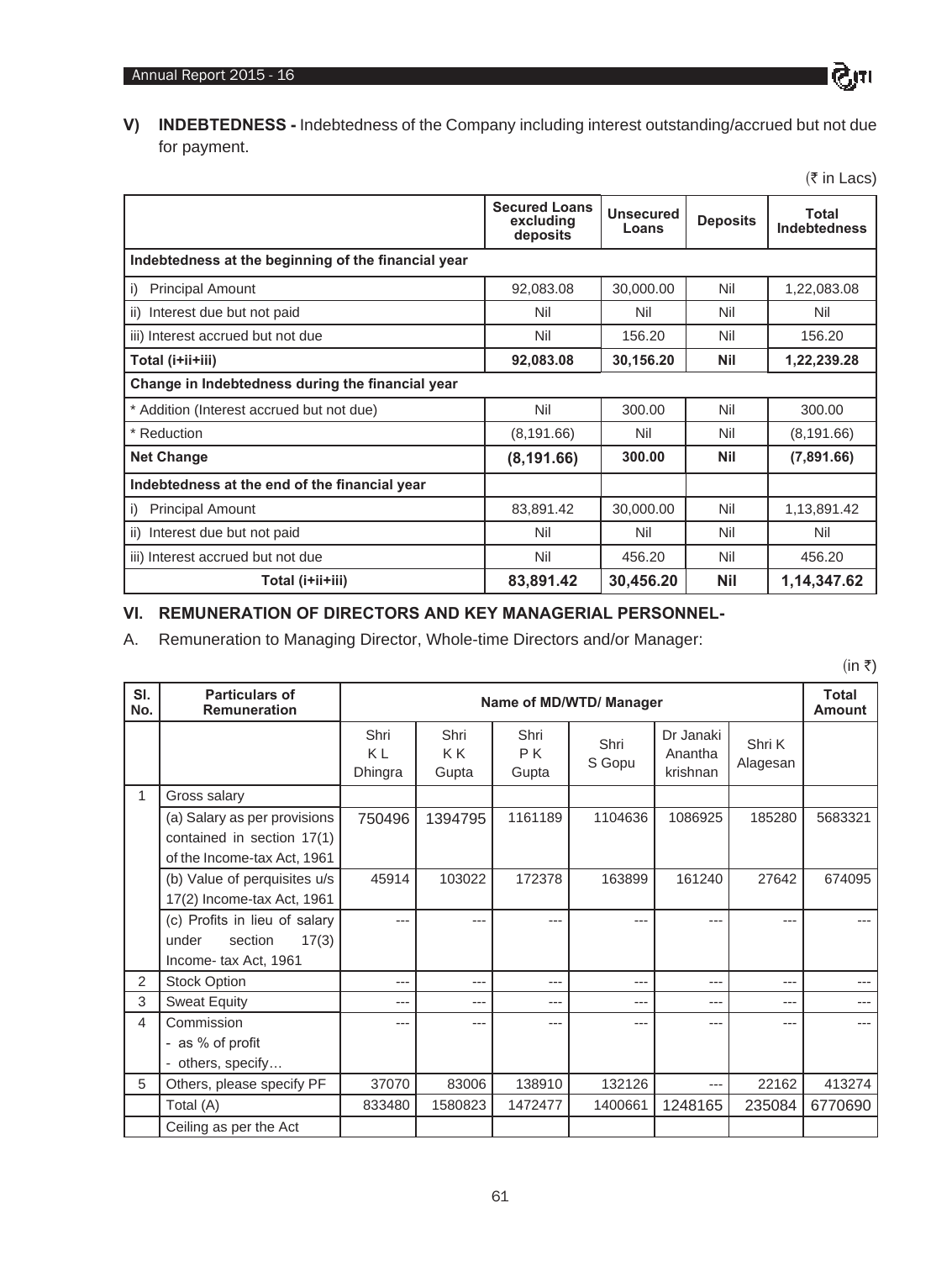## **B. Remuneration to other directors**

|                | (in ₹)                                         |                     |                                   |                          |                                  |                 |  |  |  |  |  |
|----------------|------------------------------------------------|---------------------|-----------------------------------|--------------------------|----------------------------------|-----------------|--|--|--|--|--|
| SI.<br>No.     | <b>Particulars of Remuneration</b>             |                     |                                   | <b>Name of Directors</b> |                                  | Total<br>Amount |  |  |  |  |  |
|                | <b>Independent Directors</b>                   | Shri<br>Ramesh Bhat | Shri<br><b>Dhirendra</b><br>Singh | Dr.M.J.Zarabi            | Shri Saday<br>Krishna<br>Kanoria |                 |  |  |  |  |  |
| 1              | Fee for attending board /committee<br>meetings | 18000               | 15000                             | 12000                    | 6000                             | 51000           |  |  |  |  |  |
|                | Commission                                     | ---                 | ---                               | ---                      | ---                              | ---             |  |  |  |  |  |
|                | Others, please specify                         | ---                 | $---$                             | $---$                    | ---                              | ---             |  |  |  |  |  |
|                | Total (1)                                      | 18000               | 15000                             | 12000                    | 6000                             | 51000           |  |  |  |  |  |
|                | <b>Other Non-Executive Directors</b>           |                     |                                   |                          |                                  |                 |  |  |  |  |  |
|                | Fee for attending board committee<br>meetings  | ---                 | ---                               |                          |                                  | ---             |  |  |  |  |  |
|                | Commission                                     | ---                 | $---$                             | ---                      | ---                              | ---             |  |  |  |  |  |
| $\overline{2}$ | Others, please specify                         | ---                 | ---                               | ---                      | ---                              | ---             |  |  |  |  |  |
|                | Total (2)                                      | ---                 | $---$                             | ---                      | ---                              | ---             |  |  |  |  |  |
|                | Total $(B)=(1+2)$                              | 18000               | 15000                             | 12000                    | 6000                             | 51000           |  |  |  |  |  |
|                | <b>Total Managerial Remuneration</b>           | N.A                 | N.A                               | N.A                      | N.A                              | N.A             |  |  |  |  |  |
|                | Overall Ceiling as per the Act                 | N.A                 | N.A                               | N.A                      | N.A                              | N.A             |  |  |  |  |  |

## **C. Remuneration to Key Managerial Personnel other than MD/Manager/WTD**

 $(in \overline{\tau})$ 

| SI.<br>No. | <b>Particulars of Remuneration</b>                 | <b>Key Managerial Personnel</b> |                |            |                     |              |  |  |
|------------|----------------------------------------------------|---------------------------------|----------------|------------|---------------------|--------------|--|--|
|            |                                                    | <b>CEO</b>                      | $\mathsf{cs}$  | <b>CFO</b> |                     | <b>Total</b> |  |  |
|            |                                                    |                                 | Mrs S Shanmuga | Shri S V R | Dr. Janaki          |              |  |  |
|            |                                                    |                                 | Priya          | Murthy     | Anantha<br>Krishnan |              |  |  |
|            | Gross salary                                       |                                 |                |            |                     |              |  |  |
|            | (a) Salary as per provisions contained in section  |                                 | 610532         | 184414     | 1086925             | 1881871      |  |  |
|            | 17(1) of the Income-tax Act, 1961                  |                                 |                |            |                     |              |  |  |
|            | (b) Value of perquisites u/s 17(2) Income-tax Act, | ---                             |                | 25538      | 161240              | 186778       |  |  |
|            | 1961                                               |                                 |                |            |                     |              |  |  |
|            | (c) Profits in lieu of salary under section 17(3)  |                                 |                |            |                     |              |  |  |
|            | Income-tax Act, 1961                               |                                 |                |            |                     |              |  |  |
| 2          | <b>Stock Option</b>                                | ---                             |                |            |                     |              |  |  |
| 3          | <b>Sweat Equity</b>                                | $---$                           |                |            |                     |              |  |  |
| 4          | Commission                                         | ---                             |                |            |                     |              |  |  |
|            | - as % of profit                                   | $---$                           |                |            |                     |              |  |  |
|            | others, specify                                    | ---                             |                |            |                     |              |  |  |
| 5          | Others, please specify PF                          | ---                             | 64894          | 22043      | ---                 | 86937        |  |  |
|            | Total                                              | ---                             | 675426         | 231995     | 1248165             | 2155586      |  |  |

## **VII. PENALTIES / PUNISHMENT/ COMPOUNDING OF OFFENCES:**

There were no penalties, punishment / compounding of offences for breach of any section of Companies Act against the Company or its Directors or other officers in default, if any, during the year.

टेग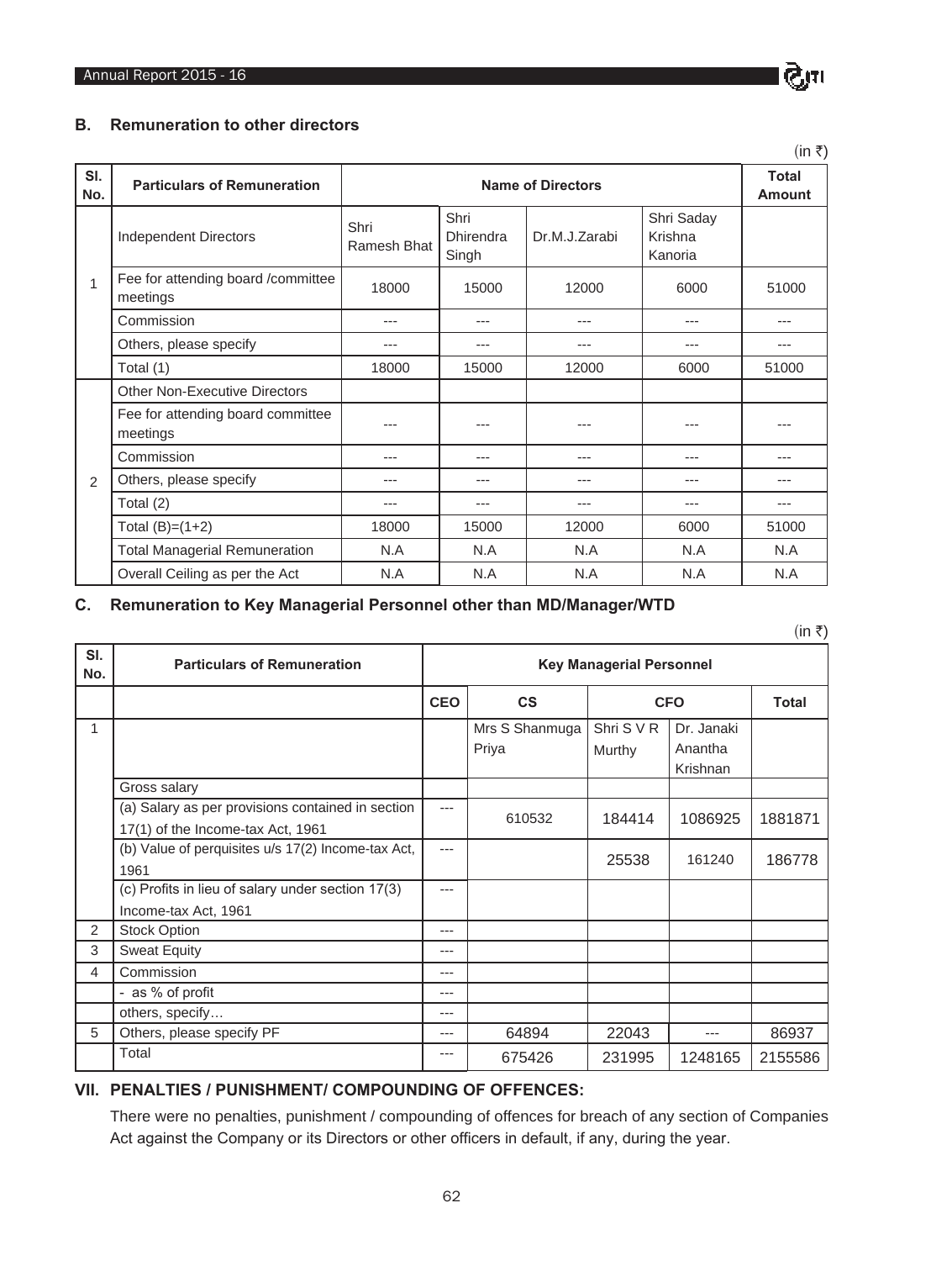

#### **I. Industry Structure**

The Indian telecommunications industry is one of the fastest growing in the world. According to the Telecom Regulatory Authority of India (TRAI), the telephone subscriber base in the country reached 1058.86 million, with a tele-density of 83.36 % at the end of March 31, 2016. The industry has witnessed consistent growth during the last year on account of several factors, like, increased use of wireless network for broadband connectivity, launch of 4G networks by operators, growth of e-commerce etc. The market is also abuzz with high speed broadband connectivity to villages on pan India basis to provide e-governance solutions to rural masses. Wireless networks, broadband penetration at all corners, affordable smart phones and single click applications for variety of services, like e-commerce, e-governance, e-education, e-health etc. drive the Indian communication industry to create a "Digital India" in the coming years.

The booming domestic telecom market has been attracting huge amounts of investment which is likely to accelerate with the entry of new players and launch of new services. Government's initiatives to boost indigenous manufacturing through several new policies and "Make in India" will drive electronics manufacturing in the country.

The communication industry scenario is very bright for business in Defence sector also. The government's capex plan for investment in Defence sector in the coming years is huge and there is a significant part earmarked for communication domain.

ITI, being an electronics manufacturing PSU in the telecommunication industry, has the distinctive edge to gain from the opportunities arising out of the boom in electronics and communication market in the country.

#### **II. Opportunities and Threats:**

As stated above, there is a huge opportunity in electronics manufacturing and communication services. There are many other business opportunities in the field of Defence electronics and communications, Solar power solutions, Energy storage products etc. and ITI has already ventured in to many of these areas, like solar panel manufacturing etc. There are huge opportunities in the service sector also. ITI has already been part of the Government projects, like National Population Register, Socio Economic & Caste Census etc. With thrust towards providing Government services through digital means, there are many opportunities to provide e-governance applications and services at central and state government levels.

The Government has approved a revival plan for ITI with a funding support of  $\bar{\tau}$  4156.79 Cr. This package consists of  $\bar{\tau}$  2264 Crore as equity towards up-gradation of manufacturing infrastructure in all the plants of ITI for implementation of new projects. Government had already released ₹ 192 Crore as first phase disbursement to the Company towards capital expenditure under revival plan and has made an allocation of  $\bar{\tau}$  80 Crores for capex for the year 2016-17. The infrastructure up-gradation for implementation of various projects is completed at different plants of ITI and the projects are under implementation. This support from the Government will help ITI to go into manufacturing of products in different market domains in a big way.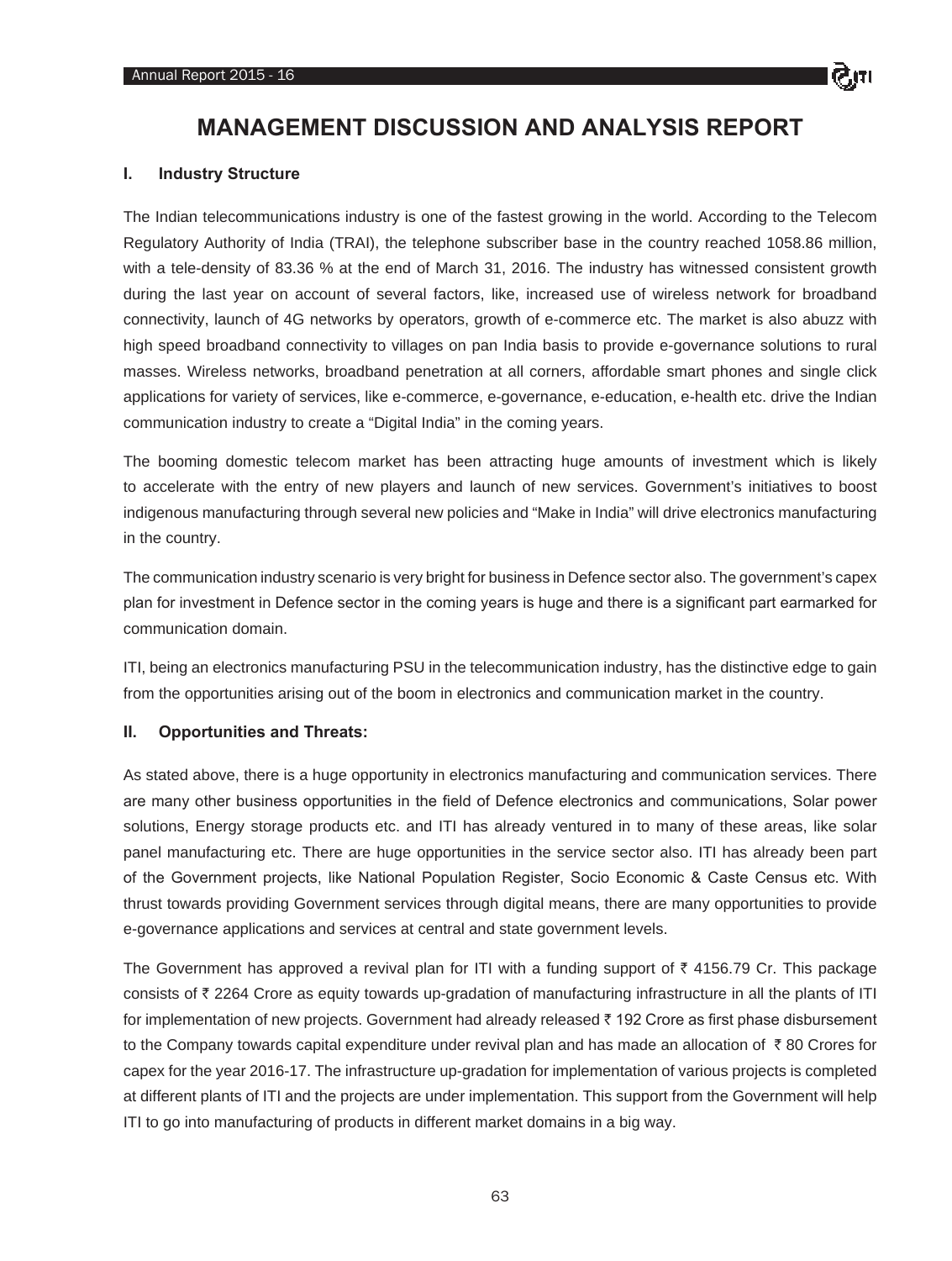In the changing environment, the Company has identified the following threats:

- Intense competition due to large number of international players in all market domains
- Open market competition with MNCs, like, ZTE, Huawei, Alcatel-Lucent, Nokia, Ericsson, Siemens etc. in the field of telecommunications
- Non-availability of proper eco-system for electronics manufacturing in the country
- Keeping pace with the rapid change of technologies

#### **III. Future Outlook:**

Under revival plan, several projects have been planned for implementation at various manufacturing plants of ITI. In addition to telecom products like G-PON (recently ITI has won the tender from BBNL for the supply of G-PON equipments with C-DoT technology), MLLN, Broadband equipments etc., major thrust has been given for the manufacture of encrypted telecommunication equipments required for Defence sector. ITI has also taken up diversified products like Solar panel manufacturing, Smart card manufacturing and Data center. ITI has already established HDPE manufacturing line at its Raebareli plant and is also planning to manufacture OFC cables, Li-Ion batteries, Wi-fi solutions, Low power BTS, establishment of ITI's own Data center, contract manufacturing activities for VSSC and other PSUs., The other products identified for manufacture are Antenna, Radio modems, Smart Jammers, Anti intrusion systems, Set top box, Smart energy meters, 3D Printing etc.,

#### **Risk Management**

All business sectors, including telecom Sector, are witnessing a rapid change both in market and technology fronts. The Company's business, operating results and financials are subject to various risk and uncertainties. Some of them are changes in economy, change in market and technology etc. The Company continues to believe that managing risk is critical for its growth and sustenance.

The Company has adopted a Risk Management framework, which covers risk management techniques while conceiving a project or while execution of a project etc. The Company is constantly monitoring and assessing the internal as well as external risk factors associated with its day to day business operations and financial management and thereby effectively mitigating possible risks associated therewith. As an added measure towards effective management of projects, the Company has brought out a Project Management Manual which will guide the project managers or the project execution teams to implement projects or execute orders in an effective manner.

#### **IV. Human Resources**

As at 31st March, 2016, your Company had a total strength of 5229 as compared to 6177 at the end of the previous year.

#### **V. Internal Control Measures**

The Company has Internal Audit Department at Corporate and units, which reviews compliance with the Company's procedures & policies. The department coordinates with the Units/Divisions of the Company for ensuring coverage of all major areas of operations in order to bring transparency in the Company. The Internal Control Systems are presently under review for aligning with the reporting requirements of the revised Companies Act 2013, as per the advice of the Audit Committee.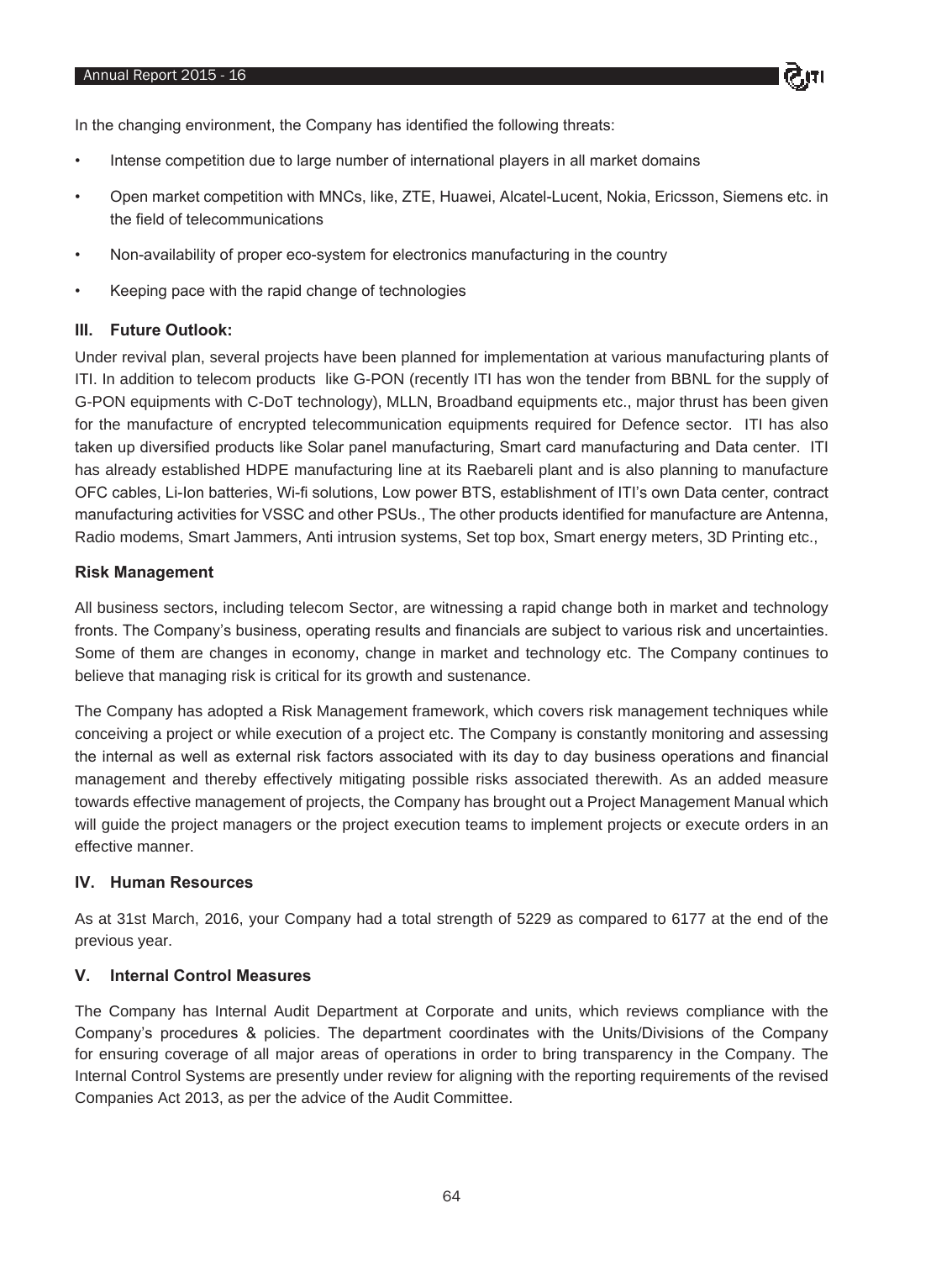

## **VI. Financial Performanc**e

Your Company has achieved a sales turnover of  $\bar{\tau}$  1253 Crs. for the year ended 31st March, 2016, as compared to  $\bar{\tau}$  620 Crs. in the previous year.

#### **VII. Cautionary Statement**

Statements made in the Management Discussion and Analysis about your Company's objectives, estimates and expectations may be "forward looking statements" within the meaning of applicable securities laws and regulations. Actual results could differ materially from those expressed or implied. Important factors that could make a difference to the Company's performance include economic conditions affecting demand/supply and price conditions in the domestic market in which your Company operates, changes in Government regulations, tax laws, statutes and other incidental/related matters.

# **DECLARATION**

As provided under SEBI (Listing Obligations and Disclosure Requirements) Regulations, 2015, all Board members and Senior Management Personnel have affirmed compliance with the Code of Conduct for Directors and Senior Management Personnel of the Company for the year ended 31st March, 2016.

> For and on behalf of the Board of Directors

Place : Bangalore **(P. K. Gupta)**

Date : 11th August 2016 **Director Marketing /** Director Marketing / Addl Charge Chairman and Managing Director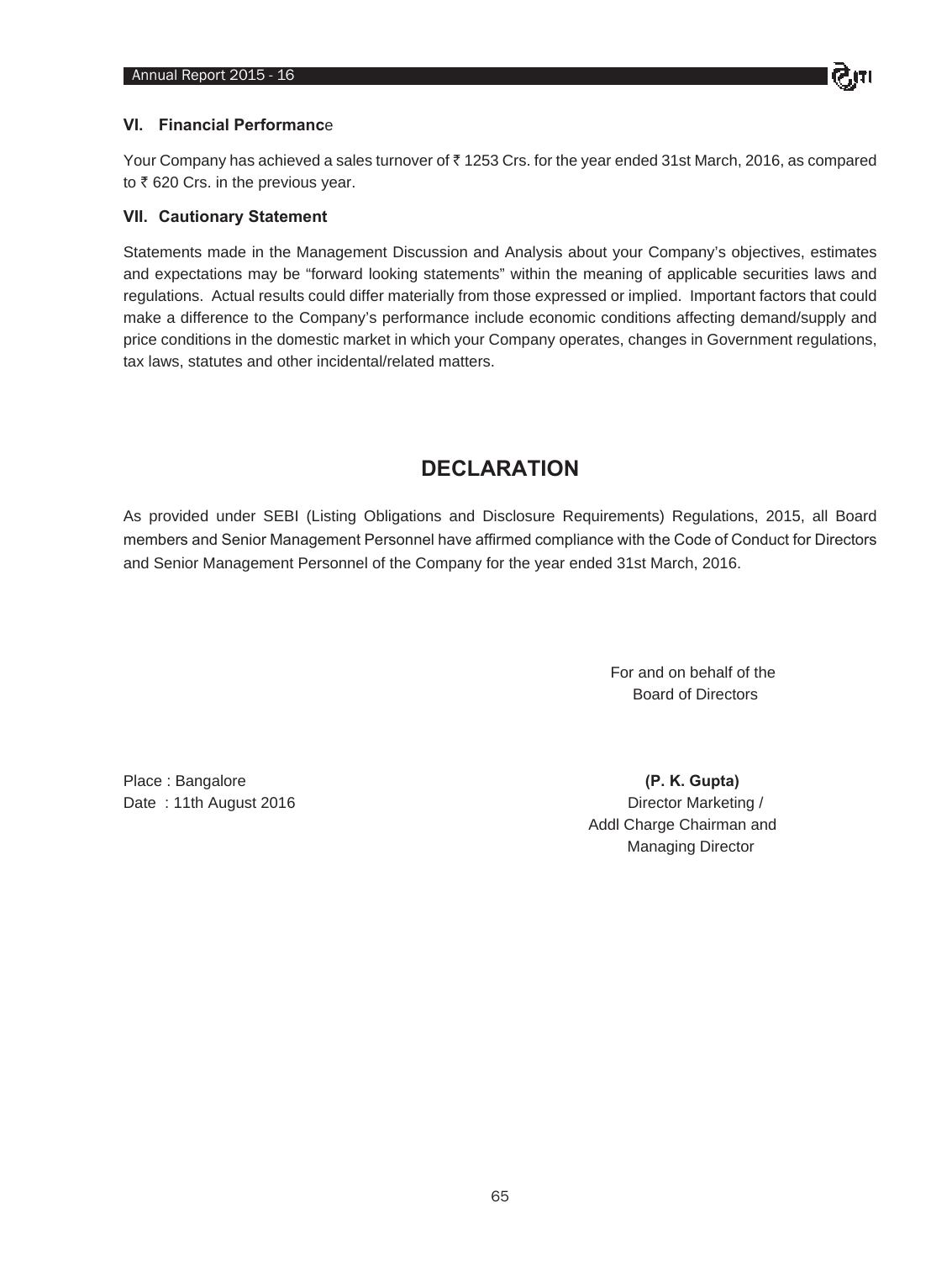# **CEO / CFO CERTIFICATION**

## **To The Board of Directors of ITI Ltd.**

#### **SUB: CEO / CFO CERTIFICATION**

(Issued in accordance with provision of Regulation 27 of SEBI (Listing Obligations & Disclosure Requirements) Regulations 2015)

We have reviewed the balance sheet and profit and loss account and all its schedules and notes on accounts, as well as the cash flow statements and the Directors' report of ITI Limited for the year ended March 31, 2016 and that to the best of our knowledge and belief, we state that:

- (a) (i) These statements do not contain any untrue statement or omit any material fact or contain statements that might be misleading.
	- (ii) These statements present a true and fair view of your Company's affairs, and are in compliance with existing accounting standards and / or applicable laws and regulations.
- (b) There are, to the best of our knowledge and belief, no transactions entered into by the Company during the year are fraudulent, illegal or in violation of the Company's Code of Conduct.
- (c) We accept responsibility for establishing and maintaining internal controls for financial reporting. We have evaluated the effectiveness of internal control systems of the Company and have disclosed to the Auditors and the Audit Committee, deficiencies in the design or operation of internal controls, if any, and steps taken or proposed to be taken for rectifying these deficiencies.
- (d) We have disclosed, wherever applicable to your Company's Auditors and the audit committee of the Company's Board of Directors
	- (i) Significant changes in internal controls during the year covered by this report.
	- (ii) all significant changes in accounting policies during the year, if any, and that the same have been disclosed in the notes to the financial statements.
	- (iii) instances of significant fraud of which we are aware, that involves management or other employees who have a significant role in your Company's internal control system.

Place: Bangalore **(Dr. Janaki Ananthakrishnan) (P.K.Gupta)** Date: 11th August 2016 CFO / Director - Finance CFO Director Marketing /

 Addl Charge Chairman and Managing Director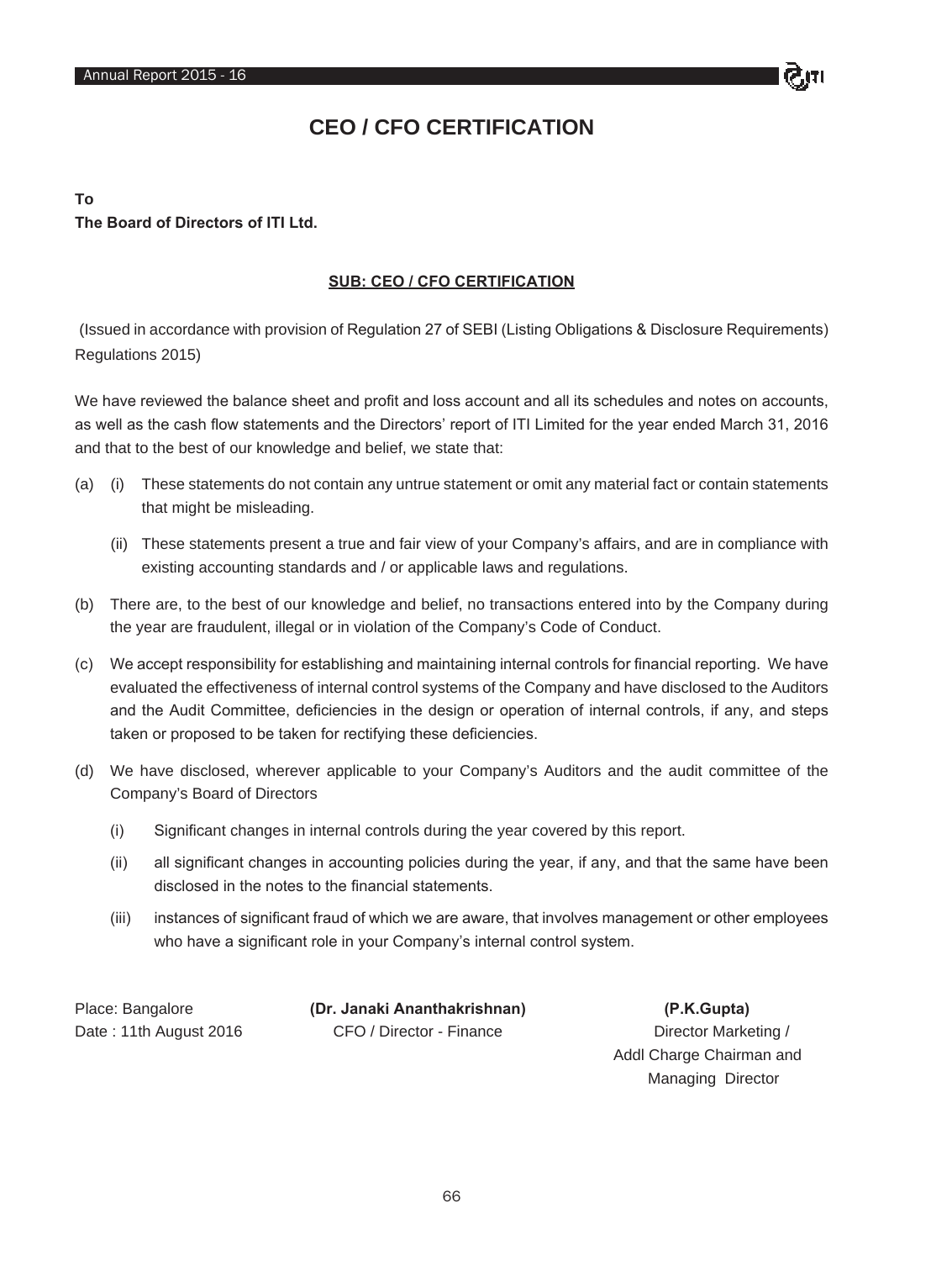

# **CERTIFICATE OF CORPORATE GOVERNANCE**

#### **To**

#### **To the Members of ITI Limited**

We have examined the compliance of conditions of Corporate Governance by ITI Limited ('the Company'), for the year ended March 31, 2016, as stipulated in Clause 49 of the Listing Agreement ('Listing Agreement') of the Company with the Stock Exchanges for the period April 01, 2015 to November 30, 2015 and as per the relevant provisions of Securities and Exchange Board of India (Listing Obligations and Disclosure Requirements) Regulations, 2015 ('Listing Regulations') as referred to in Regulation 15(2) of the Listing Regulations for the period December 01, 2015 to March 31, 2016.

The compliance of conditions of Corporate Governance is the responsibility of the Management. Our examination was limited to a review of the procedures and implementation thereof, adopted by the Company for ensuring the compliance of the conditions of Corporate Governance. It is neither an audit nor an expression of opinion on the financial statements of the Company.

In our opinion and to the best of our information and according to the explanations given to us, subject to the following:

*1. Company does not have the required strength of Independent directors as stipulated in the Listing Agreement.*

## *2. Company does not have the required strength of audit committee as stipulated in the Listing Agreement.*

We certify that the Company has complied with the conditions of Corporate Governance as stipulated in the above-mentioned Listing Agreement / Listing Regulations, as applicable.

We further state that such compliance is neither an assurance as to the future viability of the Company nor the efficiency or effectiveness with which the Management has conducted the affairs of the Company.

**For Sundar Srini & Sridhar Chartered Accountants** Firm Registration No: 004201S

**R. Jayasankar Partner** Membership No: 026298

Place: Bangalore Date : 11th August, 2016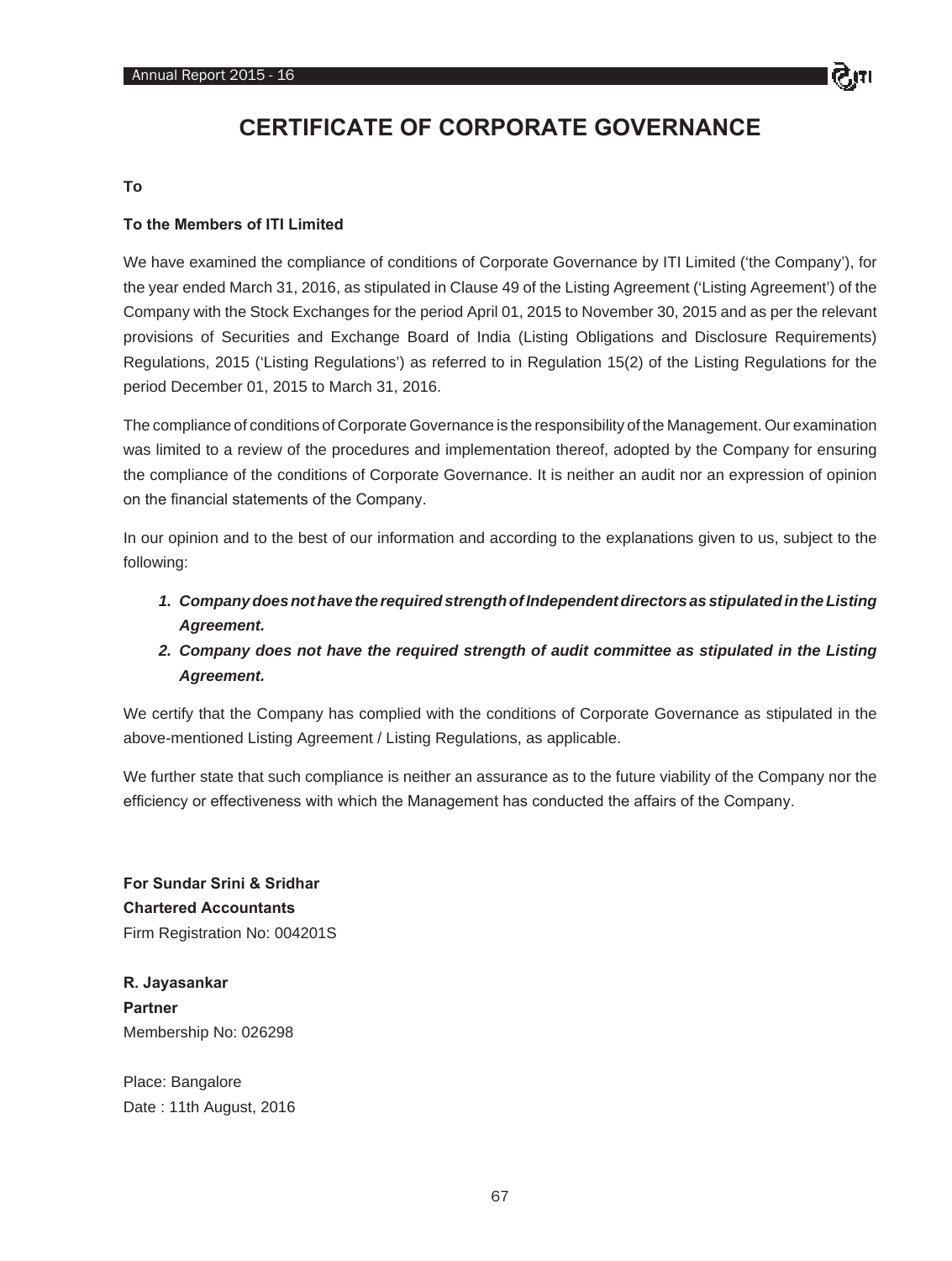# **Financial Statements**

∣हुम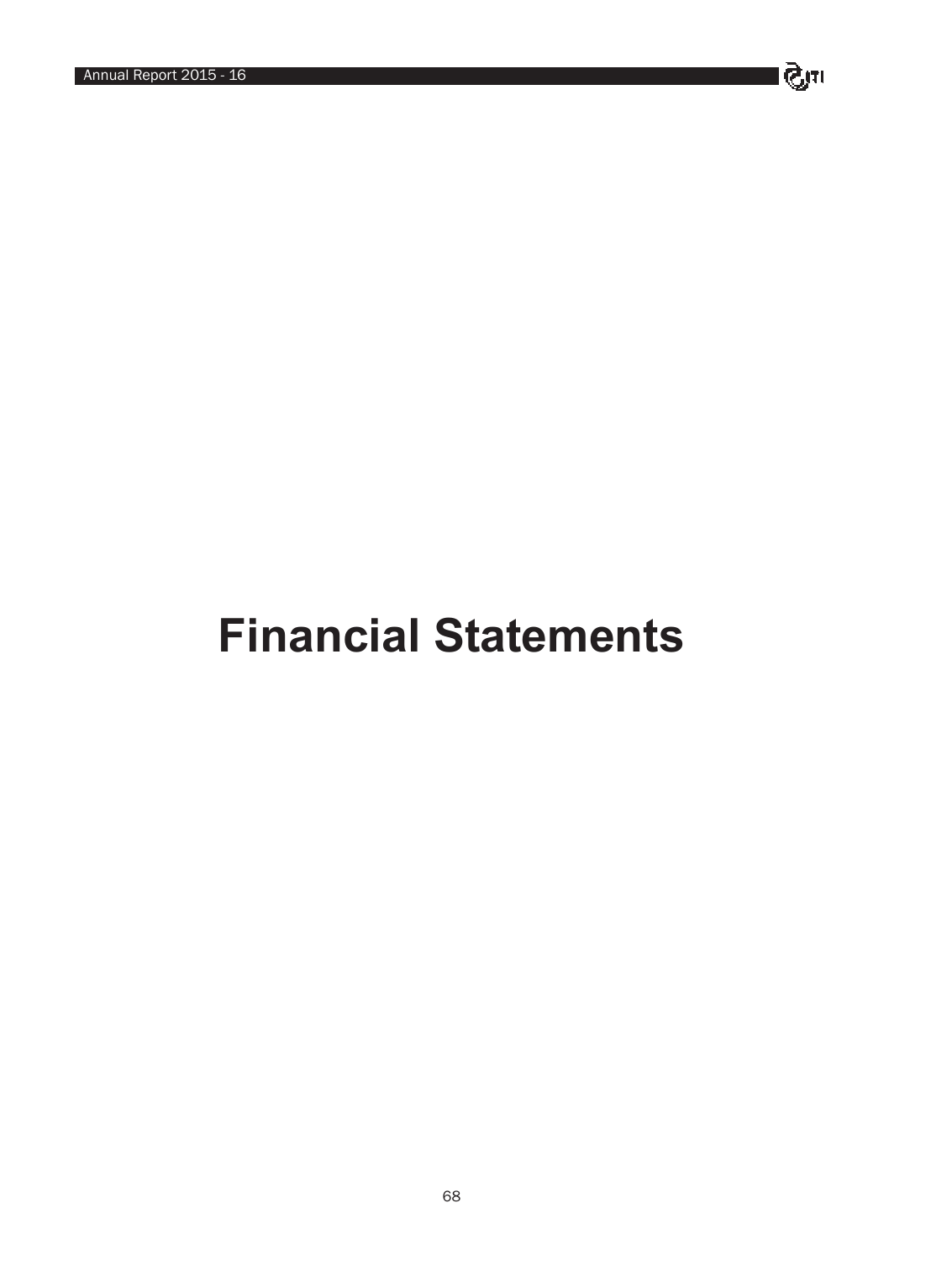

**ANNEXURE-VI** 

## **SIGNIFICANT ACCOUNTING POLICIES**

## **1.00 Basis of Preparation of Financial Statements**

- 1.01 The Financial Statements have been prepared as a going concern, in accordance with Indian Generally Accepted Accounting Principles (GAAP) under the historical cost convention modified by accounting for fixed assets acquired free of cost or by gift, at the market value at the time of such acquisition and revaluation of certain fixed assets, on accrual basis of accounting. GAAP Comprises mandatory Accounting Standards as prescribed under section 133 of the Companies Act, 2013 ('Act') read with Rule 7 of the Companies (Accounts) Rules, 2014, the provisions of the Act (to the extent notified) and guidelines issued by the Securities and Exchange Board of India (SEBI). Accounting Policies have been consistently applied except where a newly issued Accounting Standard is initially adopted or a revision to an existing Accounting Standard requires a change in the Accounting Policy hitherto in use.
- 1.02 The preparation of financial statements in conformity with generally accepted accounting principles requires management to make estimates and assumptions that affect the reported amounts of assets and liabilities and disclosure of contingent liabilities as at the date of financial statements and the results of operations during the reporting period. Although these estimates are based upon management's best knowledge of current events and actions, actual result could differ from these estimates.

## **2.00 Fixed Assets**

2.01 Fixed Assets are stated at cost of acquisition / installation (net of Modvat / Cenvat credit availed), less accumulated depreciation and impairment losses.

- 2.02 Fixed Assets acquired free of cost or gifted to ITI are stated at Market Value which is credited to the Capital Reserve, at the time of acquisition less accumulated depreciation and impairment losses.
- 2.03 Any Capital Grant-in-Aid given for a specific project by any agency is initially credited to Grant-in-Aid (Capital) and this amount is adjusted to the statement of Profit and Loss over the useful life of the assets.
- 2.04 Expenditure on development of leasehold land is capitalised as Land Development Expenditure and is amortized over a period of 5 years, commencing from the year in which such expenditure is incurred.
- 2.05 Capital work in progress is stated at the amount expended up to the date of Balance **Sheet**
- 2.06 In the event of revaluation of entire class of fixed assets, if the revalued amount is greater than the carrying amount of the fixed asset, such difference is taken to the revaluation reserve. If the revalued amount is lower than the carrying amount of the fixed asset and if the class of the asset has already been revalued, difference is set off against the amount available under the revaluation reserve for the same class of asset and excess thereof is charged to the statement of Profit and Loss.

#### **3.00 Inventories**

3.01 Raw materials, components and stores purchased for manufacturing/production activities are valued at lower of cost and net realizable value, after providing for obsolescence, if any. Cost is calculated on weighted average rate as at the end of the year. Where the same items are both purchased and manufactured, manufacturing costs are generally adopted.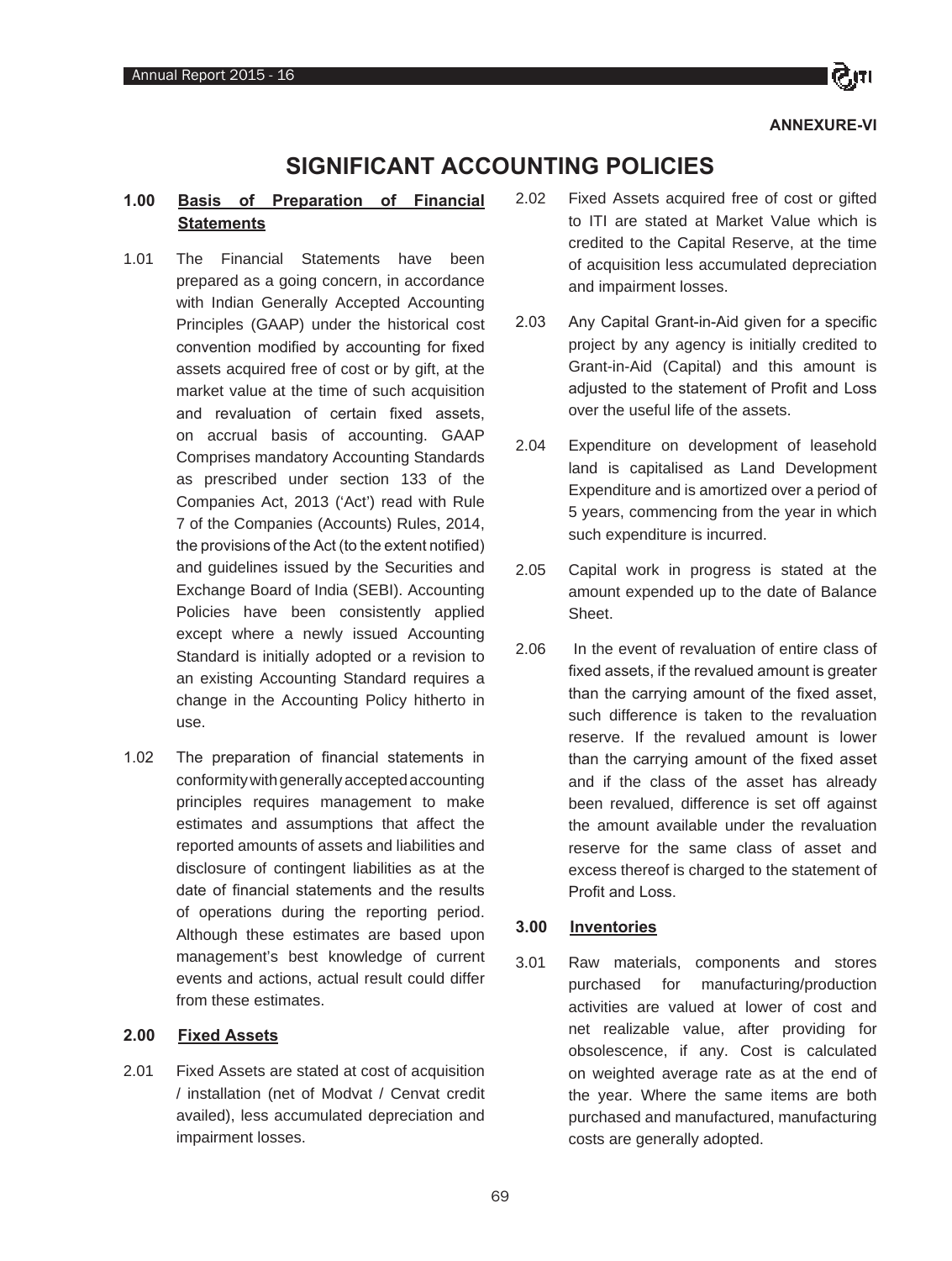- 3.02 Raw materials and production stores with ancillaries and fabricators are valued at lower of cost at the time of such issue and net realizable value, after providing for obsolescence, if any.
- 3.03 Manufactured items in Stock and Stock-in-Trade are valued at lower of cost excluding interest charges, administration overheads and sales overheads and at the net realisable value, after providing for obsolescence, if any.

#### **3.04 Work-in-process**

- (i) Work-in-process (production) is valued on the basis of physically verified quantities at lower of cost excluding interest charges, administration overheads and sales overheads or at the net realisable value, after providing for obsolescence, if any.
- (ii) Work-in-process (Installation) is valued at lower of cost as recorded in the Work Orders and net realizable value, after providing for obsolescence, if any.
- 3.05 Precious metals scrap is valued at net realizable value and brought to books at the year end.

#### **4.00 Tools and Gauges**

- 4.01 Expenditure on special purpose tools and fixtures is initially capitalized at cost and then amortized over production on a systematic basis, based on technical assessment.
- 4.02 Loose tools are charged to revenue at the time of issue.

#### **5.00 Investments**

Current Investments are carried at lower of cost and fair market value. Long term investments are carried at cost and provision for diminution in the value of such long term investments, other than temporary in nature, is made.

#### **6.00 Intangible Assets**

- 6.01 Expenses incurred during research phase till the establishment of commercial feasibility is charged off to Statement of Profit and Loss.
- 6.02 Expenditure on development of new products / technologies, development of software are capitalized individually at cost once their technical feasibility is established in accordance with the requirements of Accounting Standard 26, 'Intangible Asset'.

#### **7.00 Depreciation**

- 7.01 With effect from April 01, 2015, depreciation is charged on Straight Line Method over the useful lives of the assets as prescribed under Part C of Schedule II of the Companies Act, 2013, as against the old estimate as assessed by the Management.
- 7.02 Depreciation on additions and deletions to fixed assets during a year is provided on pro rata basis as follows:
	- (a) Depreciation is reckoned in full for the month of addition for the assets commissioned on or before 15th day of a month while no depreciation is reckoned for the month of addition for the assets commissioned after 15th of the month.
	- (b) In respect of assets sold, discarded, damaged or destroyed on or before 15th day of a month no depreciation is reckoned for the month of deletion while for the assets sold, discarded, damaged or destroyed after 15th of the month depreciation is reckoned in full for the month of deletion.
- 7.03 Intangible assets are amortized and charged to revenue based on the economic benefits drawn by the company over the useful life not exceeding ten years based on techno commercial assessment.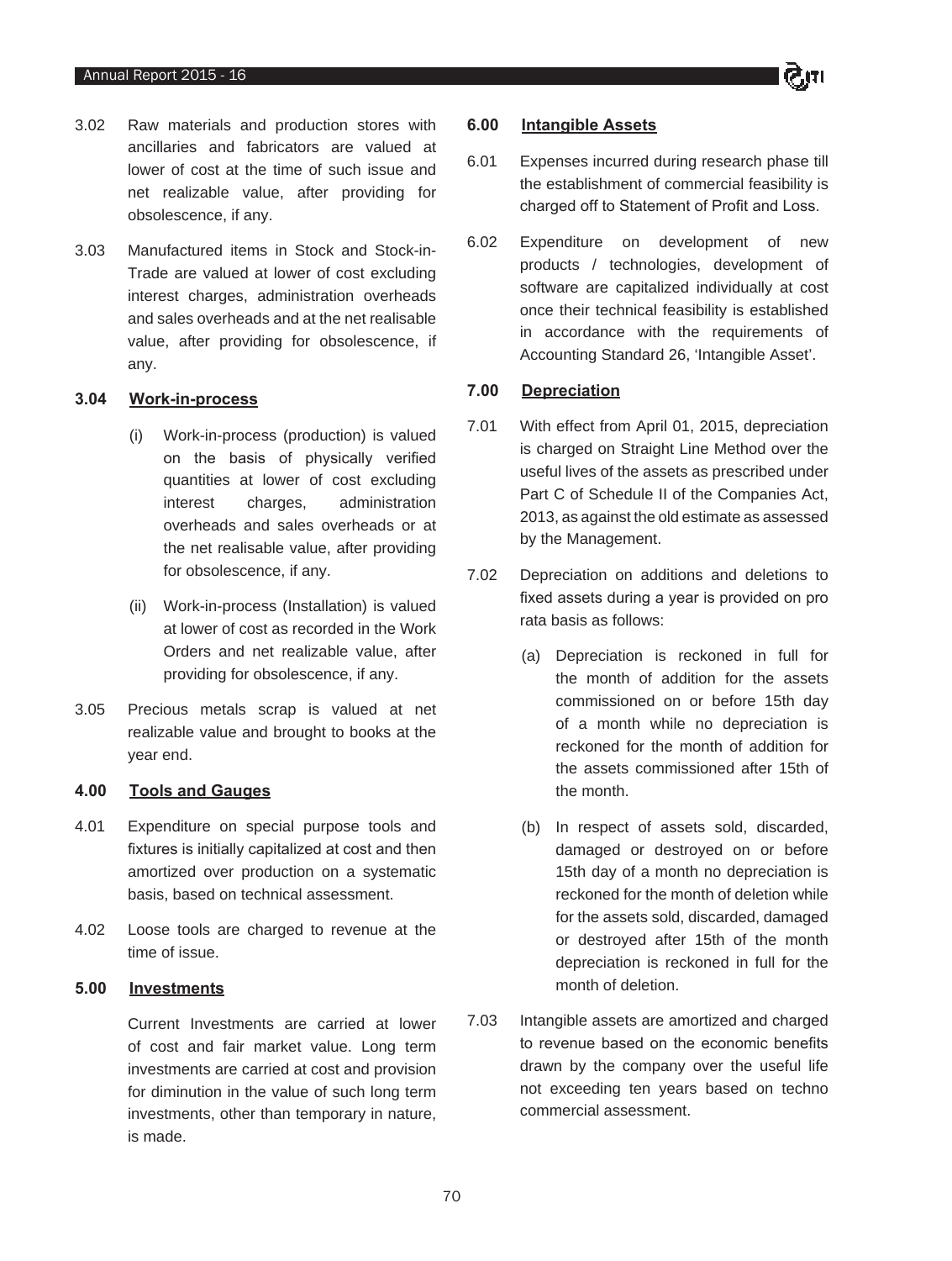7.04 In the case of depreciable assets which have been revalued, depreciation is calculated on straight line method on the revalued amount. With the adoption of Schedule II, the Company starts recouping additional depreciation on account of revaluation as a credit to General Reserve as against the earlier policy of recouping additional depreciation as a credit to Statement of Profit and Loss.

#### **8.00 Prior period items**

Adjustments arising due to errors or omissions in the financial statements of earlier years are accounted under "Prior Period Adjustments", if the amount involved is  $\bar{\tau}$  5.00 lakhs or more in each transaction.

#### **9.00 Foreign currency transactions**

- 9.01 Foreign currency transactions are recorded at the rates of exchange prevailing on the date of transaction. Foreign currency monetary items are reported using the closing rate. Non-monetary items which are carried in terms of historical cost denominated in a foreign currency are reported using the exchange rate at the date of the transaction.
- 9.02 Exchange differences arising on the settlement of monetary items or on reporting Company's monetary items at rates different from those at which they were initially recorded during the year, or reported in previous financial statements, are recognised as income or expenses in the year in which they arise.

#### **10.00 Revenue Recognition**

- a) Sales include Excise Duty & Service Tax and excludes Sales Tax.
- b) Revenue from sale of goods is recognized based on valid sales contract.
- c) Revenue from customer accepted sale of goods/other sale of goods is recognized on the date of dispatch of goods from the company's premises to the customer. In

the case of FoR destination contracts, if there is a reasonable expectation of the goods reaching destination within the accounting period, revenue is recognised. Goods ready for dispatch but held in the Company's premises at the customers specific request is also recognised as sale of goods.

- d) Where prices are not established, sales are set up provisionally at prices likely to be realized.
- e) Export sales are treated as sales on issue of Bill of Lading.
- f) Revenue from installation and commissioning services is recognized on completion of installation and commissioning.
- g) Revenue from annual maintenance contracts relating to the year is recognized when the contracts are entered into on a time proportionate basis.
- h) Provision is made separately for likely disallowance by customers including Liquidated Damages for contracts executed during the year.

## **Revenue Recognition on Construction / Turnkey Contracts**

i) Revenue is recognised on percentage completion method. Contract revenue and costs associated with the contract are recognised as revenue and expenses respectively by reference to the stage of completion of the contract activity at the reporting date. Expected loss on the contract is fully accounted.

#### **11.00 Other Income**

a) Insurance and Customs Duty claims are accounted as and when claims are accepted by the respective authorities. Rental income is accounted on the basis of lease agreements entered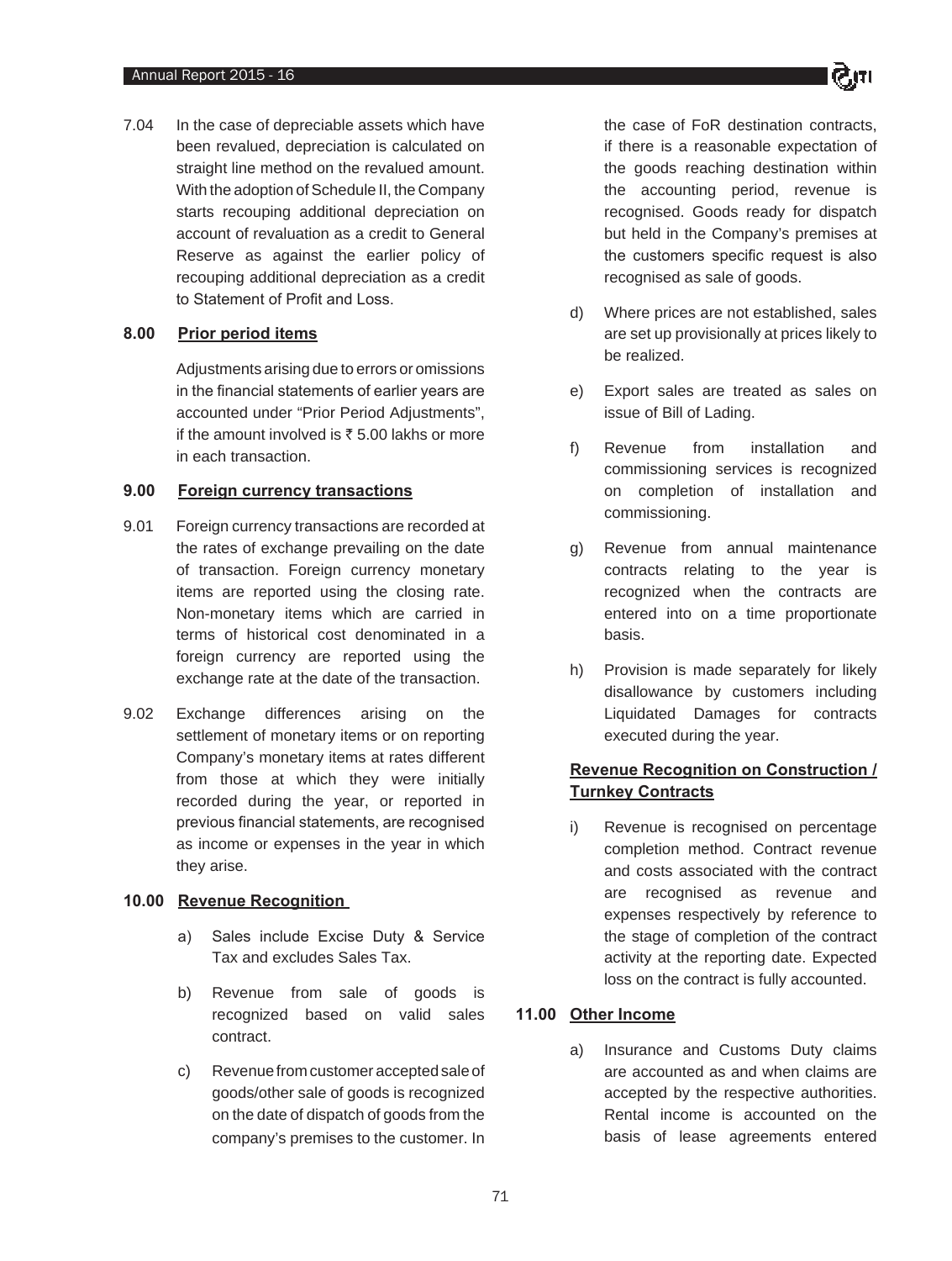with the parties to whom premises of the company are given under lease. Interest income is recognized on a time proportionate basis taking into account the amount outstanding and the rate applicable.

b) Dividend is accounted when the right to receive dividend is established by the Balance Sheet Date.

### **12.00 Warranty Liability**

Warranty liability for contractual obligation in respect of equipments sold to customers is accounted on the basis of an annual technical assessment.

### **13.00 Government Grants**

- a) Government grants relating to Revenue are initially credited to Grant-in-Aid(Revenue).
- b) Where the grants are intended to compensate cost/s incurred in an accounting year, an amount of grant to the extent of related cost are recognized as income in the Statement of Profit and Loss.
- c) Where the grants are for purpose of giving immediate financial support/ compensation for expenses incurred in a previous accounting period, with no further related cost/s, these are recognized as Extraordinary income in the Statement of Profit and Loss in the year of receipt.

### **14.00 Employee Benefits**

a) Short-term employee benefits are recognised as an expense at the undiscounted amount in the Statement of Profit & Loss of the year in which the related service is rendered.

- b) Post employment benefit viz. gratuity and other long term employee benefits viz. Privilege Leave, Sick Leave and LLTC are recognised as an expense in the Statement of Profit & Loss of the year in which the employee has rendered services. Expense is recognised at the present value of the amounts payable determined using actuarial valuation techniques. Actuarial gains and losses in respect of post employment and other long term benefits are charged to the Statement of Profit & Loss.
- c) Expenditure related to voluntary retirement scheme (VRS) is written off in the year of incidence.

### **15.00 Borrowing Cost**

Borrowing cost, that is directly attributable to the acquisition/production or construction of inventories or fixed assets which require a substantial period to get ready for its intended use or to bring them to saleable condition is capitalised as part of the cost of the inventory or fixed assets valuation respectively.

### **16.00 Impairment of Assets**

At the end of each Balance sheet date, the carrying amount of assets are reviewed, if there is any indication of impairment based on internal / external factors. If the estimated recoverable amount is found lesser than the carrying amount, then the impairment loss is recognized and assets are written down to the recoverable amount.

### **17.00 Current Tax and Deferred Tax**

a) Tax expense comprises of current income and deferred income tax. Current income tax is measured at the amount expected to be paid to the tax authorities in accordance with the Income Tax Act, 1961.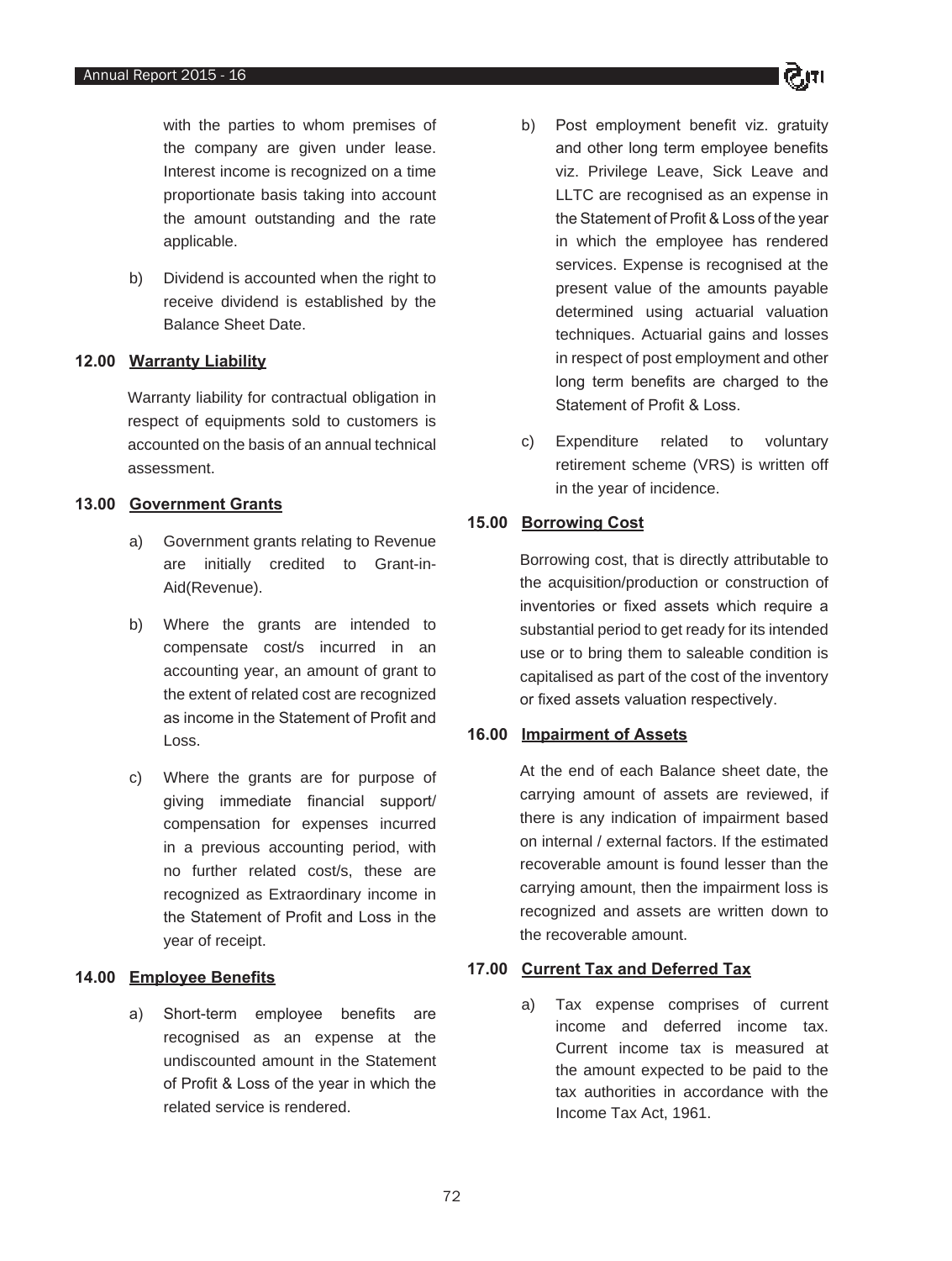- b) Deferred income taxes reflect the impact of current year's timing differences between taxable income and accounting income for the year and reversal of timing differences of earlier years.
- c) Deferred tax is measured based on the tax rates and the tax laws enacted or substantively enacted at the Balance Sheet date. Deferred tax assets are recognised only to the extent that there is virtual certainty that sufficient future taxable income will be available against which such deferred tax assets can be realised.

### **18.00 Trade Receivables**

Provision for Doubtful Trade Receivables is made on a case to case basis, on detailed review.

### **19.00 Provisions / Contingencies:**

A provision is recognised for a present obligation as a result of past events if it is probable that an outflow of resources will be required to settle the obligation and in respect of which a reliable estimate can be made. Provisions are not discounted to its present value and are determined based on best estimate of the amount required to settle

the obligation at the Balance Sheet date. A contingent liability is disclosed, unless the possibility of an outflow of resources is remote.

## **20.00 Earnings Per Share:**

Basic earnings per share are calculated by dividing the net profit or loss for the period attributable to equity shareholders by the weighted average number of equity shares outstanding during the period.

For the purpose of calculating diluted earnings per share, the net profit or loss for the period attributable to equity shareholders and the weighted average number of shares outstanding during the period are adjusted for the effects of all dilutive potential equity shares.

## **21.00 Segment Reporting:**

The Company has primarily engaged in business of manufacturing, trading and servicing of telecommunication equipments and rendering other associated / ancillary services and there are no other reportable business segments. The Company is primarily operating in India which considered as a single Geographical Segment.

**As per our report of even date**  Chartered Accountants Firm Reg No.: 004201S

**For M/S Sundar Srini & Sridhar For and on behalf of the Board of Directors**

 sd/- sd/- sd/- sd/- **R. Jayasankar S. Shanmuga Priya Dr. Janaki Ananthakrishnan P. K. Gupta** Partner Company Secretary Director-Finance/Chief Director-Marketing/ M. No. 026298 **Financial Officer** Addl. Charge CMD **Financial Officer** Addl. Charge CMD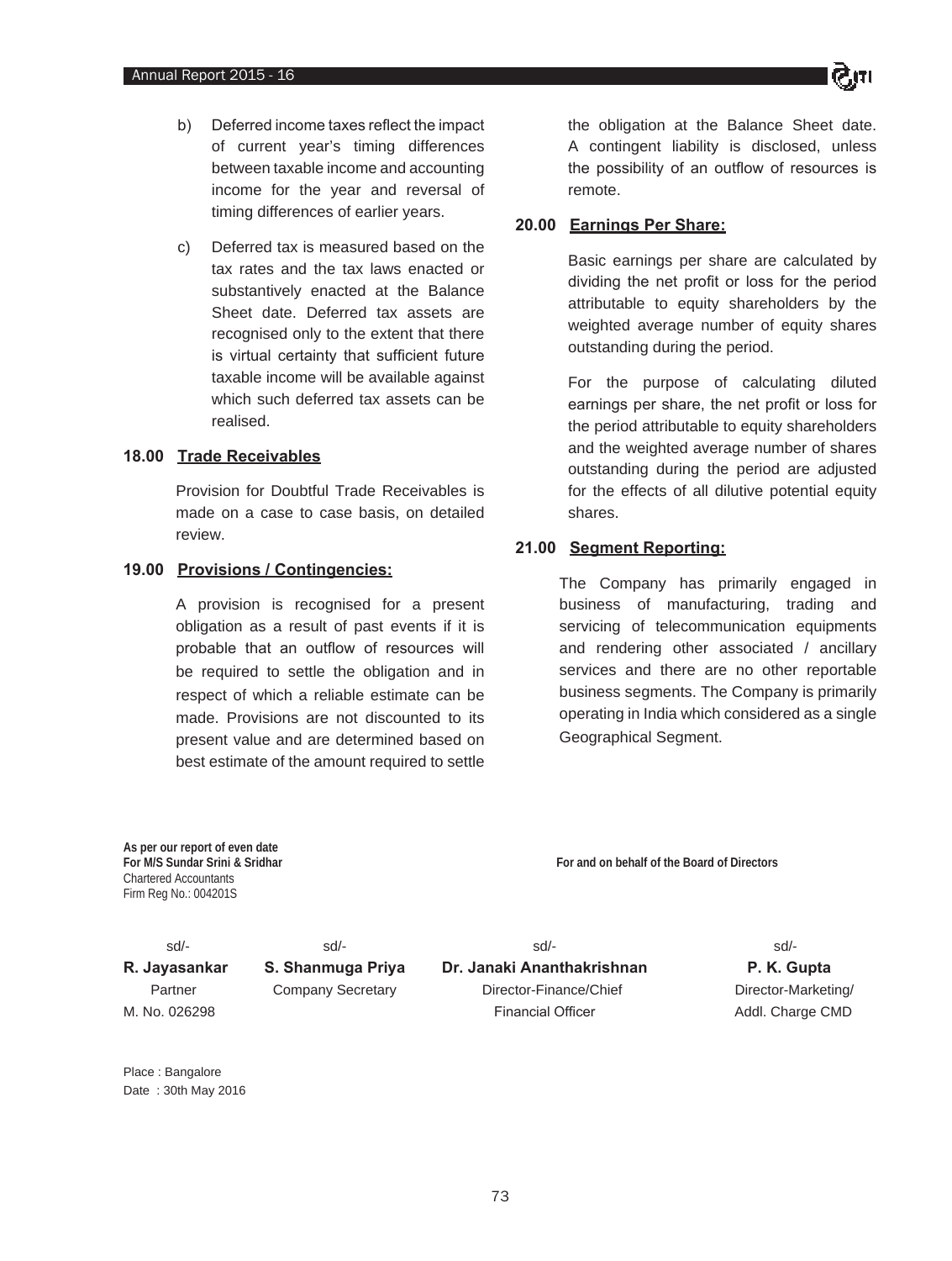

# **Balance Sheet as at 31st March, 2016**  $\vec{\tau}$  in Lakhs

| Particulars                                   | Note No.       | As at 31.03.2016 |           | As at 31.03.2015 |           |
|-----------------------------------------------|----------------|------------------|-----------|------------------|-----------|
| I. EQUITY AND LIABILITIES                     |                |                  |           |                  |           |
| (1) Shareholder's Funds                       |                |                  |           |                  |           |
| (a) Share Capital                             | 1              | 58800.00         |           | 58800.00         |           |
| (b) Reserves and Surplus                      | $\overline{2}$ | 19719.17         |           | (6744.87)        |           |
| (c) Money received against share warrants     | 3              | 0.00             | 78519.17  | 0.00             | 52055.13  |
| (2) Share application money pending allotment | 4              |                  | 19200.00  |                  | 19200.00  |
| (3) Non-Current Liabilities                   |                |                  |           |                  |           |
| (a) Long-term borrowings                      | 5              | 30000.00         |           | 30000.00         |           |
| (b) Trade Payables                            | 6              | 23021.91         |           | 41832.26         |           |
| (c) Other Long term liabilities               | $\overline{7}$ | 1213.14          |           | 630.07           |           |
| (d) Long term provisions                      | 8              | 8390.78          | 62625.83  | 8874.46          | 81336.79  |
| (4) Current Liabilities                       |                |                  |           |                  |           |
| (a) Short-term borrowings                     | 9              | 83891.42         |           | 92083.08         |           |
| (b) Trade payables                            | 10             | 187511.06        |           | 186469.51        |           |
| (c) Other current liabilities                 | 11             | 127543.26        |           | 67666.57         |           |
| (d) Short-term provisions                     | 12             | 24190.31         |           | 35252.66         |           |
| Total                                         |                |                  | 423136.05 |                  | 381471.82 |
| <b>Grand Total</b>                            |                |                  | 583481.05 |                  | 534063.74 |
| <b>II.ASSETS</b>                              |                |                  |           |                  |           |
| (1) Non-current assets                        |                |                  |           |                  |           |
| (a) Fixed assets                              |                |                  |           |                  |           |
| (i) Tangible assets                           | 13             | 245843.83        |           | 242343.72        |           |
| (ii) Intangible assets                        | 14             | 0.00             |           | 0.00             |           |
| (iii) Capital work-in-progress                | 15             | 9168.30          |           | 3301.94          |           |
| (iv) Intangible assets under development      | 16             | 0.00             |           | 0.00             |           |
| (b) Non-current investments                   | 17             | 40.55            |           | 40.55            |           |
| (c) Deferred tax assets (net)                 | 18             | 0.00             |           | 0.00             |           |
| (d) Long term loans and advances              | 19             | 23.01            |           | 251.60           |           |
| (e) Trade receivables                         | 20             | 105087.55        | 360163.24 | 37790.75         | 283728.56 |
| (2) Current assets                            |                |                  |           |                  |           |
| (a) Current investments                       | 21             | 0.00             |           | 0.00             |           |
| (b) Inventories                               | 22             | 10383.02         |           | 9334.28          |           |
| (c) Trade receivables                         | 23             | 171358.71        |           | 184080.71        |           |
| (d) Cash and cash equivalents                 | 24             | 12119.21         |           | 27122.47         |           |
| (e) Short-term loans and advances             | 25             | 28847.39         |           | 29774.70         |           |
| (f) Other current assets                      | 26             | 609.48           |           | 23.02            |           |
| Total                                         |                |                  | 223317.81 |                  | 250335.18 |
| <b>Grand Total</b>                            |                |                  | 583481.05 |                  | 534063.74 |

The accounting policies & accompanying notes form part of the financial statements

### **As per our report of even date For M/S Sundar Srini & Sridhar**  Chartered Accountants

Firm Reg No.: 004201S

| $sd/-$        | $sd/-$            | $sd/$ -                    | $sd/-$              |
|---------------|-------------------|----------------------------|---------------------|
| R. Jayasankar | S. Shanmuga Priya | Dr. Janaki Ananthakrishnan | P. K. Gupta         |
| Partner       | Company Secretary | Director-Finance/Chief     | Director-Marketing/ |
| M. No. 026298 |                   | <b>Financial Officer</b>   | Addl. Charge CMD    |
|               |                   |                            |                     |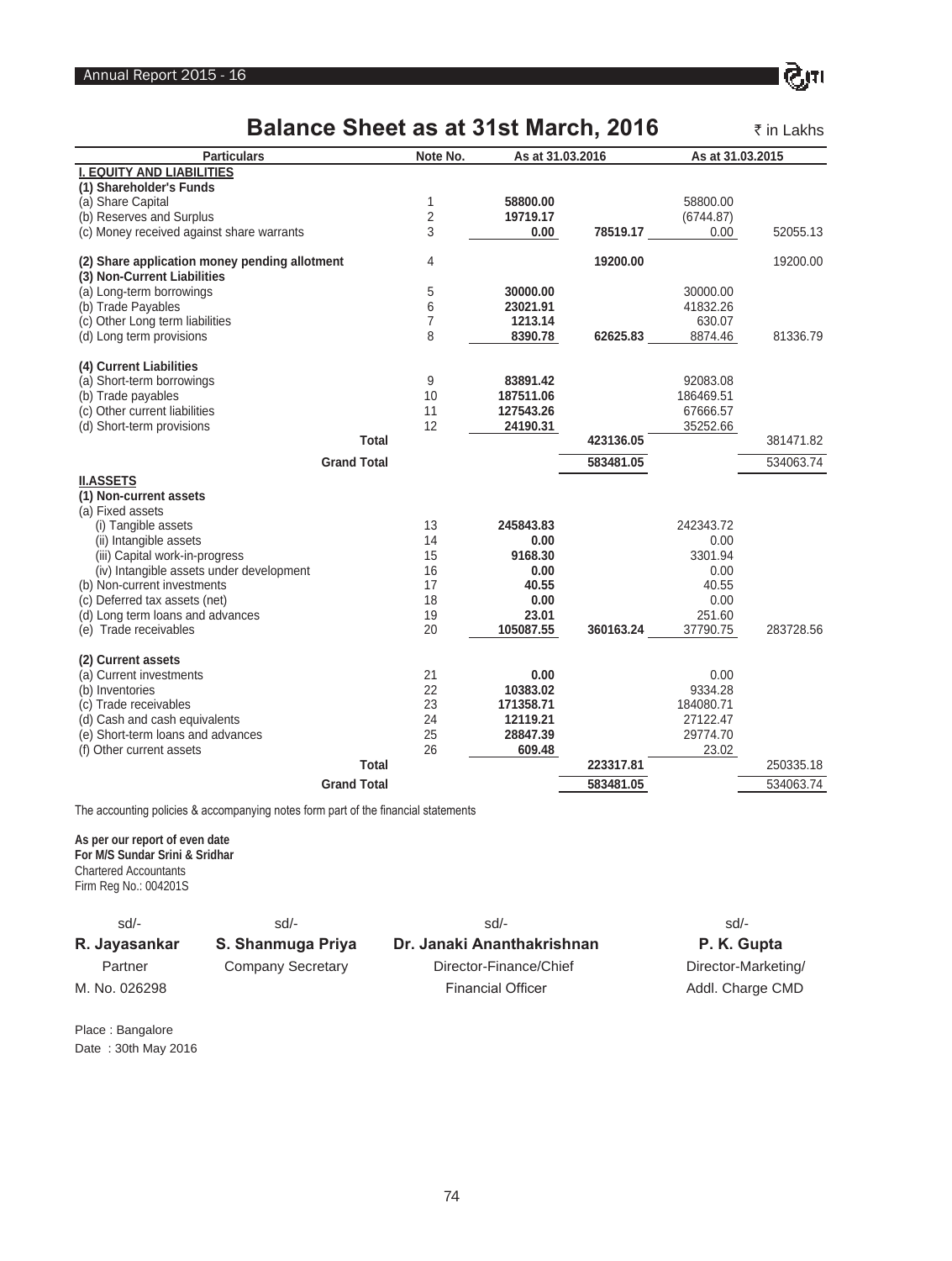# **Profit and Loss Statement for the year ended 31st March, 2016**

टेग़

|                |                                                                                                                            |          |                                     |           |                                     | ₹ in Lakhs |
|----------------|----------------------------------------------------------------------------------------------------------------------------|----------|-------------------------------------|-----------|-------------------------------------|------------|
|                | Particulars                                                                                                                | Note No. | For the year ended on<br>31.03.2016 |           | For the year ended on<br>31.03.2015 |            |
|                | Income                                                                                                                     |          |                                     |           |                                     |            |
| I.             | Revenue from operations                                                                                                    | 27       | 119045.40                           |           | 57433.14                            |            |
| $\mathbb{I}$ . | Other Income                                                                                                               | 28       | 48446.54                            |           | 8491.68                             |            |
|                | III.<br>Total Revenue (I +II)                                                                                              |          |                                     | 167491.94 |                                     | 65924.82   |
| IV.            | <b>EXPENSES:</b>                                                                                                           |          |                                     |           |                                     |            |
|                | Cost of materials consumed                                                                                                 | 29       | 4133.34                             |           | 4302.67                             |            |
|                | Purchase of Stock-in-Trade                                                                                                 | 30       | 62824.69                            |           | 14205.92                            |            |
|                | Changes in inventories of finished goods, work-in-progress and<br>Stock-in-Trade                                           | 31       | 43.79                               |           | 205.60                              |            |
|                | Installation & Maintenance Charges                                                                                         |          | 31805.52                            |           | 21387.59                            |            |
|                | Employee benefit expense                                                                                                   | 32       | 31513.30                            |           | 32118.75                            |            |
|                | Finance costs                                                                                                              | 33       | 15715.47                            |           | 15725.35                            |            |
|                | Depreciation and amortization expense                                                                                      | 34       | 1290.17                             |           | 1532.38                             |            |
|                | Other expenses                                                                                                             | 35       | 5961.23                             |           | 6246.02                             |            |
|                | Total Expenses*                                                                                                            |          | 153287.50                           |           | 95724.28                            |            |
|                | Less: Transfer to Capital Account                                                                                          | 36       | 0.00                                | 153287.50 | 0.00                                | 95724.28   |
| IV.            | (A) Prior period adjustments(Net)                                                                                          | 37       |                                     | (335.72)  |                                     | 86.76      |
| V.             | Profit/(Loss) before exceptional and extraordinary items and tax<br>$(III-IV-IV(A))$                                       |          |                                     | 13868.71  |                                     | (29712.70) |
|                | VI. Exceptional Items                                                                                                      | 38       |                                     | 0.00      |                                     | 0.00       |
|                | i) Income                                                                                                                  |          |                                     | 0.00      |                                     | 16500.00   |
|                | ii) Expenses                                                                                                               |          |                                     | 0.00      |                                     | (16500.00) |
|                | VII. Profit/(Loss) before extraordinary items and tax (V - VI)                                                             |          |                                     | 13868.71  |                                     | (29712.70) |
|                | VIII. Extraordinary Items                                                                                                  | 39       |                                     | 11250.00  |                                     | 0.00       |
| IX.            | Profit/(Loss) before tax (VII + VIII)                                                                                      |          |                                     | 25118.71  |                                     | (29712.70) |
| Х.             | Tax expense:                                                                                                               |          |                                     |           |                                     |            |
|                | (1) Current tax                                                                                                            |          |                                     | 0.00      |                                     | 0.00       |
|                | (2) Deferred tax                                                                                                           |          |                                     | 0.00      |                                     | 0.00       |
|                | XI. Profit(Loss) for the period from continuing operations (IX-X)                                                          |          |                                     | 25118.71  |                                     | (29712.70) |
|                | XII. Profit/(Loss) from discontinuing operations                                                                           |          |                                     | 0.00      |                                     | 0.00       |
|                | XIII. Tax expense of discontinuing operations                                                                              |          |                                     | 0.00      |                                     | 0.00       |
|                | XIV. Profit/(Loss) from Discontinuing operations (XII - XIII)                                                              |          |                                     | 0.00      |                                     | 0.00       |
|                | XV. Profit/(Loss) for the period $(XI + XIV)$                                                                              |          |                                     | 25118.71  |                                     | (29712.70) |
|                | XVI. Earning per equity share before extraordinary items                                                                   |          |                                     |           |                                     |            |
|                | Basic & Diluted(Face value of ₹10/- each)                                                                                  |          |                                     | 3.98      |                                     | (11.29)    |
|                | Earning per equity share after extraordinary items                                                                         |          |                                     |           |                                     |            |
|                | Basic & Diluted(Face value of ₹ 10/- each):                                                                                |          |                                     | 7.77      |                                     | (11.26)    |
|                | *Includes expenditure on R&D ₹ 1638.41lacs (previous year                                                                  |          |                                     |           |                                     |            |
|                | ₹ 1585.32 lacs) under various heads.<br>The accounting policies & accompanying notes form part of the financial statements |          |                                     |           |                                     |            |

**As per our report of even date For M/S Sundar Srini & Sridhar**  Chartered Accountants Firm Reg No.: 004201S

| $sd/-$        | $-$ \ba           | $sd/-$                     | $sd/-$              |
|---------------|-------------------|----------------------------|---------------------|
| R. Jayasankar | S. Shanmuga Priya | Dr. Janaki Ananthakrishnan | P. K. Gupta         |
| Partner       | Company Secretary | Director-Finance/Chief     | Director-Marketing/ |
| M. No. 026298 |                   | <b>Financial Officer</b>   | Addl. Charge CMD    |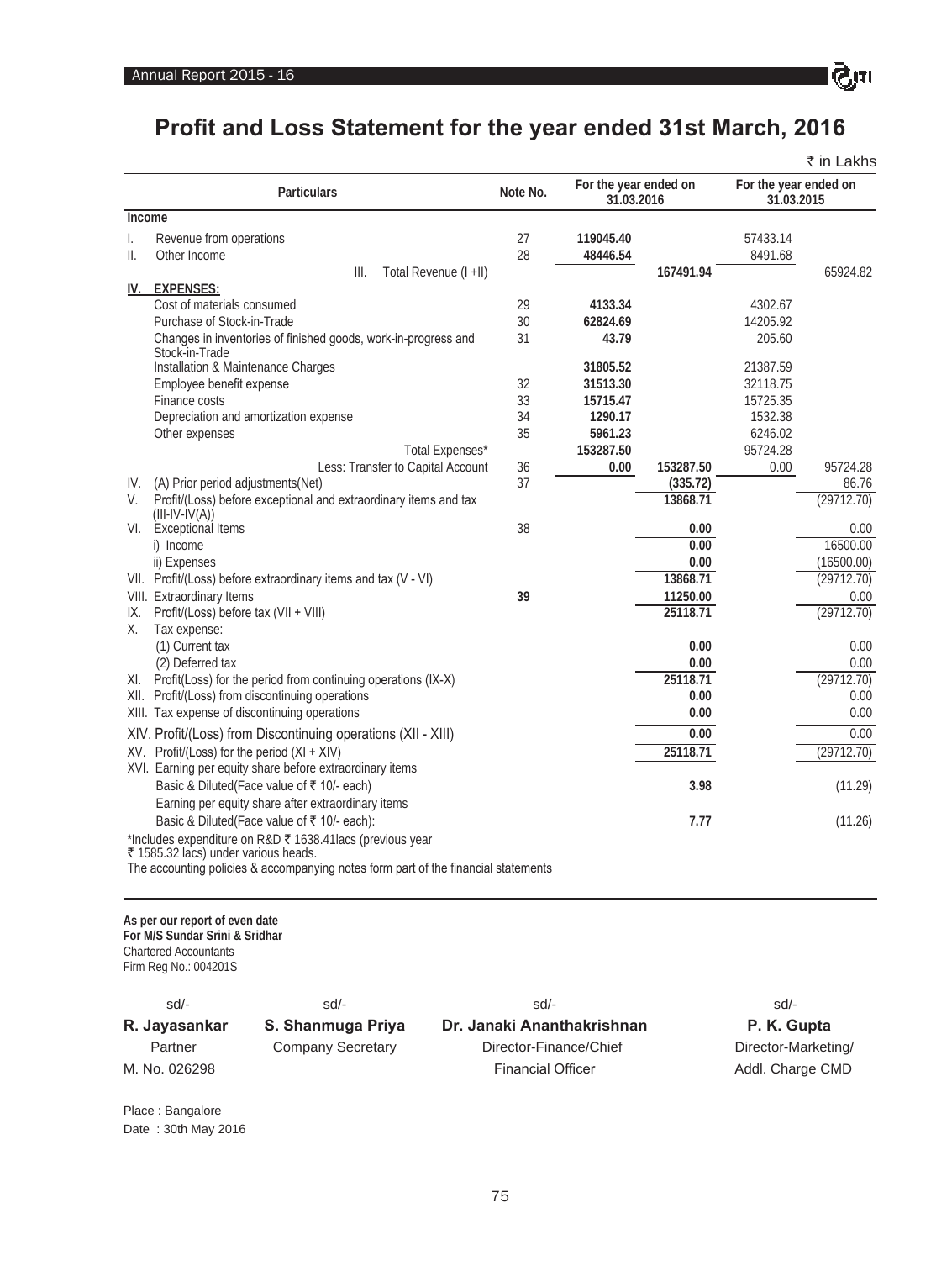76

Annual Report 2015 - 16

# **CASH FLOW STATEMENT FOR THE YEAR 2015-16**

|     |                                               |                                       |            |                                       | ₹ in Lakhs |
|-----|-----------------------------------------------|---------------------------------------|------------|---------------------------------------|------------|
|     |                                               | FOR THE YEAR ENDED<br>31st MARCH 2016 |            | FOR THE YEAR ENDED<br>31st MARCH 2015 |            |
| (A) | <b>CASH FLOW FROM OPERATING ACTIVITIES:</b>   |                                       |            |                                       |            |
|     | NET PROFIT / (LOSS) BEFORE TAX                |                                       | 25118.71   |                                       | (29712.70) |
|     | <b>ADJUSTMENT FOR:</b>                        |                                       |            |                                       |            |
|     | <b>DEPRECIATION</b>                           | 1290.17                               |            | 1532.38                               |            |
|     | <b>FINANCING CHARGES</b>                      | 15715.47                              |            | 15725.35                              |            |
|     | PROFIT ON SALE OF INVESTMENTS                 | 0.00                                  |            | 0.00                                  |            |
|     | INTEREST/DIVIDEND RECEIVED                    | (226.59)                              |            | (258.36)                              |            |
|     | LOSS ON SALE OF ASSET                         | 0.00                                  |            | 0.00                                  |            |
|     | PROFIT ON SALE OF ASSET                       | 0.00                                  |            | (3.12)                                |            |
|     | TRANSFER FROM GRANT-IN-AID                    | (38621.69)                            |            | (402.92)                              |            |
|     | TRANSFER FROM GRANT-IN-AID(Prior period adj.) | 0.00                                  |            | 0.00                                  |            |
|     | NON-CASH EXPENDITURE                          | 1.90                                  | (21840.75) | 9.09                                  | 16602.42   |
|     | <b>OPERATING CASH PROFIT / (LOSS)</b>         |                                       | 3277.97    |                                       | (13110.28) |
|     | BEFORE WORKING CAPITAL CHANGES                |                                       |            |                                       |            |
|     | <b>ADJUSTMENT FOR:</b>                        |                                       |            |                                       |            |
|     | TRADE AND OTHER RECEIVABLES                   | (52458.71)                            |            | (3421.33)                             |            |
|     | <b>INVENTORIES</b>                            | (1052.44)                             |            | 280.26                                |            |
|     | <b>TRADE PAYABLES</b>                         | 31145.01                              |            | 1439.21                               |            |
|     | <b>DIRECT TAXES PAID</b>                      | (1546.65)                             | (23912.78) | (44.08)                               | (1745.94)  |
|     | <b>CASH GENERATED FROM OPERATIONS</b>         |                                       | (20634.82) |                                       | (14856.22) |
|     | CASH FLOW BEFORE EXTRAORDINARY ITEMS          |                                       | (20634.82) |                                       | (14856.22) |
|     | EXTRAORDINARY ITEMS                           |                                       | 11250.00   |                                       | 0.00       |
|     | <b>NET CASH FROM OPERATING ACTIVITIES [A]</b> |                                       | (31884.82) |                                       | (14856.22) |
| (B) | <b>CASH FLOW FROM INVESTING ACTIVITIES:</b>   |                                       |            |                                       |            |
|     | PURCHASE OF FIXED ASSETS INCLUDING            |                                       |            |                                       |            |
|     | CAPITAL WORK-IN-PROGRESS                      | (10654.90)                            |            | (1267.94)                             |            |
|     | SALE OF FIXED ASSETS                          | 0.00                                  |            | 3.12                                  |            |
|     | <b>INVESTMENTS</b>                            | 0.00                                  |            | 0.00                                  |            |
|     | <b>INTEREST RECEIVED</b>                      | 226.59                                |            | 258.36                                |            |
|     | NET CASH USED IN INVESTING ACTIVITIES [B]     |                                       | (10428.31) |                                       | (1006.46)  |
| (C) | <b>CASH FLOW FROM FINANCING ACTIVITIES</b>    |                                       |            |                                       |            |
|     | PROCEEDS FROM LONG TERM BORROWINGS            | (8191.66)                             |            | 34490.40                              |            |

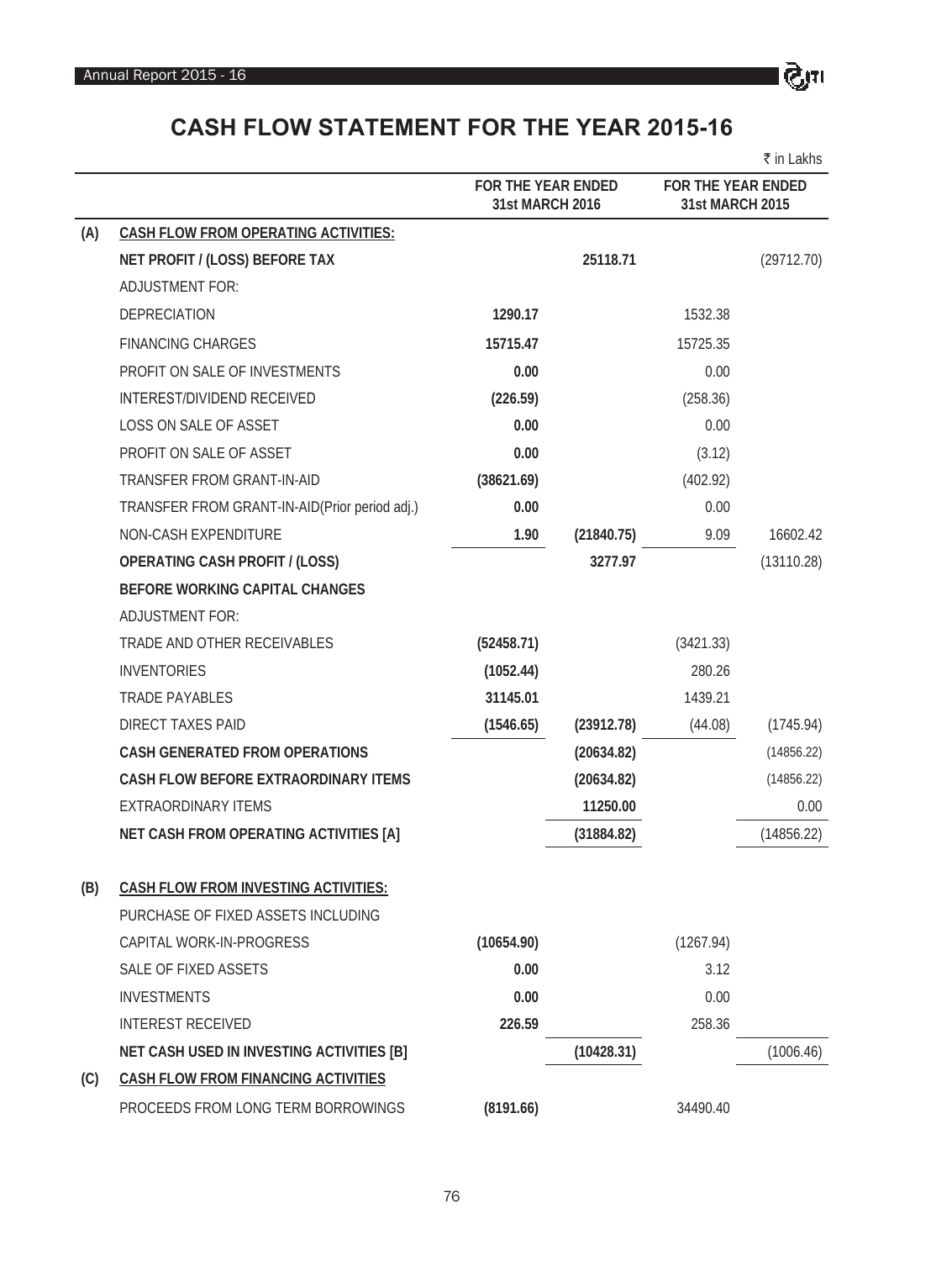|                                                  |                                              |            |                                       | $\bar{\tau}$ in Lakhs |
|--------------------------------------------------|----------------------------------------------|------------|---------------------------------------|-----------------------|
|                                                  | <b>FOR THE YEAR ENDED</b><br>31st MARCH 2016 |            | FOR THE YEAR ENDED<br>31st MARCH 2015 |                       |
| SHARE APPLICATION MONEY                          | 0.00                                         |            | 19200.00                              |                       |
| <b>GRANT-IN-AID RECEIVED</b>                     | 51217.00                                     |            | 1786.13                               |                       |
| <b>FINANCING EXPENSES</b>                        | (15715.47)                                   |            | (15725.35)                            |                       |
| <b>NET CASH USED IN FINANCING ACTIVITIES [C]</b> |                                              | 27309.87   |                                       | 39751.18              |
| NFT INCREASE IN CASH AND CASH FOUIVAL ENTS       | $[A+B+C]$                                    | (15003.26) |                                       | 23888.50              |
| CASH AND CASH FOUIVAL FNTS AS AT 01-04           |                                              | 27122.47   |                                       | 3233.97               |
| [OPENING BALANCE]                                |                                              |            |                                       |                       |
| CASH AND CASH FOUIVAL FNTS AS AT 31-03           |                                              | 12119.21   |                                       | 27122.47              |
| [CLOSING BALANCE]                                |                                              |            |                                       |                       |

**NOTE: PREVIOUS YEAR FIGURES HAVE BEEN REGROUPED WHEREVER NECESSARY TO CONFORM TO THIS YEAR'S CLASSIFICATIONS.**

**As per our report of even date For M/S Sundar Srini & Sridhar**  Chartered Accountants Firm Reg No.: 004201S

| $sd/-$        | $-$ \ba           | $sd/-$                     | $sd/-$              |
|---------------|-------------------|----------------------------|---------------------|
| R. Jayasankar | S. Shanmuga Priya | Dr. Janaki Ananthakrishnan | P. K. Gupta         |
| Partner       | Company Secretary | Director-Finance/Chief     | Director-Marketing/ |
| M. No. 026298 |                   | <b>Financial Officer</b>   | Addl. Charge CMD    |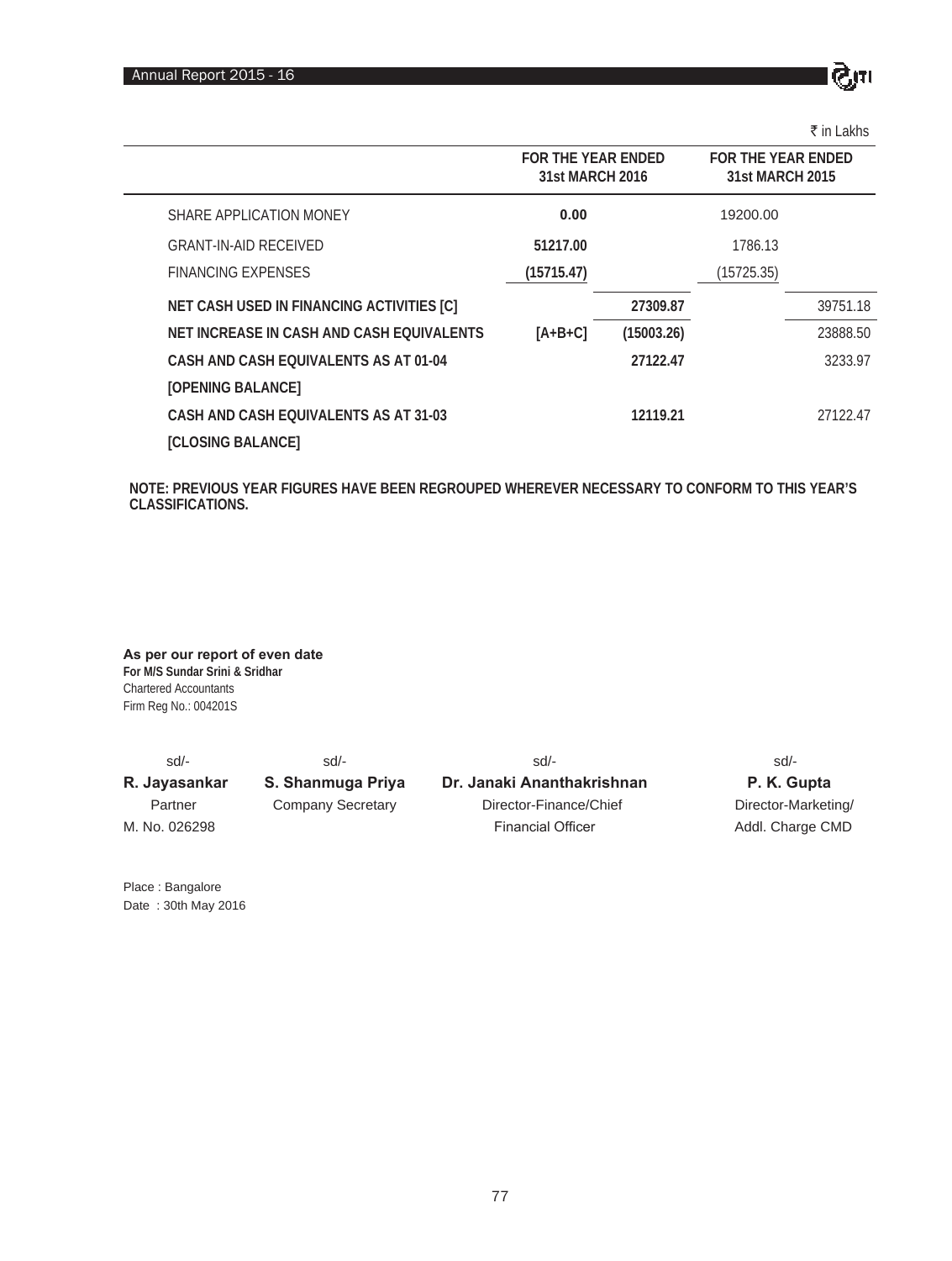# **Notes to the Financial Statements**  $\bar{\tau}$  in Lakhs

| <b>Particulars</b>                                                                                                                                                                                                                                                                        | As at 31.03.2016                 | As at 31.03.2015                 |
|-------------------------------------------------------------------------------------------------------------------------------------------------------------------------------------------------------------------------------------------------------------------------------------------|----------------------------------|----------------------------------|
| Note No.1                                                                                                                                                                                                                                                                                 |                                  |                                  |
| SHARE CAPITAL<br>a)                                                                                                                                                                                                                                                                       |                                  |                                  |
| Equity                                                                                                                                                                                                                                                                                    |                                  |                                  |
| Authorised<br>a)                                                                                                                                                                                                                                                                          |                                  |                                  |
| 80,00,00,000 equity shares of ₹10 each                                                                                                                                                                                                                                                    | 80000.00                         | 80000.00                         |
| <b>Issued</b><br>b)                                                                                                                                                                                                                                                                       |                                  |                                  |
| 28,80,00,000 equity shares of ₹10 each                                                                                                                                                                                                                                                    | 28800.00                         | 28800.00                         |
| Subscribed and Fully Paid-up<br>$\mathcal{C}$                                                                                                                                                                                                                                             |                                  |                                  |
| 28,80,00,000 equity shares of ₹10 each                                                                                                                                                                                                                                                    | 28800.00                         | 28800.00                         |
| Subscribed & not fully paid up<br>d)                                                                                                                                                                                                                                                      |                                  |                                  |
| Par value per share<br>$\epsilon$                                                                                                                                                                                                                                                         |                                  |                                  |
| Calls unpaid<br>f)                                                                                                                                                                                                                                                                        |                                  |                                  |
| Forfeited shares<br>q)                                                                                                                                                                                                                                                                    |                                  |                                  |
| Reconciliation of the number of shares outstanding at the beginning and at the<br>h)<br>end of the reporting period                                                                                                                                                                       | As at 31.03.2016<br>No.of shares | As at 31.03.2015<br>No.of shares |
| Number of shares outstanding O.B                                                                                                                                                                                                                                                          | 288000000                        | 288000000                        |
| Add issues during the year                                                                                                                                                                                                                                                                |                                  |                                  |
| Less: Buy back/forfiture during the year                                                                                                                                                                                                                                                  |                                  |                                  |
| Number of shares outstanding C.B                                                                                                                                                                                                                                                          | 288000000                        | 288000000                        |
| The rights and preferences and restrictions attaching to the above class of shares<br>i)                                                                                                                                                                                                  |                                  |                                  |
| - Each holder of Equity share is entitled to one vote per share.                                                                                                                                                                                                                          |                                  |                                  |
| - In the event of liqudation of the company, the holders of equity shares will be entitled to receive remaining assets of the company, after<br>distribution of all preferencial amounts. The distribution will be in proportion to the number of equity shares held by the shareholders. |                                  |                                  |
| j) List of share holders holding more than 5% shares                                                                                                                                                                                                                                      |                                  |                                  |
| Name                                                                                                                                                                                                                                                                                      | No.of shares held                | No.of shares held                |

**द्धाः** 

|    | 1. President of India                                                                                                           |           |           |
|----|---------------------------------------------------------------------------------------------------------------------------------|-----------|-----------|
|    | * Government of India has disinvested 10% of the Equity shares to Financial<br>Institutions, Banks, Mutual Funds and Employees. | 258887500 | 258887500 |
|    | k) During last 5 years:                                                                                                         |           |           |
|    | i) Aggregate number of shares allotted without being received in cash                                                           | Nil       | Nil       |
|    | ii) Aggregate number of shares allotted as fully paid up by way of bonus shares                                                 | Nil       | Nil       |
|    | iii) Aggregate number and class of shares bought back                                                                           | Nil       | Nil       |
|    | II) Preference Shares                                                                                                           |           |           |
| a) | Authorised                                                                                                                      |           |           |
|    | 40000000 Preference Shares of ₹100 each                                                                                         |           |           |
|    | -8.75% Cumulative Redeemable Preference Shares                                                                                  | 40000.00  | 40000.00  |
|    | b) Issued                                                                                                                       |           |           |
|    | 10000000, 8.75% Cumulative Redeemable Preference Shares of ₹100 each<br>Redeemable at par in 5 equal instalment from March 2005 | 10000.00  | 10000.00  |
|    | c) Subscribed and Fully Paid-up                                                                                                 |           |           |
|    | 10000000, 8.75% Cumulative Redeemable Preference Shares of ₹100 each<br>Redeemable at par in 5 equal instalment from March 2005 | 10000.00  | 10000.00  |
| d) | Subscribed & not fully paid up                                                                                                  |           |           |
| e) | Par value per share(₹100)                                                                                                       |           |           |
| f) | Calls un paid                                                                                                                   |           |           |
| q) | Forfeited shares                                                                                                                |           |           |
|    |                                                                                                                                 |           |           |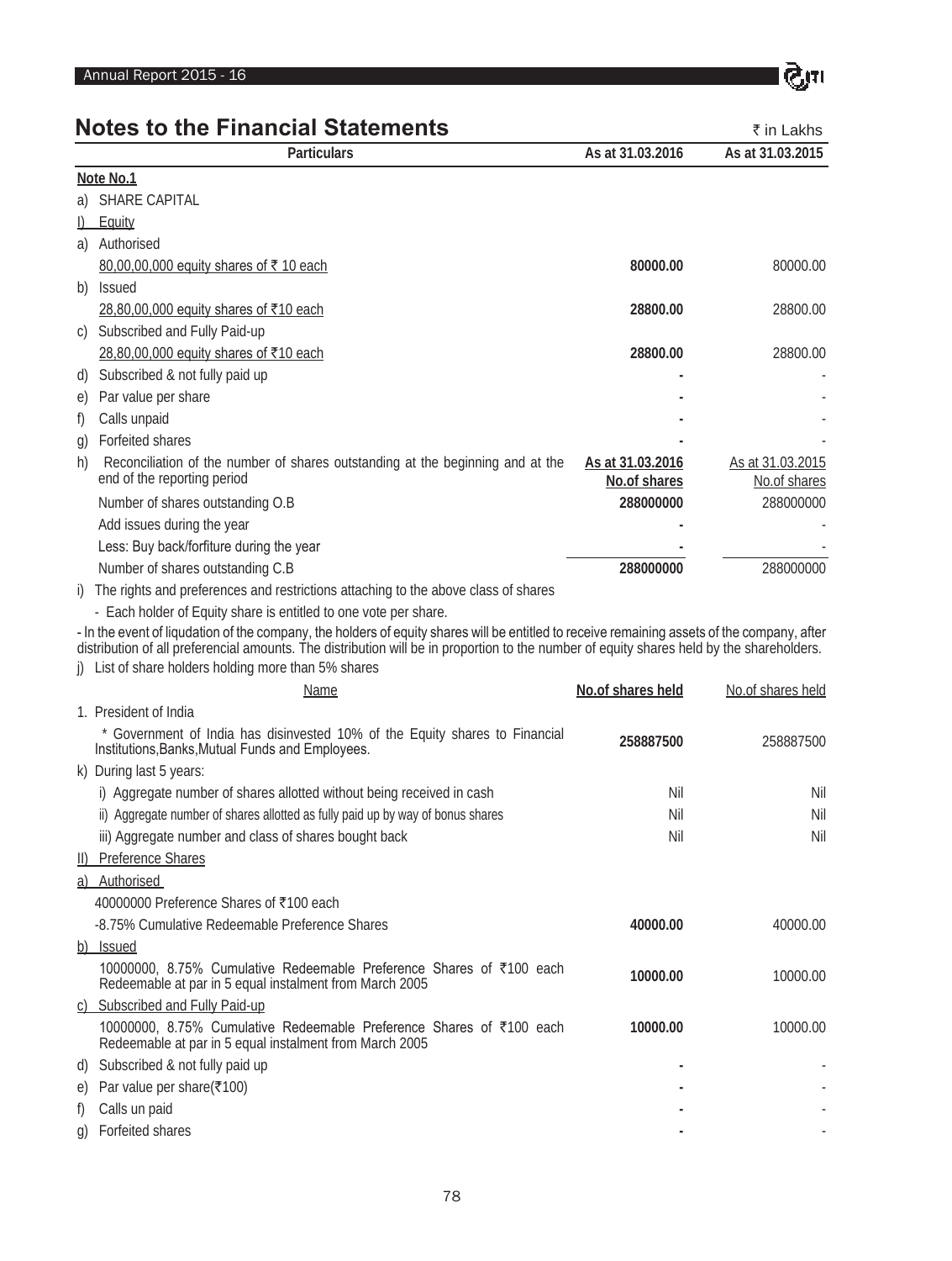

**द्धाः** 

|         | <b>Particulars</b>                                                                                                                                                                                                                                                              | As at 31.03.2016                 | As at 31.03.2015                 |
|---------|---------------------------------------------------------------------------------------------------------------------------------------------------------------------------------------------------------------------------------------------------------------------------------|----------------------------------|----------------------------------|
| h)      | Reconciliation of the number of shares outstanding at the beginning and at the<br>end of the reporting period                                                                                                                                                                   | As at 31.03.2016<br>No.of shares | As at 31.03.2015<br>No.of shares |
|         | Number of shares outstanding O.B                                                                                                                                                                                                                                                | 10000000                         | 10000000                         |
|         | Add issues during the year                                                                                                                                                                                                                                                      |                                  |                                  |
|         | Less: Buy back/forfeiture during the year                                                                                                                                                                                                                                       |                                  |                                  |
|         | Number of shares outstanding C.B                                                                                                                                                                                                                                                | 10000000                         | 10000000                         |
|         | i) The rights and preferences and restrictions attaching to the above class of shares<br>Each holder of preference shares is entitled to one vote per share only on<br>resolutions placed before the company which directly affect the rights<br>attached to preference shares. |                                  |                                  |
|         | - In the event of liqudation of the company, the holders of preference shares will be<br>entitled to receive assets of the company, before distribution to equity share holders.<br>The distribution will be in proportion to the number of shares held by the shareholders.    |                                  |                                  |
| $\vert$ | List of share holders holding more than 5% shares                                                                                                                                                                                                                               | As at 31.03.2016                 | As at 31.03.2015                 |
|         | Name                                                                                                                                                                                                                                                                            | No.of shares held                | No.of shares held                |
|         | Mahanagar Telephone Nigam Ltd.                                                                                                                                                                                                                                                  | 10000000                         | 10000000                         |
| K)      | During last 5 years:                                                                                                                                                                                                                                                            |                                  |                                  |
|         | i) Aggregate number of shares allotted without being received in cash<br>ii) Aggregate number of shares allotted as fully paid up by way of bonus<br>shares                                                                                                                     |                                  |                                  |
|         | iii) Aggregate number and class of shares brought back                                                                                                                                                                                                                          |                                  |                                  |
|         | Dividend in respect of following class of Cumulative Redeemable<br>Preference Shares are in arrears as detailed below:                                                                                                                                                          |                                  |                                  |
|         |                                                                                                                                                                                                                                                                                 | As at 31.03.2016                 | As at 31.03.2015                 |
| a)      | On 8.75% Cumulative Preference Shares from 2002-03                                                                                                                                                                                                                              | 12250.00                         | 11375.00                         |
|         | (The figures indicated are excluding Dividend Distribution Tax)                                                                                                                                                                                                                 |                                  |                                  |
|         | Redemption installments in respect of the following Cumulative                                                                                                                                                                                                                  |                                  |                                  |
|         | Redeemable Preference shares issued by the company have not been                                                                                                                                                                                                                |                                  |                                  |
|         | paid on due dates on account of fund constraints                                                                                                                                                                                                                                |                                  |                                  |
|         | Redemption installments due from 31st March 2005 to 31st March 2009 in                                                                                                                                                                                                          | 10000.00                         | 10000.00                         |
|         | respect of 8.75 % Preference Shares of ₹ 10000 Lakhs                                                                                                                                                                                                                            |                                  |                                  |
|         | -7% Cumulative Redeemable Preference Shares                                                                                                                                                                                                                                     |                                  |                                  |
|         | a) Issued                                                                                                                                                                                                                                                                       |                                  |                                  |
|         | 20000000, 7.00% Cumulative Redeemable Preference shares of ₹ 100                                                                                                                                                                                                                | 20000.00                         | 20000.00                         |
|         | each, redeemable at par in 5 equal installments from March 2006, with                                                                                                                                                                                                           |                                  |                                  |
|         | call option to BSNL after expiry of one year from the date of investment                                                                                                                                                                                                        |                                  |                                  |
|         | 31.03.2003                                                                                                                                                                                                                                                                      |                                  |                                  |
|         | b) Subscribed and Fully Paid-up                                                                                                                                                                                                                                                 |                                  |                                  |
|         | 20000000, 7.00% Cumulative Redeemable Preference shares of ₹ 100<br>each, redeemable at par in 5 equal installments from March 2006, with                                                                                                                                       | 20000.00                         | 20000.00                         |
|         | call option to BSNL after expiry of one year from the date of investment                                                                                                                                                                                                        |                                  |                                  |
|         | 31.03.2003                                                                                                                                                                                                                                                                      |                                  |                                  |
|         | Subscribed & not fully paid up<br>C)                                                                                                                                                                                                                                            |                                  |                                  |
| d)      | Par value per share(₹ 100)                                                                                                                                                                                                                                                      |                                  |                                  |
| e)      | Calls un paid                                                                                                                                                                                                                                                                   |                                  |                                  |
|         | Forfeited shares                                                                                                                                                                                                                                                                |                                  |                                  |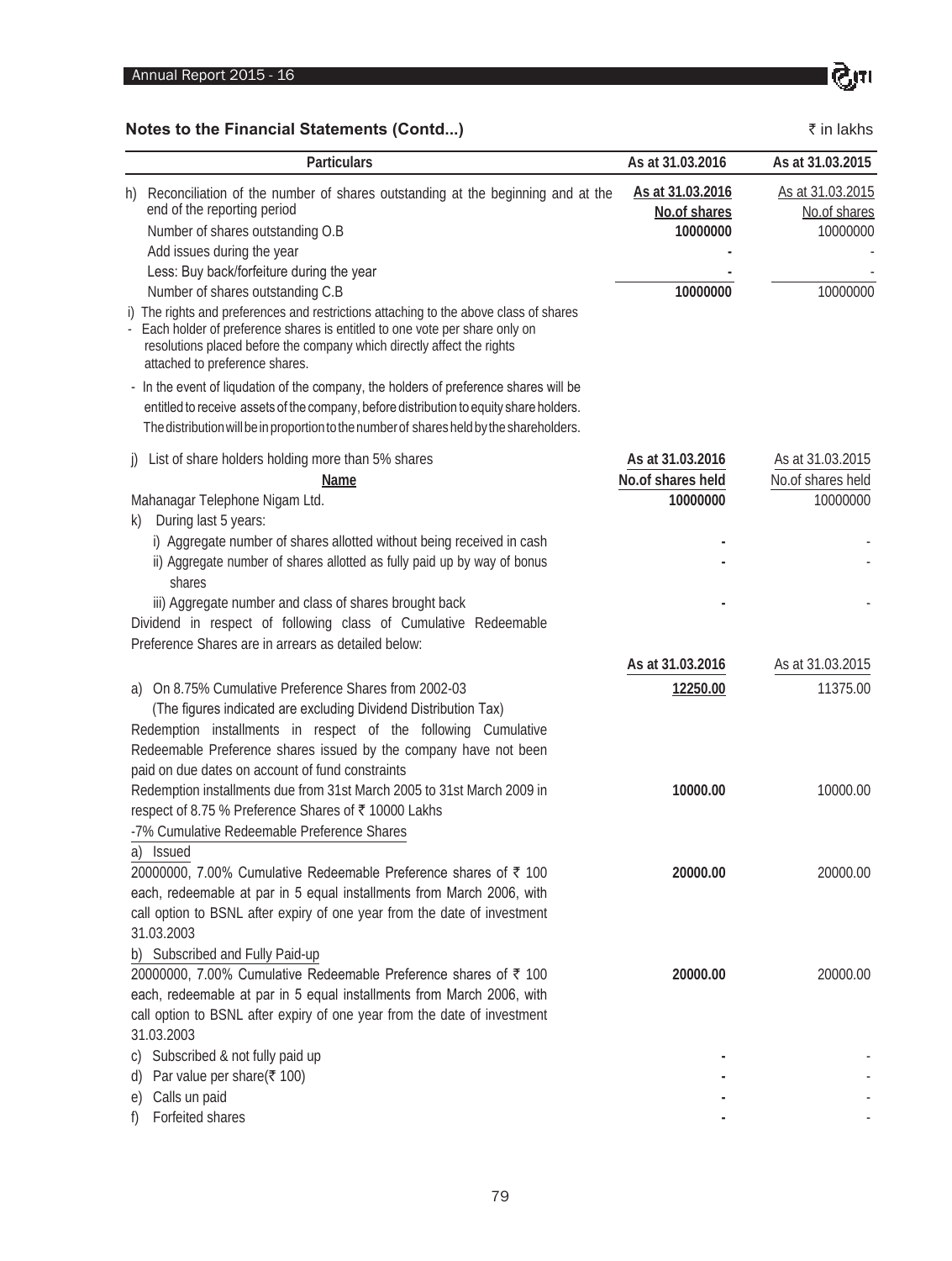**द्धाः**।

| <b>Notes to the Financial Statements (Contd)</b>                                                                                                                                                                                                                                 |                   | ₹ in lakhs        |
|----------------------------------------------------------------------------------------------------------------------------------------------------------------------------------------------------------------------------------------------------------------------------------|-------------------|-------------------|
| <b>Particulars</b>                                                                                                                                                                                                                                                               | As at 31.03.2016  | As at 31.03.2015  |
| g) Reconciliation of the number of shares outstanding at the beginning<br>and at the end of the reporting period                                                                                                                                                                 |                   |                   |
| Number of shares outstanding O.B                                                                                                                                                                                                                                                 | 20000000          | 20000000          |
| Add issues during the year                                                                                                                                                                                                                                                       |                   |                   |
| Less: Buy back/forfeiture during the year                                                                                                                                                                                                                                        |                   |                   |
| Number of shares outstanding C.B                                                                                                                                                                                                                                                 | 20000000          | 20000000          |
| h) The rights and preferences and restrictions attaching to the above class of shares                                                                                                                                                                                            |                   |                   |
| - Each holder of the preference shares is entitled to one vote per share only<br>on resolutions placed before the company which directly affect the rights<br>attached to preference shares.                                                                                     |                   |                   |
| - In the event of liquidation of the company, the holders of preference<br>shares will be entitled to receive assets of the company, before distribution<br>to equity share holders. The distribution will be in proportion to the number<br>of shares held by the shareholders. |                   |                   |
| i) List of share holders holding more than 5% shares                                                                                                                                                                                                                             | As at 31.03.2016  | As at 31.03.2015  |
| <u>Name</u>                                                                                                                                                                                                                                                                      | No.of shares held | No.of shares held |
| Bharat Sanchar Nigam Ltd.                                                                                                                                                                                                                                                        | 20000000          | 20000000          |
| j) During last 5 years:                                                                                                                                                                                                                                                          |                   |                   |
| i) Aggregate number of shares allotted with out being received in cash                                                                                                                                                                                                           |                   |                   |
| ii) Aggregate number of shares allotted as fully paid up by way of bonus shares                                                                                                                                                                                                  |                   |                   |
| iii) Aggregate number and class of shares brought back                                                                                                                                                                                                                           |                   |                   |
| Dividend in respect of following class of Cumulative Redeemable<br>Preference Shares are in arrears:                                                                                                                                                                             |                   |                   |
|                                                                                                                                                                                                                                                                                  | As at 31.03.2016  | As at 31.03.2015  |
| On 7.00% Cumulative Preference Shares from 2003-04                                                                                                                                                                                                                               | 18200.00          | 16800.00          |
| (The figures indicated are excluding Dividend Distribution Tax)                                                                                                                                                                                                                  |                   |                   |
|                                                                                                                                                                                                                                                                                  | As at 31.03.2016  | As at 31.03.2015  |
| Redemption installments in respect of the following Cumulative<br>Redeemable Preference shares issued by the company have not been<br>paid on due dates on account of fund constraints                                                                                           |                   |                   |
| Redemption installments due from 31 st March 2006 to 31st March 2010 in<br>respect of 7% Preference Shares of ₹ 20000 Lakhs                                                                                                                                                      | 20000.00          | 20000.00          |
| Cumulative Redeemable Preference shares amounting to ₹ 30000 Lakhs<br>overdue for redemption are continued to be shown under Share Capital<br>since the redemption is part of the BIFR package envisaged for the<br>Company.                                                     |                   |                   |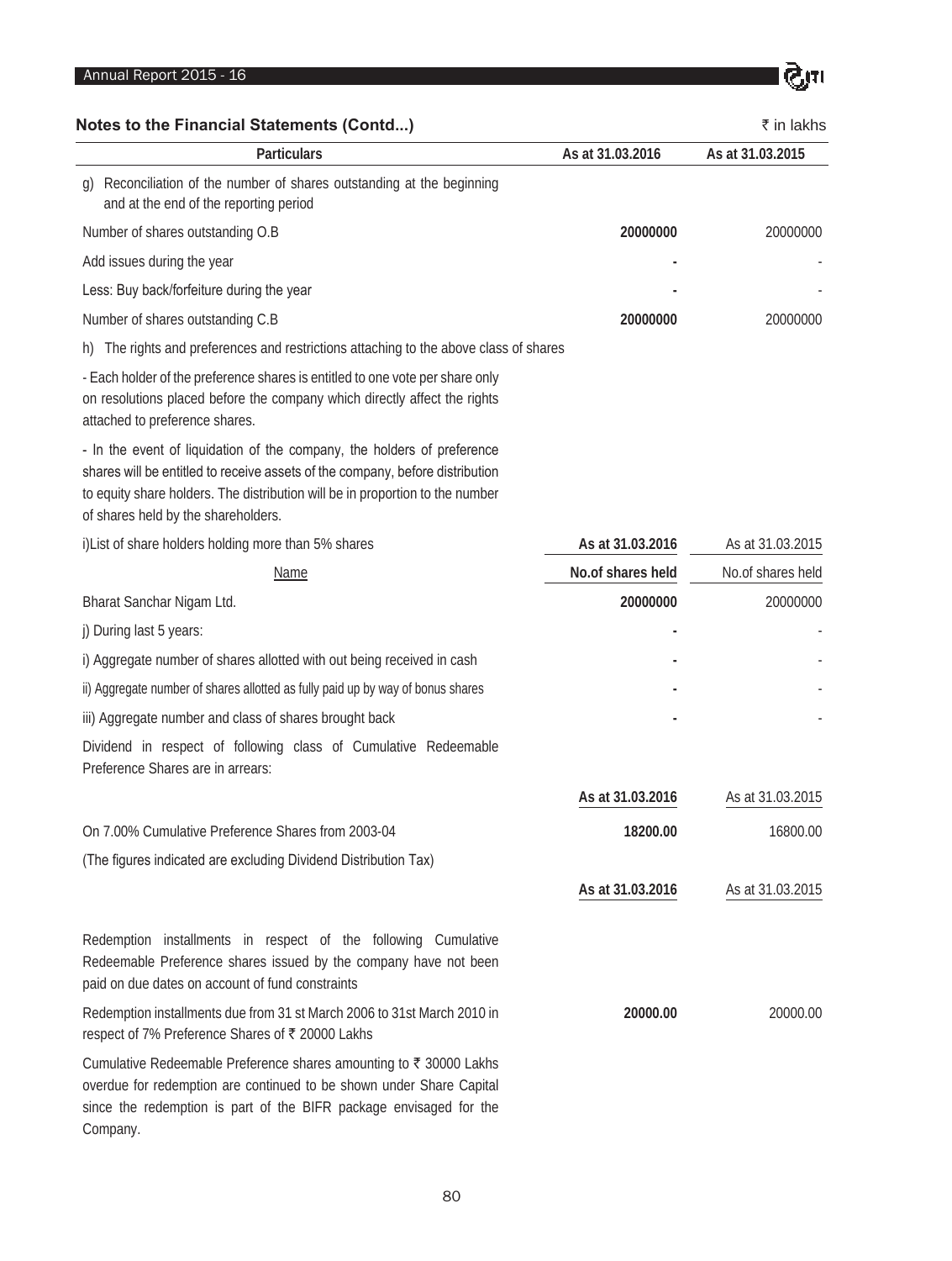| Notes to the Financial Statements (Contd) | ₹ in lakhs |
|-------------------------------------------|------------|
|-------------------------------------------|------------|

| Particulars                          | As at 31.03.2016<br>As at 31.03.2015 |           |           |           |
|--------------------------------------|--------------------------------------|-----------|-----------|-----------|
| Note No. 2                           |                                      |           |           |           |
| RESERVES AND SURPLUS                 |                                      |           |           |           |
| a) Capital Reserves                  |                                      |           |           |           |
| i) Free Land Gifted                  |                                      |           |           |           |
| O.B As per last B/S                  | 25.30                                |           | 25.30     |           |
| Additions                            | 0.00                                 |           | 0.00      |           |
| Total                                | 25.30                                |           | 25.30     |           |
| <b>Deductions</b>                    | 0.00                                 |           | 0.00      |           |
| Closing balance                      |                                      | 25.30     |           | 25.30     |
| ii)Free Equipment gifted             |                                      |           |           |           |
| Opening balance as per last B/S      | 343.69                               |           | 437.43    |           |
| Less-Transfer to P&L                 | 93.74                                |           | 93.74     |           |
| <b>Closing Balance</b>               |                                      | 249.95    |           | 343.69    |
| iii) Capital Grant in aid            |                                      |           |           |           |
| As per last Balance Sheet            | 273057.00                            |           | 271270.00 |           |
| Transfer from Grant in aid (capital) | 1815.00                              |           | 1787.00   |           |
| <b>Closing Balance</b>               |                                      | 274872.00 |           | 273057.00 |
| b)Capital Redemption Reserve         |                                      |           |           |           |
| O.B as per last B/S                  | 0.00                                 |           | 0.00      |           |
| Additions                            | 0.00                                 |           | 0.00      |           |
| Total                                | 0.00                                 |           | 0.00      |           |
| Deductions                           | 0.00                                 |           | 0.00      |           |
| Closing balance                      |                                      | 0.00      |           | 0.00      |
| c) Securities premium reserve        |                                      |           |           |           |
| O.B as per last B/S                  | 29.61                                |           | 29.61     |           |
| Additions                            | 0.00                                 |           | 0.00      |           |
| Total                                | 29.61                                |           | 29.61     |           |
| Deductions                           | 0.00                                 |           | 0.00      |           |
| Closing balance                      |                                      | 29.61     |           | 29.61     |
| d) Debenture Redemption reserve      |                                      |           |           |           |
| Opening balance as per last B/S      | 0.00                                 |           | 0.00      |           |
| Less-Transfer to General Reserve     | 0.00                                 |           | 0.00      |           |
| <b>Closing Balance</b>               |                                      | 0.00      |           | 0.00      |
| e) Revaluation Reserve               |                                      |           |           |           |
| i) Revaluation reserves- Land        |                                      |           |           |           |
| Opening balance as per last B/S      | 227611.22                            |           | 227611.21 |           |
| Less-Reversal on sale of land        | 0.00                                 |           | 0.00      |           |
| <b>Closing Balance</b>               |                                      | 227611.22 |           | 227611.21 |
|                                      |                                      |           |           |           |
| ii) Revaluation reserves-Buildings   |                                      |           |           |           |
| Opening balance as per last B/S      | 8429.34                              |           | 9830.13   |           |
| Less-Transfer to P&L*                | 603.70                               |           | 1400.79   |           |
| <b>Closing Balance</b>               |                                      | 7825.64   |           | 8429.34   |

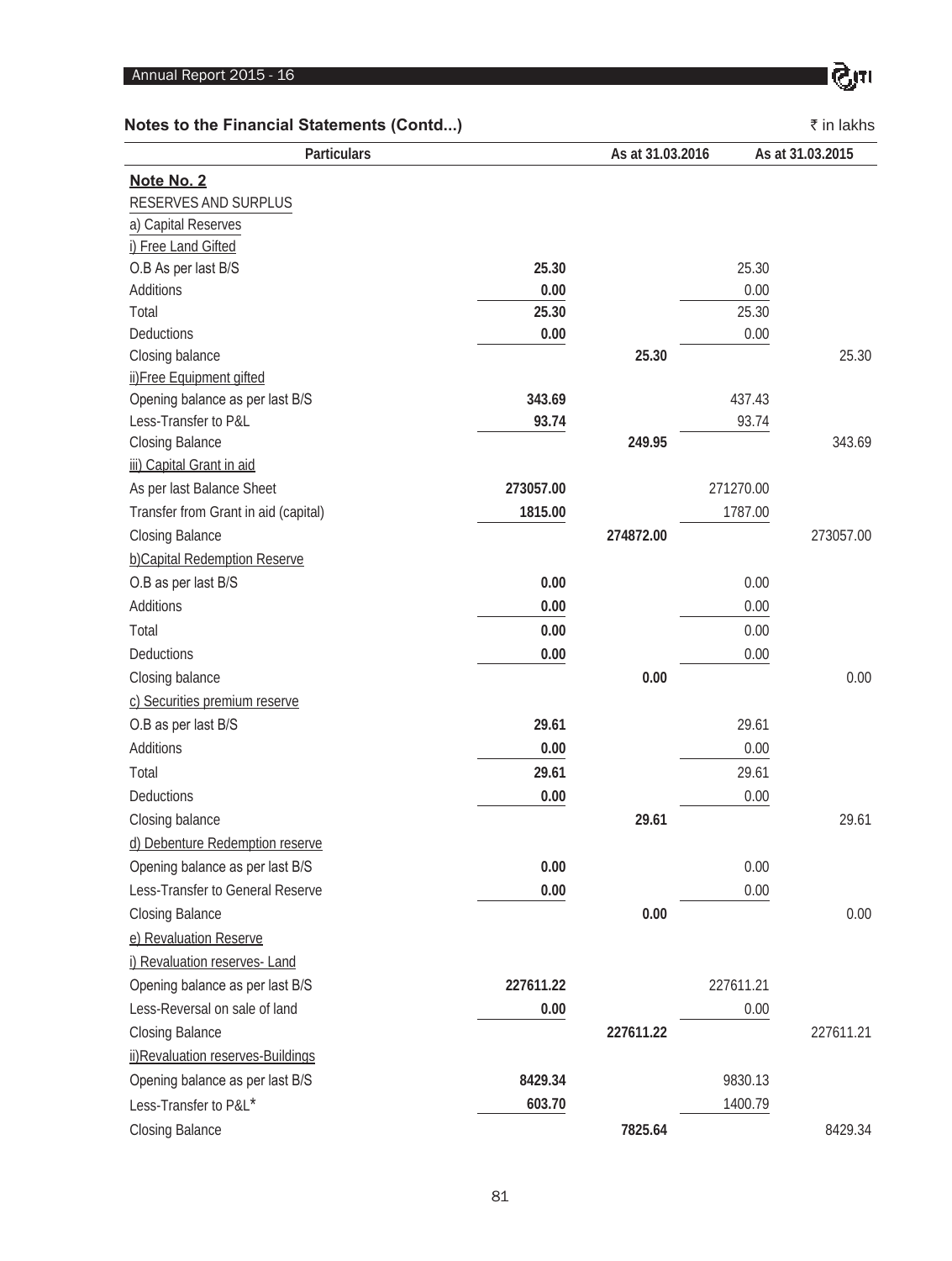| Particulars                                               | As at 31.03.2016 |             | As at 31.03.2015 |             |
|-----------------------------------------------------------|------------------|-------------|------------------|-------------|
| f)Other Reserves                                          |                  |             |                  |             |
| i) General reserve:                                       |                  |             |                  |             |
| Opening balance as per last B/S                           | 0.00             |             | 0.00             |             |
| Add: Transfer from Revaluation Reserve (Dep)              | 603.70           |             | 0.00             |             |
| Less-Transfer to P&L                                      | 0.00             |             | 0.00             |             |
| Less-Transfer to Surplus                                  | 0.00             |             | 0.00             |             |
| <b>Closing Balance</b>                                    |                  | 603.70      |                  | 0.00        |
| ii) Profit on Sale of Fixed Assets                        |                  |             |                  |             |
| Opening balance as per last B/S                           | 0.00             |             | 0.00             |             |
| Less-Transfer to Surplus                                  | 0.00             |             | 0.00             |             |
| <b>Closing Balance</b>                                    |                  | 0.00        |                  | 0.00        |
| iii) Sale of Technical know-how                           |                  |             |                  |             |
| As per last Balance Sheet                                 | 3.50             |             | 3.50             |             |
| Less-Transfer to P&L                                      | 0.00             |             | 0.00             |             |
| <b>Closing Balance</b>                                    |                  | 3.50        |                  | 3.50        |
| iv) Industrial Housing Subsidy                            |                  |             |                  |             |
| As per last Balance Sheet                                 | 6.79             |             | 6.78             |             |
| Less-Transfer to P&L                                      | 0.00             |             | 0.00             |             |
| <b>Closing Balance</b>                                    |                  | 6.79        |                  | 6.78        |
| v) Investment allowance reserve                           |                  |             |                  |             |
| As per last Balance Sheet                                 | 0.00             |             | 0.00             |             |
| LESS: Transfer to General reserve                         | 0.00             |             | 0.00             |             |
| <b>Closing Balance</b>                                    |                  | 0.00        |                  | 0.00        |
|                                                           |                  |             |                  |             |
| g) Surplus                                                |                  |             |                  |             |
| As per last Balance sheet                                 | (516634.11)      |             | (486921.41)      |             |
| Add:Profit/(Loss) for the year                            | 25118.71         |             | (29712.70)       |             |
| Add: Transfer fr om General Reserve                       | 0.00             |             | 0.00             |             |
| Add: Transfer from Profit on Loss of sale of fixed assets | 0.00             |             | 0.00             |             |
| Total                                                     | (491515.39)      |             | (516634.11)      |             |
| Less- Appropriations                                      | 0.00             |             | 0.00             |             |
| <b>Closing Balance</b>                                    |                  | (491515.39) |                  | (516634.11) |
| h) Grant-in-Aid                                           |                  |             |                  |             |
| i)Grant-in-aid (Capital) :                                |                  |             |                  |             |
| As per last Balance Sheet                                 | 382.81           |             | 786.54           |             |
| Add:Receipts during the year                              | 1815.00          |             | 1786.19          |             |
| Total                                                     | 2197.81          |             | 2572.73          |             |
| Less: Transfer to revenue GIA/Capital reserves            | 1815.00          |             | 1787.00          |             |
| Less: Transfer to Profit & Loss Account                   | 375.95           |             | 402.92           |             |
| <b>Closing Balance</b>                                    |                  | 6.86        |                  | 382.81      |
| ii) Grant-in-aid (Revenue)                                |                  |             |                  |             |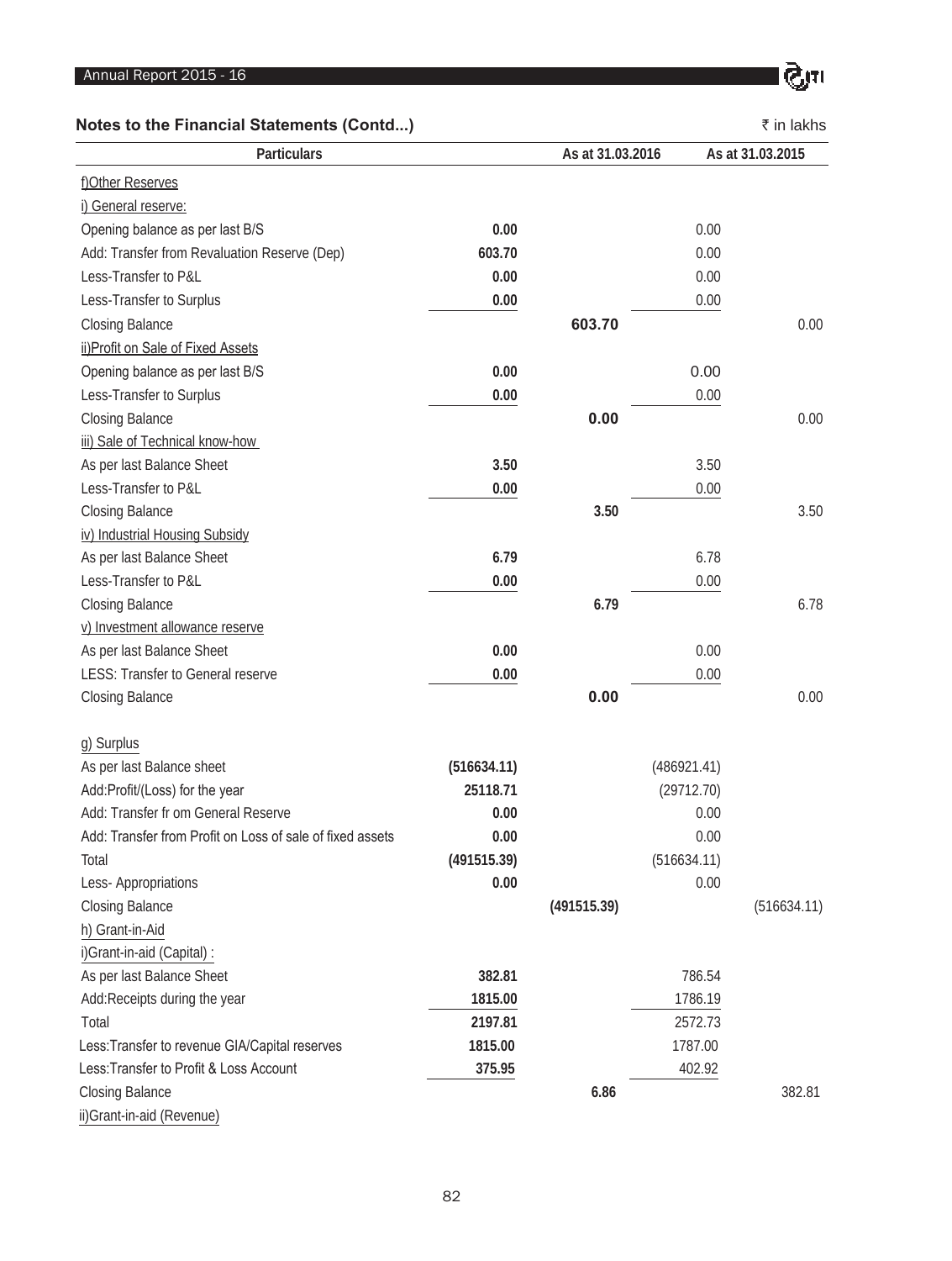

| Particulars                                                                                                                                                                                                                                                                                                                                                                                                                                                                                                          |          | As at 31.03.2016 |          | As at 31.03.2015 |
|----------------------------------------------------------------------------------------------------------------------------------------------------------------------------------------------------------------------------------------------------------------------------------------------------------------------------------------------------------------------------------------------------------------------------------------------------------------------------------------------------------------------|----------|------------------|----------|------------------|
| As per last Balance Sheet                                                                                                                                                                                                                                                                                                                                                                                                                                                                                            | 0.00     |                  | 0.00     |                  |
| Add: Receipts during the year                                                                                                                                                                                                                                                                                                                                                                                                                                                                                        | 49402.00 |                  | 16500.00 |                  |
| Total                                                                                                                                                                                                                                                                                                                                                                                                                                                                                                                | 49402.00 |                  | 16500.00 |                  |
| Less: Transfer to Profit & Loss Account                                                                                                                                                                                                                                                                                                                                                                                                                                                                              | 49402.00 |                  | 16500.00 |                  |
| <b>Closing Balance</b>                                                                                                                                                                                                                                                                                                                                                                                                                                                                                               |          | 0.00             |          | 0.00             |
| Total Grant-in-Aid                                                                                                                                                                                                                                                                                                                                                                                                                                                                                                   |          | 6.86             |          | 382.81           |
| TOTAL RESERVES AND SURPLUS                                                                                                                                                                                                                                                                                                                                                                                                                                                                                           |          | 19719.17         |          | (6744.87)        |
| * Refer Accounting Policy No. 7.04 for changes in Accounting<br>Policy                                                                                                                                                                                                                                                                                                                                                                                                                                               |          |                  |          |                  |
| Note No.3                                                                                                                                                                                                                                                                                                                                                                                                                                                                                                            |          |                  |          |                  |
| Money received against share warrants                                                                                                                                                                                                                                                                                                                                                                                                                                                                                |          | 0.00             |          | 0.00             |
| Note No.4                                                                                                                                                                                                                                                                                                                                                                                                                                                                                                            |          |                  |          |                  |
| Share application money pending allotment                                                                                                                                                                                                                                                                                                                                                                                                                                                                            |          | 19200.00         |          | 19200.00         |
| During the FY 2014-15 the company has received a sum<br>of ₹19200 Lakhs from Ministry of Communications and IT,<br>Department of Telecommunications towards Equity share<br>application money as the part of the approved CCEA Note<br>submitted by the said department for providing "Financial<br>Assistance" to the company, based on recommendation of<br>BRPSE. The said ministry has extended the time limit upto<br>30th June 2016 for allotting 192000000 Equity share of ₹10<br>each to President of India. |          |                  |          |                  |
| Note No.5                                                                                                                                                                                                                                                                                                                                                                                                                                                                                                            |          |                  |          |                  |
| NON-CURRENT LIABILITIES                                                                                                                                                                                                                                                                                                                                                                                                                                                                                              |          |                  |          |                  |
| LONG TERM BORROWINGS                                                                                                                                                                                                                                                                                                                                                                                                                                                                                                 |          |                  |          |                  |
| i) SECURED LOANS                                                                                                                                                                                                                                                                                                                                                                                                                                                                                                     |          |                  |          |                  |
| <b>Floating Rate Bonds</b>                                                                                                                                                                                                                                                                                                                                                                                                                                                                                           | 0.00     |                  | 0.00     |                  |
| Term Loans from Banks                                                                                                                                                                                                                                                                                                                                                                                                                                                                                                | 0.00     |                  | 0.00     |                  |
| Others                                                                                                                                                                                                                                                                                                                                                                                                                                                                                                               | 0.00     |                  | 0.00     |                  |
| <b>TOTAL</b>                                                                                                                                                                                                                                                                                                                                                                                                                                                                                                         |          | 0.00             |          | 0.00             |
| II) UNSECURED LOANS                                                                                                                                                                                                                                                                                                                                                                                                                                                                                                  |          |                  |          |                  |
| Loan from Government of India                                                                                                                                                                                                                                                                                                                                                                                                                                                                                        | 30000.00 |                  | 30000.00 |                  |
| <b>Floating Rate Bonds</b>                                                                                                                                                                                                                                                                                                                                                                                                                                                                                           | 0.00     |                  | 0.00     |                  |
| Term Loans from Banks                                                                                                                                                                                                                                                                                                                                                                                                                                                                                                | 0.00     |                  | 0.00     |                  |
| Deferred payment liabilities                                                                                                                                                                                                                                                                                                                                                                                                                                                                                         | 0.00     |                  | 0.00     |                  |
| Deposits                                                                                                                                                                                                                                                                                                                                                                                                                                                                                                             | 0.00     |                  | 0.00     |                  |
| Loans and advances from related parties                                                                                                                                                                                                                                                                                                                                                                                                                                                                              | 0.00     |                  | 0.00     |                  |
| Long term maturities of finance lease obligation                                                                                                                                                                                                                                                                                                                                                                                                                                                                     | 0.00     |                  | 0.00     |                  |
| Other Ioan - Ku Band                                                                                                                                                                                                                                                                                                                                                                                                                                                                                                 | 0.00     |                  | 0.00     |                  |
| <b>TOTAL</b>                                                                                                                                                                                                                                                                                                                                                                                                                                                                                                         |          | 30000.00         |          | 30000.00         |
| G.TOTAL                                                                                                                                                                                                                                                                                                                                                                                                                                                                                                              |          | 30000.00         |          | 30000.00         |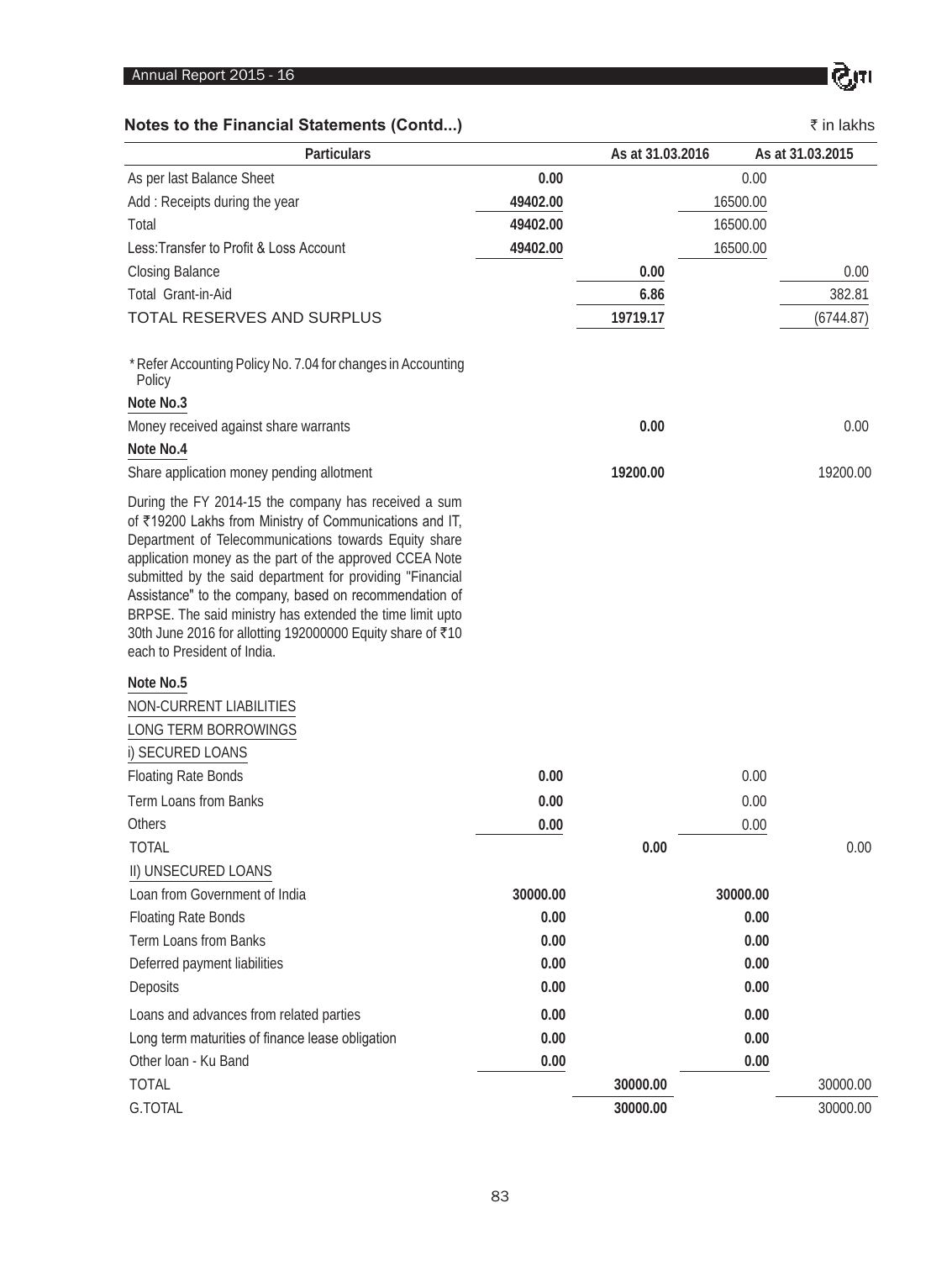द्धाः

| Notes to the Financial Statements (Contd)                                                                                                                                                                                             |          |                  |           | ₹ in lakhs       |
|---------------------------------------------------------------------------------------------------------------------------------------------------------------------------------------------------------------------------------------|----------|------------------|-----------|------------------|
| <b>Particulars</b>                                                                                                                                                                                                                    |          | As at 31.03.2016 |           | As at 31.03.2015 |
| Note No.6                                                                                                                                                                                                                             |          |                  |           |                  |
| Trade Payables-Non current                                                                                                                                                                                                            |          |                  |           |                  |
| For goods supplied                                                                                                                                                                                                                    |          |                  |           |                  |
| - Micro small and medium enterprises                                                                                                                                                                                                  | 0.00     |                  | 0.00      |                  |
| - Others                                                                                                                                                                                                                              | 22957.95 |                  | 41658.67  |                  |
| <b>TOTAL</b>                                                                                                                                                                                                                          | 22957.95 |                  | 41658.67  |                  |
| For Expenses and Services                                                                                                                                                                                                             | 59.55    |                  | 143.18    |                  |
| For other Liabilities                                                                                                                                                                                                                 | 4.42     |                  | 30.41     |                  |
| <b>TOTAL</b>                                                                                                                                                                                                                          |          | 23021.91         |           | 41832.26         |
| Note No.7                                                                                                                                                                                                                             |          |                  |           |                  |
| Other Long Term Liabilities                                                                                                                                                                                                           |          |                  |           |                  |
| Security deposit received                                                                                                                                                                                                             | 756.94   |                  | 473.87    |                  |
| Others                                                                                                                                                                                                                                | 456.20   |                  | 156.20    |                  |
| <b>G.TOTAL</b>                                                                                                                                                                                                                        |          | 1213.14          |           | 630.07           |
| Note No.8<br>Long Term Provision                                                                                                                                                                                                      |          |                  |           |                  |
| For privilege Leave                                                                                                                                                                                                                   |          |                  |           |                  |
| As per Last Balance Sheet                                                                                                                                                                                                             |          | 8635.77          | 10170.39  |                  |
| Less : Transfer to Corporate                                                                                                                                                                                                          |          | 0.00             | 0.00      |                  |
| Add: Provision for the year                                                                                                                                                                                                           |          | 51.19            | (1534.62) |                  |
| Less: Payments                                                                                                                                                                                                                        |          | 485.65           | 0.00      |                  |
| <b>TOTAL</b>                                                                                                                                                                                                                          |          | 8201.31          |           | 8635.77          |
| For sick Leave                                                                                                                                                                                                                        |          |                  |           |                  |
| As per Last Balance Sheet                                                                                                                                                                                                             |          | 238.69           | 267.14    |                  |
| Less : Transfer to Corporate                                                                                                                                                                                                          |          | 0.00             | 0.00      |                  |
| Add: Provision for the year                                                                                                                                                                                                           |          | (49.23)          | (28.45)   |                  |
| Less: Payments                                                                                                                                                                                                                        |          | 0.00             | 0.00      |                  |
| <b>TOTAL</b>                                                                                                                                                                                                                          |          | 189.46           |           | 238.69           |
| ii) Others                                                                                                                                                                                                                            |          | 0.00             |           | 0.00             |
| G. TOTAL                                                                                                                                                                                                                              |          | 8390.78          |           | 8874.46          |
| Note No.9                                                                                                                                                                                                                             |          |                  |           |                  |
| <b>CURRENT LIABILITIES</b>                                                                                                                                                                                                            |          |                  |           |                  |
| i) Short term borrowings                                                                                                                                                                                                              |          |                  |           |                  |
| Loans repayable on demand                                                                                                                                                                                                             |          |                  |           |                  |
| -secured loans                                                                                                                                                                                                                        |          |                  |           |                  |
| Cash credit from State Bank of India and other members of the<br>consortium of Banks against hypothecation of stocks, stores &<br>rawmaterials, debts & advances and second charge on all Fixed<br>Assets both movable and immovable. |          | 83891.42         | 92083.08  |                  |

(Limit ₹ 95300 lakhs, P.Y. ₹111865 lakhs)

84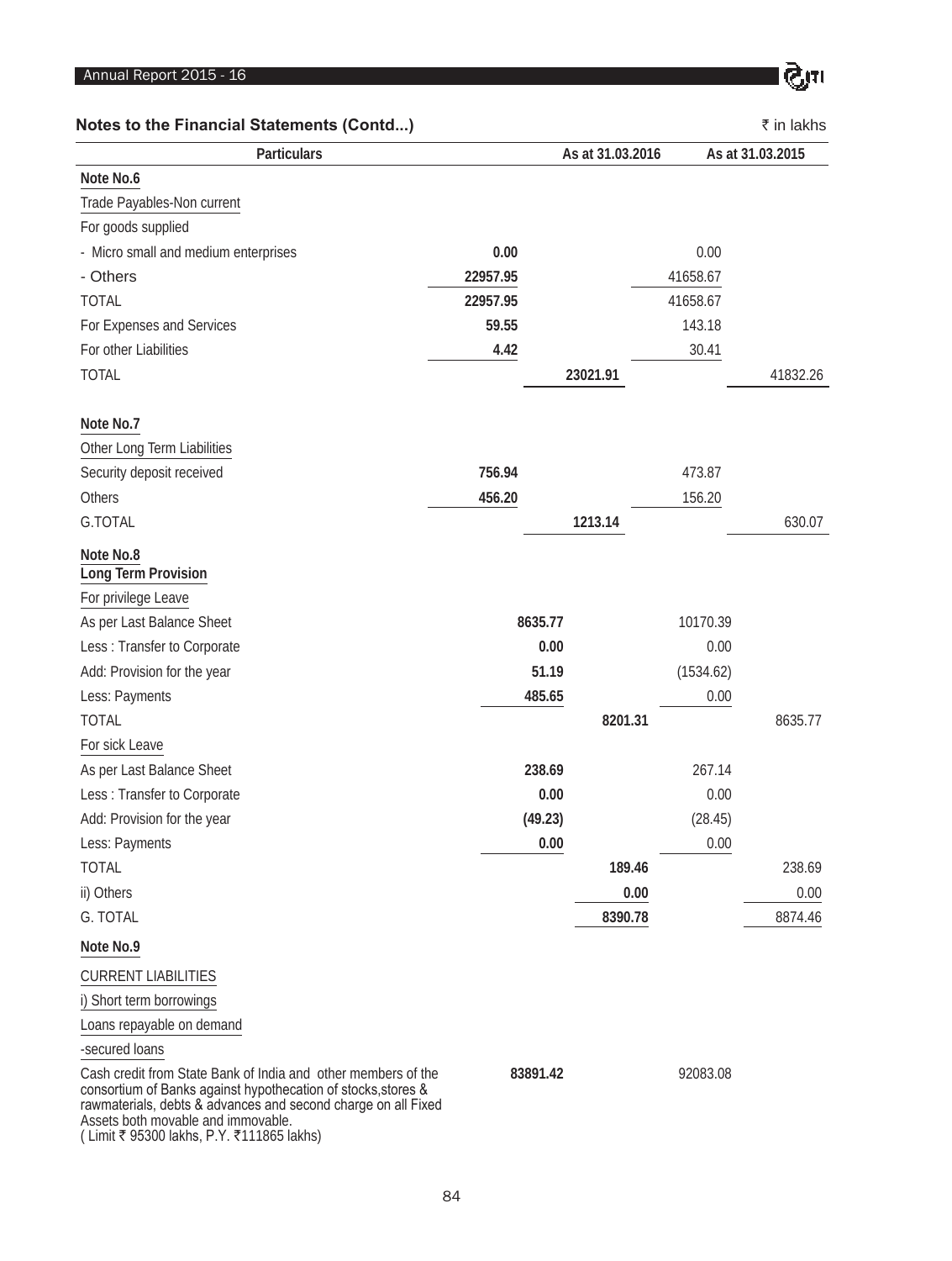

| <b>Particulars</b>                                                                                                                               |           | As at 31.03.2016 |           | As at 31.03.2015 |
|--------------------------------------------------------------------------------------------------------------------------------------------------|-----------|------------------|-----------|------------------|
| -Unsecured loans                                                                                                                                 |           |                  |           |                  |
| Loans and advances from related parties                                                                                                          | 0.00      |                  | 0.00      |                  |
| Deposits                                                                                                                                         | 0.00      |                  | 0.00      |                  |
| Other loans and advances                                                                                                                         | 0.00      |                  | 0.00      |                  |
| <b>TOTAL</b>                                                                                                                                     |           | 83891.42         |           | 92083.08         |
| Note No.10                                                                                                                                       |           |                  |           |                  |
| <b>Trade Payables</b>                                                                                                                            |           |                  |           |                  |
| For goods supplied                                                                                                                               |           |                  |           |                  |
| - Micro, small and medium enterprises                                                                                                            | 13.84     |                  | 5.38      |                  |
| - Others                                                                                                                                         | 107796.80 |                  | 101830.99 |                  |
| <b>TOTAL</b>                                                                                                                                     | 107810.65 |                  | 101836.37 |                  |
| For Expenses and Services                                                                                                                        | 35847.05  |                  | 57096.79  |                  |
| For Other Liabilities(Including Excise duty on Stock-in-Trade                                                                                    | 43853.37  |                  | 27536.35  |                  |
| ₹0.00 Lakhs P.Y. ₹0.00 Lakhs)                                                                                                                    |           |                  |           |                  |
| For goods received and in transit adv as per contra in Note No. 22                                                                               | 0.00      |                  | 0.00      |                  |
| <b>TOTAL</b>                                                                                                                                     |           | 187511.06        |           | 186469.51        |
| Deposits, fallen due and not claimed for refunds, is shown as current<br>liabilities as at 31.03.2016                                            |           | 23.79            |           | 23.79            |
| A list of micro, small and medium enterprises to whom the Company owe any sum together with interest outstanding to the extent<br>identified.    |           |                  |           |                  |
| AS PER ENCLOSURE                                                                                                                                 |           |                  |           |                  |
| Disclosure of dues/payments to micro and small enterprises                                                                                       |           |                  |           |                  |
| to the extent such enterprises are identified by the company.                                                                                    |           |                  |           |                  |
| (a) Principal amount remain unpaid on 31.03.2016.                                                                                                |           | 13.84            |           | 5.38             |
| (b) Interest due thereon remaining unpaid on 31.03.2016.                                                                                         |           | 0.00             |           | 0.00             |
| (c) The amount of interest paid and principal paid beyond the                                                                                    |           |                  |           |                  |
| appointed day during the financial year 2015-16.                                                                                                 |           | 0.00             |           | 0.00             |
| (d) Amount of interest due and payable for delay in payments (which                                                                              |           | 0.00             |           |                  |
| have been paid beyond the appointed day during the F.Y.2015-16)<br>but without adding interest under the MSMED Act, 2007.                        |           |                  |           |                  |
| (e) Amount of interest accrued and remaining unpaid on<br>31.03.2016.                                                                            |           | 0.00             |           | 0.00             |
| (f) Amount of further Interest remaining due and payable even<br>in succeding years (until such interest dues are paid to small<br>enterprises). |           | 0.00             |           | 0.00             |
| Note No.11                                                                                                                                       |           |                  |           |                  |
| Other current liabilities                                                                                                                        |           |                  |           |                  |
| current maturities of long term debts                                                                                                            |           |                  |           |                  |
| Current maturities of finance lease obligations                                                                                                  |           |                  |           |                  |
| Interest Accrued but not due on Borrowings                                                                                                       | 0.00      |                  | 0.00      |                  |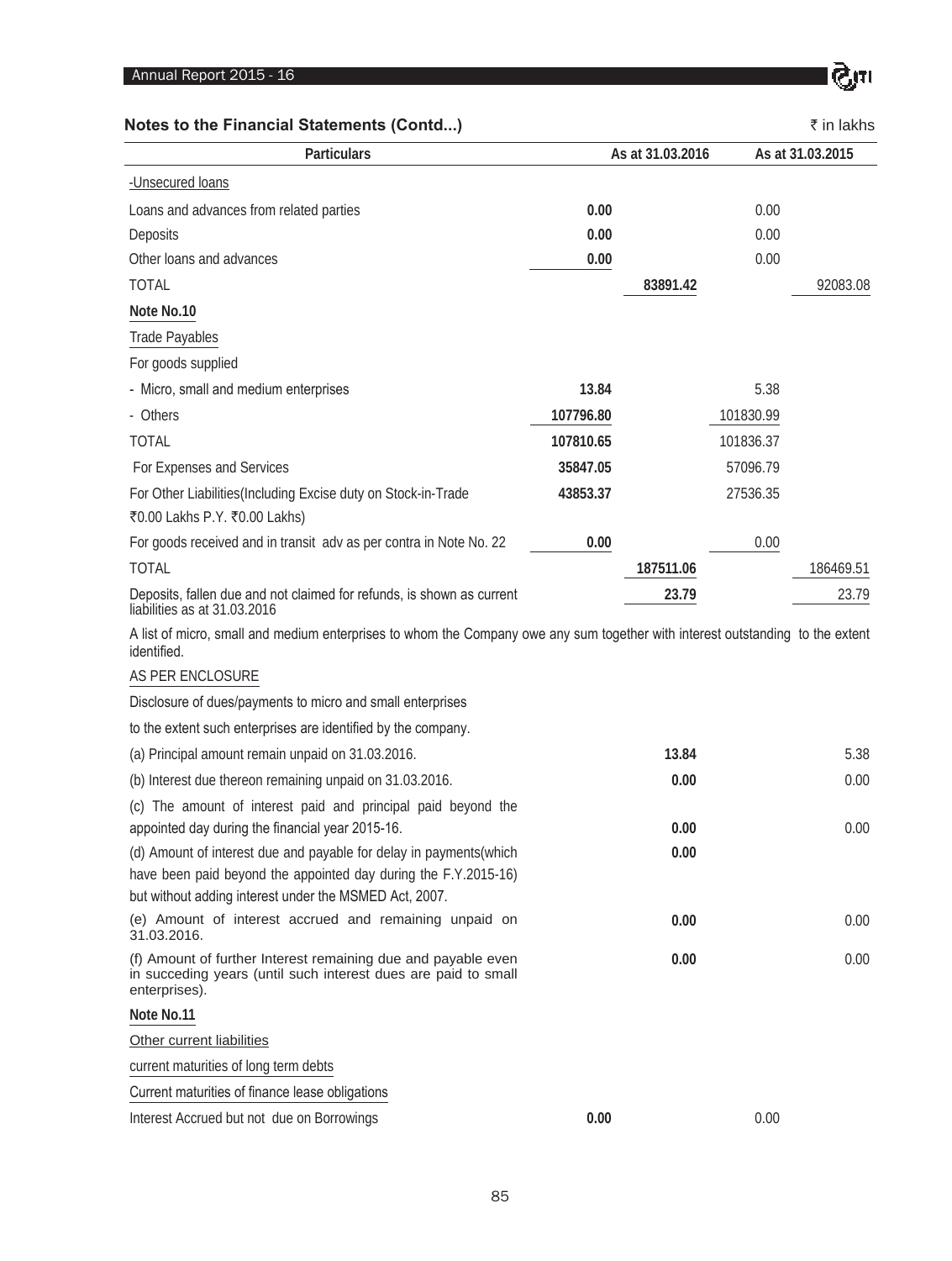| <b>Particulars</b>                                                                               |          | As at 31.03.2016 |          | As at 31.03.2015 |
|--------------------------------------------------------------------------------------------------|----------|------------------|----------|------------------|
| Interest Accrued and due on Borrowings                                                           | 0.00     |                  | 0.00     |                  |
| Income received in advance                                                                       | 0.00     |                  | 0.00     |                  |
| Unpaid matured deposits and interest accrued thereon                                             | 0.00     |                  | 0.00     |                  |
| Unpaid matured debentures and interest accrued thereon                                           | 0.00     |                  | 0.00     |                  |
| For Expenses and Services                                                                        | 3208.89  |                  | 4945.46  |                  |
| For Other Liabilities (including Excise Duty on Stock in Trade NIL<br>Previous year ₹ NIL lakhs) | 38777.68 |                  | 37985.32 |                  |
| Other payables                                                                                   | 1877.43  |                  | 1904.14  |                  |
| Duties & Taxes                                                                                   | 836.06   |                  | 658.88   |                  |
| <b>Advances from Customers</b>                                                                   | 75792.60 |                  | 13626.66 |                  |
| <b>Unclaimed Dividend</b>                                                                        | 0.00     |                  | 0.00     |                  |
| Interest accrued but not due on Loans                                                            | 0.00     |                  | 0.00     |                  |
| Wage revision Arrears                                                                            | 3145.54  |                  | 4759.48  |                  |
| Deposits from Contractors                                                                        | 3905.05  |                  | 3786.63  |                  |
| <b>TOTAL</b>                                                                                     |          | 127,543.26       |          | 67666.57         |
| Note No.12                                                                                       |          |                  |          |                  |
| SHORT TERM PROVISIONS                                                                            |          |                  |          |                  |
| For Taxation                                                                                     |          |                  |          |                  |
| As per last Balance Sheet                                                                        | 53.75    |                  | 53.75    |                  |
| Add: Provisions during the year                                                                  | 0.00     |                  | 0.00     |                  |
| Less: Adjustments of provisions relating to earlier years                                        | 0.00     |                  | 0.00     |                  |
| Total                                                                                            |          | 53.75            |          | 53.75            |
| For gratuity                                                                                     |          |                  |          |                  |
| As per Last Balance Sheet                                                                        | 30201.14 |                  | 27930.44 |                  |
| Add: Provision for the year                                                                      | 2978.50  |                  | 2270.70  |                  |
| Less: Transfer to gratuity trust                                                                 | 13000.00 |                  | 0.00     |                  |
| Add: Transfer from gratuity trust                                                                | 5939.14  |                  | 6476.43  |                  |
| Add: Transfer from Corporate                                                                     | 0.00     |                  | 0.00     |                  |
| Less: Payments                                                                                   | 5939.14  |                  | 6476.43  |                  |
| Total                                                                                            |          | 20179.64         |          | 30201.14         |
| For privilege Leave                                                                              |          |                  |          |                  |
| As per Last Balance Sheet                                                                        | 4723.83  |                  | 5092.32  |                  |
| Less : Transfer to Corporate                                                                     | 0.00     |                  | 0.00     |                  |
| Add: Provision for the year                                                                      | 542.55   |                  | 1373.65  |                  |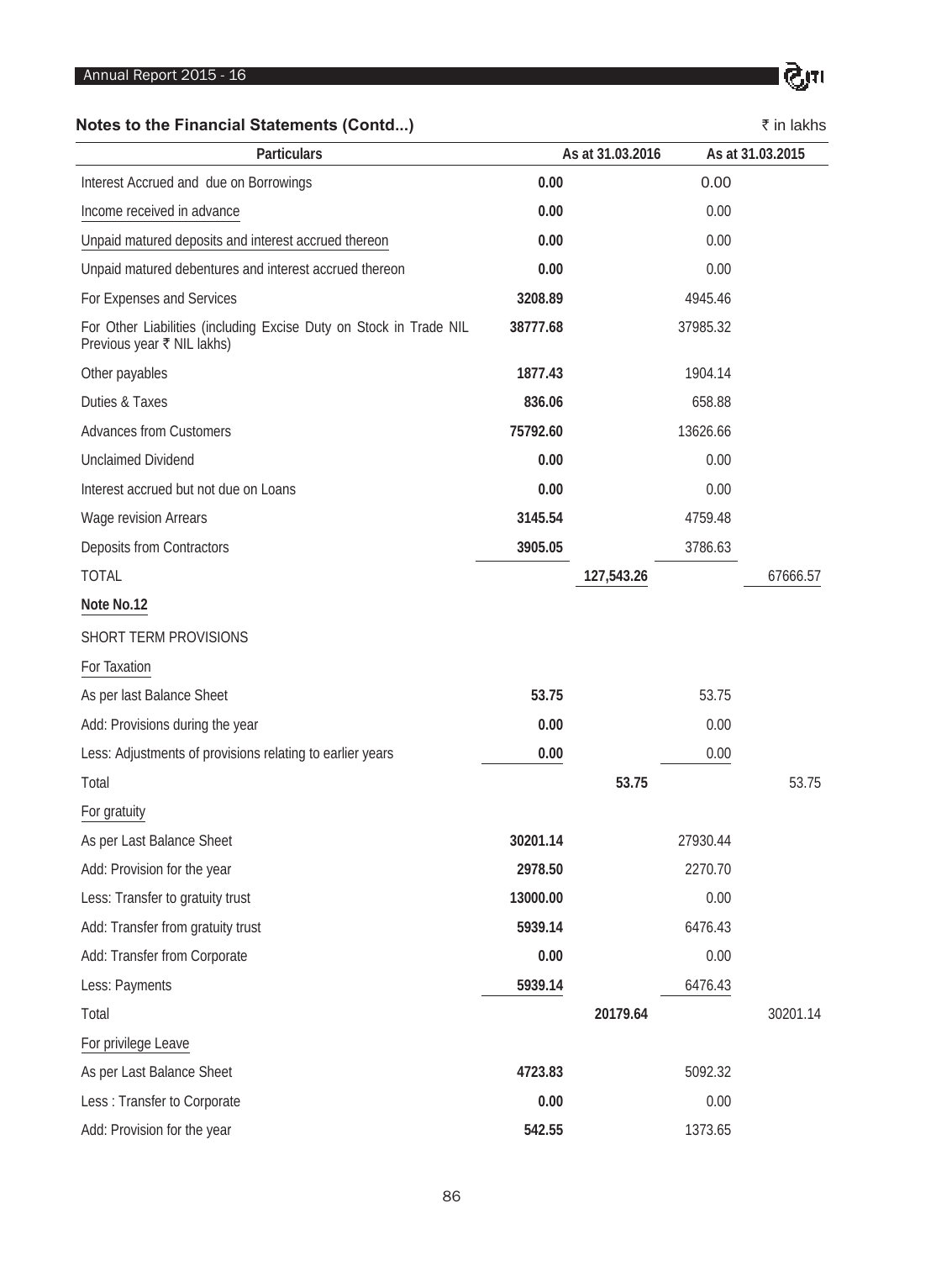

| <b>Particulars</b>          | As at 31.03.2016 |          | As at 31.03.2015 |          |
|-----------------------------|------------------|----------|------------------|----------|
| Less: Payments              | 1496.96          |          | 1742.14          |          |
| Total                       |                  | 3769.41  |                  | 4723.83  |
| For sick Leave              |                  |          |                  |          |
| As per Last Balance Sheet   | 112.03           |          | 103.36           |          |
| Add: Provision for the year | (109.32)         |          | 8.68             |          |
| Less: Payments              | 0.00             |          | 0.00             |          |
| Total                       |                  | 2.71     |                  | 112.04   |
| For L L T C provision       |                  |          |                  |          |
| As per Last Balance Sheet   | 161.90           |          | 105.63           |          |
| Add: Provision for the year | 43.73            |          | 74.19            |          |
| Less: Payments              | 20.84            |          | 17.92            |          |
| <b>TOTAL</b>                |                  | 184.80   |                  | 161.90   |
| <b>G.TOTAL</b>              |                  | 24190.31 |                  | 35252.66 |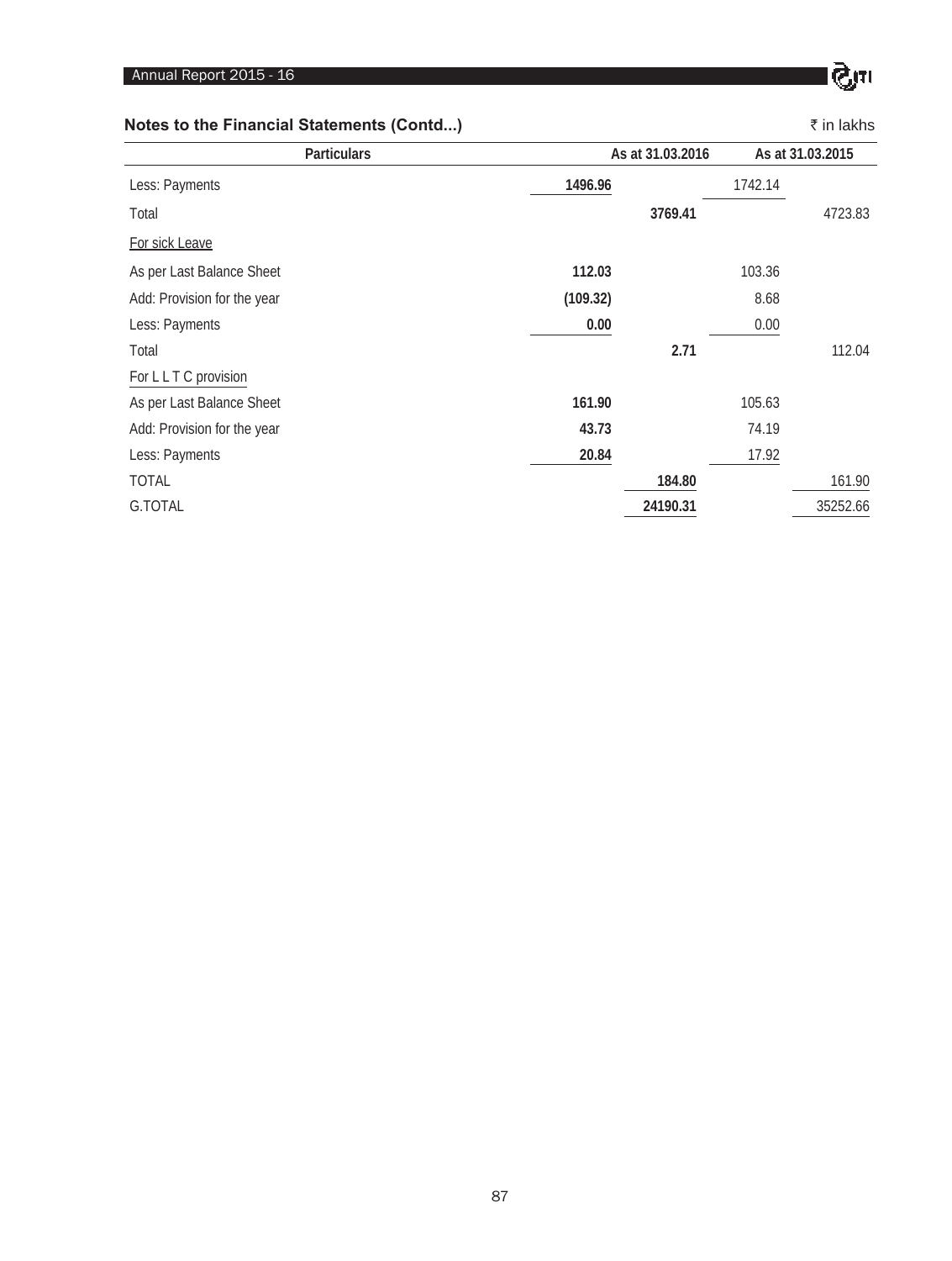## **Notes to the Financial Statements (Contd...) Note No.13 Fixed Assets Tangible assets**

| <b>GROSS BLOCK AT COST</b>             |            |                                                           |         |                  |                                                                            |                                               |                     |              |  |  |
|----------------------------------------|------------|-----------------------------------------------------------|---------|------------------|----------------------------------------------------------------------------|-----------------------------------------------|---------------------|--------------|--|--|
|                                        | AS AT      | <b>ADDITIONS DURING</b><br>THE YEAR                       |         | <b>SUB TOTAL</b> | <b>ASSETS SOLD/</b><br><b>SCRAPPED</b><br><b>DURING THE</b><br><b>YEAR</b> | <b>TRANSFERS</b><br>AND<br><b>ADJUSTMENTS</b> | AS AT<br>31.03.2016 |              |  |  |
| <b>PARTICULARS</b>                     | 31.03.2015 | <b>Acquisitions</b><br>through<br>business<br>combination | Others  |                  |                                                                            |                                               |                     |              |  |  |
| <b>TANGIBLE ASSETS</b>                 | 1          | $\overline{2}$                                            | 3       | $4=1+2+3$        | 5                                                                          | 6                                             | $7 = 4 - 5 - 6$     |              |  |  |
| LAND                                   |            |                                                           |         |                  |                                                                            |                                               |                     |              |  |  |
| -FREE HOLD                             | 228601.50  | 0.00                                                      | 0.00    | 228601.50        | 0.00                                                                       | 0.00                                          | 228601.50           |              |  |  |
| -LEASE HOLD                            | 142.82     | 0.00                                                      | 0.00    | 142.82           | 0.00                                                                       | 0.00                                          | 142.82              | ****         |  |  |
| ASSETS GIVEN ON LEASE                  | 7.53       | 0.00                                                      | 0.00    | 7.53             | 0.00                                                                       | 0.00                                          | 7.53                |              |  |  |
| <b>LAND DEVELOPMENT</b>                | 21.37      | 0.00                                                      | 0.00    | 21.37            | 0.00                                                                       | 0.00                                          | 21.37               |              |  |  |
| <b>BUILDING</b>                        | 53011.20   | 0.00                                                      | 79.15   | 53090.35         | 0.00                                                                       | 0.00                                          | 53090.36            | $\star\star$ |  |  |
| <b>PLANT&amp; MACHINERY</b>            | 57318.74   | 0.00                                                      | 3931.69 | 61250.43         | 0.00                                                                       | 0.00                                          | 61250.41            | ***          |  |  |
| OTHER FOUIPMENT                        | 21593.22   | 0.00                                                      | 743.18  | 22336.40         | 0.00                                                                       | 0.00                                          | 22336.40            |              |  |  |
| OFFICE M/C & EQPT                      | 2499.34    | 0.00                                                      | 22.56   | 2521.90          | 0.00                                                                       | 21.25                                         | 2500.65             |              |  |  |
| <b>FURNITURE FIXTURE&amp; FITTINGS</b> | 1982.76    | 0.00                                                      | 9.03    | 1991.79          | 0.00                                                                       | 1.97                                          | 1989.82             |              |  |  |
| <b>VEHICLES</b>                        | 915.94     | 0.00                                                      | 2.93    | 918.87           | 0.00                                                                       | 0.00                                          | 918.83              |              |  |  |
| ELECTRICAL INSTALLATION                | 14.04      | 0.00                                                      | 0.00    | 14.04            | 0.00                                                                       | 0.00                                          | 14.04               |              |  |  |
| <b>TOTAL</b>                           | 366108.46  | 0.00                                                      | 4788.54 | 370897.00        | 0.00                                                                       | 23.22                                         | 370873.73           |              |  |  |
| PREVIOUS YEAR                          | 366727.11  | 0.00                                                      | 80.61   | 366807.72        | 699.26                                                                     | 0.00                                          | 366108.46           |              |  |  |

- 1. There is a charge of  $\bar{z}$  7 lakhs on 400 D type and 624 E type quarters in favour of Govt. of Karnataka towards subsidy received in terms of Subsidised Industrial housing Scheme.
- 2. Factory building is on the leased land,measuring 36 Kanals and 13 Marlas for which extension for lease is under process with J&K Government.
- 3. With reference to Accounting Policy No.7 depreciation has been charged on Fixed assets over their assessed useful life as under.

### **Fixed Assets (Years)**

|    | A. (a) Building (other than factory buildings)                                    | 60 |
|----|-----------------------------------------------------------------------------------|----|
|    | (b) Factory building                                                              | 30 |
|    | (c) Purely temporary erections                                                    | 3  |
|    | (d) Building with dwelling units each with<br>plinth area not exceeding 80 sqm.   | 30 |
|    | <b>B.</b> Furniture & Fittings                                                    | 10 |
|    | C. Plant & Machinery                                                              |    |
|    | (a) General Rate (on double shift basis)                                          | 10 |
|    | (b) Special Rate : - Servers & Networks<br>(c) Data Processing Machines including | 6  |
|    | Computers                                                                         | 3  |
|    | D. Roads and compound Walls                                                       | 10 |
|    | E. Office Machinery and Equipment                                                 | 5  |
|    | F. Vehicles                                                                       | 8  |
| G. | Assets costing less than `5,000/- are depreciated<br>@ 100%                       |    |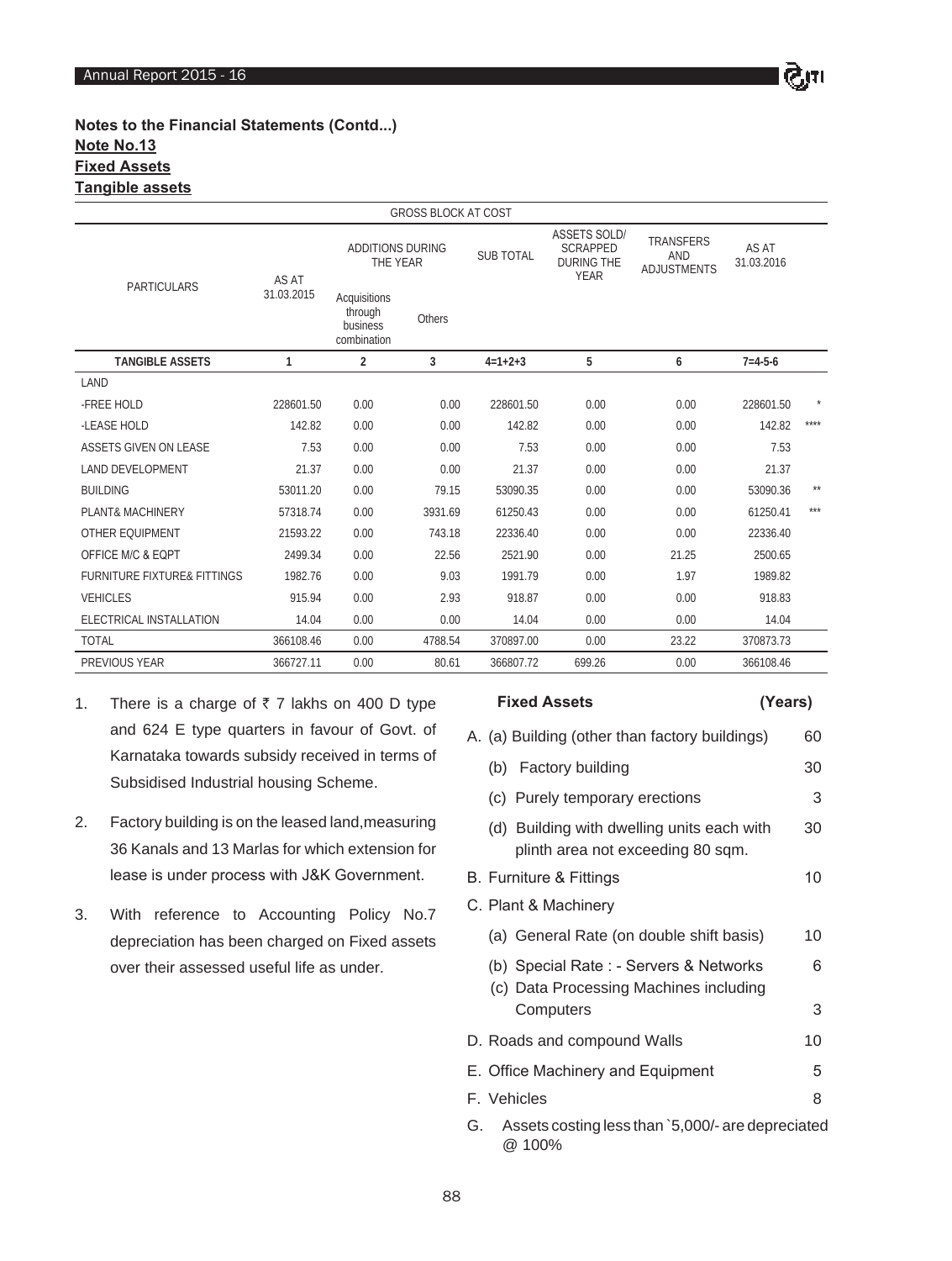### **Notes to the Financial Statements (Contd...)**

| <b>DEPRECIATION</b>     |                                                                    |               |                            |                                                                 |                                               |                                                       |                           |                                              | <b>NET BLOCK</b>                          |
|-------------------------|--------------------------------------------------------------------|---------------|----------------------------|-----------------------------------------------------------------|-----------------------------------------------|-------------------------------------------------------|---------------------------|----------------------------------------------|-------------------------------------------|
| <b>UPTO</b><br>31.03.15 | FOR THE YEAR<br>Acquisitions<br>through<br>business<br>combination | <b>OTHERS</b> | <b>SUB</b><br><b>TOTAL</b> | <b>ASSETS</b><br>SOLD/<br>SCRAPPED<br><b>DURING</b><br>THE YEAR | TRANSFERS<br><b>AND</b><br><b>ADJUSTMENTS</b> | Impairment<br>loss/ Reversal<br>of Impairment<br>Loss | <b>UPTO</b><br>31.03.2016 | Net<br>Carrying<br>Value as at<br>31.03.2016 | Net Carrying<br>Value as at<br>31.03.2015 |
| 8                       | 9                                                                  | 10            | $11=8+9+10$                | 12                                                              | 13                                            | 14                                                    | $15 = 11 - 12 - 13 - 14$  | $16 = 7 - 15$                                | 17                                        |
| 0.00                    | 0.00                                                               | 0.00          | 0.00                       | 0.00                                                            | 0.00                                          | 0.00                                                  | 0.00                      | 228601.50                                    | 228601.50                                 |
| 24.09                   | 0.00                                                               | 0.27          | 24.36                      | 0.00                                                            | 0.00                                          | 0.00                                                  | 24.36                     | 118.46                                       | 118.73                                    |
| 7.53                    | 0.00                                                               | 0.00          | 7.53                       | 0.00                                                            | 0.00                                          | 0.00                                                  | 7.53                      | 0.00                                         | 0.00                                      |
| 21.37                   | 0.00                                                               | 0.00          | 21.37                      | 0.00                                                            | 0.00                                          | 0.00                                                  | 21.37                     | 0.00                                         | 0.00                                      |
| 42481.66                | 0.00                                                               | 731.38        | 43213.04                   | 0.00                                                            | 0.00                                          | 0.00                                                  | 43213.04                  | 9877.32                                      | 10529.54                                  |
| 54652.21                | 0.00                                                               | 455.85        | 55108.06                   | 0.00                                                            | 0.00                                          | 0.00                                                  | 55108.06                  | 6142.35                                      | 2666.53                                   |
| 21285.01                | 0.00                                                               | 65.06         | 21350.07                   | 0.00                                                            | 0.00                                          | 0.00                                                  | 21350.07                  | 986.33                                       | 308.21                                    |
| 2458.89                 | 0.00                                                               | 23.06         | 2481.95                    | 0.00                                                            | 21.23                                         | 0.00                                                  | 2460.72                   | 39.94                                        | 40.45                                     |
| 1948.26                 | 0.00                                                               | 3.35          | 1951.61                    | 0.00                                                            | 1.97                                          | 0.00                                                  | 1949.64                   | 40.18                                        | 34.50                                     |
| 871.68                  | 0.00                                                               | 9.40          | 881.08                     | 0.00                                                            | 0.00                                          | 0.00                                                  | 881.08                    | 37.75                                        | 44.26                                     |
| 14.04                   | 0.00                                                               | 0.00          | 14.04                      | 0.00                                                            | 0.00                                          | 0.00                                                  | 14.04                     | 0.00                                         | 0.00                                      |
| 123764.74               | 0.00                                                               | 1288.37       | 125053.11                  | 0.00                                                            | 23.20                                         | 0.00                                                  | 125029.91                 | 245843.83                                    | 242343.72                                 |
| 121597.84               | 0.00                                                               | 2866.16       | 124464.00                  | 699.26                                                          | 0.00                                          | 0.00                                                  | 123764.74                 | 242343.72                                    | 245129.27                                 |

However, in respect of assets having original cost of ₹ 50,000/- and above, a residual balance of  $\overline{5}$ /- has been retained in the books.

- i) Includes  $\bar{\tau}$  25 Lakhs value of land (Before revaluation) gifted by UP Govt. credited to Capital Reserve.
- ii) (a) Land measuring 4653.75 sq.metres has been leased to Department of Telecommunications for a period of 99 years commencing from 3.10.1983.
	- (b) Formal Conveyance/lease deeds in respect of Land (excepting part of lands at Bangalore & Mankapur) are yet to be executed by the respective State Governments.
	- (c) Land measuring 1256.86 Sq. metres has been leased to Dept. of Telecommunications for a period of 99 years commencing from 10.07.1991.
	- (d) Registered valuers have revalued Land of the company on 31.3.2006. Land with original cost of  $\bar{\tau}$  1000 Lakhs and written down value of ₹1000 Lakhs have been revalued at ₹ 228637 Lakhs, resulting in an increase in value by  $\bar{\tau}$  227637 Lakhs.
- (e) 3 acres of land is leased to State Government for construction of Mini-Vidhana Soudha for a period of 99 years commencing from March, 1994.
- iii) 1.83 acres of land is leased to Southern Railways and 0.286 acres of land is leased to ESI corporation.
- \*\* Registered valuers have revalued Buildings of the company on 31.3.2006. Buildings with original cost of  $\bar{\tau}$  15277 Lakhs and written down value of  $\bar{\tau}$  4631 Lakhs have been revalued at  $\bar{\tau}$  42388 Lakhs, resulting in an increase in value by  $\bar{z}$  37757
- Lakhs.<br><sup>\*\*\* i)</sup> Inc Includes  $\bar{\tau}$  85 Lakhs of plant & machinery given free of cost by UNIDO.
	- ii) Includes  $\bar{\tau}$  60 Lakhs of plant & machinery cost of which is borne by Ministry of Information Technology.
	- iii) Includes cost of fixed assets worth  $\bar{\tau}$  5000 Lakhs procured out of Grant received from Government of India during 2004-05.
	- iv) includes  $\bar{\tau}$  937 Lakhs of plant, machinery and Equipments received free of cost by Rae Bareli unit.
- Includes  $\bar{\tau}$  26.94 Lakhs payment made to J&K Govt for which lease deed proceedings are in process.

 $\bar{\tau}$  in Lakhs

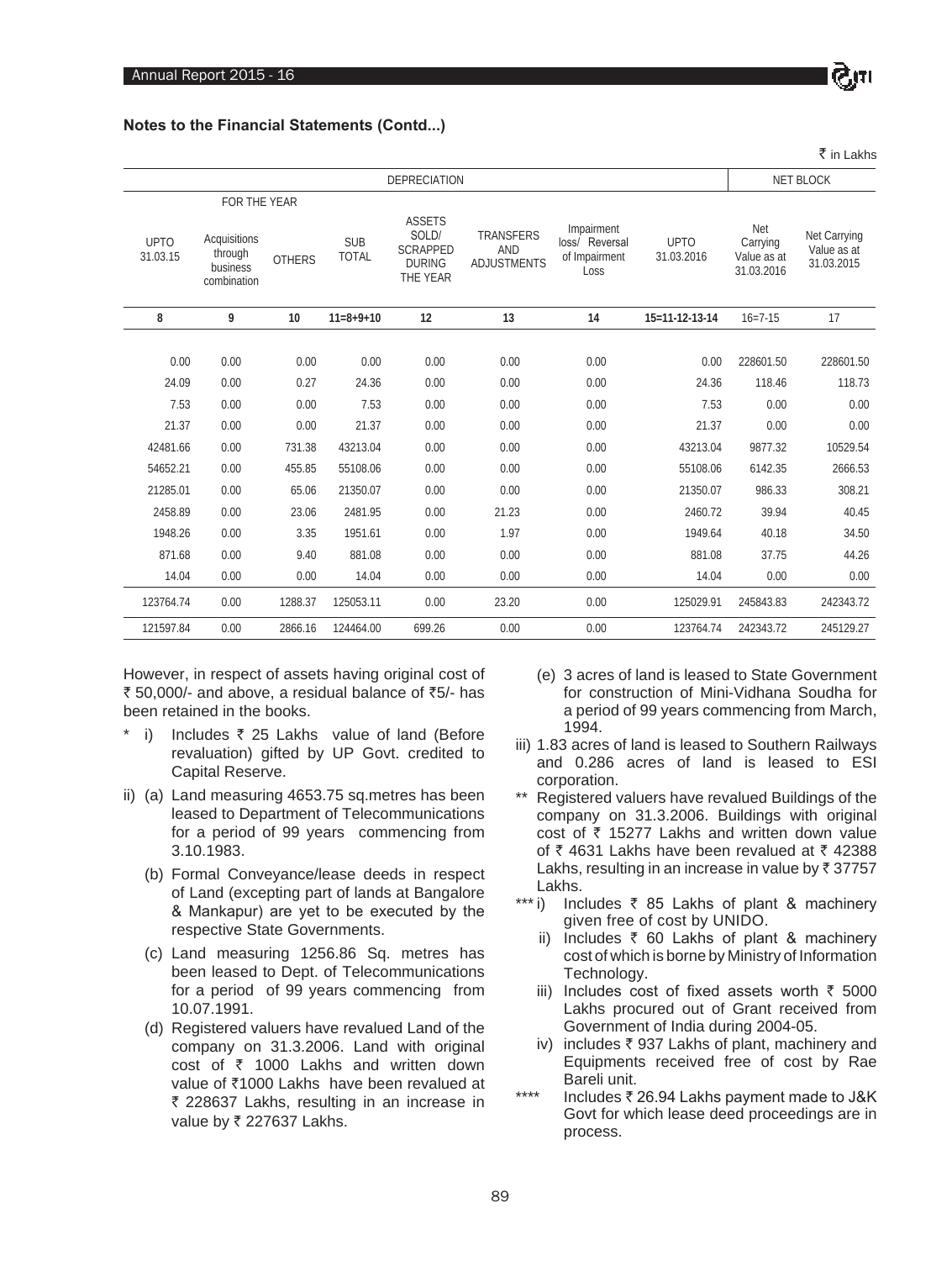## **Notes to the Financial Statements (Contd...) Note No.14 Intangible assets**

| <b>GROSS BLOCK AT COST</b>         |            |                                                    |        |                            |                                                                     |                                               |                     |  |  |
|------------------------------------|------------|----------------------------------------------------|--------|----------------------------|---------------------------------------------------------------------|-----------------------------------------------|---------------------|--|--|
|                                    | AS AT      | ADDITIONS DURING<br>THE YEAR                       |        | <b>SUB</b><br><b>TOTAL</b> | ASSETS SOLD/<br><b>SCRAPPED</b><br><b>DURING THE</b><br><b>YEAR</b> | <b>TRANSFERS</b><br>AND<br><b>ADJUSTMENTS</b> | AS AT<br>31.03.2016 |  |  |
| <b>PARTICULARS</b>                 | 31.03.2015 | Acquisitions<br>through<br>business<br>combination | Others |                            |                                                                     |                                               |                     |  |  |
| <b>INTANGIBLE ASSETS</b>           | 1          | 2                                                  | 3      | $4=1+2+3$                  | 5                                                                   | 6                                             | $7 = 4 - 5 - 6$     |  |  |
| <b>INTERNALLY GENERATED ASSETS</b> |            |                                                    |        |                            |                                                                     |                                               |                     |  |  |
| PROJECT DEVELOPMENT EXS            | 1347.26    | 0.00                                               | 0.00   | 1347.26                    | 0.00                                                                | 0.00                                          | 1347.26             |  |  |
| <b>OTHERS</b>                      | 0.00       | 0.00                                               | 0.00   | 0.00                       | 0.00                                                                | 0.00                                          | 0.00                |  |  |
| EXTERNALLY GENERATED ASSETS        |            |                                                    |        |                            |                                                                     |                                               |                     |  |  |
| <b>TECHNICAL KNOWHOW</b>           | 1567.77    | 0.00                                               | 0.00   | 1567.77                    | 0.00                                                                | 0.00                                          | 1567.77             |  |  |
| <b>OTHERS</b>                      | 0.00       | 0.00                                               | 0.00   | 0.00                       | 0.00                                                                | 0.00                                          | 0.00                |  |  |
| <b>TOTAL</b>                       | 2915.03    | 0.00                                               | 0.00   | 2915.03                    | 0.00                                                                | 0.00                                          | 2915.03             |  |  |
| <b>PREVIOUS YEAR</b>               | 2915.03    | 0.00                                               | 0.00   | 2915.03                    | 0.00                                                                | 0.00                                          | 2915.03             |  |  |

दुम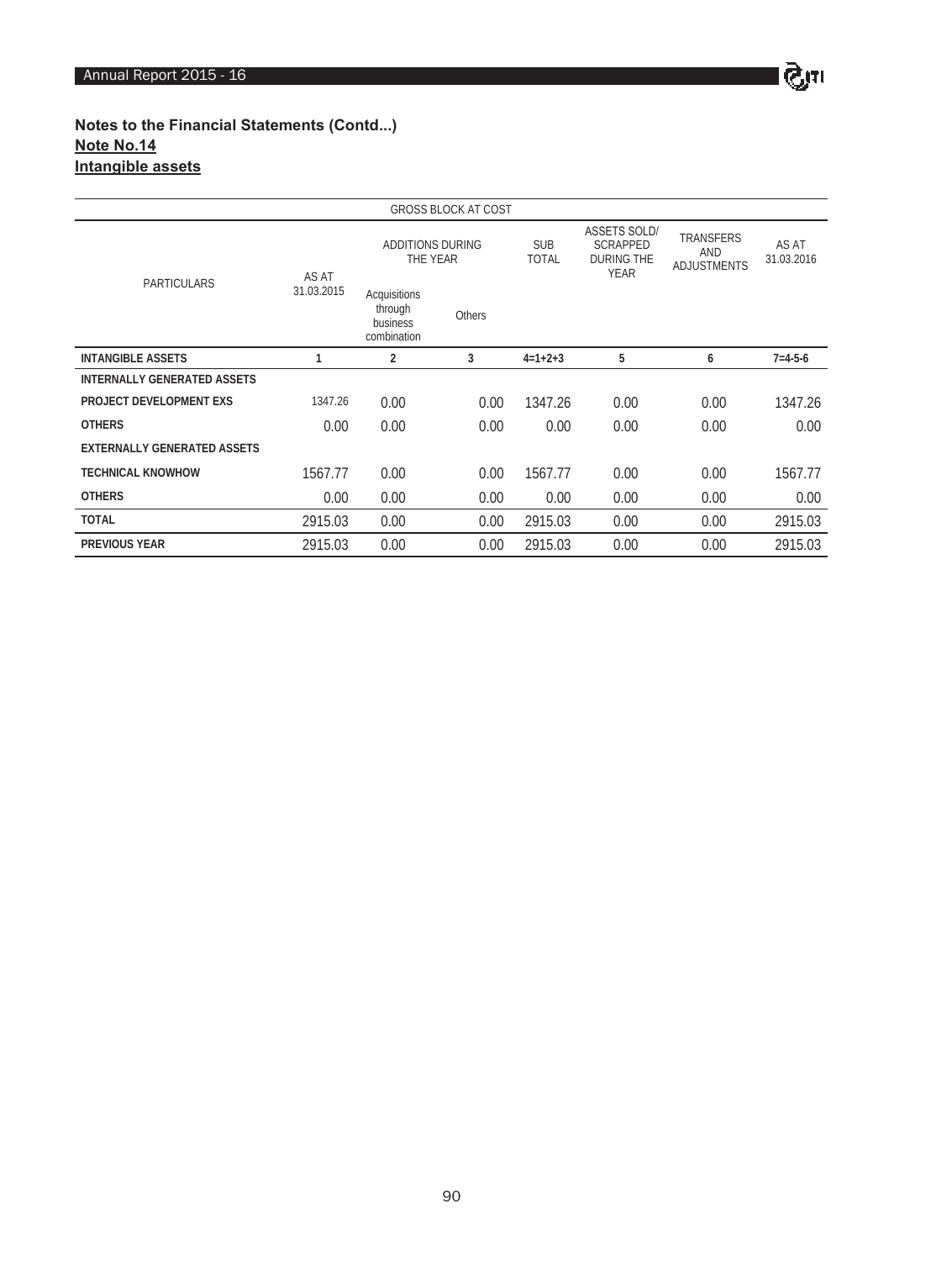

# **Notes to the Financial Statements (Contd...)**

|                         |                                                    |               |                            |                                                                 |                                        |                                                       |                           |                                              | ₹ in Lakhs                                |
|-------------------------|----------------------------------------------------|---------------|----------------------------|-----------------------------------------------------------------|----------------------------------------|-------------------------------------------------------|---------------------------|----------------------------------------------|-------------------------------------------|
|                         |                                                    |               |                            | <b>DEPRECIATION</b>                                             |                                        |                                                       |                           |                                              | <b>NET BLOCK</b>                          |
|                         | FOR THE YEAR                                       |               |                            |                                                                 |                                        |                                                       |                           |                                              |                                           |
| <b>UPTO</b><br>31.03.15 | Acquisitions<br>through<br>business<br>combination | <b>OTHERS</b> | <b>SUB</b><br><b>TOTAL</b> | <b>ASSETS</b><br>SOLD/<br>SCRAPPED<br><b>DURING</b><br>THE YEAR | TRANSFERS<br>AND<br><b>ADJUSTMENTS</b> | Impairment<br>loss/ Reversal<br>of Impairment<br>Loss | <b>UPTO</b><br>31.03.2016 | Net<br>Carrying<br>Value as at<br>31.03.2016 | Net Carrying<br>Value as at<br>31.03.2015 |
| 8                       | 9                                                  | 10            | $11=8+9+10$                | 12                                                              | 13                                     | 14                                                    | $15 = 11 - 12 - 13 - 14$  | $16 = 7 - 15$                                | 17                                        |
|                         |                                                    |               |                            |                                                                 |                                        |                                                       |                           |                                              |                                           |
| 1347.26                 | 0.00                                               | 0.00          | 1347.26                    | 0.00                                                            | 0.00                                   | 0.00                                                  | 1347.26                   | 0.00                                         | 0.00                                      |
| 0.00                    | 0.00                                               | 0.00          | 0.00                       | 0.00                                                            | 0.00                                   | 0.00                                                  | 0.00                      | 0.00                                         | 0.00                                      |
|                         |                                                    |               |                            |                                                                 |                                        |                                                       |                           |                                              |                                           |
| 1567.77                 | 0.00                                               | 0.00          | 1567.77                    | 0.00                                                            | 0.00                                   | 0.00                                                  | 1567.77                   | 0.00                                         | 0.00                                      |
| 0.00                    | 0.00                                               | 0.00          | 0.00                       | 0.00                                                            | 0.00                                   | 0.00                                                  | 0.00                      | 0.00                                         | 0.00                                      |
| 2915.03                 | 0.00                                               | 0.00          | 2915.03                    | 0.00                                                            | 0.00                                   | 0.00                                                  | 2915.03                   | 0.00                                         | 0.00                                      |
| 2758.25                 | 0.00                                               | 156.78        | 2915.03                    | 0.00                                                            | 0.00                                   | 0.00                                                  | 2915.03                   | 0.00                                         | 156.78                                    |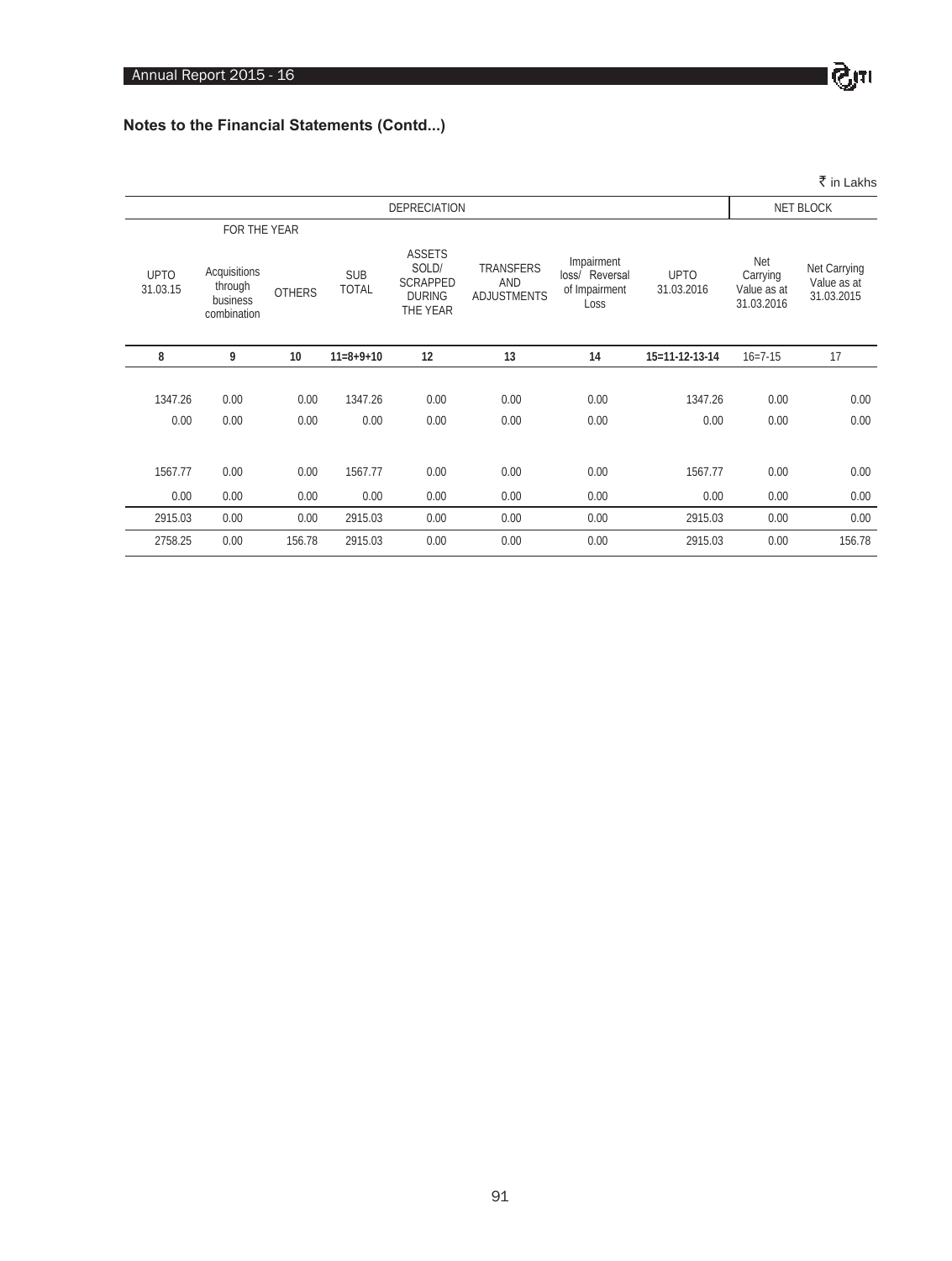| Particulars                                                                                                                                                                                    | As at 31.03.2016 |         | As at 31.03.2015 |         |
|------------------------------------------------------------------------------------------------------------------------------------------------------------------------------------------------|------------------|---------|------------------|---------|
| Note No.15                                                                                                                                                                                     |                  |         |                  |         |
| CAPITAL WORK-IN-PROGRESS                                                                                                                                                                       |                  |         |                  |         |
| Capital Work-in-Progress at Cost                                                                                                                                                               | 4948.44          |         | 3223.82          |         |
| Less: Provision                                                                                                                                                                                | 0.44             |         | 0.44             |         |
| Total                                                                                                                                                                                          |                  | 4948.00 |                  | 3223.38 |
| <b>Materials with Contractors</b>                                                                                                                                                              | 28.93            |         | 28.93            |         |
| Less: Provision                                                                                                                                                                                | 28.93            |         | 28.93            |         |
| Total                                                                                                                                                                                          |                  | 0.00    |                  | 0.00    |
| Machinery at Cost                                                                                                                                                                              |                  |         |                  |         |
| In-Transit                                                                                                                                                                                     | 109.08           |         | 6.58             |         |
| Awaiting Acceptance / Installation                                                                                                                                                             | 4117.31          |         | 78.07            |         |
| Total                                                                                                                                                                                          | 4226.39          |         | 84.65            |         |
| Less: Provision                                                                                                                                                                                | 6.09             |         | 6.09             |         |
| <b>TOTAL</b>                                                                                                                                                                                   |                  | 4220.30 |                  | 78.56   |
| <b>G.TOTAL</b>                                                                                                                                                                                 |                  | 9168.30 |                  | 3301.94 |
| Note No.16                                                                                                                                                                                     |                  |         |                  |         |
| Intangible assets under development                                                                                                                                                            |                  | 0.00    |                  | 0.00    |
| Note No.17                                                                                                                                                                                     |                  |         |                  |         |
| NON- CURRENT INVESTMENTS                                                                                                                                                                       |                  |         |                  |         |
| Investment in Equity instruments                                                                                                                                                               |                  |         |                  |         |
| Fully Paid at Cost (unquoted)                                                                                                                                                                  | 40.55            |         | 40.55            |         |
| 16,21,800 Equity Shares of ₹10/- each fully paid up in India<br>Satcom Limited(joint venture with M/S Chris Tech System Pvt.<br>Ltd) including 1216350 Bonus Shares (extent of investment 49%) | 0.00             |         | 0.00             |         |
| <b>TOTAL</b>                                                                                                                                                                                   |                  | 40.55   |                  | 40.55   |
| Note No.18                                                                                                                                                                                     |                  |         |                  |         |
| Deferred tax assets(net)                                                                                                                                                                       | 0.00             |         | 0.00             |         |
| <b>TOTAL</b>                                                                                                                                                                                   |                  | 0.00    |                  | 0.00    |
| Note No.19                                                                                                                                                                                     |                  |         |                  |         |
| Long term loans and advances                                                                                                                                                                   |                  |         |                  |         |
| Secured and considered good:                                                                                                                                                                   |                  |         |                  |         |
| Capital Advances                                                                                                                                                                               | 6.89             |         | 6.89             |         |
| Security Deposits/ Margin money                                                                                                                                                                | 0.00             |         | 0.00             |         |
| Loans and advances                                                                                                                                                                             | 0.00             |         | 0.00             |         |
| Considered Doubtful:                                                                                                                                                                           |                  |         |                  |         |
| Capital Advances                                                                                                                                                                               | 30.02            |         | 28.40            |         |
| <b>Security Deposits</b>                                                                                                                                                                       | 0.00             |         | 0.00             |         |
| Loans and advances                                                                                                                                                                             | 0.00             |         | 0.00             |         |
| Total                                                                                                                                                                                          | 36.91            |         | 35.29            |         |
| less: provision                                                                                                                                                                                | 29.50            |         | 28.40            |         |
| TOTAL SECURED LOANS & ADVANCES                                                                                                                                                                 |                  | 7.41    |                  | 6.89    |
| Un Secured and considered good:                                                                                                                                                                |                  |         |                  |         |
| <b>Capital Advances</b>                                                                                                                                                                        | 0.00             |         | 1.62             |         |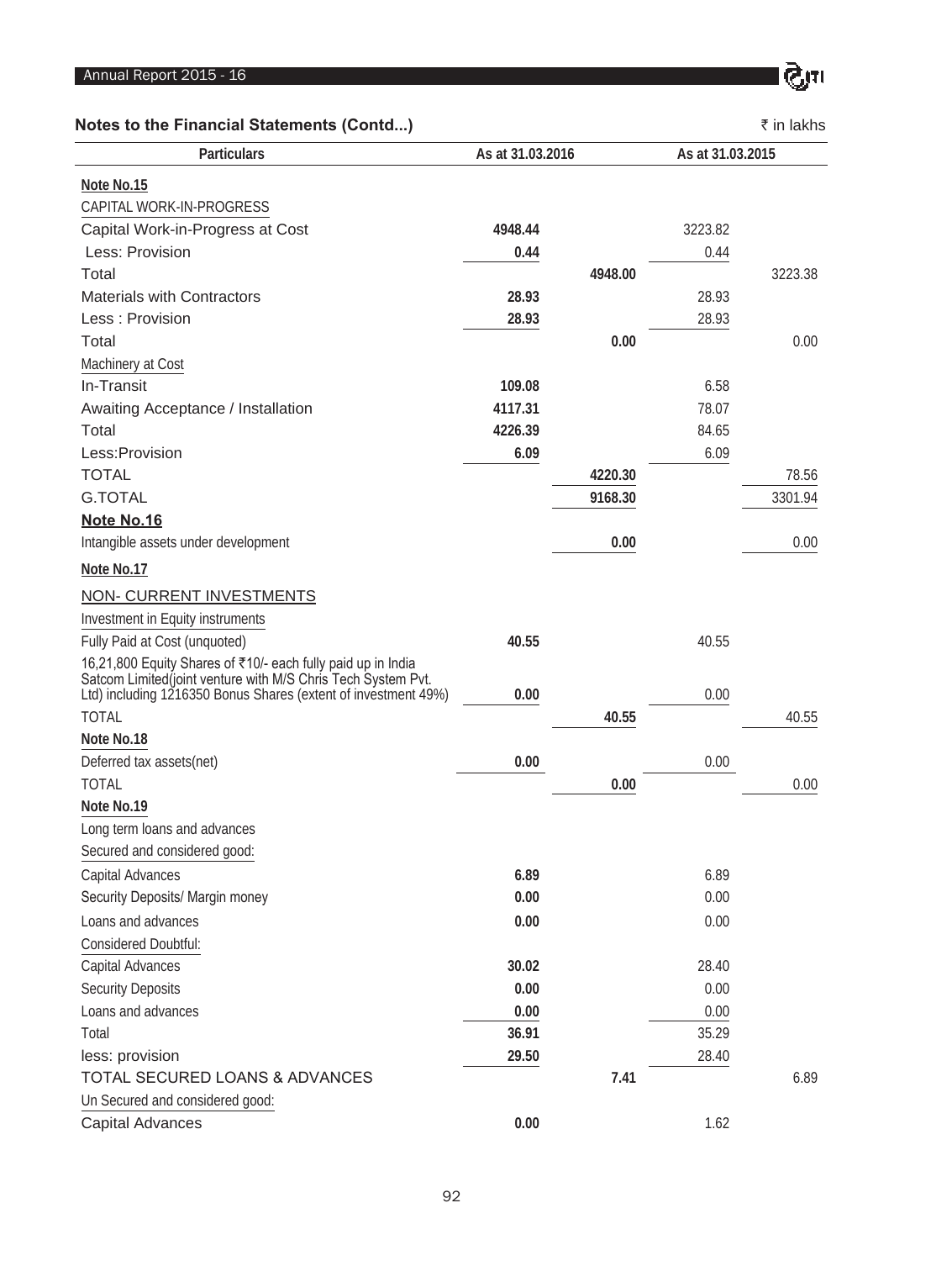

| <b>Particulars</b>                                  |           | As at 31.03.2016 |          | As at 31.03.2015 |
|-----------------------------------------------------|-----------|------------------|----------|------------------|
| <b>Security Deposits</b>                            | 0.59      |                  | 0.59     |                  |
| Loans and advances                                  | 15.01     |                  | 18.32    |                  |
| <b>Considered Doubtful:</b>                         | 0.00      |                  |          |                  |
| <b>Capital Advances</b>                             | 0.00      |                  | 0.00     |                  |
| <b>Security Deposits</b>                            | 0.00      |                  | 225.28   |                  |
| Loans and advances                                  | 0.00      |                  | 0.00     |                  |
| Total                                               | 15.60     |                  | 245.81   |                  |
| less: provision                                     | 0.00      |                  | 1.10     |                  |
| Loans and advances due from related parties:        |           |                  |          |                  |
| <b>ISL</b>                                          | 0.00      |                  | 0.00     |                  |
| TOTAL UNSECURED LOANS& ADVANCES                     |           | 15.60            |          | 244.71           |
| TOTAL LOANS AND ADVANCES                            |           | 23.01            |          | 251.60           |
| Note No.20                                          |           |                  |          |                  |
| Long Term trade Receivables                         |           |                  |          |                  |
| Secured                                             |           |                  |          |                  |
| - Long term Trade Receivables (Outstanding for      |           |                  |          |                  |
| a period exceeding 6 months from the date they      |           |                  |          |                  |
| become due for payment) Considered Good             | 0.00      |                  | 0.00     |                  |
| <b>Considered Doubtful</b>                          | 0.00      |                  | 0.00     |                  |
| - Others not exceeding 6 months                     | 0.00      |                  | 0.00     |                  |
| Total                                               | 0.00      |                  | 0.00     |                  |
| less: Provision                                     | 0.00      |                  | 0.00     |                  |
|                                                     |           | 0.00             |          | 0.00             |
| <b>Un Secured</b>                                   |           |                  |          |                  |
| - Long term Trade Receivables (Outstanding for a    |           |                  |          |                  |
| period exceeding 6 months from the date they become |           |                  |          |                  |
| due for payment) Considered Good                    | 105087.55 |                  | 37790.75 |                  |
| <b>Considered Doubtful</b>                          | 2778.21   |                  | 3339.06  |                  |
| - Others not exceeding 6 months                     | 0.00      |                  | 0.00     |                  |
| Total                                               | 107865.76 |                  | 41129.81 |                  |
| less: Provision                                     | 2778.21   |                  | 3339.06  |                  |
|                                                     |           | 105087.55        |          | 37790.75         |
| G.Total                                             |           | 105087.55        |          | 37790.75         |
| Note No.21                                          |           |                  |          |                  |
| <b>CURRENT ASSETS</b>                               |           |                  |          |                  |
| <b>Current investments</b>                          |           | 0.00             |          | 0.00             |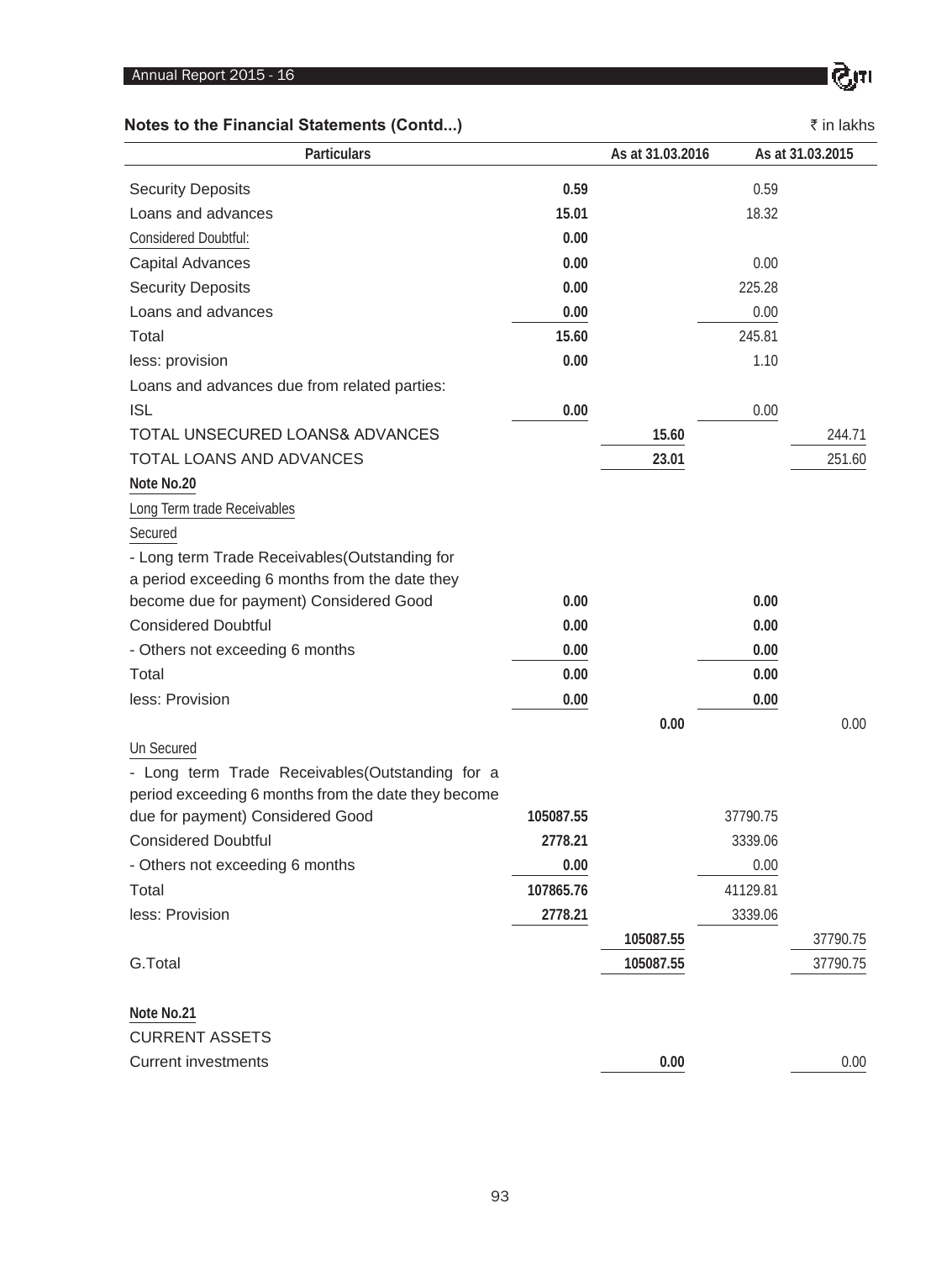| <b>Particulars</b>                                                             | As at 31.03.2016 |          | As at 31.03.2015 |         |
|--------------------------------------------------------------------------------|------------------|----------|------------------|---------|
| Note No.22                                                                     |                  |          |                  |         |
| <b>INVENTORIES</b>                                                             |                  |          |                  |         |
| (Valued as per Accounting Policy No.3.00)                                      |                  |          |                  |         |
| a) Raw material and Production stores                                          | 5653.61          |          | 5622.02          |         |
| Less: Provision for Obsolescence                                               | 1540.76          |          | 1551.01          |         |
|                                                                                |                  | 4112.85  |                  | 4071.01 |
| b) Material issued against Fabrication Contracts                               | 98.06            |          | 100.23           |         |
| Less: Provision                                                                | 95.47            |          | 95.47            |         |
|                                                                                |                  | 2.59     |                  | 4.76    |
| c) Non-Production Stores                                                       | 846.45           |          | 802.98           |         |
| Less: Provision for Obsolescence                                               | 251.55           |          | 251.55           |         |
|                                                                                |                  | 594.89   |                  | 551.43  |
| d) Work-in-Process Production                                                  | 2234.04          |          | 2682.27          |         |
| Less: Provision                                                                | 273.76           |          | 273.76           |         |
|                                                                                |                  | 1960.29  |                  | 2408.51 |
| e) Work-in-Process Installation                                                | 0.00             |          | 0.00             |         |
| Less: Provision                                                                | 0.00             |          | 0.00             |         |
|                                                                                |                  | 0.00     |                  | 0.00    |
| f) Manufactured Components                                                     | 1339.98          |          | 1053.51          |         |
| Less: Provision                                                                | 33.86            |          | 33.86            |         |
|                                                                                |                  | 1306.12  |                  | 1019.65 |
| g) Finished Goods                                                              |                  |          |                  |         |
| Stock-in-Trade<br>includes ₹ Nil Lakhs, items despatched to customers awaiting | 1672.08          |          | 1554.06          |         |
| billing (Previous year ₹137.89 Lakhs)                                          |                  |          |                  |         |
|                                                                                |                  |          |                  |         |
| Excise Duty thereon                                                            | 72.36            |          | 56.51            |         |
|                                                                                | 1744.44          |          | 1610.57          |         |
| Less: Provision                                                                | 1044.61          |          | 1044.61          |         |
|                                                                                |                  | 699.83   |                  | 565.96  |
| h) Stock Reconciliation Account                                                | 10.08            |          | 9.89             |         |
| Less: Provision                                                                | 10.08            |          | 9.89             |         |
|                                                                                |                  | 0.00     |                  | 0.00    |
| i )Goods Pending Inspection / Acceptance                                       |                  | 578.92   |                  | 53.69   |
| j) Material-in-Transit Advances                                                |                  |          |                  |         |
| <b>Considered Good</b>                                                         | 1080.10          |          | 616.14           |         |
| <b>Considered Doubtful</b>                                                     | 82.23            |          | 82.23            |         |
|                                                                                | 1162.33          |          | 698.37           |         |
| Less: Provision                                                                | 82.23            |          | 82.23            |         |
|                                                                                |                  | 1080.10  |                  | 616.14  |
| k) Material received and In-Transit Advances payable as per                    |                  | 47.43    |                  | 41.59   |
| contra in Schedule 6.1                                                         |                  |          |                  |         |
|                                                                                |                  |          |                  |         |
| I) Tools and Gauges                                                            |                  | 0.00     |                  | 1.54    |
| <b>TOTAL</b>                                                                   |                  | 10383.02 |                  | 9334.28 |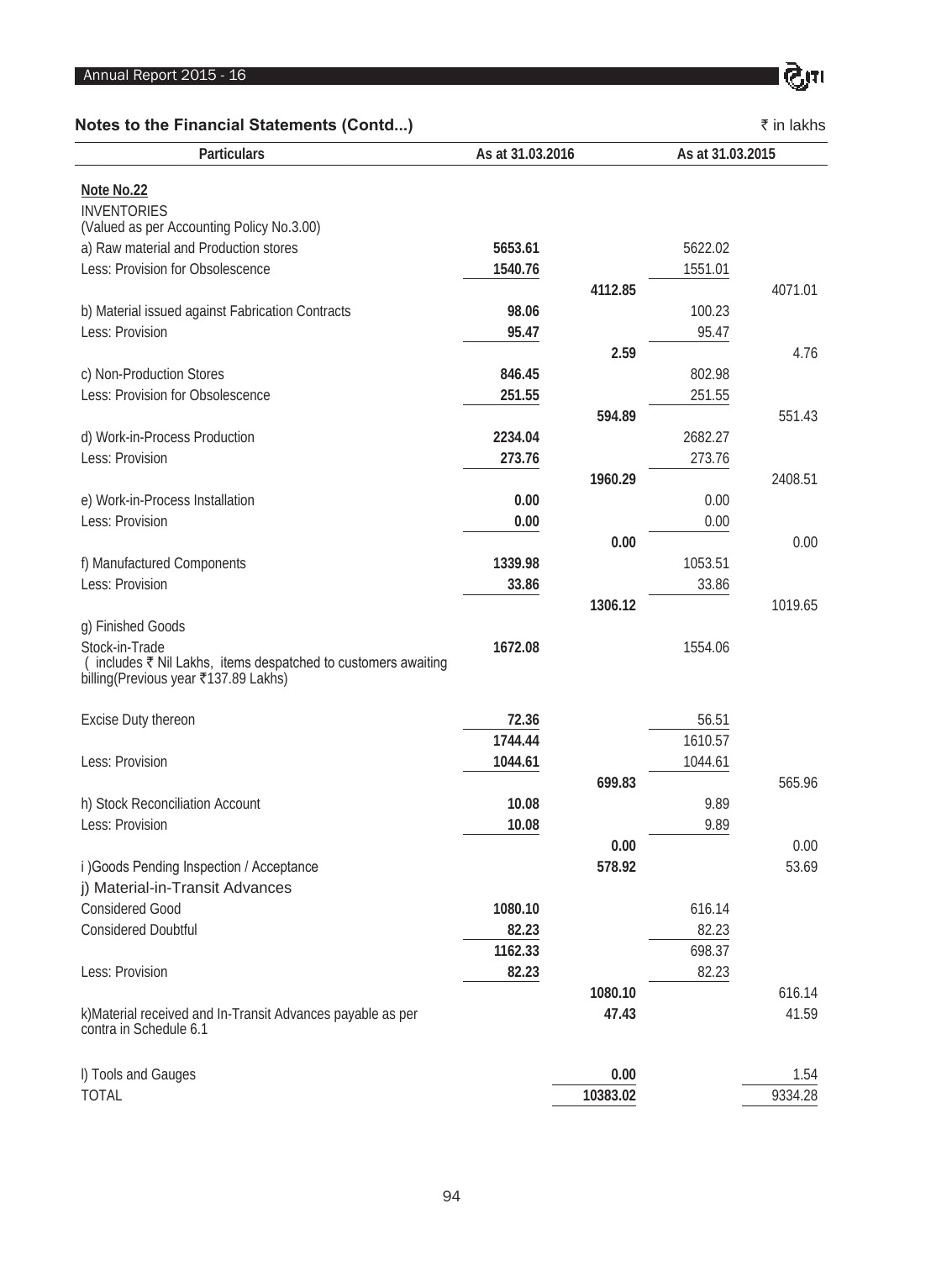Trade Receivables (Current)

become due for payment

**Note No.23**

Secured



## **Notes to the Financial Statements (Contd...) in lakhs** ₹ in lakhs

Outstanding for a period exceeding 6 months from the date they Considered Good **0.00** 0.00 Considered Doubtful **0.00** 0.00 **0.00** 0.00 Other for a period of not exceeding 6 months: Considered Good **0.00 0.00 0.00 0.00 0.00** 0.00 Less:Provision **0.00** 0.00 Particulars **As at 31.03.2016** As at 31.03.2015

|                                                                                                                                                                   |           | 0.00      |           | 0.00      |
|-------------------------------------------------------------------------------------------------------------------------------------------------------------------|-----------|-----------|-----------|-----------|
| Un Secured                                                                                                                                                        |           |           |           |           |
| Outstanding for a period exceeding 6 months from the date they<br>become due for payment                                                                          |           |           |           |           |
| <b>Considered Good</b>                                                                                                                                            | 131725.82 |           | 164414.62 |           |
| <b>Considered Doubtful</b>                                                                                                                                        | 1599.82   |           | 3450.51   |           |
|                                                                                                                                                                   | 133325.64 |           | 167865.13 |           |
| Other for a period of not exceeding 6 months: Considered Good                                                                                                     | 39632.89  |           | 19666.09  |           |
|                                                                                                                                                                   | 172958.53 |           | 187531.22 |           |
| Less: Provision                                                                                                                                                   | 1599.82   |           | 3450.51   |           |
|                                                                                                                                                                   |           | 171358.71 |           | 184080.71 |
| <b>TOTAL TRADE RECEIVABLES</b>                                                                                                                                    |           | 171358.71 |           | 184080.71 |
| Note No. 24                                                                                                                                                       |           |           |           |           |
| Cash and cash equivalents                                                                                                                                         |           |           |           |           |
| a)Cash-on-Transit                                                                                                                                                 | 78.30     |           | 78.30     |           |
| b)Cash on hand                                                                                                                                                    | 24.58     |           | 41.02     |           |
| c) Cheques & Stamps on Hand                                                                                                                                       | 0.48      |           | 0.86      |           |
| d) Balance with Banks:                                                                                                                                            |           |           |           |           |
| - On Current Account                                                                                                                                              | 11476.59  |           | 26674.55  |           |
| - On Current Account (Apprentices)                                                                                                                                | 5.79      |           | 5.79      |           |
| <b>Unpaid Dividend</b>                                                                                                                                            | 0.00      |           | 0.00      |           |
| Security deposits/others                                                                                                                                          | 7.06      |           | 0.00      |           |
| LC Margin money                                                                                                                                                   | 0.00      |           | 250.00    |           |
| On Savings Account(Apprentices Security Deposits)                                                                                                                 | 2.47      |           | 6.22      |           |
| On short term deposit (margin money)                                                                                                                              | 73.94     |           | 65.73     |           |
| On current Account(Margin money)                                                                                                                                  | 0.00      |           | 0.00      |           |
| On Fixed Deposit Account- More than 12 months maturity                                                                                                            | 0.00      |           | 0.00      |           |
| On Fixed Deposit Account- Less than 12 months maturity                                                                                                            | 450.00    |           | 0.00      |           |
| <b>TOTAL</b>                                                                                                                                                      |           | 12119.21  |           | 27122.47  |
| * includes a sum of ₹ 5.81 lakhs held under current account with Canara Bank for which neither confirmation of balance nor<br>statement of accounts is available. |           |           |           |           |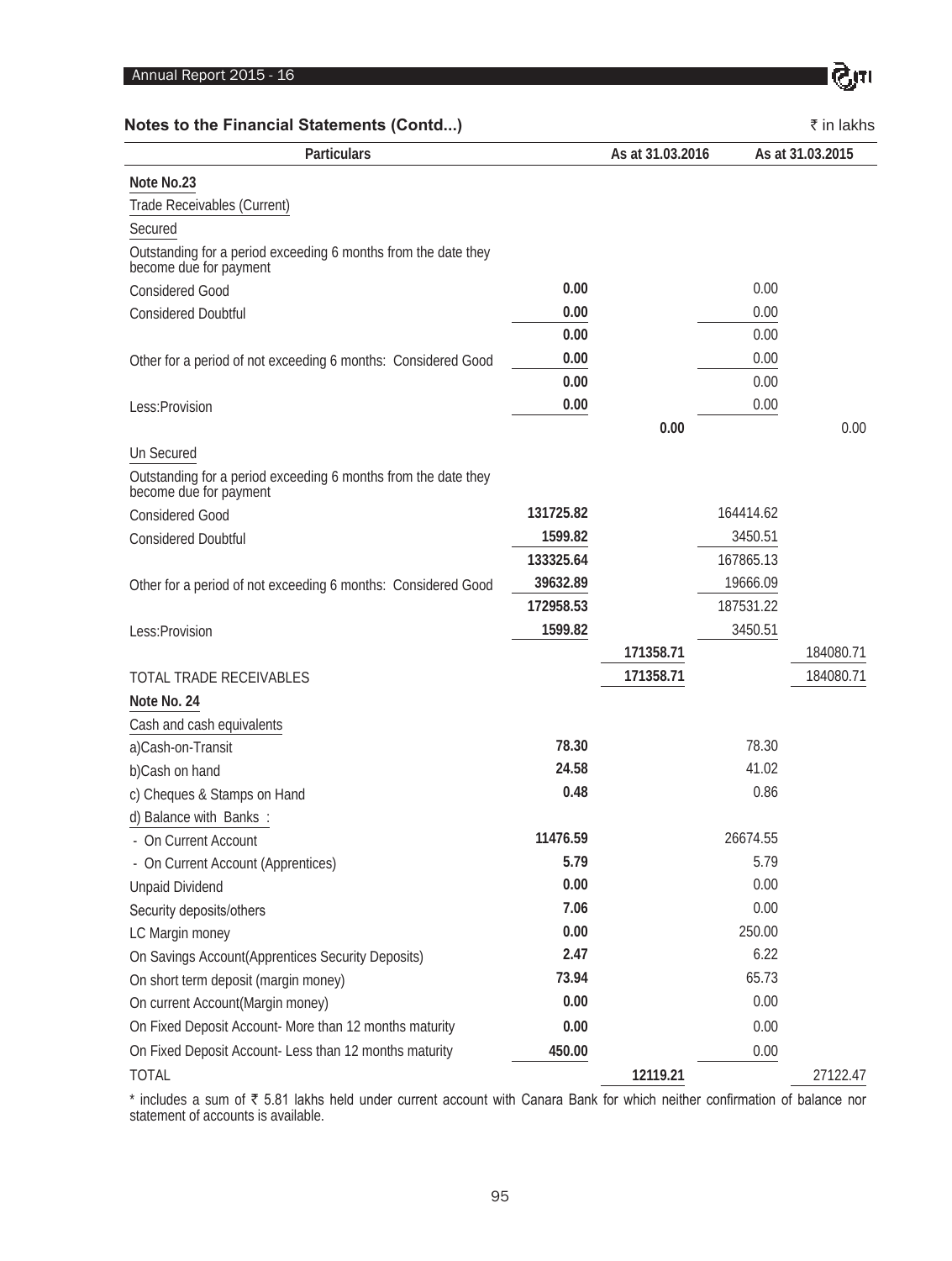| Particulars                                                   | As at 31.03.2016 |                      | As at 31.03.2015 |                      |
|---------------------------------------------------------------|------------------|----------------------|------------------|----------------------|
|                                                               |                  |                      |                  |                      |
| Note No. 25<br>Short-term loans and advances                  |                  |                      |                  |                      |
| Secured Advances recoverable in cash or in kind               |                  |                      |                  |                      |
| or for value to be received                                   |                  |                      |                  |                      |
| Vehicles                                                      | 0.03             |                      | 0.03             |                      |
| House building                                                | 0.00             |                      | 0.00             |                      |
| Deposits with Customs Department                              | 7.10             |                      | 8.51             |                      |
| Deposits with Excise Authorities                              | 2501.78          |                      | 2458.76          |                      |
| Other Deposits (includes ₹ 0.00 lakhs of National             | 536.22           |                      | 2179.57          |                      |
| saving Certificates. Previous year ₹ 0.00 lakhs)              |                  |                      |                  |                      |
| Less: Provision                                               | 0.00             |                      | 250.65           |                      |
| <b>TOTAL</b><br>Un secured Advances recoverable in cash or in |                  | 3045.13              |                  | 4396.22              |
| kind or for value to be received                              |                  |                      |                  |                      |
| <b>Considered Good</b>                                        | 8439.43          |                      | 7849.66          |                      |
| <b>Considered Doubtful</b>                                    | 1612.49          |                      | 1612.49          |                      |
|                                                               | 10051.91         |                      | 9462.15          |                      |
| Less: Provision                                               | 1517.83          |                      | 1612.49          |                      |
|                                                               |                  | 8534.09              |                  | 7849.66              |
| Claims and Expenses Recoverable - Inland                      |                  |                      |                  |                      |
| <b>Considered Good</b>                                        | 14604.58         |                      | 15985.77         |                      |
| <b>Considered Doubtful</b>                                    | 678.68           |                      | 678.67           |                      |
|                                                               | 15283.26         |                      | 16664.44         |                      |
| Less: Provision                                               | 678.68           | 14604.58             | 678.67           | 15985.77             |
| Claims and expenses recoverable - Foreign                     |                  |                      |                  |                      |
| Considered good                                               | 47.28            |                      | 69.71            |                      |
| Considered doubtful (due from related party ITI-C             |                  |                      |                  |                      |
| is ₹47.9 Lakhs (PY ₹47.90 Lakhs))                             | 1204.32          |                      | 1204.32          |                      |
|                                                               | 1251.60          |                      | 1274.03          |                      |
| Less: Provision                                               | 1204.32          |                      | 1204.32          |                      |
|                                                               |                  | 47.28                |                  | 69.71                |
| Advance for Civil Works/ Capital Goods                        |                  |                      |                  |                      |
| Considered good                                               | 0.00             |                      | 0.00             |                      |
| Considered doubtful                                           | 0.00<br>0.00     |                      | 0.00<br>0.00     |                      |
| Less: Provision                                               | 0.00             |                      | 0.00             |                      |
|                                                               |                  | 0.00                 |                  | 0.00                 |
| Payment of Advance tax (Net of refunds)                       |                  | 1936.57              |                  | 389.92               |
| Vechicle advance                                              |                  | 0.00                 |                  | 0.00                 |
| <b>Other Deposits</b>                                         | 918.56           |                      | 972.03           |                      |
| Less: Provision                                               | 256.00           |                      | 5.35             |                      |
|                                                               |                  | 662.56               |                  | 966.68               |
| Interest accrued but not due on short term deposits           |                  | 17.19                |                  | 116.74               |
| <b>TOTAL</b><br>TOTAL SHORT TERM LOANS AND ADVANCES           |                  | 25802.26<br>28847.39 |                  | 25378.48<br>29774.70 |
|                                                               |                  |                      |                  |                      |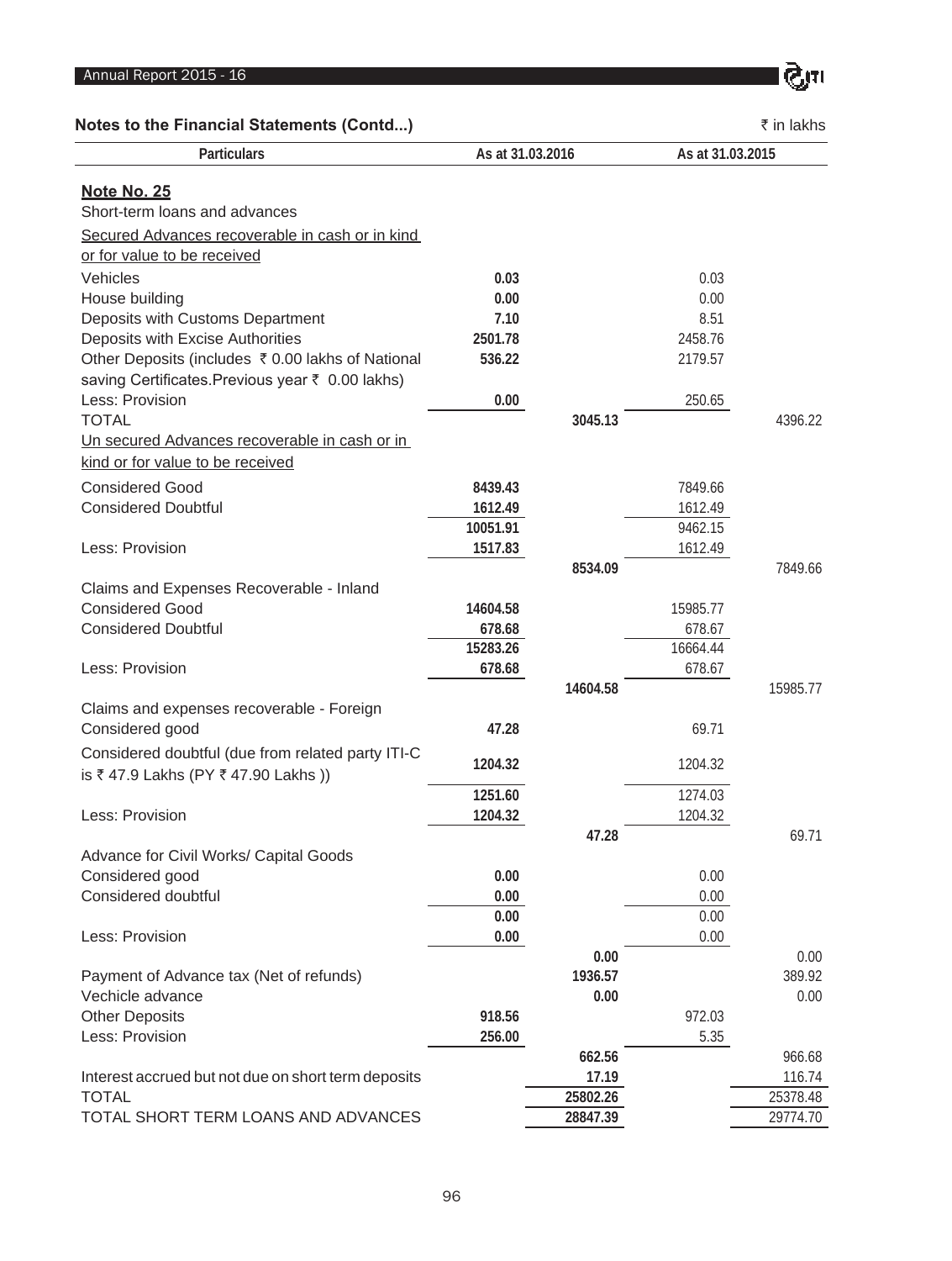

|              | Notes to the Financial Statements (Contd)                                                                                                                                                                                                                                                                 |                  | ₹ in lakhs       |
|--------------|-----------------------------------------------------------------------------------------------------------------------------------------------------------------------------------------------------------------------------------------------------------------------------------------------------------|------------------|------------------|
|              | <b>Particulars</b>                                                                                                                                                                                                                                                                                        | As at 31.03.2016 | As at 31.03.2015 |
| a)           | Claims and expenses recoverable - inland- includes ₹1690.20Lakhs (previous year ₹1690.20 Lakhs)<br>recoverable from M/s HCL Infosystem Ltd . as compensation on account of excess amount spent by ITI<br>Ltd. MANKAPUR. The above is on the basis of agreement entered into between ITI, HCL and Alcatel. |                  |                  |
| b)           | Claims and expenses recoverable - inland- ₹ 140.27 Lacs (₹ 140.27 Lacs) is due from Punjab National<br>Bank towards interest charged in excess of SBAR w.e.f. 01.04.2009 and the same is expected to get<br>realised during 2016-2017                                                                     |                  |                  |
| C)           | Claim Recoverable - in land - ₹ 1049.41 lakhs due from M/S Himachal futuristic communications towards<br>LD. The Company has filed a legal case and the matter is pending before Delhi High court.                                                                                                        |                  |                  |
|              | Note No. 26                                                                                                                                                                                                                                                                                               |                  |                  |
|              | Other current assets                                                                                                                                                                                                                                                                                      |                  |                  |
|              | Taxes & Duties in put                                                                                                                                                                                                                                                                                     | 593.76           | 7.46             |
|              | <b>WCT Recoverable</b>                                                                                                                                                                                                                                                                                    | 15.72            | 15.56            |
| <b>TOTAL</b> |                                                                                                                                                                                                                                                                                                           |                  | 609.48<br>23.02  |
|              | <b>Note No. 27</b>                                                                                                                                                                                                                                                                                        |                  |                  |
|              | <b>REVENUE FROM OPERATIONS</b>                                                                                                                                                                                                                                                                            |                  |                  |
|              | i) Sale of Products (Incl. Excise duty and net of<br>Sales tax)                                                                                                                                                                                                                                           | 68957.83         | 20480.49         |
|              | Sale of Finished Goods ₹ 10217.21 Lacs<br>(P.Y. ₹8333.84Lacs)                                                                                                                                                                                                                                             |                  |                  |
|              | Sale of Traded Goods ₹ 58740.62Lacs<br>(P.Y. ₹12146.65 Lacs)                                                                                                                                                                                                                                              |                  |                  |
|              | ii) Sale of services (Incl. Service Tax)                                                                                                                                                                                                                                                                  | 56375.22         | 41499.35         |
|              | iii) Other Operating Revenues:                                                                                                                                                                                                                                                                            |                  |                  |
|              | a) Sale of Scrap                                                                                                                                                                                                                                                                                          | 1.12             | 0.75             |
|              | b) Income from DLRC Project                                                                                                                                                                                                                                                                               | 109.87           | 114.62           |
|              | c) Non competing fee                                                                                                                                                                                                                                                                                      | 0.00             | 0.00             |
|              | <b>TOTAL</b>                                                                                                                                                                                                                                                                                              | 125444.0458      | 62095.21         |
|              | less: Excise Duty                                                                                                                                                                                                                                                                                         | 289.21           | 478.01           |

Sales accounted on provisional basis/prices for supply of 'various equipments. Variation, if any, will be accounted on the determination of final prices. Impact on profit is not ascertainable. Where firm rates for sales are not established accounting for refund/adjustment of Excise Duty/Sales Tax is on provisional basis. The aggregate provisional sales during the Year is  $\bar{\tau}$  Nil lakhs as against ₹ Nil lakhs of the previous year. The reversal of the provisional sales relating to previous years during the Year is  $\bar{\tau}$  Nil.

Less: Service Tax **6109.43** 4184.06

Total Revenue from operations-Net **119045.40** 57433.14

0.00 0.00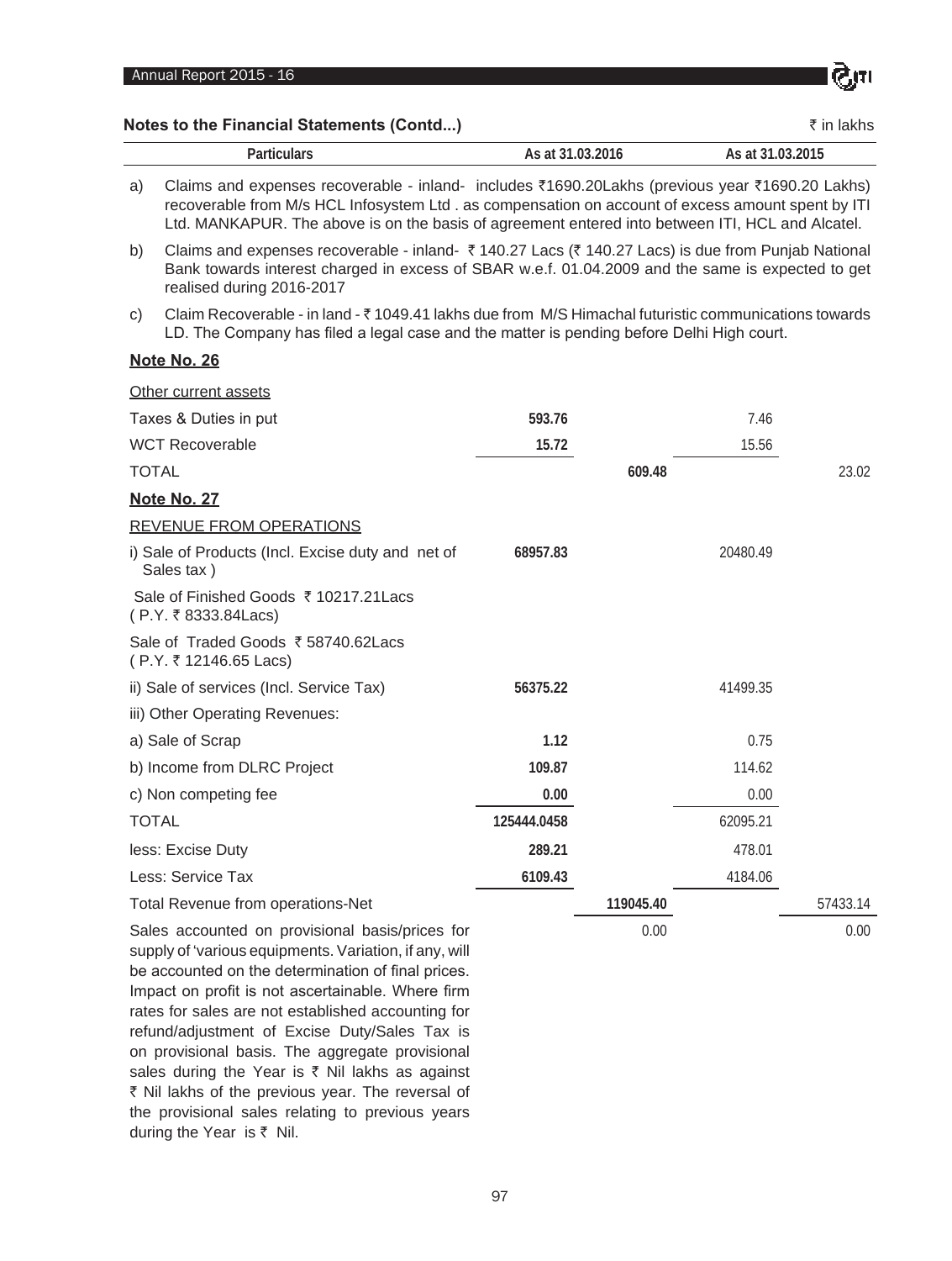| <b>Particulars</b>                                     | As at 31.03.2016 |          | As at 31.03.2015 |          |
|--------------------------------------------------------|------------------|----------|------------------|----------|
| Sales under broad heads                                |                  |          |                  |          |
| 1. NPR                                                 | 46.62            |          | 802.16           |          |
| 2. Electonic Switching Equipments                      | 1024.80          |          | 430.20           |          |
| 3. MLLN                                                | 668.06           |          | 739.80           |          |
| 4. SIM Card                                            | 0.00             |          | 87.43            |          |
| 5. Transmission Equipment                              | 803.41           |          | 1813.74          |          |
| 6. Telephone                                           | 12.03            |          | 206.20           |          |
| 7. STM                                                 | 0.00             |          | 0.00             |          |
| 8. DWDM                                                | 0.00             |          | 0.00             |          |
| 9. SOLAR PANEL                                         | 0.00             |          | 0.00             |          |
| 10.SWAN                                                | 808.36           |          | 538.91           |          |
| 11. APDRP                                              | 3182.98          |          | 6019.69          |          |
| <b>12.IT PRODUCTS</b>                                  | 1244.51          |          | 664.80           |          |
| <b>13. NGN</b>                                         | 6290.00          |          | 4275.98          |          |
| <b>14. NFS</b>                                         | 52404.81         |          | 0.00             |          |
| 15. Others                                             | 2472.25          |          | 4901.58          |          |
| <b>TOTAL</b>                                           |                  | 68957.83 |                  | 20480.49 |
| Service Income under broad heads                       |                  |          |                  |          |
| 1. AMC                                                 | 3400.90          |          | 2569.60          |          |
| 2. SSTP                                                | 659.87           |          | 634.16           |          |
| 3. NPR                                                 | 5124.01          |          | 4052.55          |          |
| 4.SECC                                                 | 5187.22          |          | 5950.15          |          |
| 5. Data Center                                         | 1483.11          |          | 1472.92          |          |
| 6. IT                                                  | 966.50           |          | 1729.15          |          |
| 7. SWAN                                                | 0.00             |          | 0.00             |          |
| 8.GSM                                                  | 15592.08         |          | 7613.33          |          |
| <b>9. NFS</b>                                          | 1374.86          |          | 0.00             |          |
| 10.Others                                              | 22586.67         |          | 17477.49         |          |
| <b>TOTAL</b>                                           |                  | 56375.22 |                  | 41499.35 |
| <b>Earnings in Foreign Currency</b>                    |                  |          |                  |          |
| Export of goods calculated on FOB basis                | 0.00             |          | 0.00             |          |
| Royalty, Knowhow, Professional and Consultancy<br>fees | 0.00             |          | 0.00             |          |
| <b>Interest and Dividend</b>                           | 0.00             |          | 0.00             |          |
| Services                                               | 0.00             |          | 0.00             |          |
| Total                                                  |                  | 0.00     |                  | 0.00     |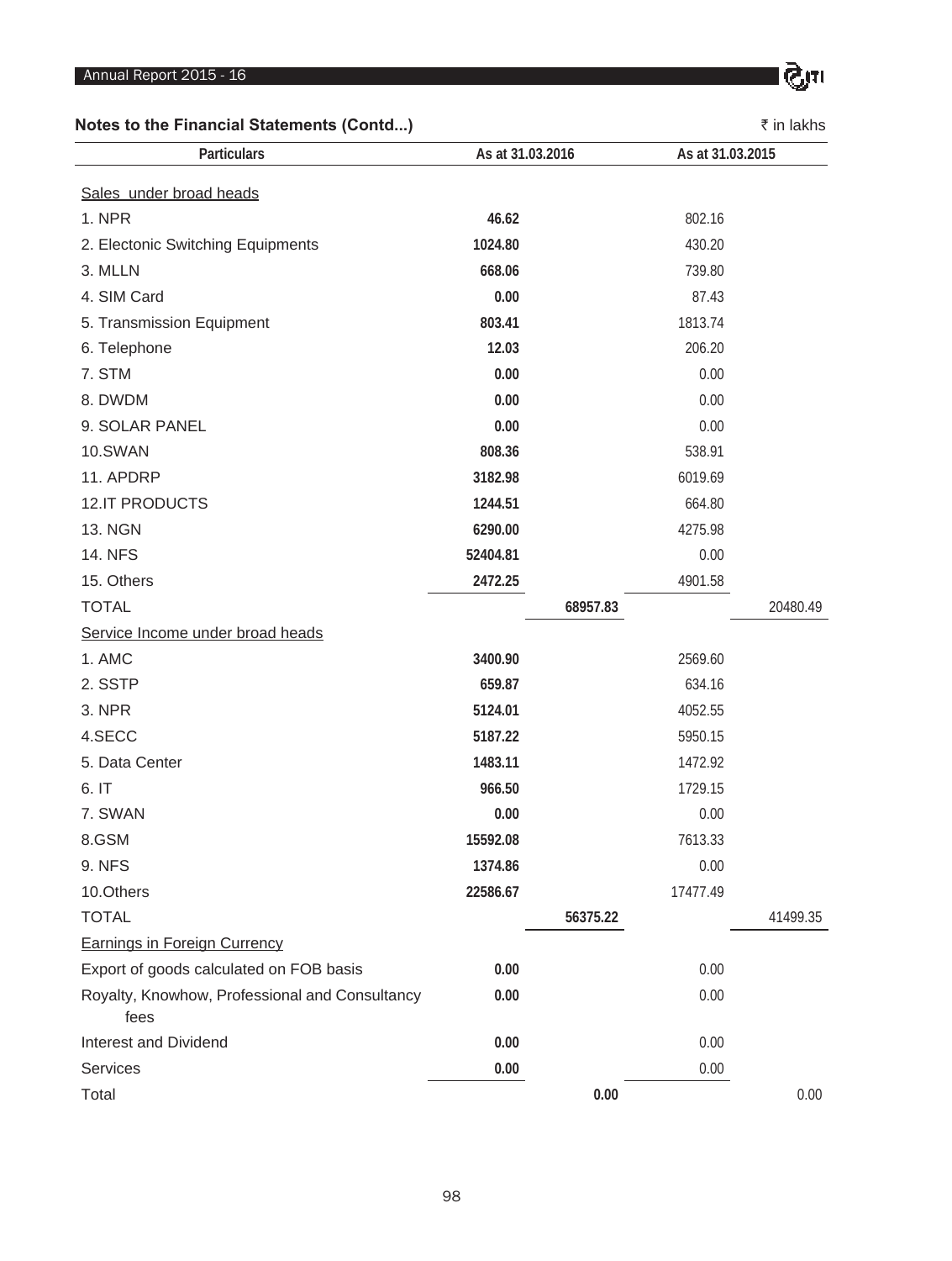

| <b>Particulars</b>                                                                              | As at 31.03.2016 |          | As at 31.03.2015 |         |
|-------------------------------------------------------------------------------------------------|------------------|----------|------------------|---------|
| Note No.28                                                                                      |                  |          |                  |         |
| <b>OTHER INCOME</b>                                                                             |                  |          |                  |         |
| a) Interest Income                                                                              |                  |          |                  |         |
| i) Interest on Inter Corporate Advances                                                         | 0.00             |          | 0.00             |         |
| ii) Interest - Others                                                                           | 226.59           |          | 258.36           |         |
| Total                                                                                           |                  | 226.59   |                  | 258.36  |
| b) Dividend from Non-Trading Investments                                                        |                  | 0.00     |                  | 0.00    |
| c) Net Gain/Loss on Sale of Investment                                                          |                  | 0.00     |                  | 0.00    |
| d) Other Non-operating income (Net of expenses<br>directly attributable to such income)         |                  |          |                  |         |
| i) Profit on Sale of Assets                                                                     | 0.00             |          | 3.12             |         |
| Less: Transfer to Capital Reserves                                                              | 0.00             |          | 0.00             |         |
| <b>TOTAL</b>                                                                                    | 0.00             |          | 3.12             |         |
| ii)Commission                                                                                   | 0.00             |          | 0.00             |         |
| iii)Rent                                                                                        | 1809.57          |          | 1826.48          |         |
| iv) Lease Rent                                                                                  | 0.00             |          | 0.00             |         |
| v) Transport Charges                                                                            | 0.25             |          | 3.01             |         |
| vi) Sale of Scrap                                                                               | 13.07            |          | 16.36            |         |
| vii) Water Charges/Electricity Charges                                                          | 3.05             |          | 200.73           |         |
| viii) Forfeited Bank Guarantee                                                                  | 0.00             |          | 0.00             |         |
| ix) Excess Provision Withdrawn                                                                  | 846.90           |          | 150.81           |         |
| x) Reimbursement of VRS                                                                         | 0.00             |          | 0.00             |         |
| xvi) Withdrawl of liability no longer required                                                  | 2701.35          |          | 3872.98          |         |
| xii) Waiver of Liquidated Damages                                                               | 36.43            |          | 553.32           |         |
| xiii) Compensation for Srinagar Loss                                                            | 344.00           |          | 864.99           |         |
| xiv) Waiver of Interest Charges                                                                 | 0.00             |          | 0.00             |         |
| xiii) Misc. Income                                                                              | 3499.67          |          | 200.69           |         |
| xiv) Transfer from Revenue Grant-in-Aid                                                         | 38152.00         |          | 0.00             |         |
| xv) Revenue Grant-in-Aid - VRS                                                                  | 0.00             |          | 0.00             |         |
| xvi) Revenue Grant-in-Aid - Others                                                              | 93.74            |          | 0.00             |         |
| xvii) Transfer from Capital Grant-in-Aid                                                        | 375.95           |          | 402.92           |         |
| TOTAL(i to xvii)                                                                                |                  | 47875.97 |                  | 8095.41 |
| e) Adjustment to the carrying value of<br>investments(write back)                               |                  | 0.00     |                  | 0.00    |
| Net gain /loss on foreign currency translation<br>f<br>and transaction(other than considered as |                  |          |                  |         |
| finance cost)                                                                                   |                  | 343.98   |                  | 137.91  |
| <b>G.TOTAL</b>                                                                                  |                  | 48446.54 |                  | 8491.68 |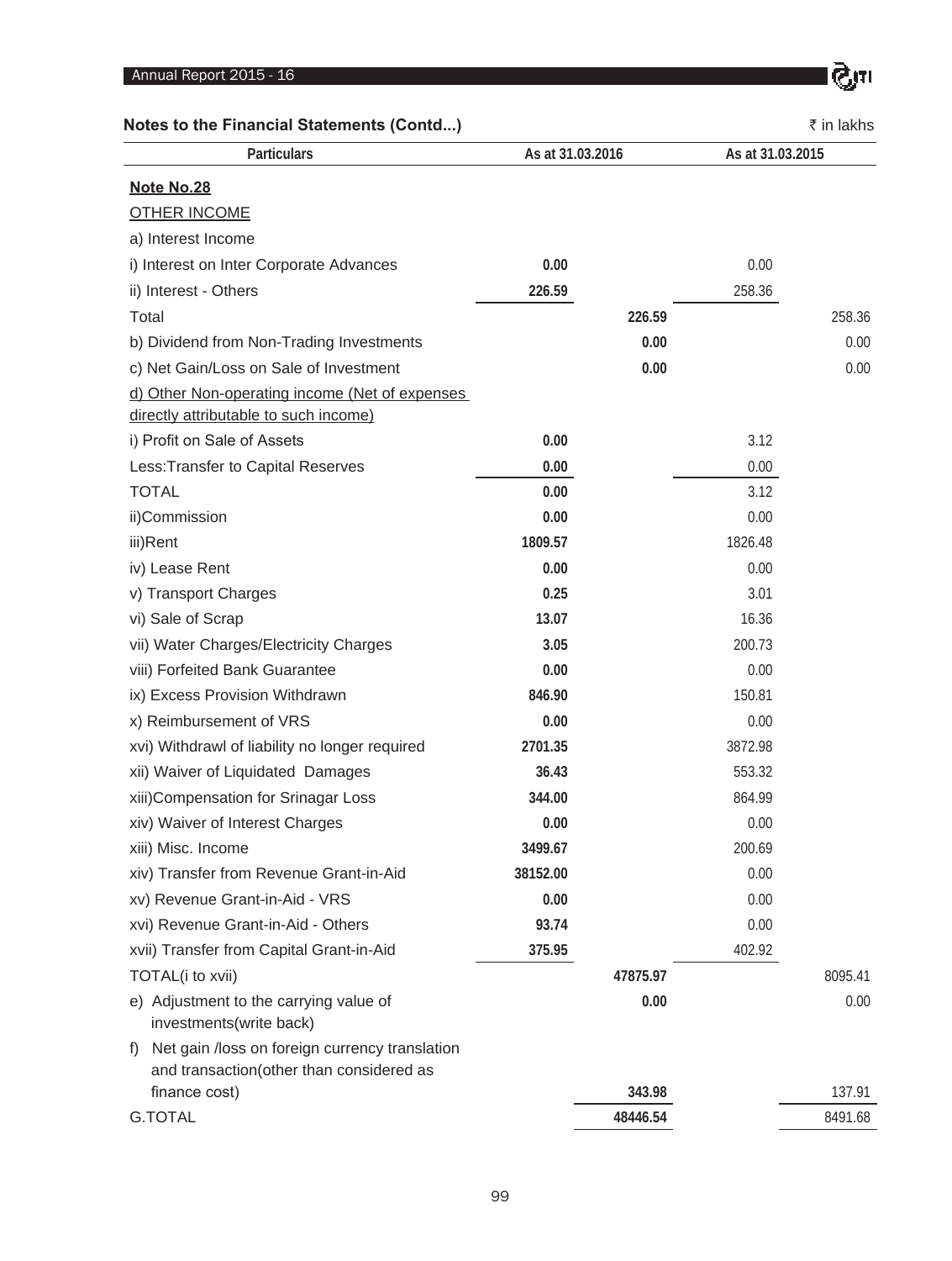Annual Report 2015 - 16

| Notes to the Financial Statements (Contd)                    |                  | ₹ in lakhs    |                     |               |
|--------------------------------------------------------------|------------------|---------------|---------------------|---------------|
| Particulars                                                  | As at 31.03.2016 |               | As at 31.03.2015    |               |
| Note No.29                                                   |                  |               |                     |               |
| Consumption of Raw Materials & Production Stores             |                  |               |                     |               |
| <b>Opening Stock</b>                                         | 5870.92          |               | 5704.45             |               |
| ADD: Prior Period Adjustment due to Price Revision           | 0.00             |               | 0.00                |               |
| Purchases/Transfers                                          | 4532.15          |               | 4910.98             |               |
| Material for Installation & Maintenance                      | 0.00             |               | 0.00                |               |
| <b>TOTAL</b>                                                 |                  | 10403.07      |                     | 10615.43      |
| Less: Closing Stock                                          | 5751.65          |               | 5870.92             |               |
| Issue to Revenue and Others                                  | 550.78           |               | 505.56              |               |
| Material Transferred to Other Units                          | 0.00             |               | 0.00                |               |
| <b>TOTAL</b>                                                 |                  | 6302.42       |                     | 6376.48       |
| Add: Stores Indirect expenses relating to RM & Prodn. Stores |                  | 32.69         |                     | 63.72         |
| <b>CONSUMPTION</b>                                           |                  | 4133.34       |                     | 4302.67       |
| Rawmaterials consumed under broad heads                      |                  |               |                     |               |
| <b>particulars</b>                                           |                  | <b>Amount</b> |                     | Amount        |
| 1. Electronic Goods & Components                             | 4125.62          |               | 4302.67             |               |
| 2. MNIC                                                      | 7.71             |               | 0.00                |               |
| Total                                                        |                  | 4133.33       |                     | 4302.67       |
| Value of Imports on CIF basis                                |                  |               | <b>Current Year</b> | Previous Year |
|                                                              |                  |               | <b>TOTAL</b>        | <b>TOTAL</b>  |
| Raw Materials and Production Stores                          |                  |               | 1271.22             | 770.90        |
| <b>Cotmponents and Spare Parts</b>                           |                  |               | 1.16                | 7.28          |
| Material in transit                                          |                  |               | 0.00                | 262.39        |
| <b>Capital Goods</b>                                         |                  |               | 5508.10             | 9.30          |
| <b>TOTAL</b>                                                 |                  |               | 6780.48             | 1049.87       |

Value of Imported Raw Materials, Store and Spare parts consumed and Value of Indigenous Materials Consumed and percentage of each to the total consumption.

| <b>Particulars</b> | <b>Current Year</b> |               | <b>Previous Year</b> |        |
|--------------------|---------------------|---------------|----------------------|--------|
|                    | ₹ Lakhs             | $\frac{9}{6}$ | ₹ Lakhs              | $\%$   |
| Imported           | 1035.43             | 2.35          | 1361.25              | 8.32   |
| Indigenous         | 42994.12            | 97.65         | 14995.92             | 91.68  |
| Total              | 44029.55            | 100.00        | 16357.17             | 100.00 |

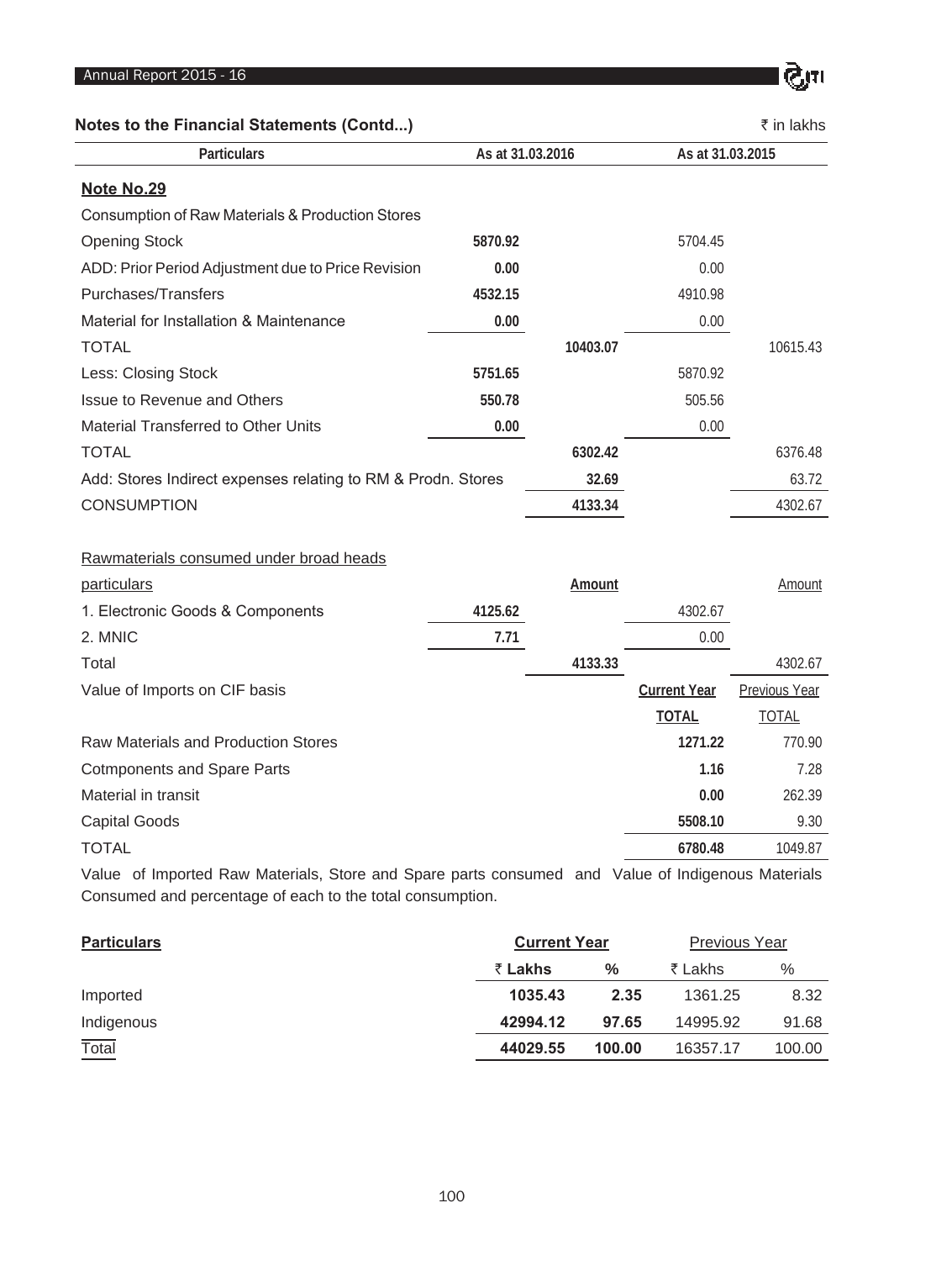

| Notes to the Financial Statements (Contd) | ₹ in lakhs       |                  |
|-------------------------------------------|------------------|------------------|
| Particulars                               | As at 31.03.2016 | As at 31.03.2015 |
| Note No.30                                |                  |                  |
| Purchase of Stock-in-Trade                | 62824.69         | 14205.92         |
| Goods purchased under broad heads         |                  |                  |
| <b>Particulars</b>                        | <b>Amount</b>    | Amount           |
| 1. Telephone                              | 0.00             | 0.00             |
| 2. STM                                    | 0.00             | 0.00             |
| 3. DWDM                                   | 0.00             | 0.00             |
| 4. SOLAR                                  | 0.00             | 6.91             |
| 5. SSTP                                   | 0.00             | 0.00             |
| 6. CDMA                                   | 0.00             | 0.00             |
| 7. SMPS                                   | 0.00             | 243.10           |
| 8. ASCON                                  | 263.43           | 644.66           |
| 9. GSM                                    | 0.00             | 1410.11          |
| 10. IT                                    | 574.71           | 0.00             |
| 11. APDRP                                 | 3318.04          | 6437.10          |
| 12. Others                                | 58668.51         | 5464.04          |
| <b>TOTAL</b>                              | 62824.69         | 14205.92         |

### **Note No.31**

| Changes in inventories of Finished Goods.   |          |          |         |         |
|---------------------------------------------|----------|----------|---------|---------|
| <b>Work-in-Progress and Stock-in-Trade</b>  |          |          |         |         |
| Accretion/(Decretion) to WIP                |          |          |         |         |
| WIP - Production:                           |          |          |         |         |
| <b>Closing Balance</b>                      | 1994.49  |          | 2442.73 |         |
| Less: Opening Balance                       | 2442.73  |          | 2487.26 |         |
| <b>TOTAL</b>                                | (448.23) |          | (44.53) |         |
| Add: Write Off during the Year              | 0.00     |          | 0.00    |         |
| Less: Prior Period Adjustments due to Price |          |          |         |         |
| Revision/Grossing up of Provision           | 0.00     |          | 0.00    |         |
| <b>TOTAL</b>                                |          | (448.23) |         | (44.53) |
| WIP - Installation:                         |          |          |         |         |
| <b>Closing Balance</b>                      | 0.00     |          | 0.00    |         |
| Less: Opening Balance                       | 0.00     |          | 0.00    |         |
| <b>TOTAL</b>                                | 0.00     |          | 0.00    |         |
| Add: Write Off during the Year              | 0.00     |          | 0.00    |         |
| Less: Prior Period Adjustments due to Price |          |          |         |         |
| Revision/Grossing up of Provision           | 0.00     |          | 0.00    |         |
| <b>TOTAL</b>                                |          | 0.00     |         | 0.00    |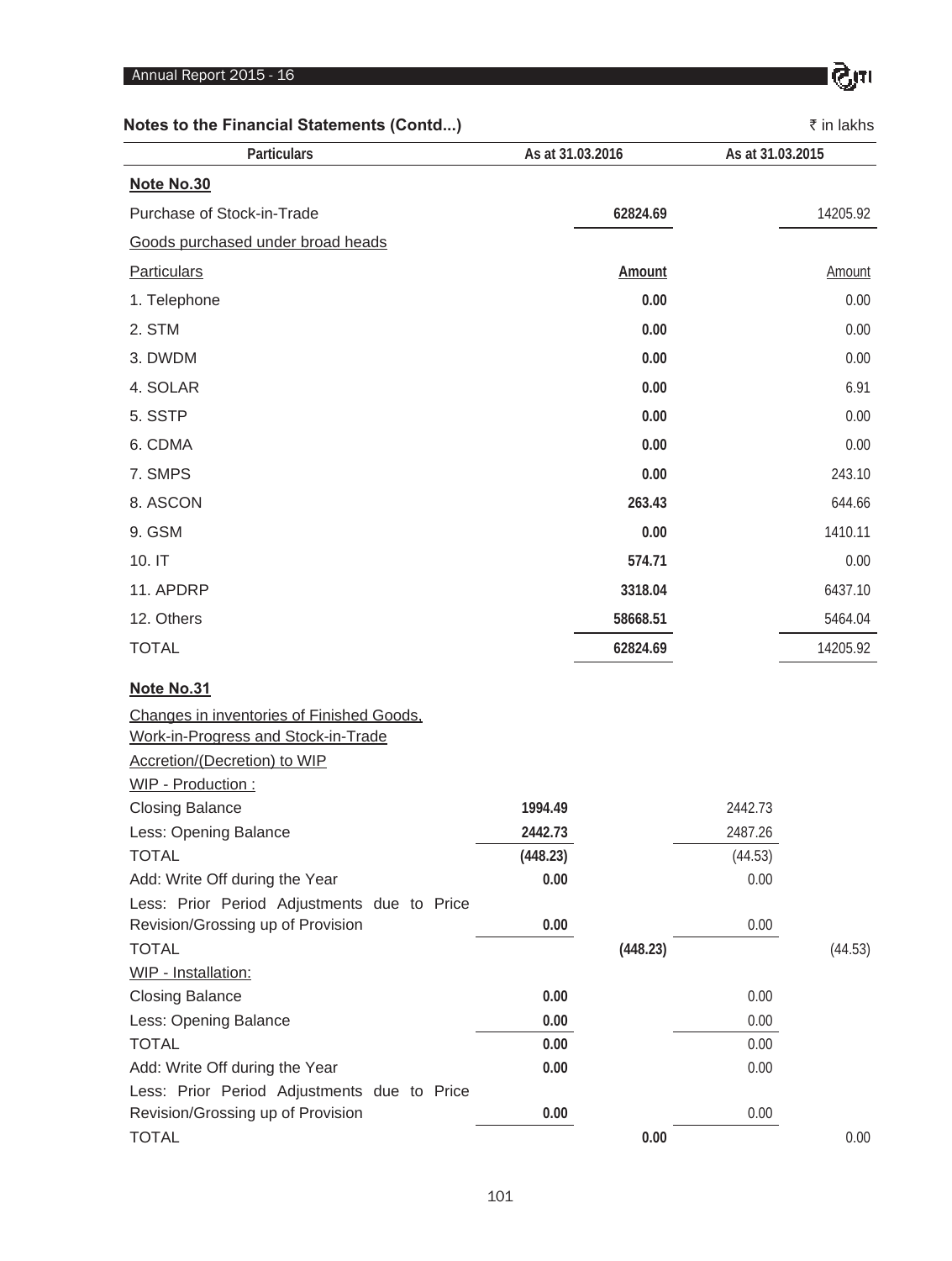द्धाः

| Particulars                                      | As at 31.03.2016 |          | As at 31.03.2015 |          |
|--------------------------------------------------|------------------|----------|------------------|----------|
| <b>Accretion/(Decretion) to Manufacturing</b>    |                  |          |                  |          |
| Components                                       |                  |          |                  |          |
| <b>Closing Balance</b>                           | 1339.74          |          | 1053.31          |          |
| Less: Opening Balance                            | 1053.31          |          | 1228.40          |          |
| <b>TOTAL</b>                                     | 286.43           |          | (175.09)         |          |
| Add: Write Off during the Year                   | 0.00             |          | 0.00             |          |
| Less: Prior Period Adjustments due to Price      | 0.00             |          | 0.00             |          |
| Revision/Grossing up of Provision                |                  |          |                  |          |
| <b>TOTAL</b>                                     |                  | 286.43   |                  | (175.09) |
| WIP - Installation:                              |                  |          |                  |          |
| <b>Closing Balance</b>                           | 0.00             |          | 0.00             |          |
| Less: Opening Balance                            | 0.00             |          | 0.00             |          |
| <b>TOTAL</b>                                     | 0.00             |          | 0.00             |          |
| Add: Write Off during the Year                   | 0.00             |          | 0.00             |          |
| Less: Prior Period Adjustments due to Price      |                  |          |                  |          |
| Revision/Grossing up of Provision/effects of WIP | 0.00             |          | 0.00             |          |
| <b>TOTAL</b>                                     |                  | 0.00     |                  | 0.00     |
| Accretion/(Decretion) to Stock-in-Trade          |                  |          |                  |          |
| Stock-in-Trade:                                  |                  |          |                  |          |
| <b>Closing Balance</b>                           | 1672.08          |          | 1554.06          |          |
| Less: Opening Balance                            | 1554.06          |          | 1540.13          |          |
| Total                                            | 118.02           |          | 13.93            |          |
| Add: Write Off during the Year                   | 0.00             |          | 0.09             |          |
| Less: Prior Period Adjustments due to Price      |                  |          |                  |          |
| Revision/Grossing up of Provision                | 0.00             |          | 0.00             |          |
| <b>TOTAL</b>                                     |                  | 118.02   |                  | 14.02    |
| <b>Stock of Scrap</b>                            |                  |          |                  |          |
| <b>Closing Balance</b>                           | 0.00             |          | 0.00             |          |
| Less: Opening Balance                            | 0.00             |          | 0.00             |          |
| <b>ADD: Prior Period Adjustments</b>             | 0.00             |          | 0.00             |          |
| <b>TOTAL</b>                                     |                  | 0.00     |                  | 0.00     |
| <b>G.TOTAL</b>                                   |                  | (43.79)  |                  | (205.60) |
| Note No.32                                       |                  |          |                  |          |
| <b>EMPLOYEE BENEFIT EXPENSES:</b>                |                  |          |                  |          |
| <u>i) SALARIES &amp; WAGES :</u>                 |                  |          |                  |          |
| Salaries & Wages                                 | 23550.00         |          | 25566.89         |          |
| Less: Other Revenue Accounts                     | 0.00             |          | 0.00             |          |
| <b>TOTAL</b>                                     | 23550.00         |          | 25566.89         |          |
| <b>Bonus</b>                                     | 0.00             |          | 0.00             |          |
| Wage revision arrear payments                    | 0.00             |          | 0.00             |          |
| Incentive                                        | 60.46            |          | 53.13            |          |
| <b>G.TOTAL</b>                                   |                  | 23610.46 |                  | 25620.02 |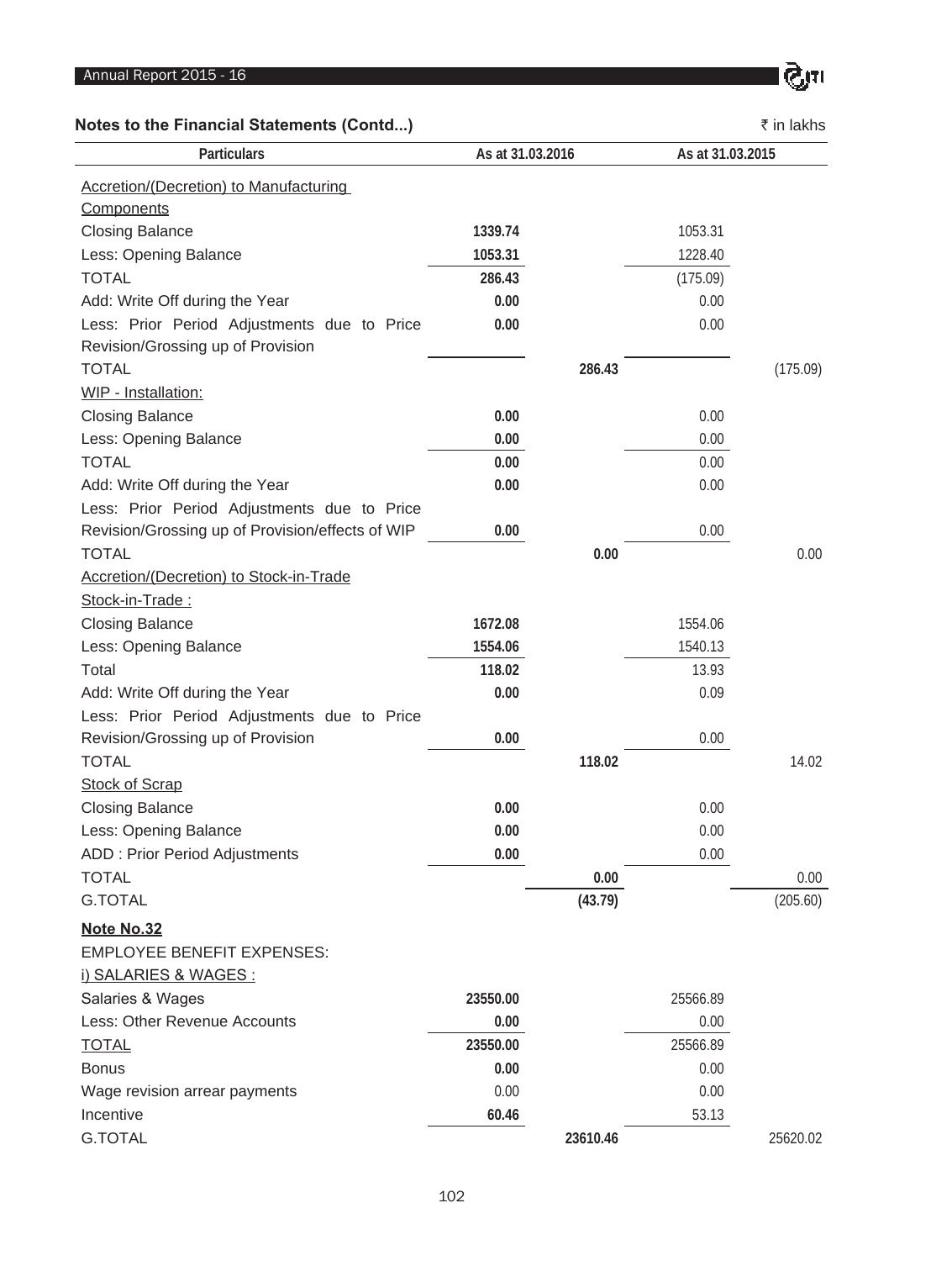| <b>Particulars</b>                                                                                                                                                                                                                                                                   | As at 31.03.2016 |          | As at 31.03.2015 |          |
|--------------------------------------------------------------------------------------------------------------------------------------------------------------------------------------------------------------------------------------------------------------------------------------|------------------|----------|------------------|----------|
| ii) CO'S CONTRIBUTION TO PF AND OTHER FUNDS:                                                                                                                                                                                                                                         |                  |          |                  |          |
| Providend Fund & Pension Fund                                                                                                                                                                                                                                                        | 2750.83          |          | 2839.14          |          |
| <b>Employees State Insurance</b>                                                                                                                                                                                                                                                     | 1.27             |          | 4.58             |          |
| <b>Gratuity Trust Fund</b>                                                                                                                                                                                                                                                           | 3015.73          |          | 2270.70          |          |
| Leave Salary- PL                                                                                                                                                                                                                                                                     | 592.73           |          | (152.19)         |          |
| <b>Sick Leave</b>                                                                                                                                                                                                                                                                    | (158.54)         |          | 4.07             |          |
| Deposit Linked Insurance/Group Insurance                                                                                                                                                                                                                                             | 51.04            |          | 36.45            |          |
| <b>TOTAL</b>                                                                                                                                                                                                                                                                         |                  | 6253.06  |                  | 5002.75  |
| iii) WORKMEN AND STAFF WELFARE<br><b>EXPENSES</b>                                                                                                                                                                                                                                    |                  |          |                  |          |
| Welfare Expenses - Canteen                                                                                                                                                                                                                                                           | 282.40           |          | 257.23           |          |
| <b>Welfare Expenses - Education</b>                                                                                                                                                                                                                                                  | 396.86           |          | 289.78           |          |
| <b>Medical Expenses</b>                                                                                                                                                                                                                                                              | 744.45           |          | 780.60           |          |
| <b>LTC/LLTC</b>                                                                                                                                                                                                                                                                      | 144.96           |          | 80.16            |          |
| Uniforms                                                                                                                                                                                                                                                                             | 20.04            |          | 10.59            |          |
| <b>Others</b>                                                                                                                                                                                                                                                                        | 61.07            |          | 77.62            |          |
| <b>TOTAL</b>                                                                                                                                                                                                                                                                         |                  | 1649.79  |                  | 1495.98  |
| iv) VOLUNTARY RETIREMENT SCHEME                                                                                                                                                                                                                                                      |                  |          |                  |          |
| <b>VRS Payments</b>                                                                                                                                                                                                                                                                  |                  | 0.00     |                  | 0.00     |
| <b>G.TOTAL</b>                                                                                                                                                                                                                                                                       |                  | 31513.30 |                  | 32118.75 |
| Compensation to employees of the company<br>opted for Voluntary Retirement during 2012-13<br>has been charged off to the Profit & Loss account<br>and the like amount has been withdrawn from<br>Grant in Aid received from GOI and has been<br>credited to Profit and Loss account. |                  |          |                  |          |
| Remuneration paid to Key Management Personnel                                                                                                                                                                                                                                        |                  | 2015-16  |                  | 2014-15  |
| [As required under AS-18]                                                                                                                                                                                                                                                            |                  |          |                  |          |
| Shri P.K Gupta<br>- CMD & Director (Marketing)<br>- Salary and Perquisites                                                                                                                                                                                                           |                  | 14.72    |                  | 14.04    |
| Shri Gopu - Director (HR) - Salary and Perquisites                                                                                                                                                                                                                                   |                  | 14.01    |                  | 13.03    |
| Shri Dr. Janaki Ananthakrishnan<br>-Director (Finance) -Salary and Perquisites                                                                                                                                                                                                       |                  | 12.48    |                  | 0.00     |
| Shri Alagesan K<br>- Director (Production) - Salary and Perquisites                                                                                                                                                                                                                  |                  | 2.35     |                  | 0.00     |
| Shri K.K.Gupta<br>- Ex.CMD & Director (Production)<br>- Salary and Perquisites                                                                                                                                                                                                       |                  | 15.81    |                  | 15.43    |
| Shri K.L.Dhingra<br>- Ex.CMD - Salary and Perquisites                                                                                                                                                                                                                                |                  | 8.33     |                  | 23.04    |

**द्धाः** 

103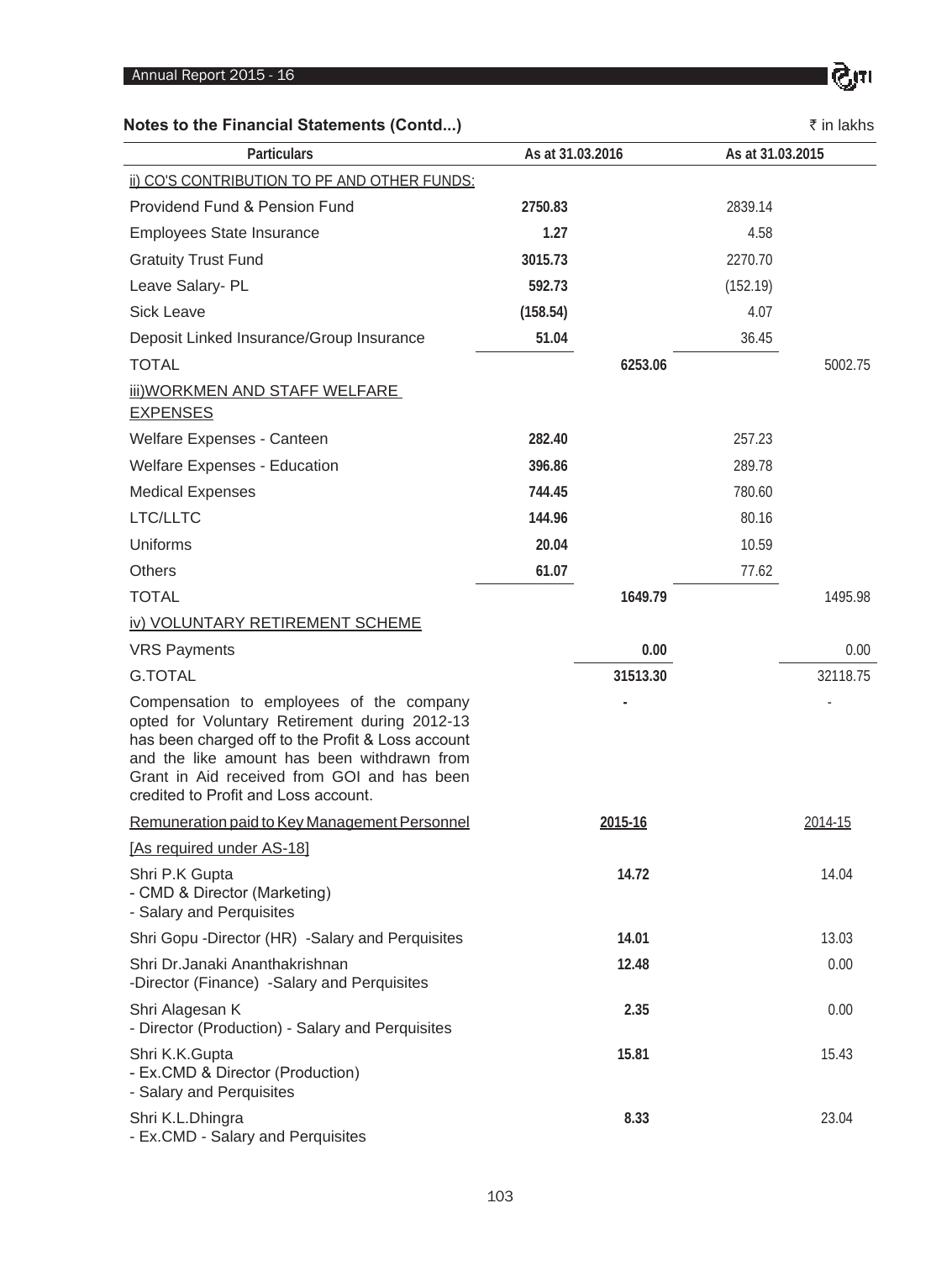**द्धाः** 

| Notes to the Financial Statements (Contd) | ₹ in lakhs |
|-------------------------------------------|------------|
|-------------------------------------------|------------|

| <b>Particulars</b>                                                                                                                                                                                                                                                                                                                                      |                                    | As at 31.03.2016                   |                                   | As at 31.03.2015                  |  |
|---------------------------------------------------------------------------------------------------------------------------------------------------------------------------------------------------------------------------------------------------------------------------------------------------------------------------------------------------------|------------------------------------|------------------------------------|-----------------------------------|-----------------------------------|--|
| DISCLOSURE REPORT UNDER AS15 [REVISED 2005]<br>Defined Benefit Plan<br>The Employees Gratuity Fund Scheme<br>Managed by a Trust is a defined benefit<br>Plan. The Present value of Obligation is<br>determined based on Actuarial Valuation.<br>The obligation for Leave encashment is<br>recognized based on Actuarial Valuation<br>which is unfunded. | Gratuity                           |                                    | <b>Privilege Leave Encashment</b> |                                   |  |
| I. PRINCIPAL ACTUARIAL ASSUMPTIONS                                                                                                                                                                                                                                                                                                                      | 31/03/2016                         | 31/03/2015                         | 31/03/2016                        | 31/03/2015                        |  |
| <b>[Expressed as weighted averages]</b><br><b>Discount Rate</b><br>Salary escalation rate<br><b>Attrition rate</b><br>Expected rate of return on Plan Assets<br>In the following tables, all amounts are in<br>Rupees, unless otherwise stated                                                                                                          | 7.57%<br>8.00%<br>14.25%<br>10.00% | 7.80%<br>8.50%<br>16.60%<br>11.00% | 7.57%<br>8.00%<br>14.25%<br>0.00% | 7.80%<br>8.50%<br>16.60%<br>0.00% |  |
| II. CHANGES IN THE PRESENT<br><u>VALUE OF THE OBLIGATION (PVO) -</u><br><b>RECONCILIATION OF OPENING AND</b><br><b>CLOSING BALANCES:</b>                                                                                                                                                                                                                |                                    |                                    |                                   |                                   |  |
| PVO as at the beginning of the period                                                                                                                                                                                                                                                                                                                   | 31942.14                           | 35560.44                           | 13359.58                          | 15262.68                          |  |
| <b>Interest Cost</b>                                                                                                                                                                                                                                                                                                                                    | 2491.49                            | 2811.40                            | 1042.05                           | 1273.17                           |  |
| Current service cost<br>Past service cost - (non vested benefits)<br>Past service cost - (vested benefits)                                                                                                                                                                                                                                              | 1004.89<br>0.00<br>0.00            | 1070.90<br>0.00<br>0.00            | 425.80<br>0.00<br>0.00            | 381.95<br>0.00<br>0.00            |  |
| Benefits paid                                                                                                                                                                                                                                                                                                                                           | (5939.14)                          | (6491.00)                          | (1596.10)                         | (1257.01)                         |  |
| Actuarial loss/(gain) on obligation (balancing<br>figure)                                                                                                                                                                                                                                                                                               | (324.89)                           | (1009.60)                          | (1260.60)                         | (2301.21)                         |  |
| PVO as at the end of the period                                                                                                                                                                                                                                                                                                                         | 29174.49                           | 31942.14                           | 11970.73                          | 13359.58                          |  |
| III. CHANGES IN THE FAIR VALUE OF<br>PLAN ASSETS - RECONCILIATION OF<br>OPENING AND CLOSING BALANCES:                                                                                                                                                                                                                                                   |                                    |                                    |                                   |                                   |  |
| Fair value of plan assets as at the beginning<br>of the period                                                                                                                                                                                                                                                                                          | 1741.00                            | 7630.00                            | 0.00                              | 0.00                              |  |
| Expected return on plan assets                                                                                                                                                                                                                                                                                                                          | 174.10                             | 453.80                             | 0.00                              | 0.00                              |  |
| Contributions                                                                                                                                                                                                                                                                                                                                           | 13000.00                           | 0.00                               | 0.00                              | 1257.01                           |  |
| Benefits paid                                                                                                                                                                                                                                                                                                                                           | (5939.14)                          | (6491.00)                          | 0.00                              | (1257.01)                         |  |
| Actuarial gain/(loss) on plan assets<br>[balancing figure]                                                                                                                                                                                                                                                                                              | (14.10)                            | 148.20                             | 0.00                              | 0.00                              |  |
| Fair value of plan assets as at the end of                                                                                                                                                                                                                                                                                                              | 8994.86                            | 1741.00                            | 0.00                              | 0.00                              |  |

the period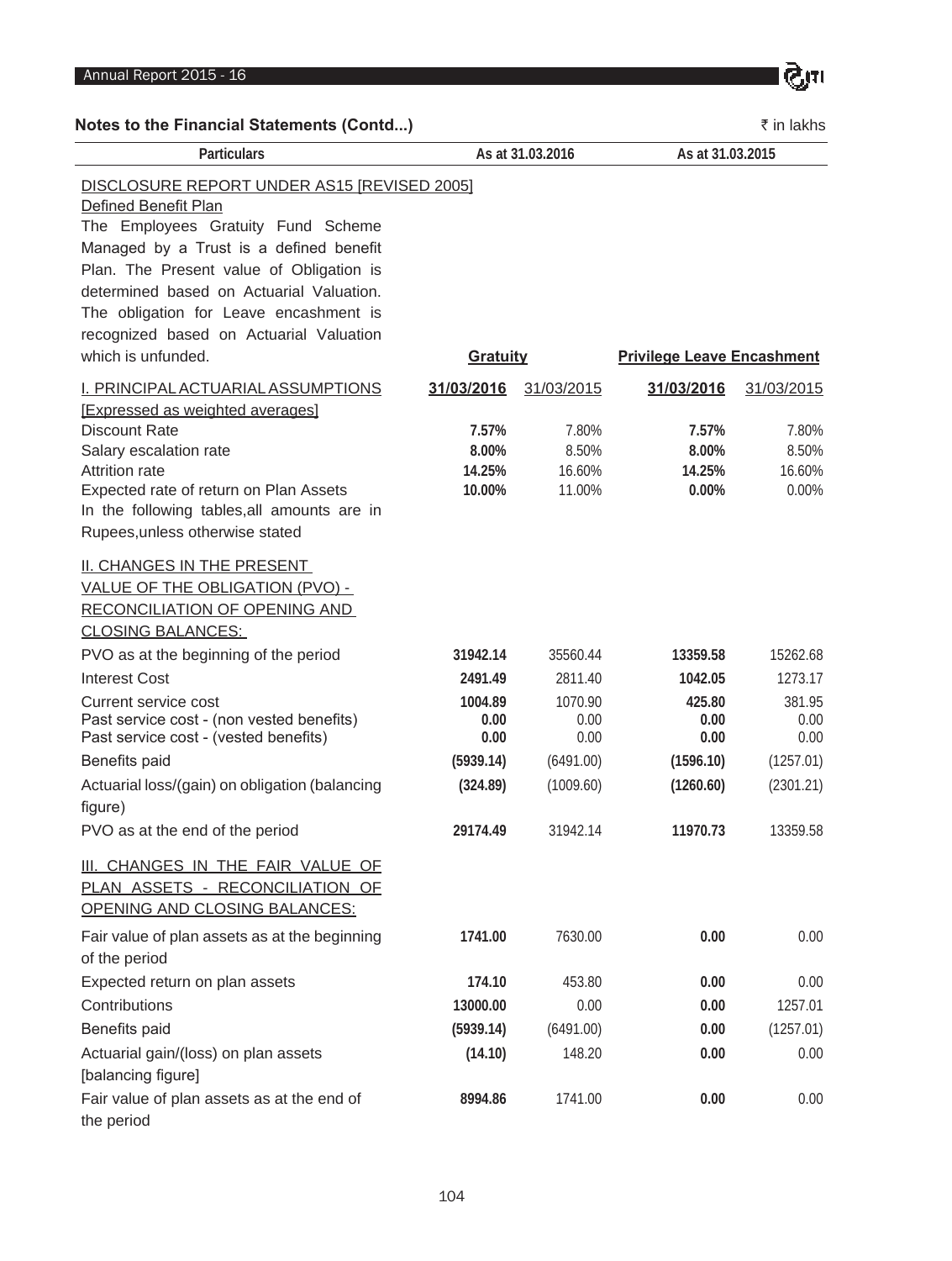| <b>Particulars</b>                                  |                        | As at 31.03.2016 | As at 31.03.2015                  |            |
|-----------------------------------------------------|------------------------|------------------|-----------------------------------|------------|
|                                                     |                        |                  | <b>Privilege Leave Encashment</b> |            |
|                                                     | Gratuity<br>31/03/2016 | 31/03/2015       | 31/03/2016                        | 31/03/2015 |
| IV. ACTUAL RETURN ON PLAN ASSETS                    |                        |                  |                                   |            |
| Expected return on plan assets                      | 1741.00                | 453.80           | 0.00                              | 0.00       |
| Actuarial gain (loss) on plan assets                | (14.10)                | 148.20           | 0.00                              | 0.00       |
| Actual return on plan assets                        | 160.00                 | 602.00           | 0.00                              | 0.00       |
| V. ACTUARIAL GAIN/LOSS RECOGNIZED                   |                        |                  |                                   |            |
| Acturial gain / (loss) for the                      | 324.89                 | 1009.60          | 1229.86                           | 2301.22    |
| period - Obligation                                 |                        |                  |                                   |            |
| Actuarial gain / (loss) for the period- Plan Assets | 14.10                  | 148.20           | 0.00                              | 0.00       |
| Total (gain) / loss for the period                  | (310.79)               | (1157.81)        | (1229.86)                         | (2301.22)  |
| Actuarial (gain) / loss recognized in the period    | (310.79)               | (1157.81)        | (1229.86)                         | (2301.22)  |
| Unrecognized actuarial (gain) / loss at the         | 0.00                   | 0.00             | 0.00                              | 0.00       |
| end of the year                                     |                        |                  |                                   |            |
| VI. AMOUNTS RECOGNISED IN THE                       |                        |                  |                                   |            |
| <b>BALANCE SHEET AND RELATED</b>                    |                        |                  |                                   |            |
| <b>ANALYSES</b>                                     |                        |                  |                                   |            |
| Present value of the obligation                     | 29174.49               | 31942.14         | 11970.74                          | 13359.58   |
| Fair value of plan assets                           | 8994.86                | 1741.00          | 0.00                              | 0.00       |
| <b>Difference</b>                                   | (20179.63)             | 30201.14         | (11970.74)                        | 13359.58   |
| Unrecognised transitional liabilty                  | 0.00                   | 0.00             | 0.00                              | 0.00       |
| Unrecognised past service cost - non vested         | 0.00                   | 0.00             | 0.00                              | 0.00       |
| benefits                                            |                        |                  |                                   |            |
| Liability recognized in the balance sheet           | (20179.63)             | 30201.14         | (11970.74)                        | 13359.58   |
| VII. EXPENSES RECOGNISED IN THE                     |                        |                  |                                   |            |
| STATEMENT OF PROFIT AND LOSS:                       |                        |                  |                                   |            |
| Current service cost                                | 1004.89                | 1070.90          | 425.80                            | 381.95     |
| <b>Interest Cost</b>                                | 2491.49                | 2811.40          | 1042.05                           | 1273.17    |
| Expected return on plan assets                      | (174.10)               | (453.80)         | 0.00                              | 0.00       |
| Net actuarial (gain)/loss recognised in the year    | (310.79)               | 1157.81          | 0.00                              | (2301.22)  |
| Transitional Liability recognised in the year       | 0.00                   | 0.00             | (1260.59)                         | 0.00       |
| Past service cost - non-vested benefits             | 0.00                   | 0.00             | 0.00                              | 0.00       |
| Past service cost - vested benefits                 | 0.00                   | 0.00             | 0.00                              | 0.00       |
| Expenses recognized in the statement of             | 3011.49                | 2270.70          | 207.26                            | (646.09)   |
| profit and loss                                     |                        |                  |                                   |            |
| <b>VIII. MOVEMENTS IN THE LIABILITY</b>             |                        |                  |                                   |            |
| RECOGNIZED IN THE BALANCE SHEET                     |                        |                  |                                   |            |
| Opening net liability                               | 31942.14               | 27930.44         | 13359.58                          | 15262.68   |
| Expense as above                                    | 3011.49                | 2270.70          | 207.26                            | (646.09)   |
| Contribution paid                                   | (5939.14)              | 0.00             | (1596.10)                         | (1257.01)  |
| Closing net liability                               | 29174.49               | 30201.14         | 11970.74                          | 13359.58   |

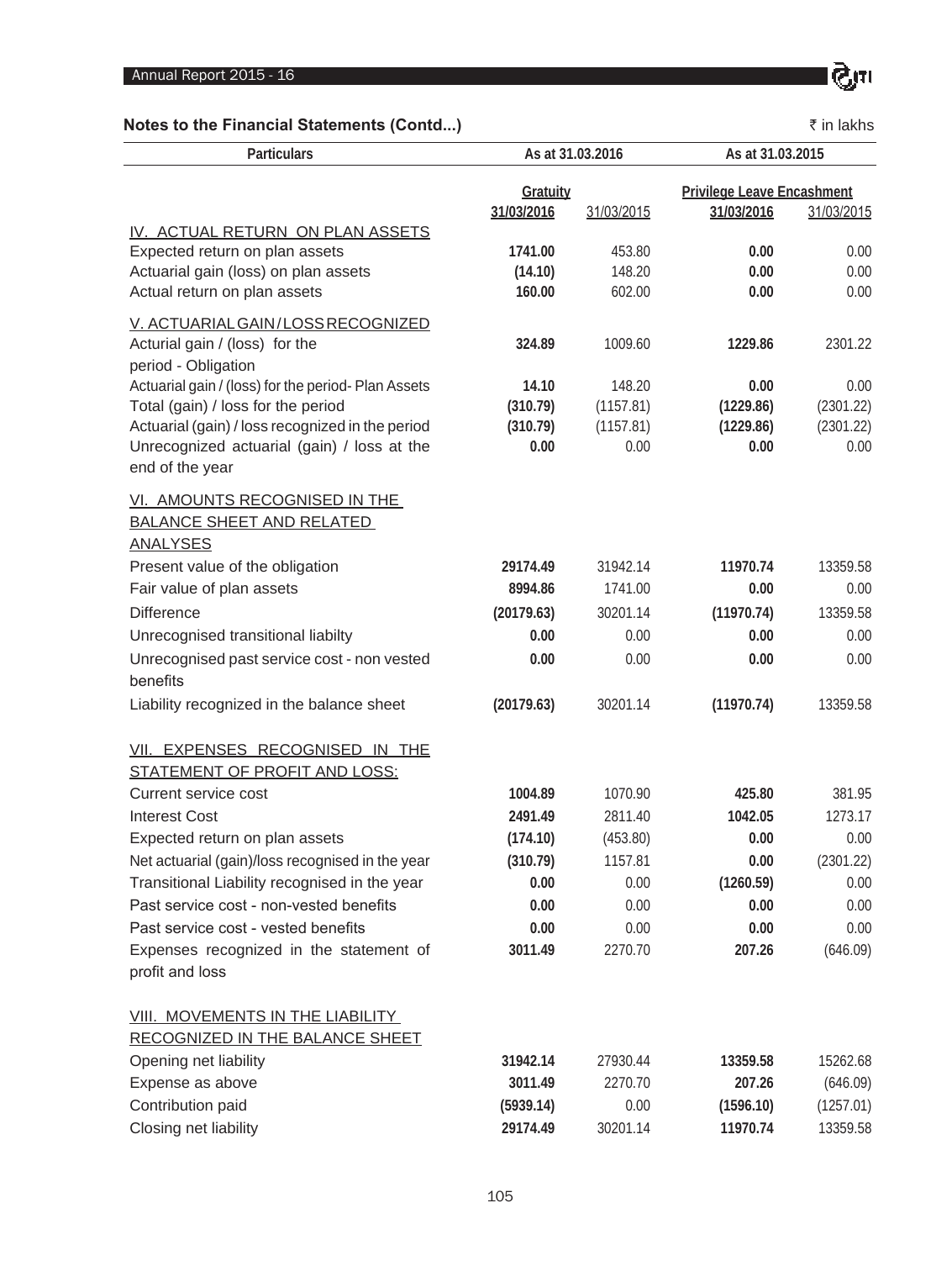## Annual Report 2015 - 16

# **Notes to the Financial Statements (Contd...)** ` in lakhs

| <b>Particulars</b>                                                                                                                                                                                                | As at 31.03.2016  |            | As at 31.03.2015                  |            |
|-------------------------------------------------------------------------------------------------------------------------------------------------------------------------------------------------------------------|-------------------|------------|-----------------------------------|------------|
|                                                                                                                                                                                                                   | Gratuity          |            | <b>Privilege Leave Encashment</b> |            |
|                                                                                                                                                                                                                   | 31/03/2016        | 31/03/2015 | 31/03/2016                        | 31/03/2015 |
| IX. AMOUNT FOR THE CURRENT PERIOD                                                                                                                                                                                 |                   |            |                                   |            |
| Present Value of obligation                                                                                                                                                                                       | 29174.49          | 31942.14   | 11970.74                          | 13359.58   |
| <b>Plan Assets</b>                                                                                                                                                                                                | 8994.86           | 1741.00    | 0.00                              | 0.00       |
| Surplus (Deficit)                                                                                                                                                                                                 | (20179.63)        | (30201.14) | (11970.74)                        | (13359.58) |
| Experience adjustments on plan liabilities -(loss)/gain                                                                                                                                                           | 160.80            | 765.38     | 1184.21                           | 2064.69    |
| Experience adjustments on plan assets -(loss)/gain                                                                                                                                                                | (14.10)           | 148.20     | 0.00                              | 0.00       |
| X. MAJOR CATEGORIES OF PLAN                                                                                                                                                                                       |                   |            |                                   |            |
| <b>ASSETS (AS PERCENTAGE OF TOTAL</b>                                                                                                                                                                             |                   |            |                                   |            |
| <b>PLAN ASSETS)</b>                                                                                                                                                                                               |                   |            |                                   |            |
| Government of India Securities                                                                                                                                                                                    | 0.00%             | 0.00%      | 0.00%                             | 0.00%      |
| <b>State Government Securities</b>                                                                                                                                                                                | 0.00%             | 0.00%      | 0.00%                             | 0.00%      |
| <b>High Quality Corporate Bonds</b>                                                                                                                                                                               | 0.00%             | 0.00%      | 0.00%                             | 0.00%      |
| Equity shares of listed companies                                                                                                                                                                                 | 0.00%             | 0.00%      | 0.00%                             | 0.00%      |
| Property                                                                                                                                                                                                          | 0.00%             | 0.00%      | 0.00%                             | 0.00%      |
| <b>Special Deposit Scheme</b>                                                                                                                                                                                     | 0.00%             | 0.00%      | 0.00%                             | 0.00%      |
| Funds managed by Insurer                                                                                                                                                                                          | 100.00%           | 28.00%     | 0.00%                             | 0.00%      |
| Others - PSU Bonds                                                                                                                                                                                                | 0.00%             | 72.00%     | 0.00%                             | 0.00%      |
| Total                                                                                                                                                                                                             | 0.00%             | 100.00%    | 0.00%                             | 0.00%      |
| XI. ENTERPRISE'S BEST ESTIMATE OF                                                                                                                                                                                 |                   |            |                                   |            |
| <b>CONTRIBUTION DURING NEXT YEAR</b>                                                                                                                                                                              | 2801.89           | 31900.00   |                                   |            |
| The obligation for Compensated absence<br>of Sick Leave is a non contributory<br>defined benefit scheme. The Obligation<br>for Sick Leave is recognized based on<br><b>Actuarial Valuation which is unfunded.</b> | <b>Sick Leave</b> |            |                                   |            |
|                                                                                                                                                                                                                   |                   |            |                                   |            |
| I. PRINCIPAL ACTUARIAL ASSUMPTIONS<br><b>[Expressed as weighted averages]</b>                                                                                                                                     | 31/03/2016        | 31/03/2015 |                                   |            |
| <b>Discount Rate</b>                                                                                                                                                                                              | 7.57%             | 7.80%      |                                   |            |
| Salary escalation rate                                                                                                                                                                                            | 8.00%             | 8.50%      |                                   |            |
| <b>Attrition rate</b>                                                                                                                                                                                             | 14.25%            | 16.60%     |                                   |            |
| Expected rate of return on Plan Assets                                                                                                                                                                            | 0.00%             | 0.00%      |                                   |            |
| <b>II. CHANGES IN THE PRESENT</b><br>VALUE OF THE OBLIGATION (PVO) -<br><b>RECONCILIATION OF OPENING AND</b><br><b>CLOSING BALANCES:</b>                                                                          |                   |            |                                   |            |
| PVO as at the beginning of the period                                                                                                                                                                             | 350.73            | 370.51     |                                   |            |
| <b>Interest Cost</b>                                                                                                                                                                                              | 27.36             | 32.23      |                                   |            |
| Current service cost                                                                                                                                                                                              | 6.89              | 33.45      |                                   |            |

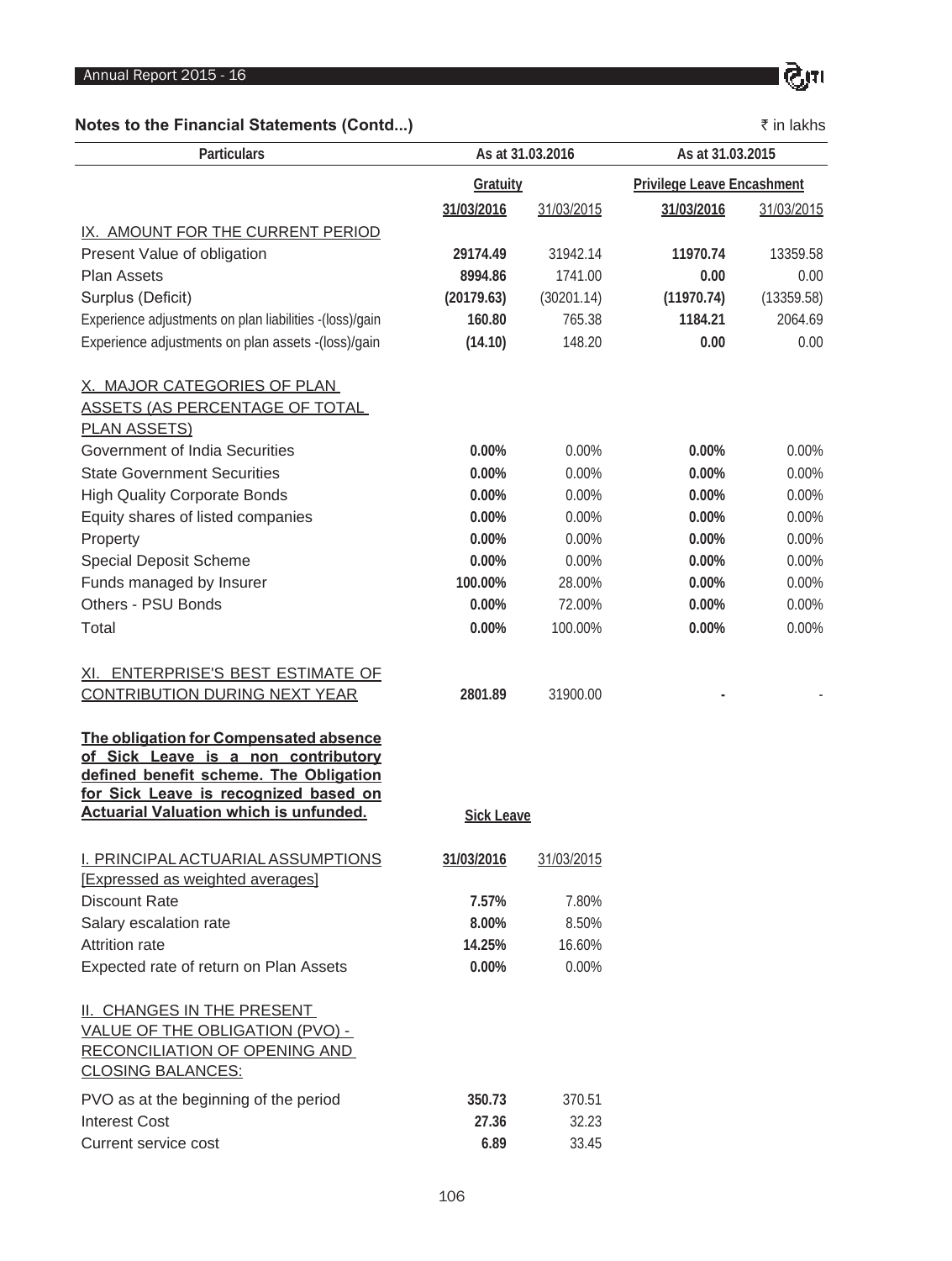| <b>Particulars</b>                                                                                           |                   | As at 31.03.2016 | As at 31.03.2015 |
|--------------------------------------------------------------------------------------------------------------|-------------------|------------------|------------------|
|                                                                                                              | <b>Sick Leave</b> |                  |                  |
|                                                                                                              | 31/03/2016        | 31/03/2015       |                  |
| Past service cost - (non vested benefits)                                                                    | 0.00              | 0.00             |                  |
| Past service cost - (vested benefits)                                                                        | 0.00              | 0.00             |                  |
| Benefits paid                                                                                                | 0.00              | 0.00             |                  |
| Actuarial loss/(gain) on obligation (balancing                                                               |                   |                  |                  |
| figure)                                                                                                      | (192.80)          | (85.46)          |                  |
| PVO as at the end of the period                                                                              | 192.18            | 350.73           |                  |
| <b>III. CHANGES IN THE FAIR VALUE OF</b><br>PLAN ASSETS - RECONCILIATION OF<br>OPENING AND CLOSING BALANCES: |                   |                  |                  |
| Fair value of plan assets as at the beginning<br>of the period                                               | 0.00              | 0.00             |                  |
| Expected return on plan assets                                                                               | 0.00              | 0.00             |                  |
| Contributions                                                                                                | 0.00              | 0.00             |                  |
| Benefits paid                                                                                                | 0.00              | 0.00             |                  |
| Actuarial<br>gain/(loss)<br>plan<br>assets<br>on                                                             | 0.00              | 0.00             |                  |
| [balancing figure]                                                                                           |                   |                  |                  |
| Fair value of plan assets as at the end of                                                                   |                   |                  |                  |
| the period                                                                                                   | 0.00              | 0.00             |                  |
| IV. ACTUAL RETURN ON PLAN ASSETS                                                                             |                   |                  |                  |
| Expected return on plan assets                                                                               | 0.00              | 0.00             |                  |
| Actuarial gain (loss) on plan assets                                                                         | 0.00              | 0.00             |                  |
| Actual return on plan assets                                                                                 | 0.00              | 0.00             |                  |
| V. ACTUARIAL GAIN/LOSS RECOGNIZED                                                                            |                   |                  |                  |
| Acturial gain / (loss) for the period - Obligation<br>Actuarial gain / (loss) for the period- Plan           | 192.80            | 85.46            |                  |
| Assets                                                                                                       | 0.00              | 0.00             |                  |
| Total (gain) / loss for the period                                                                           | (192.80)          | (85.46)          |                  |
| Actuarial (gain) / loss recognized in the period                                                             | (192.80)          | (85.46)          |                  |
| Unrecognized actuarial (gain) / loss at the                                                                  | 0.00              | 0.00             |                  |
| end of the year                                                                                              |                   |                  |                  |
| VI. AMOUNTS RECOGNISED IN THE<br><b>BALANCE SHEET AND RELATED</b><br><b>ANALYSES</b>                         |                   |                  |                  |
| Present value of the obligation                                                                              | 192.18            | 350.73           |                  |
| Fair value of plan assets                                                                                    | 0.00              | 0.00             |                  |
| <b>Difference</b>                                                                                            | (192.18)          | 350.73           |                  |
| Unrecognised transitional liabilty                                                                           | 0.00              | 0.00             |                  |
| Unrecognised past service cost - non vested                                                                  |                   |                  |                  |
| benefits                                                                                                     | 0.00              | 0.00             |                  |
| Liability recognized in the balance sheet                                                                    | (192.18)          | 350.73           |                  |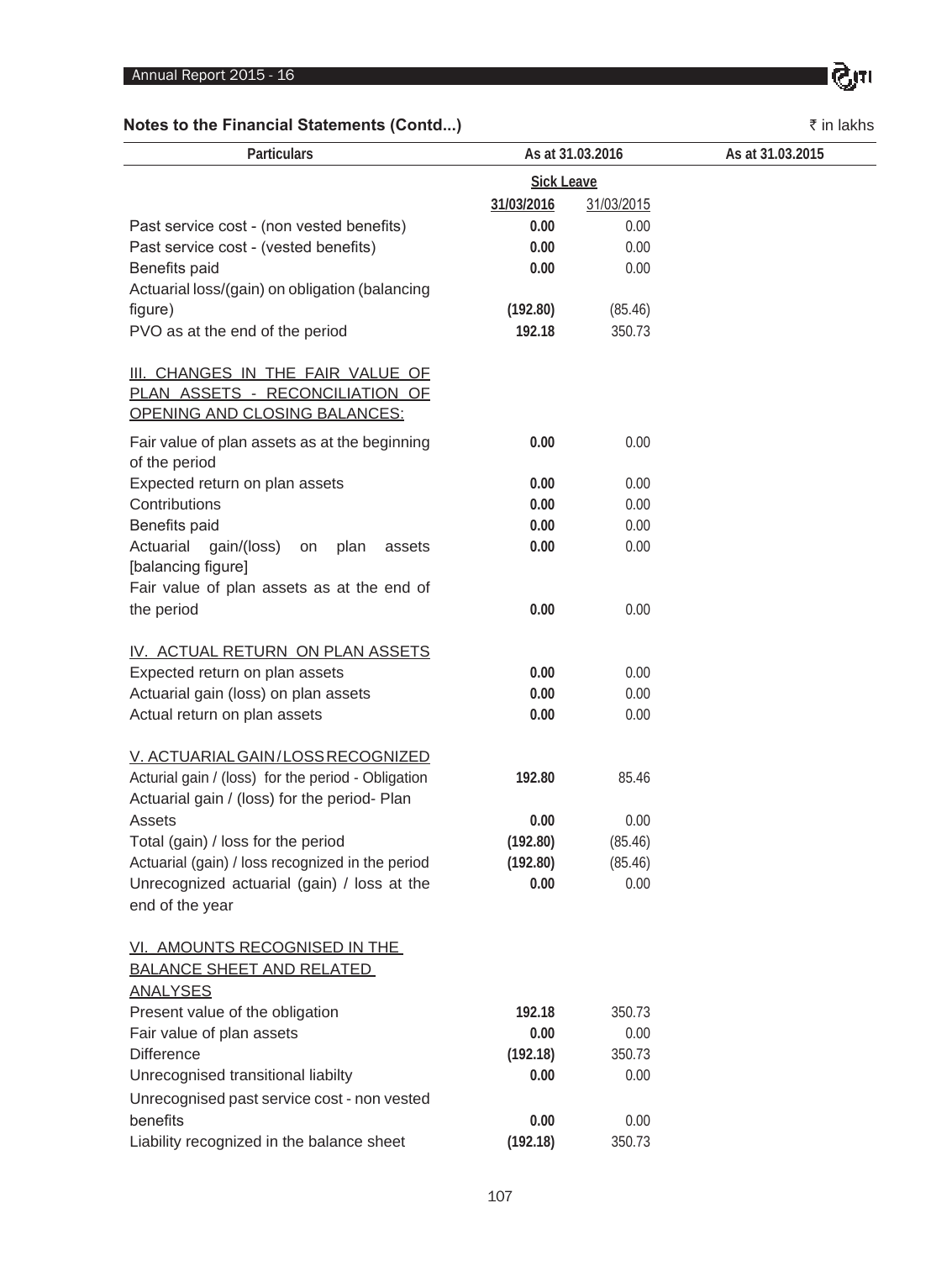### **Notes to the Financial Statements (Contd...)** in lakhs ₹in lakhs

द्धाः

| Particulars                                   |                   | As at 31.03.2016 | As at 31.03.2015 |
|-----------------------------------------------|-------------------|------------------|------------------|
|                                               | <b>Sick Leave</b> |                  |                  |
|                                               | 31/03/2016        | 31/03/2015       |                  |
| VII. EXPENSES RECOGNISED IN THE               |                   |                  |                  |
| <u>STATEMENT OF PROFIT AND LOSS:</u>          |                   |                  |                  |
| Current service cost                          | 6.88              | 33.45            |                  |
| <b>Interest Cost</b>                          | 27.35             | 32.23            |                  |
| Expected return on plan assets                | 0.00              | 0.00             |                  |
| Net actuarial (gain)/loss recognised in the   | (192.80)          | (85.46)          |                  |
| year                                          |                   |                  |                  |
| Transitional Liability recognised in the year |                   | 0.00             |                  |
| Past service cost - non-vested benefits       | 0.00              | 0.00             |                  |
| Past service cost - vested benefits           | 0.00              | 0.00             |                  |
| Expenses recognized in the statement of       | (158.55)          | (19.78)          |                  |
| profit and loss                               |                   |                  |                  |
|                                               |                   |                  |                  |
| <b>VIII. MOVEMENTS IN THE LIABILITY</b>       |                   |                  |                  |
| RECOGNIZED IN THE BALANCE SHEET               |                   |                  |                  |
| Opening net liability                         | 350.73            | 370.51           |                  |
| Expense as above                              | (158.55)          | (19.78)          |                  |
| Contribution paid                             | 0.00              | 0.00             |                  |
| Closing net liability                         | 192.18            | 350.73           |                  |
|                                               |                   |                  |                  |
| IX. AMOUNT FOR THE CURRENT PERIOD             |                   |                  |                  |
| Present Value of obligation                   | 192.18            | 350.73           |                  |
| <b>Plan Assets</b>                            | 0.00              | 0.00             |                  |
| Surplus (Deficit)                             | (192.18)          | (350.73)         |                  |
| Experience adjustments on plan liabilities    |                   |                  |                  |
| -(loss)/gain                                  | 191.57            | 81.10            |                  |
| Experience adjustments on plan assets         |                   |                  |                  |
| -(loss)/gain                                  |                   | 0.00             |                  |
|                                               |                   |                  |                  |
| <u>X. MAJOR CATEGORIES OF PLAN</u>            |                   |                  |                  |
| <b>ASSETS (AS PERCENTAGE OF TOTAL</b>         |                   |                  |                  |
| <b>PLAN ASSETS)</b>                           |                   |                  |                  |
| Government of India Securities                | 0.00%             | 0.00%            |                  |
| <b>State Government Securities</b>            | 0.00%             | 0.00%            |                  |
| <b>High Quality Corporate Bonds</b>           | 0.00%             | 0.00%            |                  |
| Equity shares of listed companies             | 0.00%             | 0.00%            |                  |
| Property                                      | 0.00%             | 0.00%            |                  |
| <b>Special Deposit Scheme</b>                 | 0.00%             | 0.00%            |                  |
| Funds managed by Insurer                      | 0.00%             | 0.00%            |                  |
| Others - PSU Bonds                            | 0.00%             | 0.00%            |                  |
| Total                                         | 0.00%             | 0.00%            |                  |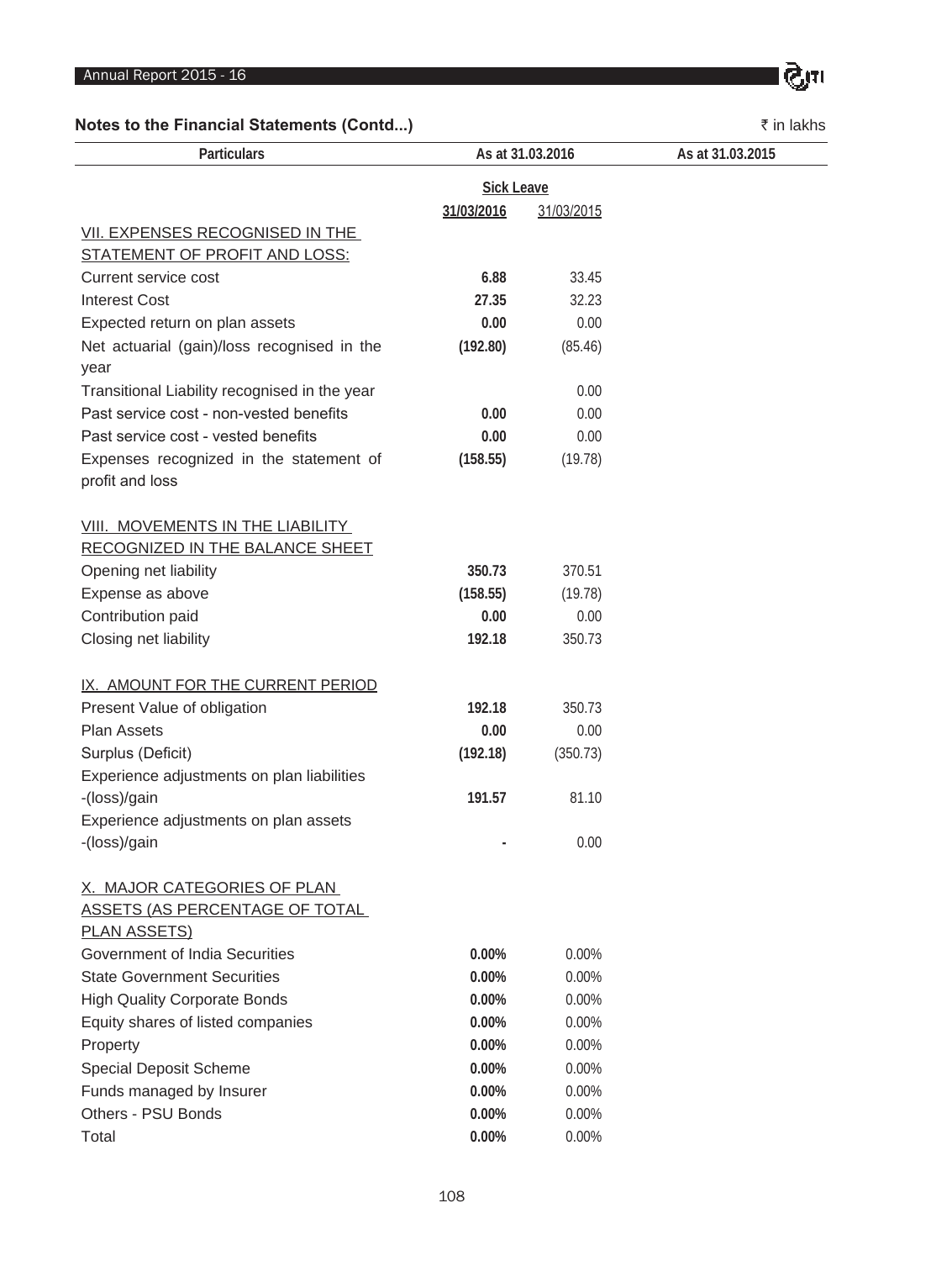**Notes to the Financial Statements (Contd...) in lakhs** ₹ in lakhs

| <b>Particulars</b>                                     |                       | As at 31.03.2016 | As at 31.03.2015      |            |
|--------------------------------------------------------|-----------------------|------------------|-----------------------|------------|
|                                                        | <b>Sick Leave</b>     |                  |                       |            |
|                                                        | 31/03/2016            | 31/03/2015       |                       |            |
| XI. ENTERPRISE'S BEST ESTIMATE OF                      |                       |                  |                       |            |
| CONTRIBUTION DURING NEXT YEAR                          |                       |                  |                       |            |
|                                                        |                       |                  |                       |            |
| obligation<br>for Leave<br><b>The</b><br><b>Travel</b> |                       |                  |                       |            |
| Consession is a non contributory defined               |                       |                  |                       |            |
| benefit scheme. The Obligation for                     |                       |                  |                       |            |
| LTC Availment & LLTC Encashment is                     |                       |                  |                       |            |
| recognized based on Actuarial Valuation                |                       |                  |                       |            |
| which is unfunded.                                     | <b>LTC Encashment</b> |                  | <b>LTC Encashment</b> |            |
| I. PRINCIPAL ACTUARIAL ASSUMPTIONS                     | 31/03/2016            | 31/03/2015       | 31/03/2016            | 31/03/2015 |
| [Expressed as weighted averages]                       |                       |                  |                       |            |
| Discount Rate Year 1                                   | 7.57%                 | 7.80%            | 0.00%                 | $0.00\%$   |
| Discount Rate Year 2                                   | 0.00%                 | 0.00%            | 0.00%                 | 0.00%      |
| <b>Attrition rate</b>                                  | 14.25%                | 16.60%           |                       |            |
| Present Value Obligation (₹.)                          | 184.78                | 161.91           |                       |            |
| Note No.33                                             |                       |                  |                       |            |
| <b>FINANCE COSTS</b>                                   |                       |                  |                       |            |
| <b>Cash Credit</b>                                     | 12818.85              |                  | 13273.40              |            |
| <b>Public Deposits</b>                                 | 0.00                  |                  | 0.00                  |            |
| <b>Bonds</b><br><b>Term Loan</b>                       | 0.00<br>0.00          |                  | 0.00<br>0.00          |            |
| <b>Others</b>                                          | 2250.57               |                  | 1339.03               |            |
| ii) Bank charges                                       | 646.05                |                  | 1112.92               |            |
| iii) Government Guarantee Fee                          | 0.00                  |                  | 0.00                  |            |
| iv) Expenses on Issue of Bonds/Loans                   | 0.00                  |                  | 0.00                  |            |
| V) Net Gain/Loss From Foreign Currency                 |                       |                  |                       |            |
| <b>Translations&amp; Transactions</b>                  | 0.00                  |                  | 0.00                  |            |
| <b>TOTAL</b>                                           |                       | 15715.47         |                       | 15725.35   |

In respect of interest charged by Banks in excess of State Bank Advance Rate (SBAR) w.e.f. 01.04.2009, aggregate refund received upto 31.03.2014 is  $\bar{\tau}$  1424.03 Lakhs (refund received during 2013-14 is  $\bar{\tau}$  209.72 Lakhs) from State Bank of India, State Bank of Hyderabad, State Bank of Mysore, State Bank of Patiala, State Bank of Bikaner & Jaipur, State Bank of Travancore, Canara Bank, Bank of Baroda, Central Bank of India, Vijaya Bank, Development Credit Bank Ltd., AXIS Bank Ltd.. The remaining Banks viz, Punjab National Bank, Indus Ind Bank Ltd. and Indian Bank are expected to refund interest charged in excess of SBAR w.e.f. 01.04.2009 during 2015-2016.

### **Note No.34**

| <b>TOTAL</b>                  | 1290.17 | 3026.91 |
|-------------------------------|---------|---------|
| <b>Tools and Gauges</b>       | 1.80    | 3.97    |
| <b>Fixed Assets</b>           | 1288.37 | 3022.94 |
| EXPENSES:                     |         |         |
| DEPRECIATION AND AMORTIZATION |         |         |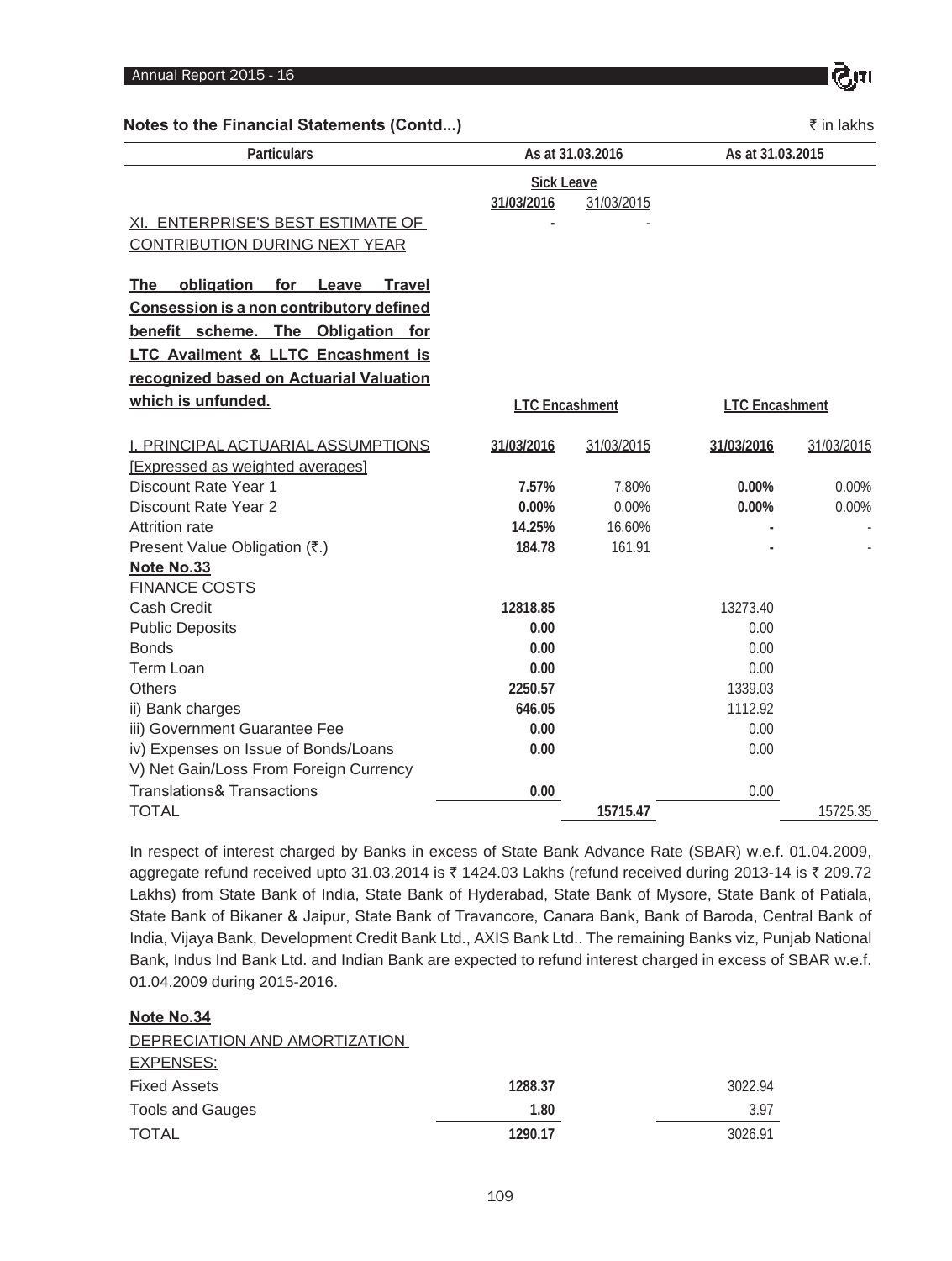द्धाः

### **Notes to the Financial Statements (Contd...)** in lakhs ₹in lakhs

| Particulars                                                        | As at 31.03.2016 |         | As at 31.03.2015 |              |
|--------------------------------------------------------------------|------------------|---------|------------------|--------------|
| Less: Transfer from Revaluation Reserve*                           | 0.00             |         | 1494.53          |              |
| Net Depreciation                                                   |                  | 1290.17 |                  | 1532.38      |
| *Refer Accounting Policy No. 7.04 for changes in accounting policy |                  |         |                  |              |
| Note No.35                                                         |                  |         |                  |              |
| <b>OTHER EXPENDITURE:</b>                                          |                  |         |                  |              |
| <b>DRE</b> Written off                                             |                  | 0.00    |                  | 0.00         |
| <b>VRS</b> Expenditure                                             |                  | 0.00    |                  | 0.00         |
| <b>MANUFACTURING EXPENSES:</b>                                     |                  |         |                  |              |
| Cosumption of Stores and Spares                                    |                  | 209.03  |                  | 236.73       |
| Power and Light                                                    |                  | 1449.17 |                  | 1887.78      |
| <b>Water Charges</b>                                               |                  | 286.45  |                  | 262.20       |
| <b>REPAIRS AND MAINTENANCE:</b>                                    |                  |         |                  |              |
| i) Plant Machinary and Equipment                                   | 127.65           |         | 100.23           |              |
| ii) Vehicles                                                       | 21.56            |         | 28.49            |              |
| iii) Buildings                                                     | 465.24           |         | 481.68           |              |
| iv) Other Equipments                                               | 85.48            | 699.94  | 188.77           | 799.17       |
| Cost and Expenses on Tools                                         |                  | 0.00    |                  | 0.16         |
| <b>Experimental Work and Training Expenses</b>                     |                  | 39.50   |                  | 4.24         |
| Expenses on Minor Equipment & Work                                 |                  | 0.00    |                  | 0.06         |
| Royalty                                                            |                  | 0.00    |                  | 0.00         |
| Scrap and Salvages                                                 |                  | 1.90    |                  | 0.13         |
| <b>Factory Expenses</b>                                            |                  | 348.36  |                  | 241.68       |
| <b>TOT CHARGES:</b>                                                |                  |         |                  |              |
| i)Technical Assistance                                             | 0.00             |         | 0.00             |              |
| ii)Technical Knowhow fee                                           | 0.00             |         | 0.00             |              |
|                                                                    | 0.00             |         | 0.00             |              |
| iii) Documentation Charges                                         | 0.00             |         | 0.00             |              |
| iv)Training Assistance                                             | 0.00             | 0.00    | 0.00             | 0.00         |
| v) Others<br><b>Liquidated Damages</b>                             |                  | 523.51  |                  | 143.15       |
|                                                                    |                  | 0.35    |                  |              |
| Demurage Charges<br>Net gain /loss on foreign currency translation |                  | 0.00    |                  | 0.01<br>0.00 |
| and transaction(other than considered as                           |                  |         |                  |              |
| finance cost)                                                      |                  |         |                  |              |
| <b>TOTAL MANUFACTRUING EXPENSES</b>                                |                  | 3558.22 |                  | 3575.31      |
| <b>ADMINISTRATION EXPENSES:</b>                                    |                  |         |                  |              |
| Rent                                                               | 217.04           |         | 242.42           |              |
| <b>Rates and Taxes</b>                                             | 93.57            |         | 94.65            |              |
| Insurance                                                          | 78.97            |         | 62.93            |              |
| <b>TRAVELLING EXPENSES</b>                                         |                  |         |                  |              |
| -Inland                                                            | 298.02           |         | 345.18           |              |
|                                                                    | 0.00             |         | 0.00             |              |
| -Foreign                                                           | 61.94            |         | 53.08            |              |
| Legal fees                                                         | 32.92            |         | 53.90            |              |
| Postage, Telegram, Telex Expenses                                  |                  |         |                  |              |
| Telephone and Trunk Call Charges                                   | 90.36            |         | 91.97            |              |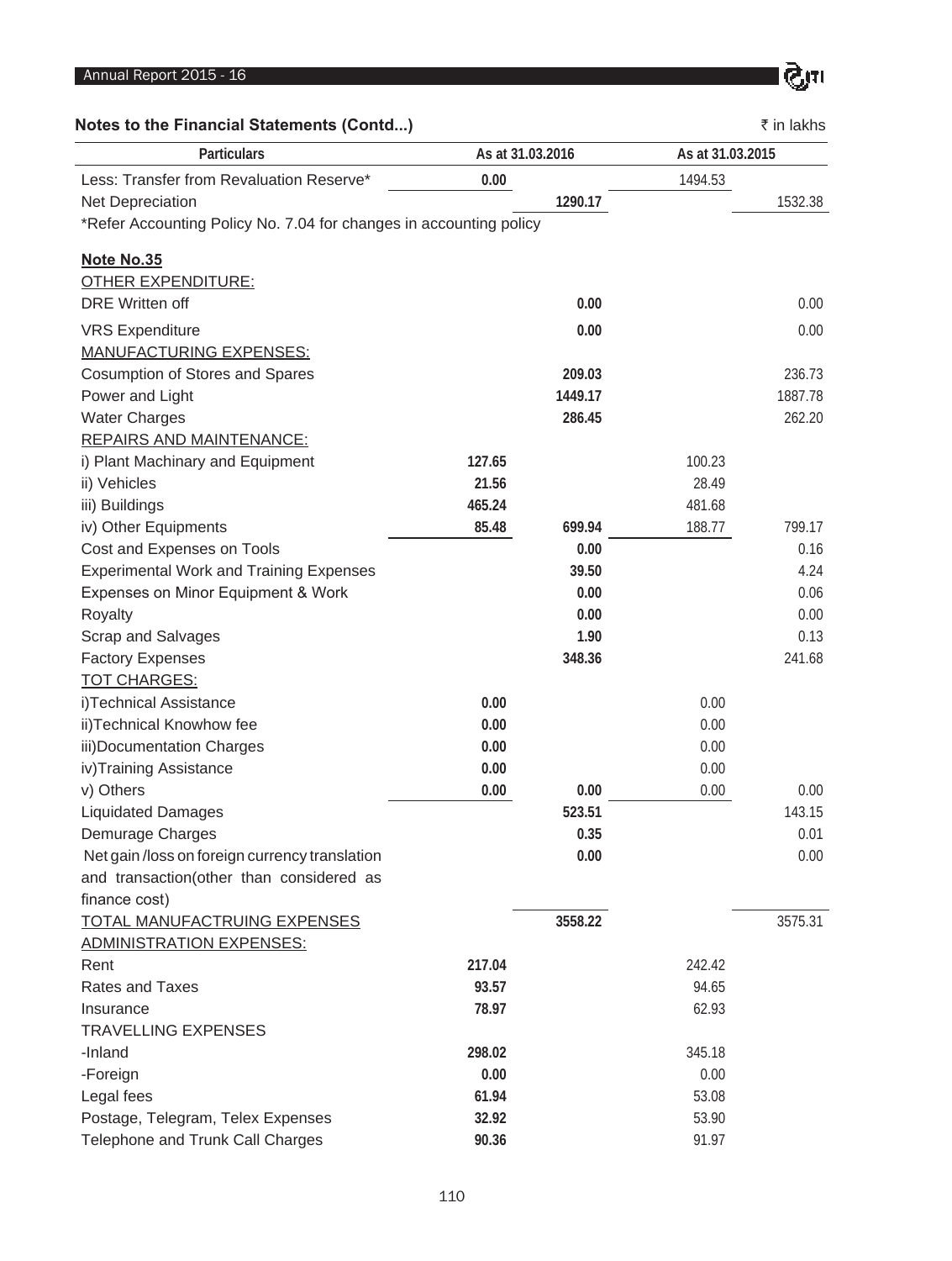## **Notes to the Financial Statements (Contd...)** in lakhs ₹in lakhs

| Particulars                                  | As at 31.03.2016 | As at 31.03.2015 |
|----------------------------------------------|------------------|------------------|
| <b>REMUNERATION TO AUDITORS:</b>             |                  |                  |
| -Audit Fees                                  | 14.52            | 11.84            |
| -For Taxation Matters                        | 0.28             | 0.41             |
| -For Company Law Matters                     | 0.00             | 0.00             |
| -For Management Services                     | 0.00             | 0.00             |
| -For Reimbursement of Expenses               | 0.35             | 0.29             |
| -For Other Services                          | 3.25             | 0.61             |
| <b>CISF/ Private Security Expenses</b>       | 613.36           | 604.96           |
| Printing, Stationary and Duplicating Charges | 60.13            | 57.73            |
| <b>Transport Expenses</b>                    | 413.00           | 556.17           |
| News Papers, Magazines & Periodicals         | 20.89            | 22.91            |
| <b>Mechainised Accounting Expenses</b>       | 0.81             | 1.28             |
| Lease Charges                                | 0.00             | 0.00             |
| Licence fee/Segment Charges                  | 6.40             | 39.26            |
| <b>Office Expenses</b>                       | 318.01           | 293.90           |
| Provision for Obsoloscence of RM Stores      | 0.00             | 1.83             |
| Obsolete RM & Production Stores Write off    | 0.00             | 0.09             |
| Provision for Capital WIP Write off          | 0.00             | 0.00             |
| Provision for Debtors/Advance                | 0.00             | 0.00             |
| <b>Bad Debts Write off</b>                   | 0.00             | 7.04             |
| Claims and Expenses Charge off               | 0.00             | 0.00             |
| Loss on Sale of Assets                       | 0.00             | 0.00             |
| Irrecoverable ED                             | 0.00             | 0.00             |
| Adjustment to<br>the<br>Carrying<br>Amount   | 0.00             | 0.00             |
| Investments                                  |                  |                  |
| Net Loss on Sale of Investments              | 0.00             | 0.00             |
| <b>TOTAL ADMINISTRATION EXS</b>              | 2323.83          | 2542.45          |
| <b>SELLING EXPENSES</b>                      |                  |                  |
| Selling Agency Commission                    | 0.12             | 1.43             |
| <b>Advertisement Expenses</b>                | 33.07            | 27.11            |
| <b>Exhibition and Publicity Expenses</b>     | 0.88             | 0.69             |
| Packing Expenses                             | 23.73            | 28.93            |
| <b>Forwarding Expenses</b>                   | 18.97            | 30.63            |
| <b>Discount Allowed</b>                      | 0.00             | 0.00             |
| <b>Warrenty Expenses</b>                     | 4.20             | 35.79            |
| <b>Sales Promotion Expenses</b>              | 0.61             | 0.72             |
| <b>Entertainment Expenses</b>                | (3.93)           | 0.99             |
| <b>Cost of Tender Forms</b>                  | 1.52             | 1.97             |
| <b>TOTAL SELLING EXPENSES</b>                | 79.18            | 128.26           |
| <b>TOTAL OTHER EXPENSES</b>                  | 5961.23          | 6246.02          |

111

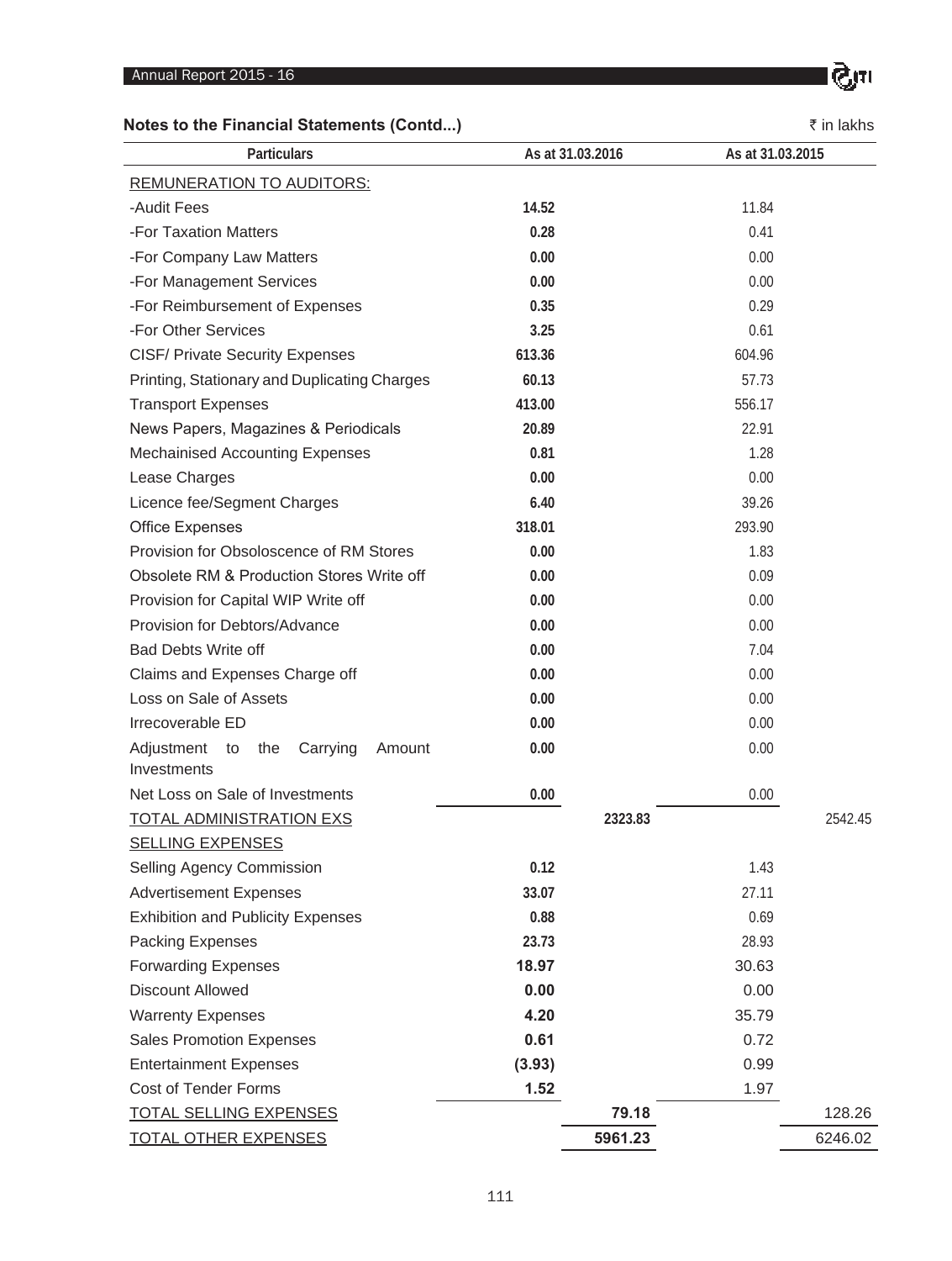द्धाः

| <b>Notes to the Financial Statements (Contd)</b>                                                                                                                                                                       |                  |          |                  | $\bar{\tau}$ in lakhs |
|------------------------------------------------------------------------------------------------------------------------------------------------------------------------------------------------------------------------|------------------|----------|------------------|-----------------------|
| <b>Particulars</b>                                                                                                                                                                                                     | As at 31.03.2016 |          | As at 31.03.2015 |                       |
| Interest on Royalty payable to C-DOT has not been provided in view of substantial dues (which are more<br>than the royalty amount) outstanding for a long time towards rent payable for the premises taken on lease by |                  |          |                  |                       |
| C-DOT.                                                                                                                                                                                                                 |                  |          |                  |                       |
| In case of back to back arrangements,                                                                                                                                                                                  |                  |          |                  |                       |
| Liquidated damages is accounted on net                                                                                                                                                                                 |                  |          |                  |                       |
| basis.                                                                                                                                                                                                                 |                  |          |                  |                       |
| <b>Expenditure in Foreign Currency:</b>                                                                                                                                                                                |                  |          |                  |                       |
| Royalty                                                                                                                                                                                                                | 0.00             |          | 0.00             |                       |
| Knowhow                                                                                                                                                                                                                | 0.00             |          | 0.00             |                       |
| Professional / Consultation Fees                                                                                                                                                                                       | 0.00             |          | 0.00             |                       |
| Interest                                                                                                                                                                                                               | 0.00             |          | 0.00             |                       |
| <b>Others</b>                                                                                                                                                                                                          | 0.00             | 0.00     | 0.00             | 0.00                  |
| Note No.36                                                                                                                                                                                                             |                  |          |                  |                       |
| TRANSFER TO CAPITAL ACCOUNT                                                                                                                                                                                            | 0.00             |          | 0.00             |                       |
| <b>CAPITAL WIP:</b>                                                                                                                                                                                                    | 0.00             |          | 0.00             |                       |
| <b>OTHER ASSETS</b>                                                                                                                                                                                                    | 0.00             |          | 0.00             |                       |
| <b>TOTAL</b>                                                                                                                                                                                                           |                  | 0.00     |                  | 0.00                  |
|                                                                                                                                                                                                                        |                  |          |                  |                       |
| Note No.37<br><b>PRIOR PERIOD ADJUSTMENTS( NET)</b>                                                                                                                                                                    |                  |          |                  |                       |
| <b>INCOME</b>                                                                                                                                                                                                          |                  |          |                  |                       |
| Sales & Services                                                                                                                                                                                                       | 0.00             |          | 228.76           |                       |
| Withdrawl of Liability no Longer Required                                                                                                                                                                              | 0.00             |          | 0.00             |                       |
| Interest                                                                                                                                                                                                               | 0.00             |          | 0.00             |                       |
| <b>Others</b>                                                                                                                                                                                                          | 0.00             |          | 0.00             |                       |
| <b>TOTAL</b>                                                                                                                                                                                                           |                  | 0.00     |                  | 228.76                |
| <b>EXPENDITURE</b>                                                                                                                                                                                                     |                  |          |                  |                       |
| Consumption of Raw material and                                                                                                                                                                                        | 10.57            |          | 51.00            |                       |
| <b>Production Stores</b>                                                                                                                                                                                               |                  |          |                  |                       |
| Interest                                                                                                                                                                                                               | 0.00             |          | 0.00             |                       |
| Depreciation                                                                                                                                                                                                           | 0.00             |          | 0.00             |                       |
| <b>Others</b>                                                                                                                                                                                                          | 325.15           |          | 91.00            |                       |
| <b>TOTAL</b>                                                                                                                                                                                                           |                  | 335.72   |                  | 142.00                |
| NET PRIOR PERIOD ADJUSTMENTS                                                                                                                                                                                           |                  | (335.72) |                  | 86.76                 |
| Note No.38                                                                                                                                                                                                             |                  |          |                  |                       |
| <b>EXCEPTIONAL ITEMS</b>                                                                                                                                                                                               |                  |          |                  |                       |
| <b>Grant in Aid from Government</b>                                                                                                                                                                                    | 0.00             |          | 16500.00         |                       |
| <b>Wage Arrears</b>                                                                                                                                                                                                    | 0.00             |          | 16500.00         |                       |
|                                                                                                                                                                                                                        | 0.00             |          |                  |                       |
| <b>VRS Payments</b>                                                                                                                                                                                                    |                  |          | 0.00             |                       |
|                                                                                                                                                                                                                        |                  | 0.00     |                  | 0.00                  |
| Note No.39                                                                                                                                                                                                             |                  |          |                  |                       |
| <b>Extra Ordinary Items</b>                                                                                                                                                                                            |                  | 11250.00 |                  | 0.00                  |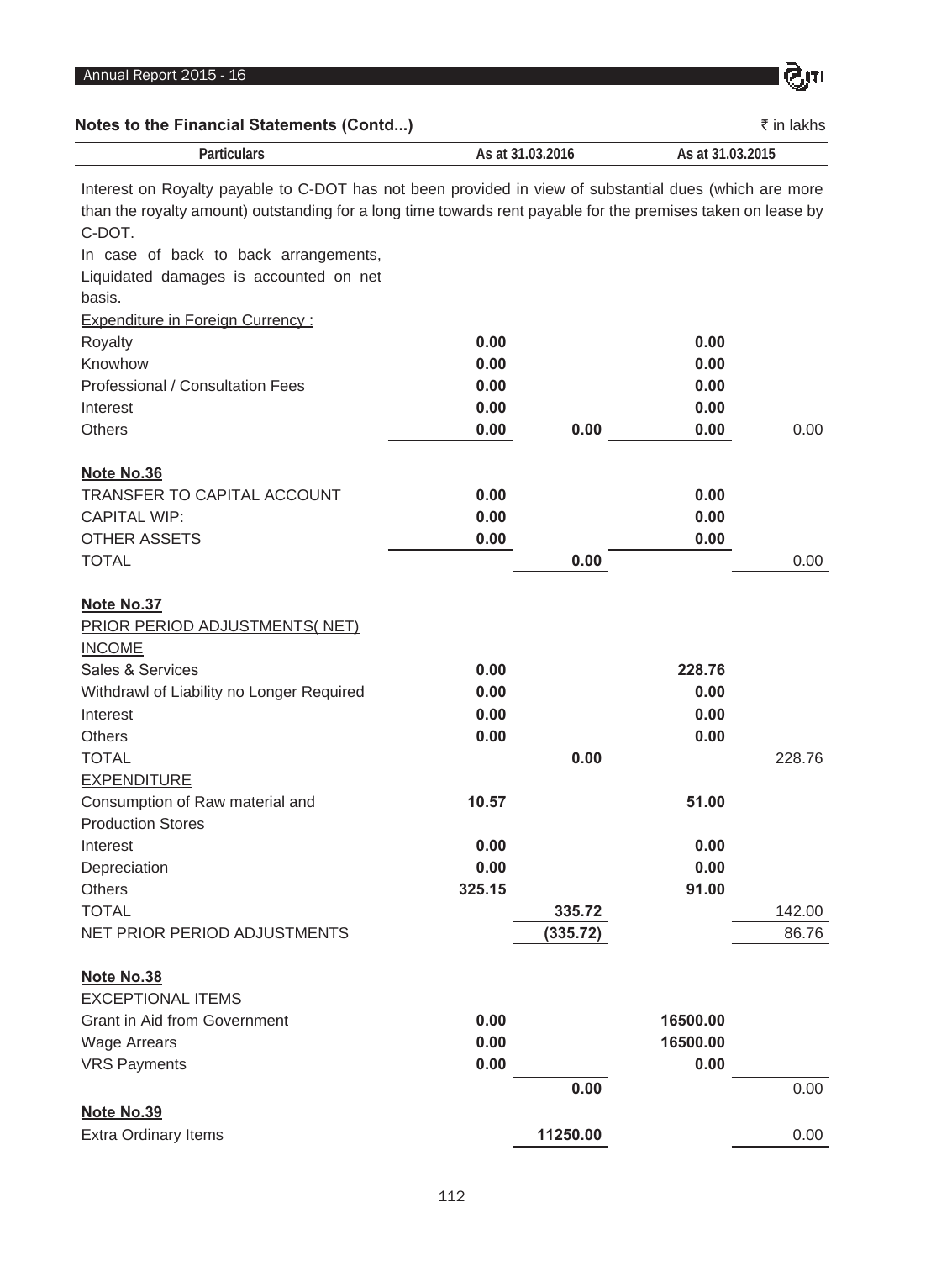

#### **Notes to the Financial Statements (Contd...)** in lakhs and the statements of the statements of the statements of the statements of the statements of the statements of the statements of the statements of the statements of

| ___<br>____        |               |                      |
|--------------------|---------------|----------------------|
| <b>Dorticulare</b> | Current Year  | <b>Previous Year</b> |
|                    | 2015.16<br>10 | 2014.1F<br>ျခ        |
|                    |               |                      |

### **Additional Disclosures**

#### **Note No. 40**

1 Corporateinformation:

ITI Limited is a Public Limited Company incorporated under the provisions of the Companies Act, 1956. The Company is primarily engaged in the business of Manufacture, sale and servicing of Telecommunication equipments.

- 2 Execution and registration of sale deed for assets sold to DRDO for  $\bar{\tau}$  2600 lacs during 2003-2004 is under process .
- 3 An amount of ₹16500 Lakhs has been received from the government towards payment of wage revision arrears during 2014-2015.An Amount of  $\bar{\tau}$  13354.46 lakhs has been paid towards payment of wage revision arrears and remaining amount of  $\bar{\tau}$  3145.54 lacs kept under Other Current Liabilities.
- 4 Balances in the accounts of creditors, advances from customers, debtors, claims recoverable, loans & advances, materials with fabricators , subcontractors/others, material in transit, deposits, loans, and other payables/receivables such as Sales Tax, VAT, Excise Duty, Cenvat, Service Tax, TDS etc., are under confirmation/reconciliation. Adjustments, if any will be made on completion of such review / reconciliation / receipt of confirmations. However, in the opinion of the management, the Trade Receivables, current assets and loans and advances are not less than as stated, if realized in the ordinary course of the business.
- 5 The Company is primarily engaged in business of manufacturing, trading and servicing of telecommunication equipments and rendering other associated / ancillary services and there are no other reportable segments. The Company is primarily operating in India, which is considered as a single geographical segment.
- 6 a) As per Accounting Standard 18 on Related Party Disclosures the following transactions are entered into with the Joint Ventures of the company viz. India Satcom Ltd.,(ISL) and ITI Communications Pte. Ltd, Singapore(ITI-C).

|                                                               | 2015-16    |         | 2014-15    |         |
|---------------------------------------------------------------|------------|---------|------------|---------|
|                                                               | <u>ISL</u> | $ITI-C$ | <u>ISL</u> | $ITI-C$ |
| Purchase of goods\Services                                    | 0.00       | 0.00    | 0.00       | 0.00    |
| Sale of goods\Services                                        | 0.00       | 0.00    | 0.00       | 0.00    |
| Amount Outstanding:                                           |            |         |            |         |
| - Due from the related party                                  | 0.00       | 47.90   | 0.00       | 47.90   |
| - Due to the related party                                    | 0.00       | 0.00    | 0.00       | 0.00    |
| Provision for doubtful debts against dues from related party. | 0.00       | 47.90   | 0.00       | 47.90   |
| Written Off during the Year                                   | 0.00       | 0.00    | 0.00       | 0.00    |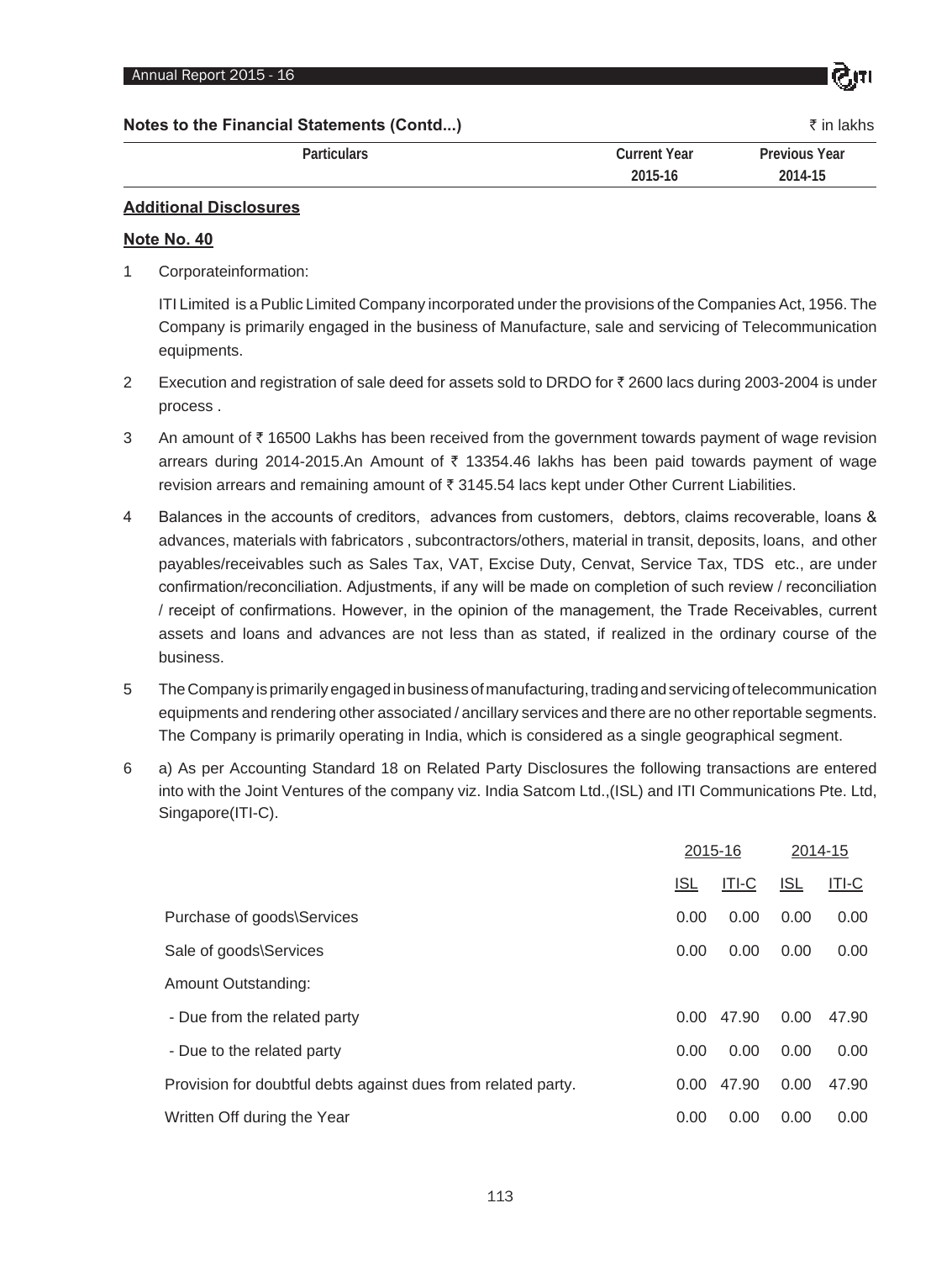|   | <b>Notes to the Financial Statements (Contd)</b>                                                      |                     | ₹ in lakhs           |
|---|-------------------------------------------------------------------------------------------------------|---------------------|----------------------|
|   | Particulars                                                                                           | <b>Current Year</b> | <b>Previous Year</b> |
|   |                                                                                                       | 2015-16             | 2014-15              |
|   | b) Remuneration paid to Key Management Personnel<br>[As required under AS-18]                         |                     |                      |
|   | Shri. P.K Gupta - CMD & Director (Marketing) - Salary and Perquisites                                 | 14.72               | 14.04                |
|   | Shri. Gopu - Director (HR) - Salary and Perquisites                                                   | 14.01               | 13.03                |
|   | Shri. Dr. Janaki Ananthakrishnan-Director (Finance) - Salary and Perquisites                          | 12.48               | 0.00                 |
|   | Shri Alagesan K - Director (Production) - Salary and Perquisites                                      | 2.35                | 0.00                 |
|   | Shri K.K. Gupta - Ex. CMD & Director (Production) - Salary and Perquisites                            | 15.81               | 15.43                |
|   | Shri. K.L.Dhingra - Ex.CMD - Salary and Perquisites                                                   | 8.33                | 23.04                |
| 7 | a) Earnings Per Share before Exceptional and Prior Period items :                                     |                     |                      |
|   | Profit before Exceptional and Prior Period items                                                      | 14204.43            | (29799.46)           |
|   | (-) Preference Dividend                                                                               | 2275.00             | 2275.00              |
|   | Dividend tax                                                                                          | 463.14              | 439.83               |
|   | Profit available to equity shareholders                                                               | 11466.29            | (32514.29)           |
|   | No. of Shares at beginning of the year                                                                | 288000000           | 288000000            |
|   | No. of Shares                                                                                         | 288000000           | 288000000            |
|   | Earning per equity share before extraordinary items: Basic & Diluted( in $\bar{z}$ )                  | 3.98                | (11.29)              |
|   | b) Earnings Per Share after Extraordinary items:                                                      |                     |                      |
|   | Profit after tax                                                                                      | 25118.71            | (29712.70)           |
|   | (-) Preference Dividend                                                                               | 2275.00             | 2275.00              |
|   | Dividend tax                                                                                          | 463.14              | 439.83               |
|   | Profit available to equity shareholders                                                               | 22380.57            | (32427.53)           |
|   | No. of Shares at beginning of the year                                                                | 288000000           | 288000000            |
|   | No. of Shares                                                                                         | 288000000           | 288000000            |
|   | Earning per equity share after Exceptional and Prior Period Items: Basic<br>& Diluted( in $\bar{z}$ ) | 7.77                | (11.26)              |

टिग्रा

- 8 Since the Company has no virtual certainty of sufficient future taxable income, deferred tax asset is not being recognised on unabsorbed depreciation and carried forward losses of the Company under Accounting Standard (AS)-22 "Accounting for Taxes on Income"
- 9 The Company has not provided for ₹ 2685 Lakhs being penalty on non payment of guarantee fee to the Government of India, since the Ministry of Communications & IT has agreed in principle to waive the same as part of the Company revival package.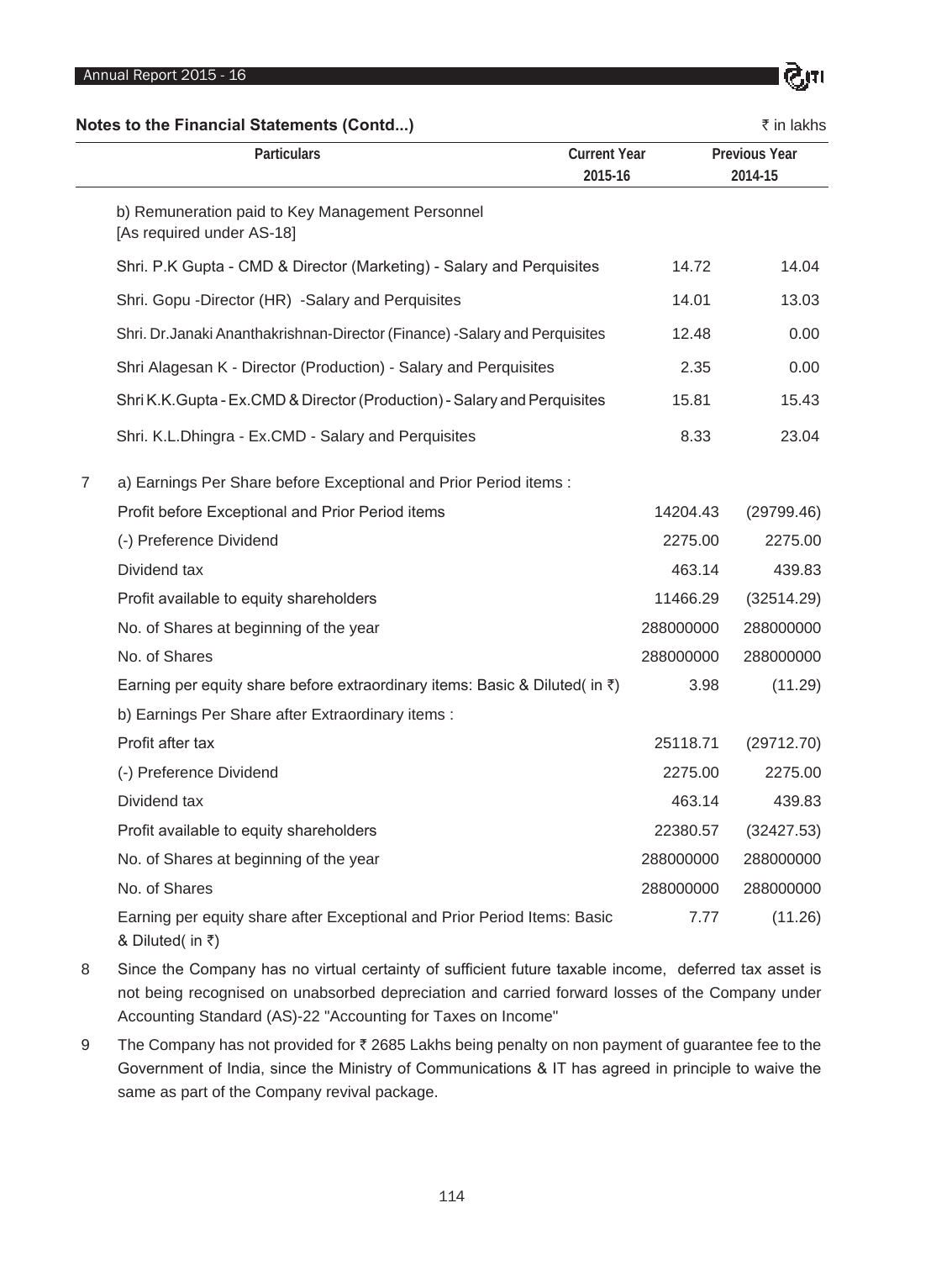#### Annual Report 2015 - 16

|    | Notes to the Financial Statements (Contd)                               |                                | ₹ in lakhs                      |
|----|-------------------------------------------------------------------------|--------------------------------|---------------------------------|
|    | Particulars                                                             | <b>Current Year</b><br>2015-16 | <b>Previous Year</b><br>2014-15 |
| 10 | <b>JOINT VENTURES:</b>                                                  |                                |                                 |
|    | The financial reporting of interests in Joint Ventures as per<br>AS-27: |                                |                                 |
|    | (a) India Satcom Limited                                                |                                |                                 |
|    | No.2, Kadugodi Industrial Area, Whitefield, Bangalore - 560 067         |                                |                                 |
|    | Company's stake in equity participation                                 | 49%                            | 49%                             |
|    | Place of incorporation of JV-India                                      |                                |                                 |
|    | (b) ITI Communications Pte Limited                                      |                                |                                 |
|    | No.5, Shenton way, #27-01, UIC Building, Singapore-068808               |                                |                                 |
|    | Company's stake in equity participation                                 | 49%                            | 49%                             |
|    | Place of incorporation of JV-Singapore                                  |                                |                                 |
|    | Aggregate amount of the assets                                          | <b>NA</b>                      | 13,336.00                       |
|    | Aggregate amount of the liabilities                                     | <b>NA</b>                      | 13,336.00                       |
|    | Aggregate amount of the income                                          | <b>NA</b>                      | 3.84                            |
|    | Aggregate amount of the expenses                                        | NA                             | 398.77                          |

(Above figures are for ISL only and does not include that of ITI-C, Singapore, which is in the process of liquidation)

(Bank account of ISL in SBI-IFB became NPA during September 2009 and referred to Stressed Asset Management Branch of SBI. Under the securitization and Reconstruction of Financial Assets and enforcement of Security Interest Act 2002 (SARFAESI), SBI has taken possession of the property of ISL factory at Bangalore in May 2011. The accounts of ISL for the year 2015-16 is yet to be received).

| 11              | Estimated amount of contracts remaining to be executed on capital<br>account and not provided for (net of advances) | 0.00     | 0.00     |
|-----------------|---------------------------------------------------------------------------------------------------------------------|----------|----------|
|                 | Commitments in respect of other contracts not provided for-                                                         | 0.00     | 0.00     |
| 12 <sup>°</sup> | a) Contingent Liability in respect of                                                                               |          |          |
|                 | - Outstanding letters of credit & guarantees                                                                        | 18747.46 | 23803.07 |
|                 | - Sales Tax demand / Service Tax/Income Tax                                                                         | 3535.65  | 3145.58  |
|                 | - Non receipt of C/D forms                                                                                          | 24167.76 | 26070.30 |
|                 | - Excise Duty Demand/CENVAT Disallowance                                                                            | 2639.98  | 2641.59  |
|                 | - ESI demand                                                                                                        | 0.00     | 0.00     |
|                 | - Demand of interest & penalty by KVAT                                                                              | 0.00     | 0.00     |
|                 | - Claims against the Company not acknowledged as debts                                                              | 4019.27  | 3824.75  |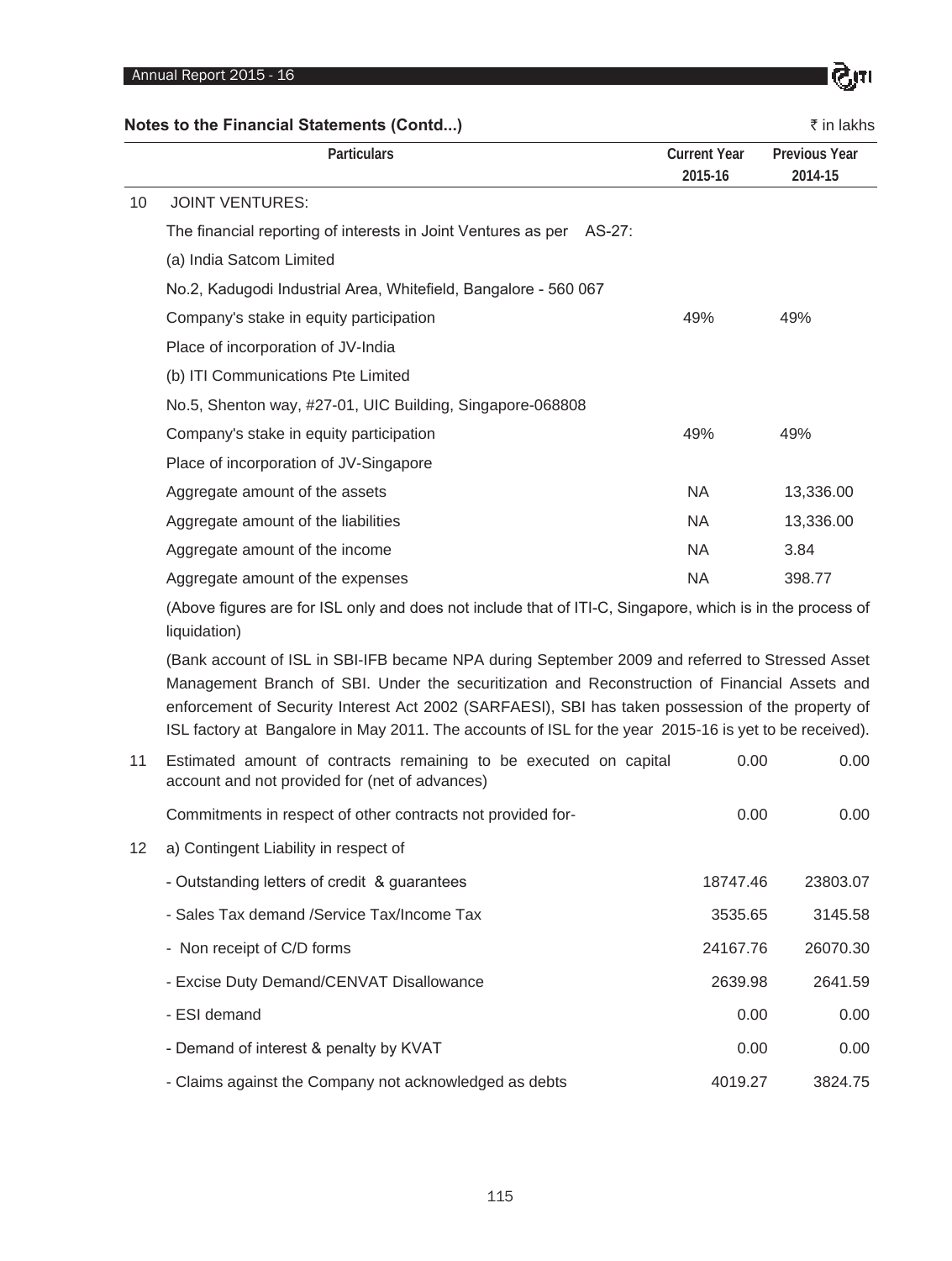|    | Annual Report 2015 - 16                                                                                                                                                                                                                                                                                |                                | (ट)ग                            |
|----|--------------------------------------------------------------------------------------------------------------------------------------------------------------------------------------------------------------------------------------------------------------------------------------------------------|--------------------------------|---------------------------------|
|    | Notes to the Financial Statements (Contd)                                                                                                                                                                                                                                                              |                                | ₹ in lakhs                      |
|    | <b>Particulars</b>                                                                                                                                                                                                                                                                                     | <b>Current Year</b><br>2015-16 | <b>Previous Year</b><br>2014-15 |
|    | b) Pending litigations:-                                                                                                                                                                                                                                                                               |                                |                                 |
|    | (i) Claim Recoverable - in land - $\bar{\tau}$ 1049.41 lakhs due from M/S Himachal futuristic communications<br>towards LD. The Company has filed a legal case and the matter is pending before Delhi High court.                                                                                      |                                |                                 |
|    | (ii) Vendors have filed the case against the company involving total amount ₹272.21 lakhs and the case<br>is pending before various forums.                                                                                                                                                            |                                |                                 |
|    | (iii) Disputed statutory liabilities of $\overline{7}7125.97$ lakhs.                                                                                                                                                                                                                                   |                                |                                 |
|    | Interest and penalties on arrears of all overdue statutory liabilities (including undisputed) could arise as<br>and when assessed and determined by the respective authorities.                                                                                                                        |                                |                                 |
| 13 | Other Income includes compensation relating to Srinagar unit losses for the<br>years 2015-16 awaiting reimbursement from Ministry of Communications<br>& IT. Against the compensation recognized during financial year 2014-15, a<br>sum of ₹598 lacs has been received during financial year 2015-16. | 344.00                         | 864.99                          |
|    | Value of Imported Raw Materials, Store and Spare parts consumed and<br>Value of Indigenous Materials Consumed and percentage of each to the<br>total consumption                                                                                                                                       | $\%$                           | $\%$                            |

∍

14 Value of Imported Raw Materials, Store and Spare parts consumed and Value of Indigenous Materials Consumed and percentage of each to the total consumption

|            | <b>CURRENT YEAR</b> |               | PREVIOUS YEAR |        |
|------------|---------------------|---------------|---------------|--------|
|            | ₹                   | $\frac{0}{0}$ | ₹             | %      |
| Imported   | 1035.43             | 2.35          | 1361.25       | 8.32   |
| Indigenous | 42994.12            | 97.65         | 14995.92      | 91.68  |
| Total      | 44029.55            | 100.00        | 16357.17      | 100.00 |

- 15 Accretion/Decretion to stock-in-trade is arrived at after considering due adjustment to difference in excise duty element in respect of opening and closing stock-in-trade.
- 16 The Company is a Sick Company as per provisions of Sick Industrial Companies Act (SICA), 1985. CCEA has approved a financial assistance of  $\bar{\tau}$  4156.79 Crores in February, 2014, for revival of ITI under Rehabilitation Scheme. As a part of the approved financial assistance, a sum of  $\bar{\tau}$  192 crores has been received towards share application money as Capital Grant during the financial year 2014-15 and  $\bar{\tau}$ 494.02 crores as Revenue Grant towards employee benefit expense and employee related statutory dues during the financial year 2015-16. Out of ₹494.02 crores, ₹112.50 crores given towards emnployee benfit expense for the period January 2015 to March 2015 is treted as extra ordinary item as per accounting policy.
- 17 Land proposed to be leased to Bangalore Metropolitan Transport Corporation, BMTC (which has not been revalued), measuring 12.15 acres is in possession of the BMTC. Pending Government of India approval for the lease, lease terms and agreement yet to be finalised. Lease rental will be recognised on finalisation of the terms. An amount of  $\bar{\tau}$  285 lakhs received earlier from the BMTC under an agreement to sell is held under deposits.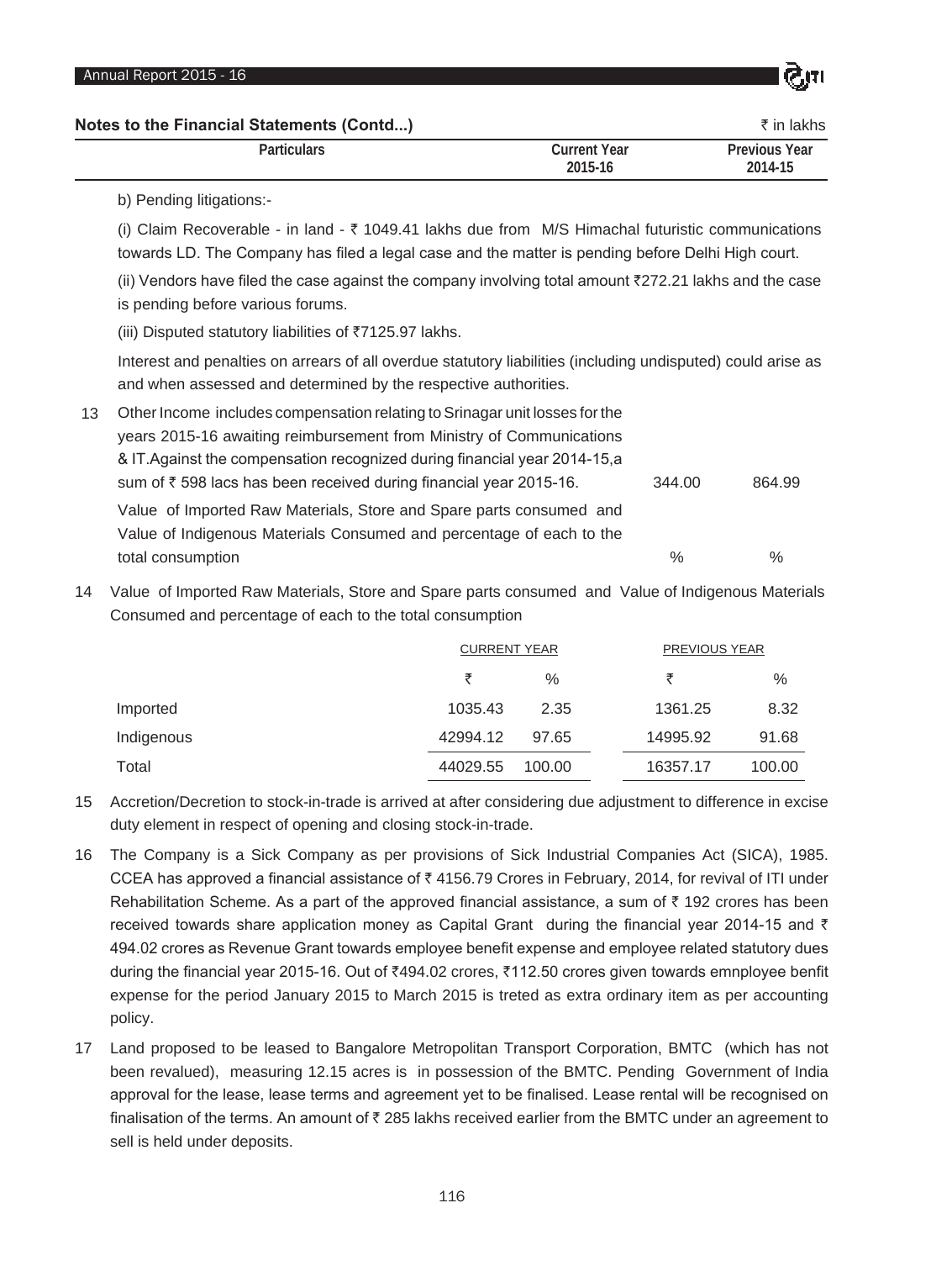- 18 National Highways Authority of India (NHAI) has acquired 1.375 acres of land in 2007-08 for public purpose on a compensation of  $\bar{\tau}$  146 lakshs, which is yet to be received pending submission of certain records by the unit. Proportionate cost of the acquired land aggregating  $\bar{\tau}$  5.81 lakhs has been withdrawn from Freehold Land under fixed assets and held as Claims Recoverable. On receipt of the compensation from the NHAI, necessary accounting entries will be booked for recognising the profit on sale of land.
- 19 Karnataka Power Transmission Corporation Limited is using 5 Acres of Land (which has not been revalued) and no lease agreement has been entered for the same.
- 20 No lease agreement has been entered with ESIC for the additional land occupied by them to an extent of 229 sqmt. Management has confirmed that additional land will be included as a part of lease terms which is due for renewal during FY 2016-17.
- 21 Land Measuring 77 Acres have been resumed by the Govt of Kerala and is under adjudication of the Apex Court. The value of Land as shown in the Balance Sheet includes the value of Land resumed by the Govt of Kerala pending decision by the Apex court.

| 22 | Value of Imports on CIF basis       |         |         |
|----|-------------------------------------|---------|---------|
|    | Raw Materials and Production Stores | 1271.22 | 770.90  |
|    | <b>Components and Spare Parts</b>   | 1.16    | 7.28    |
|    | Material in transit                 | 0.00    | 262.39  |
|    | Capital Goods                       | 5508.10 | 9.30    |
|    | TOTAL                               | 6780.48 | 1049.87 |

23 Rent from C-DoT, Government of India aggregating  $\bar{\tau}$  5847.90 lakhs has not been realised for the years 2005-06 to 2010-11. Due to uncertainty of realisation, recognition of gross rental revenue aggregating ₹ 5056.92 lakhs for the financial years 2011-12,2012-13,2013-14,2014-15 & 2015-16 on accrual basis is deferred, which is in conformity with AS-9.

24 Performance Indicators - Ratios

| - Sales to Total Assets                                                                                                            | Times | 0.21  | 0.11 |
|------------------------------------------------------------------------------------------------------------------------------------|-------|-------|------|
| Sales incl. ED / Total Assets (Net Fixed Assets +<br>Investments + Gross Current Assets)<br>- Operating Profit to Capital employed | [%]   | -ve   | -ve  |
| Profit before tax / (Share holders' funds + Loan funds)                                                                            |       |       |      |
| - Return on Net Worth                                                                                                              | [%]   | $-ve$ | -ve  |
| (Profit after tax / Share holders' funds)                                                                                          |       |       |      |
| - Profit to Sales                                                                                                                  | [%]   | $-ve$ | -ve  |
|                                                                                                                                    |       |       |      |

(Profit before tax to sales incl. ED & Service Tax)

25 During the year, the company has adopted the estimated useful life of the assets as prescribed under Part C of Schedule II to the Companies Act, 2013 as against the old estimate as assessed by the management. Further, the Management is in the process of identifying the assets whose life is expired as on April 01, 2015 and upon reconciliation the WDV of those assets whose life is expired would be then transferred to retained earnings as provided in Note 7(b) to Schedule II of the Companies Act 2013.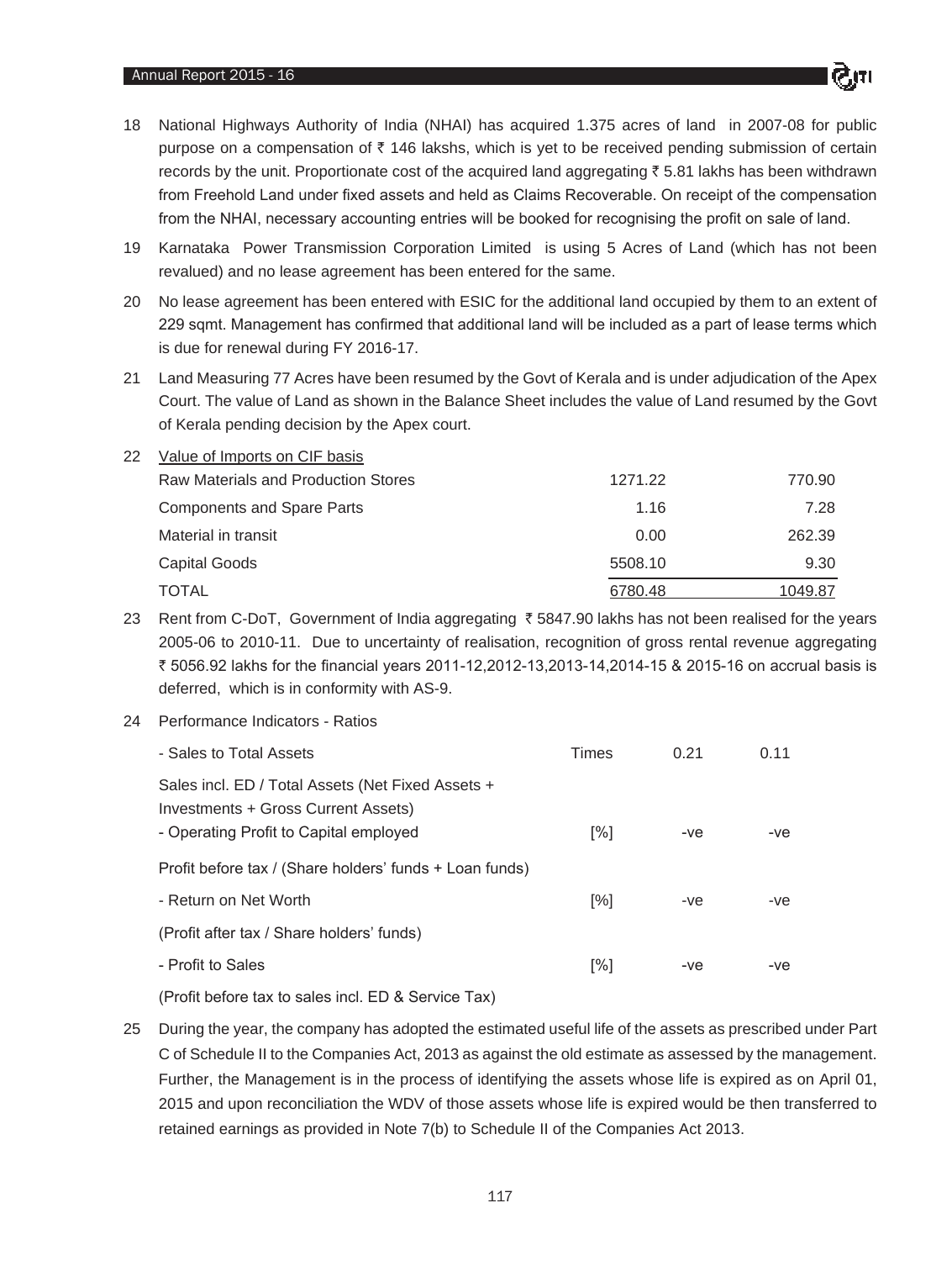#### Annual Report 2015 - 16

26 In the absence of financial statements of Joint Venture Company, India Satcom Limited for the year ended March 31, 2016, consolidated financial statements of the Company could not be prepared.

टिग्रा

- 27 Previous year's figures have been regrouped and reclassified wherever necessary to conform to current year's classification.
- 28 Figures in brackets indicated in the Accounts reflect negative balances.

**As per our report of even date For M/S Sundar Srini & Sridhar**  Chartered Accountants Firm Reg No.: 004201S

| $-$ \ba       | $sd/-$            | sd/-                       | $sd/-$              |
|---------------|-------------------|----------------------------|---------------------|
| R. Jayasankar | S. Shanmuga Priya | Dr. Janaki Ananthakrishnan | P. K. Gupta         |
| Partner       | Company Secretary | Director-Finance/Chief     | Director-Marketing/ |
| M. No. 026298 |                   | <b>Financial Officer</b>   | Addl. Charge CMD    |

Place : Bangalore Date : 30th May 2016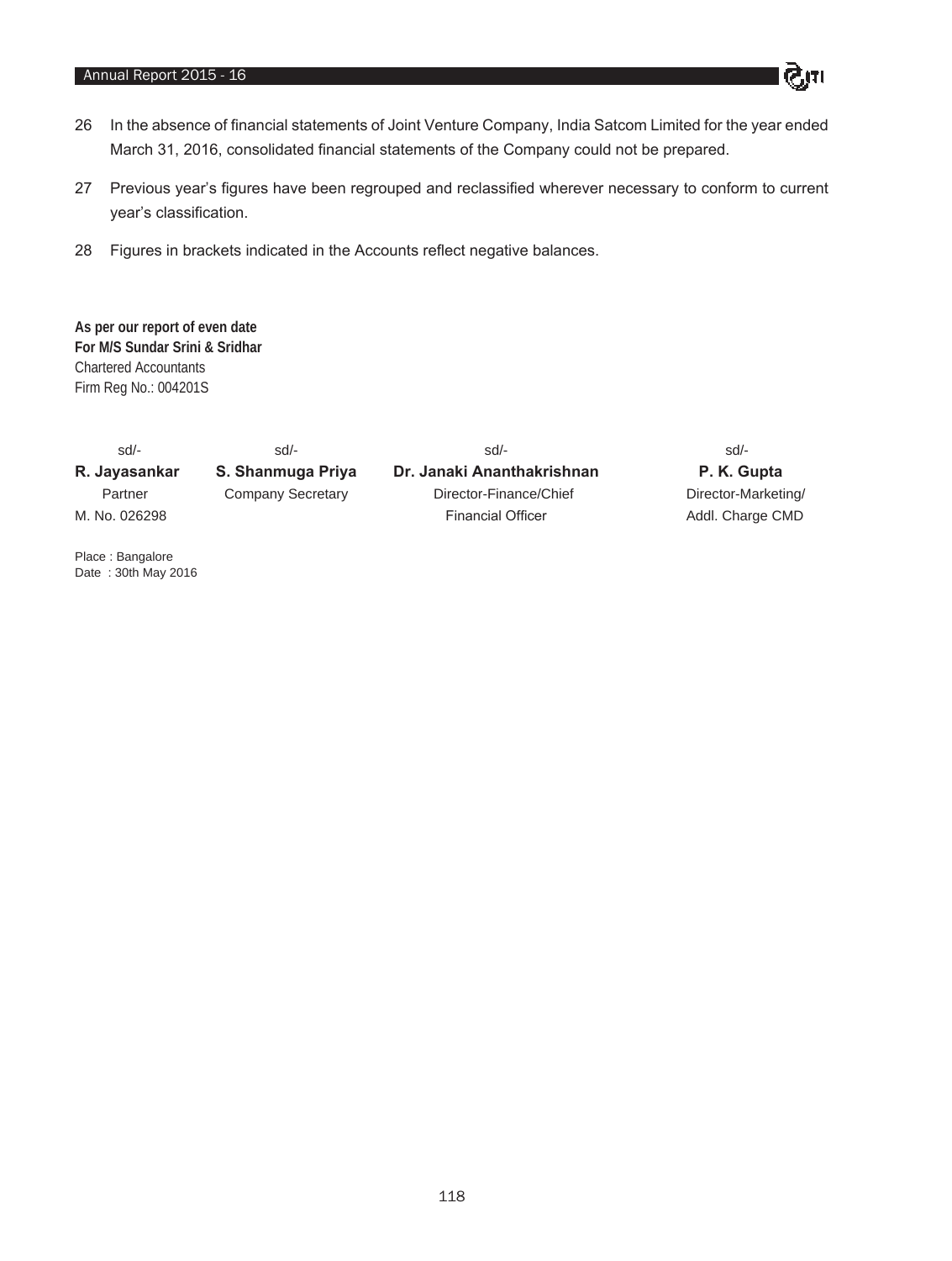

# **REVENUE EXPENDITURE ON AMENITIES 2015-16**

|                                  |                 |           |                |         |                   |                   |         | ₹ in Crores      |
|----------------------------------|-----------------|-----------|----------------|---------|-------------------|-------------------|---------|------------------|
| <b>PARTICULARS</b>               | <b>TOWNSHIP</b> | TRANSPORT | <b>MEDICAL</b> | CANTEEN | SCHOOLS,          | <b>VEGETABLES</b> | 2015-16 | 2014-15          |
|                                  |                 |           |                |         | CLUBS,            | FARMS,            |         |                  |
|                                  |                 |           |                |         | AUDITORIUM,       | PARKS ETC.        |         |                  |
|                                  |                 |           |                |         | <b>SOCIAL AND</b> |                   |         |                  |
|                                  |                 |           |                |         | CULTURAL          |                   |         |                  |
|                                  |                 |           |                |         | <b>ACTIVITIES</b> |                   |         |                  |
| Pay and Allowances               | 7.28            | 2.17      | 4.63           | 1.52    | 0.19              | 0.11              | 15.90   | 16.42            |
| Uniforms                         | 0.00            | 0.00      | 0.00           | 0.00    | 0.00              | 0.00              | 0.00    | 0.02             |
| Grants                           | 0.00            | 0.00      | 0.00           | 0.00    | 0.07              | 0.00              | 1.80    | 2.93             |
| Supplies and Other Services      | 0.03            | 1.99      | 5.68           | 2.50    | 0.10              | 0.09              | 10.39   | 12.85            |
| Power, light & water             | 4.28            | 0.07      | 0.06           | 0.14    | 0.03              | 0.02              | 4.60    | 7.36             |
| <b>Transport Charges</b>         | 0.01            | 1.55      | 0.00           | 0.00    | 0.00              | 0.00              | 1.56    | 2.13             |
| Rent, Rates, Taxes and Insurance | 1.42            | 0.28      | 0.00           | 0.02    | 0.00              | 0.00              | 1.72    | 1.79             |
| Maintenance and repairs          | 1.20            | 0.21      | 0.10           | 0.02    | 0.01              | 0.32              | 1.86    | 1.73             |
| Depreciation - Buildings         | 0.30            | 0.01      | 0.09           | 0.10    | 0.18              | 0.00              | 0.68    | 0.48             |
| Depreciation-Plant, Machinery,   | 0.69            | 0.03      | 0.00           | 0.00    | 0.00              | 0.00              | 0.72    | 0.83             |
| Equipment & Vehicles             |                 |           |                |         |                   |                   |         |                  |
| General Overheads                | 0.01            | 0.03      | 0.03           | 0.03    | 0.00              | 0.00              | 0.10    | 0.12             |
|                                  | 15.22           | 6.34      | 10.59          | 4.33    | 0.58              | 0.54              | 37.60   | 46.66            |
| LESS:                            |                 |           |                |         |                   |                   |         |                  |
| Recoveries/adjustments           |                 |           |                |         |                   |                   |         |                  |
| Rent                             | 13.33           | 0.00      | 0.00           | 0.00    | 0.32              | 0.00              | 13.65   | 14.35            |
| Power, Light & Water             | 2.25            | 0.00      | 0.00           | 0.00    | 0.00              | 0.00              | 2.25    | 1.97             |
| <b>Transport Charges</b>         | 0.02            | 0.13      | 0.00           | 0.00    | 0.00              | 0.00              | 0.15    | 0.14             |
| Capitation & other               |                 |           |                |         |                   |                   |         |                  |
| Recoveries                       | 0.00            | 0.00      | 0.33           | 0.00    | 0.00              | 0.00              | 0.33    | 0.32             |
| Sales proceeds                   | 0.00            | 0.00      | 0.00           | 0.13    | 0.00              | 0.00              | 0.13    | 0.16             |
| Indirect expenses                | 0.00            | 0.00      | 0.00           | 0.13    | 0.00              | 0.00              | 0.13    | 0                |
| Allocated<br>Township,<br>to     | 0.00            | 0.00      | 0.00           | 0.00    | 0.00              | 0.00              | 0.00    | $\boldsymbol{0}$ |
| Medical & office use             |                 |           |                |         |                   |                   |         |                  |
|                                  | 15.60           | 0.13      | 0.33           | 0.26    | 0.32              | 0.00              | 16.64   | 16.94            |
| Net Expenditure                  | $-0.38$         | 6.21      | 10.26          | 4.07    | 0.26              | 0.54              | 20.96   | 29.72            |
| Interest on Capital outlay       |                 |           |                |         |                   |                   |         |                  |
| notional                         | 0.37            | 0.36      | 0.21           | 0.19    | 0.07              | 0.00              | 1.20    | 2.31             |
| <b>TOTAL EXPENDITURE</b>         | $-0.01$         | 6.57      | 10.47          | 4.26    | 0.33              | 0.54              | 22.16   | 32.03            |
| <b>Previous Year</b>             | $-0.31$         | 9.56      | 13.70          | 4.72    | 3.46              | 0.90              | 32.03   | 35.96            |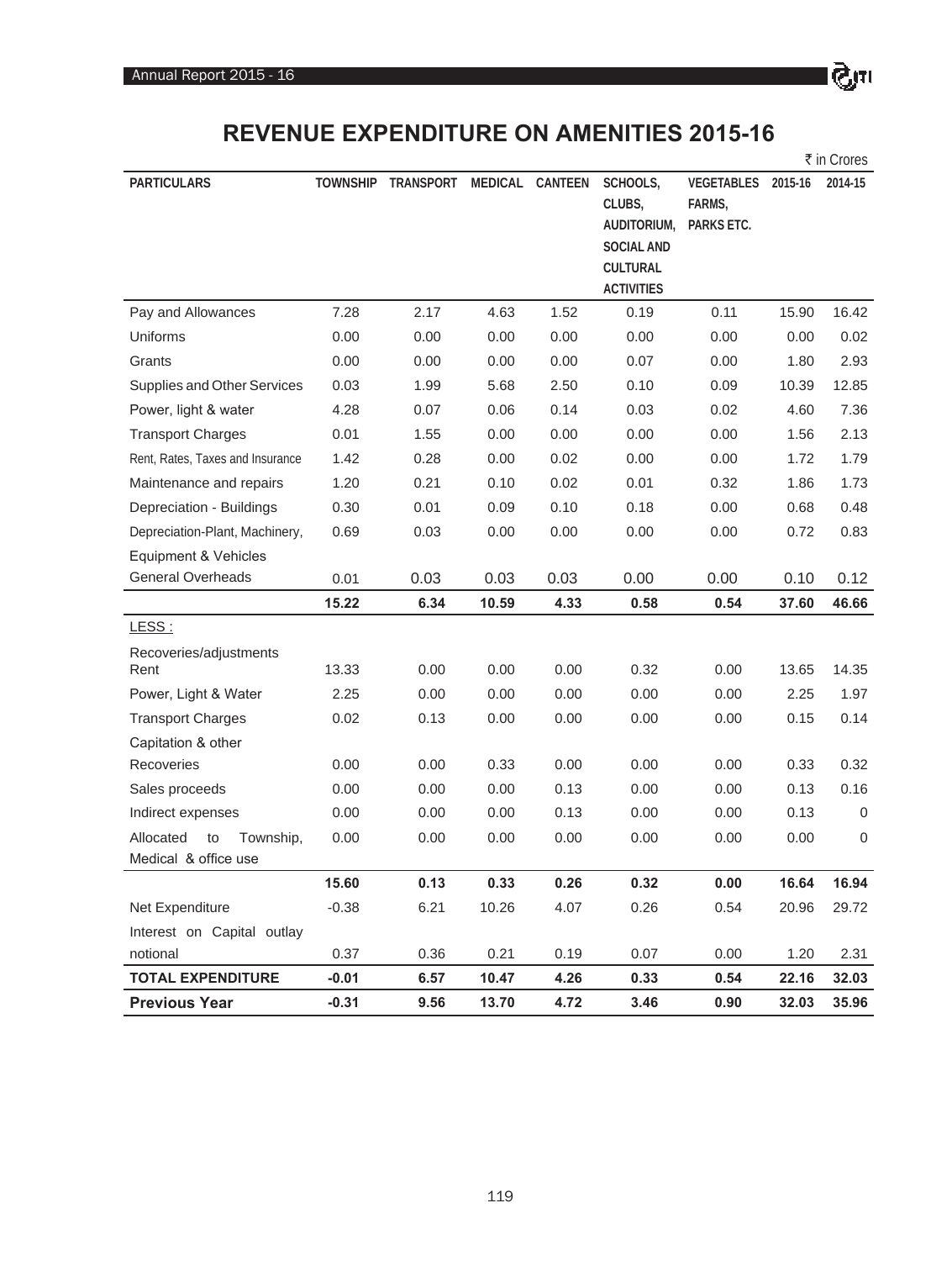# **CAPITAL EXPENDITURE ON AMENITIES 2015-16**

₹ in Crores

दुम

| <b>GROSS BLOCK AT COST</b>                                 |                            |                                                      |                                                                               |                                                      |                            |  |
|------------------------------------------------------------|----------------------------|------------------------------------------------------|-------------------------------------------------------------------------------|------------------------------------------------------|----------------------------|--|
| <b>PARTICULARS</b>                                         | <b>AS AT</b><br>31/03/2015 | <b>ADDITIONS</b><br><b>DURING</b><br><b>THE YEAR</b> | <b>ASSETS</b><br>SOLD/<br><b>SCRAPPED</b><br><b>DURING</b><br><b>THE YEAR</b> | <b>TRANSFERS</b><br><b>AND</b><br><b>ADJUSTMENTS</b> | <b>AS AT</b><br>31/03/2016 |  |
|                                                            | 1                          | $\overline{\mathbf{2}}$                              | 3                                                                             | 4                                                    | $5 = 1 + 2 - 3 - 4$        |  |
| <b>TOWNSHIP</b>                                            | 1097.25                    | 0.00                                                 | 0.00                                                                          | 0.00                                                 | 1097.25                    |  |
| <b>TRANSPORT</b>                                           | 5.94                       | 0.03                                                 | 0.00                                                                          | 0.00                                                 | 5.97                       |  |
| <b>MEDICAL</b>                                             | 7.77                       | 0.00                                                 | 0.00                                                                          | 0.00                                                 | 7.77                       |  |
| <b>CANTEEN</b>                                             | 6.45                       | 0.00                                                 | 0.00                                                                          | 0.00                                                 | 6.45                       |  |
| SCHOOL CLUBS, AUDITORIUM SOCIAL<br>AND CULTURAL ACTIVITIES | 13.42                      | 0.00                                                 | 0.00                                                                          | 0.00                                                 | 13.42                      |  |
| VEGETABLE FARMS, PARKS ETC.                                | 0.05                       | 0.00                                                 | 0.00                                                                          | 0.00                                                 | 0.05                       |  |
| <b>TOTAL</b>                                               | 1130.88                    | 0.03                                                 | 0.00                                                                          | 0.00                                                 | 1130.91                    |  |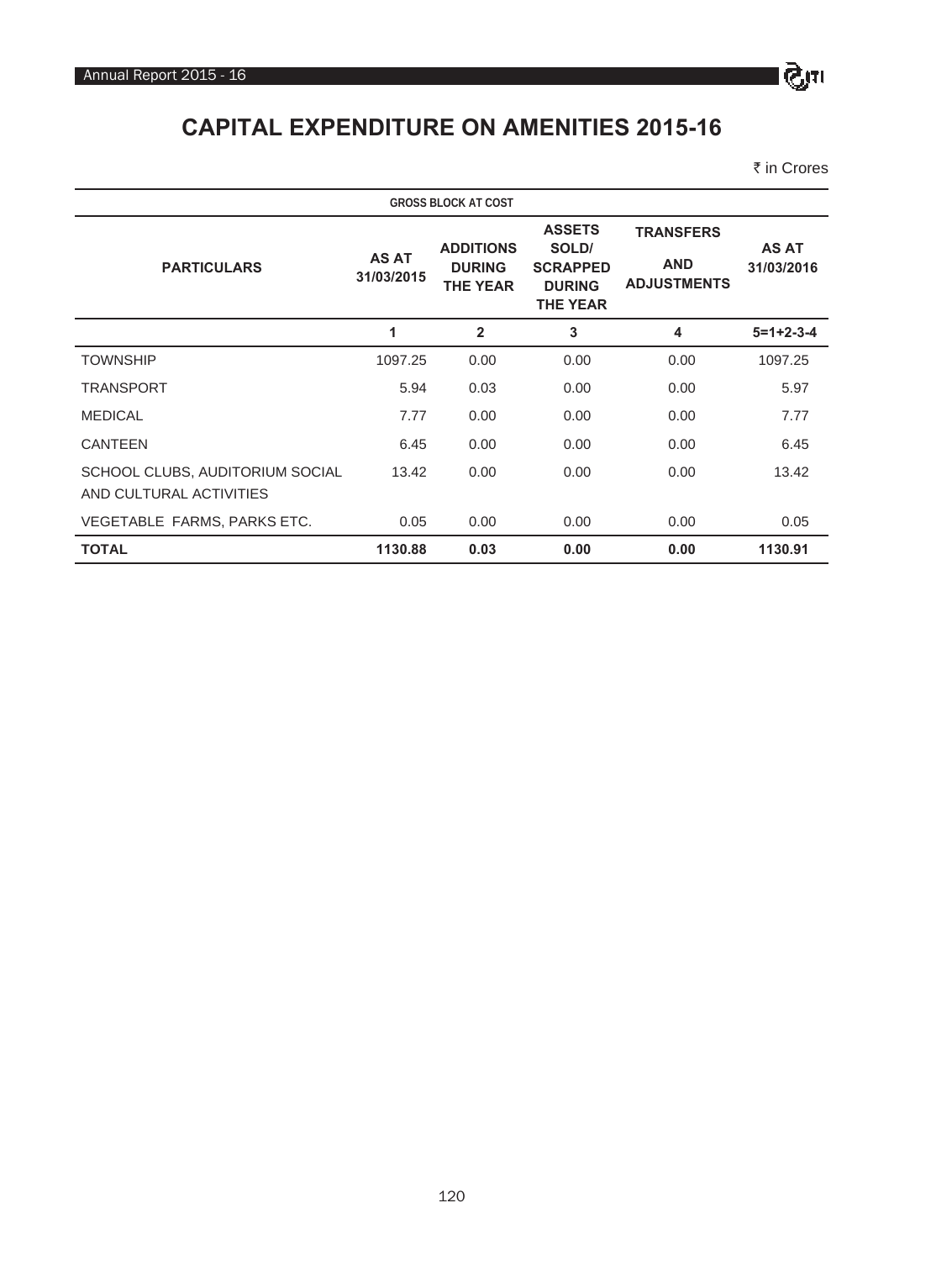# **CAPITAL EXPENDITURE ON AMENITIES 2015-16**

₹ in Crores

दुम

|                           |                               |                                                                               | <b>DEPRECIATIONS</b>                                 |                           |                            |                            |
|---------------------------|-------------------------------|-------------------------------------------------------------------------------|------------------------------------------------------|---------------------------|----------------------------|----------------------------|
| <b>UPTO</b><br>31-03-2015 | <b>FOR THE</b><br><b>YEAR</b> | <b>ASSETS</b><br>SOLD/<br><b>SCRAPPED</b><br><b>DURING</b><br><b>THE YEAR</b> | <b>TRANSFERS</b><br><b>AND</b><br><b>ADJUSTMENTS</b> | <b>UPTO</b><br>31-03-2016 | <b>AS AT</b><br>31-03-2016 | <b>AS AT</b><br>31-03-2015 |
| 6                         | 7                             | 8                                                                             | 9                                                    | $10=6+7-8-9$              | $11 = 5 - 10$              | 12                         |
| 104.57                    | 0.40                          | 0.00                                                                          | 0.00                                                 | 104.97                    | 992.28                     | 992.68                     |
| 5.71                      | 0.04                          | 0.00                                                                          | 0.00                                                 | 5.75                      | 0.22                       | 0.23                       |
| 3.39                      | 0.03                          | 0.00                                                                          | 0.00                                                 | 3.42                      | 4.35                       | 4.38                       |
| 2.91                      | 0.10                          | 0.00                                                                          | 0.00                                                 | 3.01                      | 3.44                       | 3.54                       |
| 5.55                      | 0.07                          | 0.00                                                                          | 0.00                                                 | 5.62                      | 7.80                       | 7.87                       |
| 0.03                      | 0.00                          | 0.00                                                                          | 0.00                                                 | 0.03                      | 0.02                       | 0.02                       |
| 122.16                    | 0.64                          | 0.00                                                                          | 0.00                                                 | 122.80                    | 1008.11                    | 1008.72                    |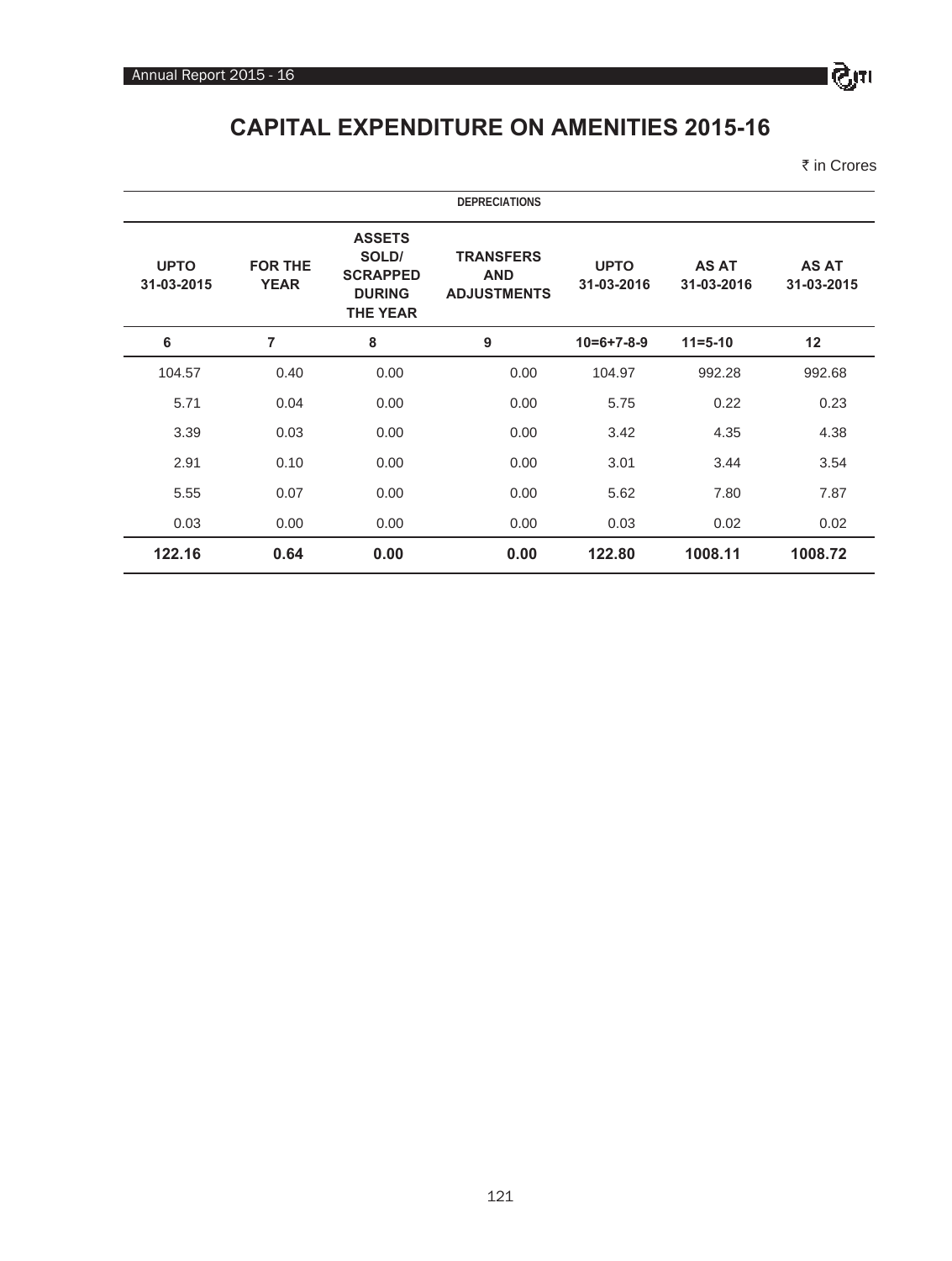

## **Form No. MR-3**

## **Secretarial Audit Report for the financial year ended 31st March 2016**

[Pursuant to section 204(1) of the Companies Act, 2013 and Rule 9 of the Companies (Appointment and Remuneration of Managerial Personnel) Rules, 2014]

To The Members M/s. ITI Limited (CIN: L32202KA1950GOI000640) ITI Bhavan, Doorvani Nagar, Bangalore - 560 016

I have conducted the Secretarial Audit of the compliances of applicable statutory provisions and the adherence to good corporate practices by M/s. ITI Limited (hereinafter called the Company). Secretarial Audit was conducted in a manner that provided me a reasonable basis for evaluating the corporate conduct / statutory compliances and expressing my opinion thereon.

### **Management's Responsibility for Secretarial Compliances:**

The Company's Management is responsible for preparation and maintenance of secretarial records and for devising proper systems to ensure compliance with the provisions of applicable laws and regulations.

### **Auditor's Responsibility:**

My responsibility is to express an opinion on the secretarial records, standards and procedures followed by the Company with respect to secretarial compliances.

I believe that audit evidence and information obtained from the Company's management is adequate and appropriate for me to provide a basis for my opinion.

Based on my verification of the Company's books, papers, minute books, forms and returns filed and other records maintained by the Company and read with the Statutory Auditors' Report on Financial Statements and Compliance of the conditions of Corporate Governance and also the information provided by the Company, its officers, agents and authorized representatives during the conduct of Secretarial Audit, I hereby report that in my opinion and to the best of my information, knowledge and belief and according to the explanations given to me, the company has, during the audit period covering the financial year ended on 31st March 2016 (Audit Period) generally complied with the applicable statutory provisions listed hereunder and also that the Company has proper Board - processes and compliance mechanism in place to the extent, in the manner and subject to the reporting made hereinafter:

I have examined the books, papers, minute books, forms and returns filed and other records maintained by M/s. ITI Limited for the financial year ended on 31st March 2016 according to the provisions of:

- 1. The Companies Act, 2013 and the Rules made thereunder;
- 2. The Securities Contracts (Regulation) Act, 1956('SCRA') and the Rules made thereunder;
- 3. The Depositories Act, 1996 and the Regulations and Bye- laws framed thereunder;
- 4. Foreign Exchange Management Act, 1999 and the rules and regulations made thereunder to the extent of Foreign Direct Investment, Overseas Direct Investment and External Commercial Borrowings to the extent applicable to the company - **As reported to us, there were no FDI, ODI or ECB transaction in the company during the year under review.**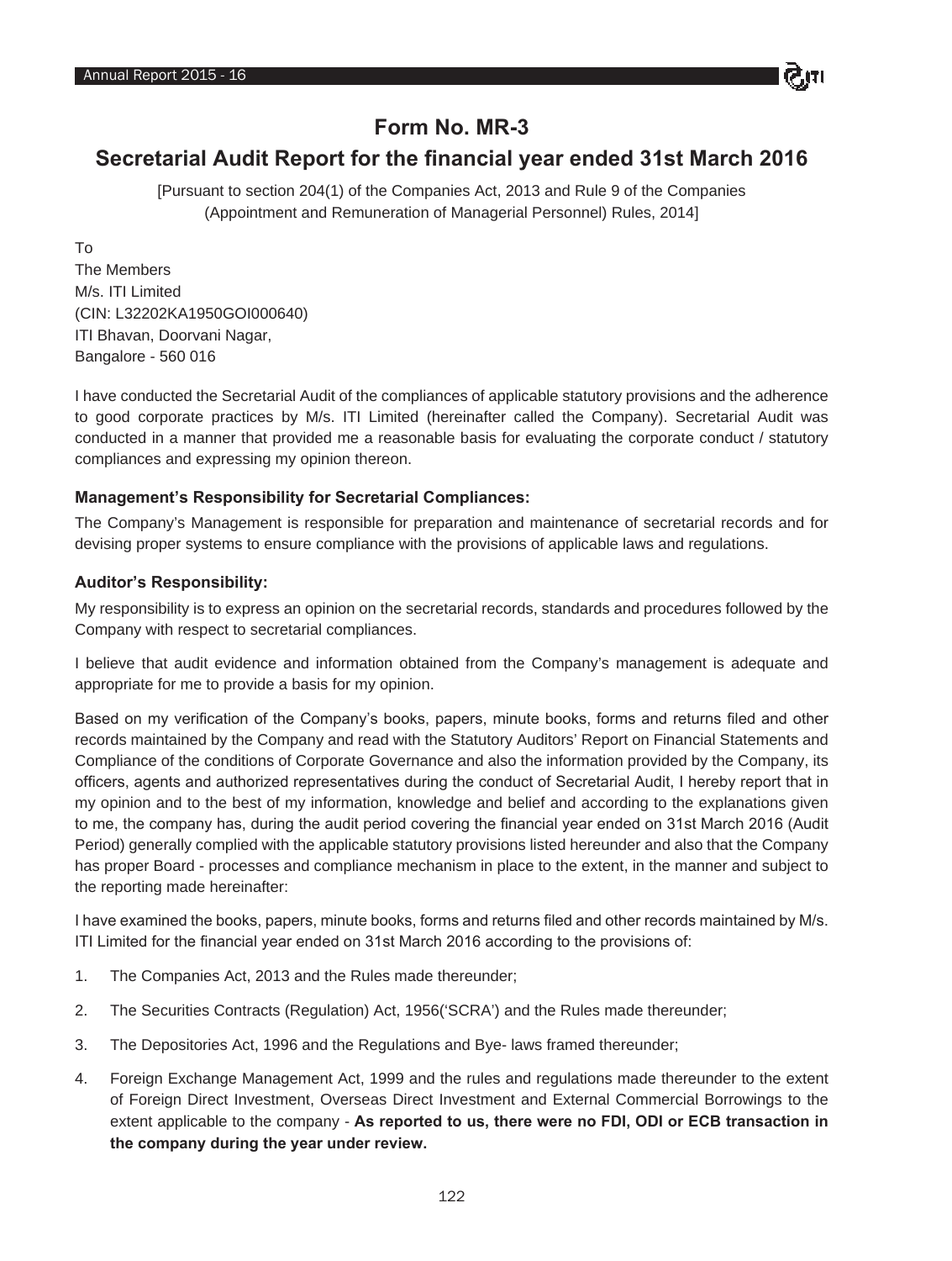

- a. The Securities and Exchange Board of India (Substantial Acquisition of Shares and Takeovers) Regulations, 2011;
- b. The Securities and Exchange Board of India (Prohibition of Insider Trading) Regulations, 1992;
- c. The Securities and Exchange Board of India (Issue of Capital and Disclosure requirements) Regulations, 2009; - **No new securities were issued during the year.**
- d. The Securities and Exchange Board of India (Employee Stock Option Scheme and Employee Stock Purchase Scheme) Guidelines, 1999 - **No instances were reported during the year.**
- e. The Securities and Exchange Board of India (Issue and Listing of Debt Securities) Regulations, 2008 - **No instances were reported during the year.**
- f. The Securities and Exchange Board of India (Registrars to an issue and Share Transfer Agents) Regulations, 1993 regarding the Companies Act and dealing with client - **The Company has appointed a SEBI authorised Category I Registrar and Share Transfer Agent.**
- g. The Securities and Exchange Board of India (Delisting of Equity Shares) Regulations, 2009; **No de-listing was done during the year**
- h. The Securities and Exchange Board of India (Buyback of Securities) Regulations, 1998; **No buy - back was done during the year.**
- 6. Other laws as may be applicable specifically to the Company are:
	- Department of Public Enterprises (DPE) Guidelines on Corporate Governance
	- The Telecom Regulatory Authority of India Act, 1997
	- The Information Technology Act, 2000

Having regard to the compliance system prevailing in the Company and on the basis of presentation/ certificates made by the heads of Departments, and the compliance certificates made by the heads of the Departments and submitted to the Secretarial Department of the Company, we report that the Company has substantially complied with the provisions of other applicable laws relating to maintenance of Labour Laws, Environmental Laws etc. to the extent of their applicability to company.

I have also examined compliance with the applicable clauses of the following:

- a. Secretarial Standards with respect to Board and general meetings of The Institute of Company Secretaries of India;
- b. Listing Agreements entered into by the Company with the National Stock Exchange of India Limited and Bombay Stock Exchange Limited for the period from 1st April 2015 to 30th November 2015 and SEBI (Listing Obligations & Disclosure Requirements) Regulations, 2015 (LODR) for the period from 1st December 2015 to 31st March 2016.

During the period under review, the company has complied with the provisions of the Act, Rules, Regulations, Guidelines, Standards etc mentioned above, Subject to the following observations:

**a) Observations / Non Compliances / Adverse Remarks / Qualifications in respect of Companies Act, 2013 and Rules made there under are as follows:**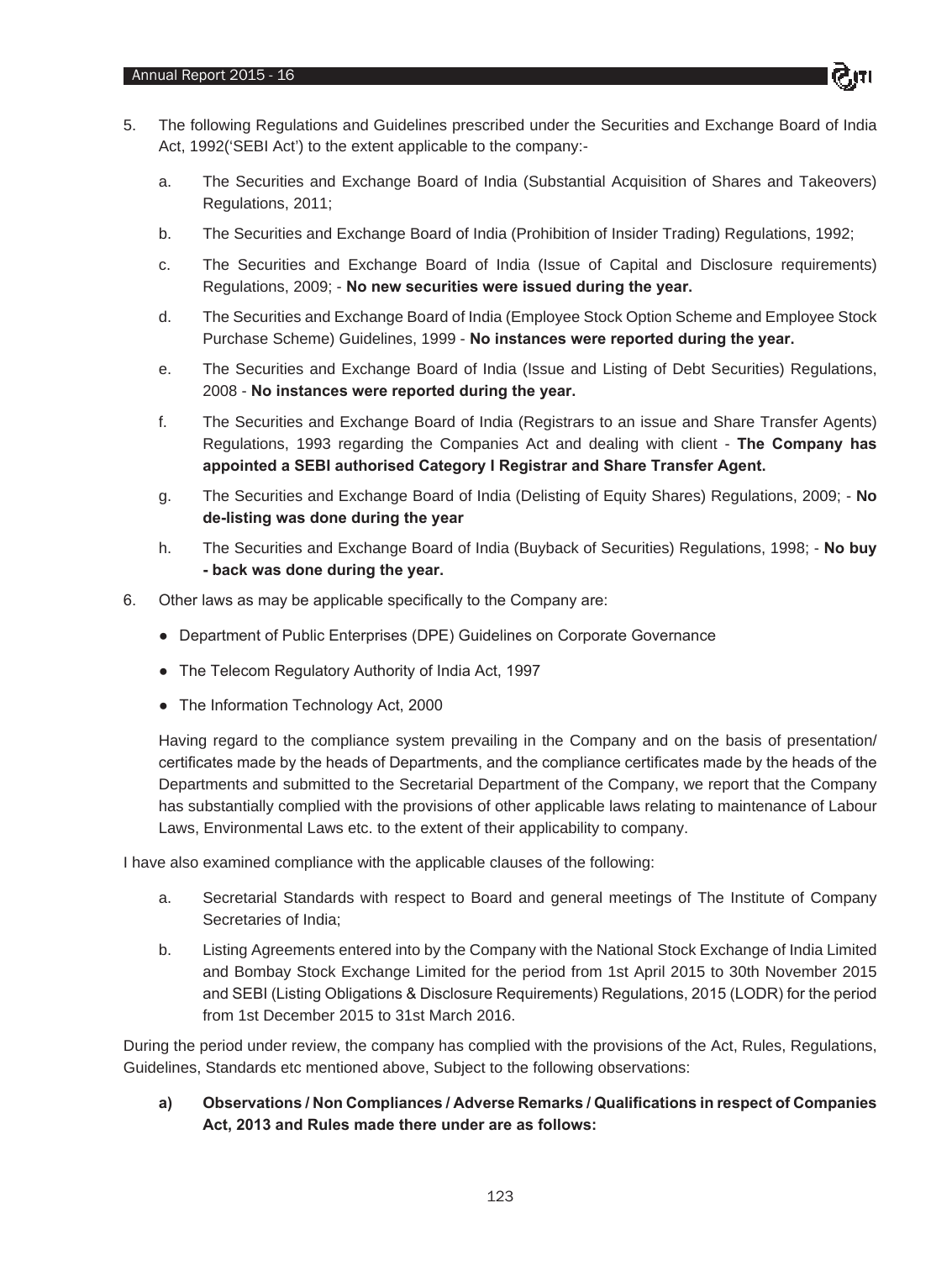- *Pursuant to Section 149 (4) of the Act, every listed public Company shall have at-least one-third of the total number of Directors as Independent Directors. However, the company is having only one Independent Director on its Board for the Financial Period under review.*
- *● The company has constituted the Audit Committee but the composition of the Committee is not in accordance with Section 177 read with Rule 6 of Companies (Meeting of Board and its Power) Rules, 2014 as there is only one Independent Director on the Board of the Committee not forming a majority of Independent Directors in the committee*
- *● Non-Maintenance of proper fixed assets registers.*
- **(b) Observations / Non Compliances / Adverse Remarks / Qualifications in respect of Compliance with Listing Agreement and SEBI (Listing Obligations & Disclosure Requirements) Regulations, 2015 (LODR) are as follows:**
	- *● Composition of Board of Directors of the company is not in accordance with Clause 49 of the Listing Agreement and Regulation 17 of LODR as only one Independent Director is there on the Board.*

Also, I draw attention that:

- The Company is a Sick Company as per the provisions of Sick Industrial Companies Act, 1985 (SICA). CCEA has approved a financial assistance of  $\bar{\tau}$  4156.59 Crores in February 2014 for its Revival under Rehabilitation Scheme. Out of the total financial assistance, the capital grant of  $\bar{\tau}$  2264 cr will be in the form of equity. Ministry of Communications & IT vide letter No. 20-86/2014-Fac.II dated 11.02.2015 has sanctioned ₹192 Crore. During the year under review, Ministry of Communications & IT as given their no objection and extended time for issue and allotment of 19,20,00,000 equity shares of  $\bar{\tau}$  10 each to the President of India. The latest Communication in this regard from the Ministry during the year under review being letter dated 19th January 2016 wherein no objection and extension of time granted for issue and allotment till 31st March 2016.
- Cumulative Redeemable Preference shares amounting to  $\bar{\tau}$  30,000.00 Lakhs, overdue for redemption, shown under share capital since the redemption is part of the BIFR package envisaged for the Company.

I further report that:

- a. The Board of Directors of the Company is duly constituted with proper balance of Executive Directors and Non-Executive Directors. The changes in the composition of the Board of Directors that took place during the period under review were carried out in compliance with the provisions of the Act.
- b. Adequate notice was given to all the directors to schedule the Board Meetings, agenda and detailed notes on agenda were sent atleast seven days in advance, and a system exists for seeking and obtaining further information and clarifications on the agenda items before the meeting and for meaningful participation at the meeting.
- c. Decisions at the Board Meetings, as represented by the management, were taken unanimously.
- d. I further report that as represented by the Company and relied upon by me there are adequate systems and processes in the Company commensurate with the size and operations of the Company to monitor and ensure compliance with applicable laws, rules, regulations and guidelines.

**D. VENKATESWARLU** Company Secretary FCS No. 8554 C P No. 7773

Place : Bangalore Date : 5th August 2016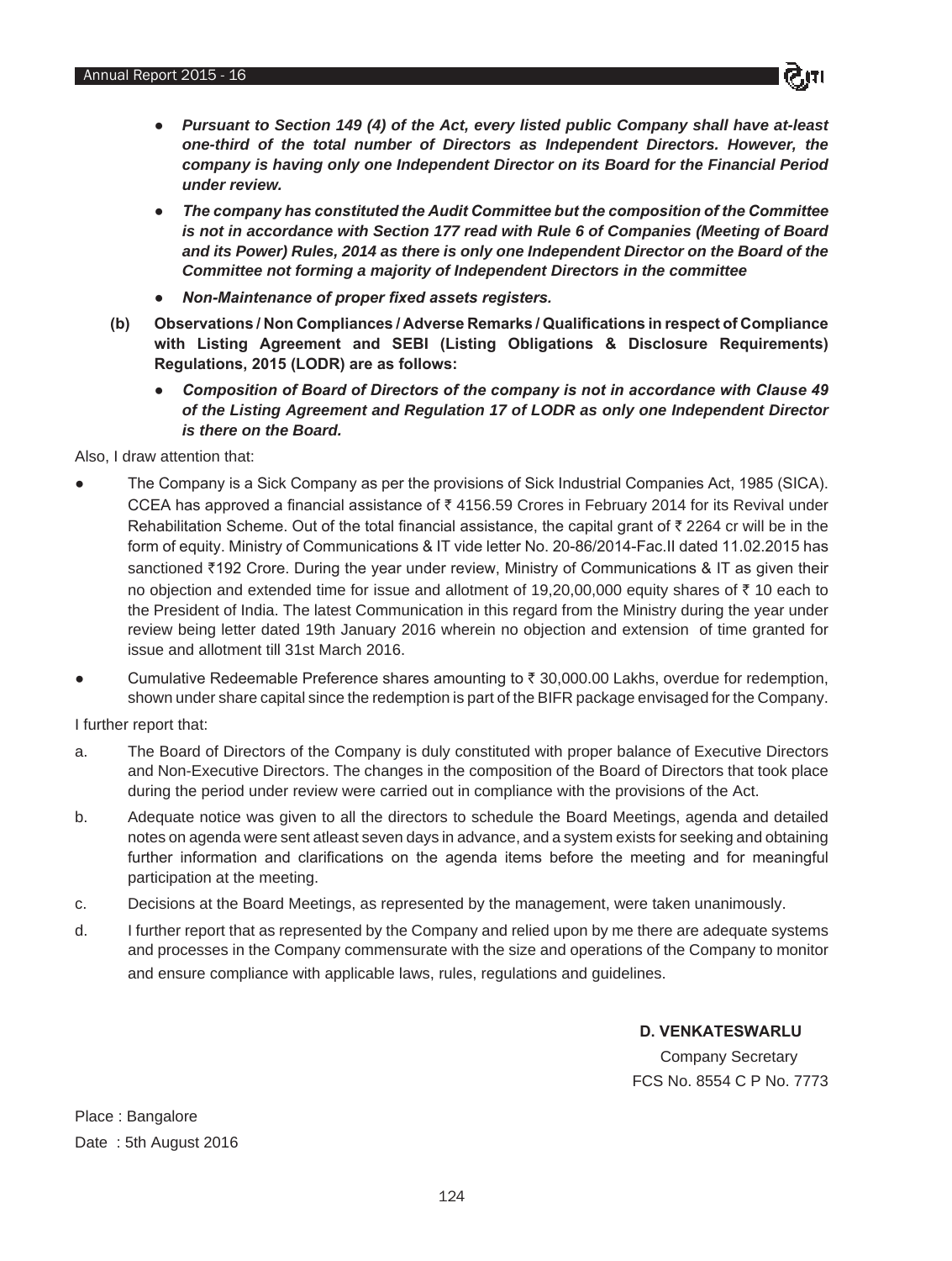**This Report is to be read along with my letter of even date which is annexed as Annexure A and Forms an integral part of this report.**

## **"Annexure A"**

To The Members **M/s. ITI Limited** (CIN: L32202KA1950GOI000640) ITI Bhavan, Doorvani Nagar, Bangalore - 560 016

My report of even date is to be read along with this letter.

- 1. Maintenance of secretarial records is the responsibility of the management of the Company. My responsibility is to express an opinion on these secretarial records based on my audit.
- 2. I have followed the audit practices and processes as were appropriate to obtain reasonable assurance about the correctness of the contents of the Secretarial records. The verification was done on test basis to ensure that correct facts are reflected in secretarial records. I believe that the processes and practices, I followed provide a reasonable basis for my opinion.
- 3. I have not verified the correctness and appropriateness of financial records and Books of Accounts of the company.
- 4. Wherever required, I have obtained the Management representation about the compliance of laws, rules and regulations and happening of events etc.
- 5. The compliance of the provisions of Corporate and other applicable laws, rules, regulations, standards is the responsibility of the management. My examination was limited to the verification of procedures on test basis.
- 6. The Secretarial Audit report is neither an assurance as to the future viability of the company nor of the efficacy or effectiveness with which the management has conducted the affairs of the company.

**D VENKATESWARLU**

Company Secretary FCS No. 8554 C P No. 7773

Place : Bangalore Date : 5th August 2016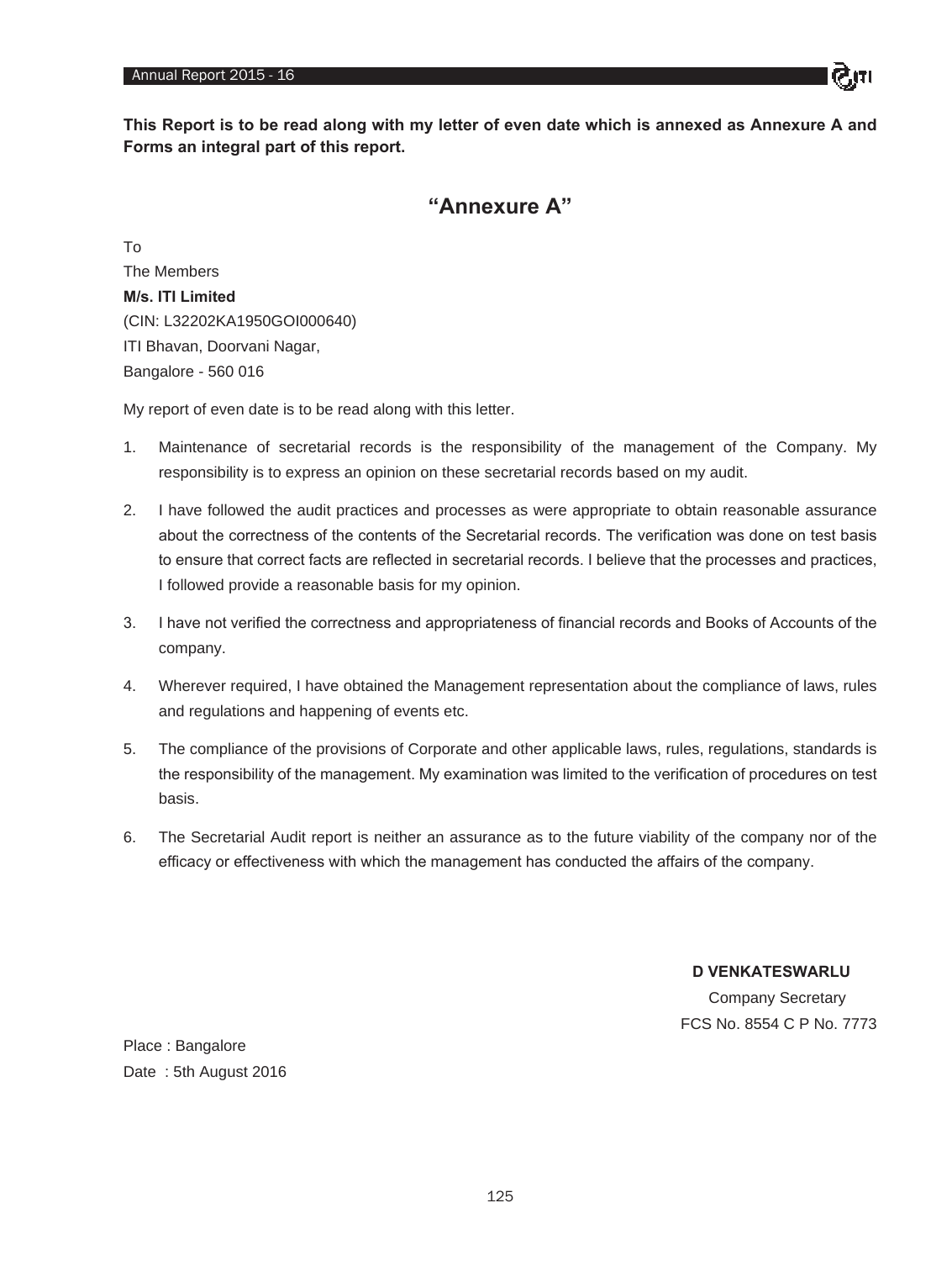## **Independent Auditor's Report**

#### **To the members of ITI limited**

#### **Report on the Standalone Financial Statements**

We have audited the accompanying standalone financial statements of ITI Limited ('the Company'), which comprise the Balance Sheet as at 31 March 2016, the Statement of Profit and Loss and the Cash Flow Statement for the year then ended, and a summary of significant accounting policies and other explanatory information.

### **Management's Responsibility for the Standalone Financial Statements**

The Company's Board of Directors is responsible for the matters stated in Section 134(5) of the Companies Act, 2013 ("the Act") with respect to the preparation and presentation of these standalone financial statements that give a true and fair view of the financial position, financial performance and cash flows of the Company in accordance with the accounting principles generally accepted in India, including the Accounting Standards specified under Section 133 of the Act, read with Rule 7 of the Companies (Accounts) Rules, 2014. This responsibility also includes maintenance of adequate accounting records in accordance with the provisions of the Act for safeguarding the assets of the Company and for preventing and detecting frauds and other irregularities; selection and application of appropriate accounting policies; making judgments and estimates that are reasonable and prudent; and design, implementation and maintenance of adequate internal financial controls, that were operating effectively for ensuring the accuracy and completeness of the accounting records, relevant to the preparation and presentation of the financial statements that give a true and fair view and are free from material misstatement, whether due to fraud or error.

#### **Auditor's Responsibility**

Our responsibility is to express an opinion on these standalone financial statements based on our audit.

We have taken into account the provisions of the Act, the accounting and auditing standards and matters which are required to be included in the audit report under the provisions of the Act and the Rules made there under.

We conducted our audit in accordance with the Standards on Auditing specified under Section 143(10) of the Act. Those Standards require that we comply with ethical requirements and plan and perform the audit to obtain reasonable assurance about whether the financial statements are free from material misstatement.

An audit involves performing procedures to obtain audit evidence about the amounts and the disclosures in the financial statements. The procedures selected depend on the auditor's judgment, including the assessment of the risks of material misstatement of the financial statements, whether due to fraud or error. In making those risk assessments, the auditor considers internal financial control relevant to the Company's preparation of the financial statements that give a true and fair view in order to design audit procedures that are appropriate in the circumstances. An audit also includes evaluating the appropriateness of the accounting policies used and the reasonableness of the accounting estimates made by the Company's Directors, as well as evaluating the overall presentation of the financial statements.

We believe that the audit evidence we have obtained is sufficient and appropriate to provide a basis for our qualified audit opinion on the standalone financial statements.

#### **Basis for Qualified Opinion**

#### **Qualifications not quantifiable**

(a) *In view of Company's own production activities having come down substantially and slow movement in the inventory, there is a need for systematic age wise segregation and analysis of the items comprised in the inventory to assess their usefulness/ usability in the production & servicing activities, period over which they could be used as also whether the inventory items are capable of being sold /disposed off as standalone items. Pending such an exercise, we are unable to express an opinion as to the adequacy of the provision held towards non-moving and obsolete inventories and the eventual realizable amount in respect of the inventories, as also the possible effect on the financial statements. Aggregate Inventories*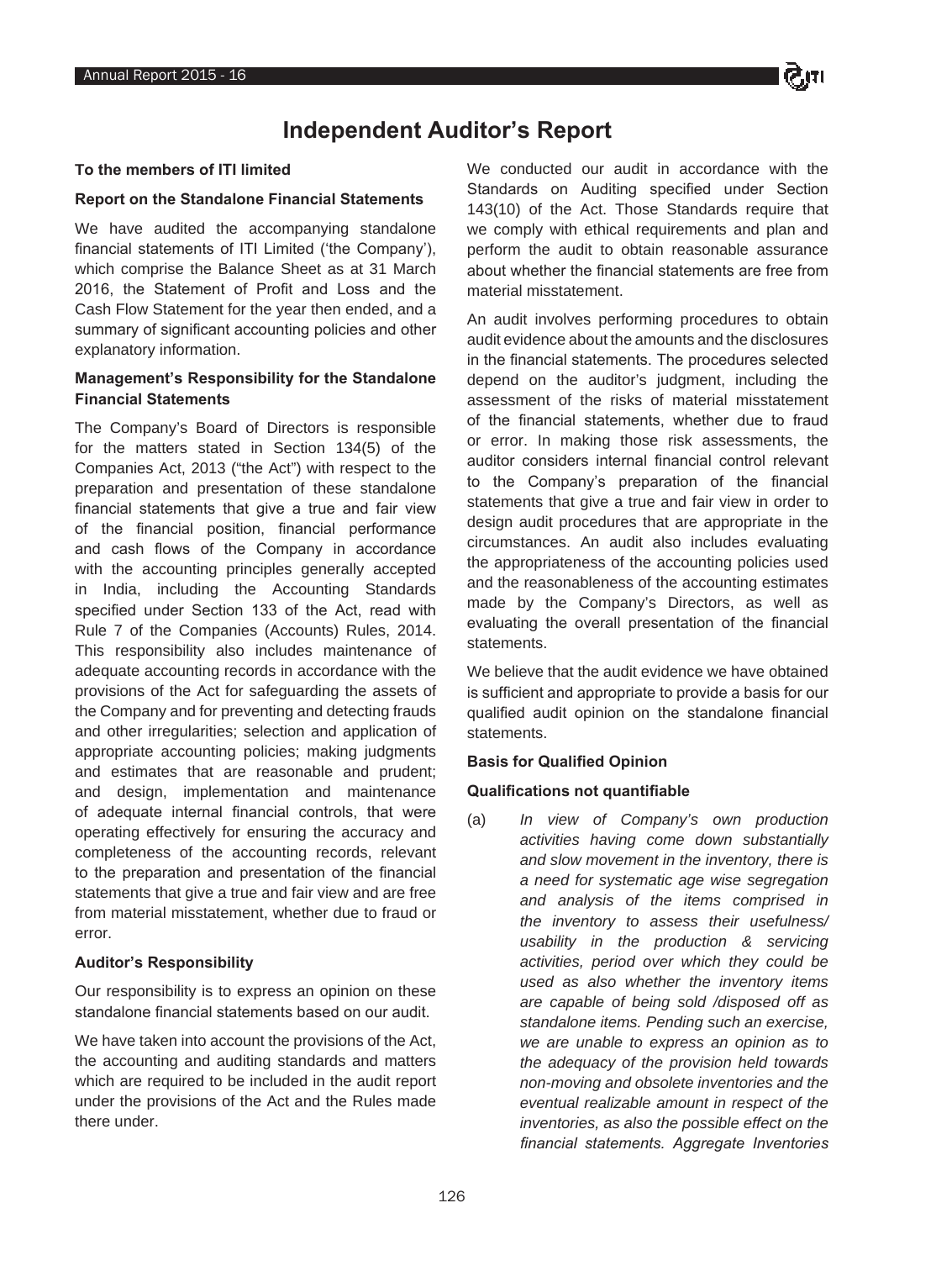*as at March 31, 2016 were* ` *13715.15 lakhs against which provision of* ` *3332.13 lakhs has been made towards non-moving and obsolescence.*

- *(b) The Company does not have an adequate mechanism in place to review the balances in trade receivables and in our opinion, there is a need for systematic age wise segregation and analysis including timely adjustment of advances received from customers. In the absence of such reviews and systematic agewise analysis, we are unable to comment on the adequacy of provision held for doubtful debts and also on the shortfall, if any, on the amount that would be ultimately realizable from the customers. Total Trade Receivables as on March 31, 2016 were* ` *280824.29 lakhs against which a sum of* ` *4378.03 lakhs has been provided for doubtful debts.*
- *(c) No provision for the permanent diminution in the value of the Investment of Rs 40.55 lakhs in the unquoted equity shares of a Joint Venture(JV) Company has been ascertained as required by Accounting Standard 13 on 'Accounting for Investments' read with in the Significant Accounting Policy No.5, in view of the negative net worth and Statutory Auditors of the JV in their Report for the year ended 31.03.2015 have expressed their inability to comment on the going concern concept adopted by the said JV.*
- *(d) Pending approval from the Government of India on the finalization of the lease terms & agreement, rental income on the land leased out to the Bangalore Metropolitan Transport Corporation(BMTC)(to an extent of the 12.15 acres proposed to be leased out to BMTC is already in the possession of BMTC), has not been recognised as income. A sum of*  ` *285.00 lakhs received earlier from the BMTC under an agreement to sell is held under deposits (Refer Note 40.17);*
- *(e) Non provisioning of interest payable on royalty due to C-DoT in lieu of arrears of rent from the same agency for the premises taken on lease from the Company which is being more than the royalty amount (Refer Note No. 40.23);*
- *(f) Adequacy of the provisions made towards interest and penalty, if any, leviable for non remittance of statutory dues on sales accounted on provisional basis (tax incidence on such sales not recognized) and delayed/ short remittance of other statutory dues including Provident Fund, Employees State Insurance and Tax deducted at source as per the provisions of Income Tax Act, 1961 could not be ascertained;*
- *(g) Rental income on the land leased out to the Karnataka Power Transmission Corporation Limited (KPTC) (to an extent of the 5 acres proposed to be leased out to KPTC is already in the possession of KPTC), has not been recognised as income pending finalisation of lease agreement. (Refer Note No. 40.19)*
- *(h) No impairment assessment has been carried out by the Company by reviewing the carrying amount of assets as at the Balance Sheet date as required by Accounting Standard 28 on 'Impairment of Assets' read with Significant Accounting Policy No. 16 of the Company and hence identification of impairment loss and provision thereof, if any, has not been made.*
- *(i) Our comments on the non-maintenance of proper fixed assets register and no physical verification of fixed assets has been carried out by the Company in a few units as stated in para i(a) and i(b) in the annexure A to this Report containing a statement on the matters specified in paragraphs 3 and 4 of the Companies (Auditor's Report) Order, 2016.*
- *(j) During the year, as referred to in Note No 40.25, the company has adopted the estimated useful life of the assets as prescribed under Part C of Schedule II to the Companies Act, 2013 as against the old estimate as assessed by the management. However in the absence of adequate information available on the used life of the assets and detailed workings supporting the amount of the depreciation charged, we are unable to verify and confirm the correctness of the amount of depreciation charged for the year. Further, in the absence of proper workings, the transitional provision as mentioned in Note 7(b) to Schedule II*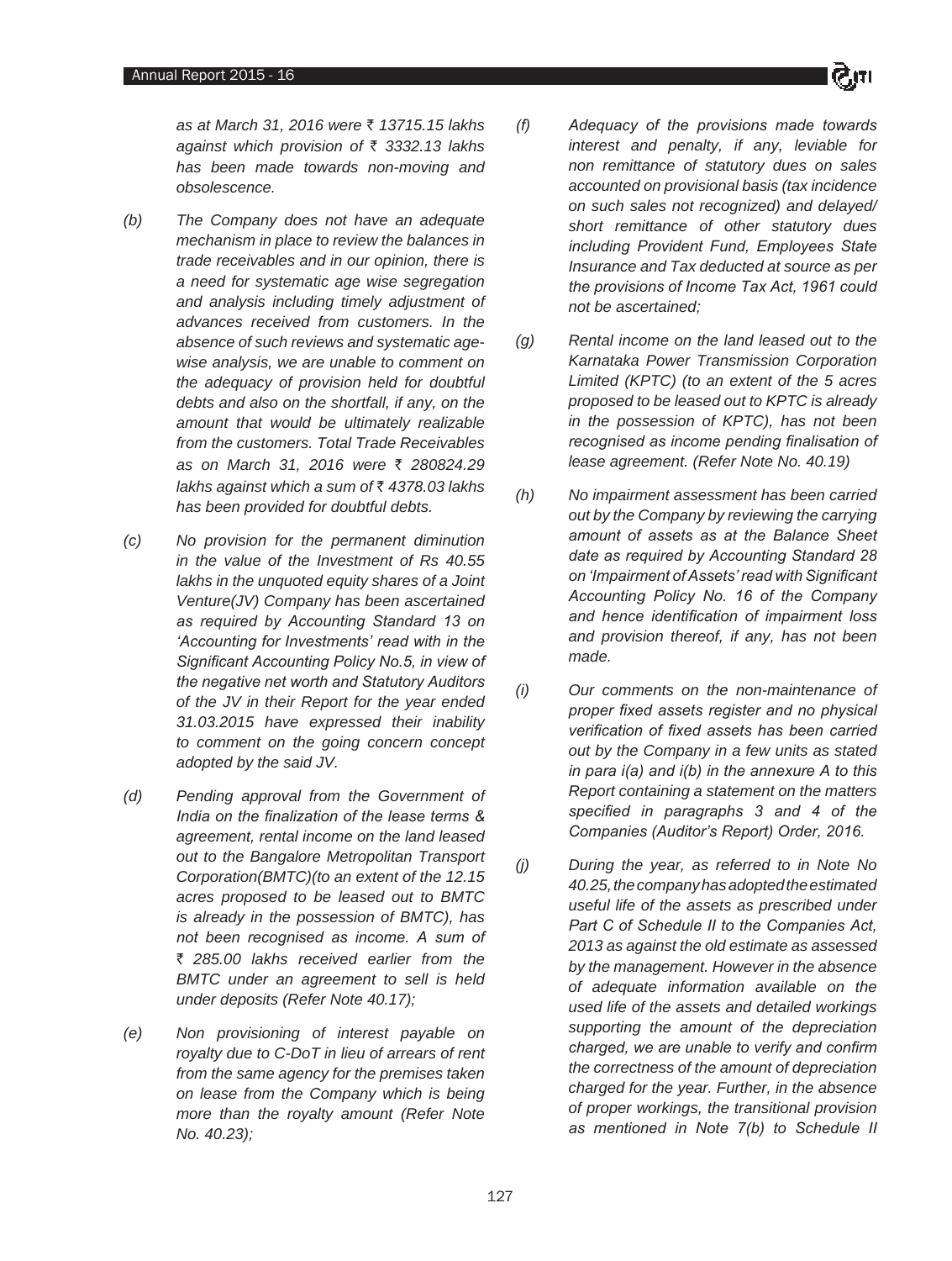*has not been adopted by the company a sum of* ` *Nil has been adjusted against the retained earnings for the assets whose useful life is expired as on 01 April 2015. Had the company adopted Schedule II in the previous year the effect on the depreciation charge and on the transitional adjustment could not be quantified*

#### *Our opinion is modified in respect of these matters.*

### **Qualifications quantifiable**

- (*a) Non provision of* ` *8853.64 lakhs towards claims doubtful of recovery comprising of* 
	- *(i) rent receivable of* ` *5847.90 lakhs on a premises leased out upto the period ended 31.3.2011 and no rental income for the period subsequent to 31.03.2011 for the same premises has been recognised on accrual basis due to uncertainty of realization (Refer Note No.40.23);*
	- *(ii) Liquidated Damages (LD) of* `*1049.41 lakhs on a supplier claimed by Bangalore Plant, rejected by the Arbitral Tribunal and the matter is pending before High Court of Delhi. However in the absence of adequate information to support that the claims are sustainable, we are unable to comment on the carrying value of this claim and the shortfall, if any, on the amount that would be ultimately realized by the Company;*
	- *(iii) LD claimed by Mankapur Unit from MTNL Delhi and MTNL Mumbai for* `*183.23 lakhs and* `*82.90 lakhs respectively;*
	- *(iv) Amount recoverable to an extent of*  ` *1690.20 lakhs from HCL Info Systems Limited by Mankapur Unit towards conditional reimbursement as per the agreement between Company and HCL Info Systems Limited.*
- *(b) Reversal of provisions created for certain items of expenditure amounting to ₹ 2007.86 lakhs have been made in the books of*

*Mankapur Unit. In the absence of adequate information and reconciliation supporting that provisions are no longer required, the auditors of the said unit have issued a modified opinion.*

*Our opinion is modified in respect of these matters.*

### **Qualified Opinion**

**Subject to the above qualifications, in our opinion** and to the best of our information and according to the explanations given to us, the aforesaid standalone financial statements give the information required by the Act in the manner so required and give a true and fair view in conformity with the accounting principles generally accepted in India, of the state of affairs of the Company as at 31 March 2016 and its profit and its cash flows for the year ended on that date.

#### **Emphasis of matter**

#### **We draw attention to the following matters in the Notes to the Financial Statements:**

- (a) Cumulative Redeemable Preference Shares amounting to  $\bar{\tau}$  30000.00 lakhs overdue for redemption continued to be shown under Share Capital since the redemption is part of the BIFR package envisaged for the Company(Refer Note No. 1);
- (b) Formal conveyance/lease deeds in respect of lands, excepting part of lands at Bangalore and Mankapur, are yet to be executed by the respective State Governments (Refer Note No. 13);
- (c) Necessary accounting adjustments for acquisition of 1.375 acres of land by the National Highway Authority of India (NHAI) for public purposes to be made on receipt of compensation, with proportionate cost of the acquired land having been withdrawn from the fixed assets and held as claims recoverable(Refer Note No. 40.18);
- (d) Balances in the accounts of trade payables, advances from customers, trade receivables, claims recoverable, loans & advances, materials with fabricators, sub contractors/ others, material in transit, deposits, loans and other payables/receivables such as Sales Tax, VAT, Excise Duty, CENVAT, Service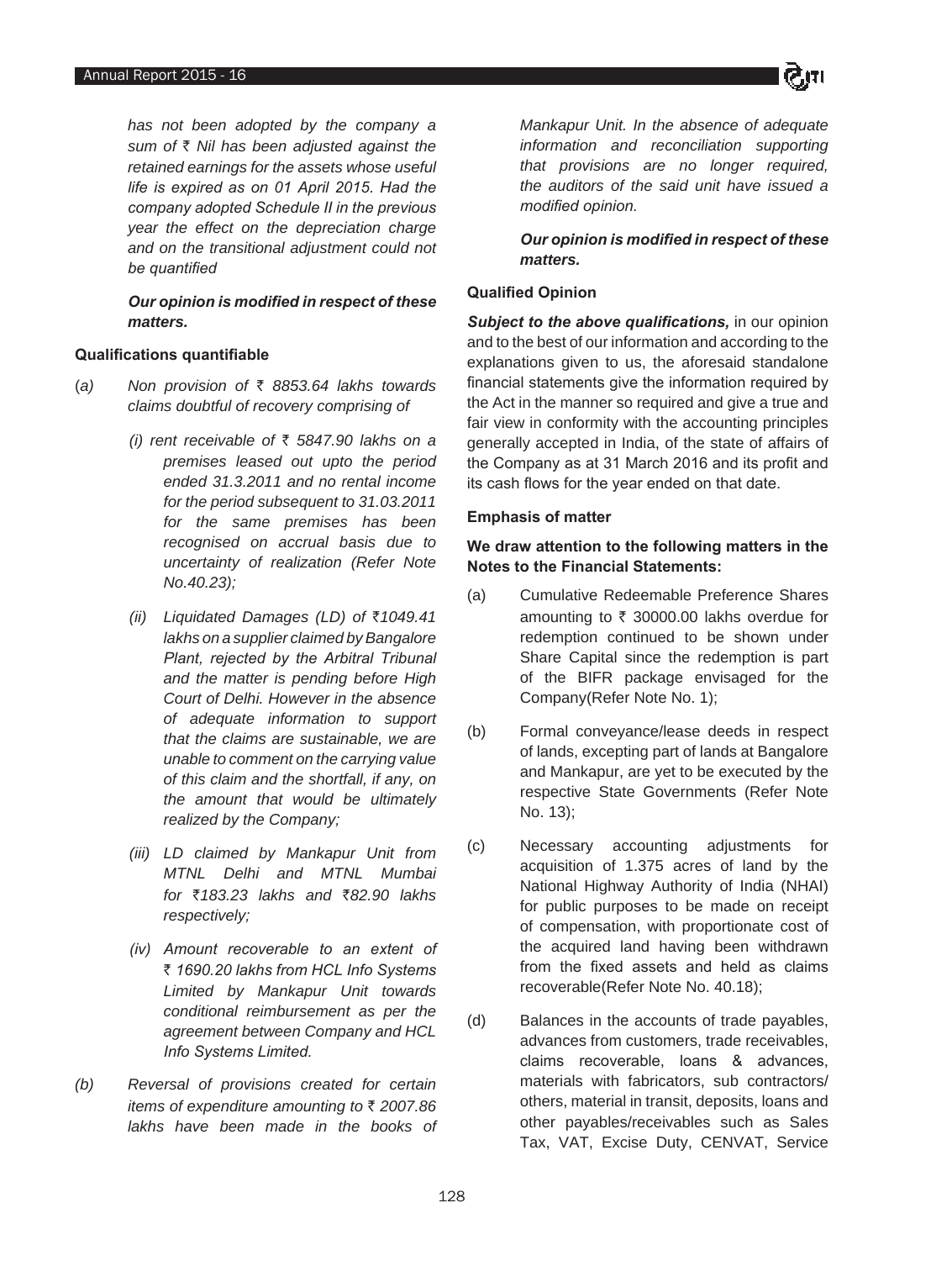Tax, TDS etc., being under confirmation/ reconciliation. Adjustments, if any will be made on completion of such reconciliation / receipt of confirmation. (Refer Note 40.4);

- (e) Penalty of  $\bar{\tau}$  2685 Lakhs for non payment of guarantee fee to the Government of India, having not been provided for, since the Ministry of Communications and IT has agreed in principle to waive the same as part of Company revival package (Refer Note No. 40.9);
- (f) The Company is Sick Company as per provisions of Sick Industrial Companies Act (SICA), 1985. CCEA has approved a financial assistance of  $\bar{\tau}$  4156.79 Crores in February, 2014, for Revival of ITI under Rehabilitation Scheme (Refer Note No. 40.16)
- (g) No lease agreement has been entered with ESIC for the additional land occupied by the Corporation to an extent of 229 sqmt. (Refer Note 40.20)
- (h) Land measuring 77 Acres have been resumed by the Govt of Kerala and is under adjudication of the Apex Court. The value of land as shown in the balance sheet includes the value of land resumed by the Govt Of Kerala (Refer Note 40.21)
- (i) Validity of Claims recoverable from DoT towards loss incurred by Srinagar Unit. A sum of  $\bar{\tau}$  393.87 lakhs and a sum of  $\bar{\tau}$  266.99 lakhs is pending from DoT for the loss incurred by the said units in FY 2013-14 and for FY 2014- 15 respectively.

### *Our opinion is not modified in respect of these matters.*

### **Other Matters**

a) *We did not audit the financial statements of five Units whose financial statements reflect total assets of* ` *464290.89 Lakhs as at March 31, 2016, total revenues of* ` *78502.78 Lakhs and Loss after tax of* ` *22910.44 Lakhs for the year ended on that date. These financial statements are audited by the respective Unit Auditors appointed by the Comptroller & Auditor General of India whose reports have* 

*been furnished to us and our opinion in so far as it relates to the amounts and disclosures included in respect of these branches, is based solely on the report of such other auditors.*

*b) We have relied on the unaudited financial statements of certain Regional Offices whose financial statements reflect total assets of*  ` *15633.88 Lakhs as at March 31, 2016, total revenues of* ` *7960.69 Lakhs and Loss after tax of* ` *410.33 Lakhs for the year ended on that date. These unaudited financial statements of ROs have been certified by the Management and fu*rnished to us and our report is based solely on such unaudited financial statements.

### *Our opinion is not modified in respect of these other matters.*

### **Report on Other Legal and Regulatory Requirements**

- 1. As required by the Companies (Auditor's Report) Order, 2016 ("the Order") issued by the Central Government of India in terms of sub-section (11) of section 143 of the Act, we give in the Annexure A, a statement on the matters specified in the paragraph 3 and 4 of the Order.
- 2. As required by Section 143 (3) of the Act, we report that:
	- a) We have sought and obtained all the information and explanations which to the best of our knowledge and belief were necessary for the purposes of our audit.
	- b) In our opinion proper books of account as required by law have been kept by the Company so far as it appears from our examination of those books and proper returns adequate for the purpose of our audit have been received from the Units not visited by us.
	- c) The reports on the accounts of those Units of the Company audited under Section 143 (8) of the Act by the Unit auditors have been sent to us and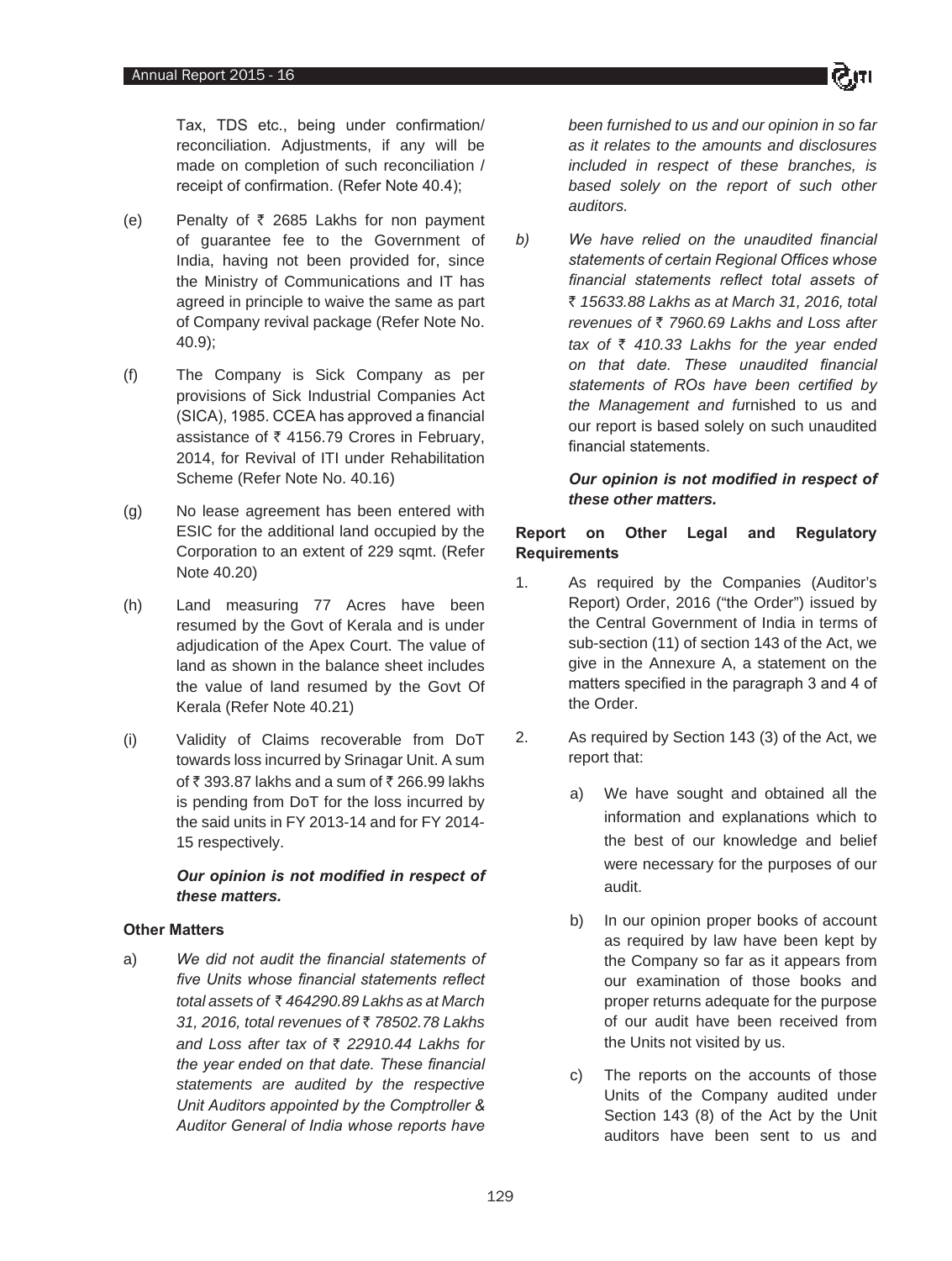have been properly dealt with by us in preparing this report.

- d) The Balance Sheet, the Statement of Profit and Loss and the Cash Flow Statement dealt with by this Report are in agreement with the books of account and with the returns received from the units not visited by us.
- e) Except for the effects of the matter described in the Basis for Qualified opinion under the caption qualifications not quantifiable, in our opinion, the aforesaid standalone financial statements comply with the Accounting Standards specified under Section 133 of the Act, read with Rule 7 of the Companies (Accounts) Rules, 2014;
- f) Being a Government Company, Section 164(2) of the Companies Act, 2013 regarding 'whether any director is disqualified from being appointed as a director' is not applicable to the Company in view of Notification No. G S R 463(E) dated June 05, 2015;
- g) With respect to the adequacy of the internal financial controls over financial reporting of the Company and the operating effectiveness of such controls, refer to our separate report in "Annexure B"; and
- h) With respect to the other matters to be included in the Auditor's Report in accordance with Rule 11 of the Companies (Audit and Auditors) Rules, 2014, in our opinion and to the best of our information and according to the explanations given to us:
	- i. The Company has disclosed the impact of pending litigations on its financial position in its financial

statements – Refer Note 40.12(b) to the financial statements;

- ii. The Company did not have any longterm contracts including derivative contracts for which there were any material foreseeable losses;
- iii. There were no amounts which were required to be transferred to the Investor Education and Protection Fund by the Company
- 3. As required by Section 143(5) of the Act, we have considered the directions issued by the Comptroller and Auditor General of India, the action taken thereon and its impact on the accounts and financial statements of the Company – Reference Annexure C attached.

**For Sundar Srini & Sridhar Chartered Accountants** Firm Registration No: 004201S

**R. Jayasankar Partner** Membership No: 026298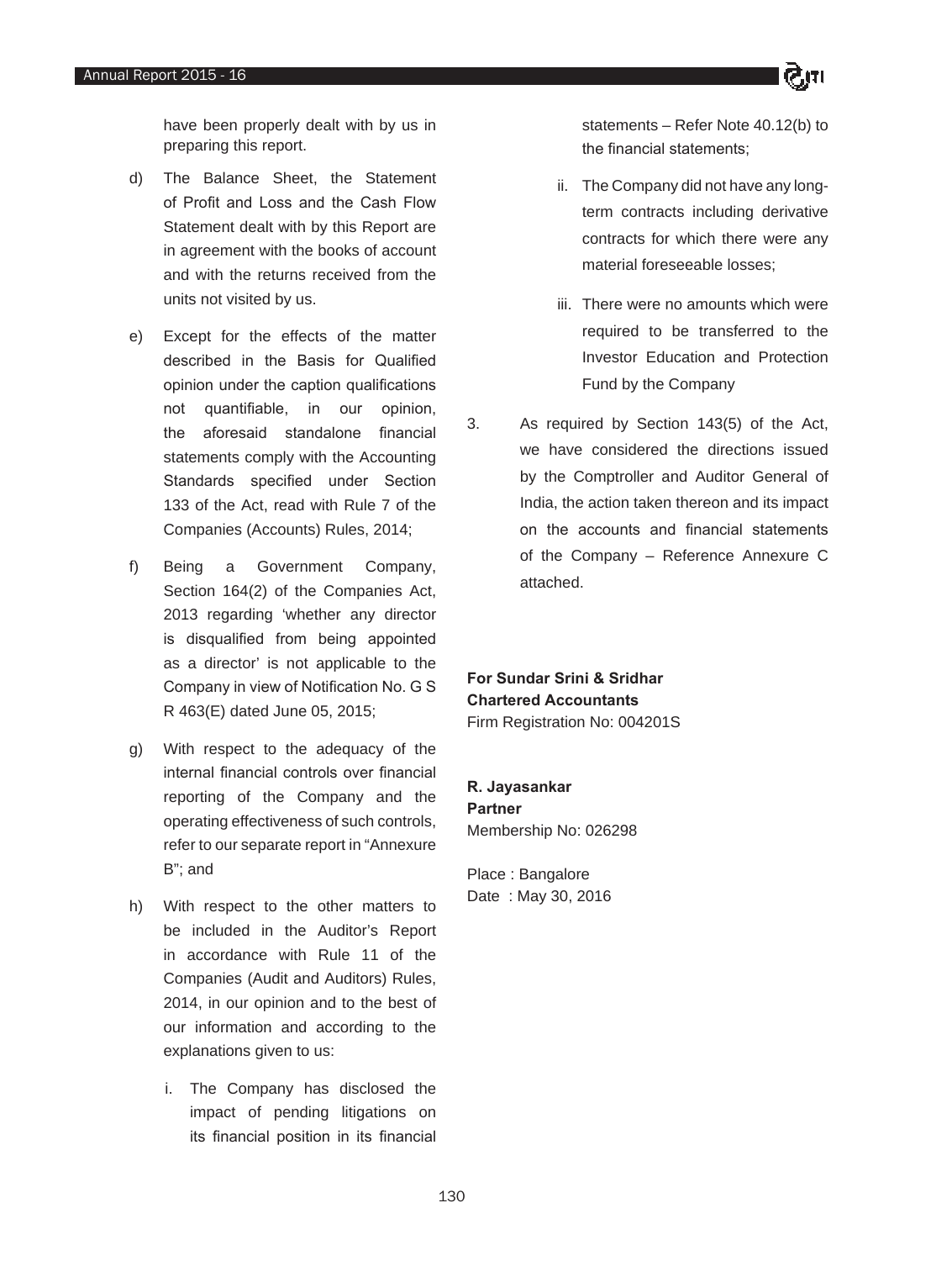

## **ANNEXURE - A TO THE AUDITORS' REPORT**

The Annexure referred to in Independent Auditors' Report to the members of the Company on the standalone financial statements for the year ended 31 March 2016, we report that:

i.

- (a) The Company has maintained proper records showing full particulars including quantitative details and location of fixed assets on the basis of available information except for the assets located at Bangalore Plant, Bangalore NS Unit, Mankapur Unit and Corporate Office where the records are to be updated in relation to location and adjust for revaluation and be reconciled with the Books of Account.
- (b) According to the information and explanations given to us and on the basis of the Report of the Other Auditors, except for the fixed assets located at the Bangalore Plant, Bangalore NS Unit, Rae Bareli, Palakkad Unit and Corporate Office, fixed assets at all other locations have been physically verified by the management and no material discrepancies were noticed on such verification. Pending physical verification of fixed assets at the above referred locations, discrepancies, if any, cannot be ascertained and accounted for.
- (c) We are unable to comment on whether the title deeds of immovable properties are held in the name of the Company as sufficient information and appropriate evidence supporting the same in the units where we have audited are not made available to us and in the absence of the specific comment on the same by the other Auditors in their Report.
- ii. According to the information and explanations given to us, inventories (excluding those with third parties) have been physically verified by the management at reasonable intervals other than at
	- Bangalore Plant where perpetual inventory system verification has been followed. However, documentation does not support the assessment of the reasonableness of the intervals of verification;
	- NSU Unit &
	- Raebareli Unit

According to the information and explanations given to us and based on the Report of the Other Auditors, no material discrepancies were noticed on physical verification of the inventories at the locations where Management had carried out physical verification. However, at Bangalore Plant since documents supporting the comparison of physical stocks with book records are not made available, we are unable to comment on the discrepancies.

- iii. According to the information and explanations given to us, the Company has not granted any loans, secured or unsecured to companies, firms, Limited Liability Partnerships or other parties covered in the register maintained under section 189 of the Companies Act, 2013. Therefore paragraph 3(iii) of the Order is not applicable to the Company.
- iv. The Company has not granted any loans or provided any guarantees or security to the parties covered under Section 185 of the Act. The Company has complied with the provisions of section 186 of the Act in respect of investments made or loans provided to the parties covered under Section 186.
- v. The Company has not accepted deposits from public in accordance with the provisions of sections 73 to 76 of the Act and the rules framed there under.
- vi. We have broadly reviewed the cost records maintained by the Company as specified by the Central Government under section 148(1) of the Act, and are of the opinion that, prima facie, the prescribed cost records have been made and maintained. We have, however, not made a detailed examination of the cost records with a view to determine whether they are accurate or complete.
- vii. (a) According to the information and explanations given to us and the records of the company examined by us, in our opinion, the Company is not regular in depositing undisputed statutory dues including Provident Fund employees' state insurance, income-tax, sales-tax, service tax, duty of customs, duty of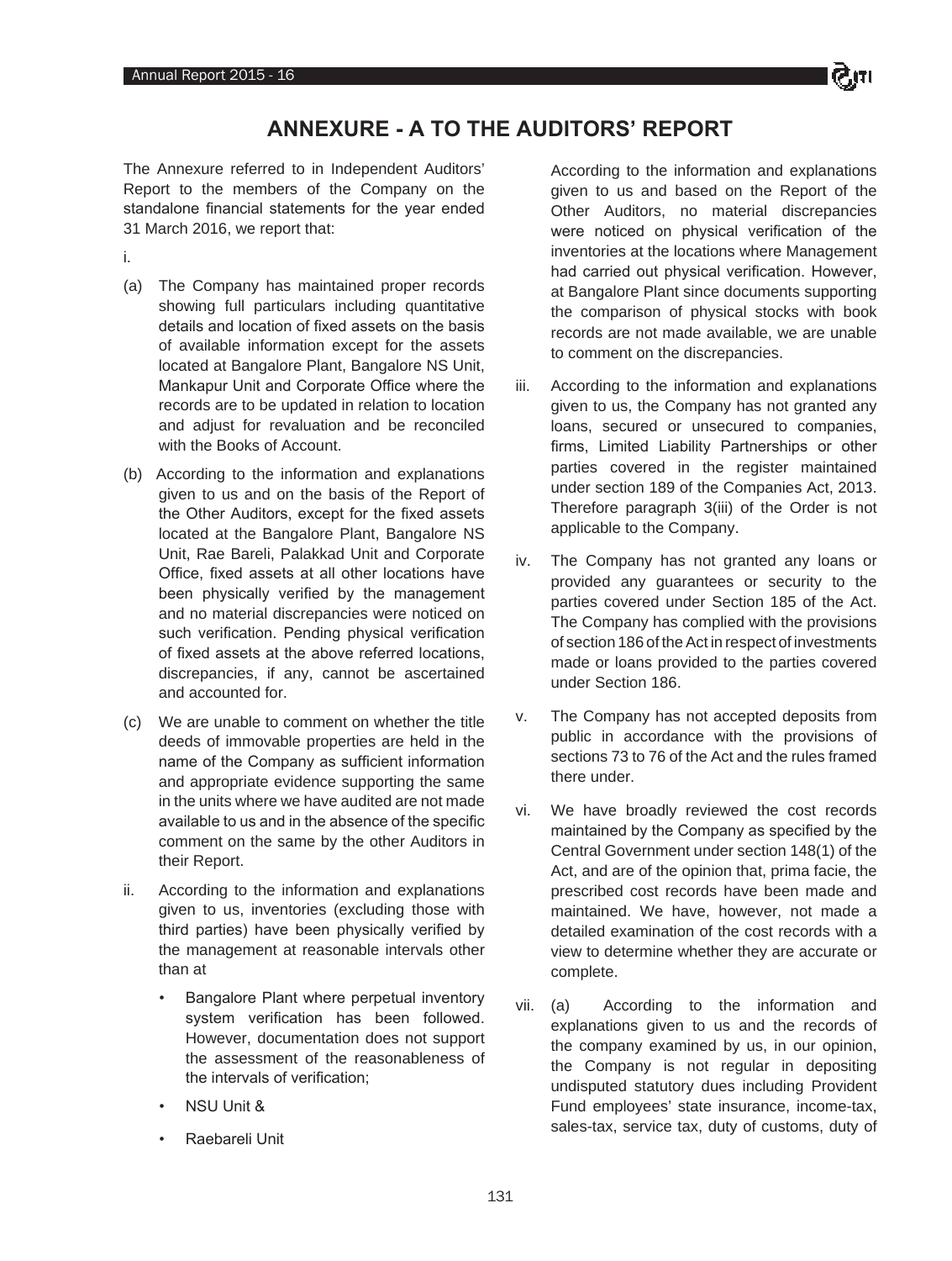excise, value added tax, cess and any other statutory dues to the appropriate authorities and a sum of ₹ 1578.60 lakhs and ₹ 8525.76 lakhs and  $\bar{\tau}$  4327.65 lakhs and  $\bar{\tau}$  721.49 lakhs pending as arrears pertaining to Provident Fund in the books of Naini, Raebareli, Mankapur and Bangalore Plant units respectively, and further a sum of  $\bar{\tau}$ 1.23 lakhs pending as arrears towards Employees State Insurance pertaining to Bangalore NS Unit and further a sum of ` 117.72 lakhs pending as arrears towards U.P Trade Tax on Sales in the books of Raebareli which are not disputed and are outstanding for a period of more than six months from the date they became payable. We have been informed that Sales Tax & Service Tax liabilities on sales set up on provisional basis are not recognised & accounted.

(नेपा

(b) According to the information and explanations given to us and based on the Report of the Other Auditors, statutory dues that have not been deposited with the appropriate authorities on account of any dispute are as follows:

| SI.<br>No.     | Name of the statute      | <b>Nature of dues</b>                                                                                           | <b>Amount</b><br>in $\bar{z}$<br>Lakhs | <b>Period to</b><br>which the<br>dispute<br>relates | <b>Forum where</b><br>the dispute is<br>pending                       |
|----------------|--------------------------|-----------------------------------------------------------------------------------------------------------------|----------------------------------------|-----------------------------------------------------|-----------------------------------------------------------------------|
| $\mathbf{1}$   | Central Excise Act, 1944 | ED demanded on insurance,<br>freight and amount of credit<br>notes.                                             | 71.55                                  | 2007                                                | <b>Custom Excise</b><br>& Service<br><b>Tax Appellate</b><br>Tribunal |
| $\overline{2}$ | Central Excise Act, 1944 | CENVAT credit availed on<br>scrap and write off cases<br>disallowed                                             | 16.75                                  | 2005                                                | <b>Custom Excise</b><br>& Service<br><b>Tax Appellate</b><br>Tribunal |
| 3              | Central Excise Act, 1944 | Nil rate of duty availed on<br>Software disputed by CE dept<br>(Net of Pre deposit ₹ 200.00<br>lakhs)           | 637.00                                 | 2003-2005                                           | <b>Custom Excise</b><br>& Service<br><b>Tax Appellate</b><br>Tribunal |
| $\overline{4}$ | Central Excise Act, 1944 | ED Demanded on R&D<br>prototype modules for field<br>trail. Stay extended (net of pre<br>deposit ₹ 30.00 lakhs) | 299.00                                 | 2006-07                                             | <b>Custom Excise</b><br>& Service<br><b>Tax Appellate</b><br>Tribunal |
| 5              | Central Excise Act, 1944 | Duty Short paid                                                                                                 | 0.99                                   | 1998-99                                             | <b>Custom Excise</b><br>& Service<br><b>Tax Appellate</b><br>Tribunal |
| 6              | Central Excise Act 1944  | Nil Rate of Duty availed on<br>software disputed by Central<br>excise dept (Net of Pre deposit<br>₹14.00)       | 496.76                                 | 2001-2002<br>2002-2003                              | <b>Custom Excise</b><br>& Service<br><b>Tax Appellate</b><br>Tribunal |
| $\overline{7}$ | Central Excise Act 1944  | <b>CENVAT Credit availed</b>                                                                                    | 376.00                                 | 2007-2008                                           | <b>Custom Excise</b><br>& Service<br><b>Tax Appellate</b><br>Tribunal |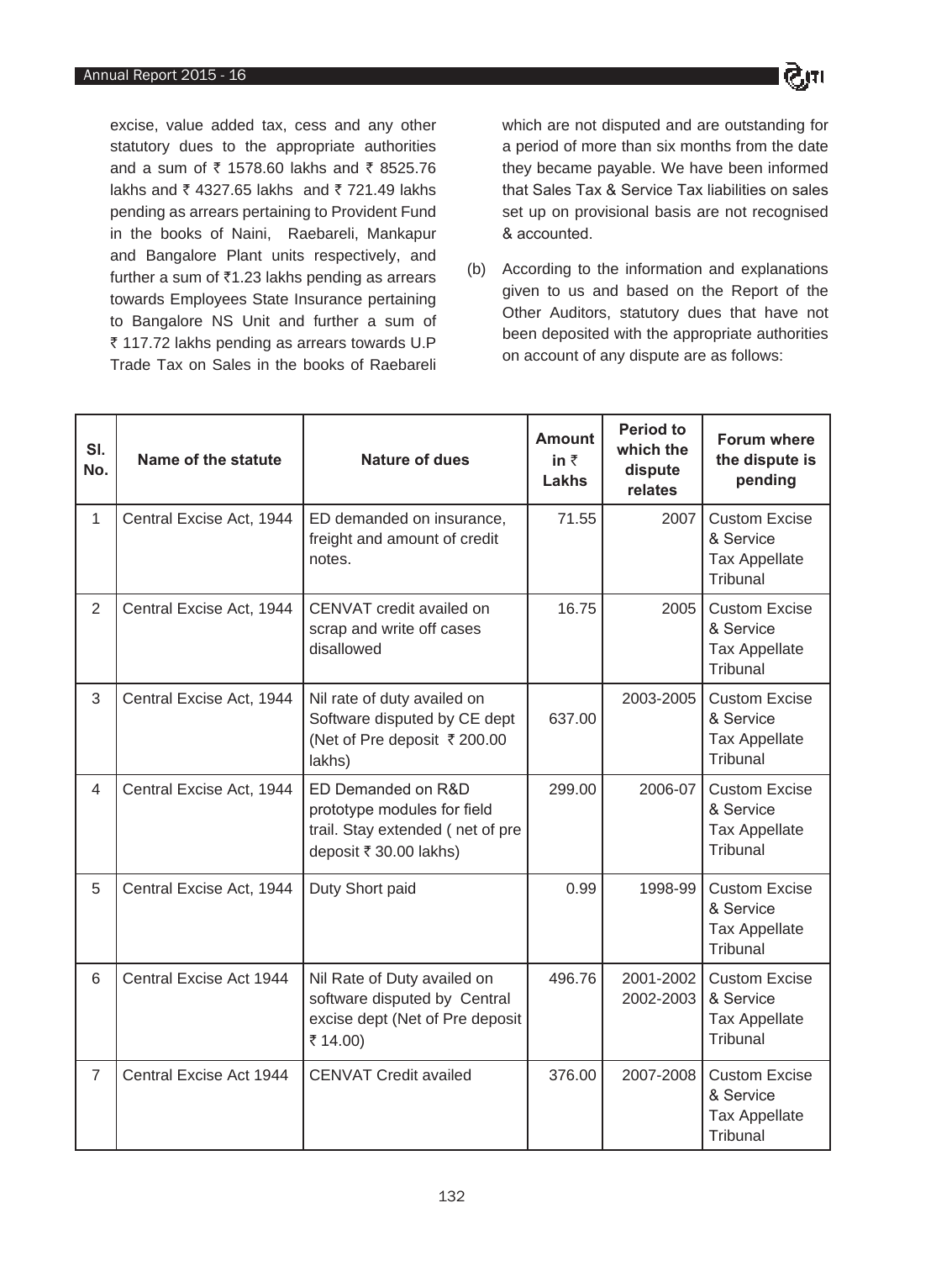

| 8               | Central Excise Act 1944            | 110%/115% demanded on<br>transfer of purchased items to<br>sister units | 108.28  | 2007-2008                           | <b>Custom Excise</b><br>& Service<br><b>Tax Appellate</b><br>Tribunal |
|-----------------|------------------------------------|-------------------------------------------------------------------------|---------|-------------------------------------|-----------------------------------------------------------------------|
| 9               | UP VAT                             | Sales Tax                                                               | 264.89  | 1986-1989                           | <b>UP Government</b>                                                  |
| 10              | <b>UP VAT</b>                      | Sales Tax                                                               | 15.32   | 1989-1996                           | <b>UP Government</b>                                                  |
| 11              | <b>UP VAT</b>                      | Sales Tax                                                               | 158.12  | 1987-1989<br>1996-1998<br>2000-2002 | <b>UP Government</b>                                                  |
| 12              | <b>UP VAT</b>                      | Sales Tax                                                               | 429.96  | 1987-1989<br>1996-1998<br>2000-2002 | Member<br>Tribunal                                                    |
| 13              | Service Tax (Finance<br>Act, 1994) | Service Tax                                                             | 3.52    | 2012-2013                           | Commissioner<br>(Appeals)<br>Allahabad                                |
| 14              | Income Tax Act, 1961               | Penalty/Additional fees For<br><b>TDS</b>                               | 96.31   | 2007-2016                           | CPC (TDS)                                                             |
| 15              | Central Sales Tax, 1956            | Demand of Additional Tax<br>against Form C - Naini                      | 1013.98 | 2005-06                             | Addl<br>Commissioner,<br>Appeals<br>Commercial<br>Tax, Allahabad      |
| 16              | Central Sales Tax, 1956            | Demand of Additional Tax<br>against Form C                              | 5.30    | 2007-08                             | Dy.<br>Commissioner<br>sector 14,<br>Commercial<br>Tax, Allahabad     |
| 17 <sub>1</sub> | Central Sales Tax, 1956            | Demand of additional Tax<br>Aginst Form C/F                             | 9.23    | 2008-09                             | Addl<br>Commissioner,<br>Appeals<br>Commercial<br>Tax, Allahabad      |
| 18              | Central Sales Tax, 1956            | Addl. Commissioner Appeals<br><b>Commercial Tax Allahabad</b>           | 36.61   | 2009-10                             | Joint<br>Commissioner,<br>Commercial<br>Tax, Allahabad                |
| 19              | Central Sales Tax, 1956            | Demand of Additional Tax<br>Against Form C/F                            | 44.43   | 2010-11                             | Dy.<br>Commissioner<br>sector 14,<br>Commercial<br>Tax, Allahabad     |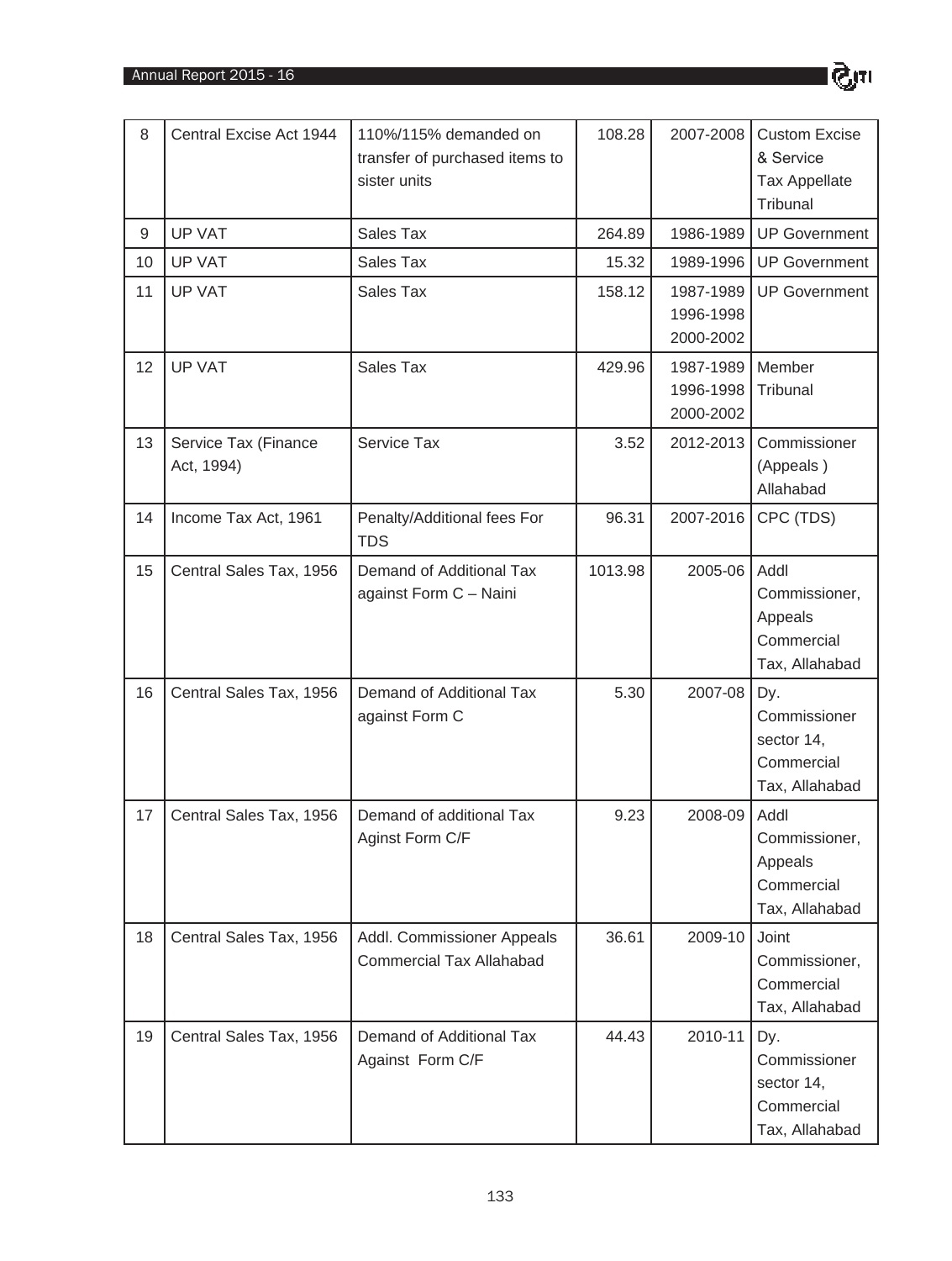| 20 | Central Sales Tax, 1956            | Demand of Additional Tax<br>against Form C/F      | 10.96  | 2011-12                             | Addl<br>Commissioner,<br>Appeals<br>Commercial<br>Tax, Allahabad  |
|----|------------------------------------|---------------------------------------------------|--------|-------------------------------------|-------------------------------------------------------------------|
| 21 | Central Sales Tax, 1956            | Demand of Additional Tax<br>against Form C        | 96.17  | 2012-13                             | Dy.<br>Commissioner<br>sector 14,<br>Commercial<br>Tax, Allahabad |
| 22 | Central Sales Tax, 1956            | Sales Tax                                         | 97.72  | 2006-2007                           | DC (Appeals)<br>Ernakulam                                         |
| 23 | Central Sales Tax, 1956            | Sales Tax                                         | 0.88   | 2009-2010                           | DC (Appeals)<br>Ernakulam                                         |
| 24 | Central Excise Act, 1944           | Excise duty                                       | 91.65  | 2003-2004                           | Commissioner<br>(Appeals), Kochi                                  |
| 25 | Central Excise Act, 1944           | Excise duty                                       | 68.07  | 2001-2002                           | Commissioner<br>(Appeals), Kochi                                  |
| 26 | Central Excise Act, 1944           | Excise duty                                       | 5.15   | 2002-2003                           | Commissioner<br>(Appeals), Kochi                                  |
| 27 | Service Tax (Finance<br>Act, 1994) | Service Tax                                       | 109.44 | 2010-2011                           | Commissioner<br>of Central<br>Excise, Calicut                     |
| 28 | Central Excise Act, 1944           | Provision for obsolescence                        | 52.28  | 2011-2012                           | Commissioner<br>of Central<br>Excise, Calicut                     |
| 29 | Service Tax (Finance<br>Act, 1994) | Service Tax                                       | 140.34 | 2011-2012                           | Commissioner<br>of Central<br>Excise, Calicut                     |
| 30 | Service Tax (Finance<br>Act, 1994) | Denial of service Tax Credit<br>on Input Services | 161.27 | 2011-2012                           | Commissioner<br>of Central<br>Excise, Calicut                     |
| 31 | Service Tax (Finance<br>Act, 1994) | <b>CENVAT Credit on Manpower</b><br>supply        | 2.76   | 2012-2013                           | Commissioner<br>of Central<br>Excise, Calicut                     |
| 32 | Service Tax (Finance<br>Act, 1994) | <b>CENVAT Credit on Manpower</b><br>supply        | 2.69   | 2012-2013                           | Commissioner<br>Calicut                                           |
| 33 | Sales Tax Act                      | Sales Tax                                         | 280.86 | 2000-2021<br>2003-2004<br>2005-2006 | <b>Trade Tax</b><br>Tribunal,<br>Lucknow                          |
| 34 | Sales Tax & Entry Tax<br>Act       | Sales Tax                                         | 234.05 | 1998-1999<br>2000-2005<br>2006-2009 | Additional<br>Commissioner<br>(TradeTax)<br>Lucknow               |

∣ह्युग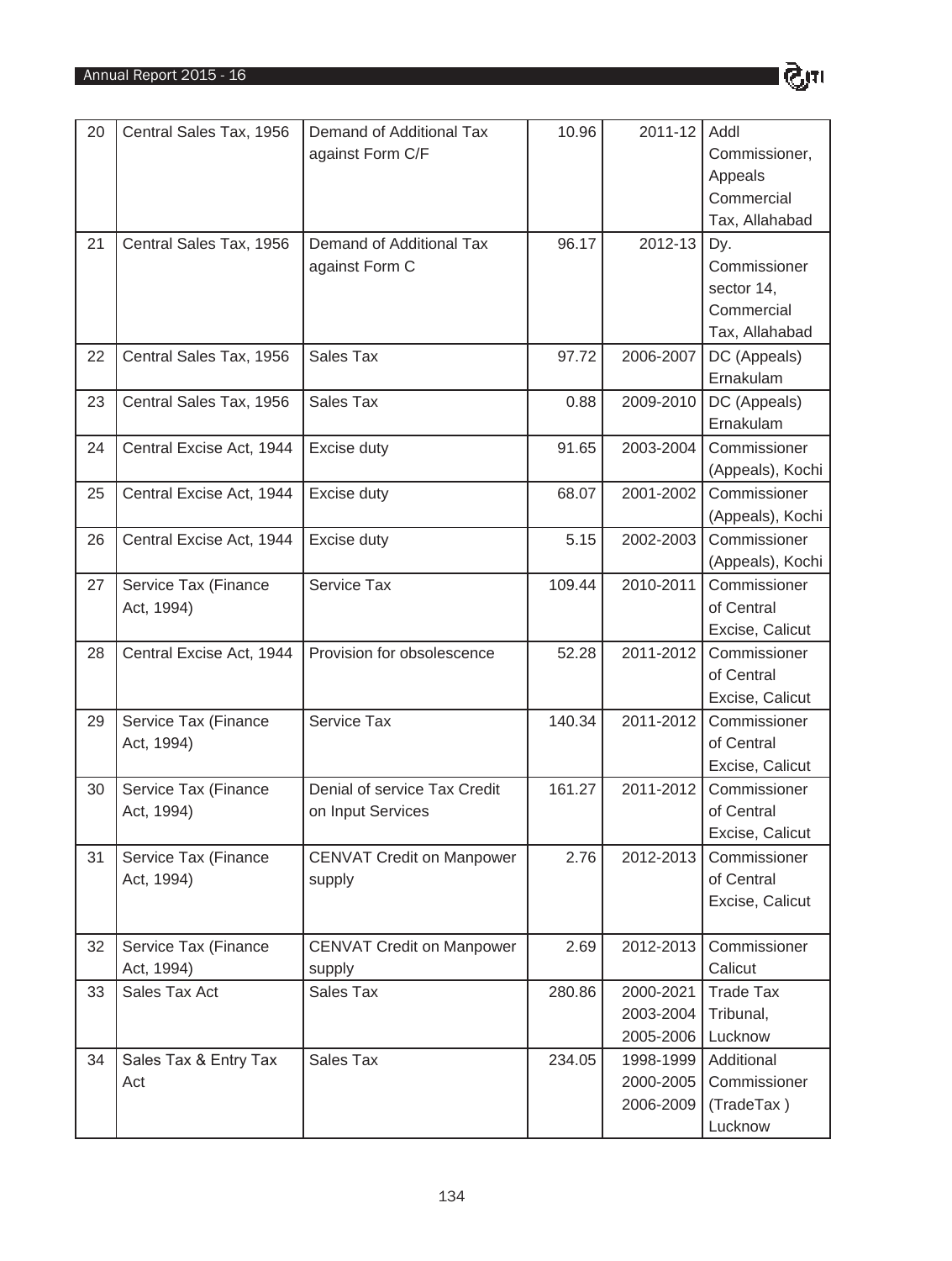| 35 | Sales Tax Act            | Sales Tax                 | 0.93    | 2000-2001 | Dy.           |
|----|--------------------------|---------------------------|---------|-----------|---------------|
|    |                          |                           |         |           | Commissioner  |
|    |                          |                           |         |           | (Trade Tax)   |
|    |                          |                           |         |           | <b>RBL</b>    |
| 36 | Sales Tax                | Sales Tax                 | 423.57  | 2009-2013 | Additional    |
|    |                          |                           |         |           | Commissioner  |
|    |                          |                           |         |           | (TradeTax)    |
|    |                          |                           |         |           | Lucknow       |
| 37 | Karnataka Municipalities | Demand for higher rate of | 1360.90 | 2008-09   | High Court of |
|    | Act, 1964                | property tax              |         | to        | Karnataka     |
|    |                          |                           |         | 2015-16   |               |
|    |                          | <b>Total</b>              | 7125.97 |           |               |

- viii. According to the records of the Company examined by us and information and explanation given to us, the Company has not defaulted in repayment of loans or borrowings to any bank or Government.
- ix. The Company did not raise any money by way of initial public offer or further public offer (including debt instruments) and term loans during the year. Accordingly, paragraph 3 (ix) of the Order is not applicable.
- x. According to the information and explanations given to us and based on the Report of the Other Auditors, no material fraud by the Company or on the Company by its officers or employees has been noticed or reported during the course of our audit.
- xi. Being a Government Company, paragraph 3(xi) of the Order with regard to Section 197 of the Companies Act, 2013 relating to Managerial Remuneration is not applicable to the Company in view of Notification No.G S R 463(E) dated June 05, 2015.
- xii. In our opinion and according to the information and explanations given to us, the Company is not a nidhi company. Accordingly, paragraph 3(xii) of the Order is not applicable.
- xiii. According to the information and explanations given to us and based on our examination of the records of the Company, transactions with the related parties are in compliance with sections 177 and 188 of the Act where applicable and details of such related party transactions have been disclosed in the financial statements as required under Accounting standard (AS) 18,

Related Party Disclosures specified under Section 133 of the Act, read with Rule 7 of the Companies (Accounts) Rules, 2014.

- xiv. According to the information and explanations give to us and based on our examination of the records of the Company, the Company has not made any preferential allotment or private placement of shares or fully or partly convertible debentures during the year.
- xv. According to the information and explanations given to us and based on our examination of the records of the Company, the Company has not entered into non-cash transactions with directors or persons connected with him. Accordingly, paragraph 3(xv) of the Order is not applicable.
- xvi. The Company is not required to be registered under section 45-IA of the Reserve Bank of India Act 1934. Accordingly, paragraph 3(xvi) of the Order is not applicable.

### **For Sundar Srini & Sridhar Chartered Accountants** Firm Registration No: 004201S

**R. Jayasankar Partner** Membership No: 026298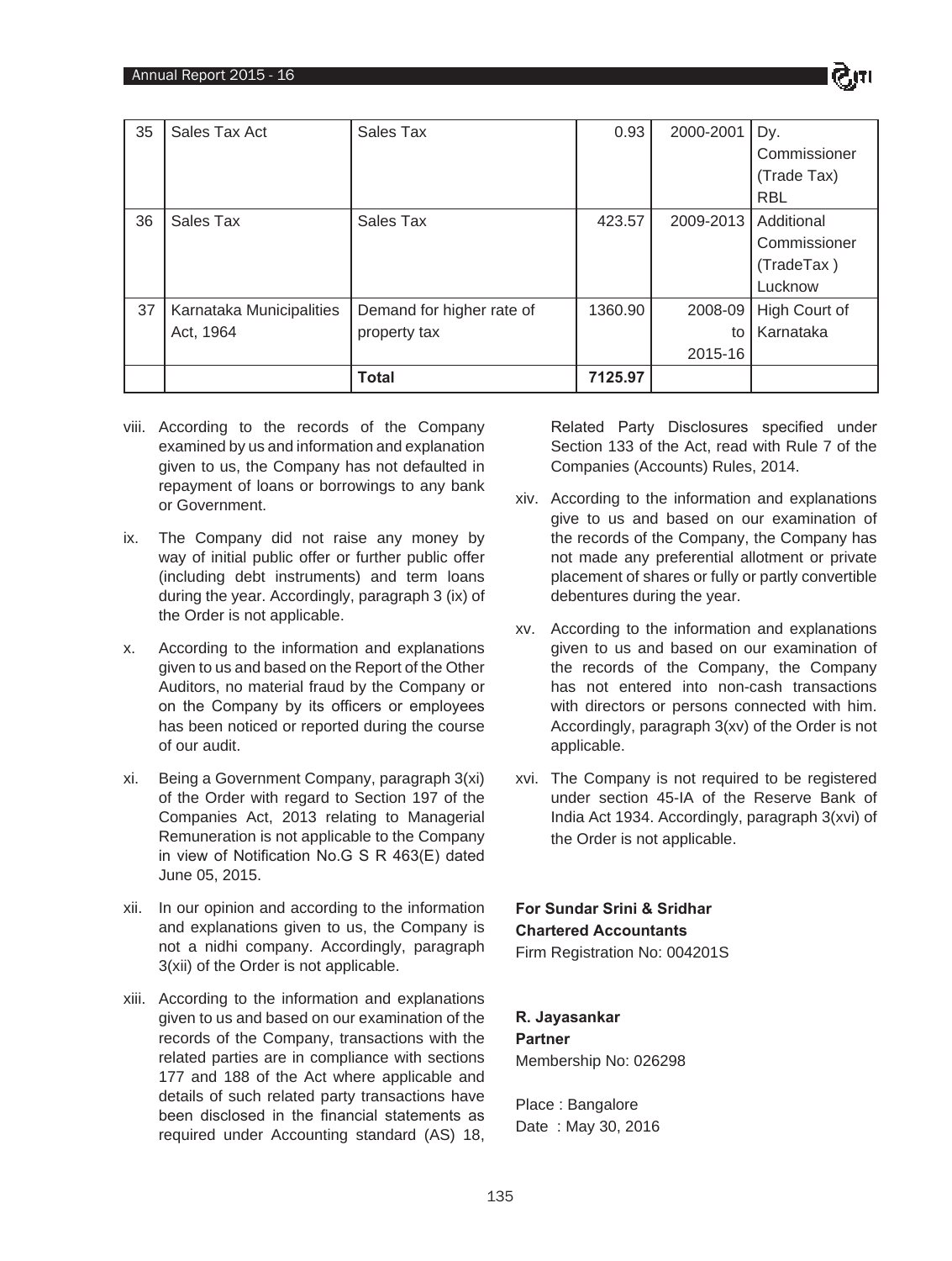## **ANNEXURE - B TO THE AUDITORS' REPORT**

### **Report on the Internal Financial Controls under Clause (i) of Sub-section 3 of Section 143 of the Companies Act, 2013 ("the Act")**

We were engaged to audit the internal financial controls over financial reporting of ITI Limited ("the Company") as of 31 March 2016 in conjunction with our audit of the Standalone financial statements of the Company for the year ended on that date.

#### **Management's Responsibility for Internal Financial Controls**

The Company's management is responsible for establishing and maintaining internal financial controls based on the internal control over financial reporting criteria established by the Company considering the essential components of internal control stated in the Guidance Note on Audit of Internal Financial Controls over Financial Reporting issued by the Institute of Chartered Accountants of India ('ICAI'). These responsibilities include the design, implementation and maintenance of adequate internal financial controls that were operating effectively for ensuring the orderly and efficient conduct of its business, including adherence to company's policies, the safeguarding of its assets, the prevention and detection of frauds and errors, the accuracy and completeness of the accounting records, and the timely preparation of reliable financial information, as required under the Companies Act, 2013.

#### **Auditors' Responsibility**

Our responsibility is to express an opinion on the Company's internal financial controls over financial reporting based on our audit conducted in accordance with the Guidance Note on Audit of Internal Financial Controls over Financial Reporting (the "Guidance Note") issued by ICAI and the Standards on Auditing, issued by ICAI and deemed to be prescribed under section 143(10) of the Companies Act, 2013, to the extent applicable to an audit of internal financial controls, both issued by the Institute of Chartered Accountants of India.

Because of the matter described in Disclaimer of Opinion paragraph below, we were not able to obtain sufficient appropriate audit evidence to provide a basis for an audit opinion on internal financial controls system over financial reporting of the Company.

### **Meaning of Internal Financial Controls over Financial Reporting**

A company's internal financial control over financial reporting is a process designed to provide reasonable assurance regarding the reliability of financial reporting and the preparation of financial statements for external purposes in accordance with generally accepted accounting principles. A company's internal financial control over financial reporting includes those policies and procedures that (1) pertain to the maintenance of records that, in reasonable detail, accurately and fairly reflect the transactions and dispositions of the assets of the company; (2) provide reasonable assurance that transactions are recorded as necessary to permit preparation of financial statements in accordance with generally accepted accounting principles, and that receipts and expenditures of the company are being made only in accordance with authorisations of management and directors of the company; and (3) provide reasonable assurance regarding prevention or timely detection of unauthorised acquisition, use, or disposition of the company's assets that could have a material effect on the financial statements.

#### **Inherent Limitations of Internal Financial Controls Over Financial Reporting**

Because of the inherent limitations of internal financial controls over financial reporting, including the possibility of collusion or improper management override of controls, material misstatements due to error or fraud may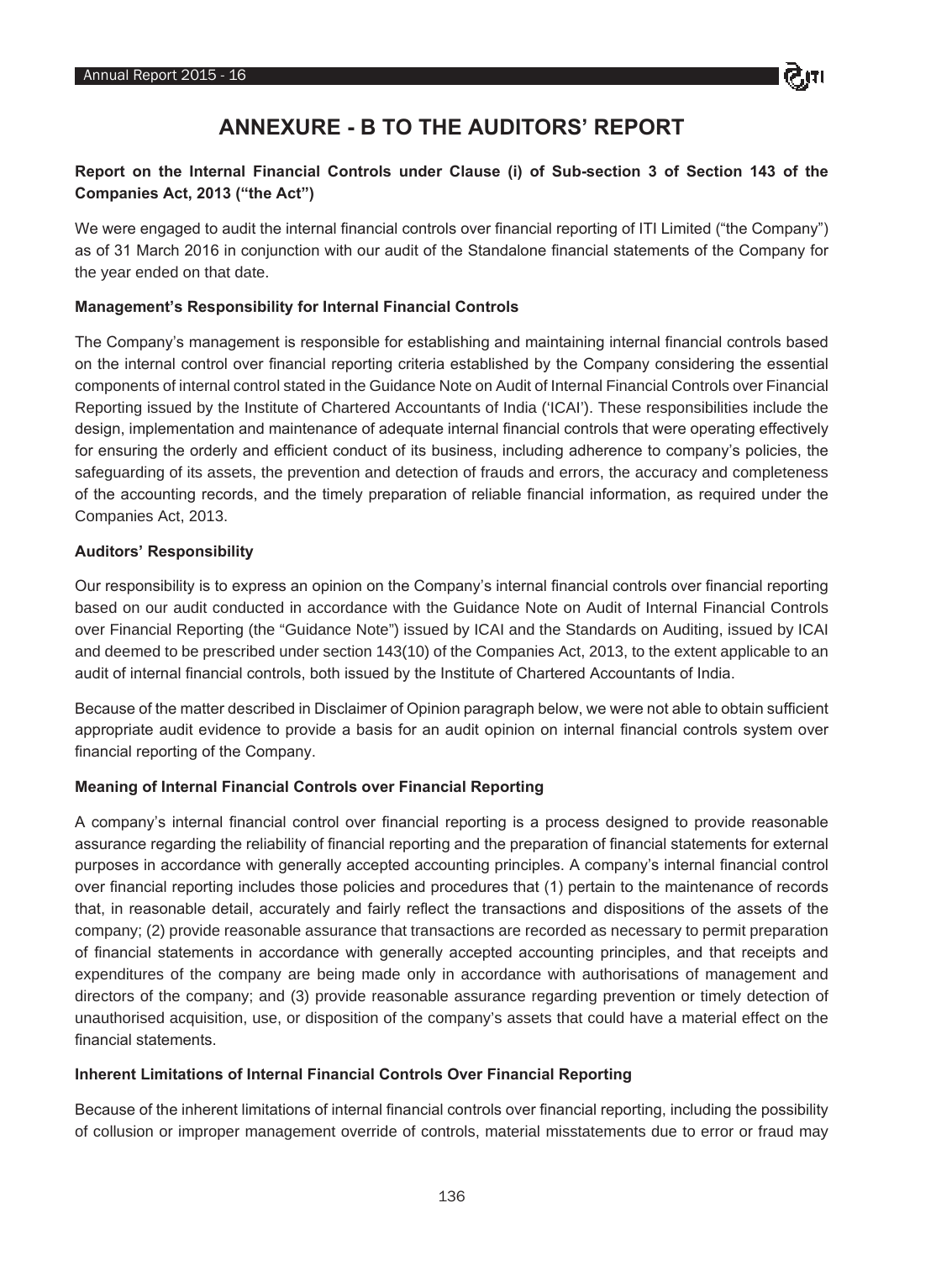#### Annual Report 2015 - 16



occur and not be detected. Also, projections of any evaluation of the internal financial controls over financial reporting to future periods are subject to the risk that the internal financial control over financial reporting may become inadequate because of changes in conditions, or that the degree of compliance with the policies or procedures may deteriorate.

### **Disclaimer of Opinion**

The system of internal financial controls over financial reporting with regard to the Company were not made available to us to enable us to determine if the Company has established adequate internal financial control over financial reporting and whether such internal financial controls were operating effectively as at March 31, 2016

The system of internal financial controls over financial reporting with regard to the Units of the Company have not been audited by the respective statutory auditors of the Units and we are unable to determine if the Units have established adequate internal financial control over financial reporting and whether such internal financial controls were operating effectively as at March 31, 2016

We have considered the disclaimer reported above in determining the nature, timing, and extent of audit tests applied in our audit of the standalone financial statements of the Company, and the disclaimer has affected our opinion on the financial statements of the standalone Company and we have issued a qualified opinion on the financial statements.

**For Sundar Srini & Sridhar Chartered Accountants** Firm Registration No: 004201S

**R. Jayasankar** Partner Membership No: 026298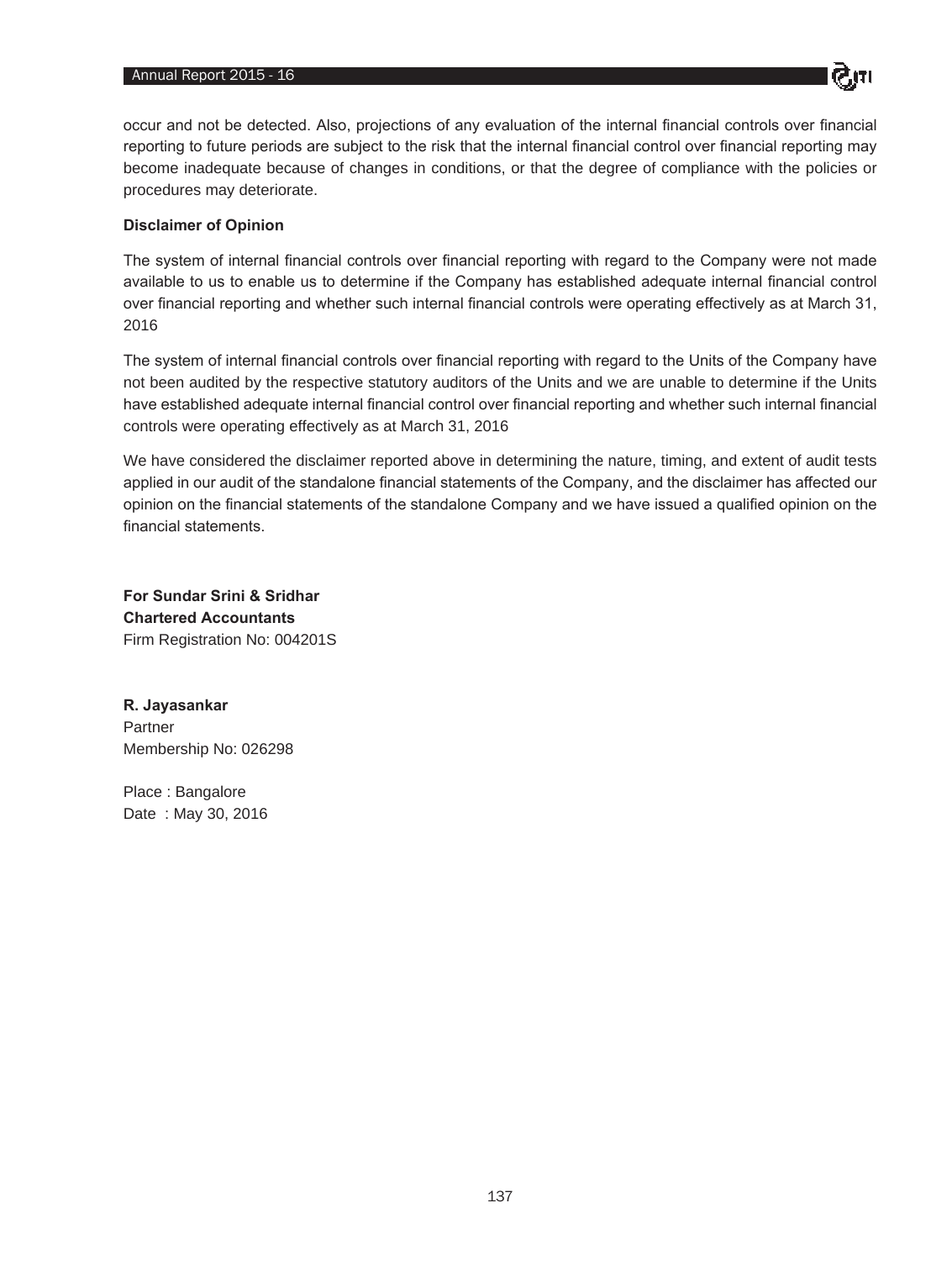

## **Annexure – C**

**Directions under Section 143(5) of the New Companies Act, 2013 issued by the Comptroller and Auditor General of India to the Statutory Auditors of ITI Limited, for conducting audit of accounts for the year 2015-16.**

| SI. No. | Area                                                                                                                                                                                                               | <b>Auditor Comment</b>                                                                                                                                                                                                                                                                 |
|---------|--------------------------------------------------------------------------------------------------------------------------------------------------------------------------------------------------------------------|----------------------------------------------------------------------------------------------------------------------------------------------------------------------------------------------------------------------------------------------------------------------------------------|
|         | Whether the Company has clear title / lease deeds for  <br>Freehold and Leasehold respectively? If not Please state<br>the area of Freehold and Leasehold land for which title /<br>lease deeds are not available. | Refer para i(c) of Annexure A to Auditors'<br>Report                                                                                                                                                                                                                                   |
| 2       | Whether there are any cases of waiver /write off of Debts/ Nil<br>loans/Interest etc., if yes, the reasons therefore and the<br>amount involved.                                                                   |                                                                                                                                                                                                                                                                                        |
| 3       | Whether proper records are maintained for inventories<br>lying with third parties & assets received as gift(s) from<br>Govt. or other authorities                                                                  | Proper records are being maintained for<br>the inventories lying with third parties and<br>assets received as gift/grant(s) from Govt<br>or other authorities. However, during the<br>year, there is no case of assets received<br>as gif/grant(s) from Govt. or other<br>authorities. |

**For Sundar Srini & Sridhar Chartered Accountants** Firm Registration No: 004201S

**R. Jayasankar** Partner Membership No: 026298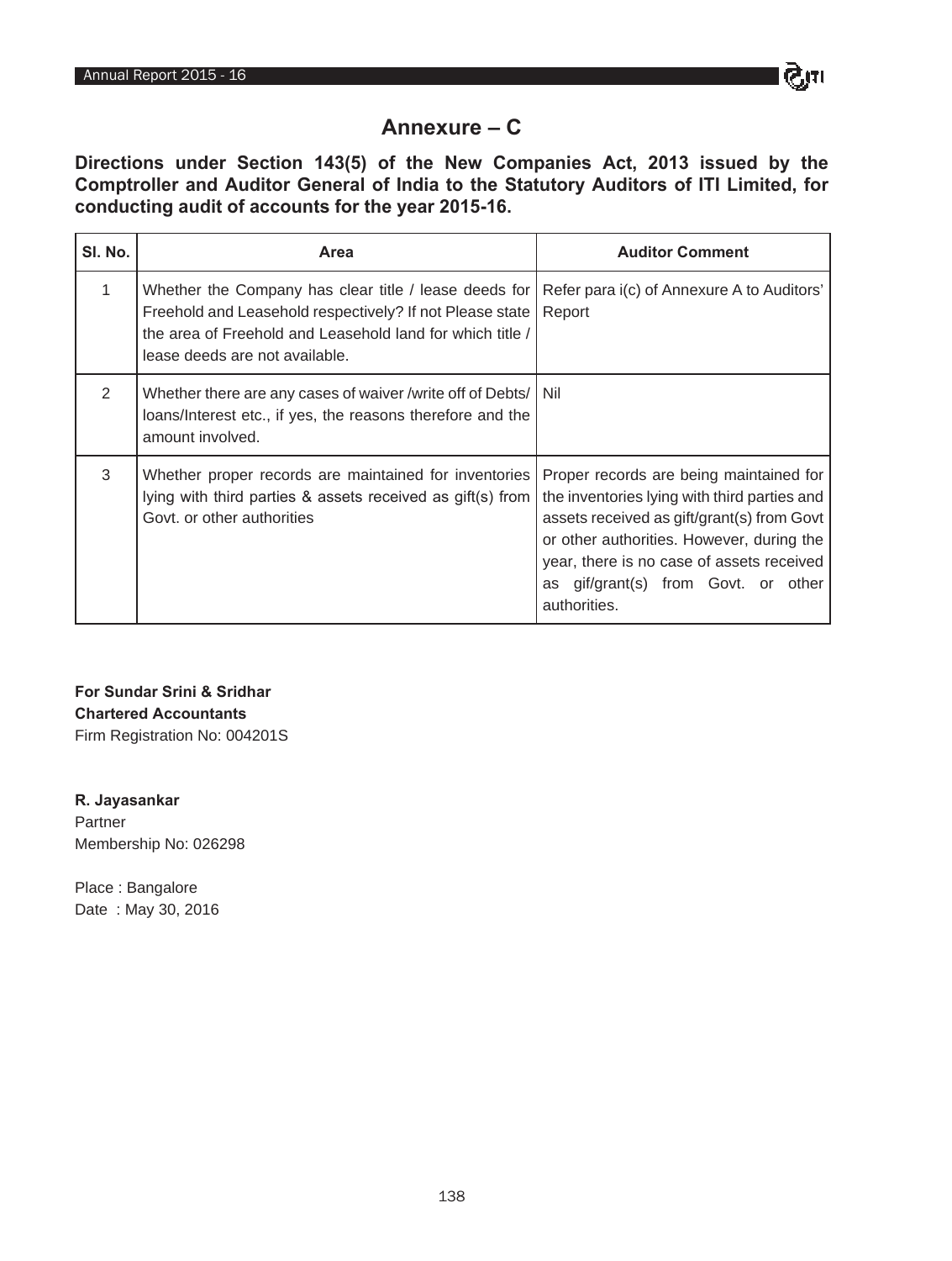

## **Annexure – II**

## **Compliance Certificate**

We have conducted the audit of accounts of ITI Limited for the year ended 31.03.2016 in accordance with the directions/sub-directions issued by the Comptroller & Auditor General of India under Section 139 of the Companies Act, 2013 and certify that we have complied with all the Directions/Sub-directions issued to us.

**For Sundar Srini & Sridhar** Chartered Accountants Firm Registration No.004201S

**R. Jayasankar** Partner M.No.:026298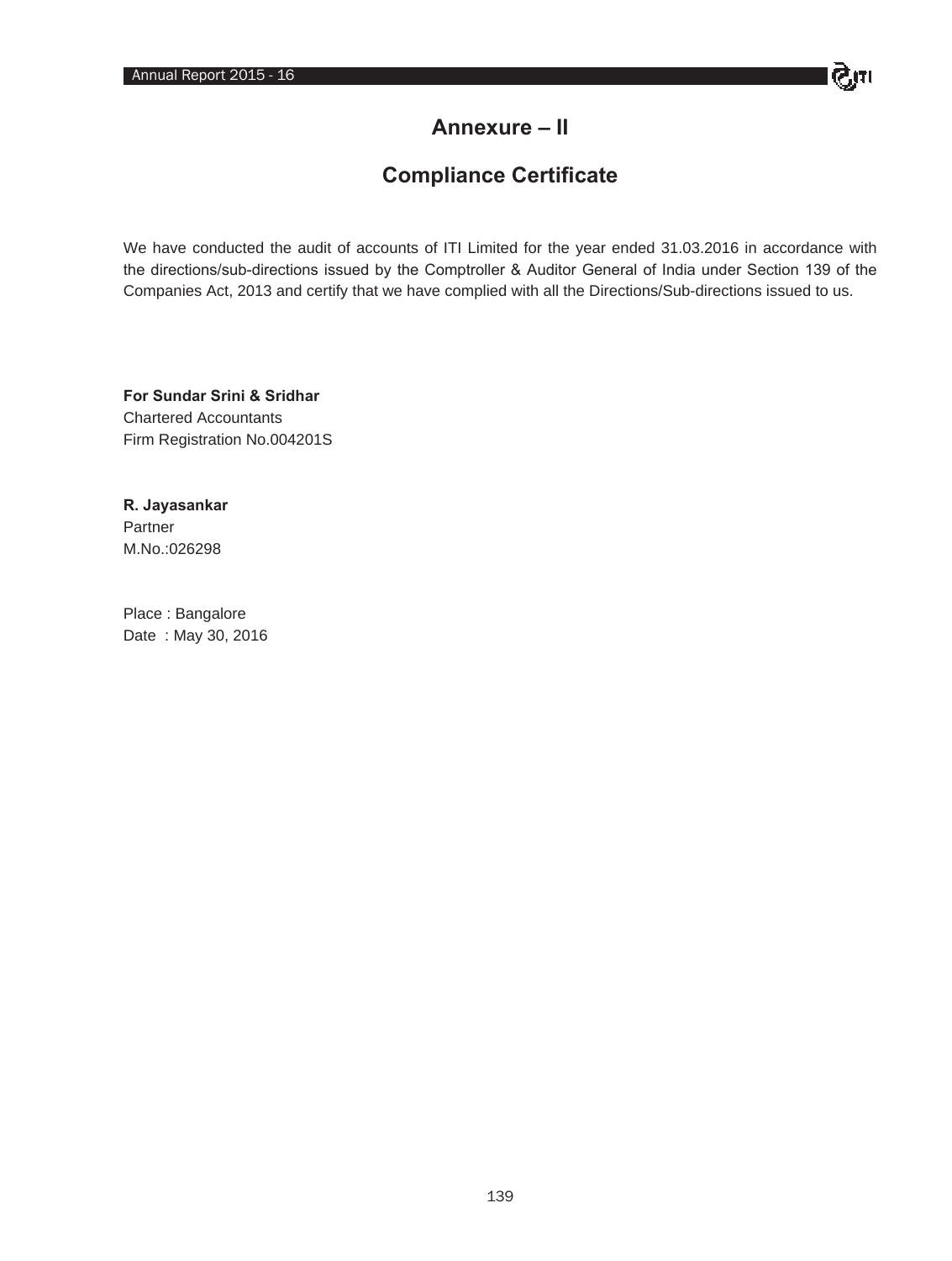## **COMMENTS OF THE COMPTROLLER AND AUDITOR GENERAL OF INDIA UNDER SECTION 143(6)(b) OF THE COMPANIES ACT, 2013 ON THE FINANCIAL STATEMENTS OF ITI LIMITED, BENGALURU FOR THE YEAR ENDED 31 MARCH 2016.**

The preparation of financial statements of ITI Ltd., Bengaluru for the year ended 31 March 2016 in accordance with the financial reporting framework prescribed under the Companies Act, 2013 is the responsibility of the management of the company. The statutory auditor appointed by the Comptroller and Auditor General of India under section 139(5) of the Act is responsible for expressing opinion on the financial statements under section 143 of the Act based on independent audit in accordance with standards on auditing prescribed under section 143(10) of the Act. This is stated to have been done by them vide their Audit Report dated 30th May 2016.

I, on the behalf of the Comptroller and Auditor General of India, have conducted a supplementary audit under section 143(6)(a) of the Act of the financial statements of ITI Ltd., Bengaluru for the year ended 31 March 2016. This supplementary audit has been carried out independently without access to the working papers of the statutory auditors and is limited primarily to inquiries of the statutory auditors and company personnel and a selective examination of some of the accounting records. On the basis of my audit nothing significant has come to my knowledge which would give rise to any comment upon or supplement to statutory auditors' report

> For and on the behalf of the Comptroller and Auditor General of India

टि पा

Place : Delhi **(P.K. Tiwari)**

Sd/- the state of the state of the state of the state of the state of the state of the state of the state of the state of the state of the state of the state of the state of the state of the state of the state of the state Date: 12th August 2016 **Director General of Audit** Director General of Audit (Post and Telecommunications)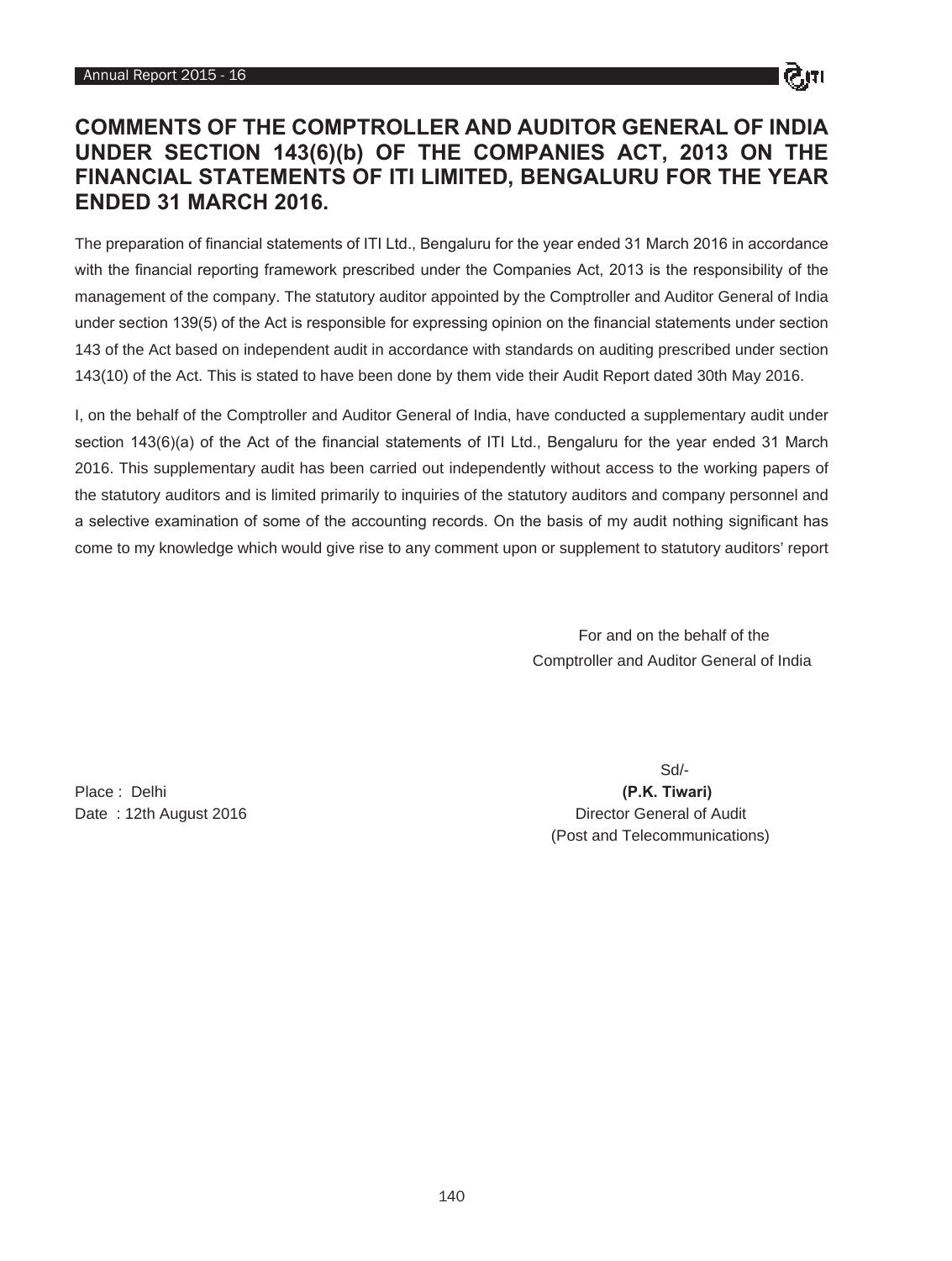

## **ATTENDANCE SLIP**

## **ITI LIMITED REGISTERED & CORPORATE OFFICE ITI BHAVAN, DOORVANINAGAR : BANGALORE – 560 016. CIN: L32202KA1950GoI000640**

I hereby record my presence at the 66th Annual General Meeting held on Wednesday, the 21st September, 2016 at 11.30 a.m at Bangalore Tamil Sangam, No.59, Annaswamy Mudaliar Road, Bangalore-560 042.

| Name of Member                                                                      |  |
|-------------------------------------------------------------------------------------|--|
| Name of Proxy<br>(to be filled if Proxy form has been<br>deposited with the company |  |
| Folio No. / Client ID No.                                                           |  |
| No. of Shares                                                                       |  |
| Address                                                                             |  |

Member's / Proxy's Signature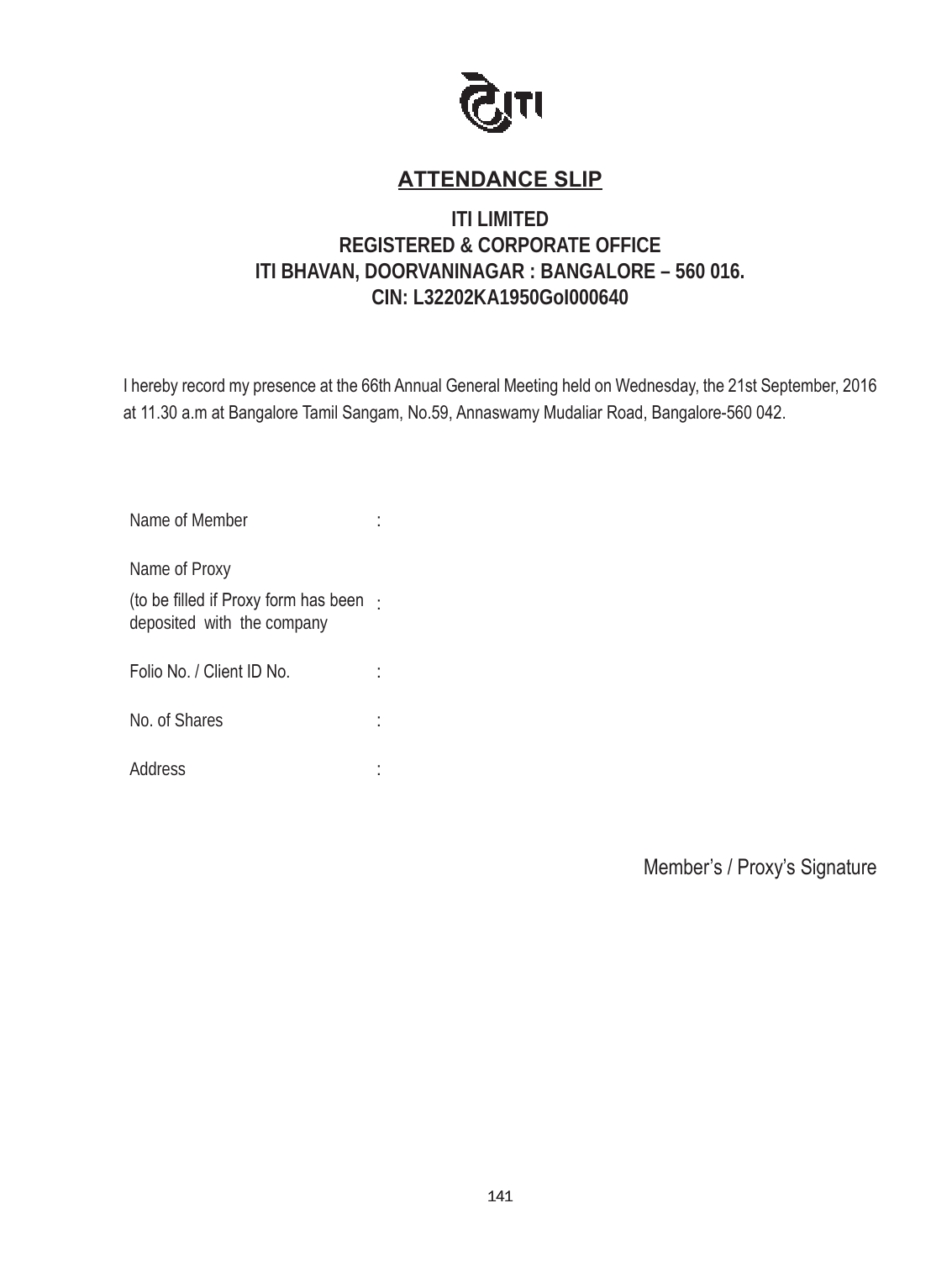

## **Form No MGT- 11** [Pursuant to Section 105(6) of the Companies Act, 2013 and rule 19(3) of the Companies (Management and Administration) Rules, 2014]

# **ITI LIMITED REGISTERED & CORPORATE OFFICE ITI BHAVAN, DOORVANINAGAR: BANGALORE – 560 016. CIN:L32202KA1950GoI000640**

| $\mathbf{I}$   |       |  |
|----------------|-------|--|
| $\mathbf{1}$ . | Name  |  |
|                |       |  |
|                |       |  |
|                |       |  |
| 2.             | Name. |  |
|                |       |  |
|                |       |  |
|                |       |  |
| 3.             | Name  |  |
|                |       |  |
|                |       |  |
|                |       |  |

as my/ our proxy to vote for me /us and on my/our behalf at the 66th Annual General Meeting of the Company to be held on Wednesday, the 21st September 2016 at 11.30 a.m. and at any adjournment thereof in respect of such resolutions as are indicated below::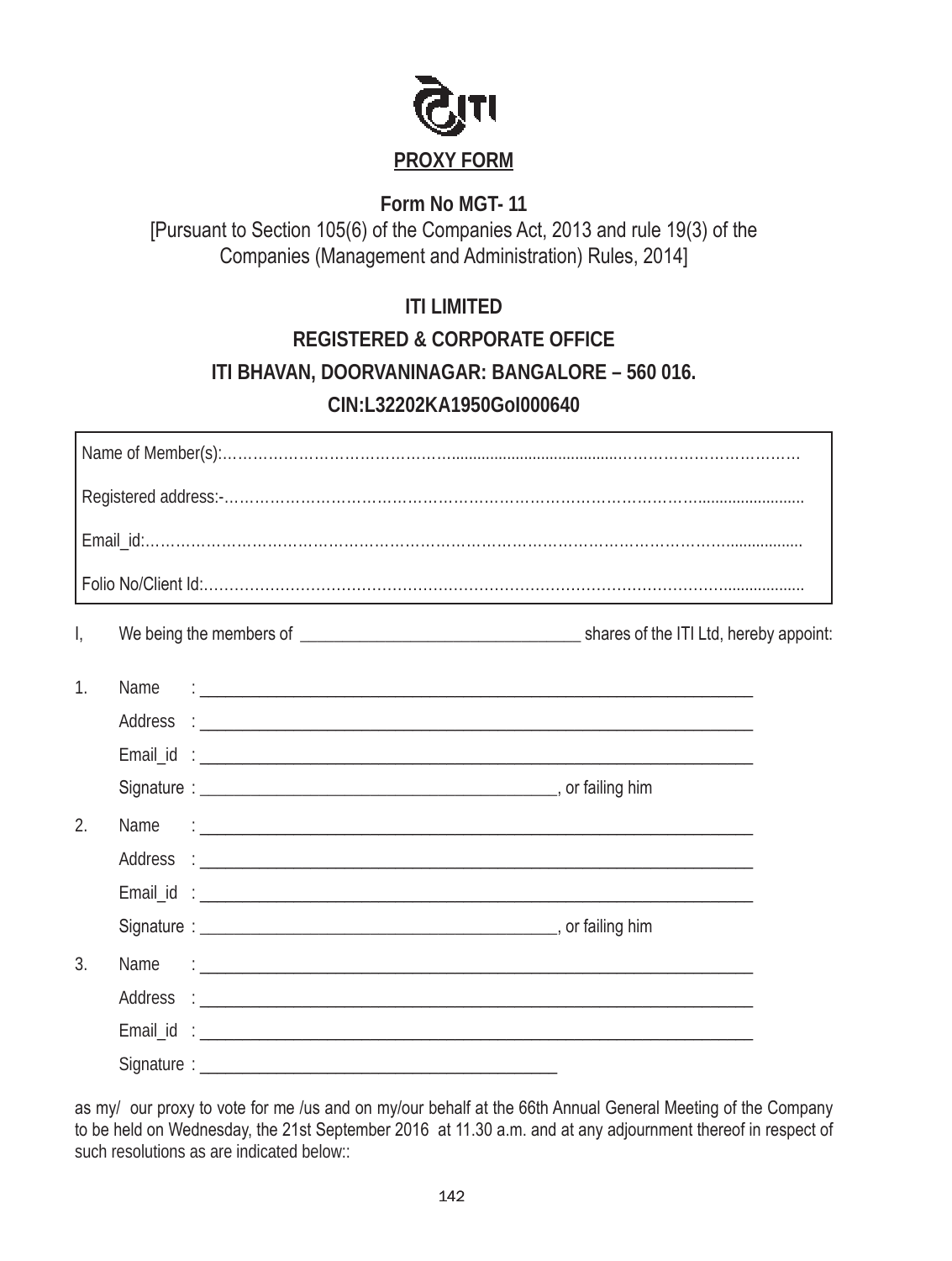| SI <sub>No</sub> | Resolution(s)                                                                                                                                |
|------------------|----------------------------------------------------------------------------------------------------------------------------------------------|
|                  | Approval of the audited financial statements for the year ended 31.03.2016 and the Reports of the<br>Board of Directors and Auditors thereon |
| $\overline{2}$   | Re-appointment Shri S.Gopu, Director who retires by rotation                                                                                 |
| $\mathfrak{Z}$   | Re-appointment Dr. Janaki Ananthakrishnan, Director who retires by rotation                                                                  |
| 4                | Fixation of remuneration of Statutory and Branch Auditor                                                                                     |
| 5                | Appointment of Shri Saday Krishna Kanoria, Director as Independent Director                                                                  |
| 6                | Appointment of Shri K. Alagesan, Director-Production                                                                                         |
| $\overline{7}$   | Appointment of Shri R.M.Agarwal as Government Director                                                                                       |
| 8                | Ratification of remuneration payable to the Cost Auditors                                                                                    |

Signed this \_\_\_\_\_\_\_\_\_\_\_\_\_\_\_\_\_\_\_\_\_\_\_\_\_\_\_\_\_\_\_\_\_\_\_\_\_\_\_\_\_ day of \_\_\_\_\_\_\_\_\_\_\_\_\_\_\_\_\_\_\_\_\_\_\_\_\_\_ 2016.

Signature of shareholder (s):\_\_\_\_\_\_\_\_\_\_\_\_\_\_\_\_\_\_\_\_\_\_\_\_\_\_\_\_\_\_\_\_\_\_\_\_\_

Signature of Proxy holder (s):\_\_\_\_\_\_\_\_\_\_\_\_\_\_\_\_\_\_\_\_\_\_\_\_\_\_\_\_\_\_\_\_\_

Affix 1 Rupee Revenue **Stamp** 

Notes:

The Proxy form must be deposited at the Registered Office of the Company not less than 48 hours before the time fixed for holding the Meeting.